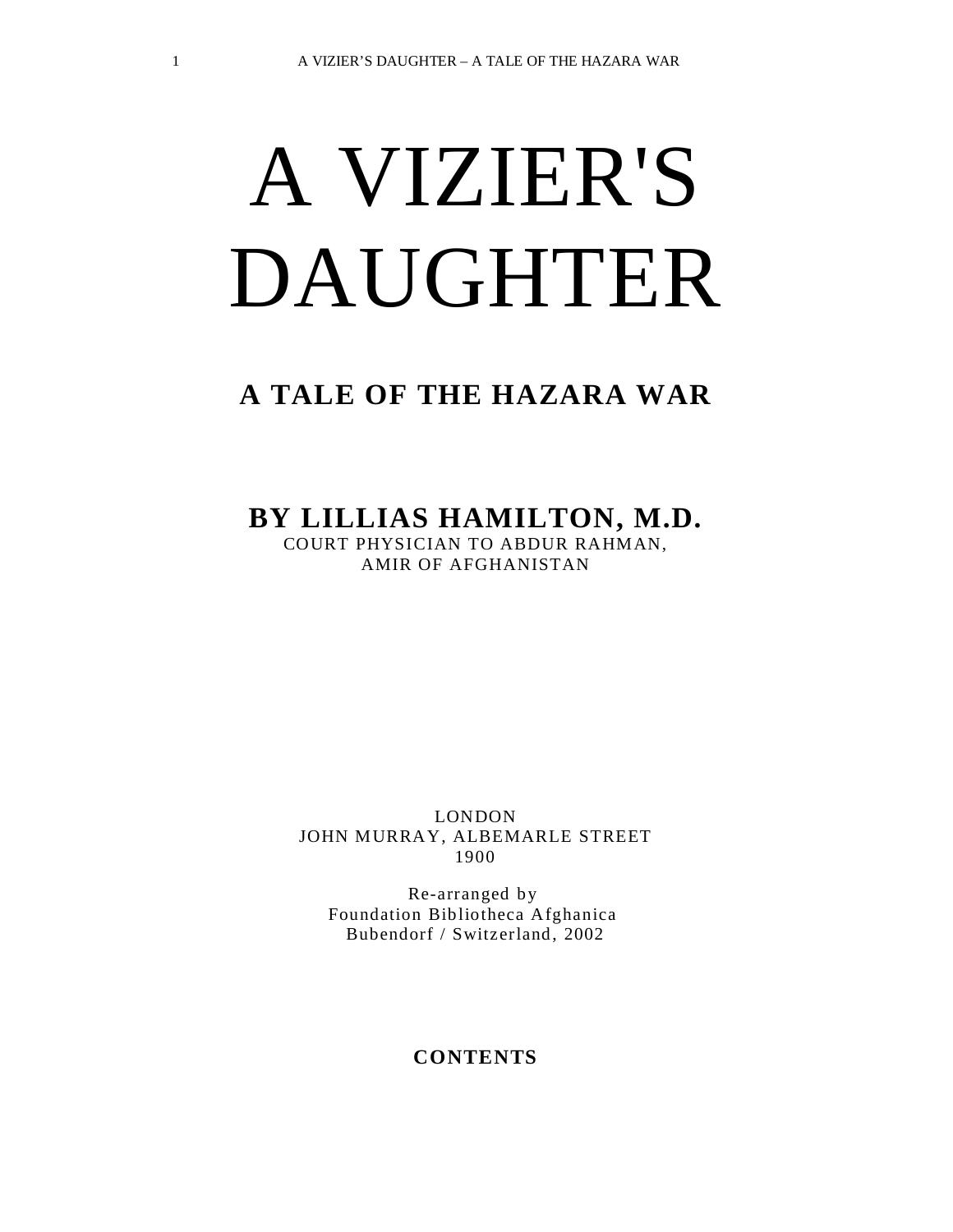INTRODUCTION

- I. A HAZARA VILLAGE
- II. FORECASTS
- III. GATHERING CLOUDS
- IV. THE RULERS OF THE COUNCIL
- V. PREPARATIONS FOR A JOURNEY
- VI. CUCKOOS AND HEDGE SPARROWS
- VII. A DIPLOMATIST AT WORK
- VIII. THE CLOUDS DARKEN
- IX. A FATHER'S DECISION
- X. A MOCK ENGAGEMENT
- XI. THWARTED!
- XII. THE RETURN HOME
- XIII. A TRAITOR
- XIV. BONDAGE
- XV. A WARNING DREAM
- XVI. "A PRISONER!"
- XVII. SELECTED
- XVIII.AN AFGHAN "GARDEN HOUSE"
- XIX. AN INMATE OF AN AFGHAN HAREM
- XX. SCENES IN A HAREM
- XXI. A LADY'S TOILET
- XXII. "A SLAVE"
- XXIII.GUL BEGUM'S MASTER
- XXIV. RIVALS
- XXV. WOO'D NOT WON
- XXVI.A PATIENT WIFE
- XXVII. A MOURNER
- XXVIII. OVERTAXED
- XXIX. A KABUL TOWN OF SUN AND DUST
- XXX. VISITORS
- XXXI.EVIL TIDINGS
- XXXII.WITH THE TIDE
- XXXIII."REJECTED"
- XXXIV.A SPY
- XXXV.THE PLOT
- XXXVI. FACING HIS ACCUSERS
- XXXVII. A RAT IN A HOLE
- XXXVIII. WANTED AT LAST
- XXXIX. A PILGRIMAGE
- XL.FREE, FREE, AT LAST!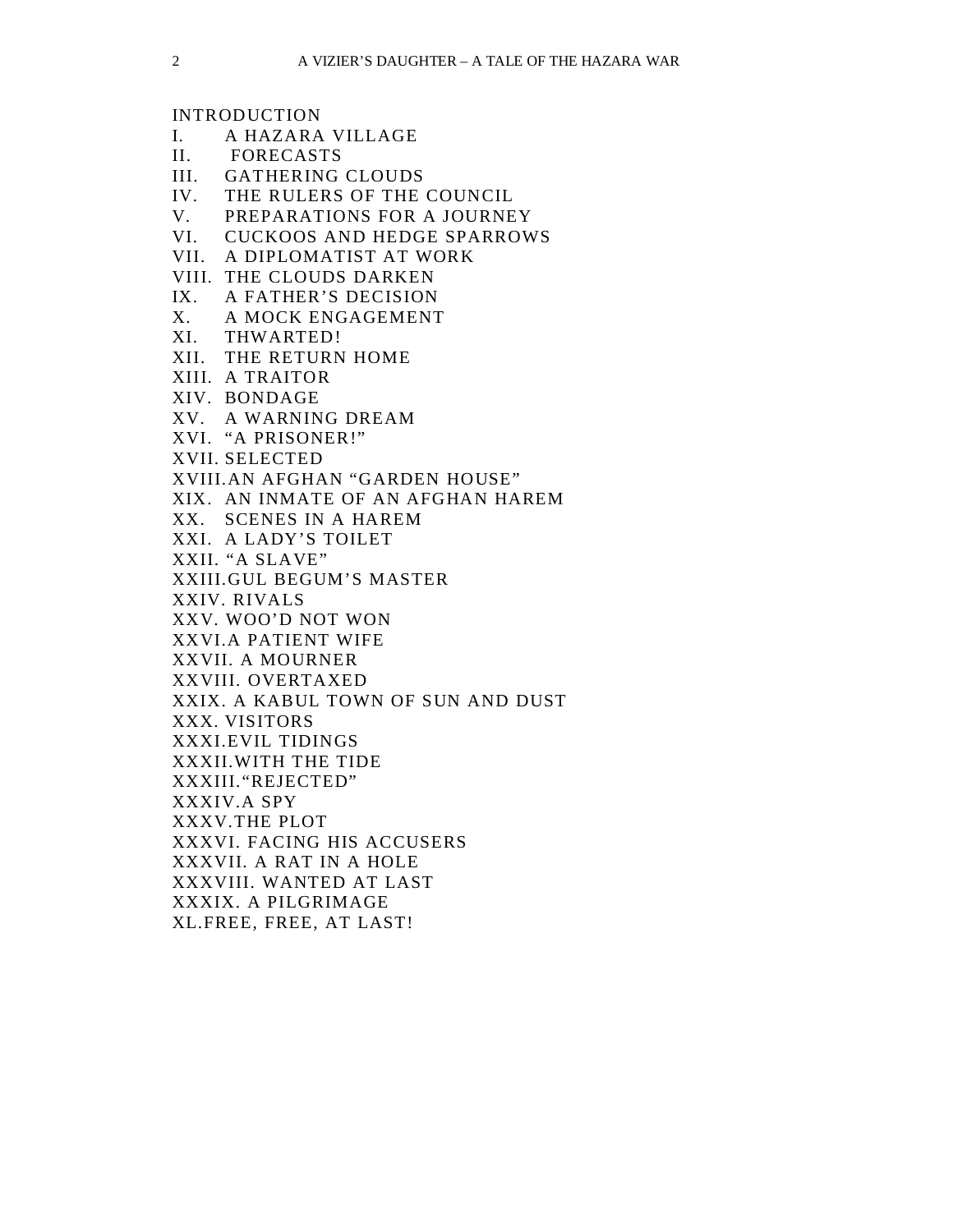# **INTRODUCTION**

FRIENDS (one's friends are ever indulgent) so constantly tell me how interesting they think my Afghan experiences, and ask me why I have never turned any of my piles of manuscript into a book, that I have tried to do so again and again, but always without success; I have found the task be yond me.

To explain ever ything would be to tell too much, to get down to the dregs and stir up a sediment that is perhaps better left to settle. To half explain would lead to misconstruction, and for this reason: so many of my greatest difficulties in Kabul, and therefore the most interesting incidents in my life there, arose from sources not Afghan in origin. An autobiography of my sojourn in the capital of Afghanistan would therefore necessarily entail many explanations that for very obvious reasons it is better not to enter into. They are best forgotten.

To get over this difficulty I have written *A Vizier's Daughter*, every character in which is drawn from a model, and should, therefore, as far as it goes, give an accurate description of one phase, at any rate, of Afghan life. I lay no claim to originality, either as to plot or setting except as regards the last two or three chapters, and even in them there is more truth than meets the eye. I write of what I saw and heard, and of person that I knew as intimately as one can ever know a people so far removed from us in thought and education. Gul begum told me much, the Hakim a good deal, but far more is what actually passed before my own eyes. I have, in fact, transposed some incidents, and have drawn pictures of events which took place years before I went to Kabul, from scenes that occurred while I was there.

As far as I have touched on Abdur Rahman himself, I have tried to sketch him truly; but during a man's lifetime it is almost impossible to do so fully enough to make an exact picture.

I have been less cautious in dealing with his Chief Secretary. Those who have known him since he left Kabul will doubtless think I have been unduly severe. I have certainly not flattered him. I have tried to draw him as he was *then,* not as he is now after a period of repose, surrounded with the luxury of the most refined and cultured intellects in the world. I have tried to picture him first as the self-satisfied Court favourite, flattered and sought after by every one; then as the overworked official, intrigued against, bunted and accused of every conceivable and inconceivable crime, by enemies too unscrupulous and too numerous not to be formidable. Let those who have never been in such a country and in such circumstances be lenient. He is not always lenient to himself.

On showing him the manuscript of this volume, which I would not have published without his permission, his only comment was: "I think it is very like what I was." I do not exaggerate when I say he did, after a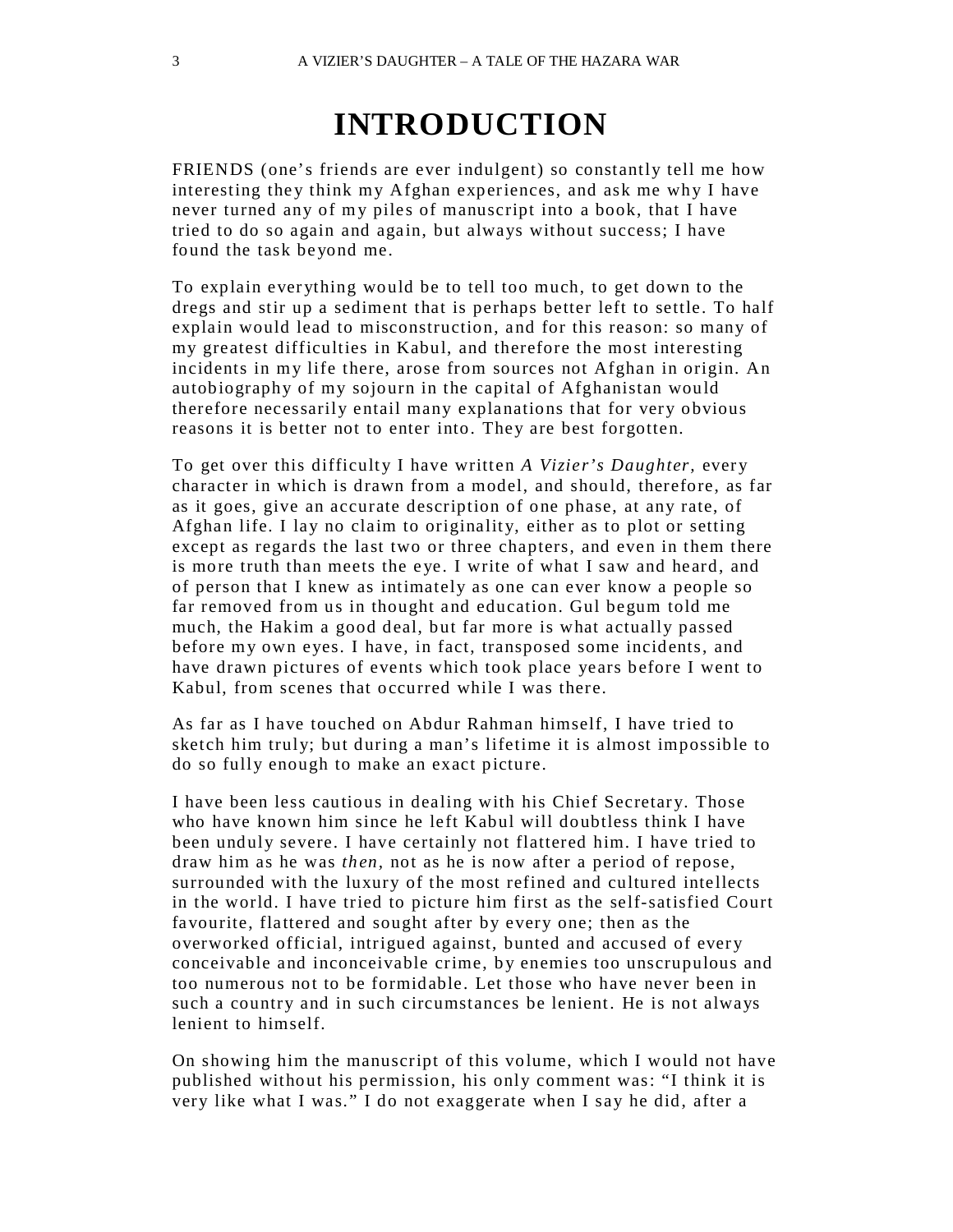fashion, of course, the work of twenty men. He had not only the mere nominal superintendence of a dozen most diverse kinds of works, offices, etc., but was responsible for the working, and for the actual detail of each, and in Afghanistan there is no method. None has an understudy in case of illness, or to provide for a much needed holiday, so that if an official is laid up, the whole of his work accumulates, and he rises from a bed of sickness to meet a task beyond his strength even when he was well. There is no one whom he can rely for anything.

But besides *those* works, which were merely extras, the man whom I have called Ali Mohamed Khan had his Court duties to attend to; he was head of what we should call the Intelligence Department, and was Chief Secretary to the Ameer. There is no doubt that there is no such thing as smoke without fire, and it is equally true that there were men in Kabul who had serious causes of complaint in that their work was retarded for want of materials, etc. But these were not, as a rule, the men who had most to say against him. Besides, the real fault lay not in the man who failed to do the work of twenty, but in the system which invariably overtaxes the willing horse. There is a popular saying in Kabul that instead of receiving increase of pay or an additional holiday for special services rendered, an official is praised and congratulated in open Durbar, and receives as a reward for his labours an extra burden of work. That is really what happened in his case.

It may seem to some that Gul Begum herself is an impossibility  $-$  that such a country and such surroundings could not have produced a woman of that stamp; but this is not so. Here and there, very rarely, I admit, one meets in Afghanistan a character that stands out alone – a nature that would be far above the average in the most civilised country in the world.

Such an one was an old Pir (leader, teacher), who is almost universally revered as a saint by the highest, as well as by the lowliest, throughout the country. He reminded me of St Francis both in his life and teaching. I longed to be allowed to visit him, but, though he would send me messages, he would go no further. He saw no women except those of his own family.

There are, too, among the mountains, people of the most absorbing interest. Men who need but a touch to awaken them to civilisation, so naturally refined are their minds, so ready are they to admit that they are behind other nations, so anxious are they that something should be done to raise them as a nation. Those are to the people of Kabul what the Scottish farmer is to the East London loafer. Unfortunately, the loafer predominates to such an extent, that in one's daily life in Kabul one almost loses sight of the other. What I wish to convey is that a man such as Ghulam Hossain is by no means an anomaly in Afghanistan, but then neither is Ferad Shah nor yet Mohamed Jan. What ruins the country in the first place is its disjointedness and its consequent feuds; in the second place, the fact that the people have no outlet. If a man is clever and ambitious, instead of taking up some work that makes him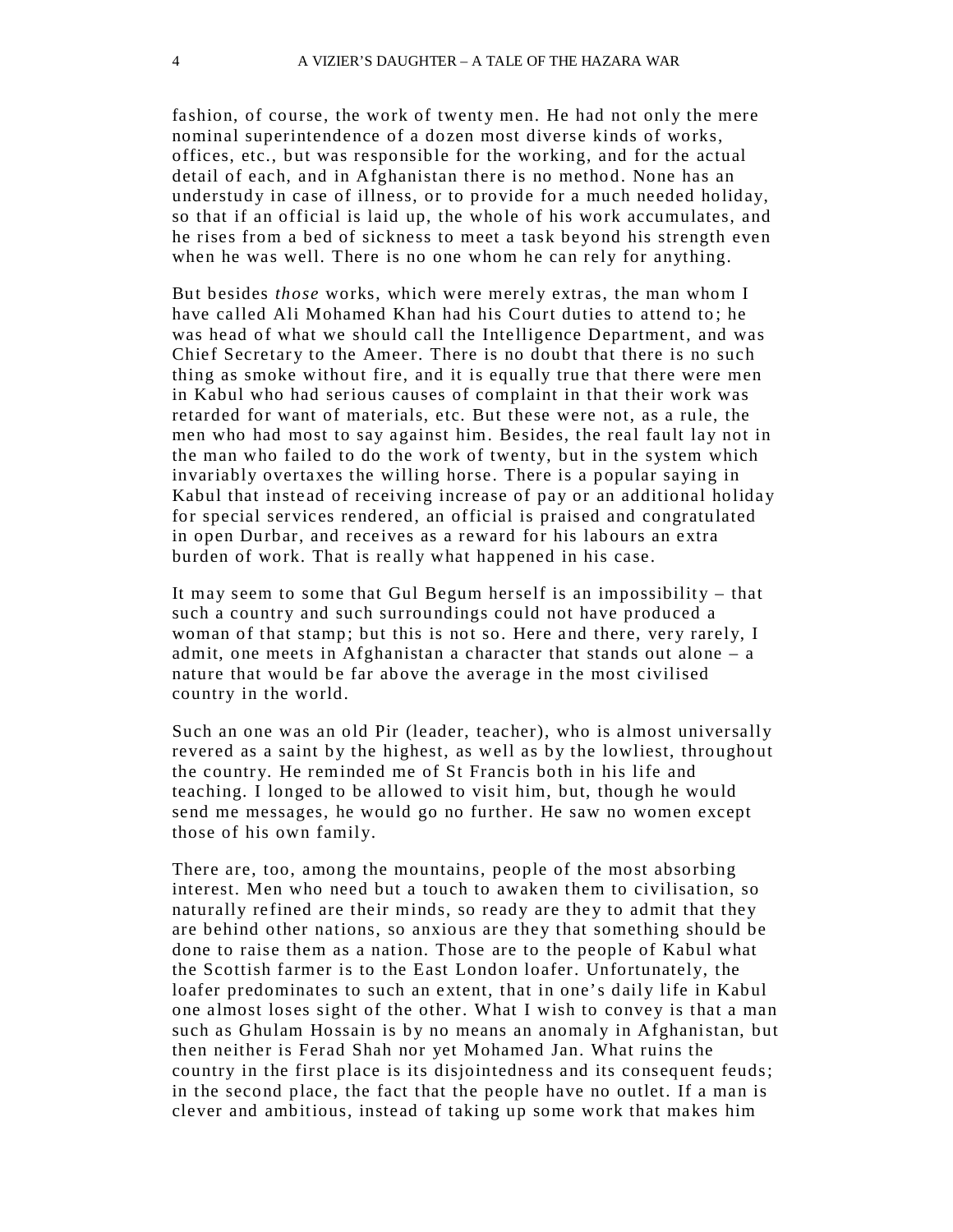some one in his own district, he goes to Court and commences an elaborate system of intrigue, by which he endeavours to oust some other man from his position in order that he may occupy it. There is no such thing as private enterprise. The Government is a paternal one in the very strictest sense, and ever ything belongs to the lead of the state .

If my readers complain that there is no brightness, no happiness in my book, that it s a story without one ray of hope, I can but reply, "Then I have succeeded but too well in my task of drawing a fair picture of life as it is in Afghanistan." There is no such thing as joy there. There is no such thing as peace, or comfort, or rest, or ease. There is never a moment when any one is sure he is not the subject of some plot or intrigue. There is no amusement, no relaxation; the people don't know how to enjoy themselves. Once a year there are races and trials of skill in wrestling, shooting, etc., but few of the upper class people compete, and no one of any importance, except the little princes who are too young to have any state duties to perform, attend these games. Moreover, they are almost too serious to be called games. There is no enthusiasm or freedom anywhere. Life is serious from the start to the close, and the very children who act as messengers learn to gossip and intrigue from their infancy, by carrying verbal messages from one house or another.

Such as it is, however, I send Gul Begum's story to the press, and can only hope that though it lacks all the personal incident that makes an autobiography so pleasing to the author's own immediate friends and relations, it may prove of some interest to those who would fain know, something of the life of peoples in lands far removed from their own.

#### **CHAPTER I**

#### **A HAZARA VILLAGE**

SUCH a crowd of girls, and every one of them hideous. But they were quite unconscious of that, and probably there was not one among them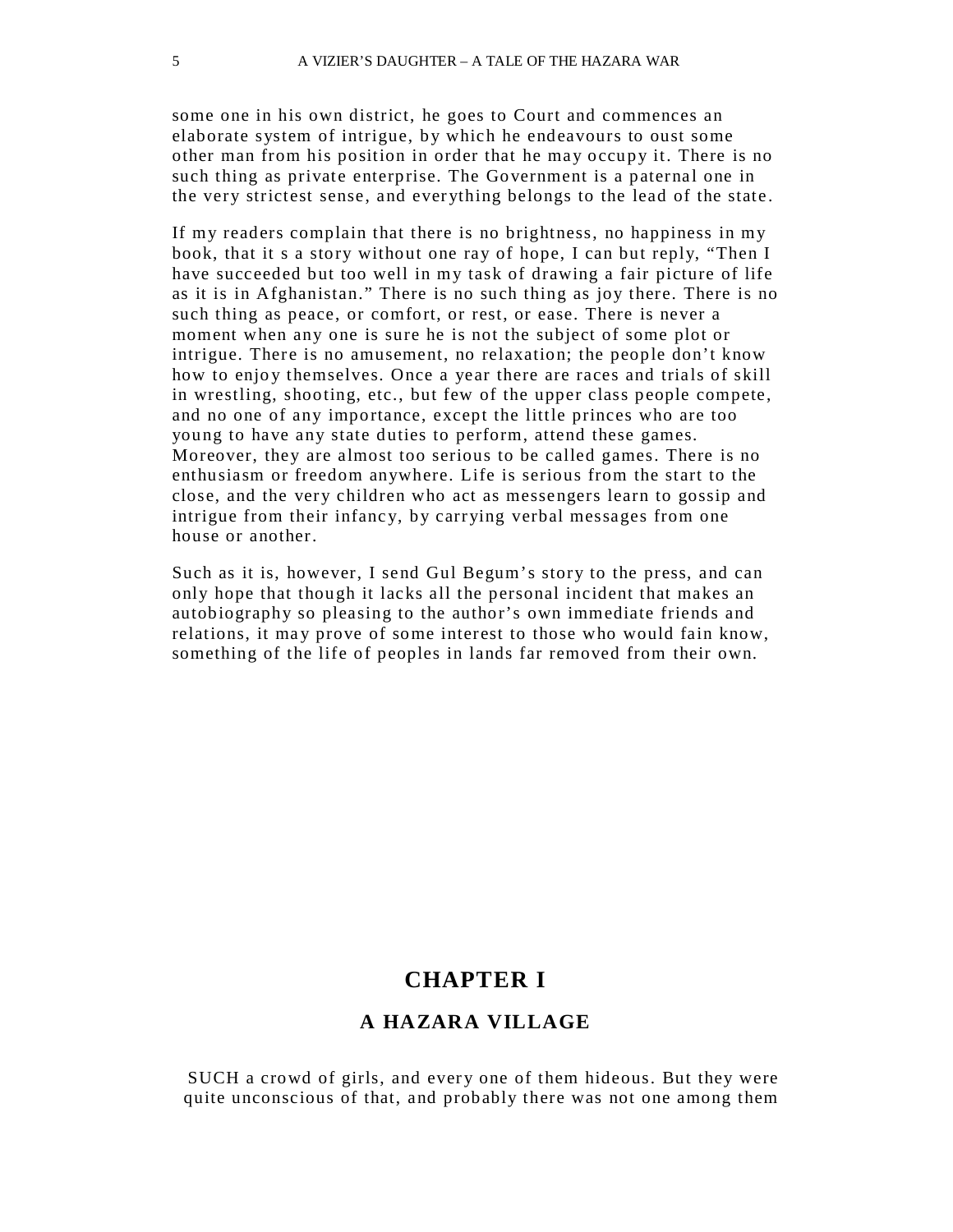who considered herself anything below the average in the scale of beauty. Nor were they, according to the accepted standard of their tribe, for they were Hazaras. Broad, squat little persons, with faces like full-moons and heads like rugged bullets, all bumps and nodules, covered with straight, coarse, lank black hair, which only halfconcealed the curious outline of the skull. Moreover, they had tiny, sunk-in eyes, high cheek bones, flat noses, sallow complexions, feet and hands like their persons, short, broad and powerful, and when they walked it was with a heavy, plodding gait.

They dress, too, seemed specially adapted to emphasise these peculiarities. It was made of print, wadded throughout, and consisted of a body and full skirt, made separately, but sewn together at the waist, where there was a thick piping, to give substance enough to support the heavy skirt. There was no attempt at shaping or fitting. The sleeves even were quite straight, narrowing gradually from the shoulder to the wrist; only the gathers of the thick wadded skirt made the waist look narrower than the hips, and gave to these curious little people a certain grotesque, picturesque appearance.

Their surroundings were picturesque, too. A perfectly pure blue  $sky - a$ sky we know nothing of in England, clearer, if possible, even than a Monte Carlo sky – and the whole atmosphere was dear too. Everywhere around stretched undulating hills and dales, all beautifully green with spring grass, dotted over with innumerable cows and sheep and goats and a few camels, while away far in the distance, against that wonderful clear blue sky, rose the white tops of the higher mountains, which were still covered with snow, for it was spring, and the snows had not melted yet. Close behind the girls, and forming their immediate background, rose a mud tower, which might have been called twostoreyed, but that the place where the lower room ought to have been was filled up by a solid mass of mud, baked hard by the sun of many summers, so as a matter of fact it contained just one room, capable of holding about a dozen persons closely packed together; this room and the flat roof above it being reached by a steep, winding staircase, no two steps of which were the same height. Some were so high that only a very active person could have climbed up them, others so low as hardly to be worth calling steps at all, so that a stranger unaccustomed to these irregu larities was apt to get a shock when, having raised his foot almost up to the knee of the other leg preparatory to making a huge step upwards, he suddenly found it drop almost to the level of the one on the lower step. Of these slight inconveniences, however, the village inhabitants were blissfully unconscious.

This was *The* Tower, a place of the greatest importance in the village. At night it was occupied by some dozen men, all fully armed, who took it in turns to sleep on the roof, so as to be able, themselves protected by a rampart about ten inches high, to keep watch on the country round about, and, if necessary, sound the drum to summon all the male villagers to protect the flocks and herds and you ng spring crop from Turkoman tribes, who were continually making raids on them, laying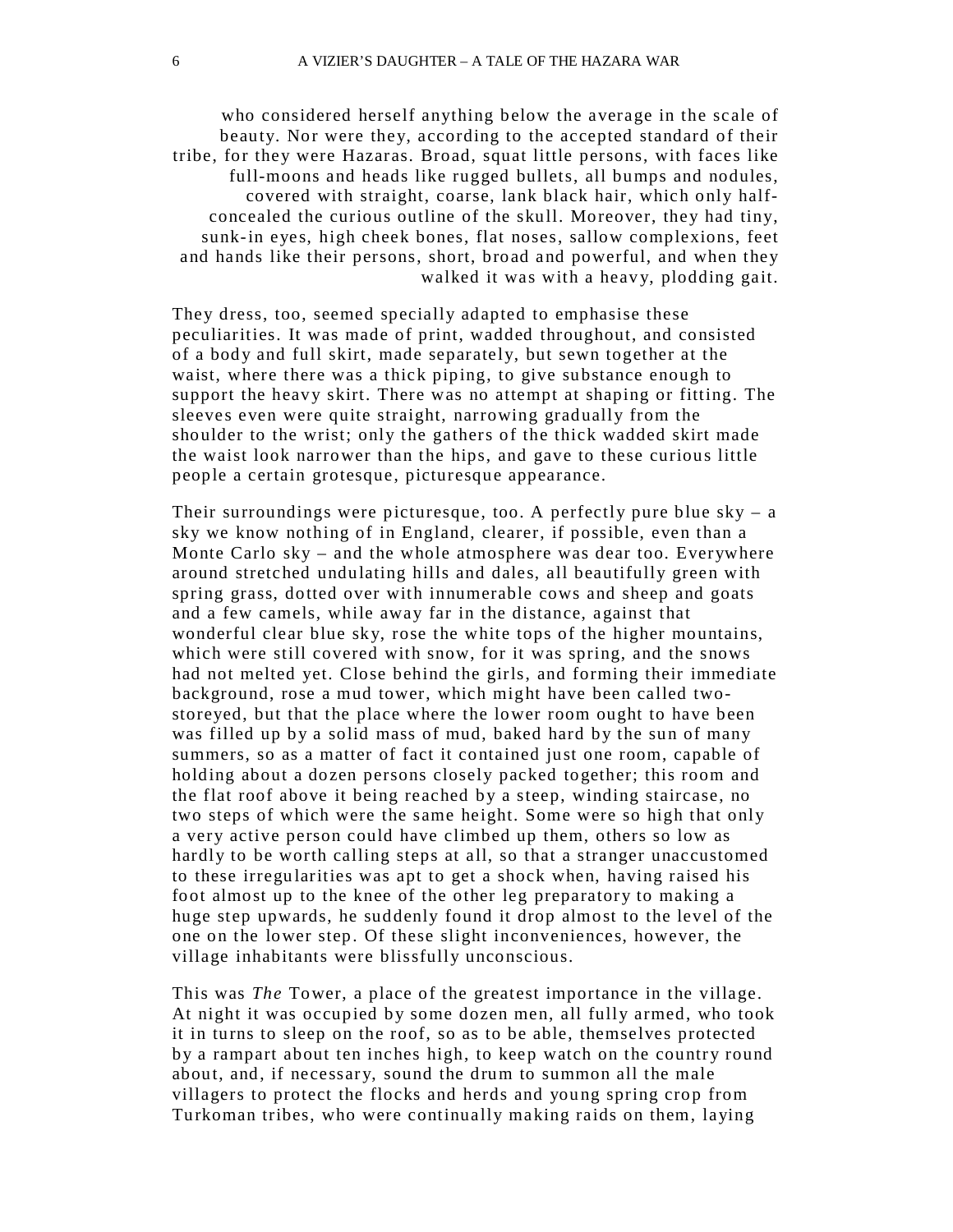waste their land, carrying of their cattle and their sheep, and also sometimes their girls and young boys as slaves, for Hazaras are naturally hard-working and industrious, and being also strong and active, they make excellent servants and even beasts of burden, and in the towns, at any rate, are cheaper to feed than donkeys, go faster, carrying almost as much, and do not need a man to drive them.

Poor, heavy, dull Hazara ! But he is patient and industrious, and not really devoid of intelligence, in spite of the subjection in which he is held, so his day may come yet, and then let his master beware, for he is fierce, revengeful, and cruel, if he ever does strike, he will strike hard .

To the left of the Tower, and joined on to it, was a long low building made also of mud. This was evidently a cattle-shed or stable, or something of that sort, for it was open in front, and at the time at which we are being introduced to it – about nine o'clock in the morning – was occupied chiefly by cocks and hens, and a few pigeons puffed out and prancing round in semi- circles, paying devoted court to apparently indifferent mates who stalked contemptuously on, picking up here a grain, there a scrap of bread , albeit casting a hurried occasional glance back, just to see that their admirers were keeping up unflagging attentions. In front lay a great sheep dog, rough, unkempt, apparently asleep, but watchful.

At right angles to this shed, and opposite the tower, stretched a long low building or row of buildings projecting nowhere more than twenty or thirty feet from the hill which protected them from the chill north winds. One-storeyed buildings for the most part, but one at last, that adjoining the shed had a sort of upper storey, closed on three sides by a dead wall, but open on the third except where it was partially screened in by a number of tall bulrushes. Be yond this and down the hill there were other similar buildings – many of them in fact – but the mud was less smoothly laid, and the ground in front of them less carefully swept, and they projected less beyond the protecting hill, so little, in fact, that it was easy enough to see that their outer wall was a mere frontage to the true dwelling, which was literally hollowed out of the hillside and extended often two, sometimes three, rooms deep into its very centre. Other dwellings had no wall in front at all, but were mere caves, more like the habitations of wild beasts than of men.

Such then, in brief, was a Hazara village, consisting of some two hundred houses or so, and the dwelling with the little scrap of what one may call second storey was the residence of the Chief or Mir of one of the most important sub-divisions of the Hazara tribe. Next to this structure, and separated from it indeed but by a few yards, was another, similar in all particulars except that it could boast of no upper chamber. This was the residence of the chiefs cousin (his brother, he called him, though he was his uncle's, not his father's son), who acted as hiss assistant and adviser, his vizier, in fact, a man of rather unusual qualities in that country, for he had ideas, ambitions, plans. Moreover,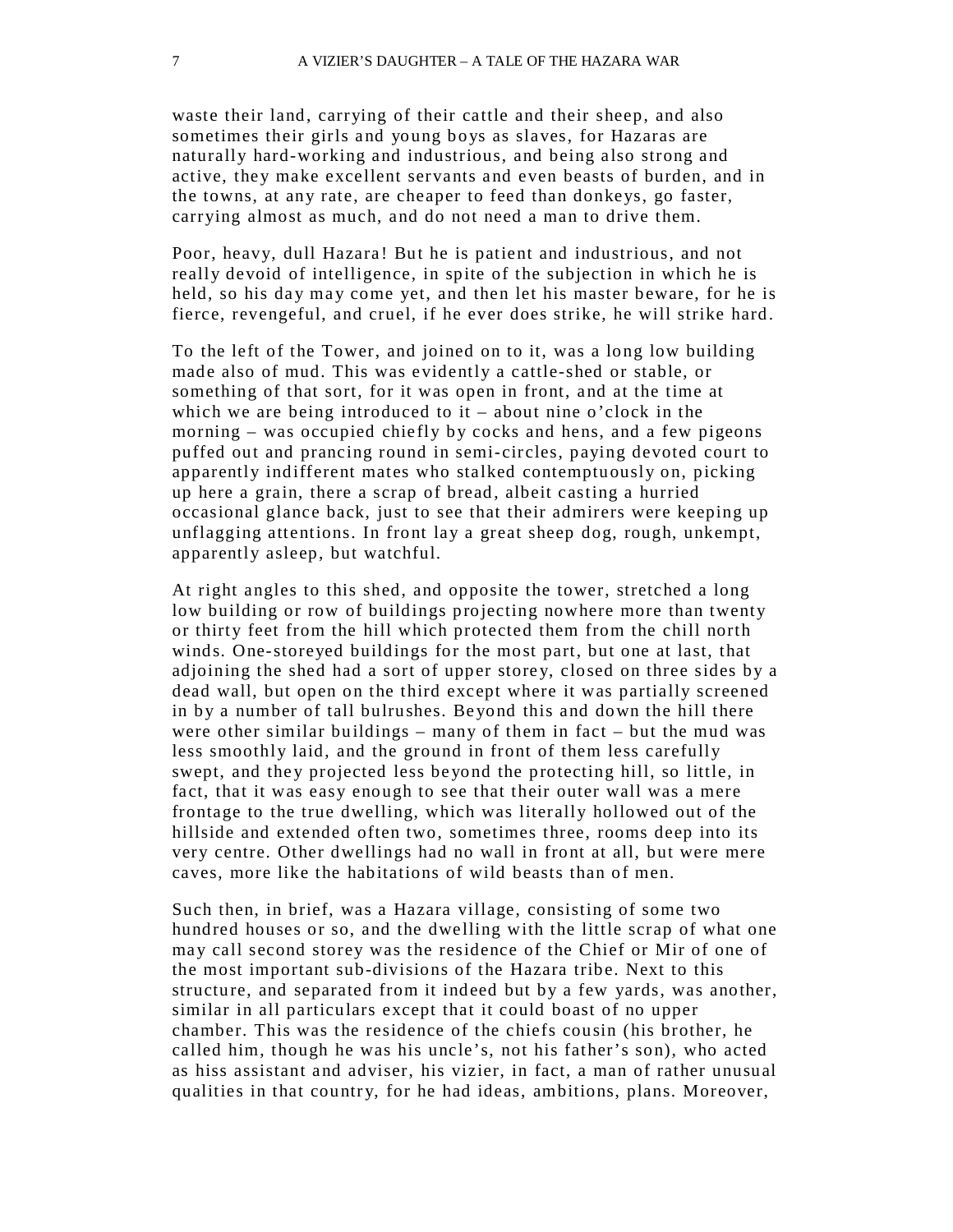he had much more influence with his tribe than had the nominal chiefs, and was ever ywhere looked up to and respected.

They were chattering, of course, those girls. How could it be otherwise in any nation, when twenty young female things were sitting together in a group? But these girls had something special to talk about; evidently something more than usually interesting was going on, and every now and then one would pout and look dissatisfied, perhaps even a little sad, or another would laugh and look coy and happy, and knock over the companion squatting beside her who had evidently been chaffing her; nothing rude or rough in the push that had sent her neighbour sprawling, only play which was in no way resented; but there was a good deal of noise, and certainly no one was thinking of work, when another young woman stepped from the vizier's dwelling and joined them. Her dress was exactly similar to theirs, her hair black, her mould distinctly powerful, but there the resemblance ceased, for she was tall – full head and shoulders taller than any other girl present. Moreover, she had fair, smooth skin and a bright complexion, large intelligent eyes, a nose instead of a knob in the centre of her face , a well-shaped head placed on a well-shaped neck, long, well-shaped feet and hands, and a step as elastic as a deer's, carriage erect and dignified. This was Gul Begum, the pride and beauty of her tribe, her father's hope and joy, the object of many an ill-natured remark from the less well-favoured of her sex. Alas! That it should be so.

"What are you all doing here making such a noise ?" she asked. "Ah, Dilbhar, you here?" she broke off, suddenly frowning, "go to your work, bad girl. Are the pots and pans all cleaned, the meat washed, the rice ready, that you sit idling here?" The girl thus addressed slunk quietly away. "But who have you here?" she went on, spying among the group the cause of all the laughter, all the chatter and excitement "Miriam? Now, Miriam, what did I tell you?"

A wizened, cunning-eyed old woman in the centre of the group looked up coaxingly. "You told me what no young girl, least of all you , my lovely child, could possibly mean," she said.

"I never say what I do not mean," the girl replied firmly. "I told you to go and not come back. We don't want you here, making our girls dissatisfied, putting foolish notions in their heads, making them neglect their work. We don't believe your promises, and we are not afraid of bad omens."

"Oh, aren't we?" whispered one girl squatting at her feet to her neighbour. "It is all very well for Gul Begum, she was born under a lucky star, but it is different for us who have to work now as girls and will probably have to work harder still as wives."

"Come, just this once, give me an old pair of long leather boots or a little salt and I'll tell you your fortune, and such a fortune too, my fair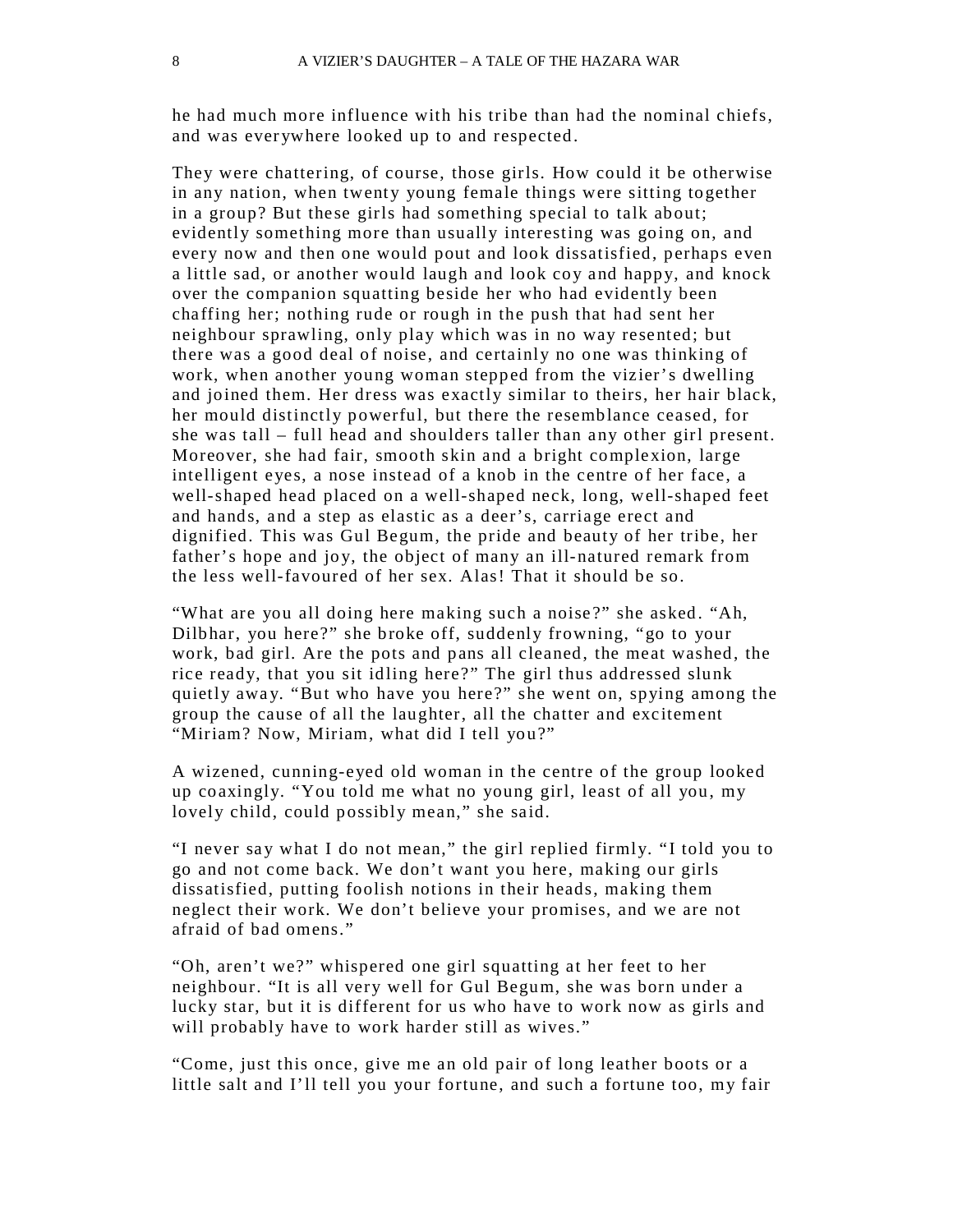princess – such a fortune," and the old hand rubbed her hands and chuckled to herself.

"I have others to whom to give my old boots," Gul Begum said, "others who work and who deserve them. You only roam through the country telling lies, deceiving young girls. Get up! Begone."

A scowl gathered on the old fortune-teller's face; she bent her head down till it rested on her knee, then looked up sideways at the girl towering above her. "What lies have I told?" she asked. "Did Sara's uncle lose his cattle? Did Neckbacht's own father sell her into slavery for a gun? Did Nookra wed above her highest expectations ? Did Dilbhar become a disgrace to her tribe, and is she not now glad to hide her face in a stranger's house, a servant, a menial, where she would formerly have been waited on as a guest? Answer me that." Gul Begum had turned a little white. What the old woman said was true enough, and the girl, though cast in a different mould, was not altogether above the superstitions of her race. Ignoring the first part of the old woman's speech, which was perhaps unanswerable, she caught hold of the latter. "Dilbhar was a good girl till you put your curse on her." She said; "she never went astray till then, besides service is no disgrace. It is better to be good and serve than to have so much time on one's hands that one's thoughts stray off to evil."

"And what about *your* time?" the old hag asked, chuckling again. "Where do your thoughts soar, my beaut y? To Bamian, perhaps, or to some yet higher sphere maybe?"

A hot angry flush mounted to the young girl's cheek. She stretched out her hand menacingly. "Begone, old witch," she said, "begone! Half the misfortunes of the tribe come from your idle pratings. Begone, and don't dare show your face here again, for, if you do, I'll set the dogs on you."

The old woman rose slowly, and with evident difficulty. She was stiff, and her back was bent with age and the weights she had perhaps had to carry in her youth. Suddenly she darted forward and seized Gul Begum's still outstretched arm, and casting her glance hurriedly at the hand that had thus come within her reach, she examined it eagerly then flung it from her with a mocking derisive laugh. "Begone, old witch, begone!" she echoed, jeering. "Yes, I'll begone. 'Twill be, 'Come, old Miriam, come,' some day. 'Come and tell me of something to live for, something of peace, and love, and rest, somewhere, anywhere.' But Miriam will not come. The Vizier's daughter, the chiefs niece, has cast old Miriam out; is it likely that she will care to visit *the rejected – the prisoner – the slave?* Old Miriam has nothing good for you, fine, handsome, haughty maid. Your pride must have a fall. You will have dust to lick and tears to dry. Your day will soon be over and you will come to envy old Miriam, who wanders free among the Hazara hills." Then picking up a bundle fastened in a red handkerchief, she planted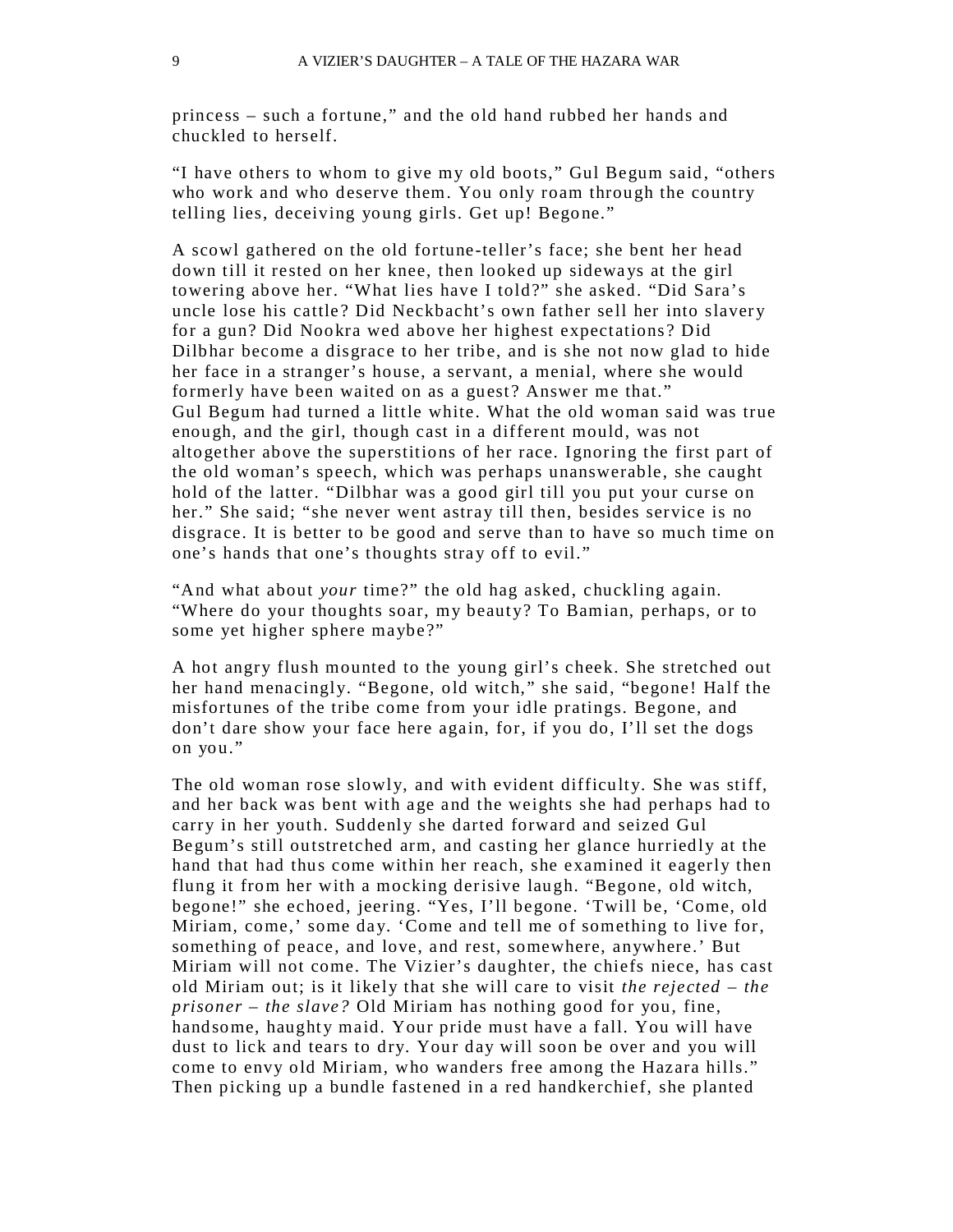her stick firmly on the ground and slowly and steadily walked down the hill.

But Gul Begum stood still where she had left her. The flush had died out of her cheeks, and she had turned deadly pale. She made two or three steps forward, then suddenly stopped and put her hand up to her heart. She felt a chill all through her. Her fingers even were white. The group of chattering girls had melted away and she alone , cold and shivering, with a curse upon her.

#### **CHAPTER II**

#### **FORECASTS**

"WHAT was it the old woman said? Tell us once more, Shereen,"

A group of listeners and inquirers had again clustered together, this time in a more secluded spot, out of sight of most of the village houses, and there was no laughter, only eager whisperings, nodding of heads, raising of eyebrows.

What had it meant, this curse? Miriam's words often had hidden meanings; her prophecies were often difficult of interpretation, but this sounded clear enough, "Rejected – a prisoner – a slave." There seemed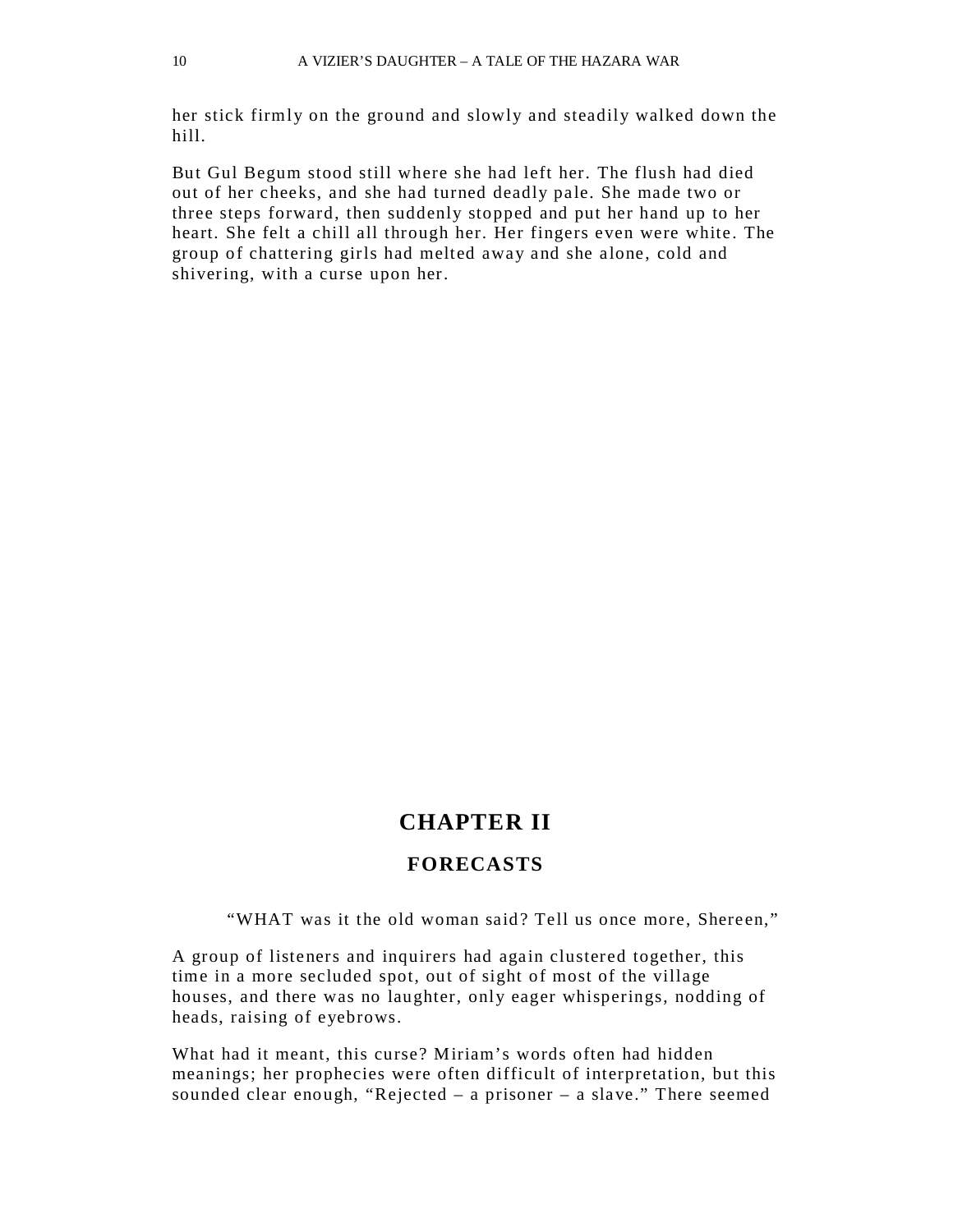little room for conjecture here. And it was all true, of course, not one of all that eager group had any doubts as to that.

"What's that story about the Governor of Bamian's son, Dilbhar? You ought to know. You're in their confidence ."

"No one is in Gul Begum's confidence," the girl thus addressed replied; "she never seems to take much notice of their plans; she's a strange girl, as I always tell you. When men come to the house, it isn't she who waits on them, or fetches the water. She will take her father *his* food and her uncle *his*, perhaps, but after that, away she goes, and neither her mother nor any one else can drag her back. The fact is, her father spoils her."

"The fact is, she's flying at other game," put in one.

"The Governor of Bamian?" questioned another.

"Or perhaps a Kabul prince?" suggested a third.

"God knows," whispered a girl who was evidently the ce ntre of attraction, and who must have remained behind after the others had scattered in the morning, as she alone seemed to have heard what had passed between the Vizier's daughter and old Miriam. "Whatever it is, remember the curse, 'Rejected – a prisoner – a slave.'"

"Ah! That's it, I see it now; she's flying too high. What was it you said about her pride having a fall? Tell us again, Shereen?"

"'Your pride must have a fall. You will have dust to lick, and tears to dry,'" repeated the girl thus addressed, with more gusto than such direful words spoken of her cousin would seem to warrant.

"Have you heard anything about her horoscope , Shereen?" asked one older than the rest, who had not hitherto mingled in the general conversation.

"Her horoscope? No, that is one of the things I have against my uncle; he never will have horoscopes made out; he does not believe in them; and as my father was away when I was born, *I* have no true horoscope either. My uncle was left in charge of the family, of course, but as he takes no interest in these things, he had nothing done at the time, and no one specially marked down the moment of my birth."

"I thought you had had your horoscope cast," Dilbhar said thoughtfully, "and wasn't there something strange and not altogether lucky about it?"

Shereen reddened, and seemed put out. "You're thinking of some idle tales told long afterwards when the hour and even the exact day of m y birth had been forgotten; that does not count. What is the good of bringing up old foundationless gossip that is best forgotten?"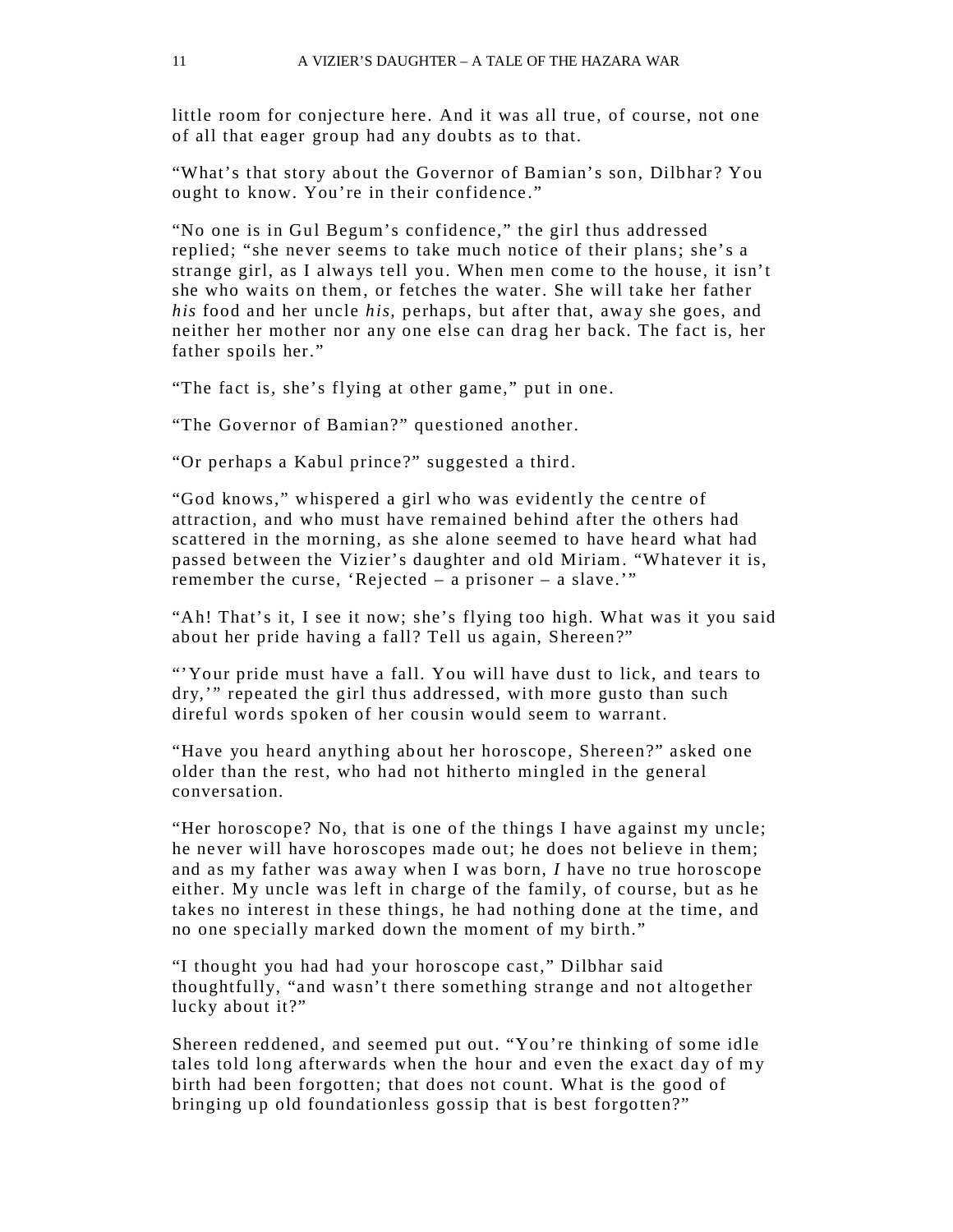"Ah, well, but you and Gul Begum were born on the same day, at almost the same hour and same spot," another put in somewhat viciously; "whatever is her fate is yours, Shereen, that's clear."

"How so?" asked the chiefs daughter indignantly; "would you have my fate as hers? 'Rejected – a prisoner – a slave ?' *she* may have held *her*  nose too high, but what have I done that I should share the same fate ? Why thrust her ill-luck on me? Besides, I was born after her by several hours, and a very little time makes all the differences in the world."

"No one thrusts ill-luck on you, it's the stars," Dilbhar said sadly. "Who can fight against them? They are far beyond all reach, past all control. They make one's Kismet."

"Did they make your Kismet, black-faced one ?" Shereen asked petulantly; "did they cause your disgrace?" She was angry at the allusion to the horoscope she had thought forgotten, but which, though she denied its accurac y, in her heart of hearts, she dreaded.

Dilbhar, insulted, rose angrily; this perpetual allusion to the past was unbreakable, and a quarrel seemed imminent when a shadow felt across the group. It was Gul Begum, with her earthen milking vessel in her hand; she was on her way to the plain to milk the sheep.

"Dilbhar, it's milking time," she said quietly. There was a strange authoritative way about her, which compelled obedience, and Dilbhar slunk off to the house for her vessels, and the group was soon dispersed, for Gul Begum had caught Shereen's eye, and without uttering a word, had conveyed a reproach which, though it stung the chiefs daughter, incited her to do something more dignified than gossip, and repeat the idle tales her cousin's soul abhorred .

And Gul Begum walked on, without once turning her head to note the effect she had produced. She was thinking – dreaming shapeless dreams, not of the Kabul prince, not of Bamian. She could hardly have put her own thoughts into words, for they were all unformed. The y carried her far beyond the Hazara Hills, be yond Bamian, beyond the Court of the Iron Ameer, the man whose word was law, who swept who le villages, whole tribes, off the face of the earth, if they dared but disobey his orders, or even seem to question him. Of him she thought often. She would like to see him just once, the man with the bushy black beard and the brow that was like the sky on a thundery day, now bright as sunshine smiles, now fierce and terrible as he showered volleys of curses on the terror stricken men who stood before him, dealing death with every flash from those relentless eyes. He must be wonderful! What power! Yes, she would like to see him, and see his wives; he had many she knew. How many? What were they like, and had they power too? How much authority lay in their hands? Was there a special favourite perhaps? One who dared face him on the stormiest days, one who could dispel the clouds and coax back the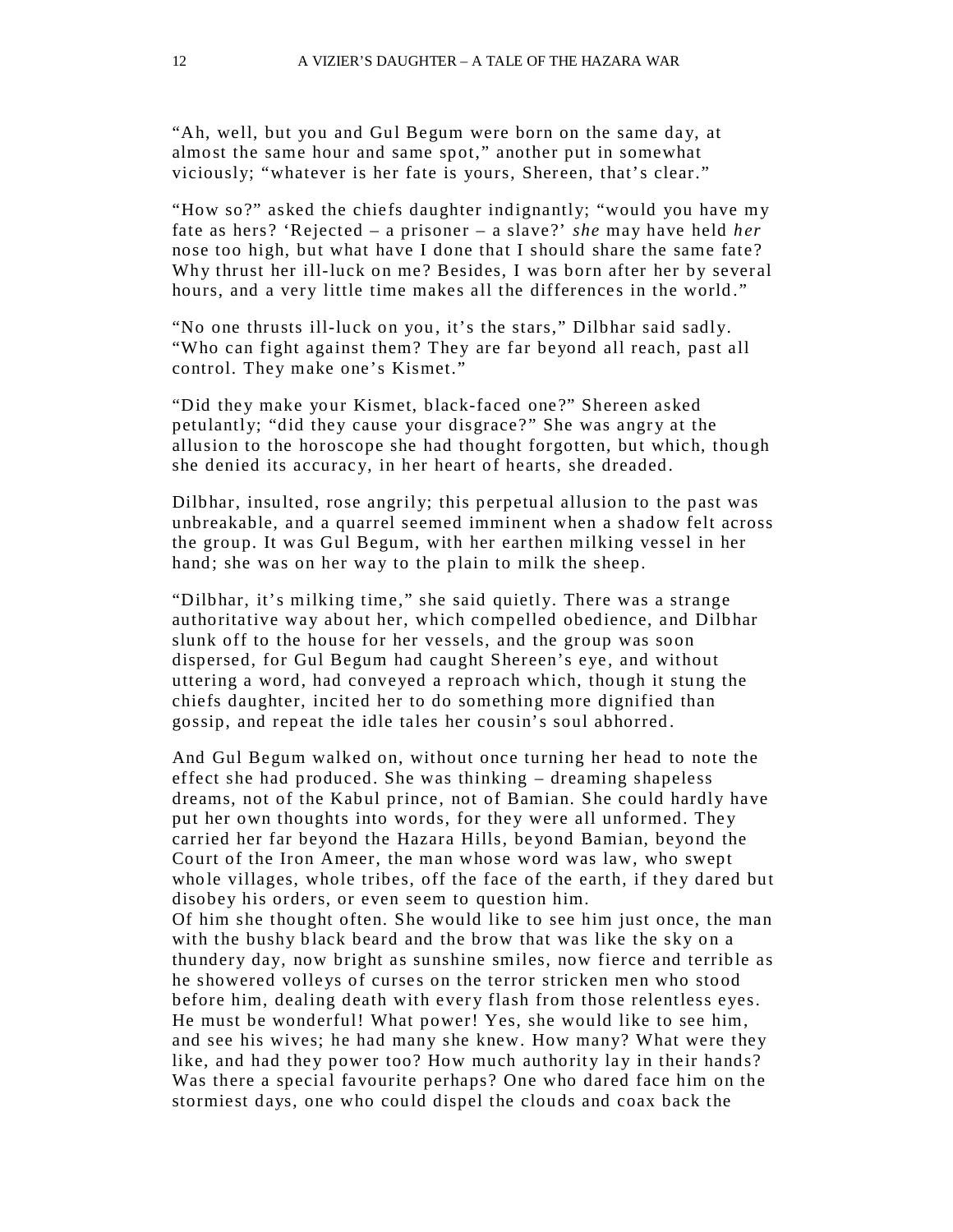sunshine – unwilling at first, perhaps, but yielding by slow degrees to her gentle laughter and soft, winning ways? Ah! What must she be like? Raven hair, of course, and eyes – laughing, mischievous eyes, and a skin – oh, so fair, with roses on her cheeks, and hands, little soft hands that knew nothing of work, all dimples and chubbiness. What nonsense! What a wife for such a man! No! she must be tall. I wonder if she is taller than I? And the Hazara beauty drew up her stately head and squared her broad shoulders. She must be a big woman, the Ameer's wife, tall and graceful, lithe and active, severe as he, proud as he, and as relentless, cruel too perhaps, for women are sometimes more cruel than men.

Strange stories reached the Hazara hills of the Kabul harems, those walled-in houses, where hundreds of women lived together, and not alwa ys in peace. Ah, that must be dreadful, no roaming about, free, over hills and dales, no paddling in cool streams on a sunny day, no sitting under the shade of bushes, which to Gul Begum's mind – because she knew no others – seemed like great forest trees. Yes, that would be intolerable there was no doubt about that.

Those other women had a better time, those washed-out women, who lived down south, in the hot, burning plains. Kafirs, of course, and therefore outcasts, outcasts in the next world, but not in this. Certainly those women had their paradise in this world. What was to be their portion in the next? She had heard of them from her father: - women who remained seated while their husbands stood, women who were waited on by men-servants as well as maids, women who drove and rode about with men.

Then there was that strange story about the great field, where men rode races on horses, and races on camels, and races in vehicles, some sort of cart on two wheels, but light – very light – and beautifully polished and bright. How did they get that polish? What could make wood shine like that, so that you could see your face reflected in it? What skilled workmen they must be, and all for what? Why, that the winners of these races might go up to a tent  $-$  a great white tent  $-$  from which fine cloths of red and white and blue were suspended and fluttered in the breeze, and there with uncovered heads receive their reward – from a chief, a general, think you? No, nothing of the kind; from a woman, a woman with hair like gold, polished, shining gold. That must be a wondrous sight – golden hair! But what made it gold? What a position! What a glory! Those men who had won, bareheaded before her, proud to be worthy so to stand. And Gul Begum sighed. Kafirs, of course, or such things would be impossible, for women are born to be in subjection to men, to wait upon them and serve them. Must they for ever be in subjection? Why? Because it was God's law and there was no disputing that.

But she had known one woman, years ago, when she was quite a little child, a woman even Hazara men looked up to, and loved, and waited on. It was her grandmother, her father's mother. "I am something like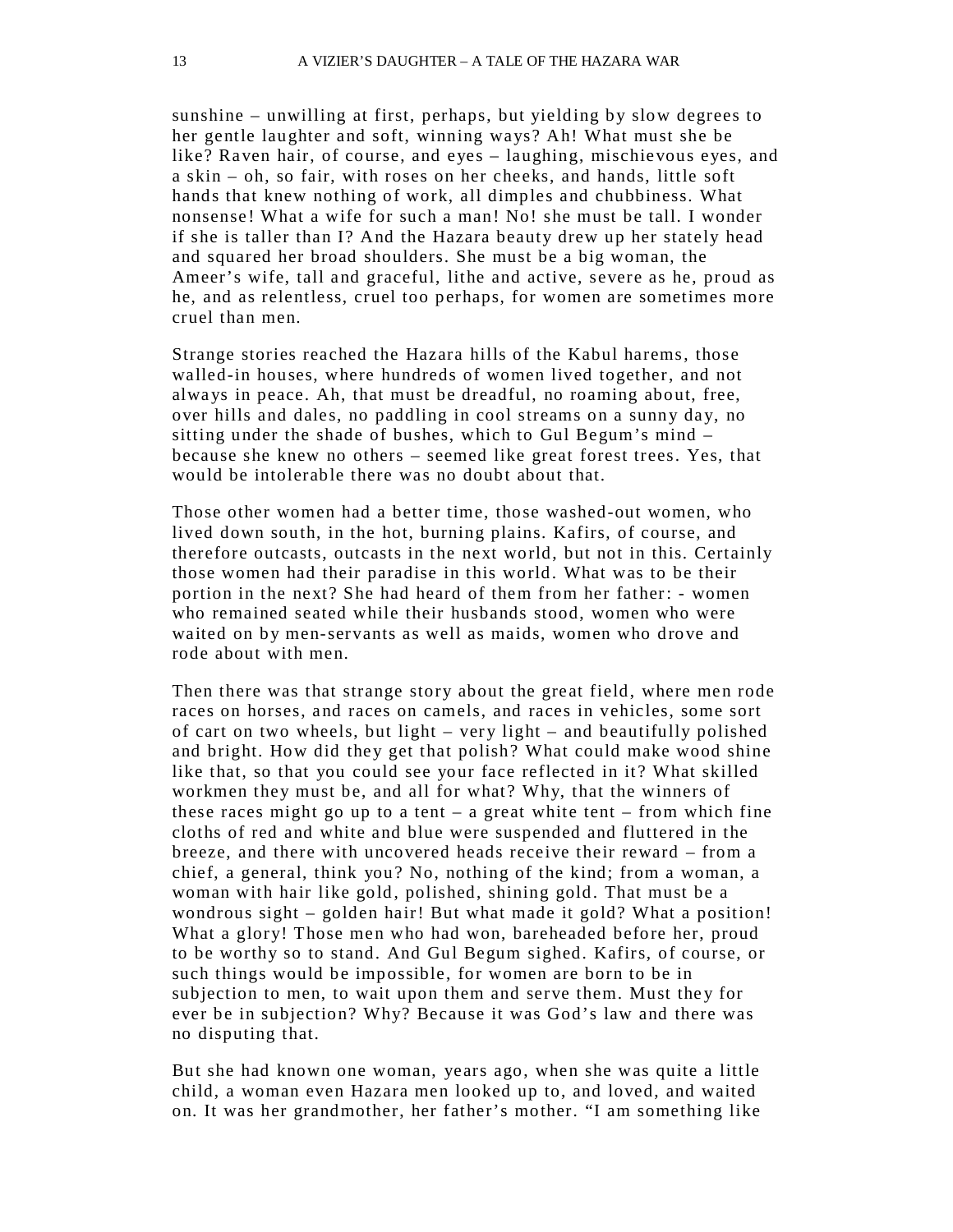her," she would say to herself, and smile over her bowl in which the milk was frothing almost to the brim, "but she was fairer than I, though not so tall, and she was not a Hazara; who was she, I wonder, and where did she come from? I am glad I am tall; my father says I should have been a boy. Why was I not a boy? Ah, if I were only a man I would not stay here in these mountains, at least not altogether. I would travel. I would go and see those white-faced women; not that I would pay them homage or wait upon them, certainly not; that would be unseemly in a Hazara, but I would see them and the strange institutions of their tribe. Those great long vehicles, bigger than a row of twenty elephants, that move so fast that no horse is swift enough to follow them. How on earth do they move so fast? What runs faster than a horse? 'Vapour, smoke' her father had said, but there must be a mistake there, she could not have heard aright, that was, of course, ridiculous, but he had said something about a long tube from which smoke ascended. That must be a curious tribe, she would certainly like to visit them," but instead, as her milking vessel was full, she rose, placed it on her head, and walked slowly home. Miriam and her curse were for the time being quite forgotten; she lived in a dream world of her own, and the trifling occurrences of her uneventful life had but little interest for her.

### **CHAPTER III GATHERING CLOUDS**

THE broad plain below the village tower had turned from a vivid green to a dull brown; not a camel was to be seen, and only here and there a few stray donkeys and some goats, which strolled lazily about cropping off the last green shoots, or nibbling at the sticks, which were all that was left of the bushes that in the spring had been covered over with greyish-white leaves and blossoms. The sheep and cattle had been driven to the higher regions, from which the snow had now completely melted, and where the grass was still plentiful, for spring had given place to summer, and the sun had been doing its very best for several weeks to reduce the lower plains into an arid wilderness of stones and scrub.

Only where the wheat stood ready for the sickle was there any sign of cultivation, and much of that even had been removed, and the ground prepared for the crop of Indian corn which a group of labourers was busy planting. It was a hot, cheerless day, misty, oppressive.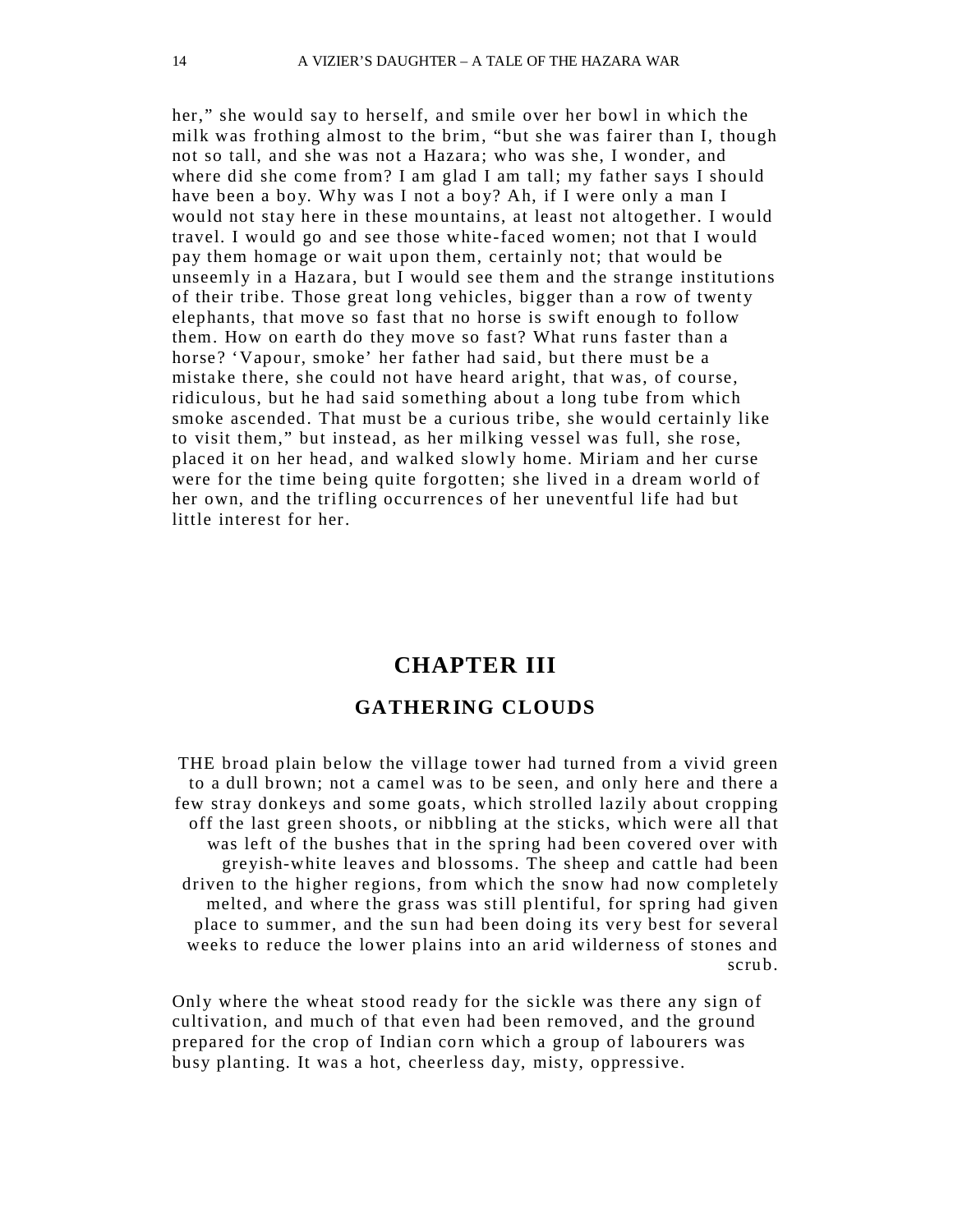"Is your food not to your taste, father ?" Gul Begum asked as she went outside and joined him as he sat in the shadow cast by the tower across the court.

"The food's right enough," he said, "but this is not a time for much eating; fetch me some water, or no, is there any tea? Make me some tea, Gul Begum!"

"Something is wrong," the girl muttered, as she disappeared inside the dwelling; "there is something more than thunder in air; it isn't that he is not hungry, he had forgotten to take his food though he was sitting there in front of it," and as she came out with a tray in her hand she knew that she had guessed aright, for he was eating; whatever was the matter it was not sufficient to spoil his appetite.

"Will you take your food first, or shall I pour out your tea?" she asked.

The Vizier pushed the dish from which he had been eating from his with a sigh.

"That's enough," he said, "give me the tea, ah, good girl, I see you have remembered, that's capital! To be worth anything tea must be piping hot."

Gul Begum had removed the thick coloured quilt, which, in obedience to her father's instructions, she had made and thrown over the tray and its contents.

"Two cups, I notice!" the father went on, smiling; " you are cultivating your father's taste for tea, I see. Pity you were not a boy, Gul Begum; you ought to have been a boy, you have the size of a man, and the strength and endurance of a man, and, yes, I think I may say the wits of a man."

"If I have the wits of a man, tell me what is the matter, and why you forgot to eat your dinner ?" his daughter asked, sitting down beside him coaxingly; "what trouble is there in the air?"

"Ah, there you show something more than the wits of a man," he said, laughing outright; "those are the wits of my dead mother appearing again in you; she was a strange woman, Gul Begum, and none of us knew rightly where she came from, she did not know herself, but she was a fine woman, the finest woman I have ever seen in these parts; there was nothing of the Hazara in her."

"There is not much of the Hazara in you ," the girl said boldly.

"Now there you are wrong," the Vizier replied hurriedly. "I'm a hazara to the backbone, but it's my mother's blood in me, perhaps, that gives me a love of adventure and travel, and makes me hate to see my countrymen mere beasts of burden, animals, with no thought beyond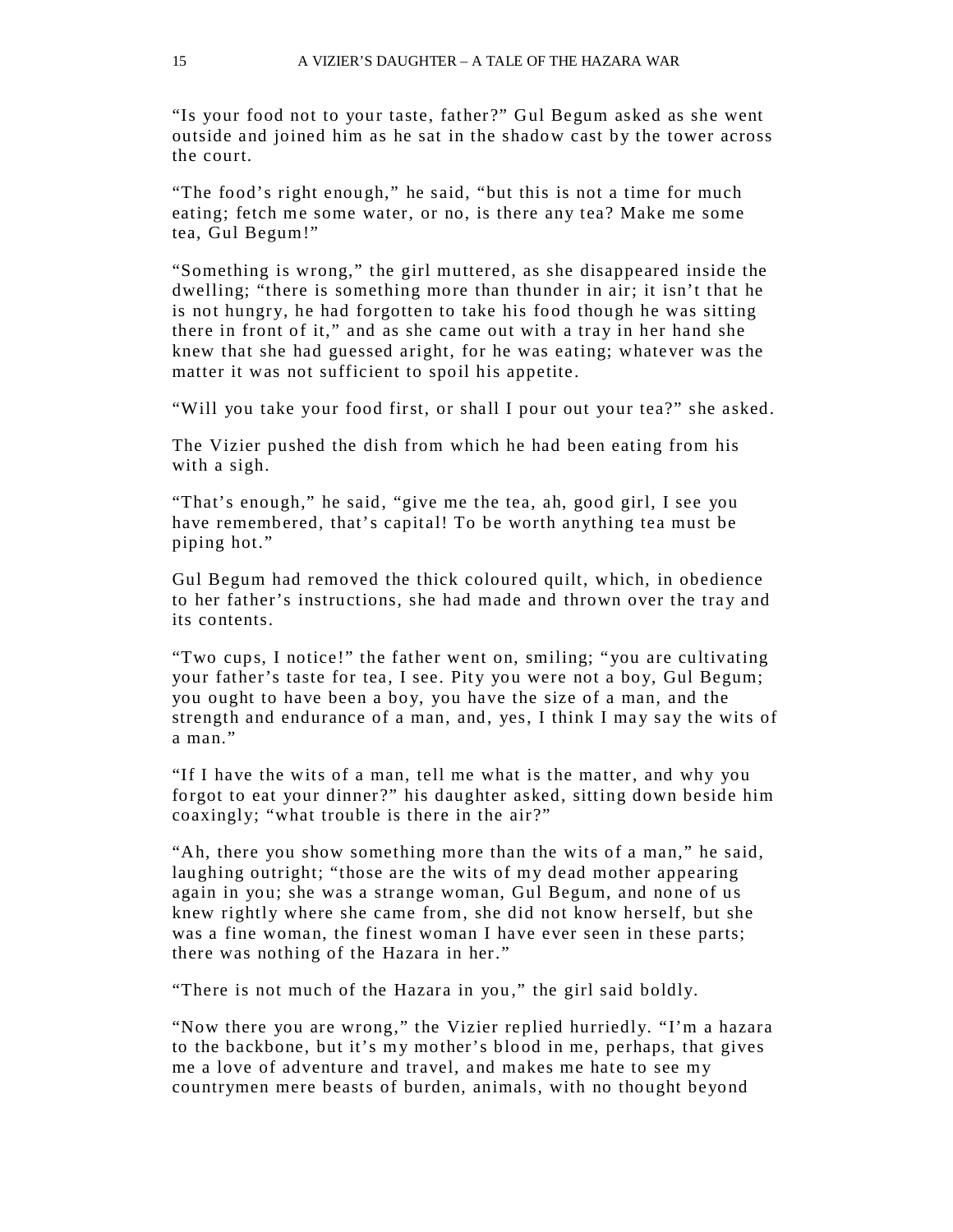the clothes they wear, the rock or the mud that gives them shelter, and the next morsel they can get to stuff down their throats."

"It is their Kismet," Gul Begum said, "what can they do?"

"What, indeed? Pay taxes to the Ameer of Kabul, forsooth, we who are free, as free as he. Let him pay taxes to us; we do far more for him than ever he does for us."

"What is this about paying taxes, father ? Who can demand taxes from us who are free and owe tribute to none?"

"That you may well ask. Who devastated the hillsides for miles ? Who destro yed half the villages around Jellalabad? Who made a tower of Shinwaris heads? Who does these deeds of blood?"

"Ah, there you are unjust, father; the iron hand that swept these robbers off the face of the earth brought peace and safety to thousands of honest traders and herdsmen; there is nothing to regret in the destruction of the Shinwaris. We must be just. The wives and mothers and children of those robbers may have suffered, but for all others in was a gain. We must be just, I say."

"True enough," her father retorted pensively. "The world lost nothing in the Shinwaris. But the man who overthrew Jadu and Dadu can overthrow others too, and he will, too, if they oppose him."

"Who is talking of opposing him?" the girl questioned eagerly, half guessing the truth.

"*I* am," her father said. "I refuse to pay him the tribute he has sent to demand<sup>"</sup>

"Why does he suddenly ask tribute of us, father; what have we done to gain his displeasure ? How have we excited his wrath?"

"What have we done? Just what we've done for hundreds of years, no more, no less; we have lived free among our own hills untrammelled, now and again carr ying off some Afghan girls and cattle in return for some they have carried off of ours. Just vengeance."

"Just vengeance, indeed; who would do less?"

"No *man,* that's just the point; but this Iron Ameer, he would fain be the *only* man in all the land, and bids all the other men be women. He had forbidden feuds, and vengeance. He is no Mohamedan, he had forgotten the ancient law, 'an eye for an eye, a tooth for a tooth,' and he says there is to be peace. The men that make raids upon their neighbours are to be exterminated, root and branch, and because our neighbours here made a raid down into an Afghan village last week, and carried off three women, two children, seven cows and some sheep, he demands restitution, and promises (if we pay him taxes) to protect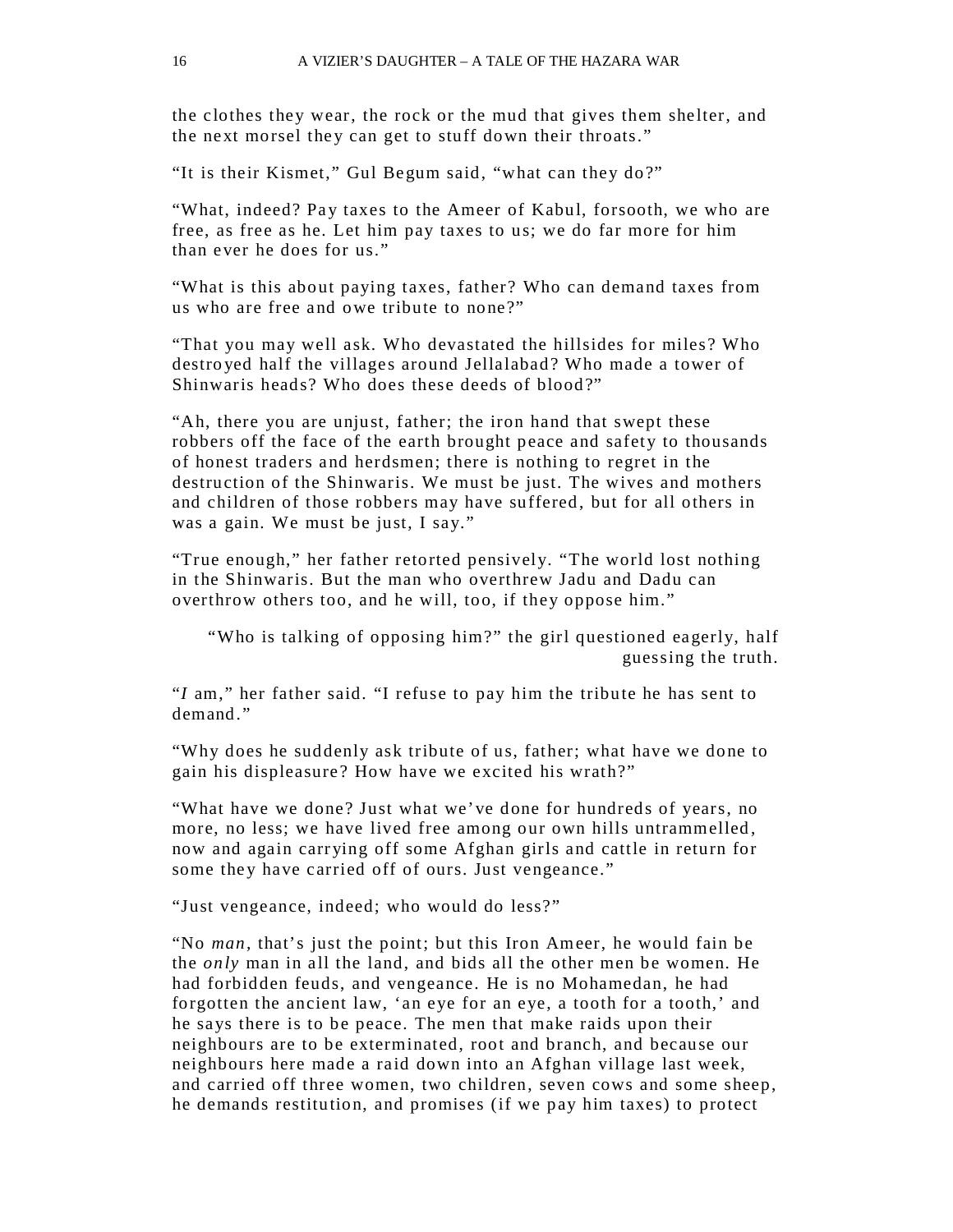us from his subjects in the future. If we won't pay he won't insist on his subjects discontinuing their raids, and yet he says he will burn our villages and destroy our crops if we make raids on them. What sort of justice is that?"

"Father, 'twould be a good thing if these laws of retaliation were done away with. If we kept our flocks, and herds, and women, and boys, and they kept theirs. I never could see the use of these perpetual thefts and pillagings; both sides must lose in the long run. There's no sense in them."

"That's just what your grandmother would have said, and it is all true enough. Let there be peace, I say too. Let us make a mutual compact. The chiefs of the Hazaras being free with the chiefs of the Afghans and their Ameer, they also being free. Let us agree each of us to force our subjects to keep the peace, and if either side had cause for complaint, let the injured side appeal to the chiefs of the country at fault for compensation and restitution of stolen property."

"Yes, that is simple enough; here comes my uncle, arrange it with him," and Gul Begum moved off, leaving the two men to discuss the affairs of the nation.

It would have been difficult to find two men more unlike than were these two cousins. Wali Mohamed, the chief, was a typical Hazara, short, bullet-headed and pig-headed, but with a certain shrewdness, and an e ye to his own interests, which made him ver y difficult to deal with. Ghu lam Hossain was made in an altogether different mould, Gul Begum had not been far wrong when she said he was no Hazara. Tall, erect, active, intelligent, there was nothing but his massive frame, powerful hands, and certain, but much modified flatness about the face, to remind one of a Hazara, and yet he was a patriot. A man with deeprooted devotion to the people of his forefathers and the land that had given him birth.

The discussion was a long one, but seemed to terminate satisfactorily to both parties. Ghulam Hossain called to Gul Begum to give them some more tea, and while she poured it out, he told her that they had agreed to call a meeting of the chiefs of the whole of their nation, and suggest than an envoy, bearing presents of sheep and butter and cheese, and some of their finest hand-woven cloth, should be sent to Kabul to the Ameer to express the willingness of the chiefs of the Hazaras to order their subjects to cease from the petty warfares and raids now carried on between them and the Afghan Maliks, and to beg the Ameer to order a similar truce on the part of his subjects.

"That will be all right," the Vizier's daughter said, "he is a just man, though severe, he will listen to what is reasonable and right. "

"He will *not* listen," her father said shortly, "there will he war, a cruel, devastating war."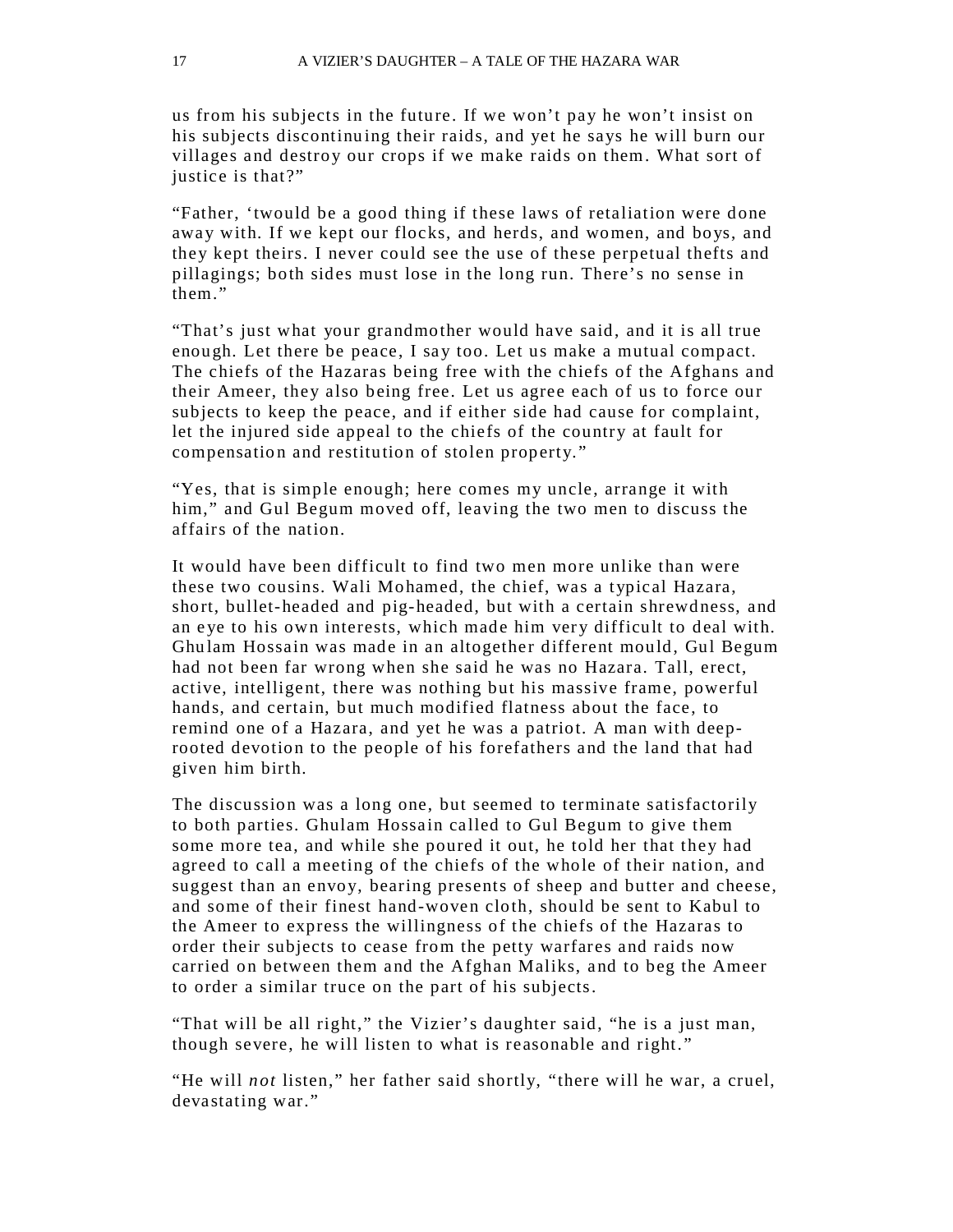"Yes, a cruel, devastating war," the chief said, smiling, "a cruel, devastating war, but we shall win. Win as we've always won before. Let them try, and they will see us triumph over them, slaving thousands, as our forefathers slew."

"We shall *not* triumph, "the Vizier said again, sadly, "we shall not slay, whichever way we act, our freedom is over, but we can at least die like men."

"Why do you say that, father? Our country has remained unconquered for hundreds of years, why should it be conquered now?"

"Times are changed, customs, manners weapons, warfare is changed everywhere but with us. The Afghans have allied themselves wit the Kafirs, the white governors of Hindustan; these Kafirs have given them weapons, given them cannon, given them money. One-third of our nation will be bought over, one third will be killed, and the remainder will be fugitives or slaves. I see it all! But I will face it – face it to the end. I will *not* pay tribute."

"No, nor I," the chief joined in, "but we will not be overthrown; we will not be defeated. The Afghans have allied themselves with the Kafirs; so be it. Let their alliance prove their curse. We will proclaim a Jihad, a holy war, against these allies of Kafirs. Half his own nation will turn against him. We will fight for the one true God and his prophet, and for Ali against these Kafirs and allies of Kafirs, and you will see who will flock to our standard. Overthrown? Of course we shall not be overthrown, we shall triumph and take tribute from them." The chief's white teeth gleamed and his deep-set eyes twinkled with cunning and anticipation of good things to come .

His cousin's teeth were clenched, his jaws set, his mind was made up, but there was neither triumph nor hope in his face, nothing but fixed purpose and fixed resolution. Gul Begum, facing the two men, read the thoughts of each, and a sense of unrest took possession of her heart. Her uncle's sense of security was no satisfaction to her, with her father's set face before her, she knew which was the master mind.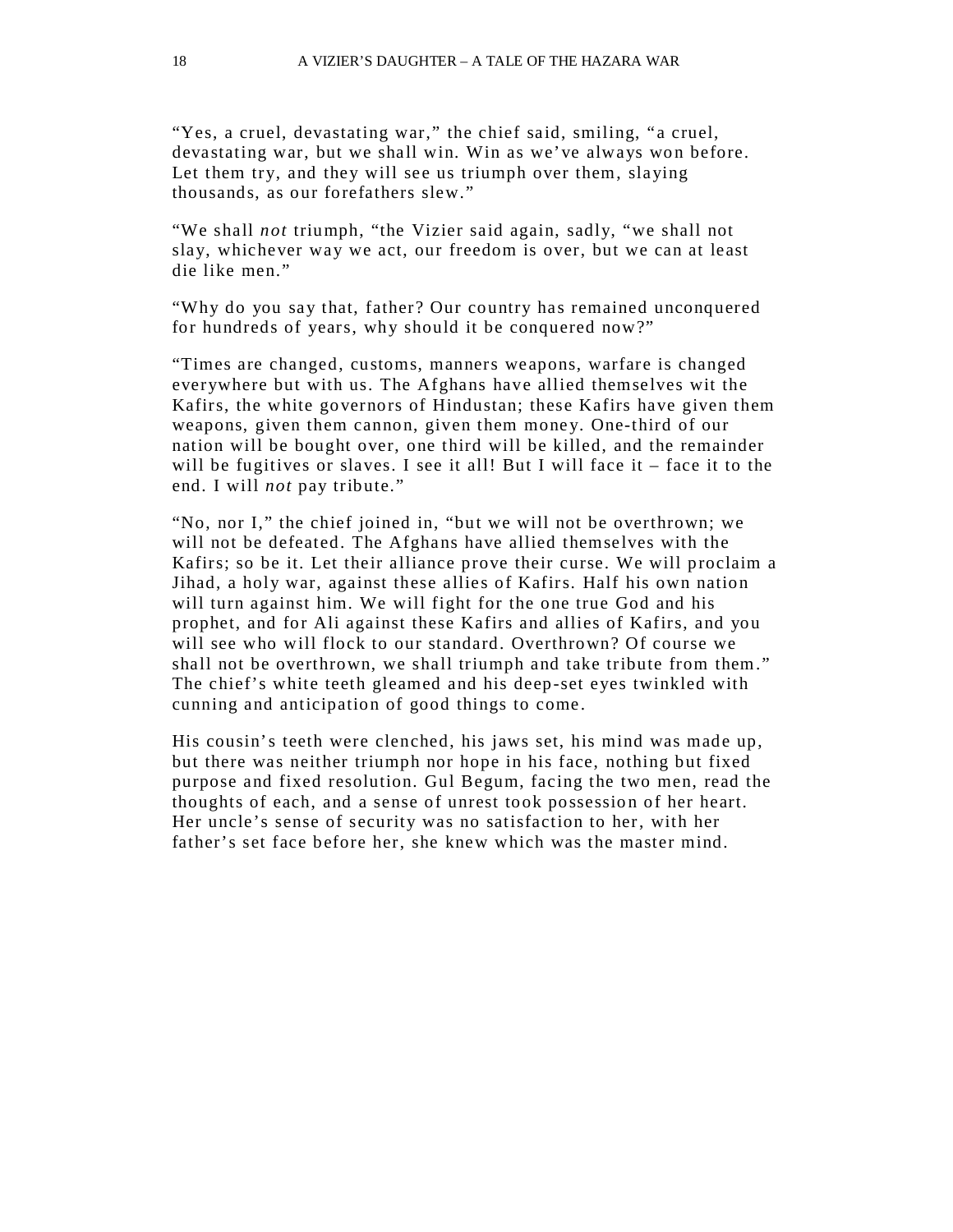#### **CHAPTER IV**

#### **THE RULERS OF THE COUNCIL**

ANOTHER group of eager debaters. Men this time. Fit mates for the squat little women to whom the reader has already been introduced. Short, broad, sturdy little people, in coarse, dust-coloured woollen garments, a strip of the same material would round and round their legs from the ankle to the knee, serving as gaiters, and their bare feet encased in coarse heavy boots. Such a chattering and gesticulating!

Three men sat apart and talked more quietly; one seldom spoke at all. He wore a discontented, tired sort of look and at last he rose. "I will tell you what it is," he said; "it's pretty clear that we all refuse to pay this tax. All this talking and wrangling has brought us *thus* far; and it is equally clear that our refusing to do so means war, but it does not seem that any one is asking himself the question, 'Are we prepared for war?"

"Of course we are prepared for war," the taller of the men who remained sitting answered.

"How?" asked the other scornfully.

"As we have always been in past centuries."

"But I tell you things have changed. What *was* is passed, what we have to look to is what *is*. "

"We *have* looked to it. There is what there has always been – knives, swords, guns, and men; what more do you want?"

Ghu lam Hossain (for it was he who had risen and now stood talking) answered with two words:

"Discipline – money."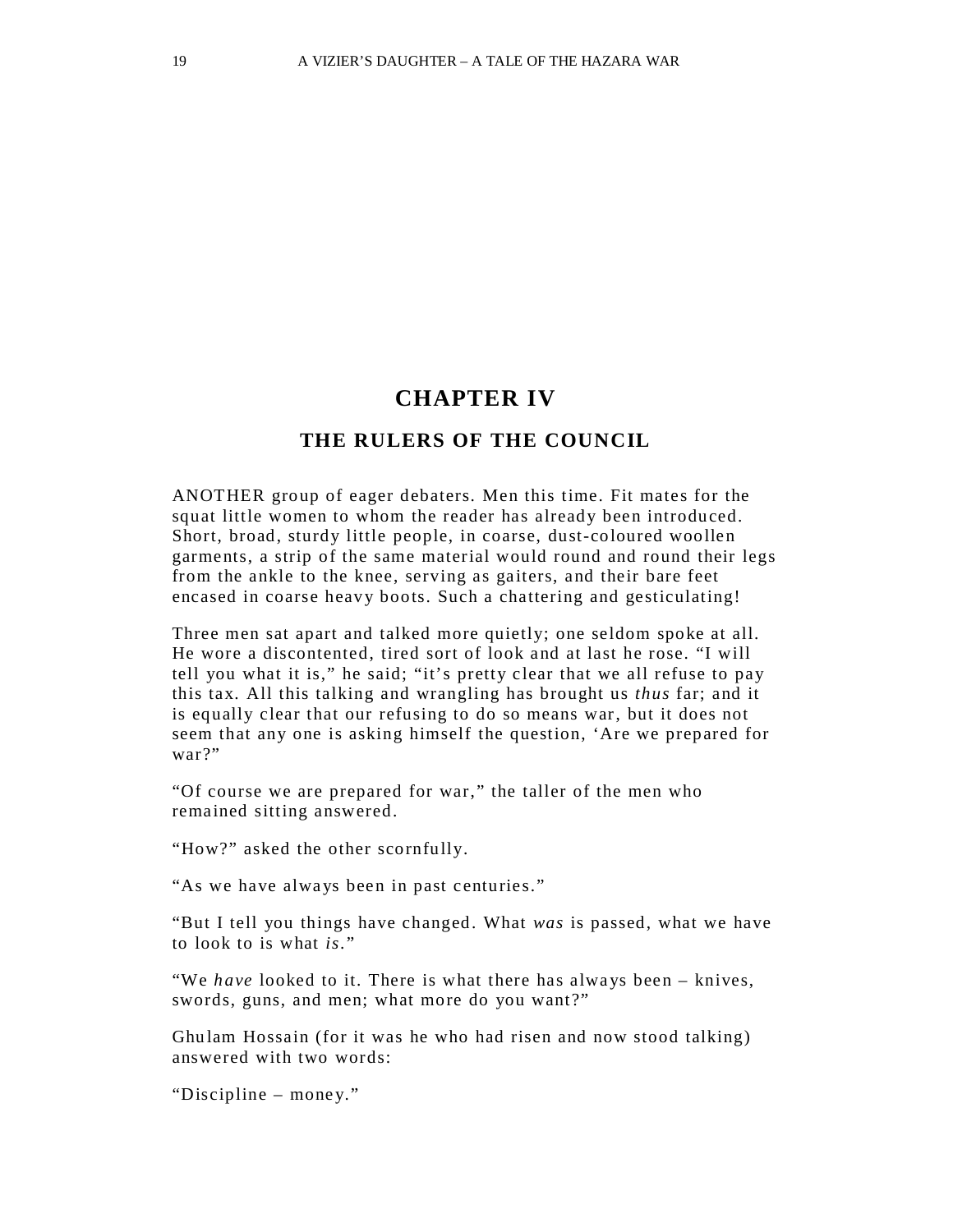"Discipline? What of that? Were our fore-fathers drilled? And as to money – when men fight for their country and their religion, they want no pay. "

"Ah! There we are back again. No, our fore-fathers were not drilled, but we have to look to the sort of men we are going to pit ourselves against. The new Ameer is not like the former rulers of Kabul, who met our flint-lock guns with flint-lock guns, our hill-knives with hillknives, our home-made swords with home-made swords. Those days are all changed. Do you know what a Henri-Martini rifle is?"

"Ah, those are the guns; good guns indeed, and good enough soldiers, those Goras (the name given to British infantry soldiers), on a plain, but no good for our crags. I have seen them – can't keep their heads under cover for a minute, and then are surprised when they get potted off."

"But what's the good of talking of them; we're not going to fight with them." The shorter of the three men remarked .

"Perhaps not, but the men we are going to fight are Helas, not Goras, not the sort that cannot keep their heads under cover, and are not used to crags. They are mountaineers like ourselves, and they have Henri-Martini rifles. Do you think the Ameer of Kabul has been idle these last ten years? He had made friends with the Feringhees, in Hindustan and they have given him money, guns, and men. When I was in Kabul, there were no less than seventeen of these Kafirs at work there, and they have made a village, no, a town, I tell you, where every kind of gun and implement of war is made. A trained Kafir for every department, and a Royal Sirdar over all – I have seen it, so I know."

"You have seen it with your own eyes, or is this mere hearsay?" questioned the other speaker.

"I have seen it," the Vizier said emphatically; and he walked away slowly with his head bent down.

"Is Ghulam Hossain turning traitor?" the other asked of the third member of the little group, whom we should recognise as the chief – Shereen's father.

"He is not a traitor, but he is full of forebodings; he believes that the days of the independence of the Hazaras are counted . What do *you*  say?"

" $1$ ?  $-$  I say that our men have more determination in the gristle of their ears than the Afghans have in their whole body. I say, let the Afghans attack our natural forts that the God of our Prophet has given us, let them try their Henri-Martinis on our mountains. What of guns? Feringhee-made guns, forsooth! When we have God's own everlasting mountains at our back! Guns, indeed!" and the old man laughed. "I have a better weapon than guns to wield – you remember that I told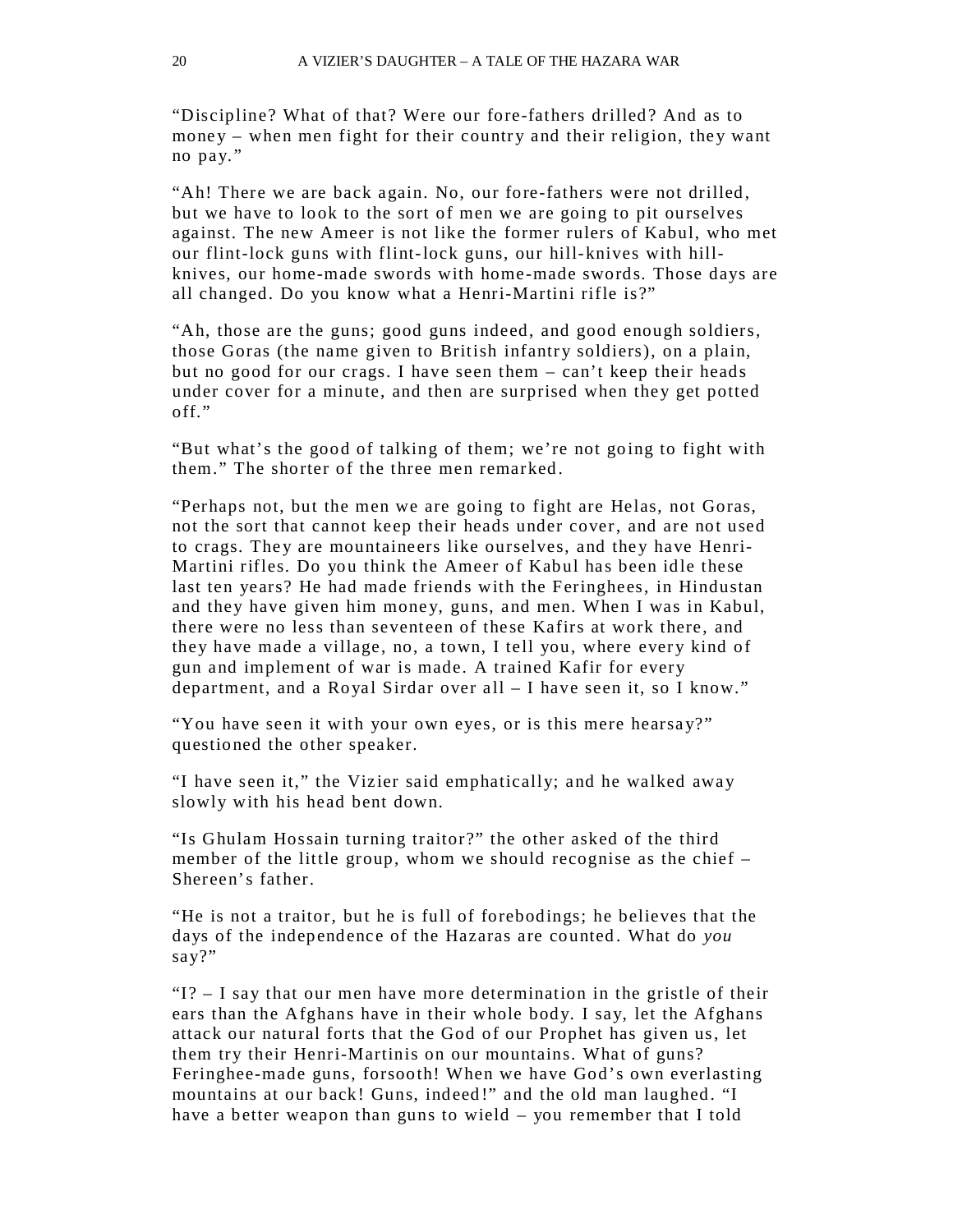you? – and I have been active since then. I have stirred the people  $up -$ I have told them of this unholy alliance with the infidels – the enemies of God. The Ghazis are up in arms – and low be it spoken – many of the Afghans themselves are tired of this 'one man rule' and tyranny, and have promised to join, for I have proclaimed a Jihad against this ally of the Feringhee."

"You have? Then all will be well. Who can stand against the Ghazi? Not even the Feringhee. I can see them as they lay dead in heaps; they fought hard, but what availed their rifles? Their bodies blocked the Jugdullick Valley, and the kites and vultures that collected there could be seen hovering over it for miles around for many a day; and their rifles, these boasted rifles, why, they lay there beside them, too, useless. I know a man who has one, and you know him too – gave his daughter for it, so they say; not a nice thing to do, but he had four, and little enough to get them husbands with. I daresay he did right – or right enough. He's married off two since then, and the rifle is a good one. I would give something for one m yself."

"Your daughter?" asked the Sayad sarcastically. "Shereen? No, not Shereen. I have only one, and, thank God, I can afford to keep her, and give her a dowry, too, when I have seen the man worthy of her." "Silence!" shouted Ghulam Hossain, who had at that moment rejoined the group, and stood among these dusky little figures as a Saul in Israel. "Silence, and listen to this letter which I have drafted to send to Kabul by such messengers as you may appoint.

#### *"To your friend and neighbour, the great, the illustrious Ameer of Afghanistan,*

*"'We have received your letter and understand from its contents that the recent raids committed by our villagers upon yours are displeasing to you, and that you demand restitution. This would be just had not this raid been undertaken to avenge similar losses inflicted on our people by yours. We therefore decline to make restitution. We also understand frown your letter that you hate these unfriendly expeditions between two neighbouring countries, which ought to he friendly, and that you are willing to protect our villages from your subjects, provided we are willing to pay you a tax for the support and maintenance of the soldiers and officials whom you must employ to do this. In answer to this we beg to say that we too hate these unseemly robberies and murders, that we too wish for peace, and that we hereby offer to keep our tribesmen in subjection, or, in we fail, send any pillagers to you for punishment should they infringe such new laws as we shall make regarding raids, if you, on your part, will do the same by us. There will be no need for taxes; we shall confer a mutual benefit the one upon the other. We trust that this proposition will meet with your approval, and*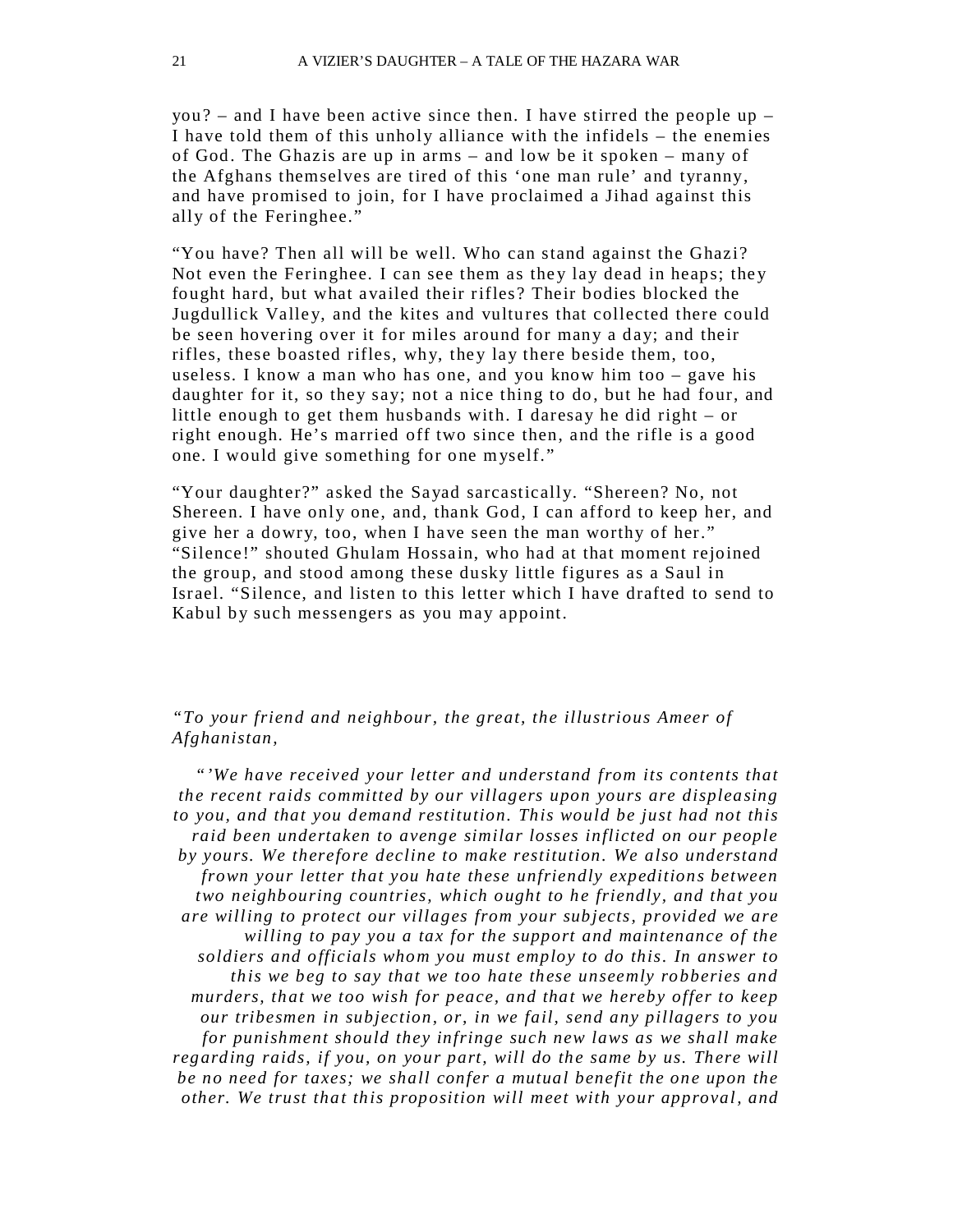*appeal to that sense of injustice and right for which you have already so great a name among the followers of the one true God and of his Prophet. We are your sincere friends, well-wishers, and allies, etc., etc.'*

"Has any one any objections to make to that ?"

"Yes, we are neither his friends nor his well-wishers, nor his allies, cursed be his father, and his father's father," said one little man, in no wise distinguished from the rest of the group, unless by an even greater ugliness, and more specially nodulated head.

"Let him first make us restitution for all that his people have taken from ours since he came to the throne," cried another.

"Let him rather pay us taxes," suggested a third. "Cursed be the father of his taxes, who talks of taxing a free people ?"

The Sayad had been sitting still, playing with some little lumps of dry clay, which he had broken off and was still arranging in a sort of pattern, but he looked up and said authoritatively: "Let that letter stand. It is just and reasonable, and choose out three men who shall take it to Kabul, carrying with them sheep , and goats, and cloth, presents to the Ameer. I nominate Ghulam Hossain as one who shall go; who do you choose ?"

"You, Sayad, you," called out several voices all at once.

"No, I will not go; there is nothing to say to the Ameer that is not in the letter. – Yet, stay! Yes, I will go, I may find something to say, yes, I will go, it will suit me well."

There was much discussion about the third member, but he was at last appointed, and the little group broke up. It was not often that a Hazara council ended in so satisfactory a manner. The business they had come to discuss had actually been got through – a course of action been decided upon, and each member was waddling about smiling and giggling, congratulating himself on the important part he had taken in the new plan of action. Only the two men who had guided them, or rather, over-ruled them, did not congratulate themselves, but retired into the Vizier's house, and there remained deep in conversation, far into the night.

"With money all could be managed ," the Vizier said; "we could bribe the men of this own household."

"By firing them with religious zeal all *shall* be managed. I will prove that the ally of Christians is no Mohamedan, and that his own subjects, therefore, owe him no allegiance, his own bodyguard shall turn against him."

"He knows the Koran, he will defeat you. I have myself heard him justify this alliance from 'The Book,' which says, 'There are of those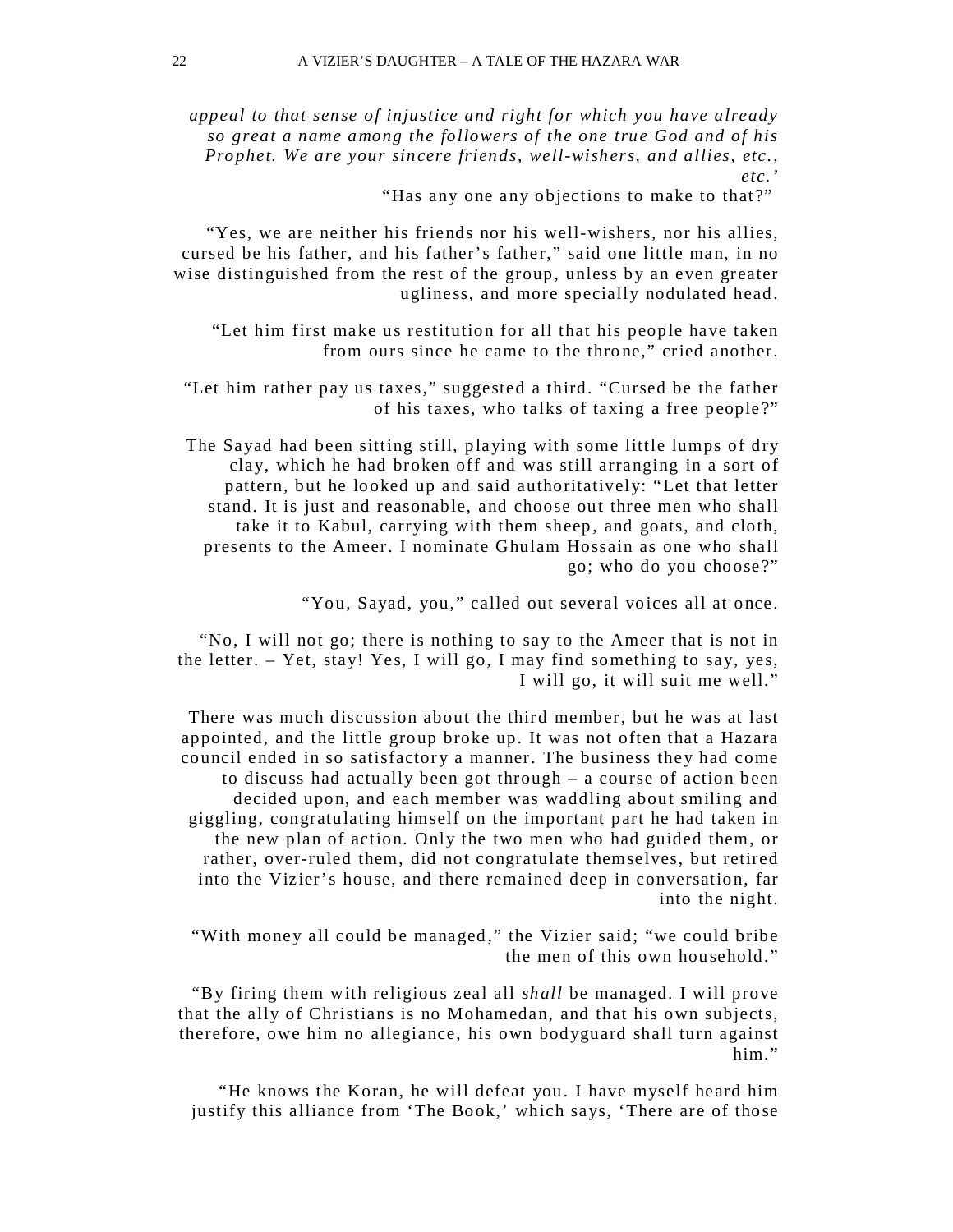who have received the Scriptures, upright people – they mediate on the signs of God in the night-season, and worship. They believe in God and the Last Day, and command that which is just, and forbid that which is unjust, and zealously strive to excel in good works; these are the righteous.'"

"The Prophet wrote that of the people of this day; that remnant is long since dead. He rooted out these hateful Feringhee, these Kafirs who have rejected the one true God and despised his Prophet. What have we to do with such as these? If you think otherwise you are out of Islam."

The old man grew excited and his eyes seemed to flash fire, but the Vizier was quite unmoved.

"Your scheme is an excellent one," he said quietly. "I am only considering whether there is any chance of its succeeding. The Ameer has strange answers to such styles of reasoning; he fears no man. I have sometimes doubted whether he fears the Higher Powers still."

"I know him better; he does fear – he fear man more than God, and he will soon have cause to fear him," the Sayad said, rising to prepare his bed for the night.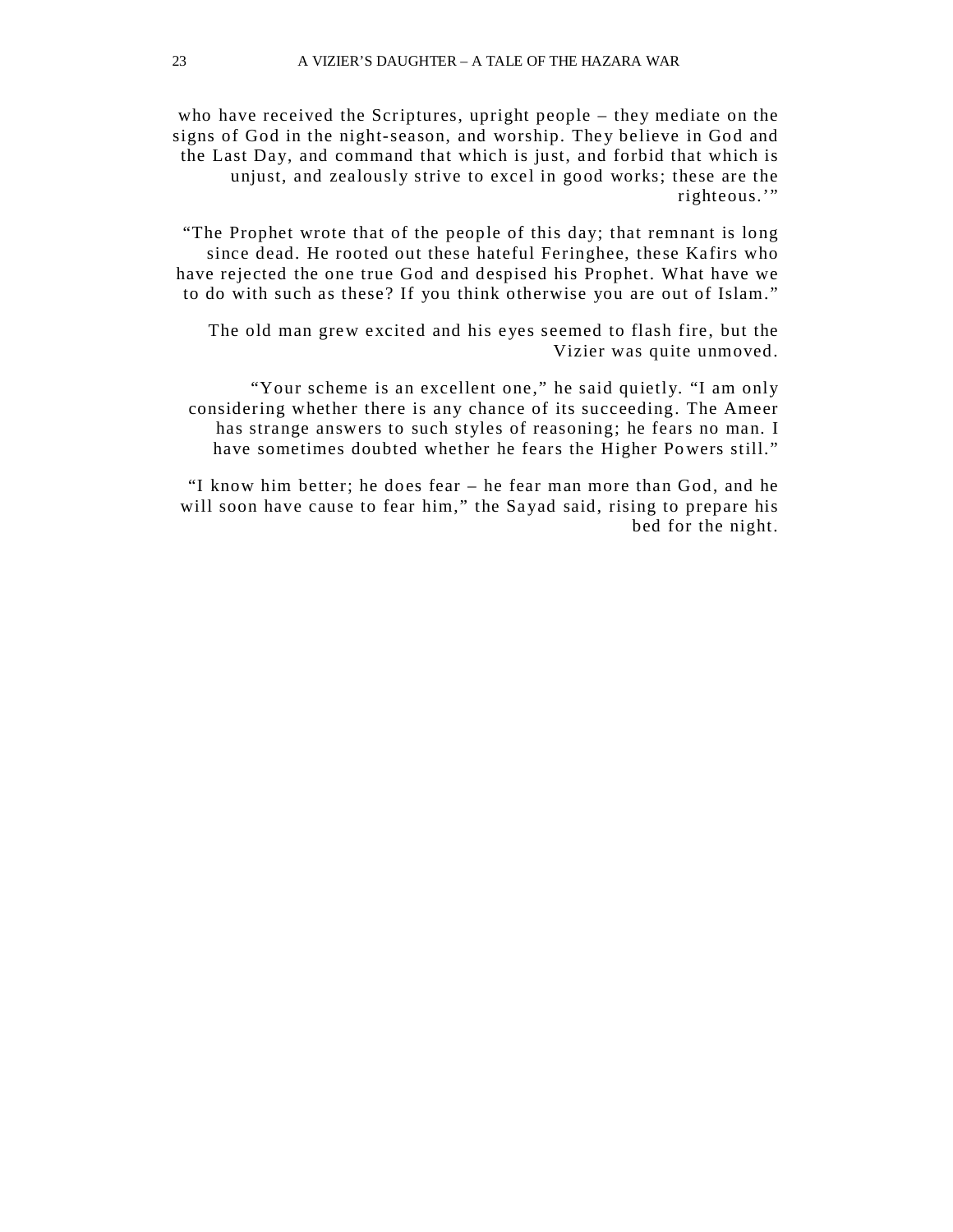#### **CHAPTER V**

#### **PREPARATIONS FOR A JOURNEY**

"WHAT? Two clean shirts and two pairs of white trousers ? Nonsense, Gul Begum, your father can't have said that; he must have meant that he wished the shirt he went away in to be a clean one, and another with him to change. No man could want two spare shirts. I would venture to say that your uncle would not take one. He'll not be more than a month away."

"He said, 'Get two shirts ready for me to take with me, new ones if possible; I can ride in an old one, and I want two pairs of white trousers. I shall ride in barak, but I want the others with me; it will be hot."

"And who's to make them, I shall like to know; and where is so much stuff to come from?" the elder woman went on fretfully.

"There's plenty in the store, enough for a dozen shirts," her daughter said, "I'll cut them out now, and Dilbhar can set to work at once, and Shereen will help, and you, too, my flower," she said, stooping down to fondle a child of about nine years old, and who, from her resemblance to the speaker, would have been recognised anywhere as her sister. "Then where is Fatina? She can sew well; and, mother, you can help. Why, it will be all done by to-morrow."

"I will not have two shirts cut out until I've seen your father myself, it's quite unheard of; I'm sure you've made a mistake, Gul Begum."

"I've made no mistake, and I don't see why it should be unheard of – the old one for the road and two to change about when he gets to Kabul. It seems to me just what he ought to have."

"Oh yes, it would just suit you, only you would travel in a new one and have the store cupboard left full too, as well as the saddle-bags, and I suppose they would all be gold embroidered. We shall never get you married, girl. Why, the man does not live that could keep such a wife."

"The men don't seem to agree with you, mother," the girl retorted, smiling, a strange light in her eyes, a smile of pride and conscious power on her lips – a smile that seemed to say, "There are so many, it is for me to choose, not they, and yet I choose none, I put them all aside, I will have none of them. The hero of my dreams has not appeared, he has yet to come forward. Where is he?" and then the light and the smile slowly faded and gave way to a certain sadness that seemed to ask, "Will he come? Will he ever come? This ideal, this hero. Perhaps not, probably never, and then what?"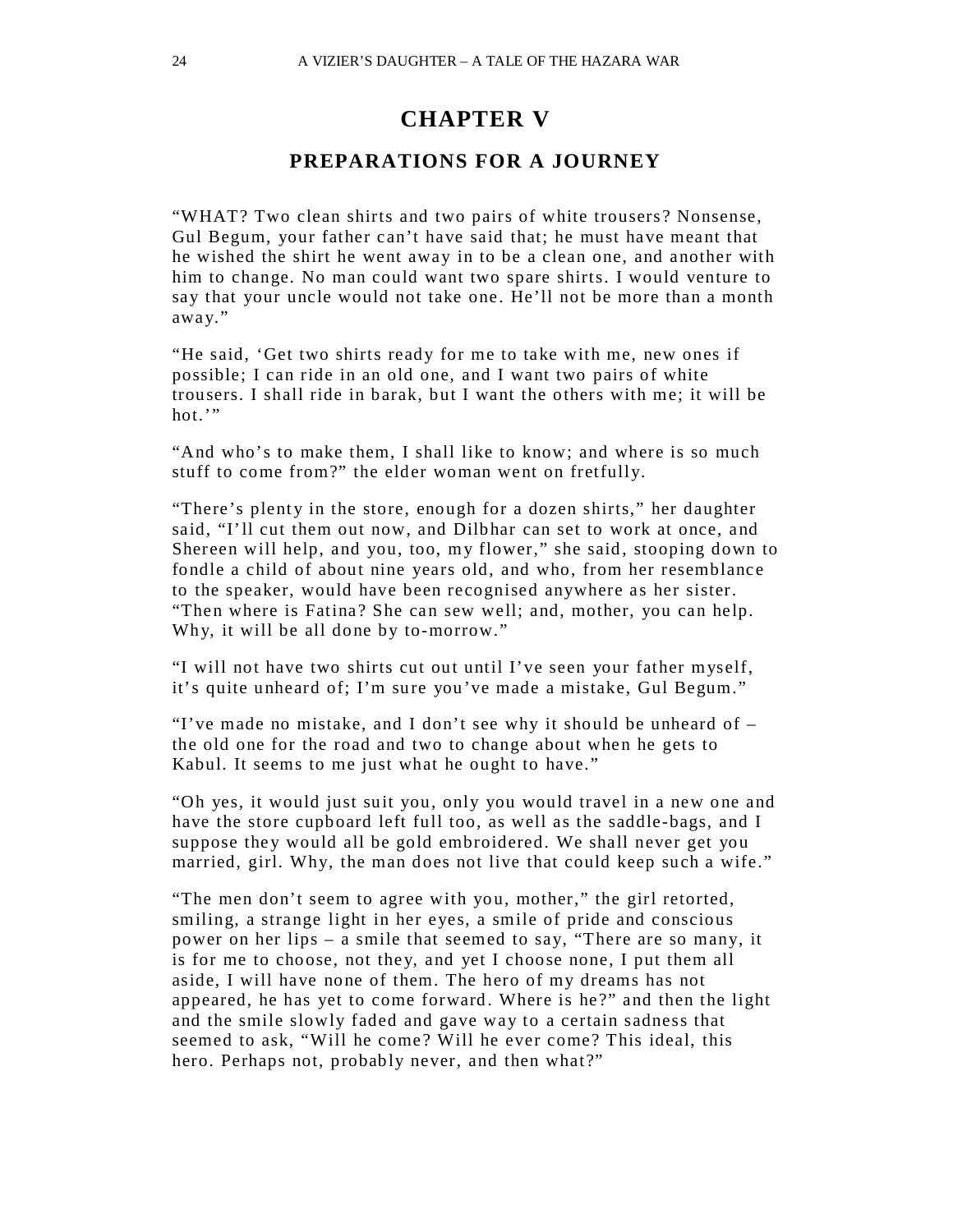"See that my leggings have their ties well sewn on," her father said as he came in. "I saw a nice kind when I was in Kabul. I wonder if you could make me a pair like them. Instead of being a strip of barak to wind round and round the leg like ours, these were cut to the shape of the leg and buttoned down the outer side."

"What new-fangled notion is this ?" asked his wife.

"A good notion, I think," he said quietly. "Come, Gul Begum, see if you could manage a pair for me."

The girl looked thoughtful. "I could in leather," she said, "but not in barak, at least I think not I think they would crease and rumple; it seems to me it would have to be something stiffer."

"Then make me one pair in leather and one in barak, that's much the best. Then we are sure to be right."

"And when is all this to be done, and who's to do it?" asked his wife.

"I leave the day after to-morrow," he said, "at dawn, and as to who's to do it, that's no affair of mine. I have a wife, three daughters, and a servant; that should be plenty, and Shereen will help too, I know."

"I daresa y, but what about these new shirts and trousers ? Who's to make them?"

"There, that again is no affair of mine. I want them, you have to provide them; you should keep these things ready, made in case of emergenc y; then when they were wanted there would be no hurry and bustle."

"Yes, I daresay, for you to give to the first vagrant who chooses to call himself a Mullah or a Sayad. I'm not quite as foolish as that."

"There – it is for you to choose. I don't lay down strict rules, I have no laws in my own house; you do as you choose, of course, but if your plan gives you extra work, don't blame me. Gul Begum can make the leggings. The new shirts and trousers ought to be ready in the store; if they are not, arrange as best you can, but see that they are ready at daybreak the day after to-morrow."

There was nothing harsh in the way he spoke, simply an absence of all affection. He gave his orders. This woman was his life. He provided her with a good house, the most luxurious and plentifully supplied in the country side. She had borne him five children, two sons and three daughters, of whom Gul Begum, then fifteen, was the eldest, so he was fairly satisfied with her. He did his duty by her, in providing her with plenty of clothes and food, and he expected her to do her duty by him. Had she been sick he would have secured the services of the best herbalist in the neighbourhood for her, and given her the best that his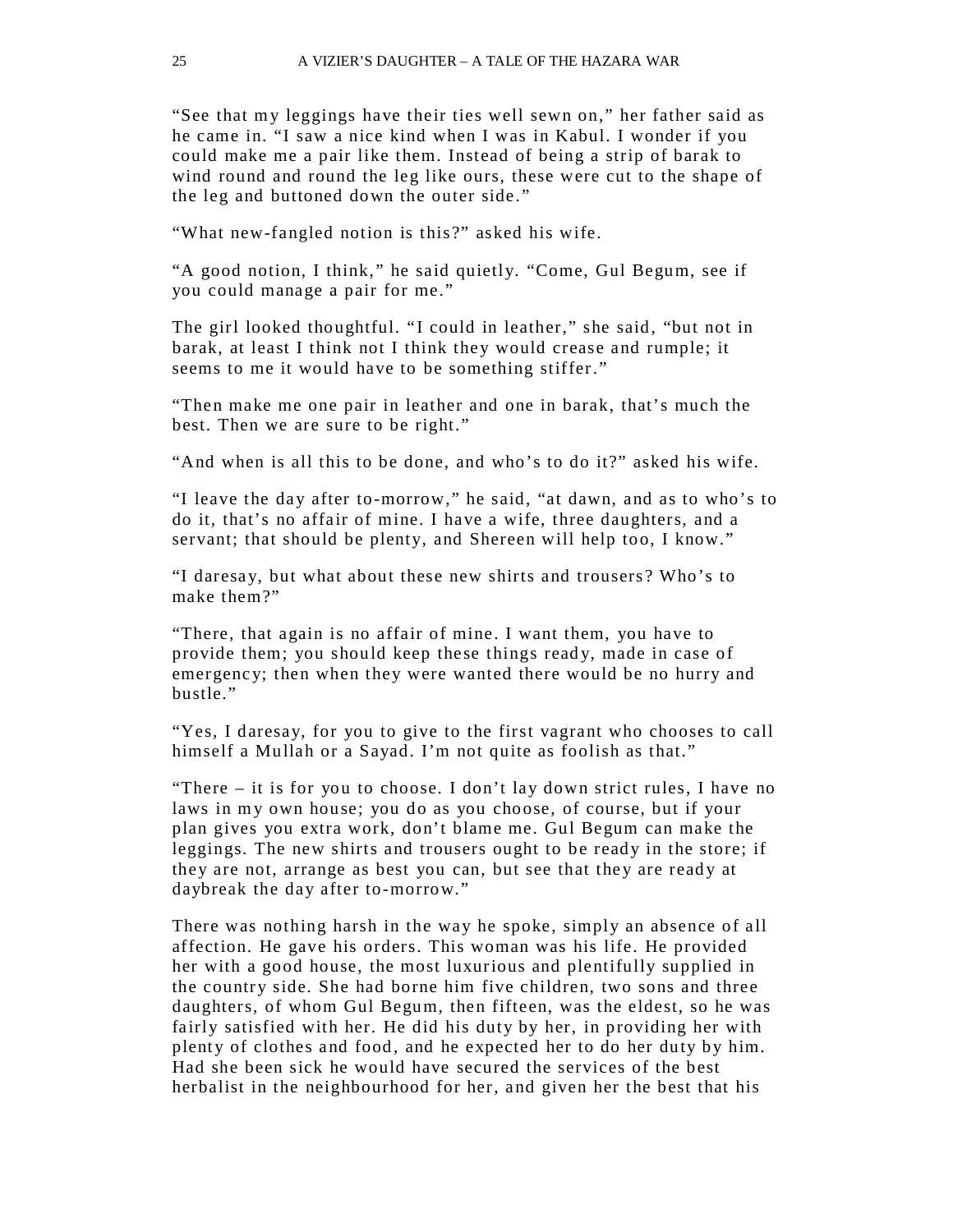country afforded. If he required anything, he expected her to provide it. It was fair enough; what else should a wife expect?

As for his love for Gul Begum, that was a thing quite apart. He could have found many wives that would have suited him just as well as Halima, women who would have made just as good mothers for his children, and have kept his house just as well better perhaps. But with his daughter it was altogether different. There was only one Gul Begum. All Hazara could not have produce another. She was head and shoulders taller than the tallest woman in the country; she was twice as strong and active; twice as quick at her work; and as to intelligence, they were all fools when they tried to measure their wits against hers.

What was to be done with this girl? His beloved, his treasure. Of course he would have to give her to a husband some day; that was unavoidable. It was one of the customs of his nation, a custom that could not be broken under any circumstances. But must he part with her? He thought not sometimes, for he could find some fairly intelligent boy, the son of poor parents, to whom he would give her on condition that he gave up his own home and came and lived in hers. In that way he could keep his daughter with him without going against the traditions of his tribe.

But sometimes he formed more ambitious schemes, and this evening, on the eve of his departure for Kabul, it was these plans that were taking up his attention. The governor of Bamian had a son, a boy of sixteen; he was of the Afghan blood royal. Could he not, by allying her to this family, secure certain advantages? – not only for his family but for his whole nation? He could give her a dowry  $-$  a very handsome dowry, quite sufficient to tempt the governor, but would he by this means secure what he wanted? He must make sure of that; it would never do for him to give her up and then find that the sacrifice had been all to no purpose, for he had yet another scheme. The son of the Ameer of Kabul was just sixteen too, and he thought he would be more likely to secure his object by making an alliance there; the difficulty in that case was that what he could offer as a dowry would be no great inducement to the son of a man who could command the best and handsome of many nations, who could plan an alliance with Turkey or with Egypt.

That certainly was rather ambitious, but was is too ambitious? It might suit him well, and now was the time to suggest it. A diplomatic marriage had often been made when two nations were one the eve of war; why should not such a marriage stop war at the present crisis? And then a wild plan came into his mind; the Ameer wanted to unite the land of the Hazaras with Afghanistan; here was his chance; no Hazara unless, perhaps, Sayad Mir Hassan, had Ghulam Hossain's diplomatic skill, could he not by this alliance, unite those two countries? Who so queenly as Gul Begum? Why should not she be Queen – Queen of the whole Hazara tribe? Who had a better right? Few knew, except Ghulam Hossain himself, that he was the richest man in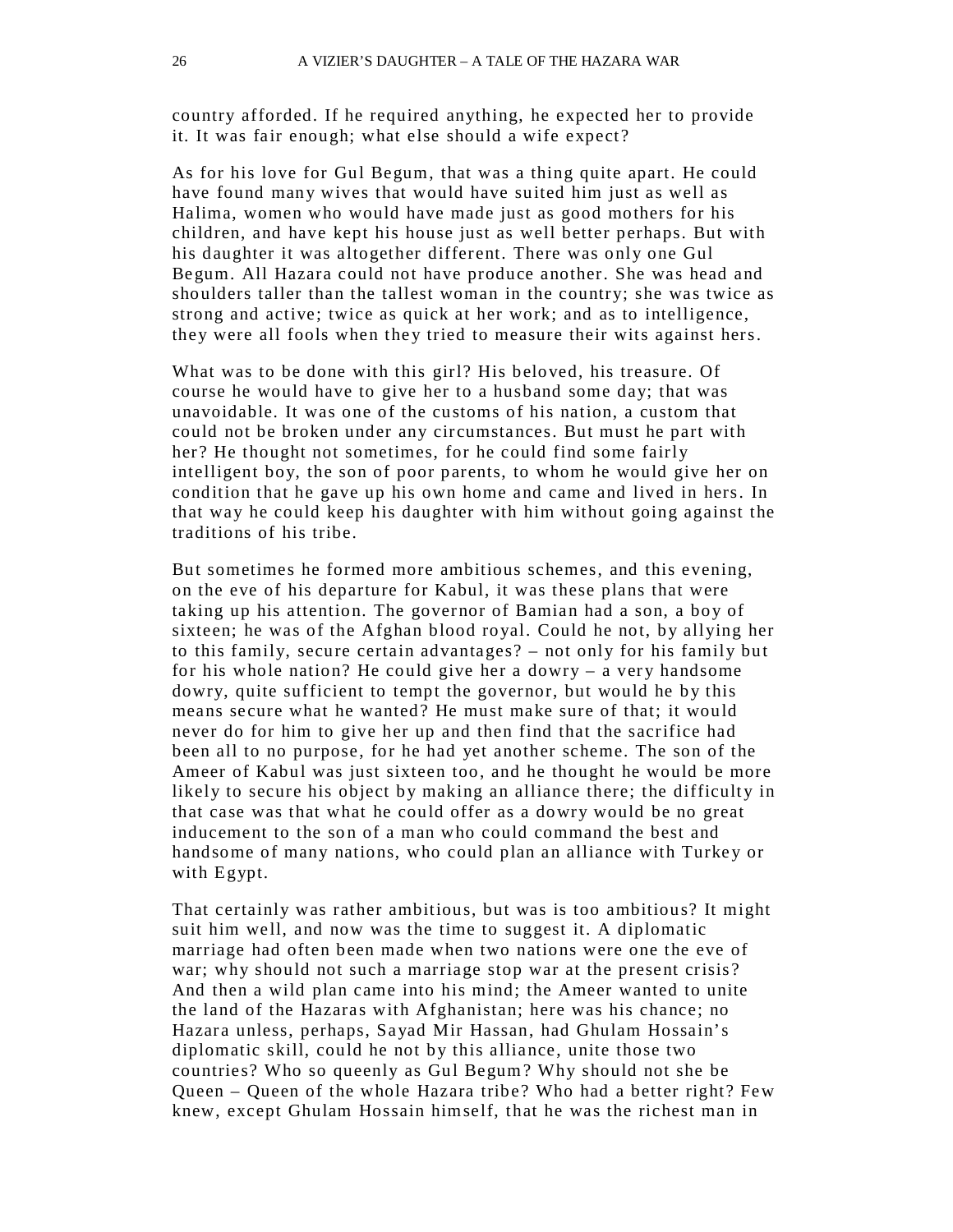all Gaur; that he was the most able, none would have thought of disputing. What easier, then, that to make himself chief? But he need not even do that, for he need not reveal his designs till the last moment. If, as he suspected, the Ameer meant to amalgamate the two countries, he would do it *coute que coute;* what were the lives of a few hundred soldiers to him? He would not hesitate to declare war, and, if war were made, there was but one result possible: the Hazaras would he massacred and carried off into slavery, and their country would he confiscated. The only conceivable plan for saving his people was this alliance, with the clear understanding, of course, that Gul Begum's son should succeed as Sultan of the Hazaras; this must he made quite clear; that was, in fact, essential, or the Hazaras would no longer be an independent people, and what could he easier or more suitable?

The only difficulty lay in the fact that he was not the chief and had no business to place his daughter on the throne. No, he had no right, but what of right? Had the Ameer any right to intrigue to take a free country? Certainly he had *none*, but Ghulam Hossain had *some* right. He was himself a Hazara, the grandson of a Hazara chief, and furthermore, his marrying his daughter to a Kabul prince on condition that her son should succeed to the sultanate would save many lives, perhaps the freedom of the whole country. It was all quite justifiable.

But suppose Gul Begum had no children; a distinct difficulty came in there. What, however, was the use of meeting troubles half way, and of taking such an unfortunate contingency into account? Of course she would have children. Gul Begum, young, healthy, active, supple, why, of course she would; that possibility need not be taken into consideration at all. And so, having settled all this in his mind, he went off to arrange about his ponies for the journey. He would take a servant, too, and a pack pony. He would not go as a beggar but as a chief; a chief about to make a political alliance with another, and, he was bound to own, more powerful chief. And his wife! She had begrudged him a change of clothes, had thought his old ones good enough to go to Kabul in! a fine idea that when he was going to make such an arrangement as would make her the grandmother of the future Sultan; and he smiled to himself as he passed from one pony to another, and had their blankets removed, so that he might inspect their backs; and with such thoughts as these he started at daybreak the following day but one.

He was wearing the barak leggings Gul Begum had made him; the leather ones were among his clothes on the pack animal, where, also, there were the new garments he had required. For two nights no member of his family had gone to bed.

#### **CHAPTER VI**

#### **CUCKOOS AND HEDGE SPARROWS**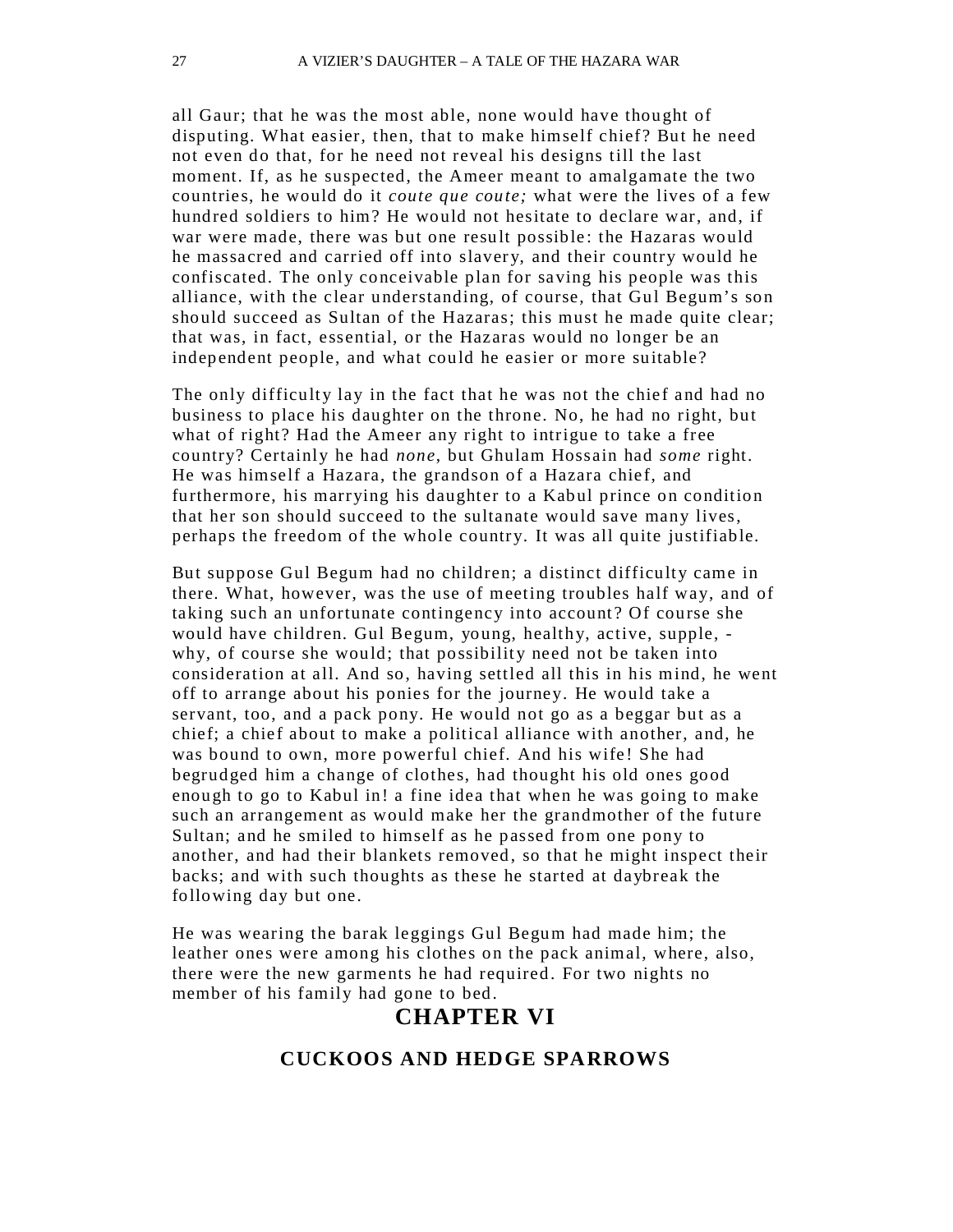GHULAM HOSSAIN had left home with a light heart, full of ambitious designs, full of hope. He returned dejected, hopeless.

Gul Begum saw something of all this in the far distance. She guessed it by the way he sat his horse; she knew it when he greeted her two miles from their village, where she had gone to meet him.

He seemed pleased to see her, and she knew that her little attention in meeting him had not been thrown away upon him, though he said not a word upon the subject, and took not the faintest pains to conceal his low spirits from her. There was, however, no trace of disappointment in his manner when he rode up to The Tower, where he dismounted . On the contrary, he greeted every one with effusion, and was particularly gracious when he unloaded the pack pony.

"Here is a Khilat (Coat of honour, official present) for you," he said to his cousin, unfastening a parcel containing a coat of purple cloth edged with gold braid; "the Ameer gave it to *me,* but I told him to would hand it on to you as chief of this sub-division of our sultanate ; you have a better right to it than I."

"It's a fine garment," Wali Mohamed said, grinning. "I wonder how I shall look in it."

"Put it on him, Gul Begum," his cousin replied, "and let us see."

"Ah, none of your tricks with me," the little man said, almost blushing at the idea of putting on anything so smart, "such robes are not for me."

But Gul Begum thought it a great joke, and insisted, and he, not altogether displeased, allowed himself to be dressed up , though, truth to tell, he looked, when he had got it on, more grotesque than ever, not unlike a monkey on a barrel-organ the most marvellous of human inventions, never even having heard of such a thing, so that simile did not strike her, but something else must have, for she burst into such screams of laughter that Shereen and her mother, and all the rest of the Vizier's family, came rushing to see what was the cause of such merriment.

Now that it was once on, her uncle was in no wise disposed to lay his newly acquired property down, but strutted about in it, to the immense admiration of all but Gul Begum and her father, who had exchanged mischievous glances, and still continued laughing.

"You've got the credit of being a wise man," Ghulam Hossain's wife said, addressing her husband, when they had gone indoors, "but I think you must keep your wisdom for the chiefs councils."

"How so?" he asked good-humouredly.

"What advantage do you expect to get from Wali Mohamed by giving him that coat? Many's the thing I've seen go from this house to that,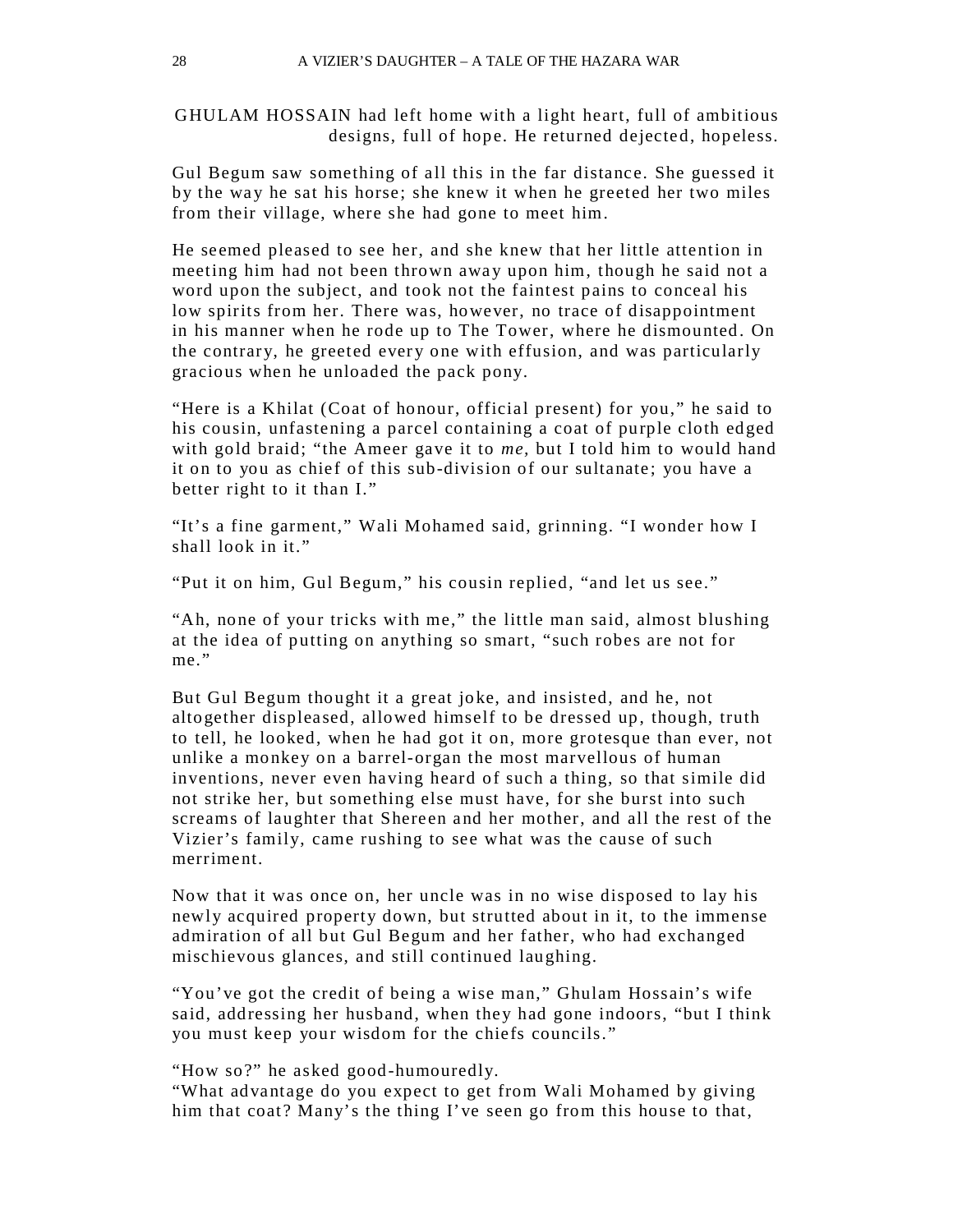but there's never even an old shoe that I've seen come from that house to this."

"Oh, that's it, is it?" he said. "I might have guessed as much. Would you really have liked to see me made a laughing stock of before the whole village?"

"Who's being made a laughing stock of?" his wife went on. "It's you that have made a laughing stock of yourself, giving your good clothes away and wearing your old ones."

"I only gave away what I would never have dreamt of wearing, myself," her husband replied quietly. "When would you wish me to appear in such a coat?"

"Why, at Durbar of course."

"At Durbar? In a coat given me by the enemy of our country? That would look strange, would it not?"

"I don't see that it would look strange at all; if you could accept it, you could surely wear it."

"To have refused it would have been to insult the giver, and so bring the present unsatisfactory state of affairs to a more speedy head . I could not have done that. But to wear it! That's another thing; to wear it would imply gratification, pleasure in the gift. No, I could not have worn it, even had it been a suitable thing to wear in our mountain home"

"Then you might have given it to one of your own household , who could have worn it and enjoyed it," she went on, a little petulantly. "There's Gul Begum there" (her father turned and looked at the girl half regretfully), "or me" (her husband looked at her and smiled, a little scornfully perhaps); "it would have done well for me in the winter. It is a good thick, warm coat. Did you notice it, Gul Begum? It is lined with Bokhara silk."

"Yes, I noticed," the girl said, "but it's not a woman's coat. It would have looked ridiculous on one of us. Now, if it were not that he looks so foolish in it, it is just the thing for my uncle, the chief."

Ghu lam Hossain had left the room, and now returned with his hands full of parcels.

"Leave Wali Mohamed his coat," he said, "and you can make what you like of these; here is stuff for coats for you all and to spare," and while the women were gloating o ver their newly acquired treasures, the Vizier went out and joined a group of men who had already assembled in the courtyard to hear the result of the mission.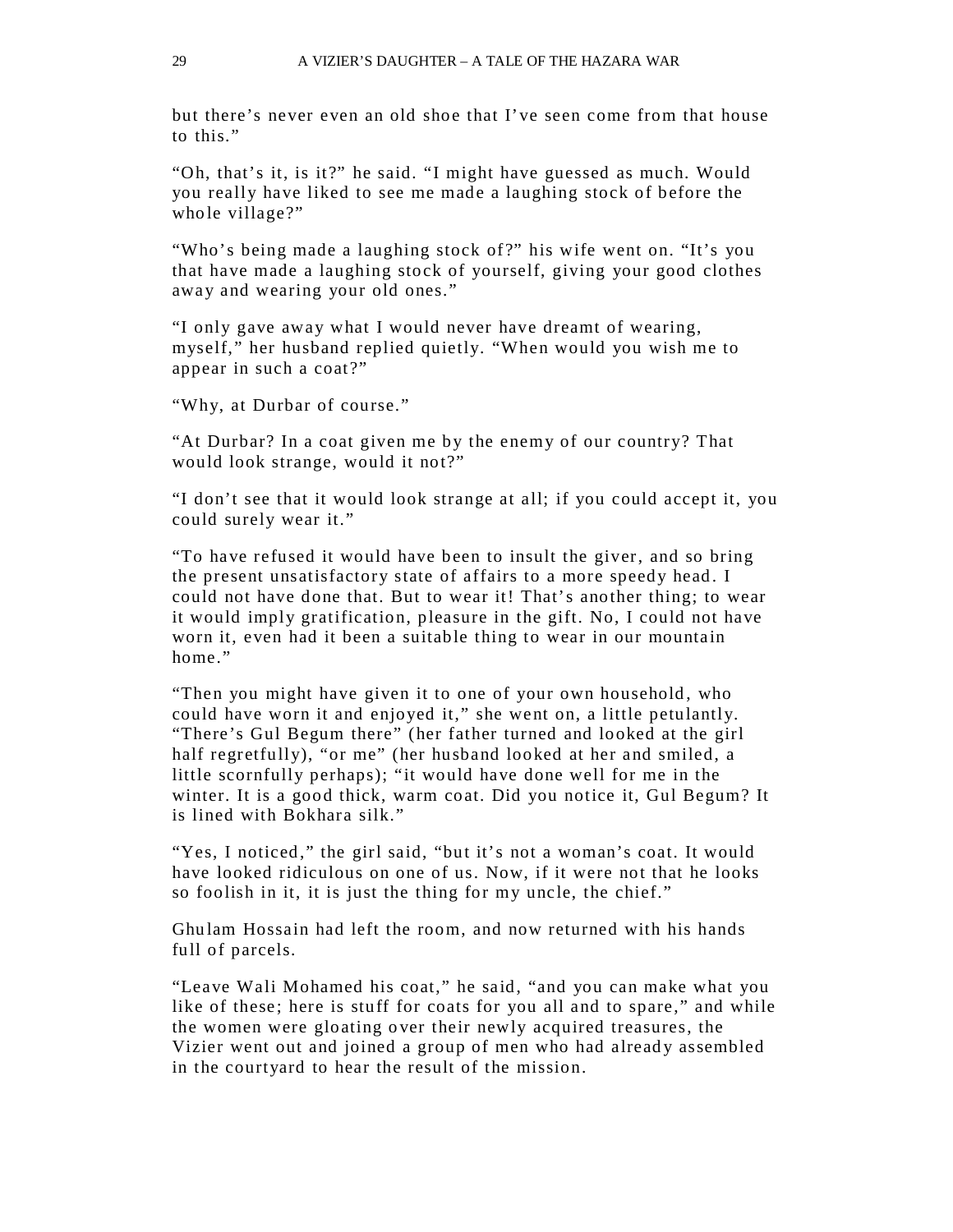All that actually transpired was that the Ameer had granted the envoys several public interviews, when they had set at one end of a long room, while he had sat on his couch at the end of the other; that he had been gracious and courteous, but had also been firm. "The Hazaras," he said, "were excellent, useful, hard-working people, people whose value he appreciated, and whom he was most desirous of having as friends, but they were aliens, and therein, no doubt, lay the cause *casus belli.* The y had been planted in Gaur, part of the territory proper of Afghanistan, by aliens who had retreated into the regions from which they had sprung, leaving these cuckoos behind. There they have lived and multiplied, in the land of the Afghans, without even owning allegiance to the prince whose territory they occupied. Other aliens, taking advantage of the disjointed condition in which the country had been for centuries, had done the same thing. The Hazaras were by no means the only offenders, nor were they serious offenders. The Ameer had laughed and joked and told them they had been wise and had done well, but the time had now come when all this was to be set right. This state of affairs had been proved disadvantageous to the cuckoos as well as to the hedge-sparrows, as the Afghan hed ge-sparrow, unlike the feathered one, had resented the strangers and had shown fight. So he, the Ameer, the generous, the wise, having leisure now to devote to this important question, had reviewed the whole matter in his mind, and had decided that an alternation must be made, and that for the future there was to be but one ruling sovereign in the country of Afghanistan, one capital and seat of government, one military centre, and, in consequence, of course, one royal treasury. The cuckoos were, however, to be allowed to retain the nests in which they had established themselves so long ago (provided, of course, they proved themselves loyal subjects to the lawful owners and therefore worthy of the consideration shown them), but they would now be required to pay rent, in the form of taxes, for the land and houses which they occupied . Nothing could be fairer. These taxes, moreover, would be used for their own benefit for the making of roads through their own country, and for the support of an army and police for their own protection.

It had all sounded so plausible that the third member of the Hazara mission to Kabul could detect no flaw in the argument, and only shook his heavy head wisely, saying, "True, true."

Ghu lam Hossain said nothing, but wrote on a piece of paper requesting a private interview with His Majesty, when neither Afghans nor the other two Hazara envoys should be present. He received for answer that his request should be considered .

Sayad Mir Hassan said nothing, so it was taken for granted that his feelings were friendly, and that he was disposed to follow the lead given by his companions, and having been about an hour in the presence chamber they were given leave to depart.

Never had any of those three mountaineers been surrounded with so much magnificence. The Sa yad moved on in front, little affected by it.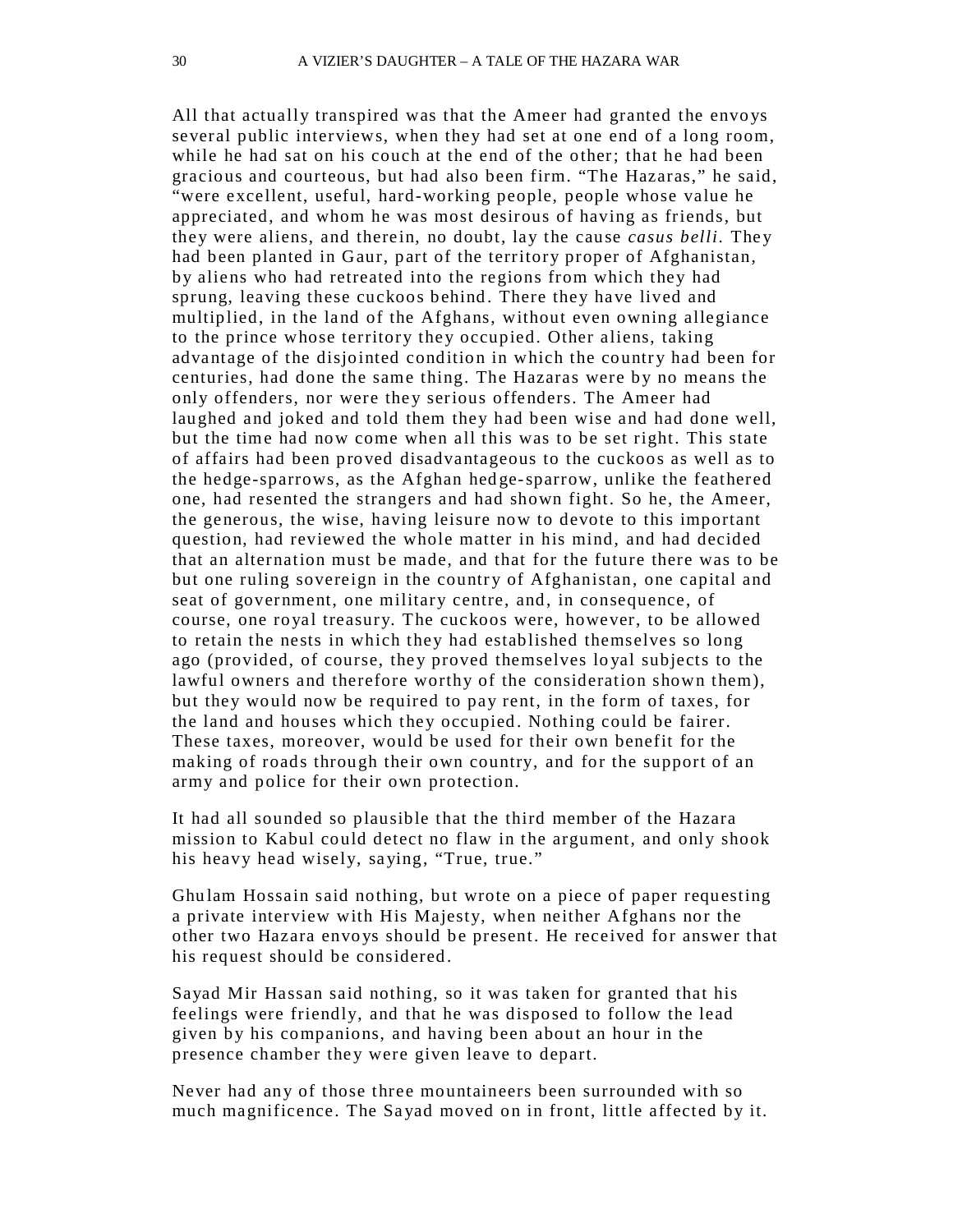The third member of the mission was lost in wonder – and perhaps admiration, who knows? – as he stood in front of a handsome pier-glass and contemplated his own squat little figure . That was all *he* saw of the magnificence of an eastern court, but it was quite sufficient, he was deeply impressed .

Ghu lam Hossain gazed everywhere, saw everything, and dreamed an ambitious dream. As he stood thus for a moment lost in thought, a tall thin man, wearing the usual Afghan court dress, came up to him, and, unnoticed by any one, whispered something in his ear. Little harm, would have been done, however, had they noticed it, or had even caught what he said; it was only this, "Come to my house to -night, after evening prayers; my servant will be at the door of your house, and will conduct you." Ghulam Hossain's heart beat quicker and he held his head higher. Here was his chance, this man, whoever he was, must have received instructions to take him to the Ameer, and once there, what might not be arranged? This was just what he wanted. He went home with the others, but was very silent during the few hours that intervened between his return from Durbar and the hour for which the next appointment had been made. He was thinking, turning over in his mind, every conceivable course that would be open to him. As usual, however, when the time came, the offers made him were just such as had never entered his head.

#### **CHAPTER VII**

#### **A DIPLOMATIST AT WORK**

WHEN the hour of his appointment drew near, Ghulam Hossain went to the outer door and stood a moment in the street. A curious narrow street with high, irregular mud walls on either side, broken only by a very occasional window, which windows were in the upper storey, and for the most part projected out some six feet or so across the public thoroughfare, supported by stout roughly hewn pillars, placed at either of the two projecting corners, or by thinner logs placed at an angle of forty-five degrees between the wall, and the outer edges of the window.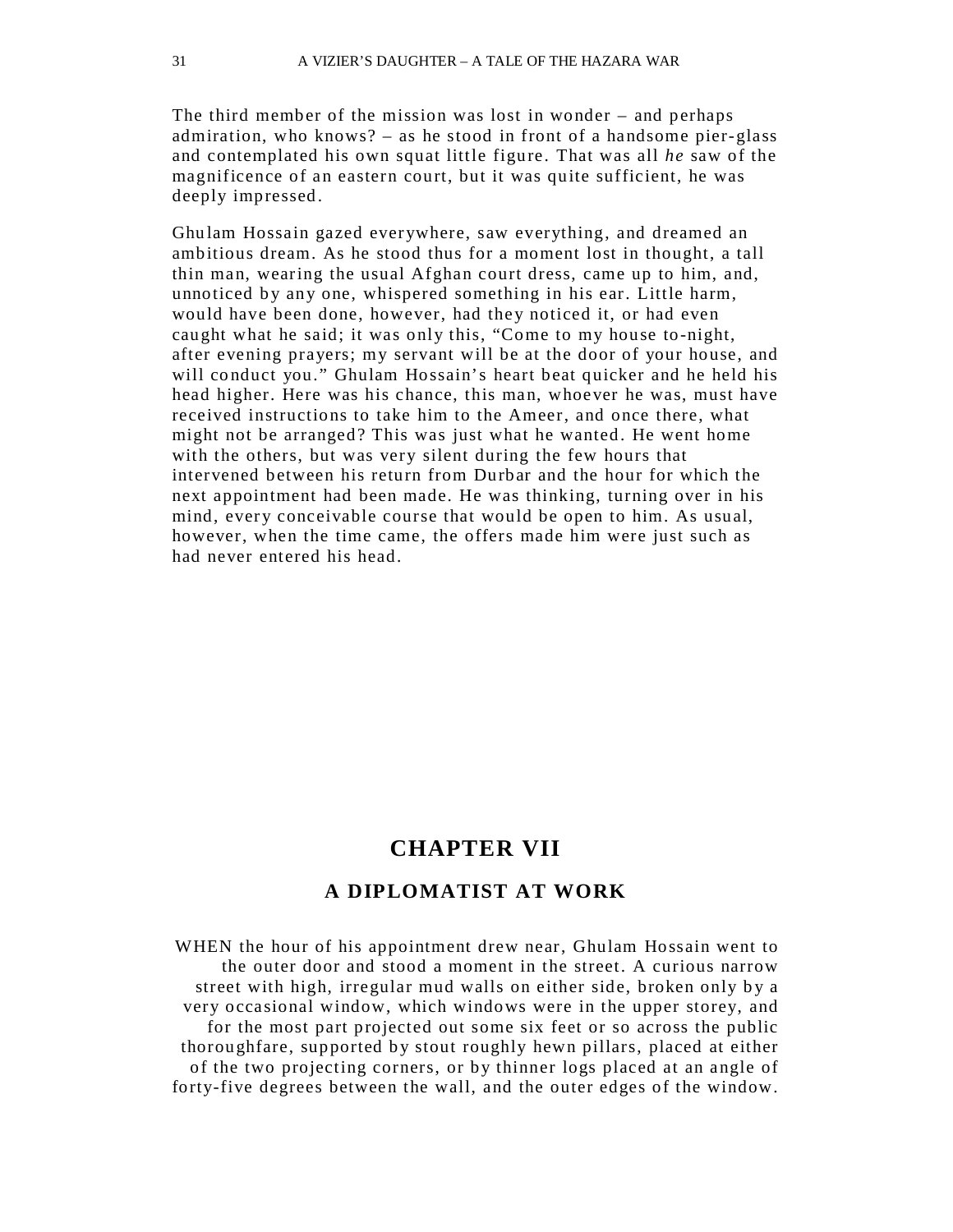A few children ran past at intervals, and innumerable ill- conditioned dogs. Once a woman's hand holding a vessel which was promptly emptied into the street below, appeared over the wall almost opposite to where he stood. His eyes followed the direction of the fluid as it fell from the bowl. A pool of blood which had not been there before had been formed on the ground.

A shiver ran down the Hazara's back as he stood in that strange city of which such strange tales were told, and contemplated that pool. He was not a really superstitious man, though he came of superstitious stock, and there was nothing mysterious to him in what had occurred . Some animal, a sheep, or a goat, had been killed to supply the household with food, and this was its blood, which had to be got rid of somehow, and the road was handy; there was nothing unusual in that.

Two dogs that had been strolling about in search of some such luxury as this met and snarled at each other across their loathsome meal, till a third and much larger one espied the dainty, and sent the two first comers flying.

A man in the ordinary flowing raiment of a respectable Kabuli tradesman or servant next appeared upon the scene. Under ordinary circumstances he would have attracted no attention even from a stranger, but when he came close to the place where Ghulam Hossain stood, he stooped and lifted a piece of dry mud which he flung at the hungry dog, and though there was no one else in sight or apparently within ear shot, he whispered as he did so, "Go along this street to the left, till you come in a straight line, and I will meet you." Then he passed on, pausing again some little way up the street, to fling another piece of mud at the dog, but taking care at the same time to use this opportunity for looking back and noticing if his directions had been obeyed by the man whom he had addressed.

Ghu lam Hossain had recognised him. He was the servant to whom the man who had whispered to him at the gate of the palace had given his papers when he came out from Durbar early in the afternoon; and wondering wherein lay the necessity of so much secrecy and mystery, he proceeded to act one the instructions he had received . He had not gone very far after passing the baker's shop, when the same man caught him up and whispered again as he passed, "Follow me." Soon afterwards the guide stopped suddenly beside an arch, where he addressed a few words to some soldiers who were lounging about in various attitudes, then went through it and along a narrow lane, from the houses on either side of which wooden gutters kept pouring filth at intervals into the thoroughfare below. Once or twice Ghulam Hossain had suddenly to bend forward, or jump to the other side of the lane to avoid its falling on his head.

They soon stopped again, this time beside a huge roughly carved door, which they entered. They had come to their journey's end.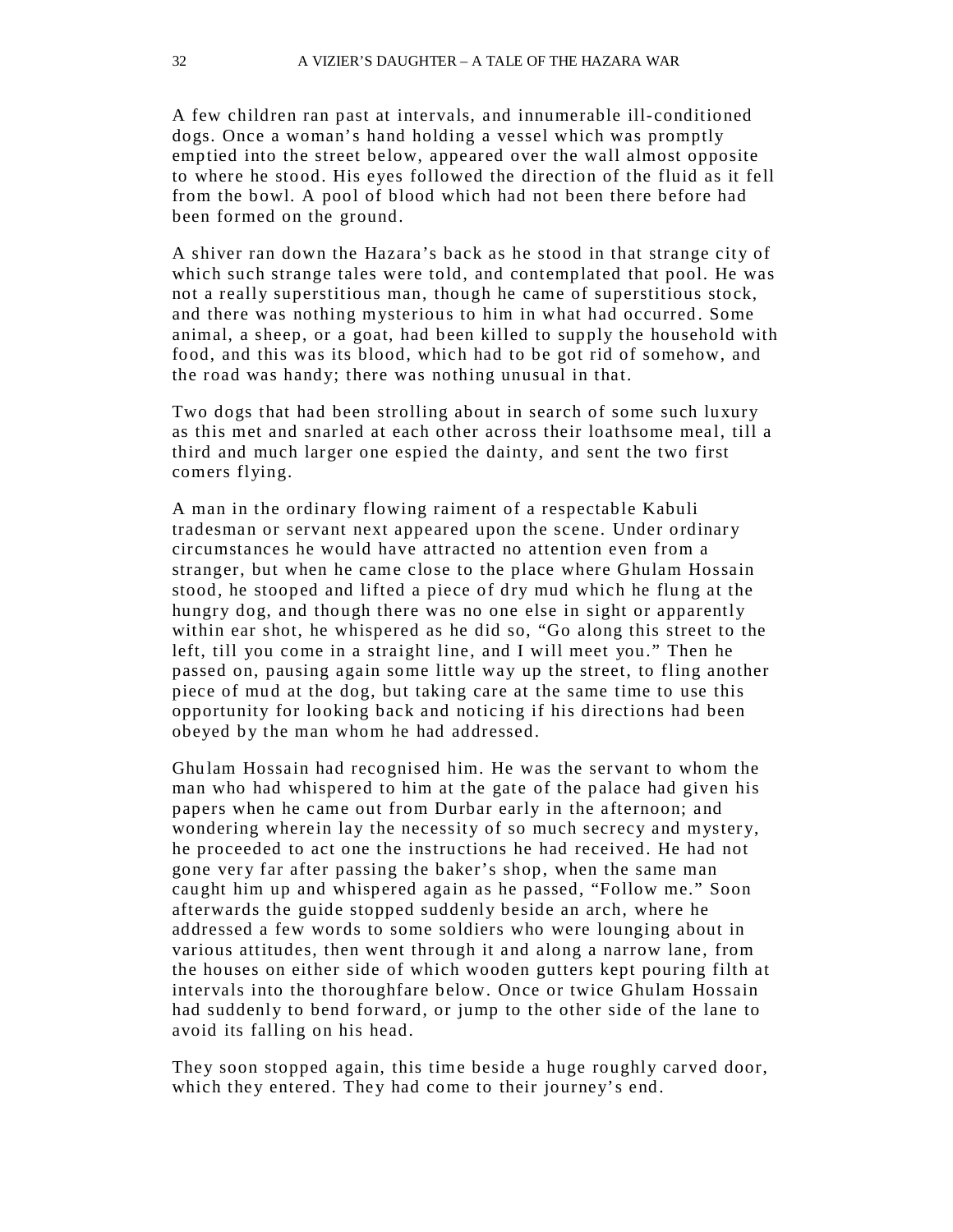"Go upstairs and you will find Agha (master) alone," the guide said , and then disappeared, to return shortly carrying a tray containing all the necessaries for tea drinking; over these was thrown a padded coverlet, such as Gul Begum had been commended for having made, but this one was of cloth of gold – the girl's had been of camel hair. Tea was partaken of almost in silence, and when this ceremony was over the servant again retired.

"What is your rank, sir, and to whom have I the honour of speaking?" Ghu lam Hossain inquired as soon as the door was closed.

"My name is Ali Mohamed Khan, and I am the Ameer's confiden-tial adviser and secretary," the other replied. "I am commissioned to ask you why you solicited a private interview with the Ameer. Such private audiences are seldom granted to strangers, but if you and I come to such a settlement as would make such an interview desirable, His Majesty will doubtless grant you one, but he must know what your views and objects are, before such a thing can be even contemplated. The Afghan people are very suspicious, and if they thought that the Ameer was entering into private arrangements with the chiefs of alien tribes, they would suspect treachery, and he would have trouble with them."

Ghu lam Hossain understood and was satisfied, but found it far from easy, under these rather unexpected circumstances, to open out his plans, and explain his views. He did so, however, eventually, but afterwards he did not feel satisfied with himself and what he had said . He felt he had put his case badly, had not shown himself off to advantage before this tall, silent man. He could not have put his finger upon the weak spot in his argument, but he felt that there was a weak spot somewhere. Or was the whole thing weak? It had been very difficult to put it all satisfactorily, for he had met with but slight response and very little encouragement from the secretary; who kept on writing at intervals – making notes, the Hazara envoy thought, for he seldom put down more than two or three words at a time.

"Is that all?" he said, when Ghulam Hossain had finished.

"Yes, that is all I have to say," the envoy replied, "unless you can suggest some other way out of the difficulty; my people are open to reason. What do you think the Ameer will say to my proposals?"

The secretary smiled. "It is not for me to say," he said. "You have had no dealing with the Ameer or you would understand that it is impossible to *guess* even, how things may strike him."

"But you must be able to form some opinion – you who are with him constantly, and carry on his correspondence. You must know so much of his dealings with foreign powers." The envoy went on eagerly.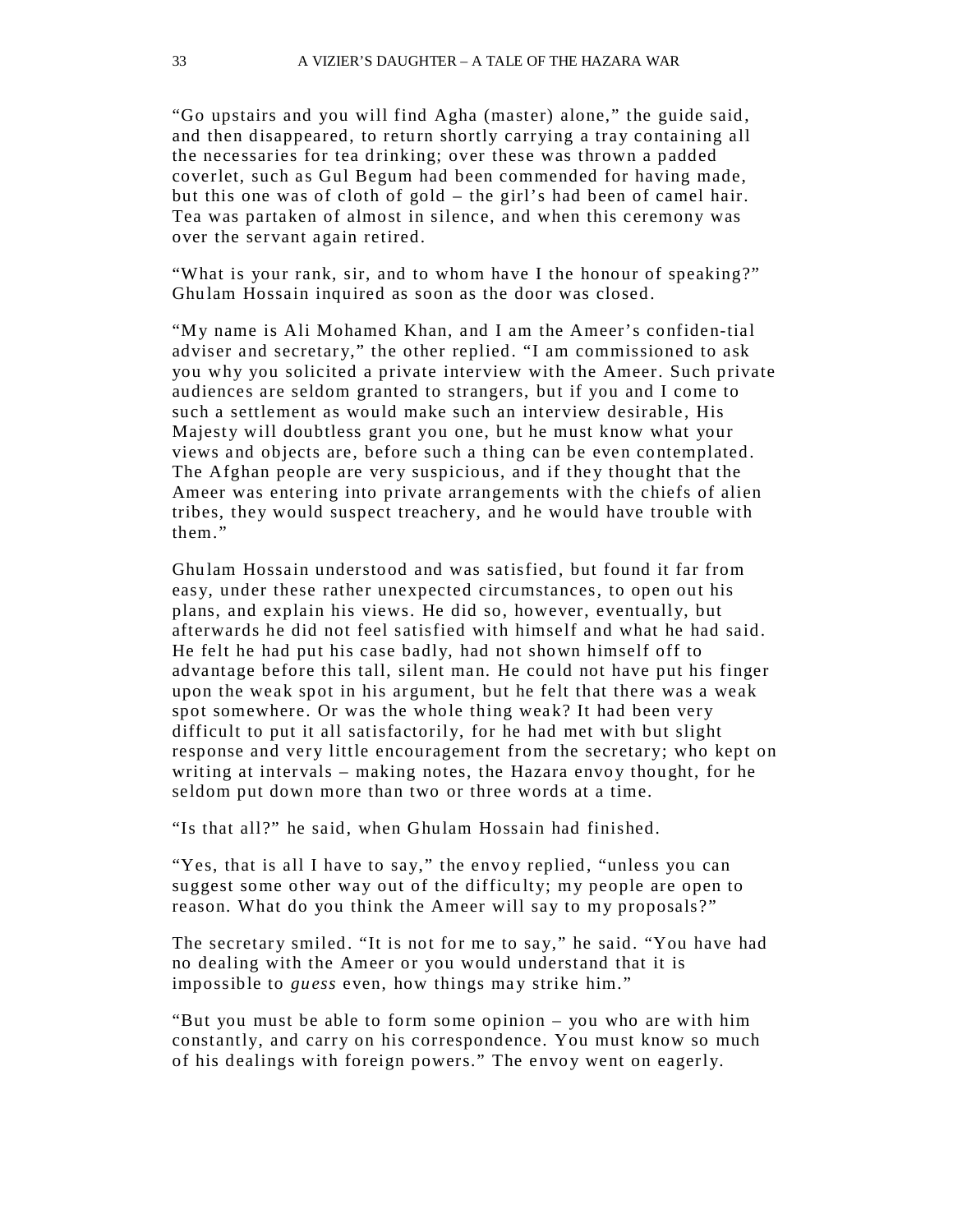"With foreign *powers,* yes," the secretary replied, placing particular emphasis on the word "powers."

"What you mean is that I am not the representative of a foreign power, but only of a nation, which has established and maintained its independence when it ought never to have been free, but should have owned allegiance to the rulers of Kabul these hundreds of years back?" the Hazara envoy said, reddening.

"I did not say so."

"No, but you implied it."

"What do *you* think the Ameer implied in his interview with you to day?"

Ghu lam Hossain's heart stood still, he saw it all plainly enough now. It had not struck him in that way before, and he suddenly felt his cause was hopeless.

The secretary, who, though writing, never took his eyes for long off his visitor, saw and noted all that was going on in his mind; he had something to suggest, and was only waiting his opportunity.

"You asked me if I saw any way out of this difficulty a few minutes ago. There is, of course, a very easy way. "

Ghu lam Hossain looked up, a ray of hope lightning his face. But the light soon faded. "Persuade your people that it is to their advantage to pay these taxes; you have no roads throughout your whole country, you have mere sheep tracks along which your altogether insignificant trade is carried on. You have no army, no guns, no money, to protect yourselves from foreign invaders. The Ameer wishes to see you strong, he wishes you to have an army, he will give you guns and possibly money, to make whatever is necessary for your protection."

"Perhaps we have no roads," the envoy said, "but if we required them we could make them, we have men enough and to spare. And what do you mean by our having no army? Why, in my country every man is a soldier. Of course, what you say about the arms is true, I feel that, and also that we have but little money wherewith to procure them, but why should any great power such as your master covet our barren hills ?"

The secretary smiled. "The Ameer does not covet them," he said, "he does not wish to interfere with you in any way, but he wishes to have his soldiers in your country to protect you from the two great Kafir nations that are advancing step by step, and closing in inch by inch around his country; he cannot afford to leave you unprotected, because once let either of those two nations in among your hills, and he will never be able to dislodge them – on the contrary, they would be able to dislodge him, so they must never get there. There are two empty natural forts that practically command the whole of Afghanistan  $-$  I say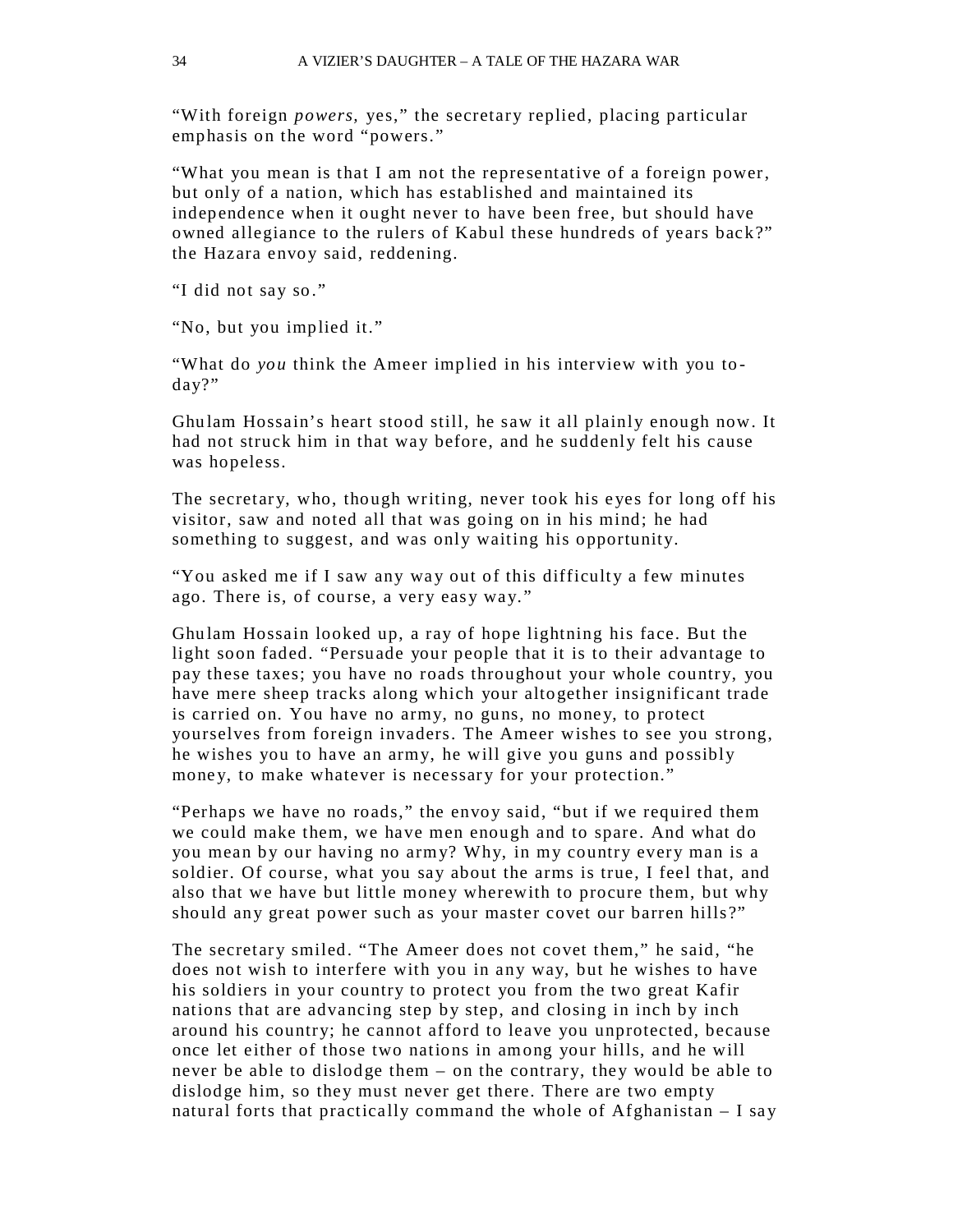empty, because when men know nothing of warfare, and have no army or ammunition, they are but little better than women, when it comes to war. Of these two your country is one, but there is another, with which, however, we have nothing to do just now. If these were likely to remain empty, well and good, you might each keep your hills, we do not want them. But this is not likely. These two Kafir powers I mentioned, note every weak spot, every point of vantage, in these parts; they have, without doubt, noted you for conquest, not because *they* want your hills, rocks, stones, and pasture land, but because yours is a country which commands other more fertile countries, and because a few regiments quartered there could do much to stop an army marching from the north or south, as the case might be. The Ameer has trade treaties wit these Kafir nations; it would be difficult for them to make war with him, for reasons which I am not at liberty to disclose, and with which, of course, you have nothing to do; but *you* have no such treaty with either; as long as you call yourselves free, there is nothing to prevent them walking into your country, and incorporating it with their own. If, however, you were once incorporated with Afghanistan, the treaties that protect this country would also protect you, because you would be included in them."

"Then what need of the taxes for the country and the roads," inquired Ghulam Hossain, "if the fact that our country being allied with your means protection from outside enemies?"

"It means that for you to be recognised as Afghan subjects you must conform to Afghan laws, and be placed on the same footing as the other Afghan tribesmen, none of whom are exempt from taxation. Listen," he said more softly, "I am disposed to be your friend; truth to tell, my sympathies are to a certain extent with you. There is no use your attempting to resist. If you agree to the Ameer's terms now he will make easy ones. If you resist, it will be a case of fire and sword, extermination and slavery. You do not know the man you have to deal with. Go home now and come to me in two days, and let me know what course you have decided on. Believe me, there are but two alternatives. Peace with taxation, or war which will make the few survivors fugitives or slaves. You will find me here at this time the day after tomorrow, unless you hear from my servant to the contrary. Good-bye; I have other work to which I must now devote myself." He placed his right hand on his heart and bowed, and his visitor had no choice but to retire.

Two other such visits did Ghulam Hossain pay, but each proved equally unproductive. The Ameer, it is true, had sent him private friendly messages, messages which the Hazara felt were meant to convey carefully veiled offers of bribes. Once the secretary had said, "Any of the people who are willing to submit will find a hospitable asylum in Kabul in the event of a war, and when that war is over, their land, or whatever property they may have been obliged to leave behind, will be restored to them. But if the Ameer can find a Hazara with sufficient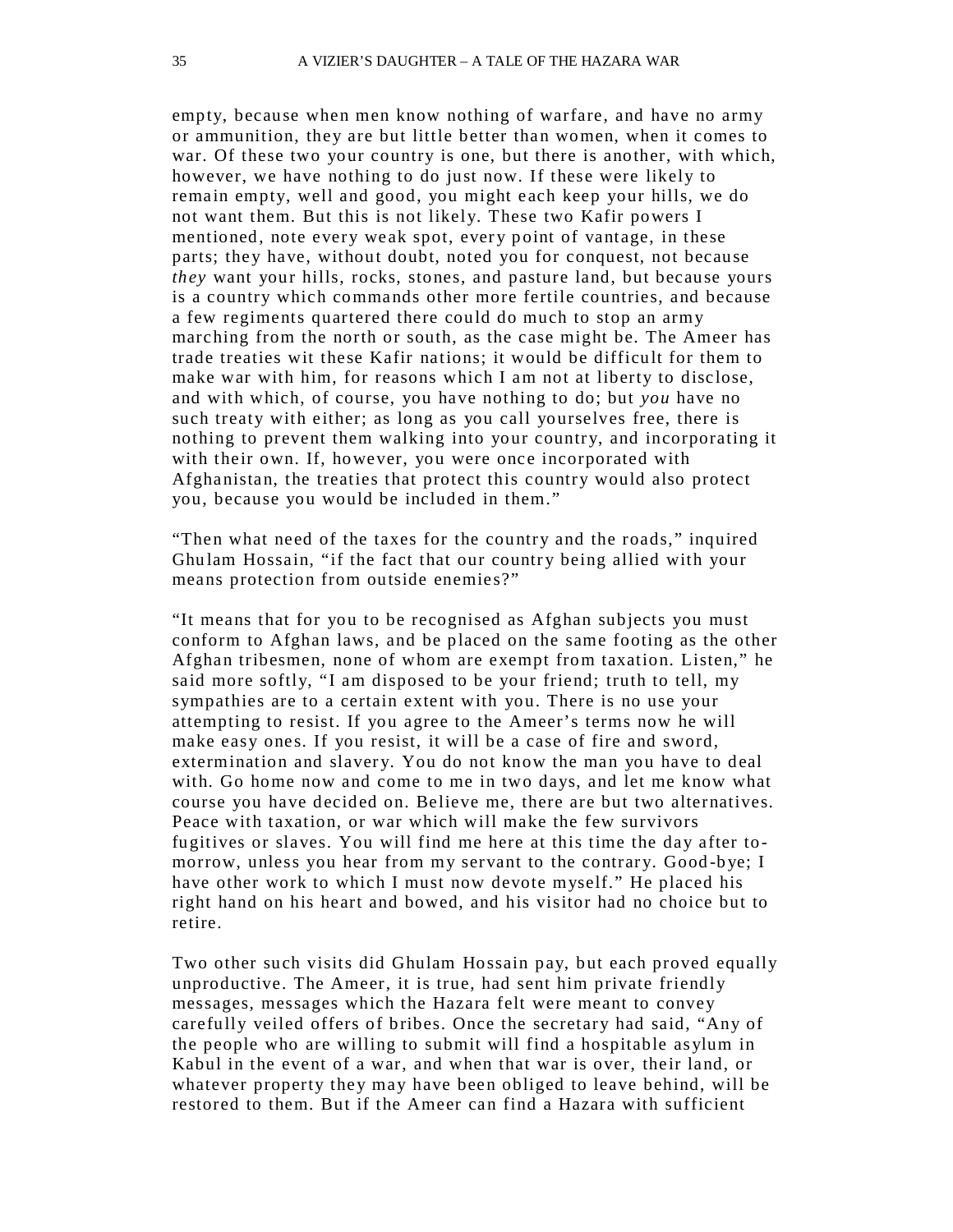understanding and sufficient shrewdness to foretell the results of such a war as will assuredly be directed against this unfortunate nation should it prove refractory, and should that Hazara, from a fine spirit of patriotism, save the lives of the poor misled peasants and mountaineers by helping him to put his finger on the Mullahs and other leaders of the rebels, the men who are inciting the people to do they know not what, that man will be exalted to a rank and receive such rewards as his wildest aspirations had never led him to hope for. He might be made governor, which will be practically chief of his own country."

Here was the very position he had coveted, that he had dreamt of, but the terms were not such as a man of his calibre could have accepted.

"You mean, should a Hazara be found mean enough and vile enough to save his own skin and property by betraying his countrymen, then his very lowness and poverty of pride and spirit would be his fortune – that is what you mean," Ghulam Hossain said bitterly. "There are such men in the country of the Hazaras. Bribes will do much, I doubt not that you will find traitors without difficulty."

"That is an unpleasant way of putting the case," the secretary said, quite unmoved. "There are two sides to every question. One is at liberty to choose which side one prefers to look at. I choose the other. I should call the man who saved his country from a war that will be its undoing a patriot, not a traitor."

"Then we never can agree," the Hazara said hotly.

"Don't say that," the Afghan rejoined, "time often leads us to see things in a totally different light, *time* and change of circumstances. When you go home and note how very ignorant the people are, how over-ridden by priests as ignorant but more cunning than they; when you have realised that it is a mere question of submitting to a really trivial taxation imposed by a Mohamedan prince, or being ruled by Kafirs who will send your children to mission schools, insult your women, and teach your young men to drink spirits, then I think you may change your mind and consider than the man who helps to save his country from such calamities is a patriot as I said, and not a traitor. It seems to me that the man who plays into the hands of Kafirs is a traitor to his God."

But Ghulam Hossain remained silent. He made no mention of these visits to the other envoys. He felt it to be unnecessary, especially as the Sa yad made no mention of the way in which *he* had spent his time, but there was little doubt in his companion's mind as to what he had been doing; he had been inciting all the Hazaras and as many of the Afghans as he found discontented (and there were many such) to rebel against their ruler.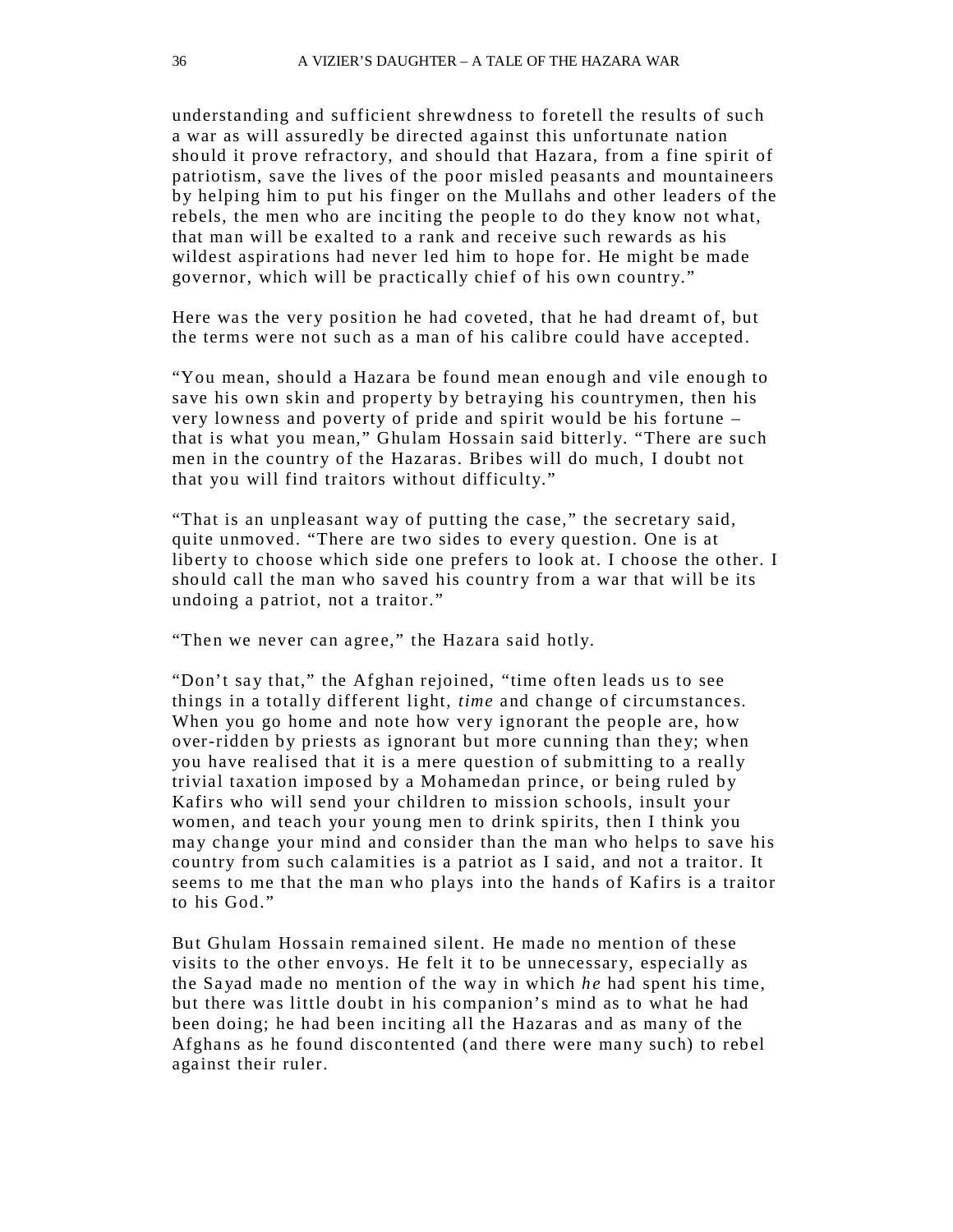After a month's visit, during which time everything was done to impress upon them the luxury, comfort, and prosperity enjoyed by their hosts and the good-will of the Ameer towards them, the Hazara envoys were given leave to depart, which they did, laden with gifts of various kinds: ponies, stuffs, shawls, and a coat of honour.

Now that they fully understood the Ameer's intentions, and his friendly feelings towards them and their nation, they were to consult with their chiefs, and bring him word again what course had been de -cided on. He gave them six months, the winter in fact, when there was little else to do, to discuss these matters, and at the end of that time, if he did not hear from them, they would *hear from him – that* was all.

# **CHAPTER VIII**

## **THE CLOUDS DARKEN**

SUMMER had given place to autumn, autumn to winter, and the winter snow had already melted in the valleys. Flocks and herds innumerable again covered the lower slopes of the hills, for the grass was green as green could be, the air was clear, they sky blue, as the year before, and the year before that, and nothing seemed changed or likely to be changed.

Time did but little work in those unfrequented valle ys. Only some useless old body had here and there been laid to rest, and in some of the houses a new inmate had made his or her appearance, little welcomed or noticed by the other inmates of the household. These were the natural events of everyday life, and excited no more comment than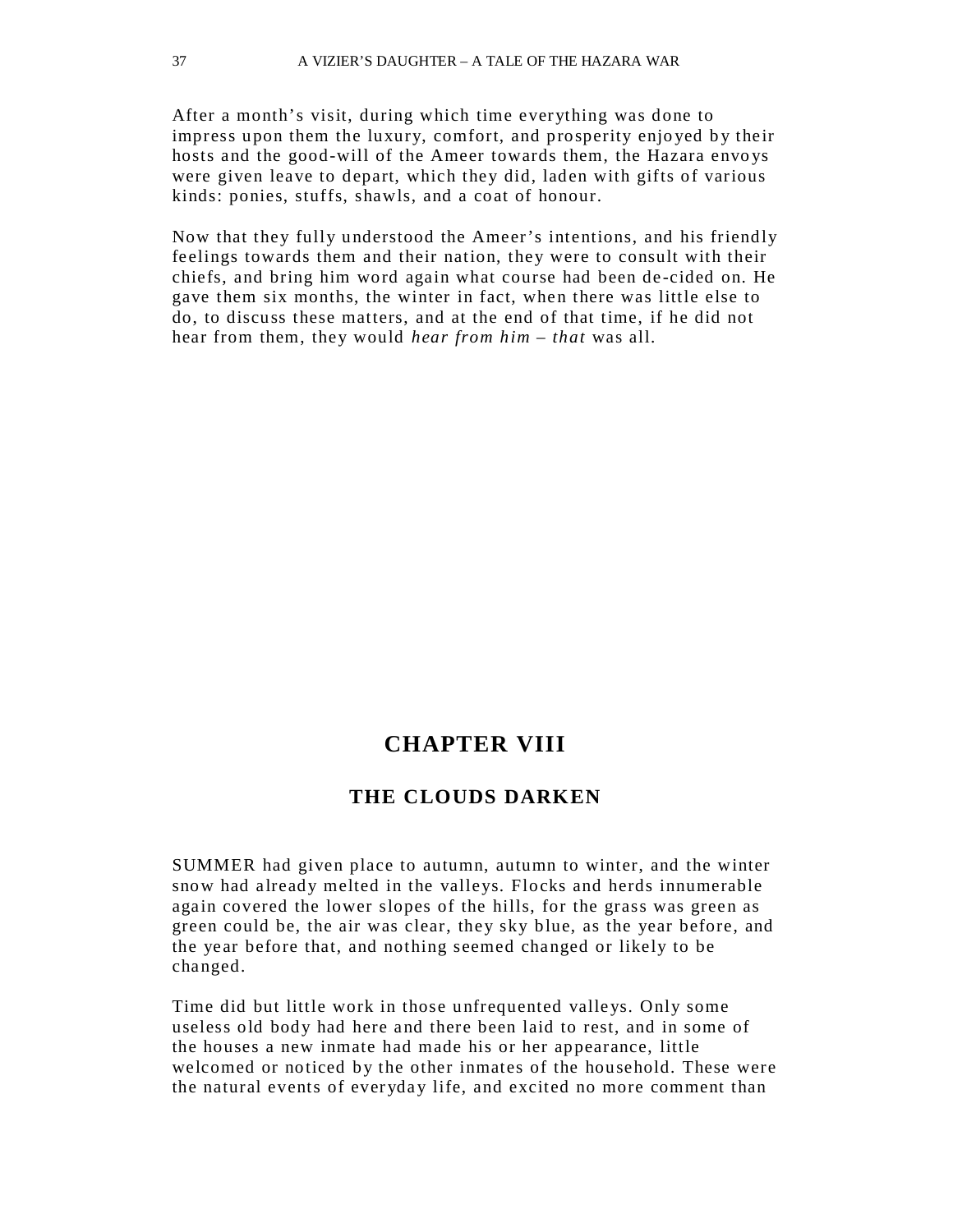did the fall of snow, and less than the strength of the spring or autumn gales.

Nor were they half so important, or of such general interest even to the persons most nearly concerned. Children born in the year of unusually heavy snows or some specially devastating gale bore a date, the others had none except as they might be younger or older than the dated children, and that was indefinite enough. If so unusual an inquiry was made as to the age of any individual that answer could be arrived at after a good many arithmetical calcu lations, "Well, he was born a year or two before the great storm."

"And when was the great storm?" would be the most natural rejoinder.

"The great storm? That was six winters before it snowed blood."

"Good gracious, when was that?"

"That was the winter before the Ameer Sahib came from Russia."

So there you had your date as nearly as you were likely to get one, and it was seldom you got as near as that. But this is digression.

Two men in all the country round felt that to these unchanged scenes a change was coming. Both knew that war was imminent. The one was full of hope, he felt the change was to be for the better, more power, more riches, and consequently greater luxury; the other foresaw nothing but disaster, defeat, and ruin; the one busied himself in every township for miles around, and where he could not find time to go himself, there he sent emissaries stirring up the people, filling them with more religious zeal than any casual observer would have believed those wiry little creatures capable of; exciting their bitterest hatred against the man who had declared himself their lawful ruler, and who, moreover, belonged to a different section of the Mohamedan religion. The other sat in his house and brooded. He, at least, seemed to have changed alread y, changed from being even tempered, full of anecdote and gaiety, fond of sport and all exercise, to a man morose, silent, preoccupied, who seldom left his home.

"What are you doing here, blocking up the place when I am busy?" his wife said to him one morning.

"What am I doing here?" he had replied angrily; "that's a strange question to ask a man in his own house."

"Father, I wish you would do something for me," Gul Begum said, coming to the rescue, as she now seemed so often obliged to do.

"What! Do you want to get rid of me too?" he said sadly.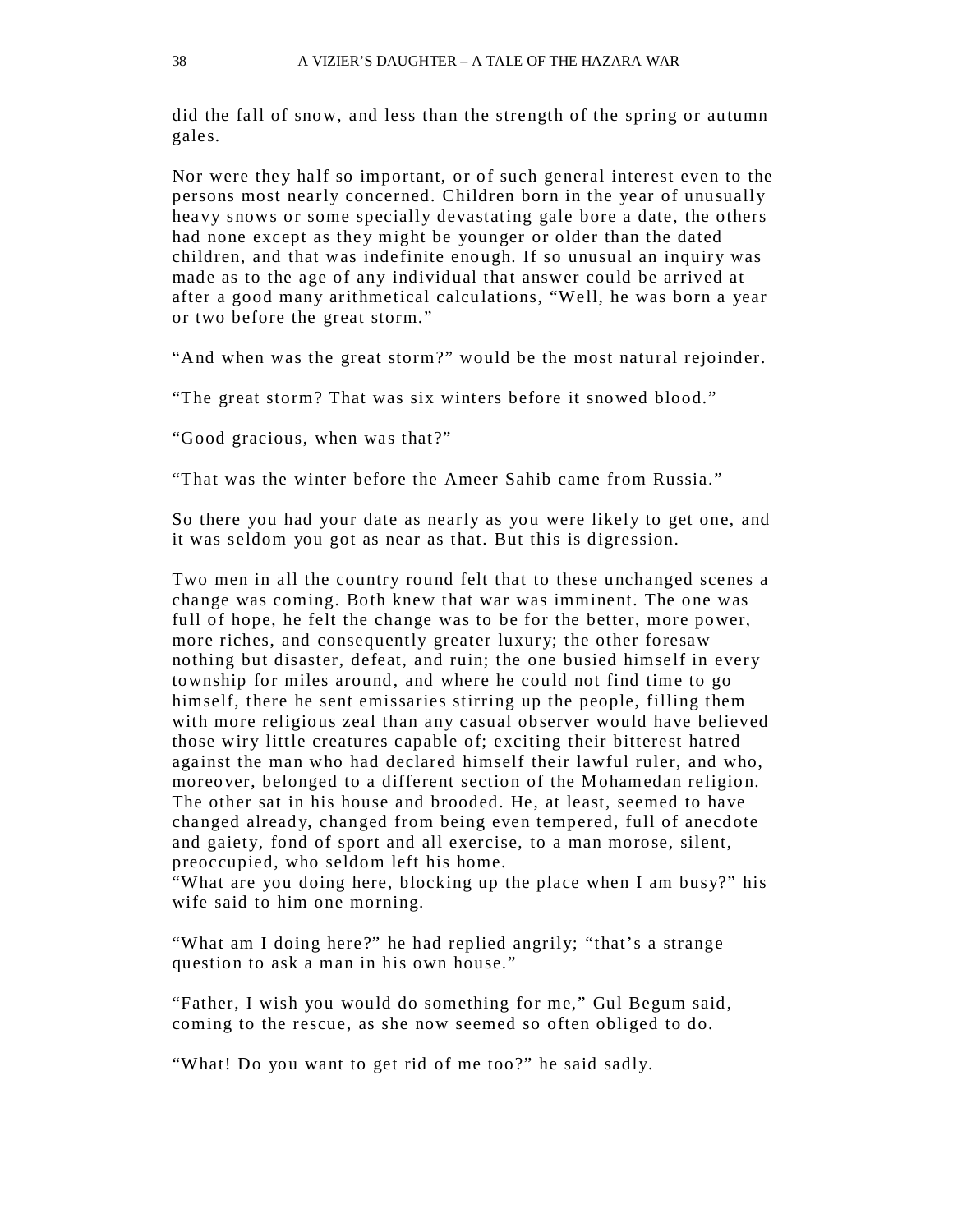"No, father, certainly not," she replied, trying to be gay, and seating herself half behind him, so that she could get her arms around him, and at the same time lay her head on his shoulder, "but the sheep must be looked after. My grandfather has, I hear, a fine flock of Kohistani sheep; we want some new blood in ours. I wish you would go down and see what exchanges you could make; I could let them have some fine cows; or if they won't exchange, we might buy a ram or two," and she whispered something in his ear.

He smiled and pulled her cheek caressingly. "I was keeping it all for your wedding," he said pla yfully.

"My wedding? Ah, I see it is you who want to get rid of me, so that is all you care about me, is it?" she said pouting. "Well, just to punish you, I'll make you spend it on sheep."

"I don't mean to do that," he said, becoming suddenly stern; "there will be enough to do with what little money we can collect, soon."

"Yes, much to do," she said, laughing still, and trying to ignore his sudden change of manner, "for I want a camel as well as the sheep; we really need it, father, you have not half looked after the animals lately."

"Listen, Gul Begum," he said. "I will exchange whatever you like, and if you have sheep to sell I will sell them for you, but I won't spend money, on that I'm quite determined."

Her mother had by this time gone outside; she was busy washing the cooking utensils; but Gul Begum looked sharply round the room, as though making sure there were no listeners near.

"Father, what is it?" she asked eagerly. "I know there is something wrong; you have been full of anxieties and troubles for months, ever since you came back from Kabul. You went away so merrily. What has made you so despondent since your return?"

He hung his head; his plans, his hopes, his ambitions, his dreams, passed in review before his mental vision. Where were they now? He threw back his arm and drew the girl closer to him, then kissed her on the forehead, but said nothing, and so they sat, in the happy silence that can only exist where there is true sympathy, he revelling in the tender love which she poured out upon him from the fulness of her warm young heart, and she full of trust and confidence in his strength and wisdom, contented not to know if he did not wish her to, though she guessed pretty nearly the cause of his trouble. It was his wife's entrance that broken the spell; she said nothing, she did not even look; her very presence it was that chased away the repose.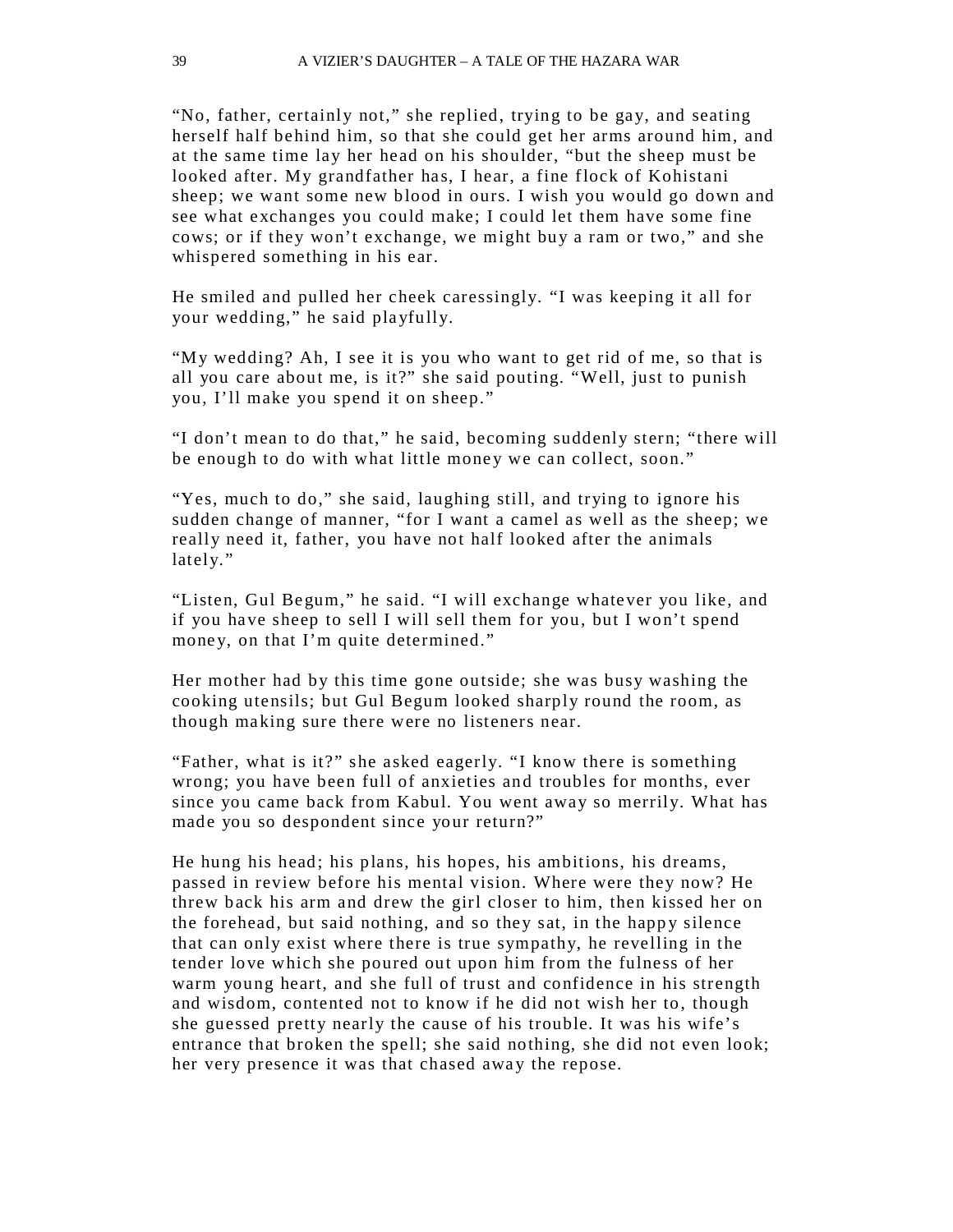"I'll go to-day, Gul Begum," he said, "and see about those sheep. It suits me pretty well; I have other business down there that I can see about at the same time."

His daughter looked at him lovingly, they were all the world to each other. She had felt instinctively that change and active employment was the best thing for him, and though, manlike, he had note quite seen through her little artifice, he felt her sympathy, and was warmed and comforted by it.

He was gone six weeks, six long weeks it seemed to his daughter, and when he returned he had thrown off much of his silence and dejection; he seemed, in fact, full of activity. He brought home his mother-in-law, and she had some terrible tales to tell. Her home was in a village, close to the borders of the Ameer's country, and one morning the chief of the village had received a message from a man calling himself Colonel Ferad Shah, saying that he would presently arrive there with a body of 50 Swars (cavalry), and that houses and provisions were to be procured for them without delay.

The chief of the village, fully realising the necessity of gaining time, first despatched private hurried messenger in all directions, summoning aid from the surrounding villages, and next sent a courteous reply by the colonel's servant, to the effect that this was a difficult season to provide for so many at so short a notice, but he had sent his servants to see what could be collected, and he had no doubt that if the villagers were fairly well remunerated for the inconvenience to which they would be put, such food and accommodation as the village provided would be placed at the colonel's disposal.

In reply to this inoffensive message, the village chief received the following, brought by three soldiers: "Give these three men every facility for finding out for themselves what provisions and accommodation your village contains, and be prompt in assisting them. Should they be delayed or put to any inconvenience, I will send such messengers in the afternoon as are sure to be listened to."

The soldiers were rude, and dictatorially demanded tea and sugar at once, and a good solid meal later on. Fresh meat they must have, and rice and bread, and what else did the village contain? In the meantime they would inspect the houses.

The houses were not yet clean, they were told.

"All right, then we will see them dirty," was the insolent reply.

"Pray be seated," the Mir said courteously, "the tea will be here directly. It must not arrive during your absence, for if it stands too long it will be cold."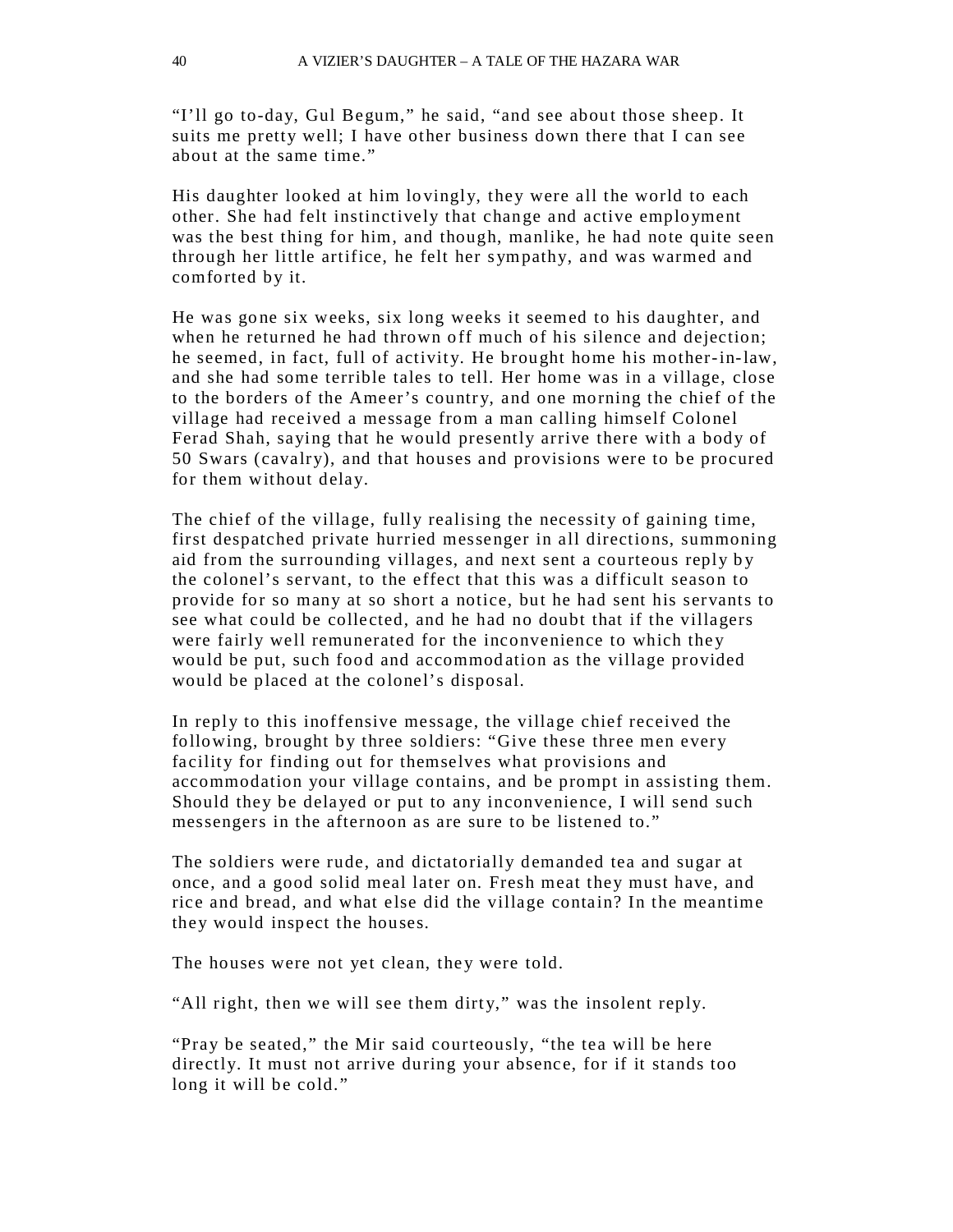"Then we can have fresh tea made," one of the soldiers said surlily.

"Of course you could," their unwilling host replied, "but that would delay you again, and we have orders from your most honoured colonel that you are not to be delayed."

"You have too much to say, my friend," another of the soldiers answered. "*You* are here to obey, *we* to command; now show us *your*  house, and then we will go on and look at the others. Have the water for the tea kept boiling, and when we come back, we'll soon have what we require."

The wretched man walked dejectedly back to his house. He felt that in the meantime there was no use resisting, and he could only long and pray for the arrival of his friends from the neighbouring villages.

"Why, you've hardly rooms in the whole place sufficient to house us decently. You'll have to clear all *these* houses here. *Those* pig-st ys you can keep, they well do well enough for Hazaras, but they won't suit  $us.$ "

"You can have my house, certainly," the Mir said politely. "I'll see about getting my women and children decently provided for directly. But *all* these houses you cannot possibly have; there would not be a respectable woman or child under shelter to-night, and the spring winds are not over yet. Those huts you have rejected are the herds' dwellings; we could not sleep in those even were there accommodation for so many people in them."

"'Can's possibly,' that sounds pretty calm," one of the Afghans returned; "it's wonderful what's *possible* at times. Do you see this?" drawing his sword, "it's wonderful how quickly this little instrument clears houses."

"Don't be in too great a hurry," one of the others whispered; "remember we are three to God knows how many;" then aloud, "Come, we'll have our tea now, and by the time we have finished, we shall expect to find those houses cleaned and ready for us."

But when they had had their tea, all of the houses were of course not cleaned; the Mir's was, however, deserted. "I have sent my wife and children to my sister-in-law," he said with well-assumed civility; "my dwelling is at your disposal."

"And where is your sister-in-law's house, pray?" one of the Afghans asked with almost unbearable impudence.

"It's there, through that gateway and down that lane."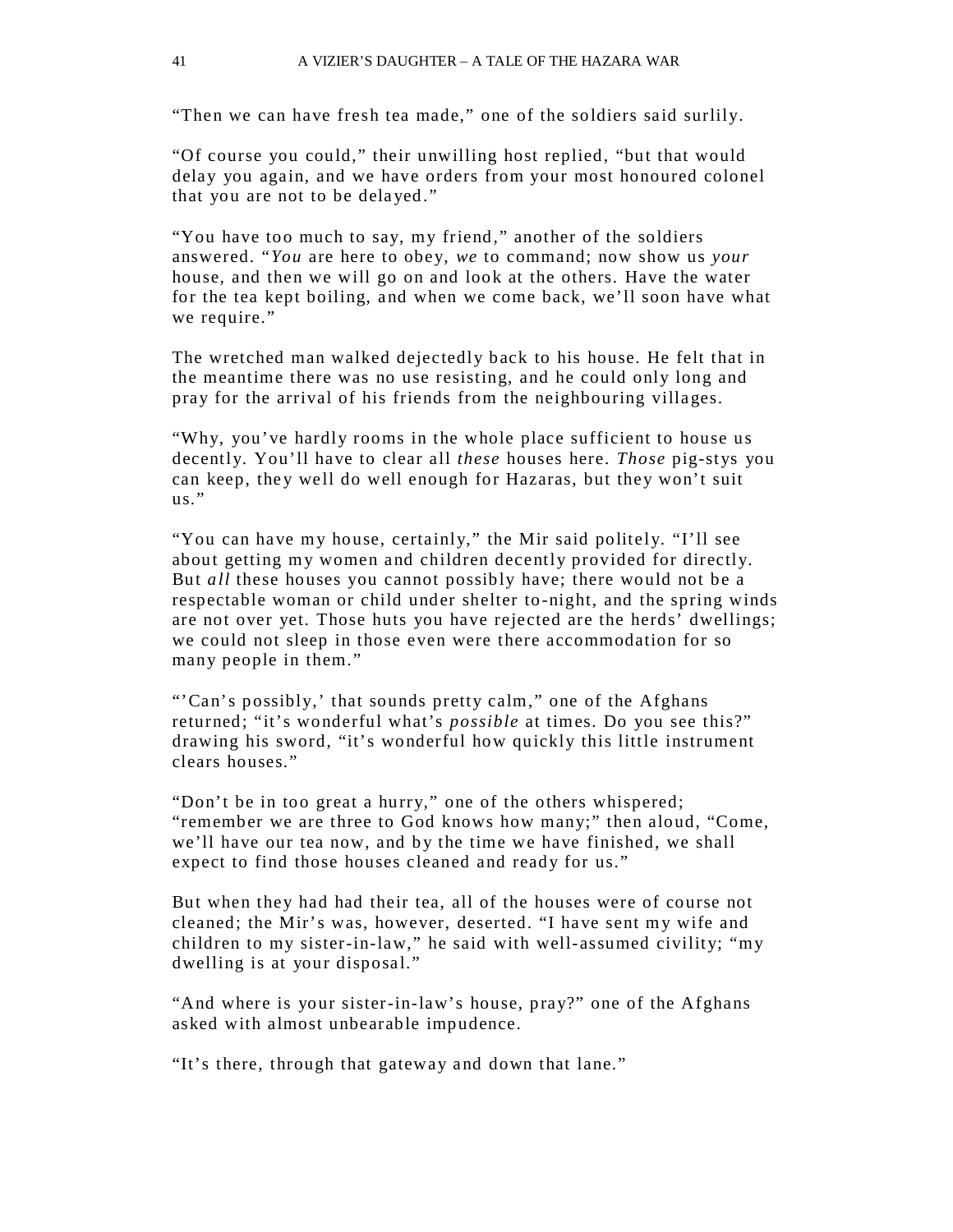"Why, cursed be your fathers, that is one of the houses we told you tomake ready for us. What do you mean by turning them into one of the houses we have selected?"

"They must have shelter somewhere," the Mir replied passively.

"I see no necessity for any such thing," the other answered, and as he spoke he struck his host on the head a nd then kicked him. "Put your Hazaras where you like, that's nothing to us, but clear out the houses we have pointed out every one of them, and be sharp about it too."

The Hazara seemed in no wise to resent the abuse he had received, great man in his own village though he was, the fact being that he was biding his time. He was waiting the arrival of his neighbours.

"Where are all your men?" one of the soldiers said, noticing the scarcity in the streets; "where are they all gone to?"

"They are on the hills tending their flocks at this time. I might send some of the boys to fetch them, then they could help to clear those houses for you." There was a sense of triumph in his heart. Yes, he would send the boys to hurry up the men, the men who were to help him to expel these unwelcome guests. Little did the Afghan soldiers know what he was thinking. In the meantime he ordered another and then another house to be cleared, and seemed himself most active in ordering the people out.

Not active enough, however, for the Afghan soldiers, who kept pouring volleys of abuse on him, his immediate relations, and his ancestors, extending those same attentions also to the relatives and ancestors of his wife and others. Still the Mir kept silent, till at last, exasperated by his coolness and deliberation, one of the soldiers struck him in the open street and knocked him over. This was more than his woman, at any rate, could stand, and one of them, from a window overlooking the street, threw out a hatchet. The blow was well-aimed, the instrument heavy. It cleft the wretched Afghan through the shoulders close to the neck. This was the signal for a general onslaught, which ended in the wounding of both the remaining soldiers, but more than one Hazara lay on the ground never to rise again. A few of the men from the other villages arrived.

Sore pressed, the two remaining Afghan soldiers made for the open, and as soon as they had found their horses, mounted and were off at full gallop in the direction from which they had come. Their companion remained where he had fallen, his life blood pouring from him.

"What brought you here?" a Hazara woman asked.

"The orders of my colonel," the wounded man replied. "For the love of God and our Prophet give me some water."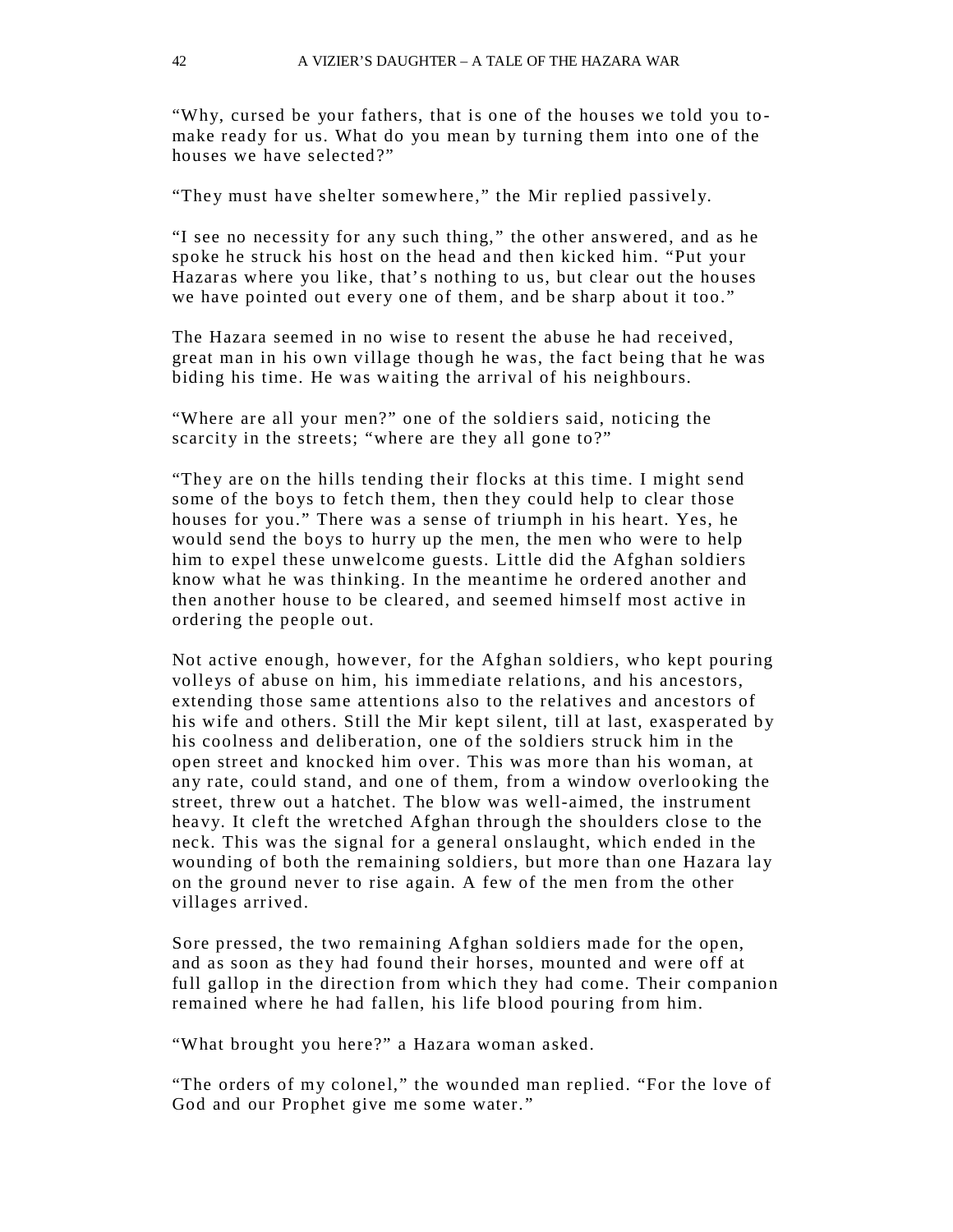"Give you water?" said a heavy little man, no crueller nor fiercer than the rest, but with a stolid immovable Hazara face, "give you water! Look round and see the water you gave to us, look at our dead!"

"Yes, give him water," a woman called out, "give him the water he deserves, "and she stuffed his mouth with the blood -stained mud in which he was lying. The poor fellow could not resent it, less still resist. He sank back; but the fury of the people had been roused, and they poured it forth on their suffering dying enemy.

"May you be tortured in hell, as you have tortured me to-day," the wretched man called out; "tortured with fire."

"Ah fire!" shouted another, "a good idea of that; come, let us burn him;" and so they did – burnt him as he lay there completely at their mercy. But they did not triumph long.

Suddenly shriek after shriek, the shrieks of children, rent the air – then the cries of women.

"The dogs! The dog-wolves are on us! Fly to the houses, children, fly."

But the children were paralysed with fear, and knew not where they ran. The dogs were indeed on them – the huge Afghan dogs bred in Kabul – half-wolf, half-boardhoud – creatures than which nothing could be more bloodthirsty or more cruel, as they sprang first on this child and then on that, tearing them, wounding, and killing, but stopping nowhere to do more. It was the work to which they were trained by their master, and they obeyed him well. The streets ran blood. Then there came another sound – the sound of horses' hoofs, the voices of men, the clatter of arms, and Colonel Ferad Shah and his men entered the village.

One glance, and all was clear to him. He saw the charred remains of the wounded man, the corpses, the wounded, suffering, dying children, but these did not appease him. His blood was hot, and he was known all over the country among his friends, as well as among his foes, to be the most relentless, cruel monster, that ever assumed human shape.\*

"Yes, cry, cry! – You shall have something to cry for. Pull down that straw," he shouted. "Aye, bring the hay, that will burn as well. Set it alight, here, quick, bring straw and lights. We'll roast these swine alive. We'll give them a warm shelter. We'll teach them how to treat us in the future, these low Shiahs."

But on what followed let us rather draw a veil. Enough than the village streets ran blood, that the light of the burning stacks and houses attracted the attention of the country side for miles around, that the shrieks of the victims startled the returning shepherds, and made them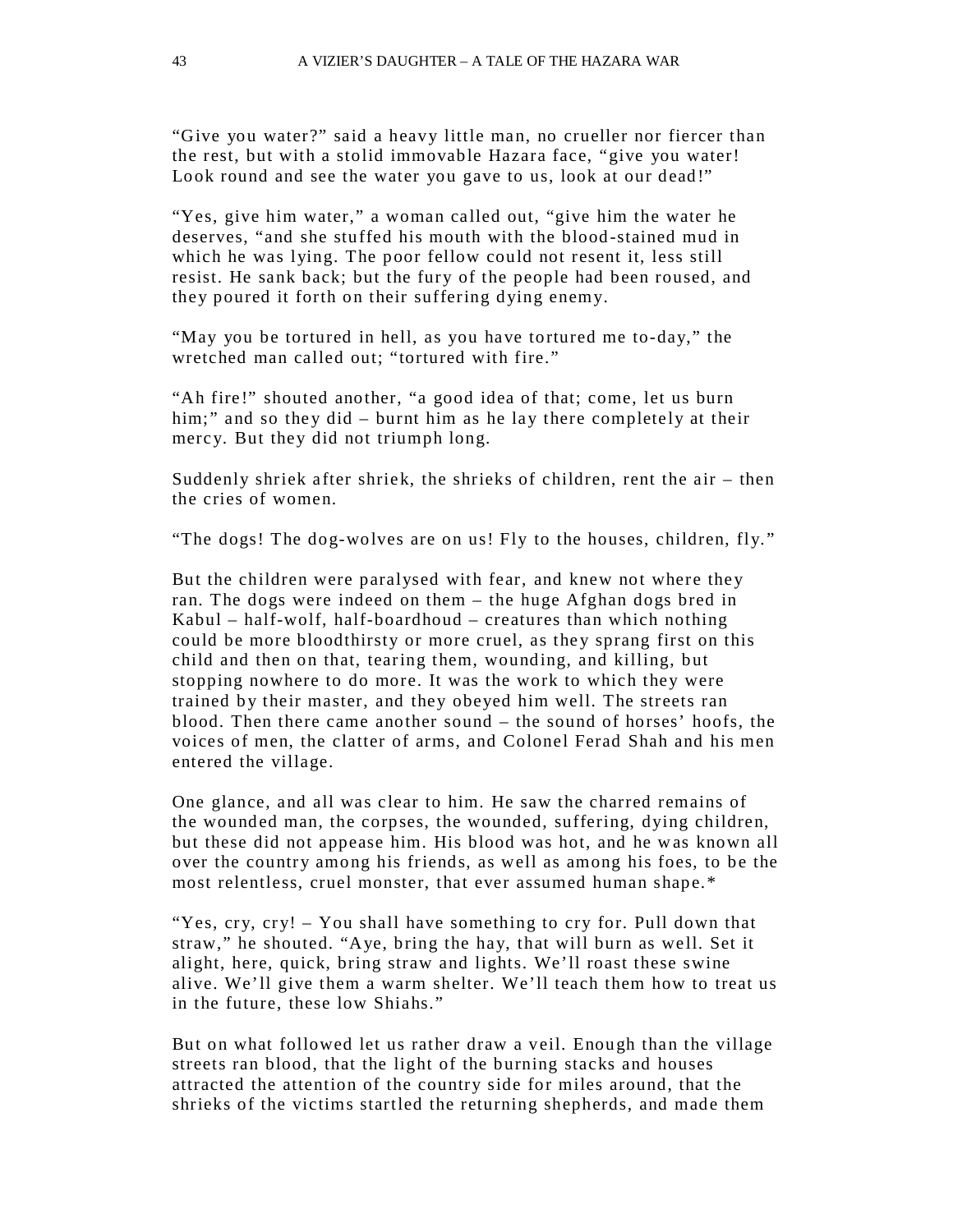pause to consider what was going on. That they were then met by some half-demented fugitives, flying anywhere – they cared not in which direction – from their blackened hearths, where all they had held most dear lay soaked in blood, or roasted on funeral piles, the size of which would have done honour to a dead sovereign.

\* I once asked an Afghan, in no way connected with this story, what sort of a man Colonel Ferad Shah had been. For answer he threw up his hands above his head and exclaimed: "Oh, *that* creature was not a human being at all – he was a bear. No – worse – for when a bear kills, he does it to defend himself, or to provide himself with food; b ut that man killed that he might have the pleasure of witnessing human terror and suffering in all its most agonising forms. He and his dogs were fit companions for one another."

# **CHAPTER IX**

### **A FATHER'S DECISION**

"WHAT'S in this letter, brother ?" Wali Mohamed asked the Vizier one morning, soon after the latter had returned from his expedition. "It's a letter from Colonel Ferad Shah, the commander of the Afghan forces, but I can't rightly make it out, and I don't exactly understand what the messenger is trying to tell me either. He talks in a language I don't quite understand, half Pashtu, it seems to me. Something about a girl you read it and see what you can make of it."

"A letter form Ferad Shah! That can mean no good to any of us," Ghulam Hossain replied anxiously. "We shall have to sound the call and assemble the men in force. The Ameer meant what he said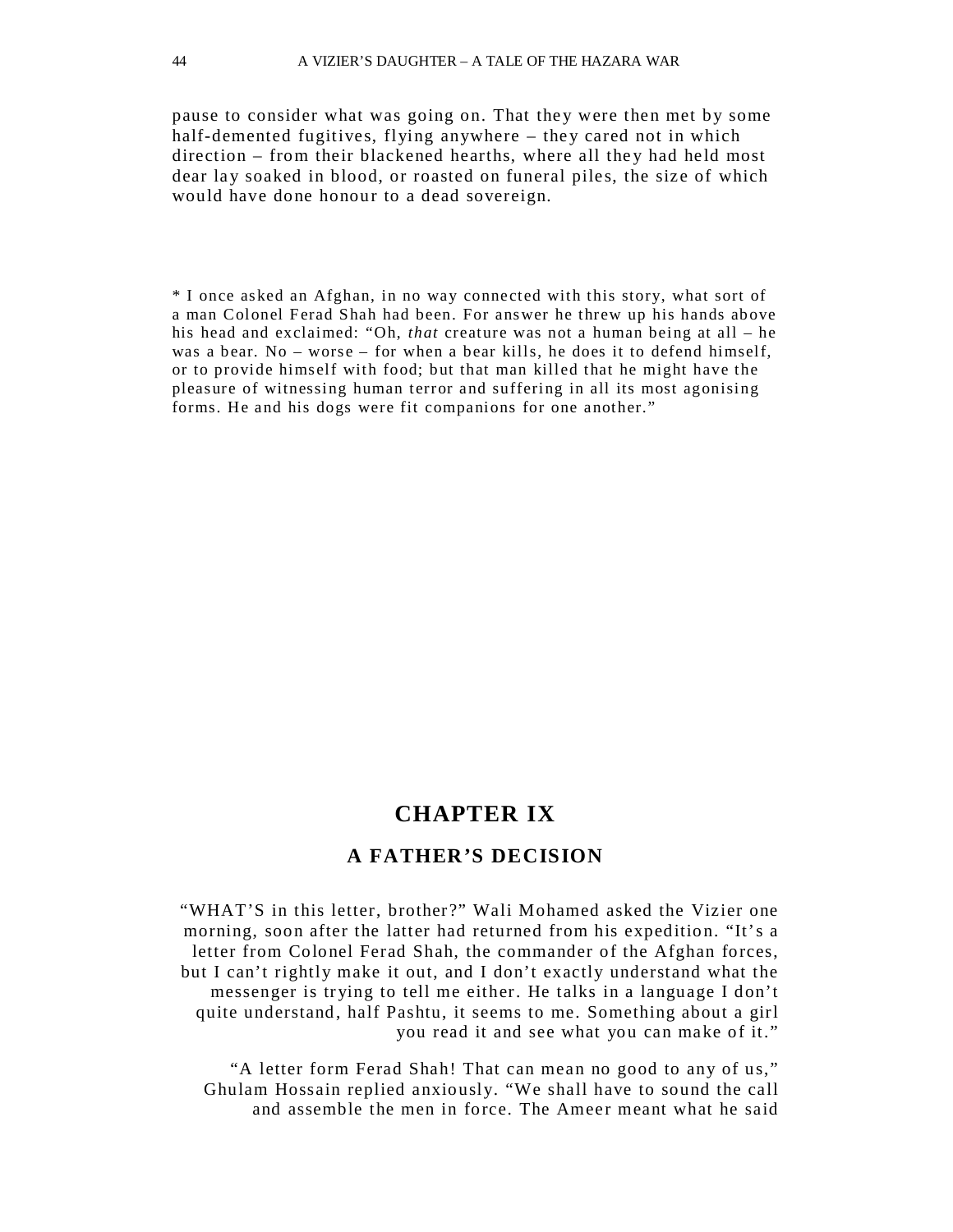evidently. The cuckoos are to be turned out of the nests they have occupied so long. They must find shelter elsewhere  $-$  among the kites and eagles perhaps.

He spoke bitterly, then took up the letter Wali Mohamed had brought, and commenced reading, at first aloud, but gradually his voice sank into a whisper. Then the words were uttered so rapidly as to be inaudible, then ceased, only the reader's eyes skimmed over the paper rapidly, and then he dropped it. "May God, this is too much," he cried.

"What's the matter, Ghulam Hossain? Speak! In the name of God what is it?" the big little man said hurriedly. "Why this agitation? Is there anything wrong? Has he sent for our submission to the Afghan rule? Speak, man, what has happened?"

"He has sent for Gul Begum, for my child – my beloved," the Vizier replied quietly. The blow had stunned him. "Are our very daughters to be torn from us and violated at their pleasure? My God, this is not war. What is it?"

"'I hear you have a niece,' he says, 'a tall handsome girl, whose name is, I think, Gul Begum. I require her; send her to me by my messenger, and mind, no delay, or, mark my words – and I am not a man to trifle with – I will come and fetch her myself or will send such messengers as you are not likely to refuse anything to .'"

"My God, the dogs!" the chief said suddenly, looking out on to the plain as though he already half expected to see them come tearing up the slope. "I hear he keeps a whole pack of them – this slave-boy monster whom the Ameer has raised to the rank of colonel. What shall you answer, brother ?"

"That he must send his wolf-hounds, or must come himself to fetch her. There can be no other answer to such a demand. Where is the messenger? Let us find out how far his master is from here – or stay, what is the use of asking? He would not tell us. Let us send some polite message to gain time. It will take some consideration to come to any conclusion as to what we had better do."

"Look here, brother," the little chief said firmly. "Listen to me, I have a proposal to make. This colonel is a great man, and powerful I'd give Gul Begum to him in marriage if I were you . Make legal marriage the condition, of course," he added, seeing that the man he was addressing had moved impatiently and was evidently preparing to put the idea aside as impossible. "She is a handsome girl, and clever, and has whining ways when she chooses. This marriage might save our whole village from much trouble and molestation. It's a good idea, and will at any rate gain time. I'd send a message to him expressing satisfaction at the proposal and  $-$ "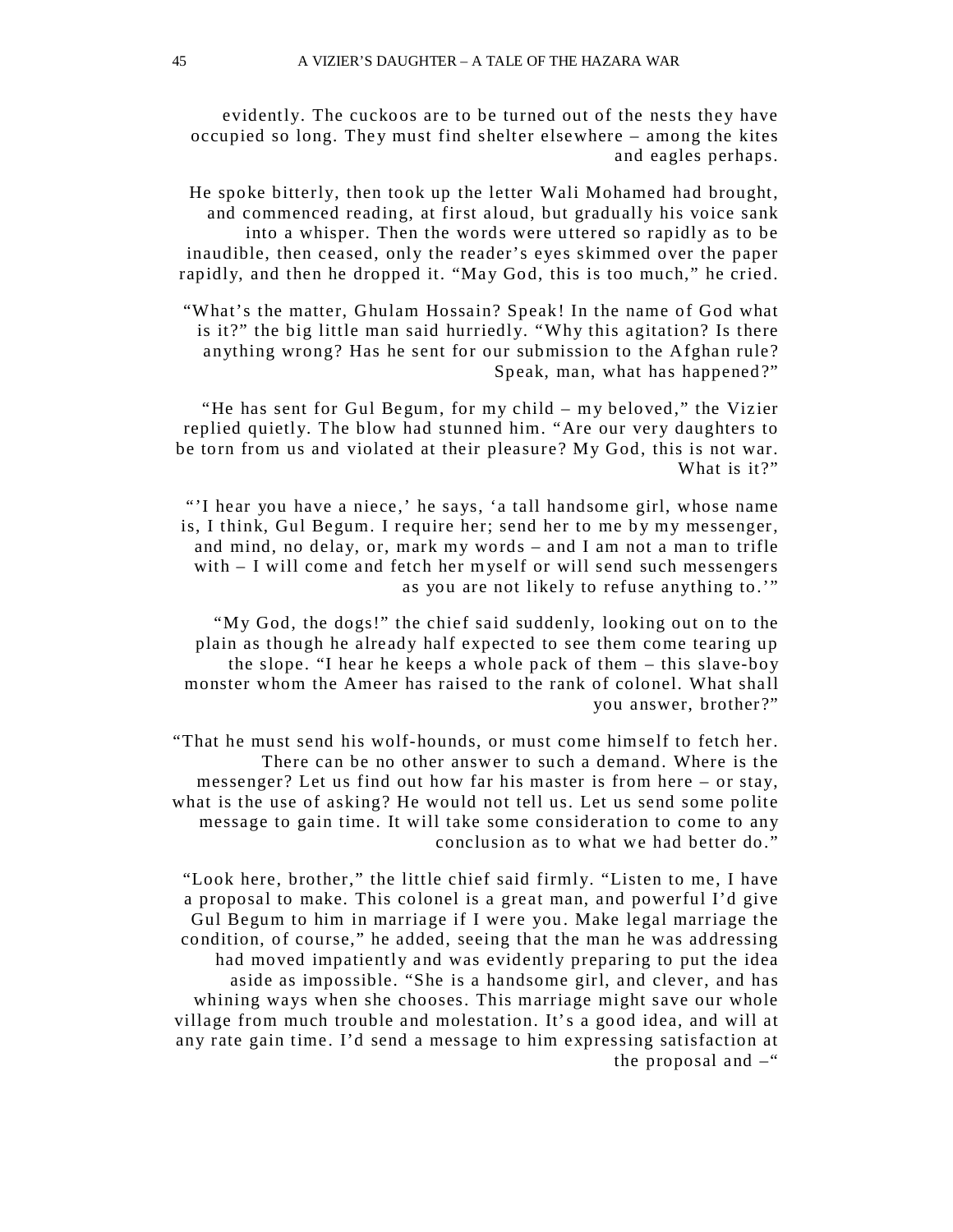"Cease, brother, cease, your words cut through me like a knife. This man means no marriage; besides, he has forty wives and more, and if he had none and meant to make Gul Begum a queen, I would rather see her dead than given to such a fiend. Ferad Shah is not a man, nor would I dis-ho nour the creatures God has made by calling him 'brute.' He is a devil in the guise of man, there is nothing human in him. I would kill Gul Begum with my own hand rather than let him have her."

"What shall we do, then?" the chief asked impatiently. "How are we to get rid of this difficulty? The whole village can't be sacrificed to just one girl. What do you suggest?"

"Me? I suggest that as you are so anxious to provide this monster with another wife that you should send him Shereen. She is a nice girl and a good one. Tell him Gul Begum is married, but as you are proud to be connected with so great a man, you send your daughter to him instead."

The little man was very wroth. It was not often his cousin spoke to him in such bitterness. "He does not mention Shereen, knows nothing of her," he said. "Fortunately, my girl is a modest girl, and I have made no public boast of her good qualities, so when there is danger she is passed over unnoticed, while the proud and haughty ones find themselves in difficulties. I am a Mohamedan and know what a woman's place is, and keep her in it."

"This is no time to quarrel, Wali Mohamed," the man he called his brother said more quietly. "You know the Ameer's story of the cats. Don't let this monkey run off with our prize while we are fighting. We must think how best we can frustrate this colonel – how best we can answer him. I look to you for help in this trouble."

The little man was mollified; this was as it should be. His advice, of course, ought to be asked – was he not the chief?

"If you had given Gul Begum in marriage as I wanted you to do ," the girl's mother said testily, "we should not be in this trouble now. She has had plenty of suitors and she is of an age to be married. We have our other children to consider. If you don't like this colonel for a husband for her, give her to some one else, and send a message saying she is married; that would settle the question once and for all as far as we are concerned. She would have a husband whose business it would be to protect her."

"I'll tell you what I might do," Ghulam Hossain said thoughtfully, ignoring his wife's remark. "There is that Mohamed Jan down in the next village. His father asked Gul Begum's hand in marriage for him some time ago; he is certainly not the man I would choose for her – not of our class at all. I have not seen him myself since he was a boy, but the father was a good old man, though ignorant and obstinate."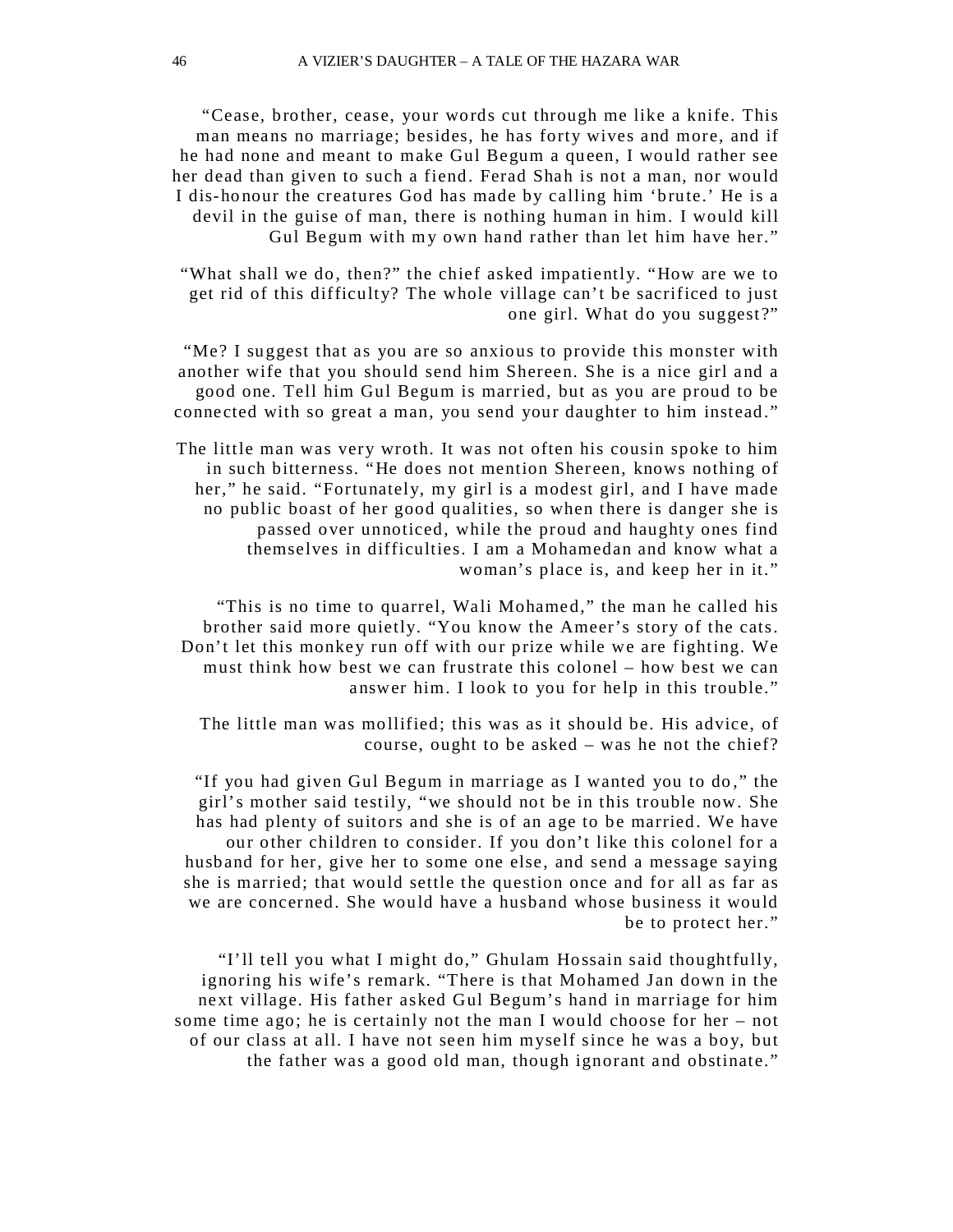"Yes, but he's dead now," Wali Mohamed broke in. "He died in the early part of the winter.

"True, but there is the son still living, and that is the chief thing at this moment. He must be well off now. The old man had camels and carried on some trade, they say. He had only this one son, so he must have got it all."

"How are you going to manage that ?" his wife asked crossly. "You surely are not going to ask him to take your daughter in marriage now, when a few months ago you refused to let him have her. That would be a strange thing to do."

"Don't you trouble yourself over much, mother," she said quietly. "It is not easy to arrange all of a sudden. I grant, but I daresay we shall manage it. You go off to your cooking and your sewing. I'll let you know what we decide in good time." Then, turning to his companion, he said, "Look here, Wali Mohamed, I might send the old grandmother down to Mohamed Jan's with a gun and some cloths, and a sheep or two, and tell him he shall have them if he will let Gul Begum be 'named on him,' and will take her into his establishment till this war is over (for war there's going tobe, there can be no doubt about that), on the full understanding, however, that the whole plan is a mere ruse to take in this Colonel Ferad Shah. These are days when men will do much for a rifle, and to purchase one by merely offering a home and protection to a young and handsome girl for a few months would tempt most men."

"That's not a bad idea," Wali Mohamed admitted. "You have some cunning ideas about you, brother, we must all admit that, but how are we to manage about this messenger? He is still in my house."

"Oh, we'll easily dispose of him, we'll presuppose that Mohamed Jan will consent to take Gul Begum on my conditions, and we'll tell him she is married, that's all. It's quite simple."

"Bah! What's the use of that? The colonel won't believe a word of it, and will send another messenger here in less than two days, a messenger that will bring death and destruction."

"That may be so, but I think not, and we must risk something. Most assuredly he will send some one to find out the truth of our statement, but by then my bird will have flown and will be beyond his reach. He won't want a married woman for his harem. They are lawless, these Afghans, but not so lawless as that. Send that messenger to me; or stay, I will go with you to your house, he will be getting impatient."

"Good day to you, soldier," Ghulam Hossain said, smiling, as he entered. "Do you know anything of the errand on which you have come, and can I send a verbal message by you, or must I write your master a letter?"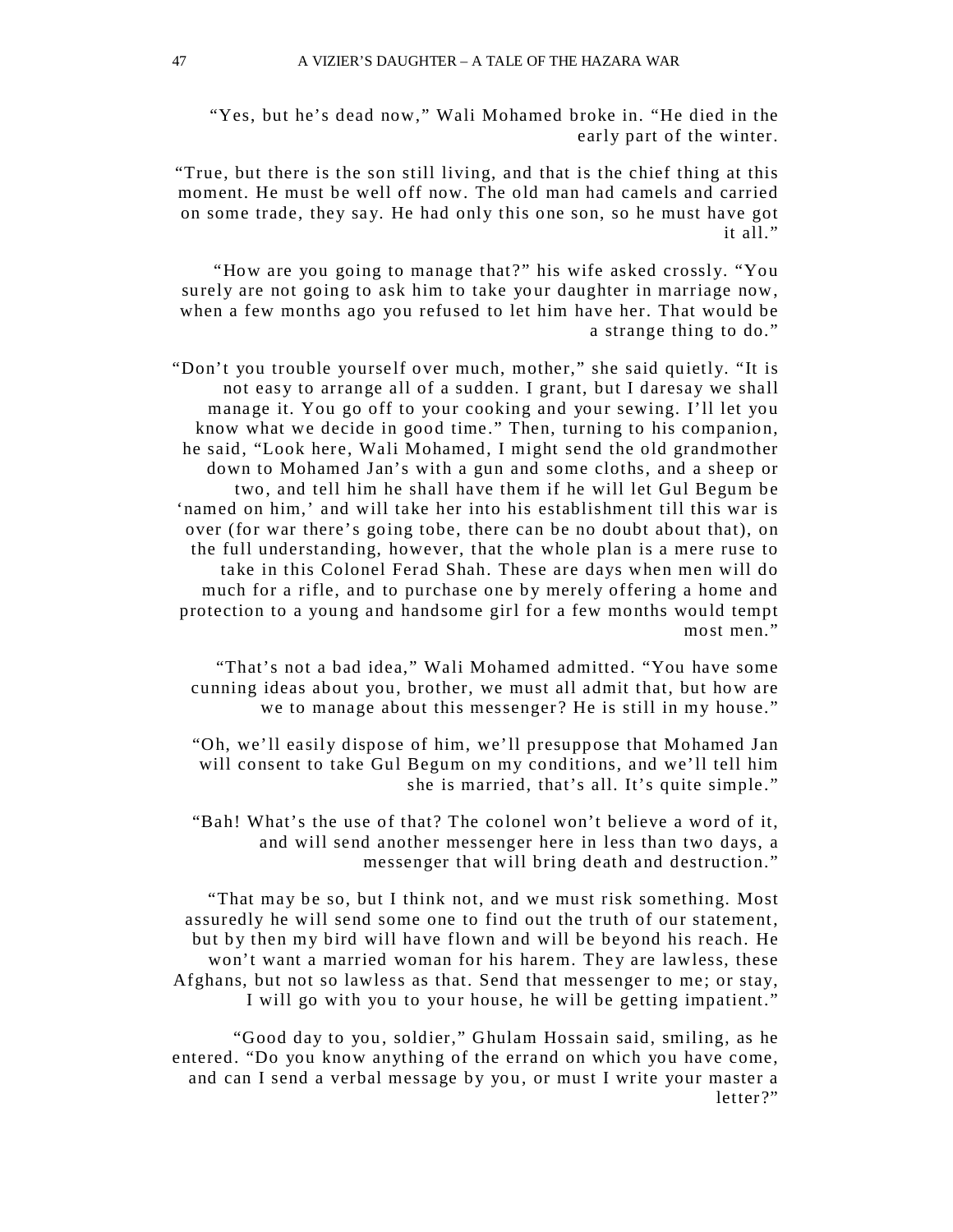"I know nothing of the message," the man said gruffly, "only that I was to bring back a woman and see that she is provided with a good pony and is closely veiled. The colonel said nothing about a letter."

"Well, I will tell you this much, and that is that you would have to ride nine miles from here to get the woman your master mentions, she is not here. She is married now, and lives there with her husband. I will write this to Colonel Ferad Shah, lest there should be any confusion in the message, and so that you may not be blamed for the delay. Had he sent some six weeks ago he would have been in time, and we might have made some terms respecting the girl, agreeable to both parties, but now she is gone, so that opportunity is lost."

The soldier smiled. "It won't be lost. In fancy, if he really wants the girl. The colonel is not the man to let husbands stand in his way. Six weeks is not very long, I dare say he'll know how to settle that."

"Ah, well, when the husband's settled, you must come and let us know;" the Vizier said, laughing, and apparently quite indifferent.

"Then we'll begin to think about terms," Wali Mohamed said cunningly. He did not see that his cousin's plan was likely to be of much use in this case, but it was worth trying, and at all events by sending Gul Begum away, the Afghan colonel's attention would be directed from *his* village, and that was what he chiefly cared about; for his niece he cared but little.

"Stay, have some tea while I write the letter," Ghulam Hossain said pleasantly to the messenger. "I can give you as good tea here as you could get in Kabul, for all we live in so out of the way a part of the world. I'll treat you to my best."

This was a pleasanter reception than the soldier was accustomed to, and while the tea was being prepared by Gul Begum herself, in the back part of the dwelling, and her father was writing the letter in the font part, a little old woman started out to make the agreement with Mohamed Jan. she was mounted on the best pony Ghulam Hossain's stables could produce, and the man who accompanied her carried an English rifle in his hand.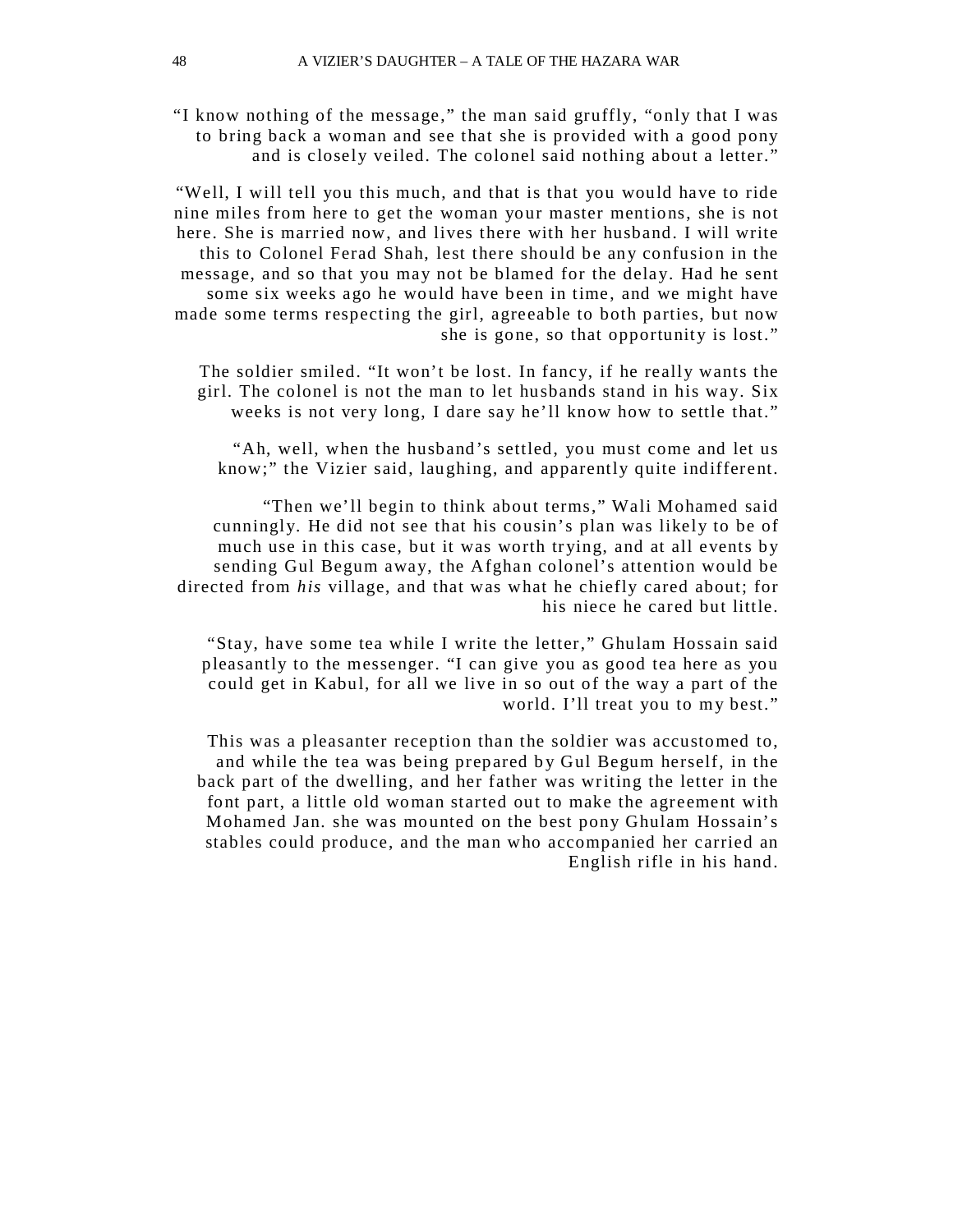## **CHAPTER X**

### **A MOCK ENGAGEMENT**

THE old lady returned from her mission with very mixed feelings. She had been successful, but she was not altogether pleased with her success.

"That is not a house to send Gul Begum to," she said. "Those people are not of our class at all. They have made their money by trading, and don't know how to live."

"Tut, mother," her son-in-law answered. "From many an outsider's point of view they have a better house than we have. We are comfortable enough, and I would not change my home for any man's, but, after all, what is it? There are those who would say I was but a well-fitted cave. Now, Mohamed Jan has a house all properly built and arranged. He is no man's servant, and neither was his father before him."

"You will, of course, do as you please," the old lady replied mildly. It was not her place to raise objections.

"I would not give Gul Begum in *marriage* to Mohamed Jan," Ghulam Hossain continued conciliatingly. "She is only going there to be out of danger during a time of difficulty, and the man is to be well rewarded for his trouble. What did he think of then gun? Did he seem satisfied?"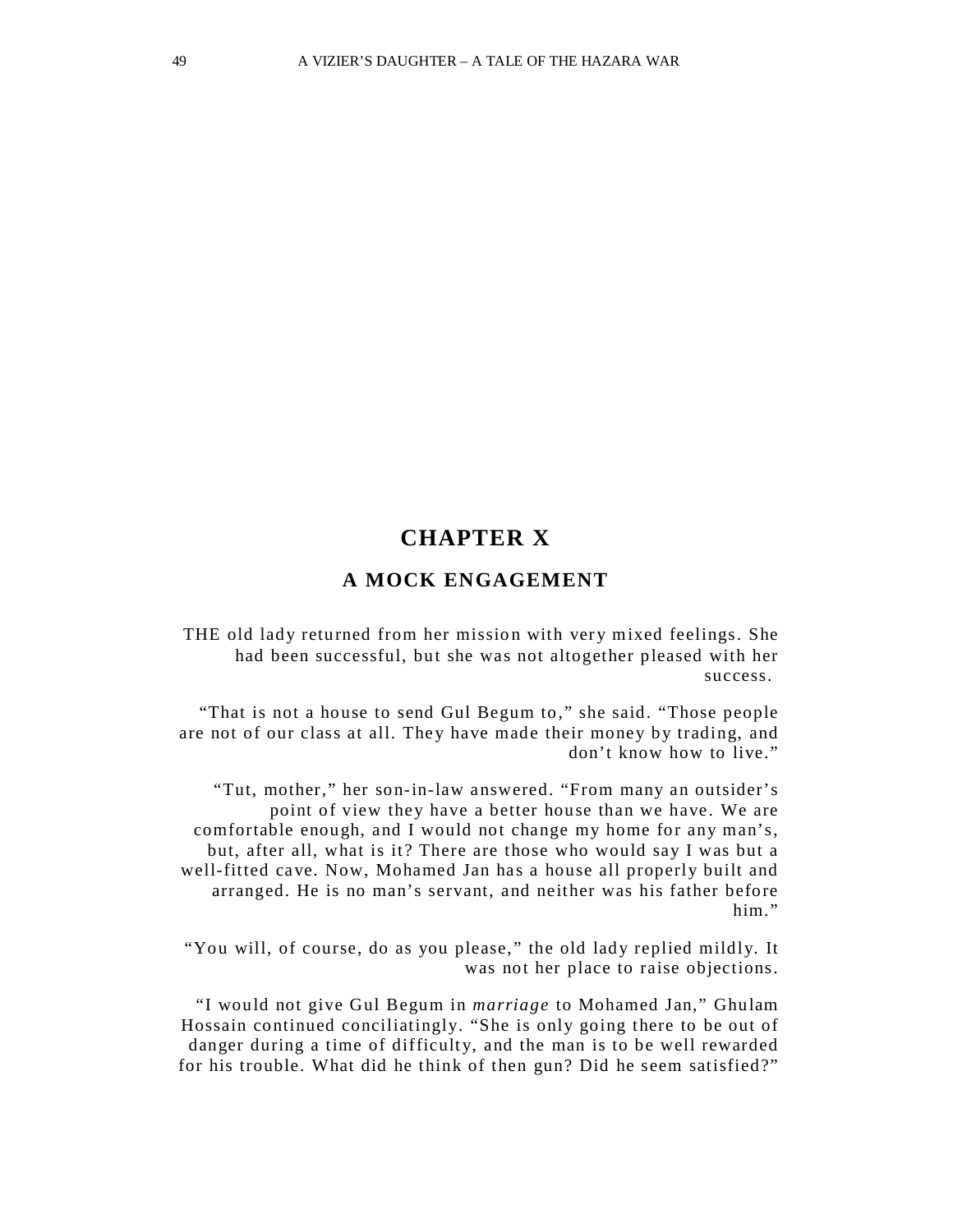"He said it was a good one, and would serve him well to shoot his enemies with," the old woman replied.

"Yes, that's what it's for. That gun was sent to serve a double purpose. It is to purchase a place of security for Gul Begum, and help her guardian to protect her. But it has a wider use than that, mother. It is to protect our country from our foes. Looked at in that light, don't you think this arrangement good?"

"The plan is good enough," the old lady answered, "I am not finding fault with that. It's the man himself I don't like."

"Why, what's the matter with him?" her son-in-law asked, rather irritated by her persistence. "I knew his father well. Had I not had other plans for Gul Begum, I might have even given her in marriage to this son. I have not seen him much of late, but the lad's a good lad, you may depend on that."

"He may be," the old lady said quietly. "It is not for me to judge, but if God made him a good man, it's a pity He did not give him a better face."

Ghulam Hossain laughed aloud. He had nothing of the usual Hazara giggle about him. "Ah, there we have it, mother," he said gaily. "The lad is ugly, and has not found favour in your woman's e yes. Poor lad, he is indeed unfortunate. He had not looks enough to secure him a good wife, or indeed, apparently, to give him credit for a good character." The old lady was not too well pleased; she felt she was being laughed at, so she said nothing more, but looked unconvinced. Moreover, it was not as though the girl were to be given in marriage – she was only going on a visit, but she did not like this plan of naming a girl on a man she was not intended to marry. It was against all custom, and gave the man and his family an authority over her niece that was quite beyond their social position. But her son-in-law was a strange man, with quite unusual notions, and there was no use opposing him, and no use talking. It was his business too, not hers, after all. The girl was his to do what he chose with.

But Ghulam Hossain's difficulties were by no means all over when he had succeeded in silencing the old lady. Gul Begum had not been brought up as an ordinary Hazara girl. She had ideas of her own. When the scheme was unfolded to her she most evidently did not approve.

"Let me stay here, father, with you," she pleaded piteously. "Don't send me away. If you can't protect me from this man, who can?"

"Nothing but marriage, or a supposed marriage such as this, can protect you from this monster," her father said quietly. "Be reasonable, my flower. I do not send you from me willingly. You know that, don't you, Jan-e-m (my life)? You know the story your grandmother told you about those dogs? They are this very man's dogs. Had I sent him a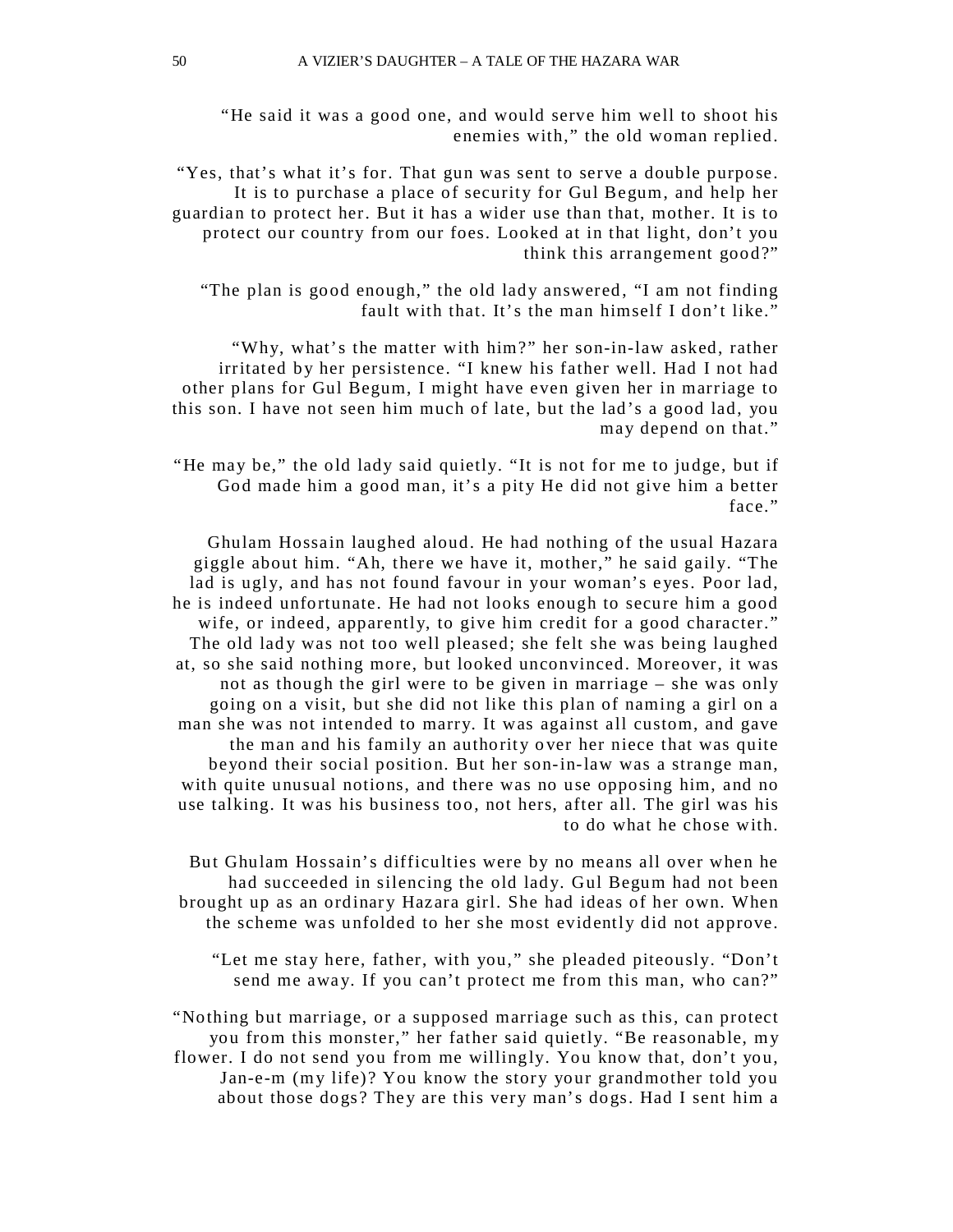direct refusal, we should have had those brutes here as his next messengers – he said as much in his letter to your uncle – and half our children would have been torn to pieces and mangled by them. It is so all over the country. We are being exasperated into war by this tyrant. It is unavoidable."

"Father, that may be so; but what is the use of men if they are afraid of a few dogs or wolves, or even tigers, or any mere animal? You have rifles, you can shoot. It would be a benefit to the whole countryside if you could rid it of those brutes."

"I wish we could shoot, or trap, or by any possible means destroy them," her father said thoughtfully. "But how? You must remember these are not wild jungle beasts acting on their own instincts and the laws of nature, which we know. They are cross-bred brutes, unnatural in every way, and trained to work destruction in the plan and on the order of a man as unnatural as themselves. They come one knows not whence nor at what hour. No clatter of horses' feet, no bullet whizzing through the air, announces their advent. They may come at cock-crow, or at noontide, or at milking time, and we can know nothing of them till they are on us. It has always been so wherever they have been sent. But our men are gathering on the hills. You will hear the all to arms and the shots from their rifles soon enough. We shall have to go and meet our foes. I shall not even be here to protect you. It is only as a married woman that you will be safe from outrage."

"Father, that is not necessarily so," she said, pleading her cause with all the arts that she knew would appeal to her father. "When these Afghans and Turcs come harrying our country, they are not particular as to whether it is a wife or maid they carry of. What do they care, these savages? It is all one to them. They are but little better than Kafirs when it comes to pillaging."

"There you are both wrong and right," her father said quite patiently, stroking her gleaming black hair lovingly. "There are bad men among every people, Mohamedan as well as others, but the bulk of them have some conscience, and, besides, that is hardly the question. I am saving you from their colonel by this pretended marriage, not from the people generally. A thorough libertine is this Ferad Shah, and if he hears you have already become the property of some other man, and have, perhaps, learnt to bask in the sunshine of your husband's smiles and favour, he will commence bullying elsewhere. It is not *you* he wants, dear child. He wants your uncle's niece, my child, the pride of our nation. He would fain stir up all our hatred – our most undying passions, laying violent hands on all we hold most precious – by destroying our darling's chances of lawful and happy marriage . He knows we should resent it if we are men at all. That is the meaning of this demand of his. He is not in want of wives, he has dozens. He only wants to insult us, and drive us into a war, which he is pleased to call rebellion, that he may treat us as rebels and make us slaves. Now, my sweet child, my comforter, be reasonable. I would keep you with me if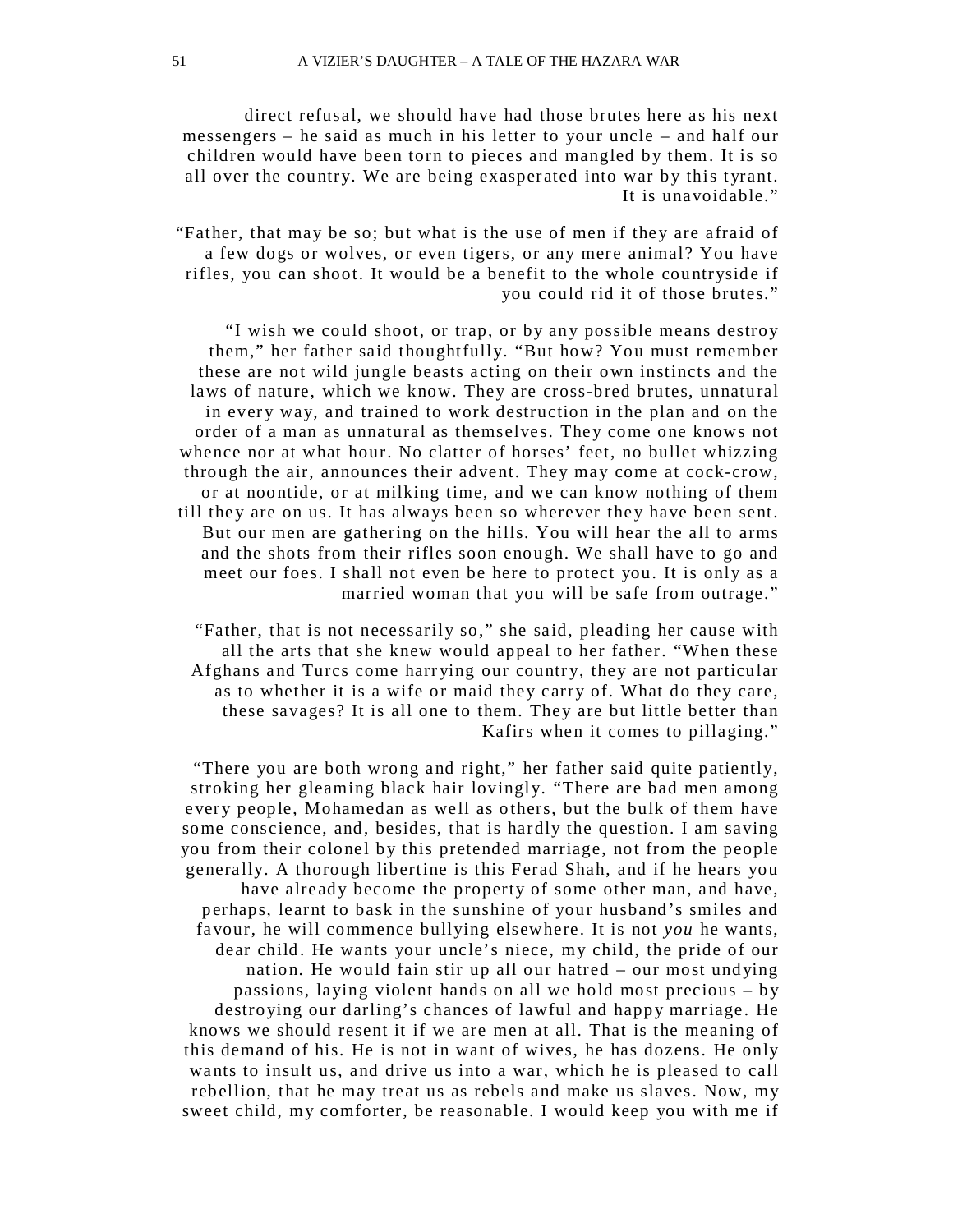I could, but at this moment I am powerless. The call to arms, I may tell you secretly, has gone forth. In a week or two, none worthy of the name of patriot will be found among these hills. As the wife, or affianced wife, of Mohamed Jan, the obscure, the peasant, you will be unnoticed and unknown. As Gul Begum, my daughter, the Hazara beauty, in your own home, you are exposed to every danger. Try to understand my difficulty, and to help me to overcome. I do not ask you to wed this man. I have had other and very different plans for you, but try and fall in with my views. You need not associate with these people over much, and I will pay them well for housing and feeding you, so that you need not work for them. You have only to accept their service gracefully and graciously, remembering that you are my daughter, and can command whatever rewards it may be in my powers to give to those who serve you well."

"Father, I will obey you," the girl said, weeping quietly. "I will do the little I can to set your mind at ease. But oh! It is very hard to go among these strangers. Oh, why was I not a boy, or why can you not treat me as a boy and let me go out and fight with you and my uncle . In the old days, father, women did these things, why not to-day? I am as strong as many a man, and hardy too."

"Yes, child," he said quietly, "and stronger. Prove that you are strong enough to wait and watch. That is far harder to a brave, active woman like you than the rush and excitement of war and strife."

"Are you coming to prepare your things to accompany your grandmother to-morrow morning, or does your father expect me to do it all for you?" Halima asked, interrupting the tender leave-taking between her husband and her daughter.

"It is late," Ghulam Hossain said sadly. "Gul Begum can stay the night with me. She may not see me again for many months."

"I have got my clothes ready to start anywhere at any time, mother," the girl added hurriedly. "They are fastened in a cloth in the recess. I have nothing to do but send them."

"Are you going to take all those clothes with you ?" her mother asked peevishly. "Are you then going to remain permanently at this peasant's, this Mohamed Jan's? or do you wish to show his women that Ghulam Hossain has so much more money than he knows what to do with, that he gives his daughter more clothes than she knows how to wear? That's just the way to do if you want your father to pay away ever ything he possesses to these people in return for the extraordinary favour he is asking them."

"Let her take such clothes as she has," Ghulam Hossain replied, answering instead of his daughter. "She may need them all, and they will be at least as safe there as here. I can spare a pony to carry the bundle and her bedding, besides her grandmother's pony and her own.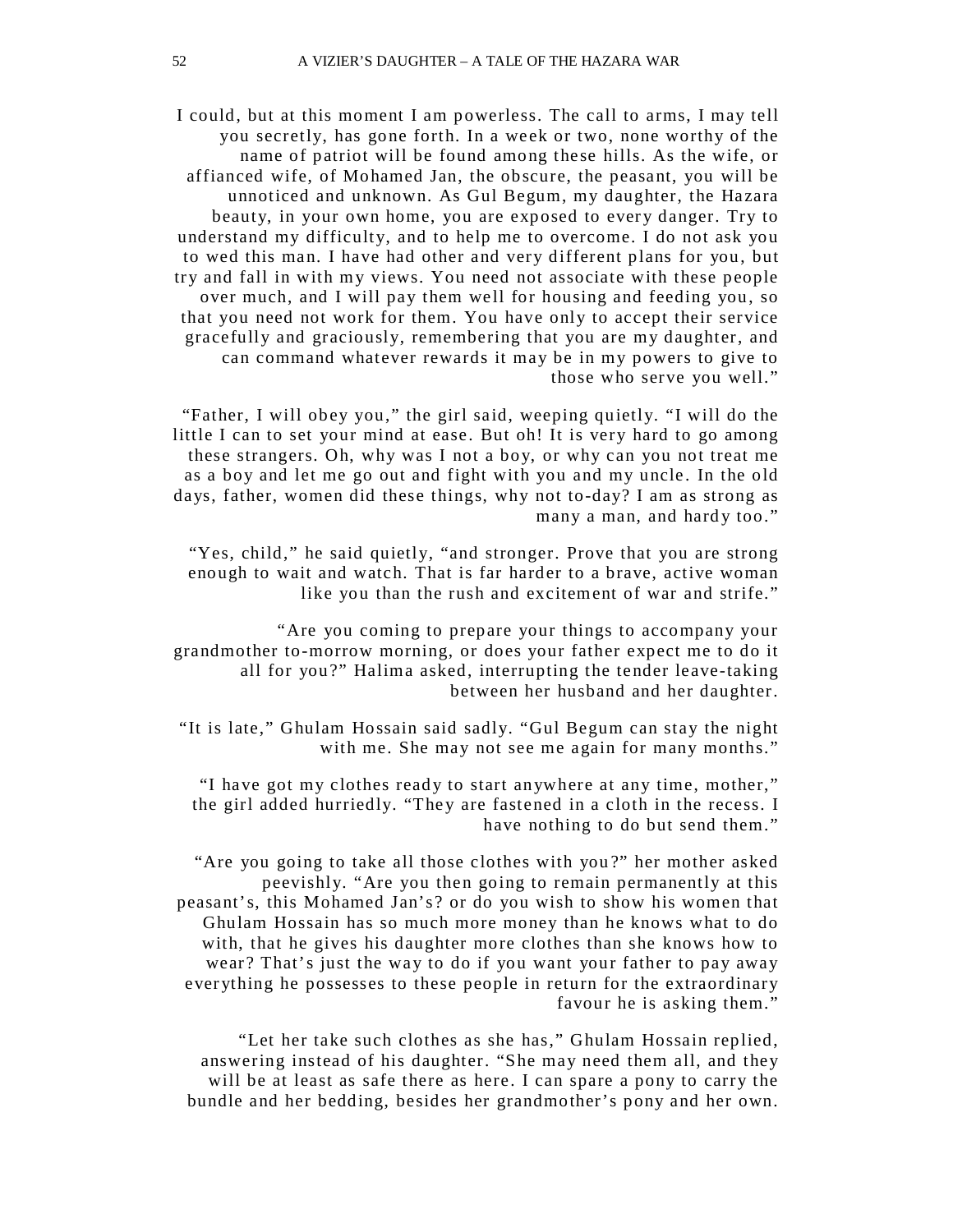My daughter must not arrive at these people's house a beggar. What are you thinking of, wife?"

"I am thinking there won't be much left when this accursed war is over," the poor woman said, half-sobbing. "Everything is always leaving the house. It's seldom I ever see anything come in."

"And yet we manage to live and have still something left," her husband said, trying to be gay, though he had seldom felt so broken down and sad. "Go to your bed, wife, and don't you trouble about clothes and stores. I will see that they are provided; you look after your cooking and your children. That's your department; never mind about the rest. Leave that to me."

"And am I not looking after my child when I come to see what Gul Begum needs for her journey? Is she not one of my children? You seem to think that she's only yours."

"I am his special one," the girl said, smiling and nestling in to her father's side. "I am your pet, am I not, father?"

His only answer was to press her closer to him. "You won't forget me, Jan-e-man, will you?" he said jealously. "These strangers won't turn your heart away from your old father ?"

"These strangers?" the girl said proudly. "I shall not forget that they are peasants. How could they, or *any one*," she added more gently, "estrange my thoughts from you? Far more likely you will forget *me*, father, and will not remember that you have a daughter who is watching and waiting every hour for you. Will you think of *that* when shots are flying and knives are flashing, and say to yourself, 'I have a daughter; she would break her heart if I were killed. I am all she has in the world to love and care for.' Will you say that, father?"

"Yes, Gul Begum, I will say, 'I have a daughter and she is young and fair, and has a long life to live, and she must live in freedom and in honour, and in peace and comfort, and mine is the arm that must strike for her.' That is what I shall say and think, my daughter. You would not have me a coward, would you?"

"No, father, no. It is because you are so brave and grand, and such a leader among our people, that I love and reverence you so; but, father, a man can be prudent as well as brave. Will you promise to be prudent?"

"It is my duty to be so where I can," he said. "Our country cannot afford to lose a soldier, still less a leader. You may depend on my prudence, child," and so they sat and talked far into the night, and dawn found them still sitting together, clasped in each other's arms – but they were asleep.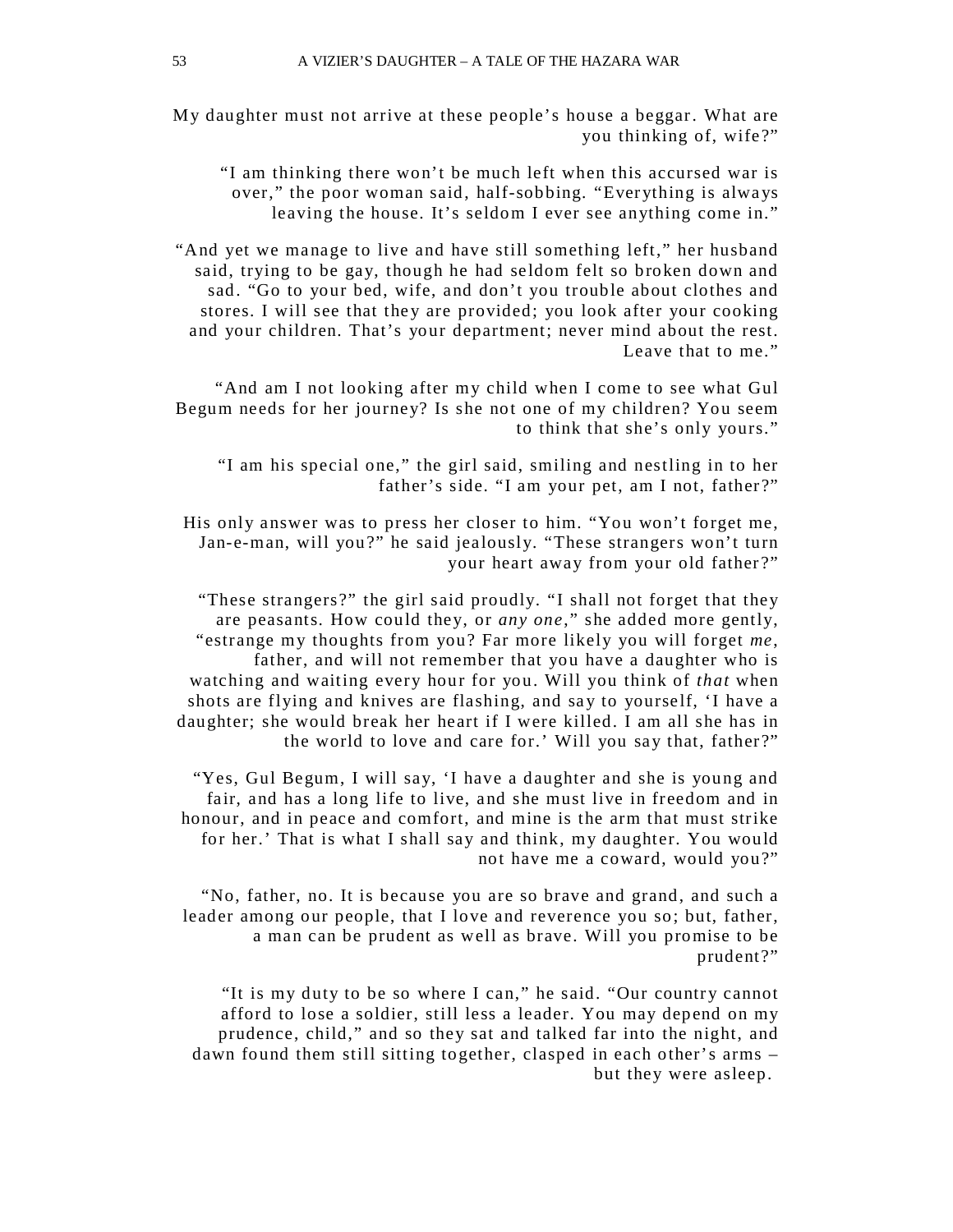### **CHAPTER XI**

#### **THWARTED**

IT was nothing of a journey on which Gul Begum set out that bright spring morning, and she needed no horse to take her the nineteen short miles that lay between her village and Mohamed Jan's, but custom demanded that she should ride. She was a bride on her way to her affianced husband's house, and the old lady, her grandmother, rode too. It was *de rigueur* that she should do so. Then there were two pack animals laden with bedding and clothes, besides rice, raisins, almonds, and other dried fruits, a herd who drove three fine fat sheep, and two servants to take care of all.

But the girl's heart was heavy, and her grandmother was not encouraging. "I don't approve of this way of doing things," the old lady kept saying. "I never heard of such an arrangement. A young girl of your position being named on a common man like Mohamed Jan, with no ulterior intentions as to matrimony either. It's against all custom and all precedent, and it seems to me against all decency. I don't believe that any good can come of it. No one ever gains anything by breaking through the rules made by their forefathers. It is not likely that we can judge as wisely as they did, still less likely are we to improve on what they laid down as fitting and proper. I don't understand your father."

"I think m y father quite as capable of judging of what is right and wise as any man who ever lived," his daughter replied testily; "but it seems to me awful that such a scheme should have had to be devised . Who is this tyrant that he should dare to send for other men's daughters and command wives where he should ask for them?"

"Oh, I agree with your father in not sending you to Ferad Shah. God only knows what that man's heart is made of." Then, sinking her voice, "Sometimes I think he is no man at all, but a devil in human guise. Your father did well not to send you there . Nothing short of a curse could have resulted from that. However, what must be, must be, and since it has been decided that you are to go to Mohamed Jan's, well, go you must, but you mark what your old grandmother has to tell you.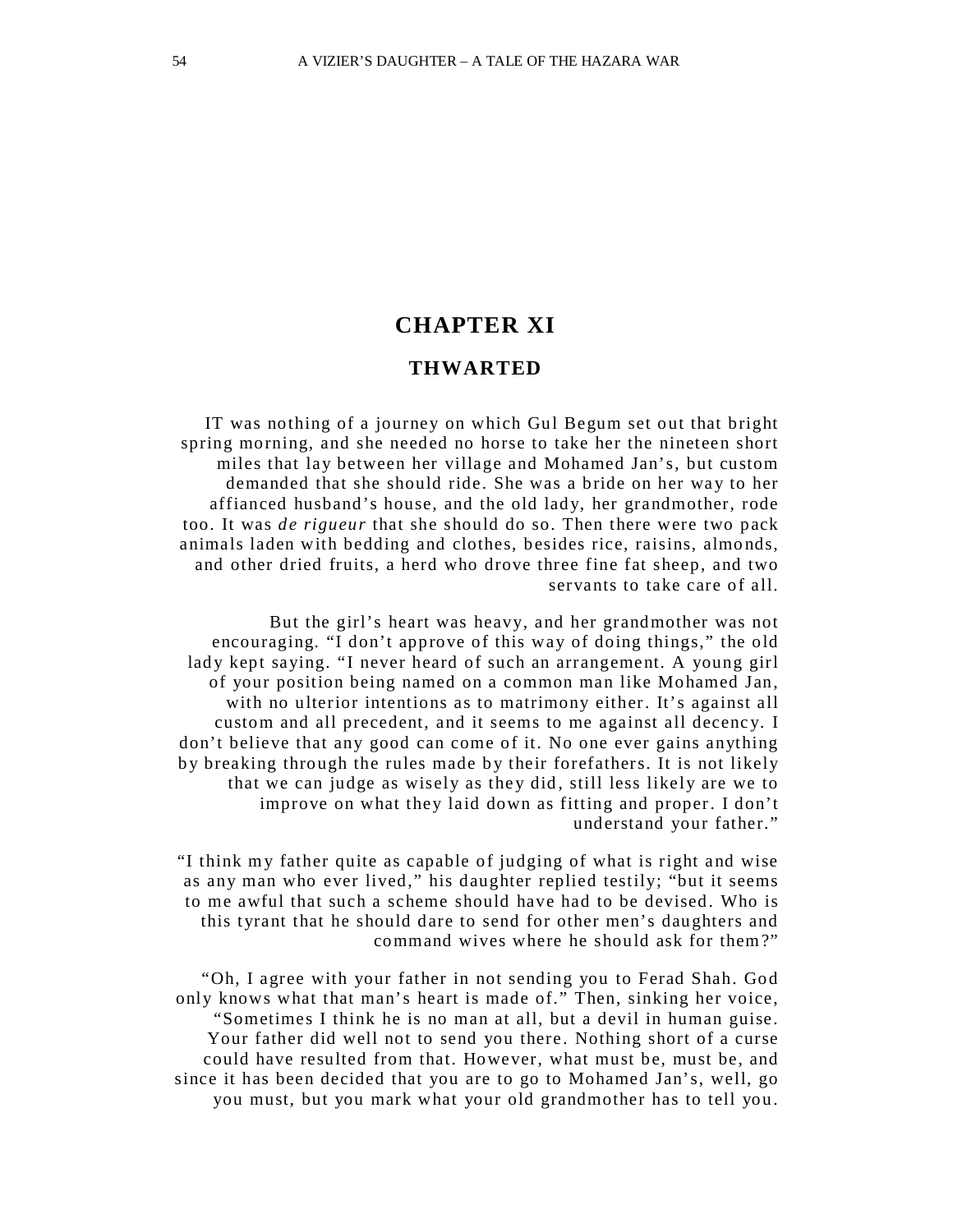Never for one moment let them imagine that you put yourself on a level with his women. Show them from the first moment who you are and who you mean to remain. That you are, in fact, Ghulam Hossain's daughter, not Mohamed Jan's affianced wife. If you were to begin by putting yourself on an equality with people like that, there is no knowing what advantage they might not take of you. Make them wait on you from the very first, or, my goodness, before you know what has happened you may find yourself waiting upon them."

"Never fear," the girl answered proudly, "I shall never let them fancy themselves my equals. My father has sent them handsome presents for this favour that they are showing him, and is willing to give them more, if he is satisfied with their treatment of me. He has told me that himself. They will be well paid."

"Assuredly, most assuredly," the old lady went on. "Ghulam Hossain may have faults in that he thinks he knows more than any man that ever lived, but he is not mean. No one could accuse him of ever doing anything shabby – on the contrary, if half your mother tells me is true, he goes too far the other way and is over generous with his goods, and is extravagant in his habits; too fond of fine clothes and plenty of them."

"My father has the very simplest taste," the girl said coldly, "but he knows what is due to himself in his position, and he insists on having it."

The old lady was much struck with the girl's whole attitude any way of expressing herself, and was somewhat mollified; she felt sure she had been the means of advising her granddaughter how to behave during her coming visit, and she was not without hopes that all might yet go well.

"You have taken your embroidery, I hope? You must show them how girls of your positions are accustomed to employ themselves," the old lady went on after a pause. "It is a beautiful kind of work that those poor Kandahar women do. It is well that you have learnt it." But Gul Begum did not answer, she was watching some fat partridges in the road that almost seemed to tempt their natural enem y, man, to destroy them, they kept so close to the little advancing party, only flying on a few paces ahead, soon to be caught up again. "If I were a partridge," she kept thinking, "I would spread my wings and fly far, far away, beyond all harm, off to the wild hills where there is no one to entrap and to destroy. I would not linger round these frequented paths."

Quite a large party of Mohamed Jan's friends and relations met the travellers about a mile outside their village, all waiting and ready to escort the girl to what they believed was to be her new home; two donkeys laden with sweets being perhaps the most noticeable feature in the group.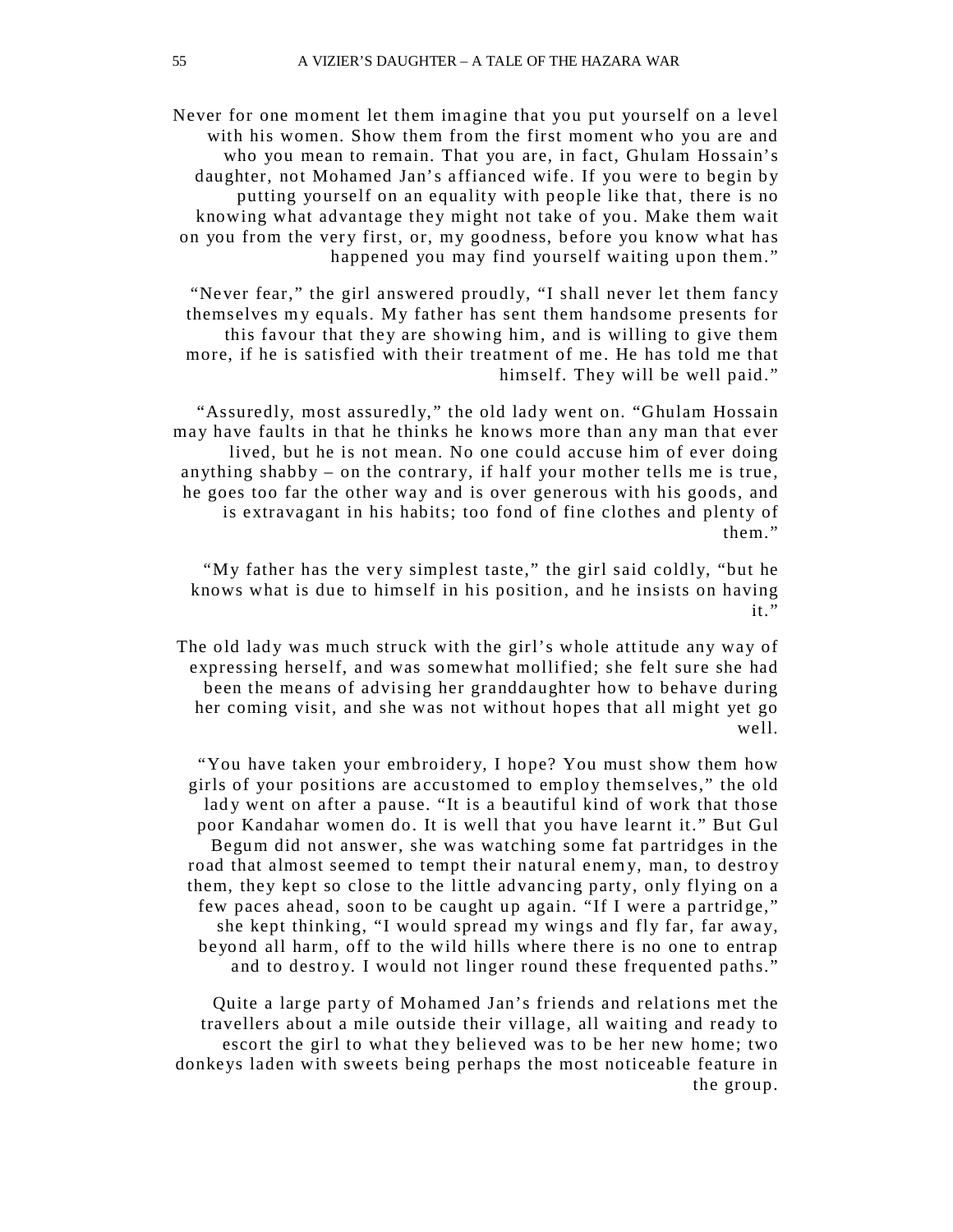"They should have sent some cooked food instead of paltry sweets, that was the proper thing to do," the old lady whispered to her granddaughter. "But what do they know, these poor village people ? It is just as well, perhaps, that they are so simple, they will give the less trouble later on."

Gul Begum made no reply; she heeded neither cooked food nor sweets; the whole thing was a mere farce to her, and she paid but little attention to her hosts, what little she did notice was not at all pleasing to her.

"How dare Mohamed Jan send a bridal party to meet me as though I were really going to be his wife?" she thought to herself. "He has taken a great liberty already. My subsequent refusal to marry him will be the talk of the whole village, perhaps of the country side. This is not at all what my father intended, I am sure."

With these ungracious thoughts in her heart in was little wonder that she failed to attract her new guardians, and produced an impression not altogether favourable in their minds; but Gul Begum would have cared but little about that even had she discovered it.

The arrangements at the house suited her quite as little as did the reception party. The whole thing had been got up hurriedly, of course, but there was a certain amount of display, and nowhere any taste. The girl felt out of tune, and wished she were going home. "Tell them quite openly that I am only here on a month's visit until the disturbance with Afghanistan has quieted down," she whispered to her grandmother, and the old lady readily acquiesced ; but she did not dare to add that this naming of the girl on Mohamed Jan was a mere ruse , though she knew that there was a private understanding to that effect between the girl's father and her supposed suitor. She had received strict injunctions from Ghulam Hossain to do nothing of the kind, and she would never have dared to have disobeyed him.

Three days the old lady stayed with her granddaughter, and then her visit was over, and courtesy demanded that she should return home . Gul Begum did not love the old lady very dearly, but she dreaded her departure. One good she certainly felt she had done, and that was that she had established a rule that the girl should eat alone unless she herself specially asked the others to join her, which, according to custom, she almost always did; but she kept herself apart and seldom spoke to any one.

One day she asked for a clean cloth on which to have her food spread . "It takes away my appetite," she explained, "to see dirty cloths about my food." The woman giggled and got one. Mohamed Jan looked on and said nothing. He did not seem over well pleased himself, though the possession of the rifle reconciled him to anything during the first few days.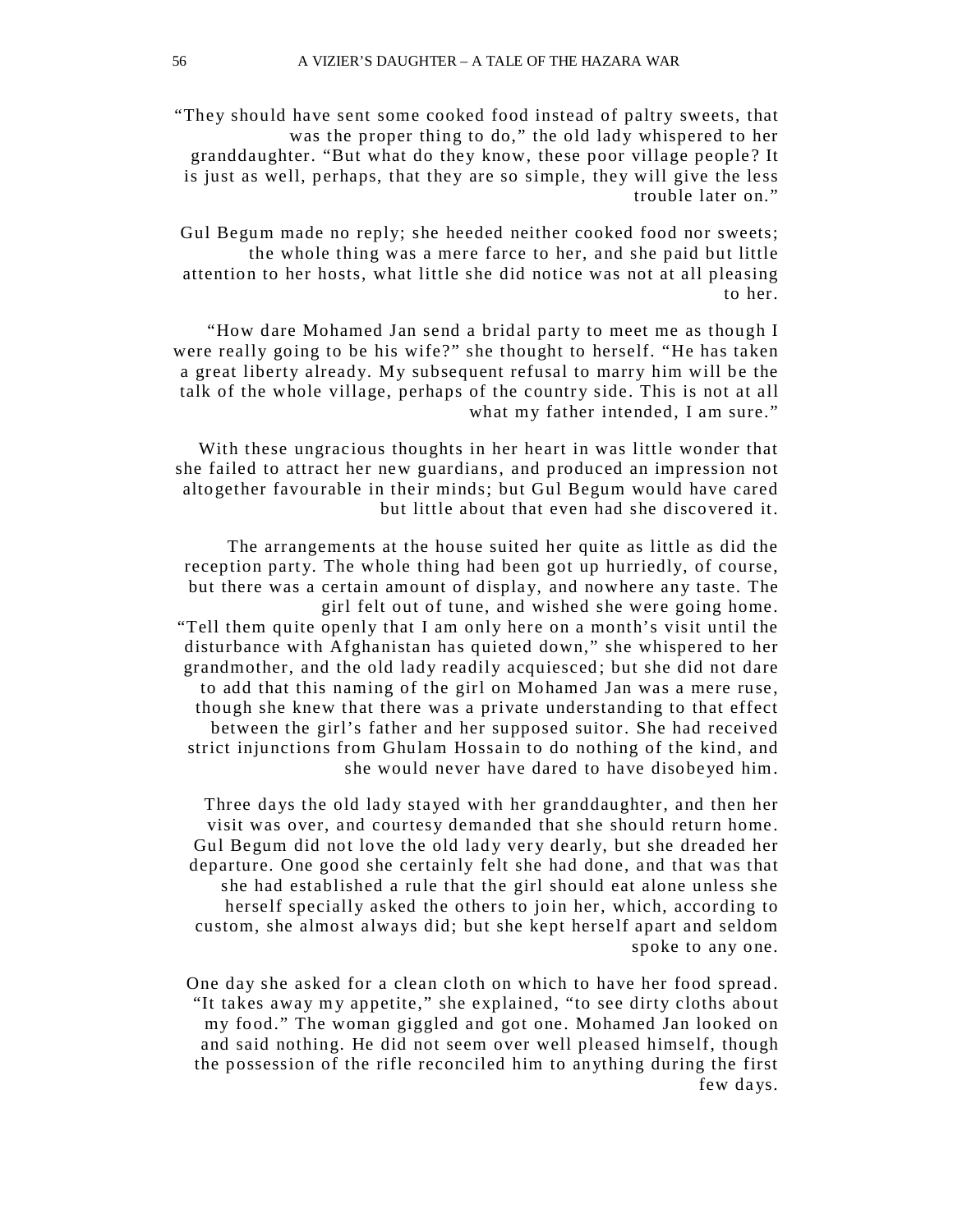The parting between the grandmother and granddaughter was more affectionate than any they had ever had before. Gul Begum actually wept when she saw the last of the old lady disappearing down the pathway.

"Never mind, it won't be for long," she said, addressing Mohamed Jan's mother, "and then I shall go home."

"Don't make too sure of that," the elder woman replied; "we have not seen the last of the Afghans yet, but if you apply yourself to work industriously the time will soon pass. We all grow old quite soon enough."

"I have brought my needlework," Gul Begum replied coldly. "I will get it and sit in the shade and work hard, and then, as you say, the time will soon pass."

But days passed on, and then weeks, and still there was no sign of the war abating. She heard that the men were all up in arms, and sometimes she ventured to ask Mohamed Jan why he had not gone off to the war; but he was a man lazy by nature, and it took a good deal of stirring to rouse him, unless he saw a chance of making money, then, indeed, it was astonishing the energy he displayed.

"You have been here three whole months," he said to Gul Begum one day. "Does your father think that a rifle and three sheep are to pay me for that?"

The girl looked up surprised. "I should think they more than paid for the little food of yours that I have eaten," she said indignantly.

"Oh, that's it, is it?" Mohamed Jan replied. "I am to get nothing for the trouble of protecting you, and for being kept away from my fellowcountrymen, who are up in arms all over the mountains defending their country, while I am kept here to look after an idle woman who cannot even answer civilly when she is civilly spoken to."

Gul Begum gave some angry retort, and a hot discussion ended by Mohamed Jan assuring his guest that it was high time she learnt what her true position was, and that he would take an early opportunity of teaching it to her. The girl winced. The long absence from home was beginning to be torture to her, but now that her jailors, as she called them in her heart, were going to treat her with harshness instead of indifference, she determined to write to her father and let him know the sorry plight she was in. Ah, how as a child she had resented those writing lessons! How hard she thought it that she should be obliged to sit still and make all those little strokes and dots while other girls were running about the hills or sitting playing in the sun! now she felt most truly thankful for the persistency wit which her father had taught her; but she had some days to wait before she could get hold of either pen or ink.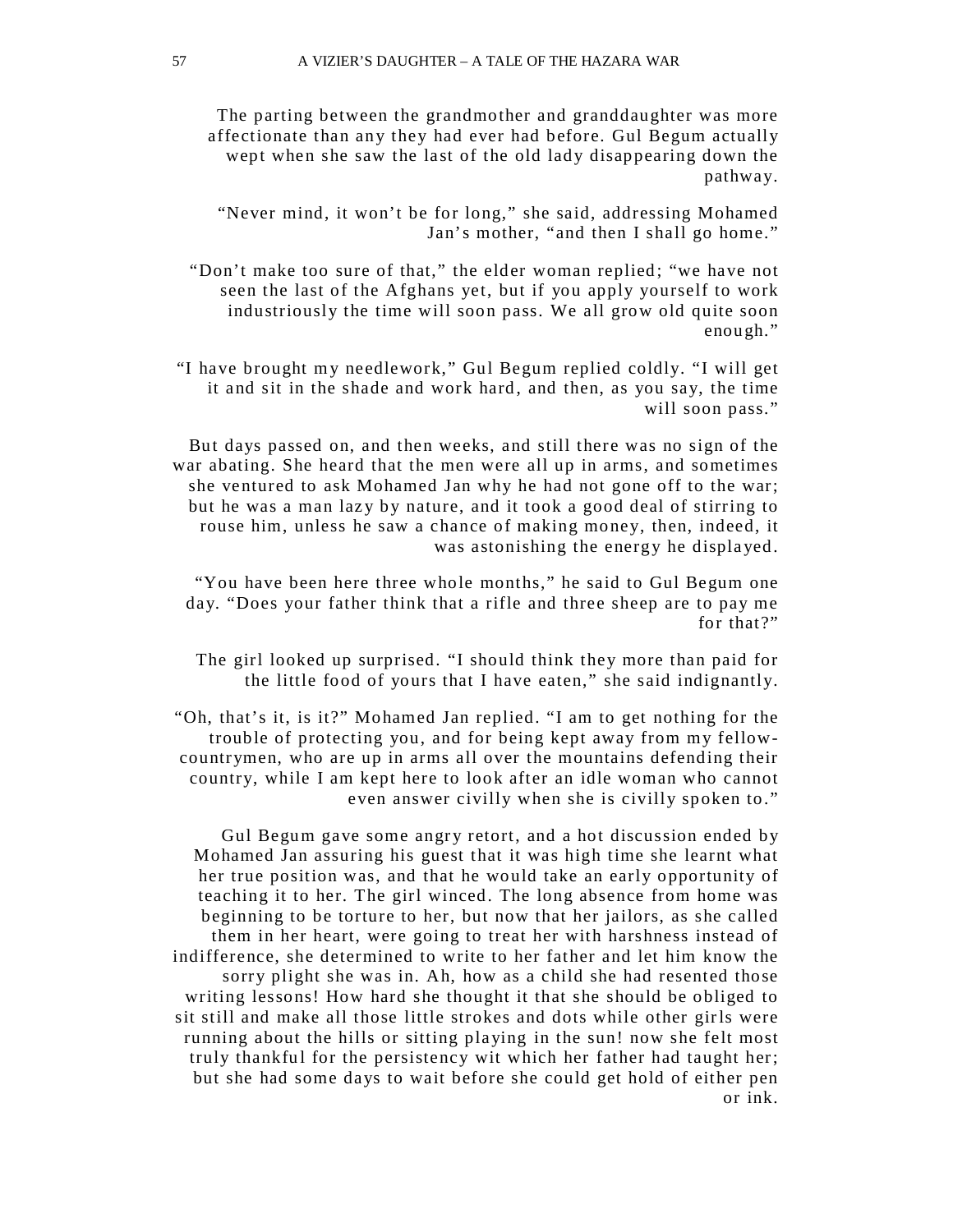#### *"To my noble father, to Ghulam Hossain,"* she wrote.

*"After expressing my respect, and assuring you that I never cease to pray to God for your well-being, I write to let you know that I can no longer remain under the roof which you provided to shelter me. I feel as if I must leave or die. No one here has a kind word for me, my father, but I have borne that. Three days ago, however, Mohamed Jan insulted me, and I judge from his conduct since then that there are worse things to follow. More than once I have been told that if is high time this long engagement were brought to a close in the usual way , and that if my family make no preparation for the marriage ceremony , that Mohamed Jan sees no reason why it should not be dispensed with , especially as no dowry has been offered. You may, in your wisdom, oh, my father, think that these are mere threats intended to keep me humble and to show me how great an obligation I am under to Mohamed Jan , but this is not so. There are many little things that I can hardly write about that show me that if you do not come and fetch your beloved child, she will be made to suffer misery that would be to her worse than death itself. Come, therefore, and see with our own eyes, and if, after seeing, you still think that my sorrow at being parted from all I love makes me exaggerate things, then I will abide by whatever you may decide; but come only once and see how things are . This house is not far. If I were married I can understand that you would not think it right to come and see me under the year, but I am not married to Mohamed Jan and am never going to be, so there is no law or custom to keep you away from me.*

 *"After expressing my devotion to you , my beloved father, and promising to be submissive to whatever you shall decide after seeing me, I sign myself, your sorrowing daughter,* "GUL BEGUM."

Having accomplished the task of writing so long a letter, a task very great even for a girl who had been as carefully taught as she had been, Gul Begum watched her opportunity to get it sent to her father.

She had long since decided on her messenger. It was to be the little herd who pastured the flocks up on the hills within easy distance of the village. She had spoken to him about it, and had arranged that she was to watch his master's sheep and goats while he ran off to her father's house with the precious missive. So, having penned it, she started in the direction of the hills, some three miles away. Soon, however, she heard footsteps behind her, and turning round she saw Mohamed Jan coming rapidly towards her. The girl literally trembled with excitement, then calmed herself with the assurance that he knew nothing of her letter, and that if she could not evade pursuit that day she most certainly would the next, and that a day more or less could make but little difference.

"Where are you going?" asked her would -be protector angrily. "What makes you start away from the house without giving warning to any one ?"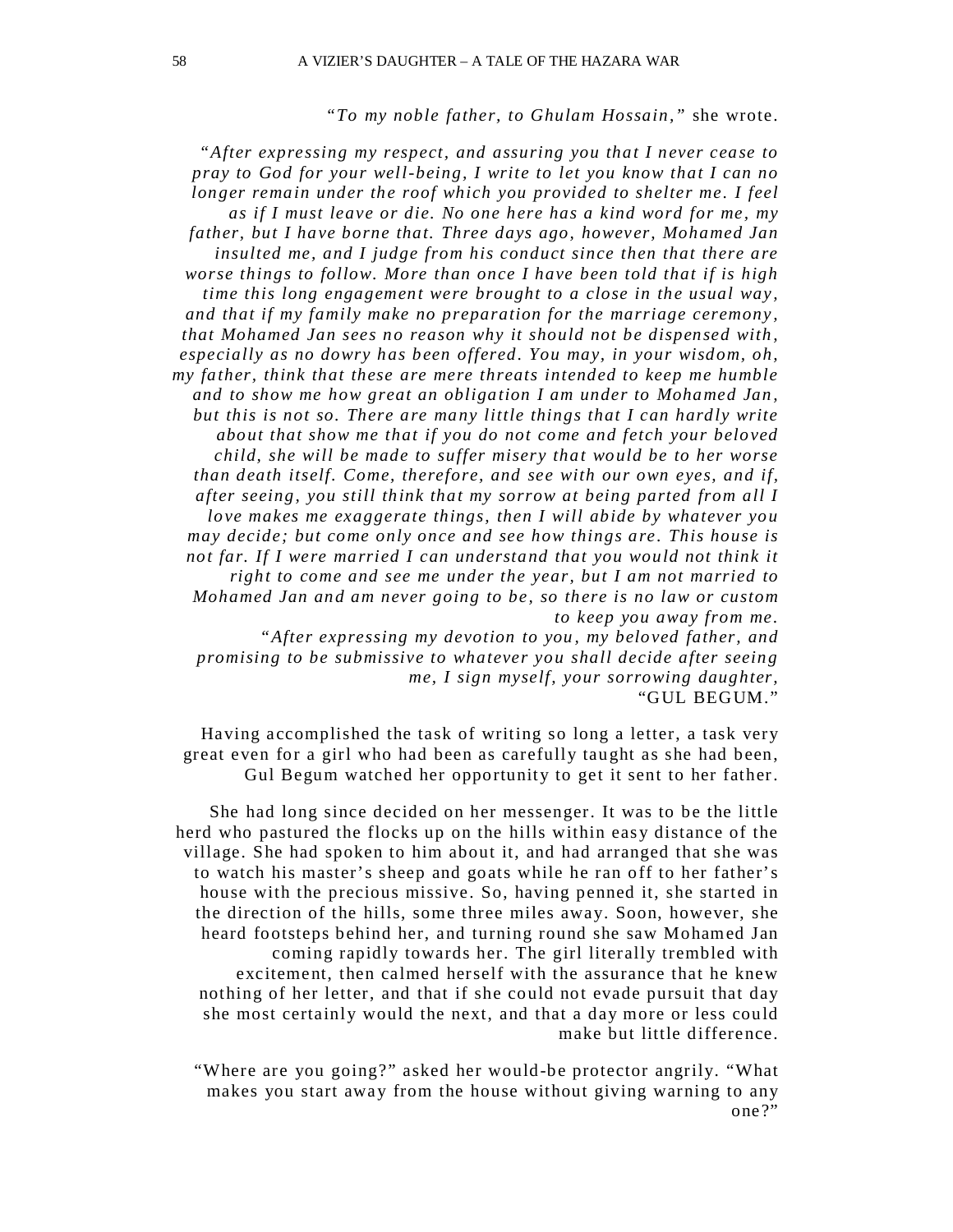The girl said nothing, but pointed to her embroidery which she carried in her hand.

"And what rubbish is that?" he asked surlily. "What do you mean by stitching at garments fit for a chief when you are the destined wife of a poor man who does not care to see his wife decked in such finery?"

"I am no man's destined wife," she said haughtily. "I am the daughter of Ghulam Hossain, and as such am entitled to wear whatever embroideries I choose. It is not for you , his hired servant, to interfere."

"Ghulam Hossain's hired servant!" roared the Hazara, now really roused. "You dare to call me Ghulam Hossain's hired servant, do you? My God, but you shall pay for this. That is an insult I take from no one," and before she was aware of his intention he had thrown her on the ground, and then trampled on her.

"Ah, proud, vain girl," he muttered again and again, as he treated her with the greatest brutality. "I'll humble you. I'll teach you whether it is for you to wear clothes fit for princesses, or for slaves; from to-day a new regime begins." Then seizing her embroidery he snatched it from her now feeble grasp, and almost immediately discovered the letter she had concealed within its folds. "Ah hah! Ah hah!" he cried exultingly. "What have we here? What have we here? Is it to Colonel Ferad Shah, perhaps, and would you fain be an Afghan general's wife after all, in spite of your father's wishes to the contrary? My God, we know how to punish such want of patriotism. "

The girl's heart beat fast. "The letter is to my father," she said as quietly as she could. "You can read it, I wrote it myself. There is no one in all your ignorant household who could have written it for me ; that is my proof that I wrote it myself."

"Liar," he muttered between his teeth. "You cannot write, this is all make believe, but I will have it read to me, and then I shall know how to act. Come, follow me, and at a respectful distance, mind. The da ys of your pride are over. You have now to learn submission."

The tears started into the girl's eyes, she saw that her chance was gone, and that she had now the worst to expect.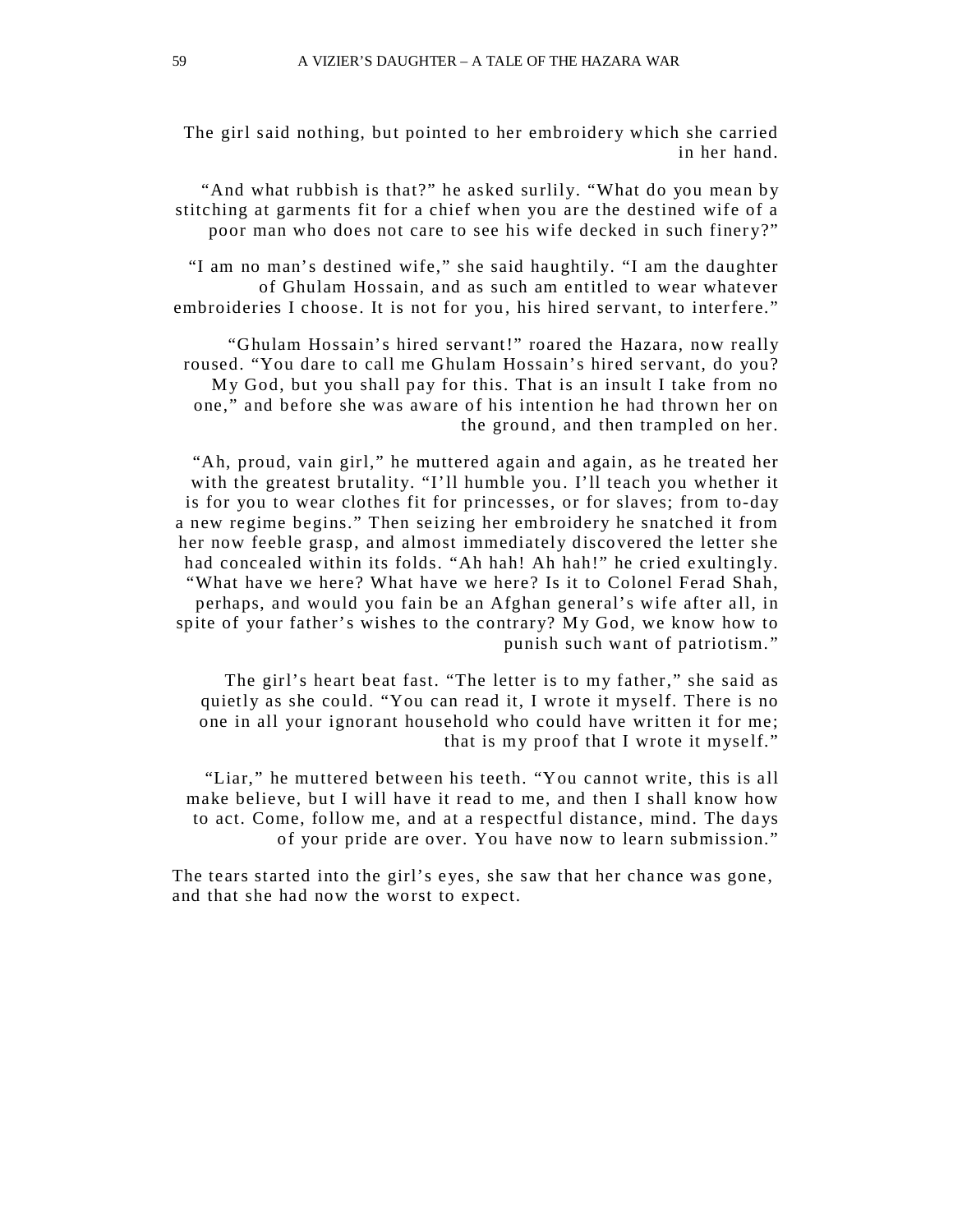#### **THE RETURN HOME**

NO ONE could have been more surprised than was Gul Begum at what appeared to her the sudden change in Mohamed Jan's attitude towards her. During all the first part of her stay in his house he had noticed her but little, and when he had done so it had always been with respect.

For some weeks, however, she had become aware of a certain subtle change in the women of the establishment, which she had attributed to the fact that they were tired of having a stranger constantly in their midst; tired of treating as a guest one who belonged to a class above themselves; tired of restraining themselves before her.

She knew nothing of the war, nothing of the turn that events had taken, nothing of the fact that her father was now practically a fugitive among the mountains, with a price on his head, without power, except among a few devoted followers, without money, for he had spent it all, nor yet that the Ameer had made a proclamation promising protection to all Hazaras who would lay down their arms, a home to all who would seek refuge to Kabul, rewards to all who would help him to suppress this unrighteous rebellion. But even had she known, she would never have dreamt that any of her country people would have accepted such terms – she had been brought up by such a patriot that she imagined all men must be patriotic. This sudden change in her position came upon her, therefore, with a great shock. That she should be treated with indifference was one thing, but to be struck, absolutely kicked, and generally ill-used by the man who had been rewarded by her father for his promise to protect her, that was something quite unexpected . And then her letter – the letter she had written to her father – what had become of that? How she wished it had never been penned! Mohamed Jan was the last person she would have wished to have had it ready by.

On reaching the house she had gone to her room, had removed her soiled and crumpled garments, and had sat there alone till nightfall, her limbs still aching from the blows she had received, waiting for the next turn in the wheel of her fortune, but no turn came. Night came, and she sat there still waiting, waiting.

Sounds of loud laughter and giggling reached her from time to time, and her anxious, excited brain fancied that she herself and none else must be the butt of every joke, that her humiliation must be the topic of all conversation and the cause of all the merriment among these people who had so evidently never cared for her, and whom she had certainly never tried to conciliate. Proud as she was, she was obliged to admit to herself that her grandmother's advice, which she had perhaps carried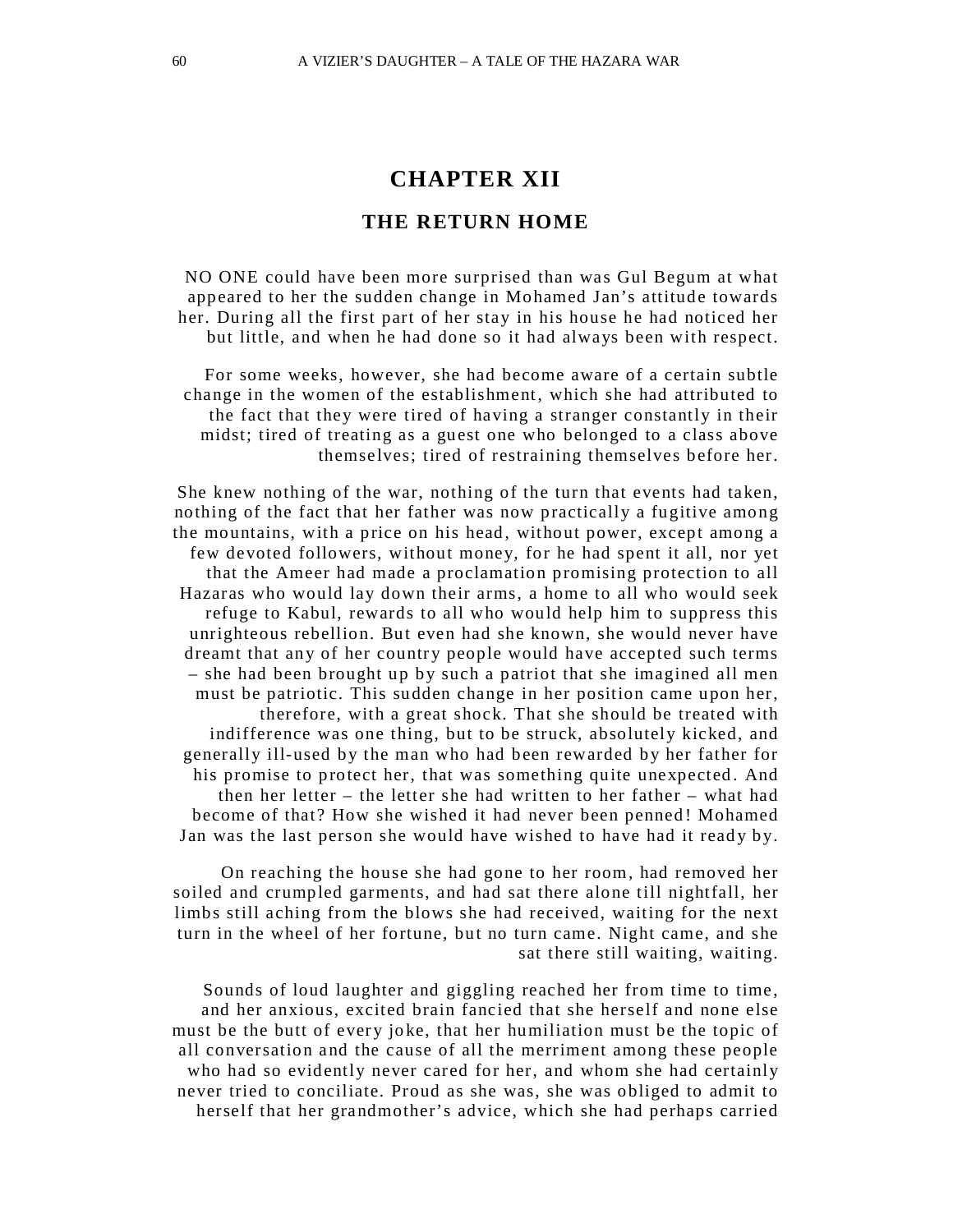out with unnecessary zeal, had not been of the wisest; and, sitting alone through the long hours of that moonless night, she reproached herself for not having shown herself more amenable, not to say amiable, to the women among whom she had been thrown, and who had so much in their power in the way of making her happy and comfortable.

She realised, at last, for the first time, that not only was she now probably among people who were indifferent to her, but among people who were quite capable of showing her open enmity and even maltreating her.

Wearied at length, she fell asleep, and when she woke up it was with a start and a consciousness that there was something wrong.

"I'll just stay where I am to-day," she thought, "or at any rate, till some of them come and look for me and inquire what is the matter." But the sun rose up to its zenith, then sank slowly behind the hills, and still they did not come. Every one seemed to have forgotten her very existence, which perhaps wounded her pride more than the most violent abuse.

At last, driven by hunger, she descended the stairs and entered the room which the women generally occupied. Her entrance was the signal for giggling and nudgings and ill-suppressed jokes.

"I should like my food," the girl said reddening, "I am hungry."

"Well, there is no food for you now," Mohamed Jan's mother answered shortly. "If you wanted food why did you not come down while we were having ours? There's none left now. We have given the remainder to the men-servants, and it's not much they'll leave, but you can go and see what there is outside."

The girl turned to look. Her doing so was a signal for a loud outburst of laughter. There was nothing, of course, left but some broken pieces of bread. Quickly she stooped and picked these from among the remnants of the meal, and hid them among the folds of her shawl, unperceived as she both hoped and thought, but turning round she came face to face with Mohamed Jan.

"Glad to eat to dogs' food, I see, after your day of sulks. That is as it should be. You'll soon learn how to behave under my tuition."

That evening she was not left unmolested as she had been on the previous one. At short intervals the women kept opening her door, and peeping in and laughing – she knew not at what, and probably no more did they. The girl felt stung to the quick.

"I am but nineteen miles from home," she said to herself, "and what is that? Why should I stay here to bear all these insults? I shall escape; my father will not blame me when he knows," and so she munched her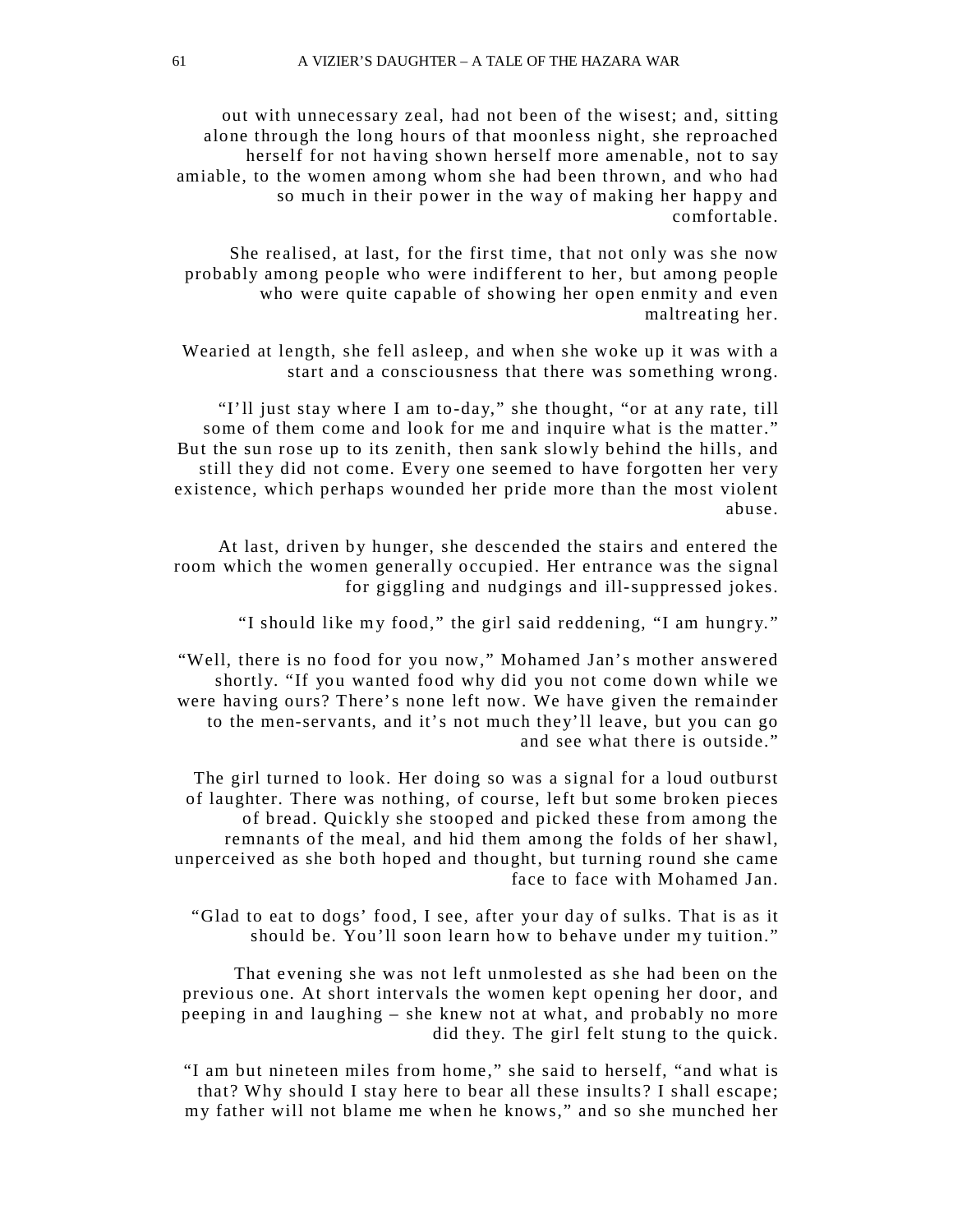crusts in silence, but with a deep resolve growing up in her heart. She would escape, and that soon.

Next day when she smelt the fresh cooked food being brought in from the kitchen, she went downstairs, and was surprised to find how weak she felt after her two day's starvation. She took her customary place.

"That's no longer the place for you," Mohamed Jan's mother said. "We do not give people the place of honour who cannot afford to pay us even for what they eat. *There* is the place for you," pointing to the extreme end of the dirty cloth that was laid upon the floor. So Gul Begum sat down with a sigh, and waited till some food should be passed to her and to the women who sat by her, and who were practically servants in the house. She, however, said nothing, and minded it less than she would have expected . She had made up her mind. She was going home – to danger perhaps, but at any rate not to insults; and with this idea in her mind she ate well when her turn came , the others giggling and staring at her as she did so.

That night, when all was still, she made her way safely down the stairs, and by dawn was nearing her beloved home. She could stand no more of the insults and maltreatment to which she had lately fallen a victim.

She grew weary with her long march through the dead of night after all she had gone through, but the knowledge that she was nearing home sustained her, and her heart beat fast at the thought of meeting her beloved father, and throwing herself in her arms, and telling him all her woes, but as she got within sight of the village, she became conscious of some change – some want of life about the place which she could not have defined.

"Are the men indeed so late in beginning their day's work?" she said to herself. "I am glad to have found them out. It must be looked to. It is time the farmers were seeing to their crops. How strangely late ever ything seems."

Arrived at her home, the girl half fell, half threw herself into her mother's arms as she opened the door to admit her, almost knocking down poor Halima, who was unused to such demonstrations, and therefore unprepared for them.

"Good gracious, girl," the elder woman said anxiously, and with the old peevish whine her daughter knew so well, "what is the matter now? What further ill news do you bring us, that you come upon us in this way?"

"*Further* ill news, mother ?" the girl replied breathlessly. "What ill news is there? I have heard nothing of any of you for months."

"Not heard of the war? Not heard of devastating land? Not heard of the prisoners that have been taken, nor of the slaves that have bee made?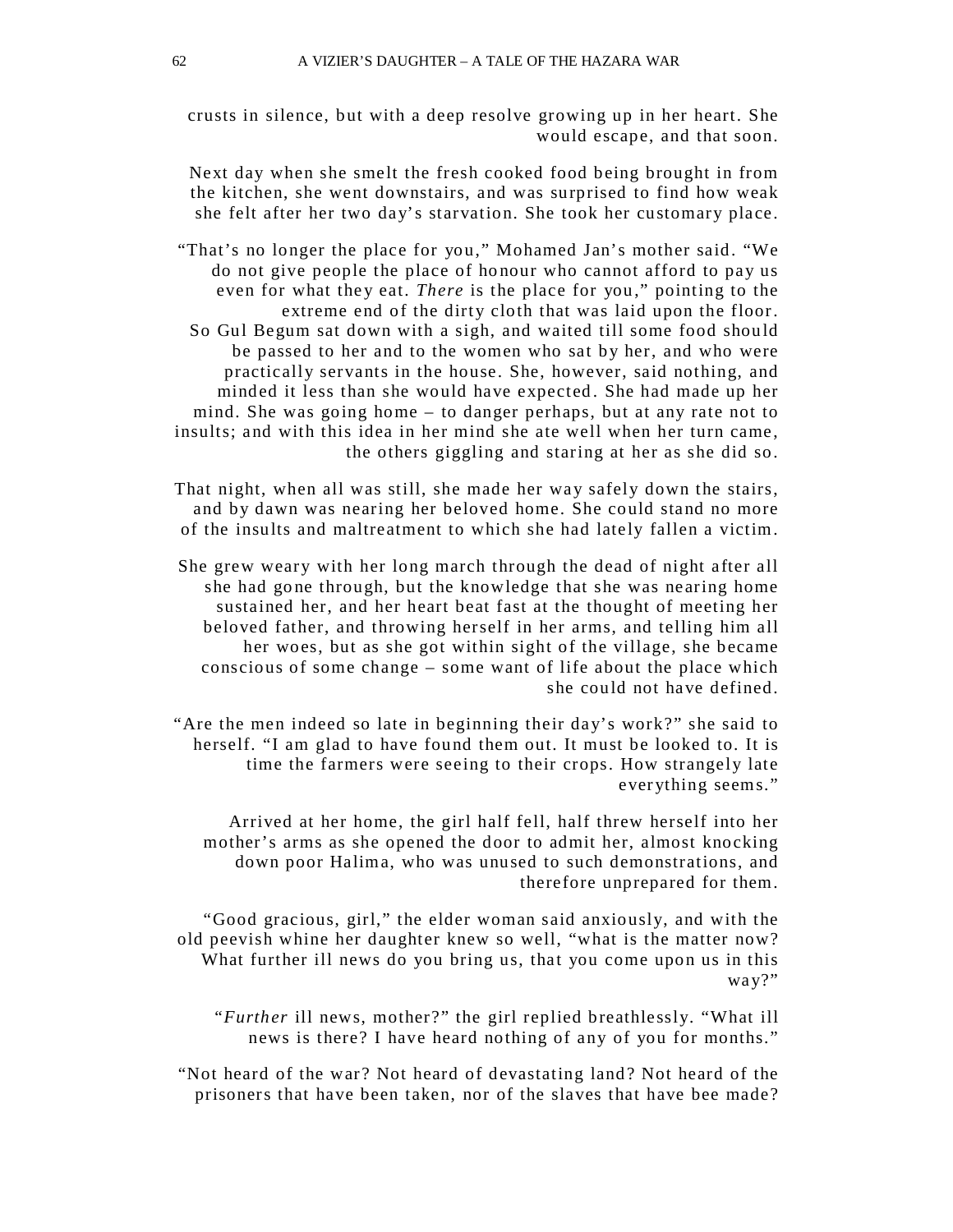Good gracious, are you all asleep in your village that you know nothing of the war?"

"And what of my father ?" the girl asked eagerly. "Say he is well, mother, say he is well," and she almost shook the elder woman as she spoke.

"I know nothing of him at all, nothing at all," poor Halima replied, almost weeping, "only that he left here with almost every men in the village that could hold a gun, and that he has not returned."

"And my uncle ?" gasped Gul Begum.

"And your uncle with him," the wretched woman murmured; "we are all left, all deserted. If the Afghans find their way here we shall meet with the fate of many another flourishing village. Our homes will be left desolate, our goods will be at their mercy, and we ourselves shall be carried off as slaves. This is no way of defending the country. I say, leaving only a few old hoary-headed dotards and herds to look after the homes, while all the men march off, God knows where, to meet the enemy."

"Oh, mother," the girl said piteously, "what a home-coming!"

"Yes, what a home-coming indeed," her mother answered sadly. "But that reminds me, what brings you home? What has become of Mohamed Jan? Is he, too, at the war? And even if so, why does he send you here?"

"Mother," the girl said, hanging her head, "Mohamed Jan has not gone to the war, and he has not sent me home. Dear mother, forgive me," the girl went on almost weeping, "I have run awa y – protect me," and she tried in a few words to tell her mother all that had occurred .

Their talking brought the old grandmother to the door, anxious to know what news there was, but little expecting to see her granddaughter, whom, truth to tell, she looked upon as practically married and done for.

"Well, I never," the old lady said, when she heard all that Gul Begum had to say. "Well, I never! To think that Mohamed Jan should have turned round on you like that, just because he had heard of our misfortunes, and knew that there was but a poor chance of his ever getting a dowry. As a matter of fact, as I always said , if you were to go to that man at all, you ought to have gone to him as his wife, taking your dowry with you at the time of your marriage I never did hold with that arrangement of your father's, and no more I ever shall. I always said no good would come of it."

"Well, let me in and let me rest," the girl said wearily. "I have had hardly any food for the last three days, and I feel weak and faint for want of something to eat," and so she entered her home and rested, and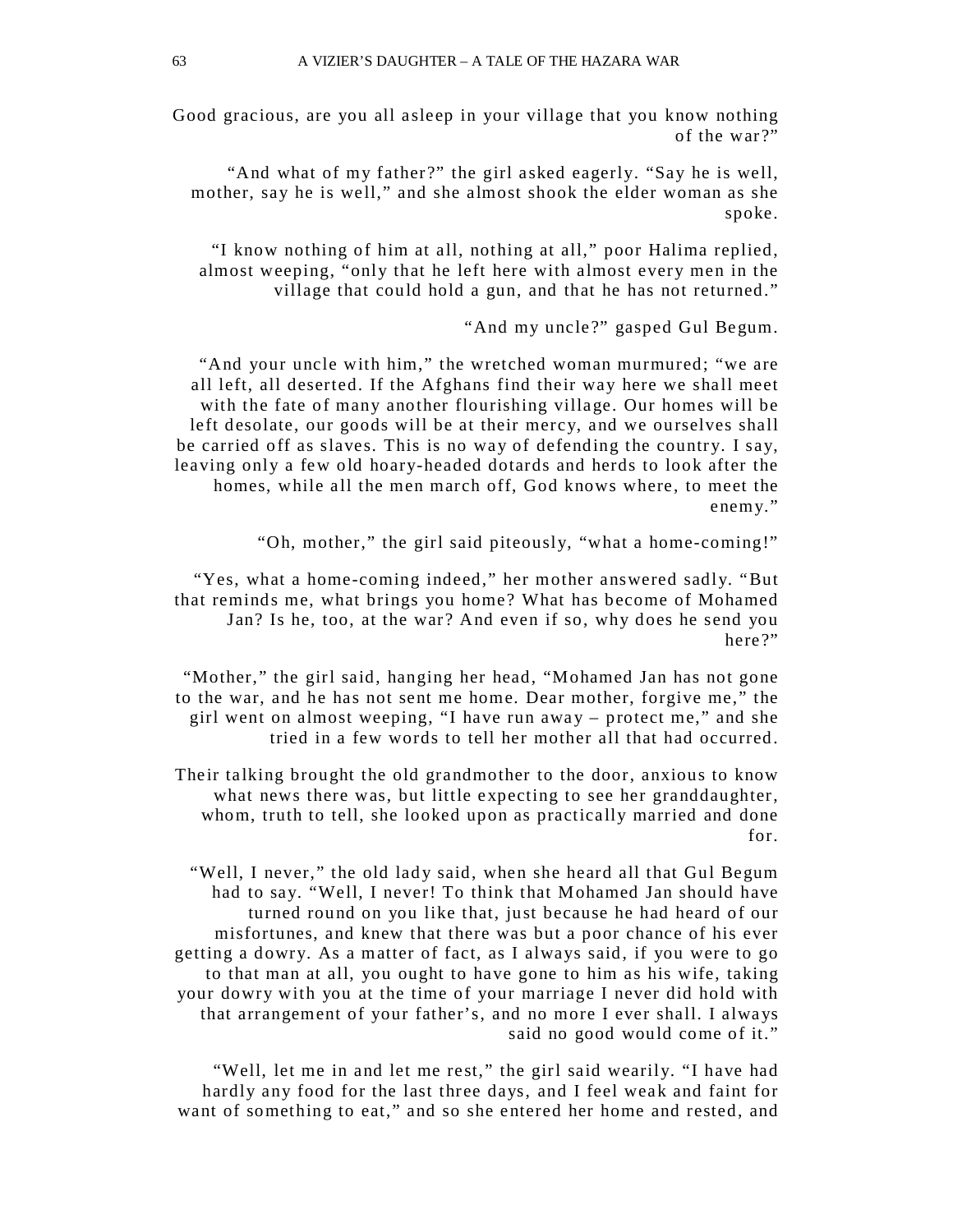soon little Marwari, delighted to see her favourite sister, rushed up to her – and when she had had a good meal of bread and curd, she fell asleep with her head in her little sister's lap.

On waking, the news that greeted her on all sides was no more cheering. Everywhere, so it seemed to her, was death, devastation, defeat, and slavery, and no news of her father.

"Give me a change of clothes, mother," the girl said later in the day. "I feel I need one badly. I forgot all about such things in my anxiety last night."

"A change of clothes?" Halima exclaimed, "a change of clothes? Where am I to get clothes from, for you? What did I tell you when you went away, taking the great bundle with you? I said, 'Leave some at home,' but 'No,' said your father, 'let her take then all. My daughter must not go among these people as a beggar,' and now, what is the consequence? That here you are home again with nothing to put on your back."

The girl hung her head. "You did say so, mother, but who was to know what was in store for us? Who was to tell that the war would be carried on to this extent, and that we should be left in such a plight?"

"Well, another time it will teach you, and, perhaps, your father too, that though I may be of very little account in any one's eyes, that I sometimes know better than the wisest of you . What do you say, mother?"

Thus addressed, the old lady shook her head despondingly. "I say, of course, that as the head of this house, now Ghulam Hossain is no longer here, that your word should, of course, be respected, but no one could have foretold the miseries of this war. I alwa ys thought our army would everywhere prove victorious. That's what the Mullah said."

"That's not what my father said," Gul Begum said sadly. "I remember his words so well. I can hear him say them even now: 'We shall not be victorious.'"

"Then it's your father that has brought this ill-luck on us," Halima exclaimed angrily. "What on earth did he mean by prophesying misfortune to his own nation? I call such speeches as that but little better than treason."

Gul Begum smiled. It was no good arguing with her mother, there never was any reason in her tirades.

"I may see what there is in the store, and get something to make m yself a new dress of, may I not, mother?" the girl asked.

"Oh yes, go to the cupboard and take out whatever there is and use it for any purpose you like," her mother replied testily. "When it's all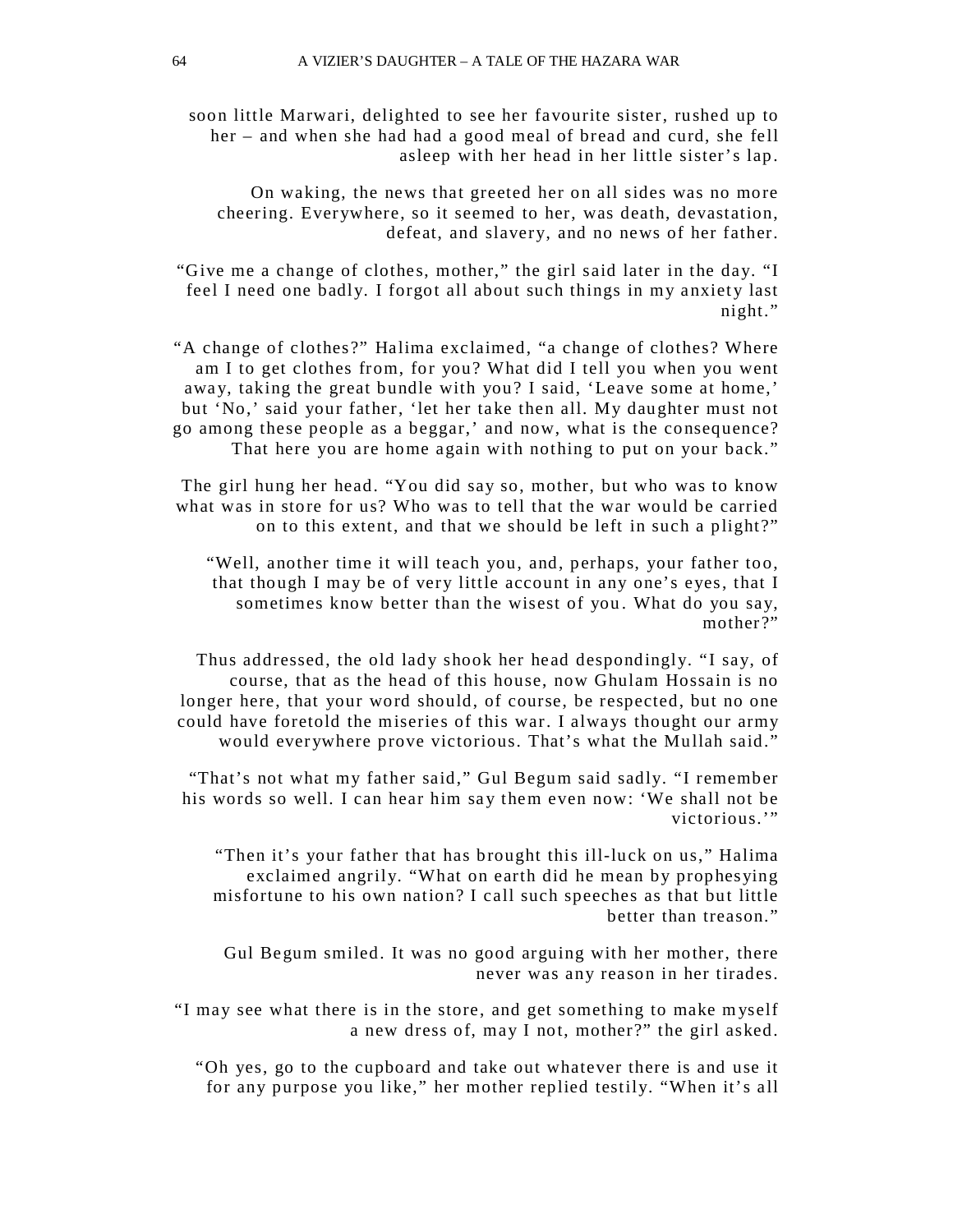finished there will be nothing more to go to the cupboard for, and at the rate things are going on at present, that time is not far distant."

There was a little gnawing pain at Gul Begum's heart as she listened to her mother, she seemed so little glad to see her back, or if she were glad she had a strange way of showing it. How different it would all have been had her father been at home. What a warm embrace would have been in store for her! What gladness, and what a rest! The girl sighed.

"Where is he? What has become of him? Is he still alive? God grant he may not be a prisoner; better dead than that."

Towards afternoon the neighbours all came crowding in. "Gul Begum back? What is the meaning of this?" they all exclaimed. "Why, we thought she was married by now and settled for life. It's time she was settled too, Halima," one of the elder women said seriously. "This Mohamed Jan may not be much of a match for Ghulam Hossain's daughter, but he is at any rate better than no one. Strange that with so handsome a face no one should come forward to seek the girl in marriage."

"Plenty have come forward," Halima replied indignantly. "My girl is not short of suitors, but her father is difficult to please, and is he not right?"

She could abuse her husband well herself at times, but like many another more civilised woman, she was not going to stand there and hear other people question his wisdom.

"These are not the times to keep unmarried girls at home," the other went on pertinaciously. "She's named on Mohamed Jan, let her go to him in marriage I say."

Gul Begum sat still and listened. What these women said cut like very knives into her heart, and for once she almost questioned her father's wisdom in providing for her temporary safety in the way he had done.

# **CHAPTER XIII**

#### **A TRAITOR**

WEEK succeeded week, and time brought no further change to the Hazara village among the hills. Gul Begum resumed her old natural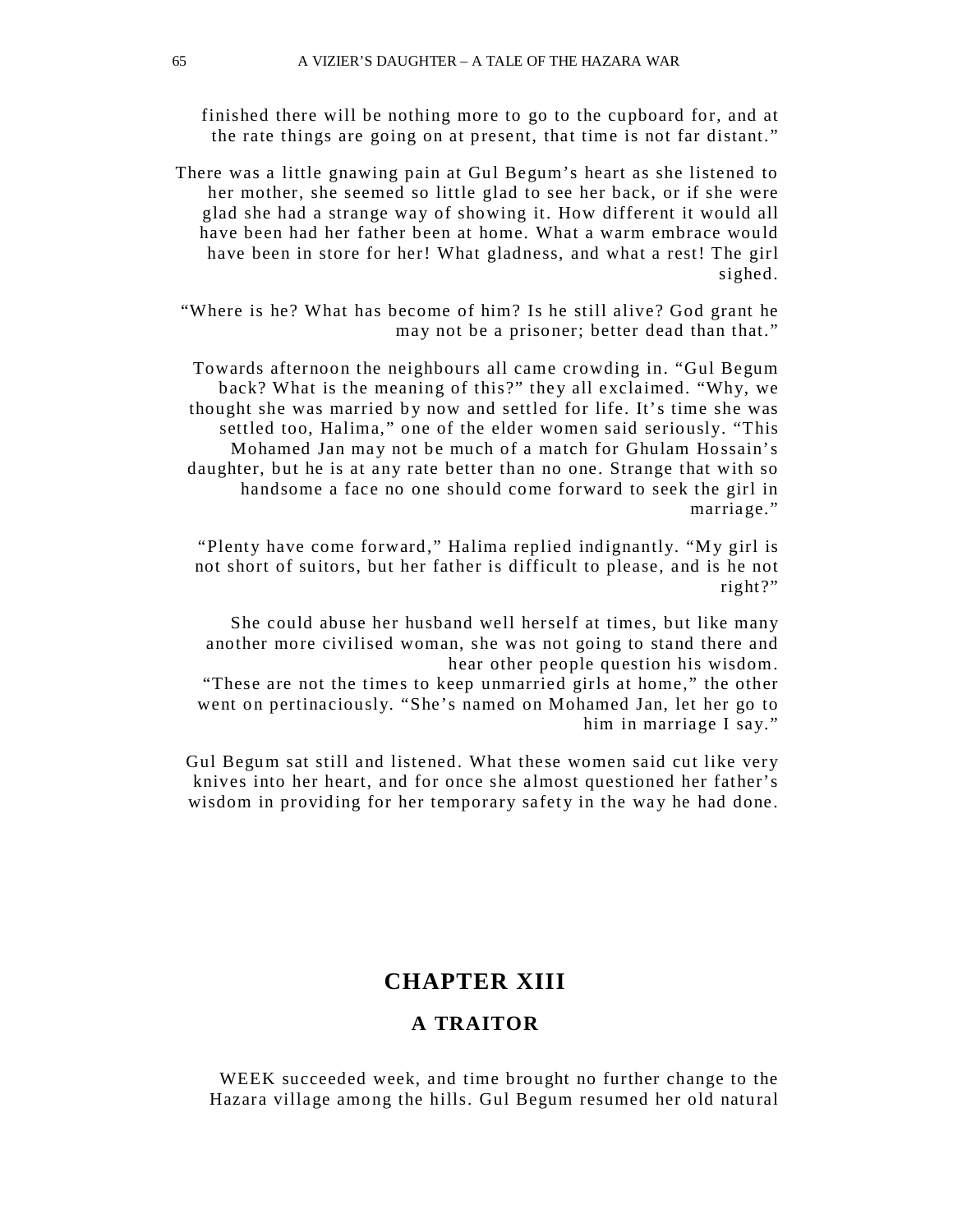place in the household. Independent of every one, she yet managed all the most important part of her father's property' viz ., his flocks, and b y her energy restored some of the comfort which for several months past had been sadly lacking in her old home, for Halima was no manager.

The summer, then the autumn ended, and winter was well nigh upon them when one evening towards dusk Ghulam Hossain suddenly made his appearance in the midst of his family, just as though he were returning from some of his ordinary business expeditions connected with the sale of sheep or wool. He expressed no surprise at seeing Gul Begum, and she was far too much taken up with him and the joy of his return to think of what she herself had had to suffer. A Hazara soon forgets the actual discomfort or even pain to which she has been subjected. All she remembers is that she owes the inflictor a debt, and that that has to be paid. So with Gul Begum. In time Mohamed Jan must be punished for the insults to which he had subjected her, but for the moment she had her father with her and she was satisfied.

In the course of many conversations she had with him, it appeared that the snow having fallen on all the highest passes, the Ameer had recalled his troops for the winter, with further promises of peace and favour to the Hazaras in the future, if they would lay down their arms and would consent to have their country incorporated with Afghanistan.

"Father, he is irresistible, this Iron Ameer. What is the use of persisting in opposing him? You yourself said long ago, 'We shall *not*  be victorious.' Where is the use of striving further? Has there not been trouble and suffering enough throughout the country?"

He looked her at fondly. "There has been more than enough," he said, noting the many signs of anxiety and care which had made their appearance on her bright young face since last he saw her, "but, Gul Begum, I cannot sell my country to secure my own ease. The Mullah still is confident of final victory. He is spending the winter down in the country round Kabul. There are many Hazaras there. If only they would rise as one man we should have some chance. There is hardly a household about there that has not got its Hazara slave ; and there are the labourers, the donkey drivers, the water carriers, men by the thousand, who, if they would only rise in the city, would oblige the Ameer to call back his soldiers from the hills to protect his home . Then we might make a rush down and assist our fellow-countrymen in the town, and it is just possible that if all went in our favour we might be the victors, and might even take Kabul. It is a great scheme, and whichever way the chances of war go, there will be carnage and most terrible slaughter; but if they go against *us*, it will mean the complete destruction of our race."

"Father, the risk is too great," Gul Begum urged; "give in, make terms now with this man of steel. Consent to pay these taxes and whatever else he demands, provided they are used for the benefit of our own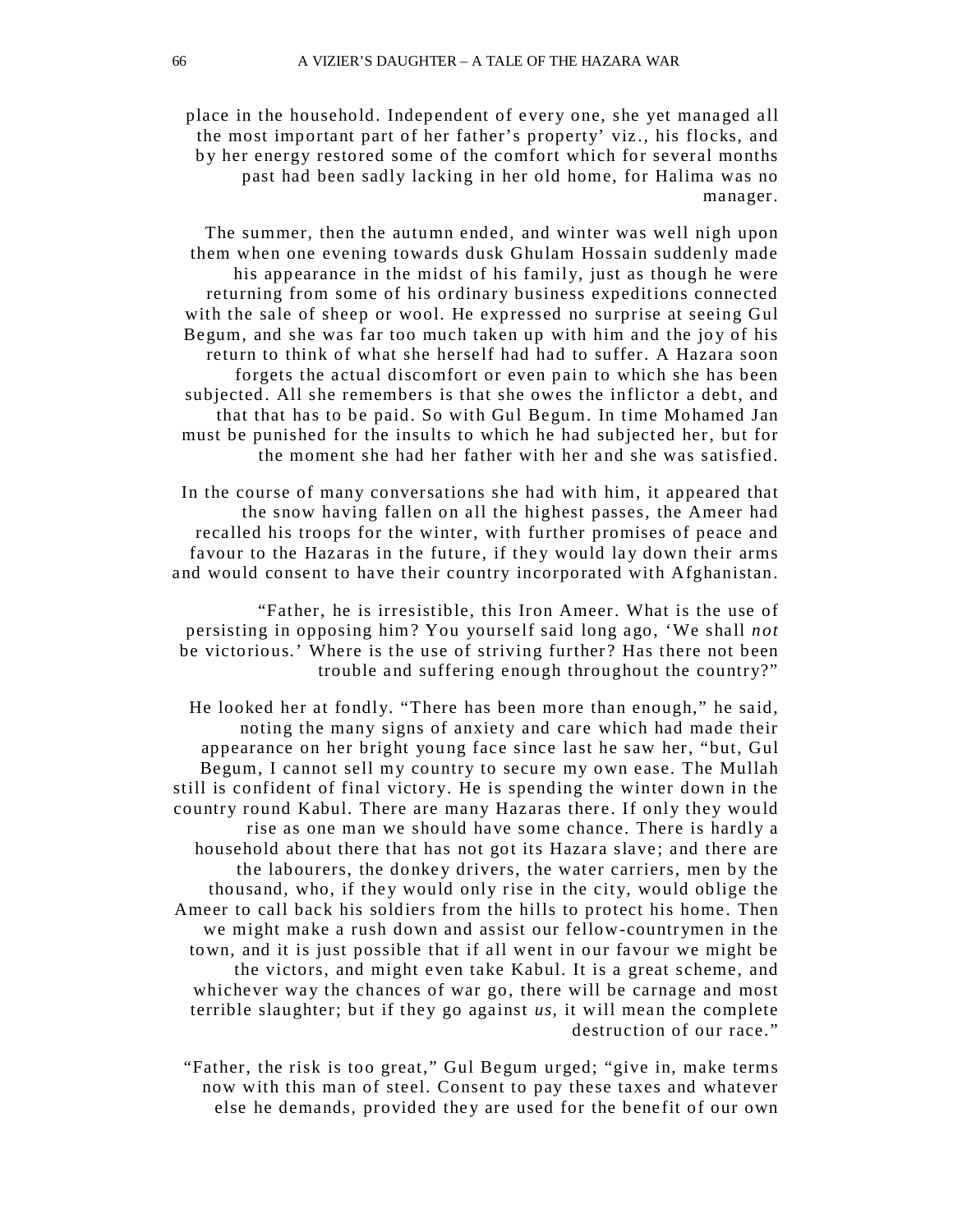country. Why continue all this strife and bloodshed? We have been at war all one summer, and look at the result. Where are our crops? Another year and there will be a famine such as has never been known in all time. Give in, father," she pleaded, "give in."

He drew her closer to him and kissed her brow fondly. "You must be patient, m y child, and trust to the leaders of our nation. This is not a case where one man can act alone. Much lies in the Sa yad's hands and much in the hands of the other Mullahs. I confess I have but little hope myself. I would have *none* were it not that these men, from their priestly office, can travel ever ywhere and anywhere practically unnoticed, and can stir up people that we chiefs have not the means of reaching. We shall all have to practise the greatest self-denial and patience. Will you help me to instil this both by example and precept, my flower ?" And the girl promised.

That she kept her promise was proved many times during that long winter. Many of the men had been killed or were disabled, and there was much distress throughout the village, especially among the labourers and their families, and in spite of Halima's grumbling her daughter cooked, and Dilbhar carried many a dish of nourishing food and many a piece of well-baked bread to the homes of the sufferers. It was a hard, but in many ways a satisfactory, time to Gul Begum, and did much to prepare her for the far harder time that was before her.

Early in the spring news was again received as to the activity of the Afghan soldiers on the Hazara frontiers, and Ghulam Hossain among many others prepared himself for what all felt was to be the final struggle.

Again a messenger from Ferad Shah came to demand Gul Begum, and again he was sent back assurances that the girl was married and no longer lived in the village.

"You must prepare yourself to return to Mohamed Jan," her father said when the message was communicated to him. "I cannot protect you here. It was perhaps not the wisest plan to have adopted originally; but it was the best I could devise at the moment, and now there is no choice. You cannot be protected by any one else. This time I will take you to his house myself, and will promise him such rewards for your safe keeping as cannot fail to tempt him."

Gul Begum resisted all she could. She wept, she entreated, but all to no purpose. Ghulam Hossain was inexorable, she must return to the house of the man on whom she had been named.

"You must be diplomatic," her father told her, trying to cheer her, "you must show no airs of superiority with these people. Help the women with their household work, and Mohamed Jan with his animals, as you do me. In that way they will grow fond of my precious child, and will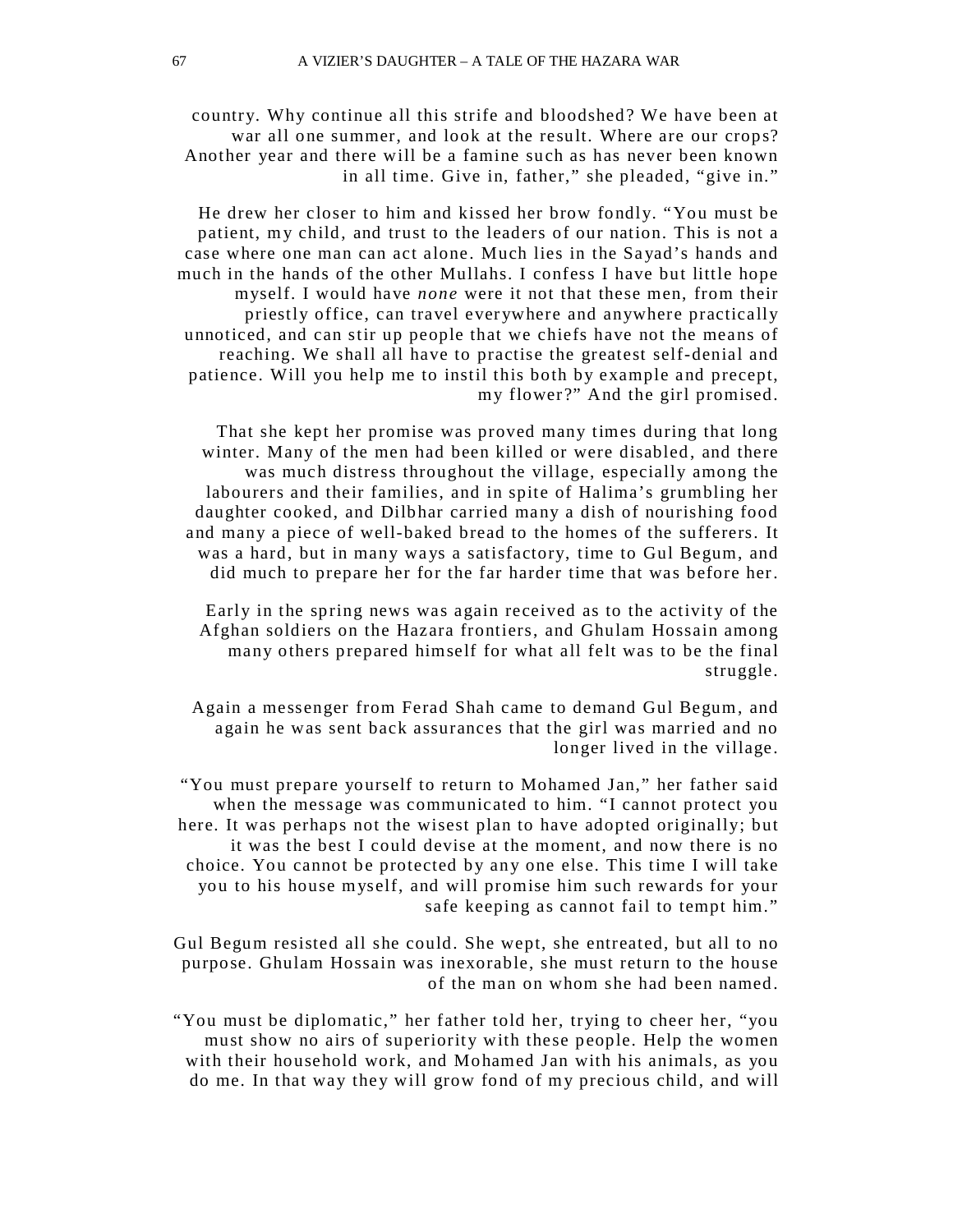treat you well because they will love you and because you will have shown them cause why they should value you."

Gul Begum had nothing to say. She felt that such advice a year ago might have stood her in good stead, but that now it was useless. It was too late. A fierce enmity against the man who had insulted her rose up in her heart, and she felt she could neither conciliate him nor the women who had mocked her in her trouble, but she said little. She felt that if her father could not realise the depths of degradation to which she had been subjected from her description of that terrible interview with Mohamed Jan, when he had snatched the letter from her, then explanations and remonstrances were indeed useless.

The fact was Ghulam Hossain did not *quite* believe all his daughter had told him. He understood her proud spirit well, and knew how bitterly she would resent the slightest insult. Moreover, he was very busy and did not give the mater his full attention; besides Gul Begum was naturally reticent on so delicate a subject. Eastern women of any position alwa ys are. So the poor girl was borne ignominiously back to the house from which she had fled in such terror and mortification.

Mohamed Jan professed to be much offended at the way in which Gul Begum had treated him, admitted that he had raised his hand against her one day when she had exasperated him beyond words, apologised and promised that there should be no cause for such complaints in the future.

"With what part of our army did you serve last year ?" Ghulam Hossain asked, when the subject of Gul Begum's complaints and also of the rewards that were to be bestowed on Mohamed Jan had been thoroughly discussed.

Thus interrogated, the man shuffled about, made two or three attempts to speak, but said nothing. Ghulam Hossain repeated his question.

"How could I both serve with the arm y and obey your orders as to protecting your daughter?" Mohamed Jan replied evasively.

"That means, I suppose, that you served nowhere," the Vizier remarked severely. "That seems to me a poor account for a patriot to give of himself in such times as these. Speak up, man."

Absolutely run into a corner, the villager thought he had better make a stand and put himself in the right if he could. "The fact is," he said, "I am not at all in sympathy with this war. Our people are labourers and poor, with no knowledge of warfare. How can they ever hope to stand up against the trained soldiers of the Ameer of Kabul?"

"Ah, I see," Ghulam Hossain said bitterly. "You have had one of the Ameer's emissaries here, and you have learnt to quote his words most accurately. Deeply do I regret that I ever placed my daughter in the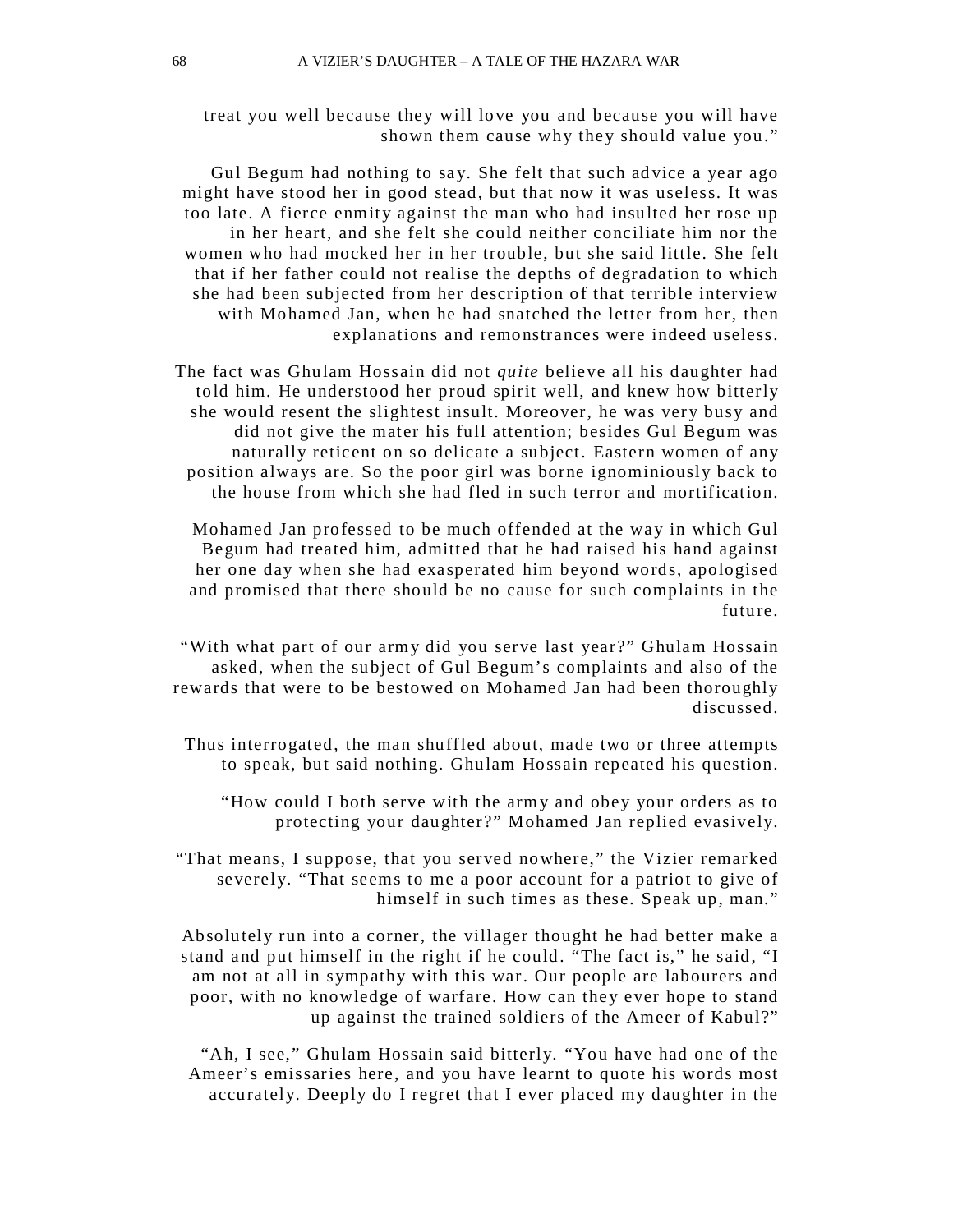charge of such an one as you, but it was Kismet. I judged you as I would naturally judge your father's son."

"You do me a great wrong," the other replied moodily. "I have had no emissaries here. I use my common sense and judgement, and I know what the result of this war must be. Our arms cannot possibly be victorious. Unless we surrender or the fairly easy terms the Ameer now offers, we are a doomed nation, and after all, what does he require of us, this Ameer? That we pay him taxes so that he may make roads for our caravans and traders, and may provide us with soldiers to protect them. It seems to me that it is an arrangement that would suit many of us well."

"The *traders,* perhaps," Ghulam Hossain replied scornfully, "but we are not a race of traders. We are a race of farmers, of free mountaineers, and we owe allegiance to no man."

He paused, waiting for a reply, but Mohamed Jan vouchsafed none.

"Are you willing to join our band four days hence and go and meet the enemy under Ferad Shah on the frontier? We are not going to attack, only to wait the news of events that we hope are even now taking place elsewhere, but we wish to be prepared to attack his rear should any move in other quarters compel him to draw off his men."

"Ah, you have men with both brain and forethought at work," Mohamed Jan said, showing more interest than he had hitherto done. "If that is so, we may yet prove victorious. What is your plan of action? If it seems feasible and I see any chance of success I may join you. What I disapprove of is useless slaughter in a forlorn cause."

Ghu lam Hossain scanned him narrowly. He was not a suspicious, but he was a cautious man.

"I am sorry I cannot reveal our plan of action to you. Its success depends on the secrecy with which it is carried out. Should any one betray it to the enemy some of the most valuable lives in our country would be sacrificed – the lives of men who hold freedom to be the first essential of a noble race."

"You do not encourage me," Mohamed Jan replied. "I would willingly risk all in a cause which held the smallest chances of success. What I object to is exposing ourselves, our wives, our children and our property to the certainty of death or confiscation. We may be badly off as subjects of Afghanistan, our freedom gone, but we shall be infinitely worse off as slaves."

"Your arguments do more credit to your common sense than to your patriotism," Ghulam Hossain replied, more harshly than he was wont to speak. "I can see my daughter will be safe with you. The Ameer promises safety to those who do not oppose his arms, but I do not care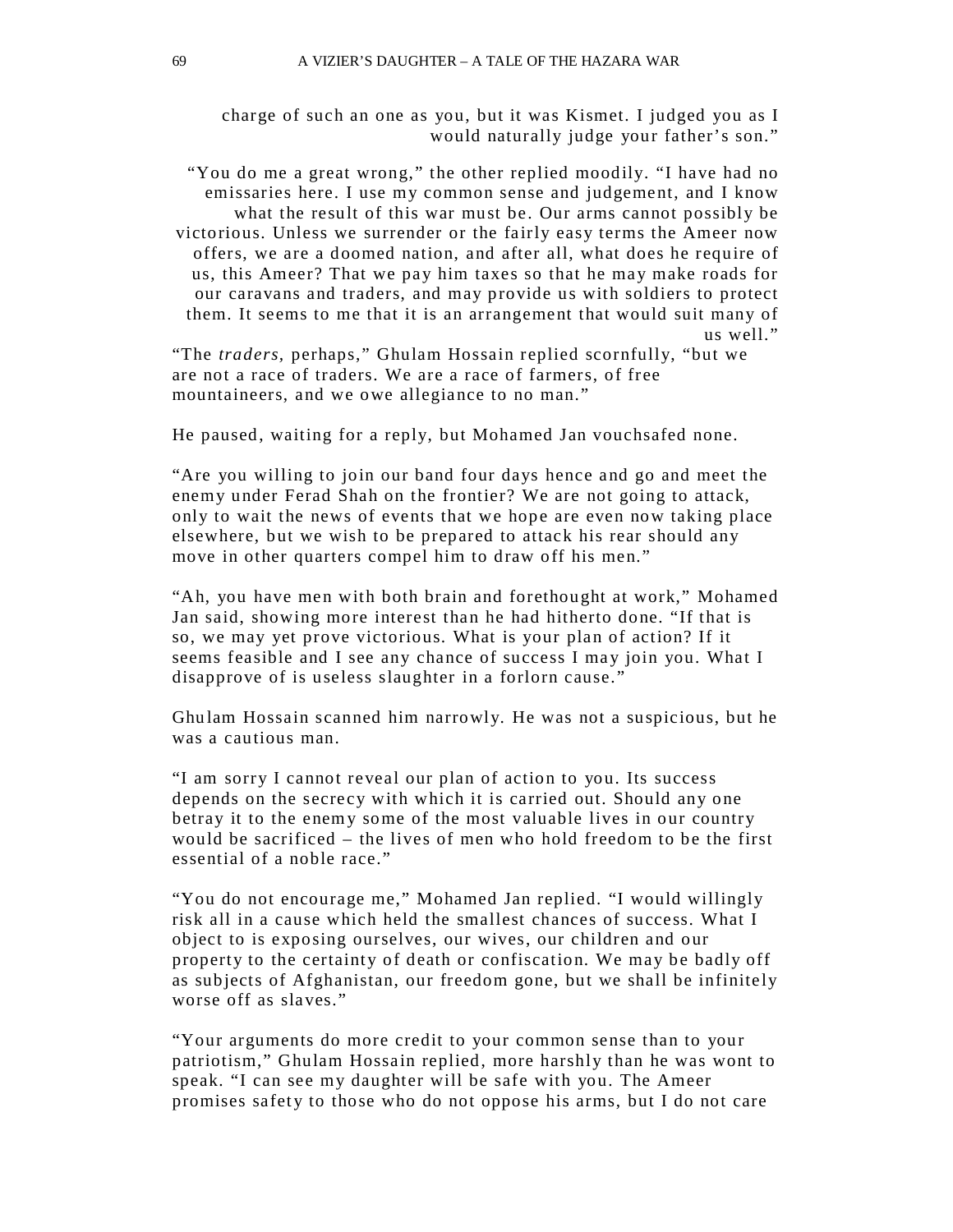for such safety myself, and neither, I am sure, does she. For the moment I leave her with you, on condition that she receives respect and good treatment from you, in return for which I will, should I be satisfied, pay you the mone ys and other articles that I have agreed to hand over to you."

"Am I then to have no hope of eventually possessing her as my wife?" Mohamed Jan asked, with well-feigned regret.

"None, emphatically none," the Vizier replied warmly. "Put that idea out of your head for ever. When my daughter marries she shall marry a patriot."

"Do you not think it is rather hard that I should have had a girl named on me for so long, and then be told finally that I am to have no chance of ever possessing her?"

Ghu lam Hossain looked at him surprised. "There has never been any mention of your finally obtaining her in marriage. It was an understood thing that you were to receive her into your establishment on condition that you received certain articles in return. You have not used the gun, so perhaps you do not know how good a one it is."

Both men remained silent for some time, then Ghulam Hossain rose.

"It is quite clear, then, that my daughter remains here as yours and your mothers guest," he said, "until such time as I can fetch her, and that in return for this service you shall, when the time expires, receive rewards according to the way in which you have treated her, and the length of time she has been with you."

Mohamed Jan did not seem over well satisfied. "Kismet," he murmured, "but I think the money at least should be paid in advance."

"My bargain is made," Ghulam Hossain replied firmly, "and may God deal with you as you shall deal with my daughter. Now send her to me here."

He spoke always as one accustomed to be obeyed, and the man he addressed at once left the room to summon his guest. In the meantime the Vizier did not resume his seat, but continued pacing up and down.

"I am, indeed, in sore difficulty," he said. "I have myself no means of protecting this girl, and her presence is a distinct danger to our village, but I mistrust this man. I should have got to know him better before I placed this great trust in his hands. I judged him too entirely by his father. The son has nothing in common with that good soul. He is not worthy of the confidence I reposed in him. I fear he is but little short of a traitor." And then his daughter entered, and he went to meet her.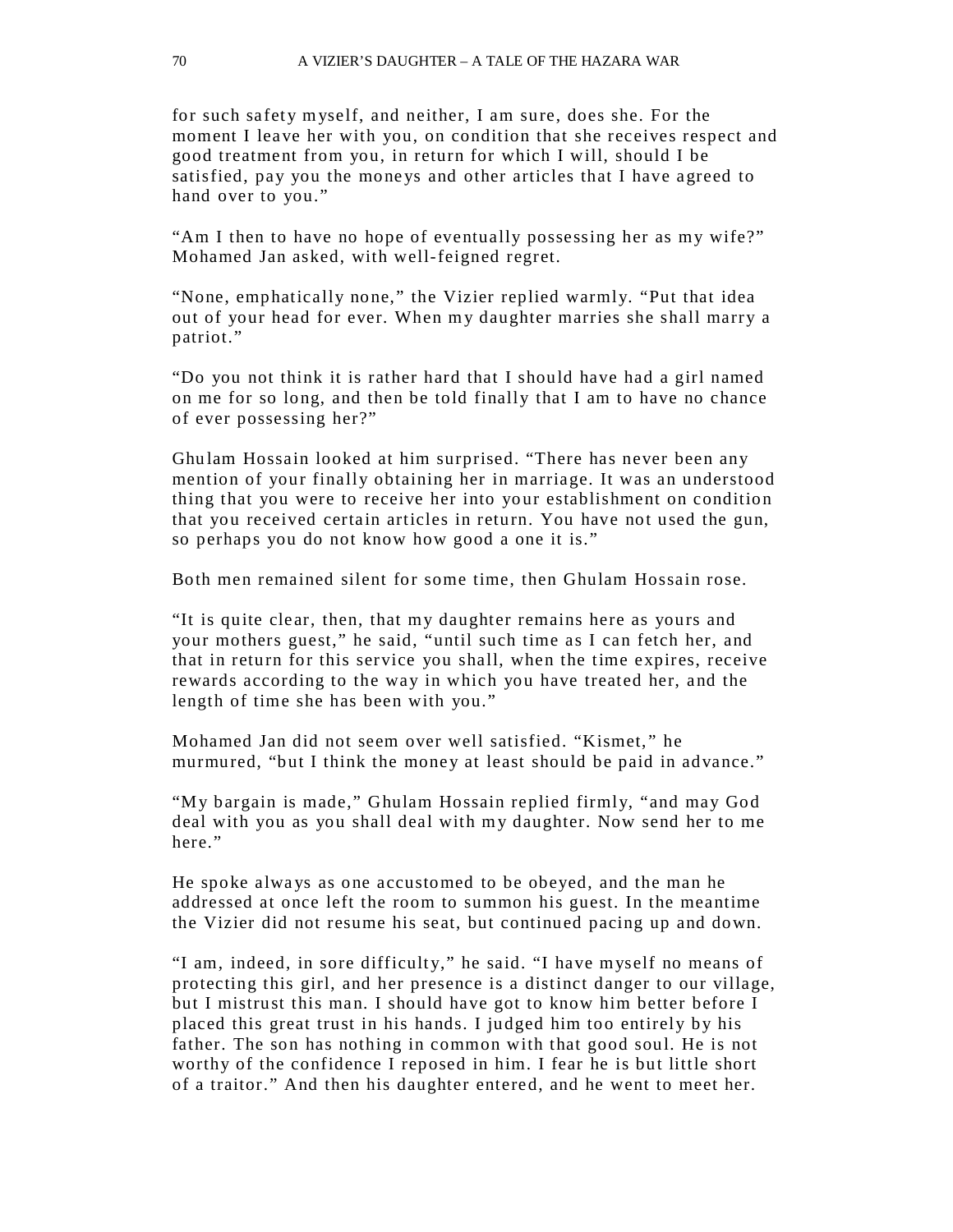"God bless and keep you, my flower," he said, embracing her. "Be strong and courageous as you always are, and try, my child, to be patient. As soon as ever I am able I shall come and fetch you. Have no fear."

The girl spoke not a single word. An oppression as if of impending death was on her, and her father, unwilling to prolong the agony of the parting, mounted his horse and rode off.

# **CHAPTER XIV**

#### **BONDAGE**

AFTER her father's departure, Gul Begum, half paralysed with miser y, sat down quietly among the other women, her mind too dulled even to formulate good intentions. No one spoke to her, no one noticed her, which perhaps, after all, was the very kindest thing they could have done, though they did not know it.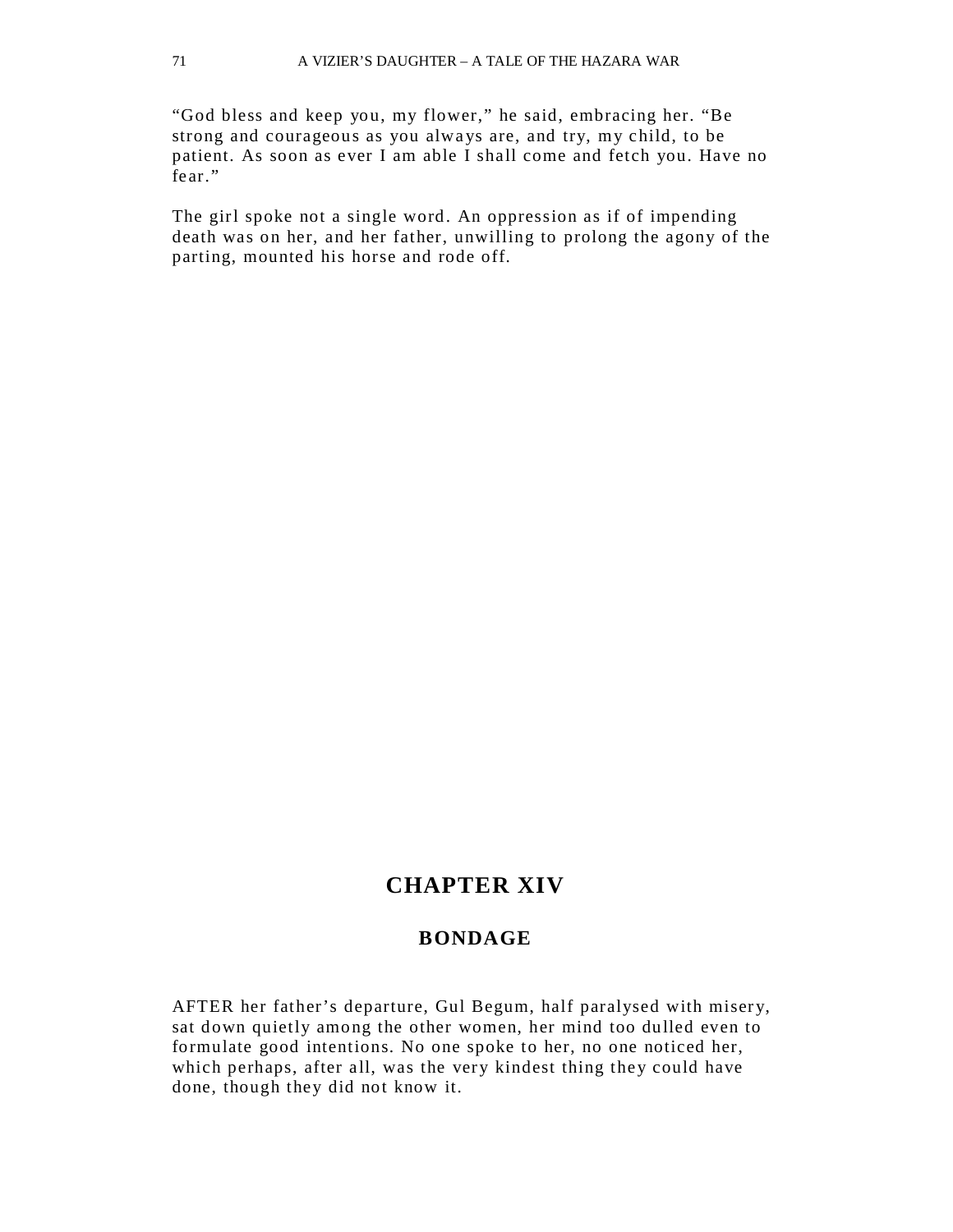"In four days," Ghulam Hossain had said, "I shall be at the front," so for four days Gul Begum was left in peace, but when those four days, and with them all chance of his return to see after to well-being of his daughter, were passed, matters changed very much indeed for the worse.

Mohamed Jan was so convinced that all the Hazara efforts would end in failure, and so certain, therefore, that the rewards promised by Ghulam Hossain would never be forthcoming, that he no longer took any pains to conceal his intentions and character. It pleased him to bully a woman who had been brought up in a refined and comfortable home, and who had occupied a singularly responsible position in her own village. It was his nature to wish to do so, just as it is some children's nature to love pulling off the legs and wings of flies and beetles. He meant little by it. It just amused him. But in Gul Begum's case he had a special grievance. *His* father had asked *her* father for the girl's hand in marriage for his son some time before, partly, of course, because she was an undoubtedly fine girl, and the daughter of one of the chief men in the country, but also and more especially, no doubt, because Ghulam Hossain was known to be a rich man, and he made no secret of his devotion to his eldest daughter. Without doubt a large dowry would be hers.

This proposed marriage had been rather scornfully declined. Yet the previous year, when danger and difficulty threatened, the Vizier had been only too ready to make use of the house that he had not considered good enough for her permanent home, as a temporary refuge for this girl; and, moreover, to justify the fact of her paying so long a visit, and also the better to secure her safety from the man who was molesting her, he had gone so far as to have her named on him.

There was nothing noble, nothing gracious or chivalrous in all Mohamed Jan's composition. He did not feel in the least honoured by the trust reposed in him. He cared nothing whatever for the girl herself, excepting that he had been told she was an excellent cook, but he would have liked to have had that dowry, and he also felt that he would like to have been able to tell other men that he had secured the Hazara beauty.

All this satisfaction was denied him, however, so he felt sore and aggrieved. That to his mind meant that he owed Gul Begum a grudge, and he meant to pay it. The previous year he had been somewhat restrained, owing to the uncertainty as to the final issue of the war. This year he felt free to do as he chose, so convinced was he that ere long the girl would be fatherless and homeless. She would then, of course, be his to do what he liked with, but that was a poor consolation after all, for with Ghulam Hossain's downfall, his house would, of course, be searched, his goods confiscated, and he, Mohamed Jan, would find himself with a very fine wife, no doubt, but with one who had absolutely no dowry, and all this might so easily have been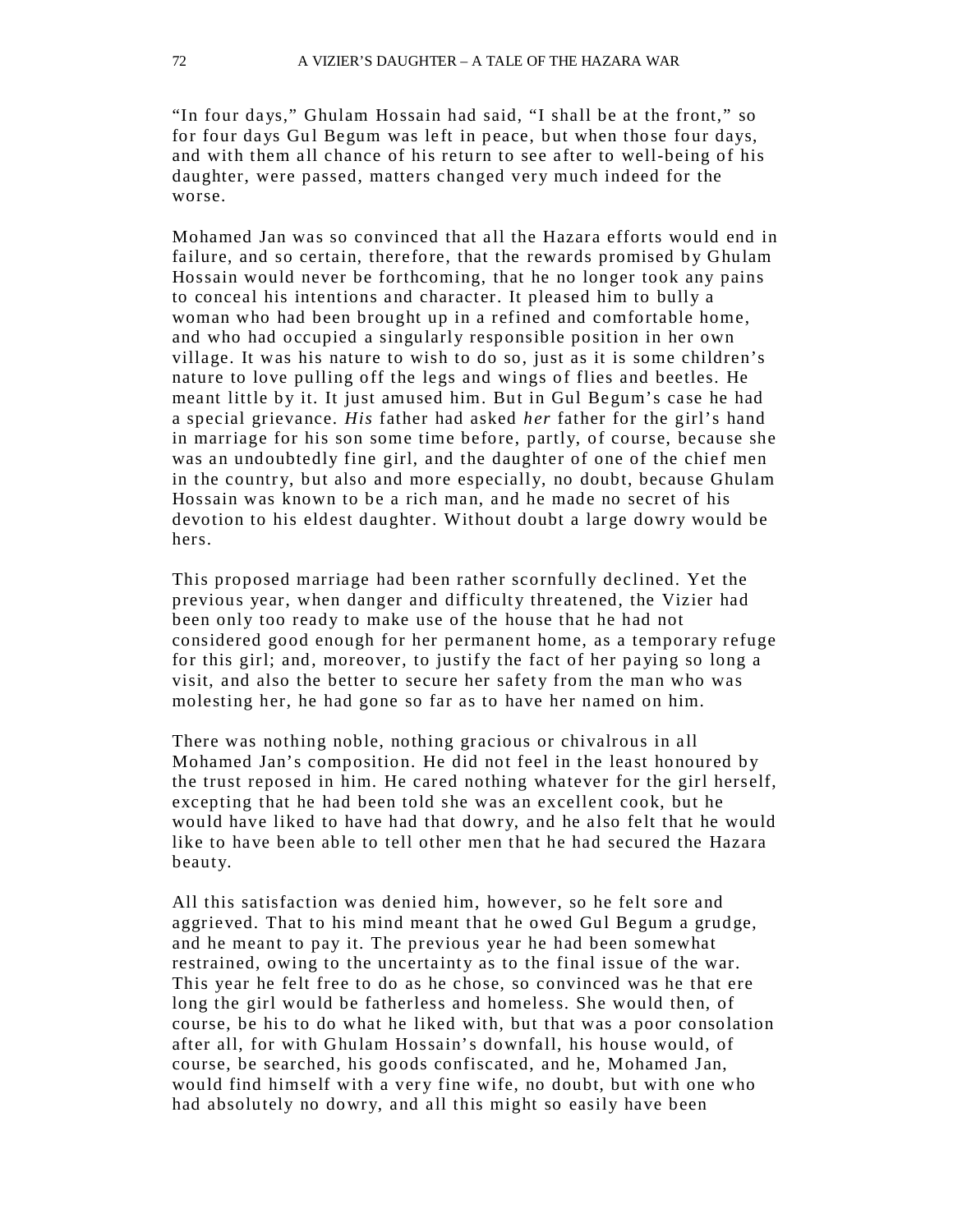avoided, so it seemed to him, by a little foresight on the part of her father. Without doubt he owed them a grudge.

During her first visit to his house, Gul Begum had, or at least her grandmother had, stipulated for her that she should in no wise feel herself obliged always to eat with the family, and by not presenting herself at the ordinary meal times, she had forced her hostess sometimes to serve her meal apart from the others. Now she was *forced*  to eat alone, and to be thankful for the scraps that were thrown across at her.

"Go, fetch me some drinking water," Mohamed Jan had called out to her one day. "And see that you are sharp about it."

"I am not your servant," the girl had replied firmly, remaining seated.

"Ah, is that so ?" the man had replied brutally. "Then as you are not my servant, and you are certainly not my relative, you have no right to my food. You can go without."

So all that day she never broke her fast. Hunger compelled her to a certain amount of submission, and she was not really unwilling to help the other women with their household work. It was Mohamed Jan's orders that she so resented.

One morning she was engaged in braiding her hair, the luxuriant raven tresses of which her father had been so justly proud, in the usual elaborate fashion of her countr ywomen, when Mohamed Jan called her.

"I am engaged," she replied quietly. "I cannot come just now."

"Don't dare to tell me you cannot come! You will do as you are bid," he shouted. "Come to me here, at once."

But the girl sat still, finishing the braiding of her hair. She thought she was safe from molestation, so long as she was in her own apartment, at any rate. But she was mistaken. Her tormentor had no scruples.

"Listen to me," he said, appearing suddenly in the doorway. "I am tired of all this pride and nonsense. What you must do is to cease all this braiding of hair and vanity. Such things are not for women in your position. You must learn to obey, and I am the man who is both willing and able to teach you. You refuse to become my wife, and your father refuses to give you to me in marriage. So be it. I am not particular as to ceremonies. Your father's wishes I am by no means obliged to consider. He has left you here for me to feed and protect, without so much as paying a single pice for your keep; and as to *your* wishes, you are a woman, and should have none. Either you consent here, now, at once, to become my wife, or I will treat you in such a way as to make you beg me to make you my wife, but, mind you, if you let matters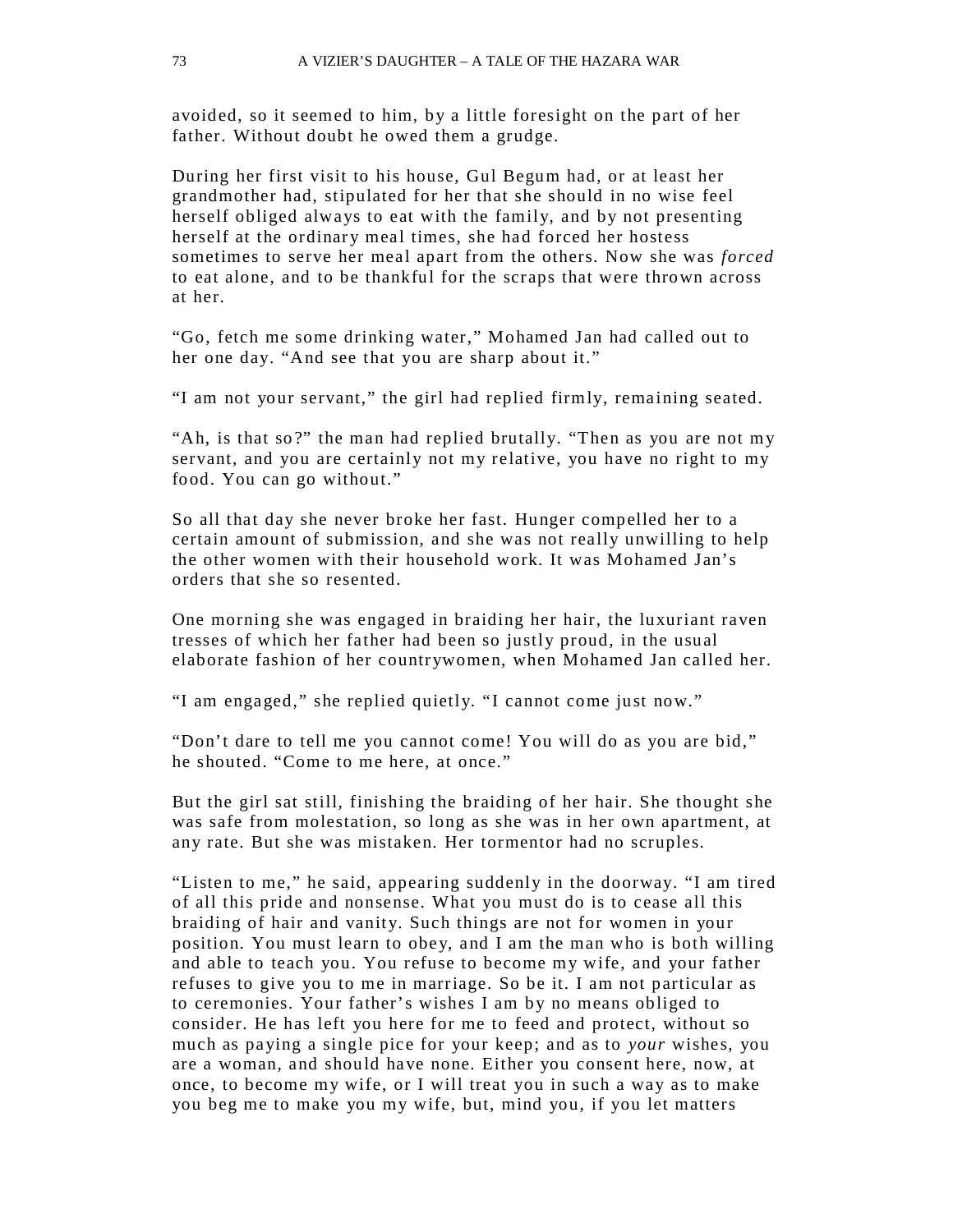come to such a pass as that, my God! You will make your entreaties in vain. Do you see this rope?" he went on, flourishing a piece he held in his hand. "Rope is a useful article. It can bind, and it can lash, and it has other uses," and as he spoke he brought it down with a sharp flick across the girl's shoulders and arms, making her jump, and causing the tears to start in her eyes against her will. Still she said nothing.

"Now listen to me," he went on. "You elected to stay in this room when I called to you to come down to me. It is well. You shall remain here. I should be sorry not to oblige you, but lest you should feel inclined to leave it, you shall be bound hand and foot to prevent your doing so that you may have the full benefit of your own choice. When you have come to your senses, and are willing to submit, you can call for me if you like, and if I am in the house and unoccupied, I will, *perhaps,* come and see what you want," and as he spoke he knelt on her, and tried to force the rope round her. But Gul Begum was strong, and lithe, and active, and in spite of the smarting pain across her shoulders, she struggled and resisted to the uttermost.

"Here, you women," Mohamed Jan called out. "Ho there! Come upstairs and help me with this vixen," and they came, glad to see the girl, whose airs of superiority had so often galled them, in such sore straits and trouble.

And so, among them, they bound her, and bound her tight too, then left her almost fainting with pain, fatigue, and humiliation. Left her without a scrap of food or a drop of water, nor could she have partaken of either if she had had them, so tightly were her arms bound down to her sides, and the hours dragged on slowly, slowly.

By the evening it seemed to the poor suffering girl that she must have lain there a whole year. Every event of her life passed before her as in a pageant, and she wondered why God had placed so heavy a curse on her; wondered if it was indeed just punishment for her pride – a pride of which she had so often been accused, but of which, truth to tell, she felt so very little. "Why do they call me proud?" she asked herself. "How do I show myself to be so much more vain than other women? Who works harder than I when I am at home? Who is more submissive to her parents?" and then the tears trickled down her cheeks and feel one by one on the mud floor on which she was lying. She had been obedient even when obedience had brought her to this, the deepest of degradation.

"Ah, father," she sobbed, "I knew how it would be. I knew, I knew; I saw it coming last year when I ran away, and though you love me, yes, I know you do, you would not listen to me. Your thought I did not know, but I knew, alas! too well. Father, father, where are you now? Far, far away from here, protecting your country from its enemies, your poor country which nothing can save, while your wretched, suffering child, your own flesh and blood, lies here encompassed by a far more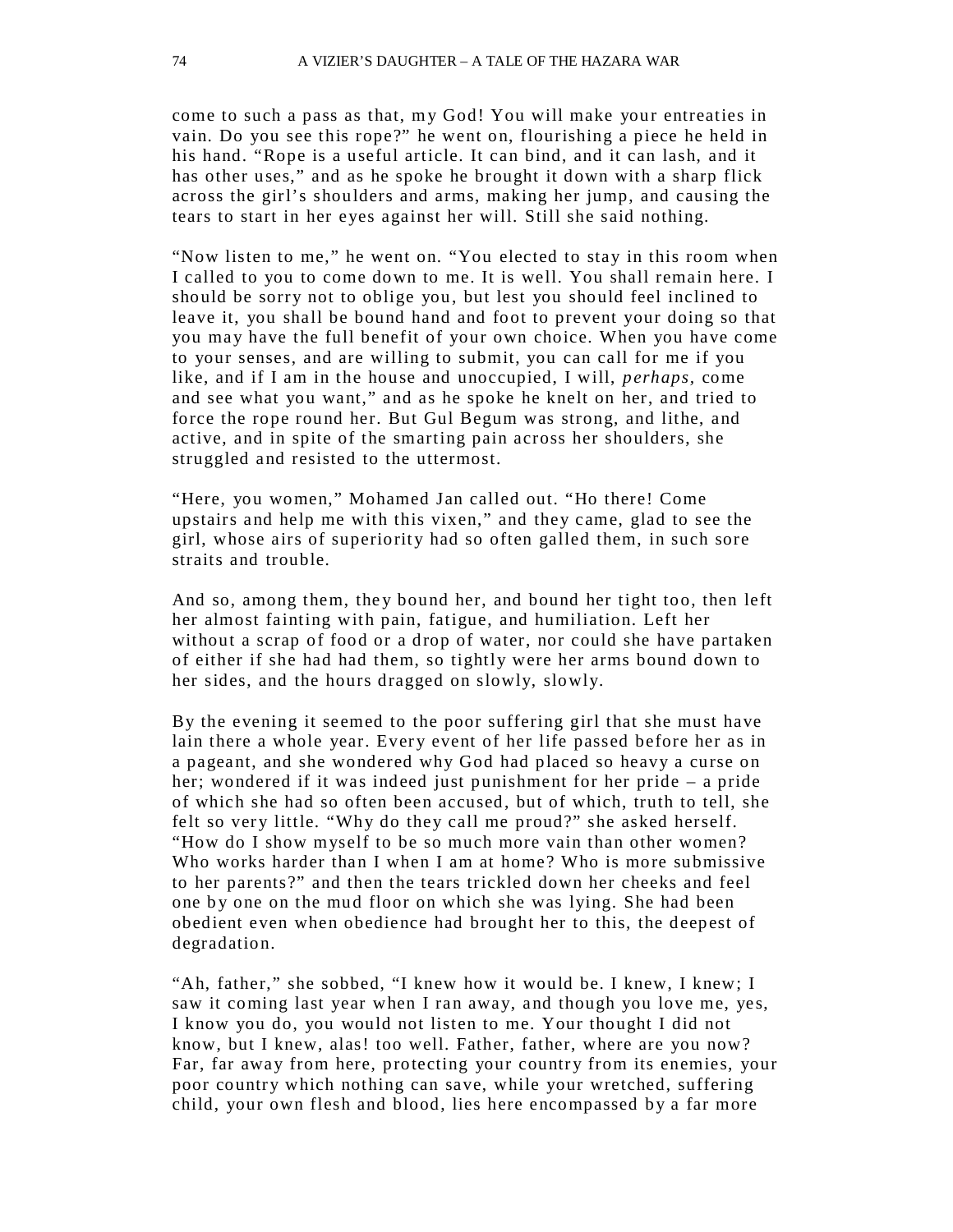deadly foe, a far more relentless enemy. Father, father," she murmured, but only the voice of the wind replied, the wind that was blowing from off the mountains of her beloved home, and which, lifting her hair, the hair she had not even finished braiding, fanned her aching temples and her burning, throbbing head.

The sun set and the moon rose. Such a beautiful, bright, Eastern moon. She could hear the regular Hazara giggle going downstairs, and every sound tortured her. She remembered old Miriam's words, "Rejected – a prisoner – a slave."

Ah, here was the fulfilment of that dire prophesy already. Was ever prisoner so bound? Was ever slave so punished? A weird shadow passed slowly between her and the moon. It was a great dun-coloured owl, she knew by the peculiar swishing of its wings, and she knew, too, that according to the superstitions of her face, such a visitor boded no good, and oh, how cold she was getting. Her limbs were quite numb. The very blood in her veins seemed to be stopped by the encircling cord. Her head grew dizzy, and then Providence was kind to her at last, for she lost consciousness, and all her tortures, both mental and physical, were for the moment as though they were not.

They next thing she was conscious of was something licking her, now her hands, and now her neck, and then her face. She started, there was something so uncanny in the sensation. It was broad daylight, and a great sheep-dog that she had often petted and fed had come to show its sympathy with her in her trouble. A dog is ever ywhere considered by Mohamedans an unclean beast, and deservedly so, for in the East he is one of the most common and at the same time of the most useful of the many scavengers, in providing which Nature has been so bountiful.

For a moment, only a moment, the girl was filled with disgust and horror. Then a new feeling, born of her loneliness and misery, came to her, and she bent towards this humble friend, an outcast like herself, rubbing her head on its shaggy, dusty brown coat, because she could not undo a hand wherewith to stroke it.

The sun rose higher and higher, but still no sound came from below. The house seemed to be deserted. A kind of terror seized her and shook her from head to foot. Had they all gone away and left her, bound and helpless, to starve? The outer door must evidently have been left wide open, or the dog could never have got in. fearful as she was of the consequences of what would seem to Mohamed Jan to savour of submission, her terror at being forsaken was too great to admit of any other feeling. She must call – and call she did, but how husky her voice! It seemed to have no strength, to have lost all its carrying power. She called and called again, but still no one replied. Only the dog snuffed round about her and then lay down, placing its head affectionately on her breast. Again, she called, but still no reply came.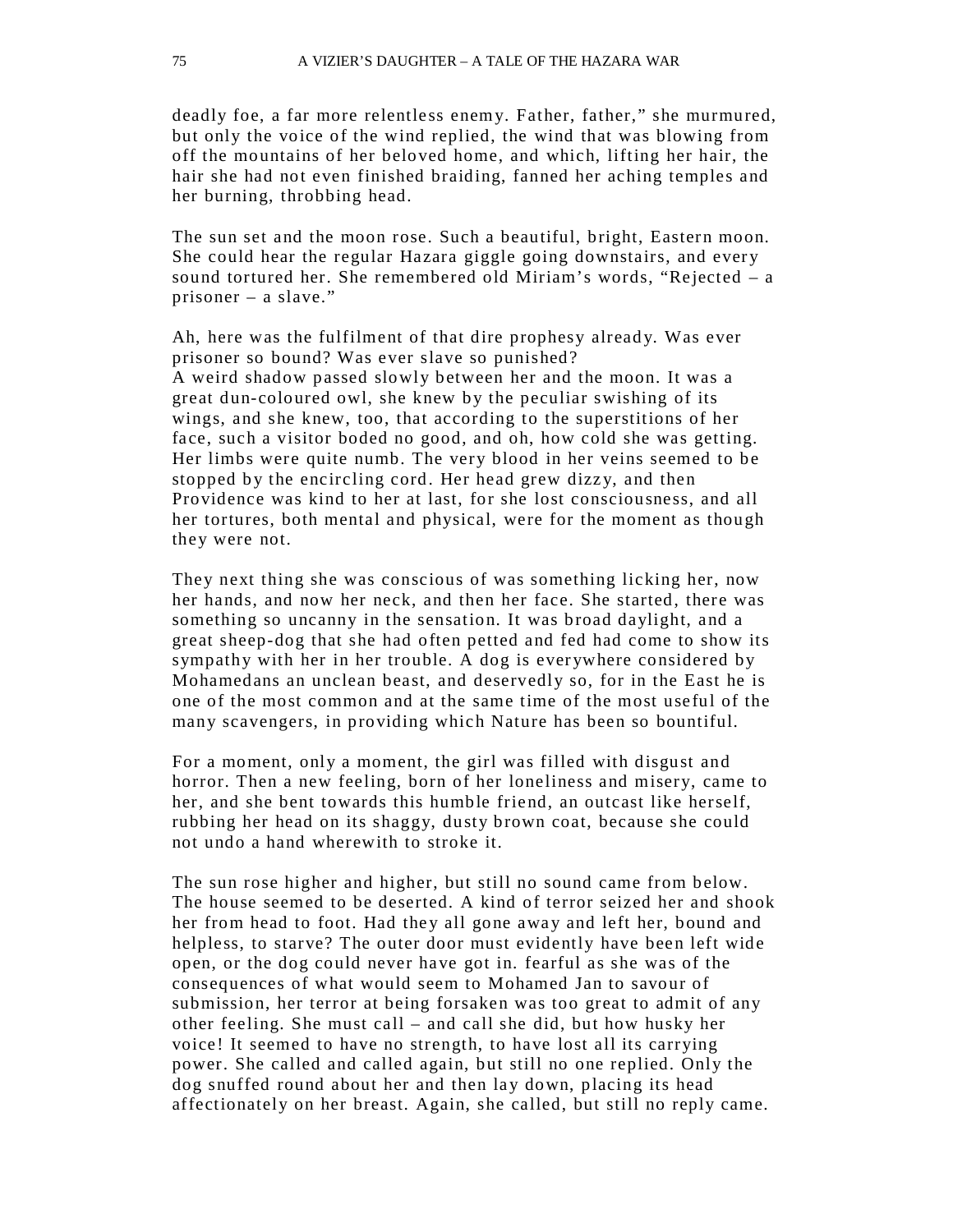At last, nerved even to desperate deeds, she rolled and wriggled towards the door, to the too of the stairs, and then down them. The fresh morning air fanned her brow and gave her hope such as a few moments before had seemed impossible, but the hope soon died within her, for there, grinning all over his face at her contortions and struggles, stood Mohamed Jan, and behind him the little herd who was to have carried her letter to her father.

"You must be hungry," he said. "Come, I will give you some food," and he went inside and fetched her some bread and water, which he placed within easy reach hard her arms been unbound, but he did not offer to unfasten the rope.

"Why don't you eat?" he asked, mocking her. "Is it not food you want?"

But the girl, relieved from her first great terror, made no reply.

Weeks and months passed on – but over the tortures, the insults, the degradation to which the Vizier's daughter was exposed during that time, it is best to draw a veil. Only one point she made and kept, she refused to be Mohamed Jan's legal wife. She could not but believe that some day she would escape, some day she would find a means of returning to her father's house, and when that day came, she wished to be free, she would have no legal tie to bind her and force her back to a misery that was worse than death.

News of the war reached her from time to time. Mohamed Jan made no attempt to keep it from her. It was part of his amusement to tell her of the privations to which her fellow-countrymen were exposed. At first she had found a reply to much that he had had to say, and had more than once asked him when he was going to join the combatants, but after a time she ceased to make any remark.

Once he was away for three whole weeks, and then the girl felt as though the millennium had come. The jeers and laughter of the women were as nothing compared to what she had had to put up with from him. She was given the coarsest of food, and was not even allowed to wash her clothes.

"What do you want clean clothes for?" Mohamed Jan's mother asked her one day.

"Why, she is going to be married, I should think, and wants all her things got ready," another one joined in. "Isn't that it, Gul Begum?"

The girl said nothing.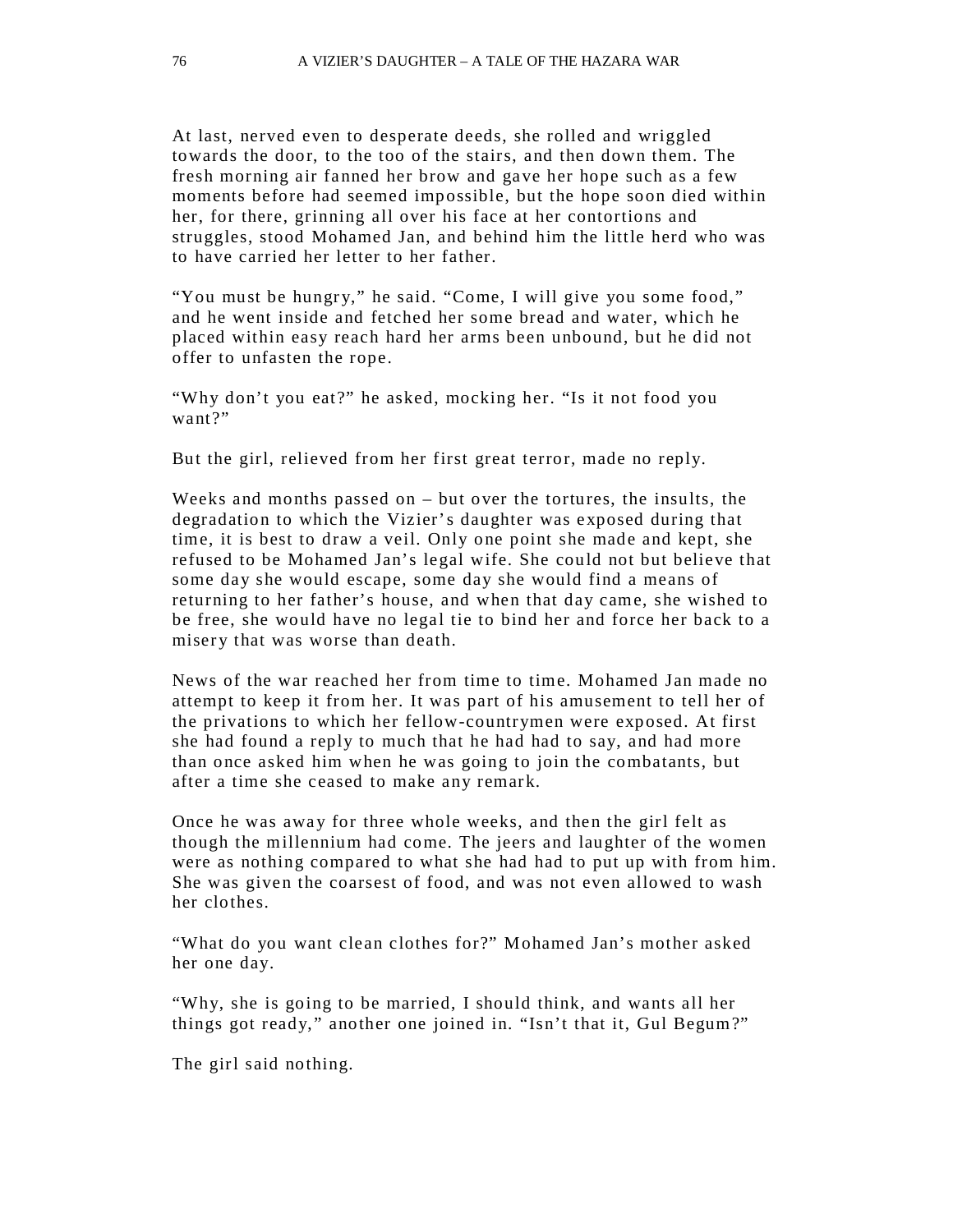"It's nothing but vanity," the older woman went on severely, "nothing" but the vanity that is inborn in her, and which she inherits from her father. That's what's the undoing of her. Ah, soft, silly fool, can't you even now see where your own best interests lie? Your father is dead by now, you may be sure, and your mother and all your people slaves, and your home deserted and desolate. Can't you see what a mistake you've made in not submitting from the first? Why, you might have had a good home here, and Mohamed Jan would have made you a good husband if you had treated him properly in the beginning."

The girl shivered.

"Yes, shiver away," the old woman went on, incensed. "A long time ago I told my son what he ought to do. You want to have your nose cut off, that's what you want. That would take the vanity out of her a bit. I should think," she said, turning to address the other women, who giggled and nudged one another. Gul Begum said nothing. She knew these women dared not do anything to her while the master of the house was away.

When Mohamed Jan returned, he was in high good humour. He brought some presents for his women, and soon afterwards bought a number of goats and sheep cheap, from a neighbour who was satisfied that any day the Afghans might come down on them as they had already done on so many others, and would seize his animals without offering any payment at all. Mohamed Jan also brought fresh news of the war, and seemed rather to despise than to sympathise with his fellowcountrymen in the struggle they were making for liberty.

"The Mullahs," he said, "tried to stir up the Hazaras in Kabul, and they did succeed to a certain extent, without doubt, for the Mullahs have great power, but some of the Hazaras had experienced great kindness at their maters' hands, and knew when they were well off, so they betrayed the plot. My word! yon should have seen the carnage that followed. The Mullahs were taken and tortured till they told the names of all who were concerned in this scheme. Which was to have caused a universal rising of every Hazara in the Kabul valley. The rebels were hanged, the Mullahs cut to pieces, and every Hazara has had a spy put on him, so they are having a lively time for their trouble."

Gul Begum's blood simply boiled, but she said nothing.

"Your father is dead," he said, "and so is your uncle," but still the girl said nothing. Fortunately she did not believe him, though her anxiety was increased to an almost unbearable extent.

Nor was she disappointed. Weeks passed and the summer was ne arly over when one day Ghulam Hossain rode up to Mohamed Jan's house and demanded his daughter. Her piteous condition, her dishewelled hair, spoke volumes. He did not need to ask any question, or even look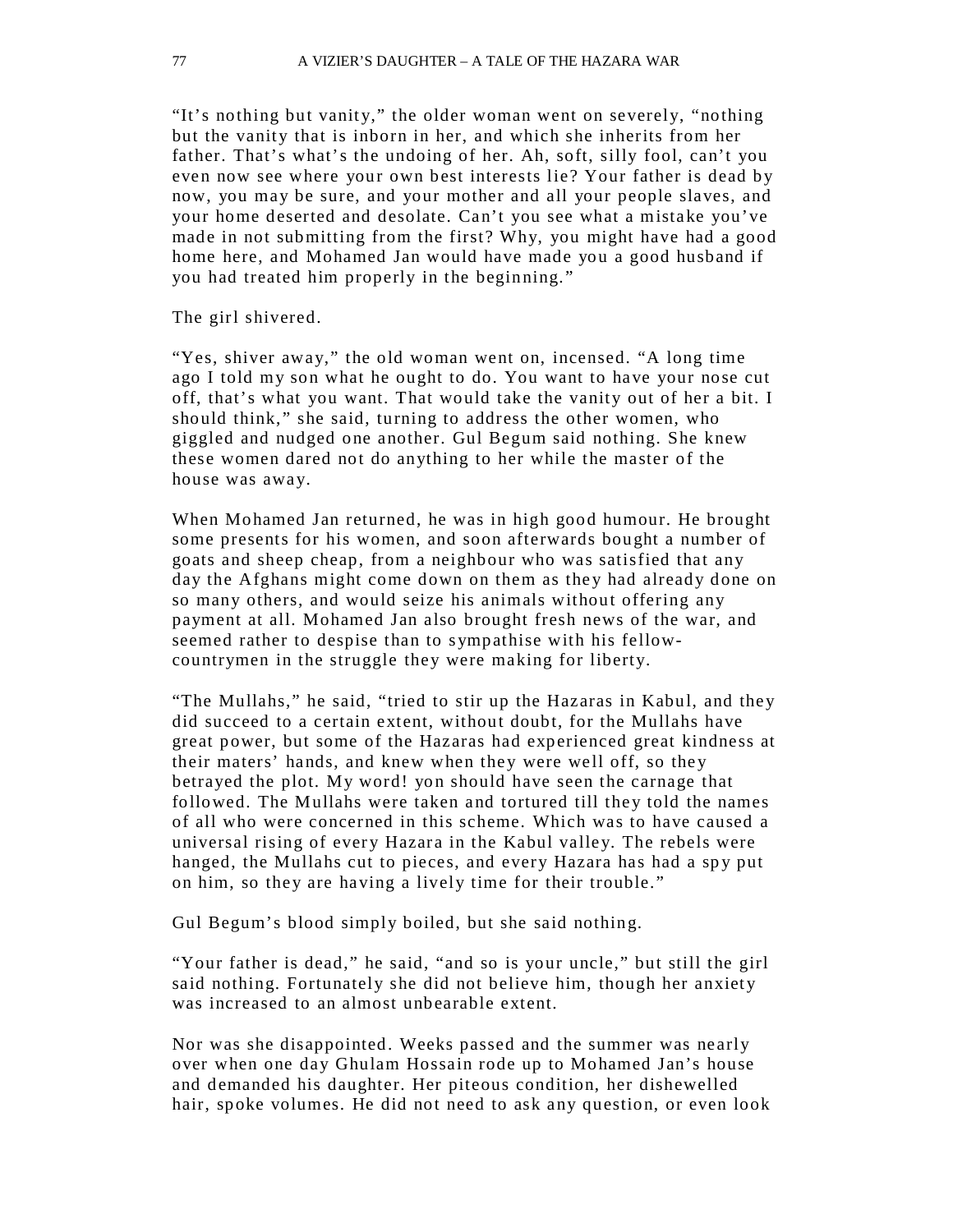in her drawn and suffering face; besides, he had heard something of the treatment she had received from the little herd to whom the girl had shown many kindnesses, and who had been truly shocked to see her bound and ill-treated as she had been the morning she had wriggled down the stairs in terror at being deserted and left to starve.

"I owe you no payment except one that you shall not fail to receive in him," the injured father had said. "I would shoot you now, here, in cold blood, traitor that you are, but that is the reward due to a soldier, and a man – and not to such as you. But mark my words, it may be long in coming, but your fate is sealed. You shall not die in your bed."

The girl was weak and weary. Not so weary, however, but that, by putting her foot on her father's, she could mount his horse and ride home behind him.

# **CHAPTER XV**

## **A WARNING DREAM**

IT was a wild rainy night. Black clouds were tearing across the sky running races with one another, so it seemed, to see which would first reach and cover over the moon, which, on her part, kept making the most valiant efforts to remain unhidden, and light up the sad world on which she was trying to shed her soothing rays. Generally, she was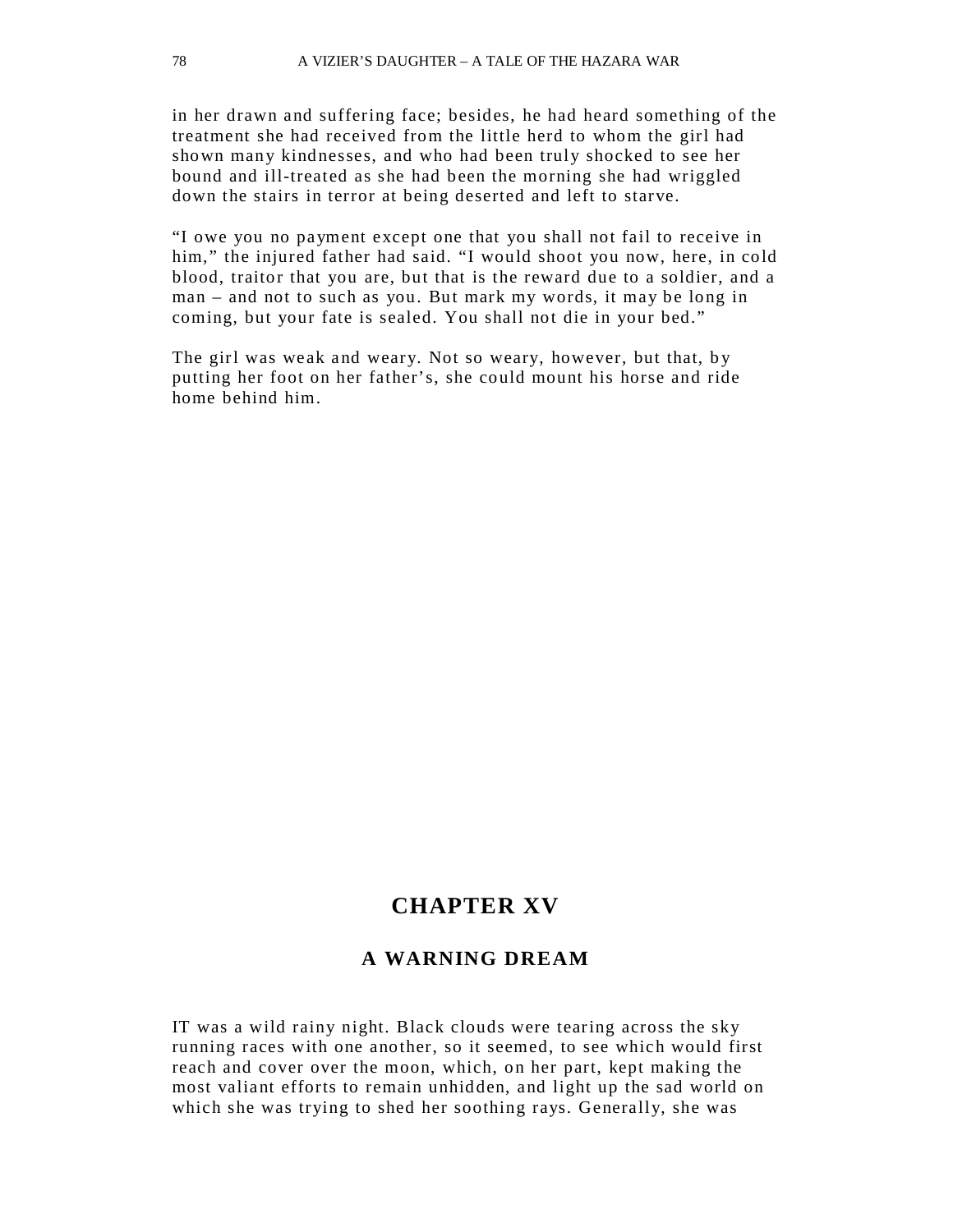over-mastered, but every now and then her smiling face revealed itself, making her brightness the more apparent after her temporary seclusion.

The village among the Hazara hills was wrapt in sleep. Not a sound was to be heard, save the rushing of the mighty wind as it sought out every nook and corner, and blew its piercing blast through every crevice.

Suddenly Ghulam Hossain was startled from his slumbers. A shadow differing from those cast by the clouds had fallen across his pillow, and even in his sleep this keen mountaineer knew the difference. He sat up hastily, at the same time feeling for his gun, which lay beside him, then realised that it was Gul Begum who stood beside him.

"Get up, get up quickly, father," she said impetuously; "take the boy at once and fly."

Ghu lam Hossain jumped up and felt for his pistols and his knife. The y were all in place, just as his gun had been.

"What is it? Who is there?" he asked eagerly.

"I don't know. I have not seen nor heard, but hasten – hasten – fly to the mountains while there is time. There is no good trying to fight. You have not time to call even such men as are left in the village to arms. I have had a dream"

Ghu lam Hossain sat down again, replaced his gun and sighed, but Gul Begum hurried on, half pulling him up again on to his feet as she spoke.

"Oh, it is no joke. Don't be too proud to heed, father. Take the warning that has been sent. I dreamt there was a storm – Hark! do you hear it raging? Just such a storm as this that shut out all other sounds. Then suddenly I heard a sound of crackling through the storm, and knew that the place was on fire, and then I felt the flames first on my face and then all over me, such a scorching fire that I cried out for very pain, and started up and roused you and told you to fly, but you were sound asleep, and when you woke, you heard only the storm and not the crackling of the fire, and would not heed me at first, but sat smiling there, just as you are smiling now. Then suddenly you heard the roar of the fire, far above that of the storm, and you rose hastily and took the boy. Hark! what is that?"

Ghu lam Hossain was on his feet in an instant; he too had heard something, and seizing his gun, stood listening, then wakened the boy that lay beside him. "Horses' hoofs at midnight," he murmured, and was going towards the door.

"No, by the roof, father, by the roof across the shed, that is your only chance. That's how I saw it in my dream. Fly! fly! they are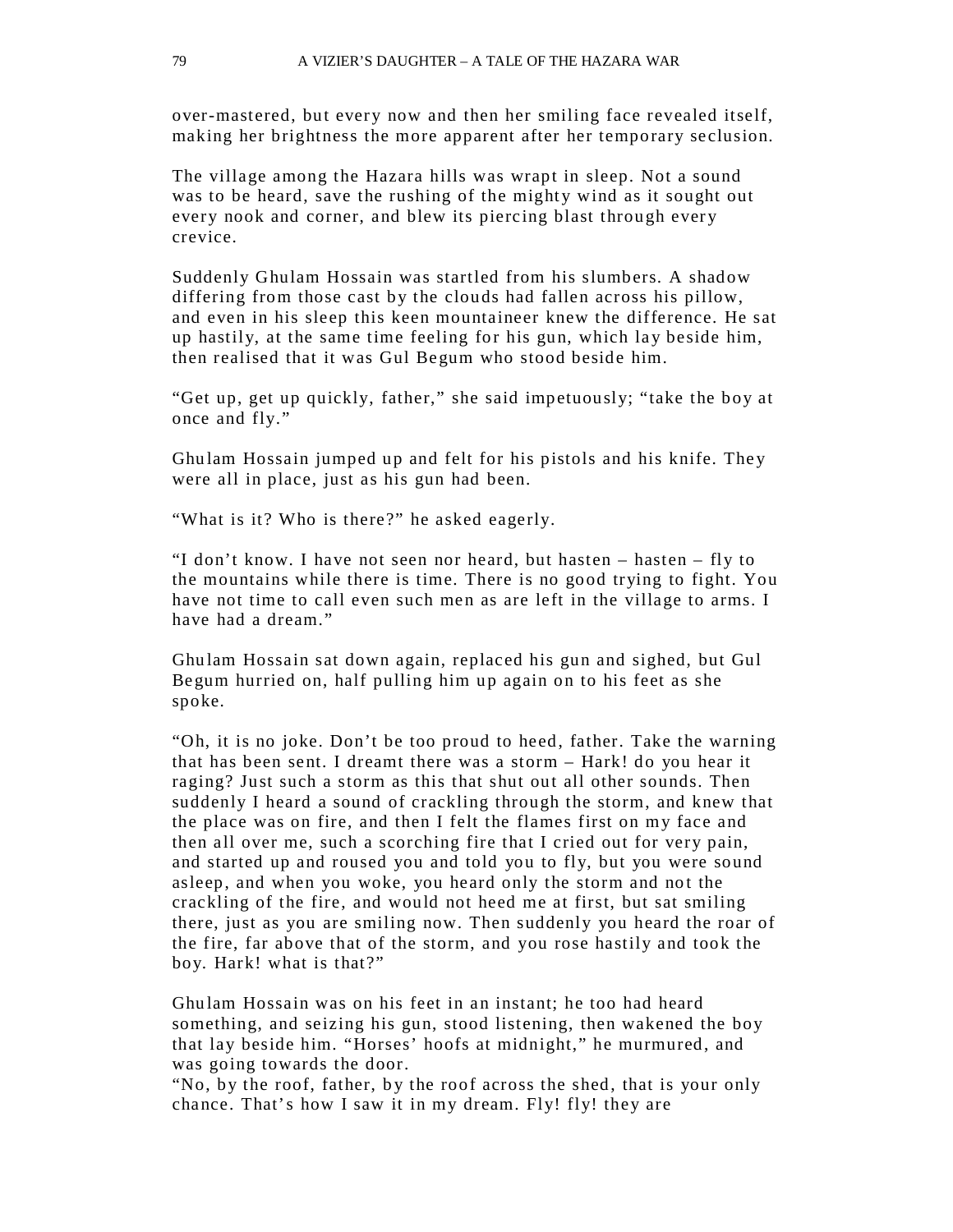dismounting, they will soon be in the yard, and you will be lost. You would be but one man against perhaps hundreds."

She rushed to the door and fastened it, then dragged a heavy chest that at other times she could hardly have moved, and placed it across to obstruct the entrance of any one from without, and so gain time. Her father had taken the warning and was gone, carrying the boy with him.

"Here, open the door!" a rough voice called out, a few minutes later. "Ho! there, are you all asleep?"

"Who's there at this time of night, making so much noise?" the girl said sleepily. "You can't come in unless" – correcting herself hurriedly – "there is anything wrong and you want something."

"Aye, we do want something, and that something we will have; and, if you don't open to us quickly, we'll pull down your house over your heads and bury you in its ruins. Do you understand me?" and he commenced hammering at the door with the butt end of his gun.

"You must wait a moment," the girl called out entreatingly, "and don't make all that noise, you'll wake the children, they are asleep inside. If you will be patient till I have fastened on my clothes I'll call my mother and we'll move a great box that we pull across the door to protect us at night. There is no need to force your way in, I'll open as soon as I can. Here, mother, help, there is some one at the door who seeks admittance; help me with this chest."

"Who is it?" asked the woman coming in, "and what's the box doing there? and where's your  $-$ "

Gul Begum had seized her mother's arm, and placed her finger on her lips to command silence. Again, the same man outside began knocking with his gun, and another made a great rush at the door, thinking, with his whole weight, to push it in. But the door was of teak wood, and Ghulam Hossain had seen to the fixing of it himself.

"Wait, wait," she said, "we are moving the chest, but it is very heavy; when I have pushed it aside a little I will open the door so that you can slip your hand through and help us from outside. But who are you who come forcing your way in at night instead of seeking admittance in the daylight?"

"We'll tell you our business when we get in," the same voice went on. "Make haste and move that chest. What do you mean by putting lumber before the door in this way?"

"My father saw it put there before he went away," the girl said quietly. "He has it put there for our protection in case any one should try to molest us in his absence."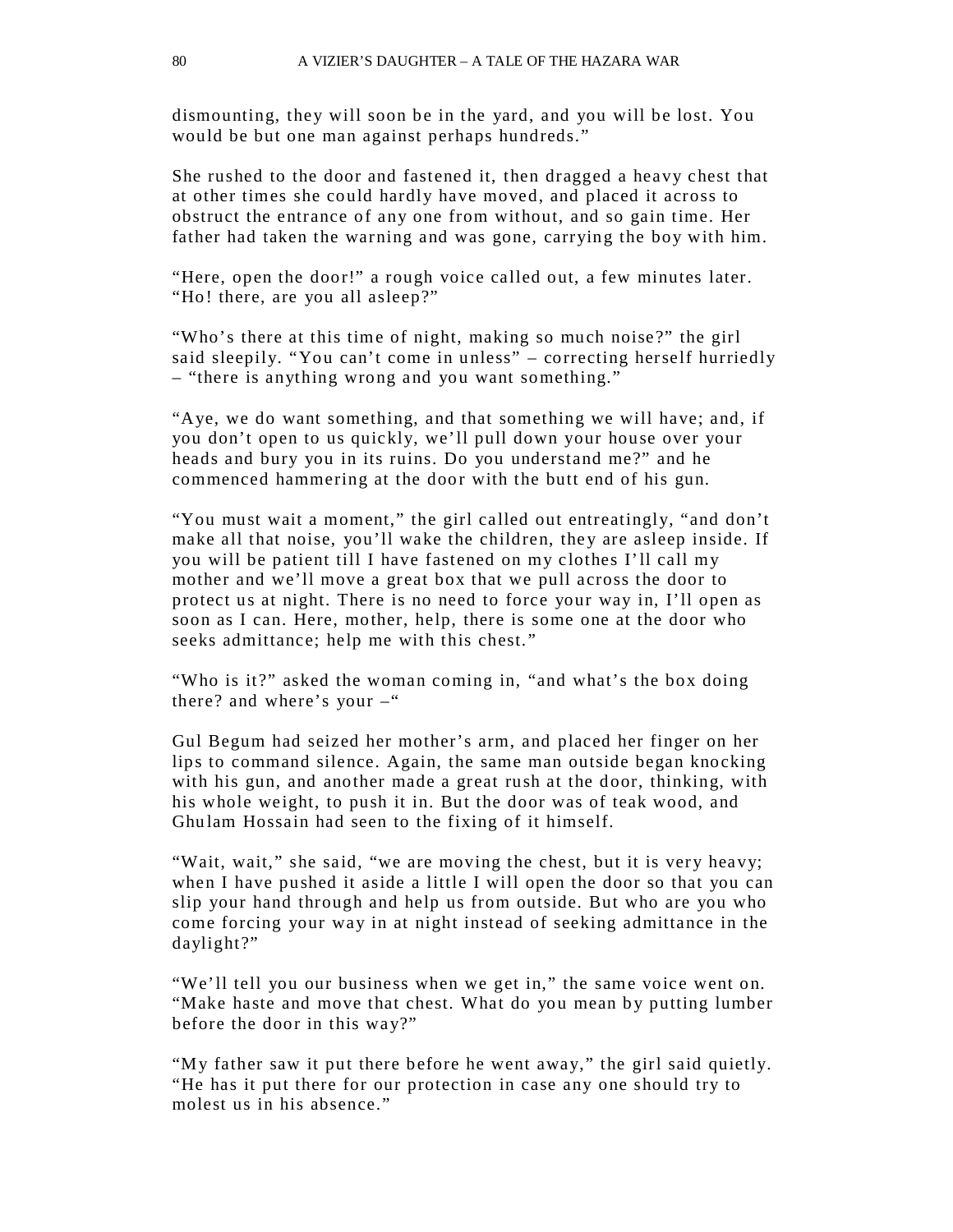"Is your father not here then?" the man asked angrily. "Oh no, he's not here, or he would have come out and spoken to you; he is away – at the war."

"The bird has flown, my men," the same voice called out. "We have lost him again. I thought we had tracked him this time. That devil of a Mohamed Jan must have misled us. I'll make him sing for this, taking our pay just to misled us."

"Mohamed Jan!" Gul Begum put her hand to her forehead as though she had been shot. "We have traitors in our very midst," she murmured.

The men outside seemed to be holding a council. They had ceased knocking, but they were talking too low for the girl to catch what they said.

"I hope I did not do wrong to tell them he is not here. He will be safe now. They cannot follow him on horseback where he can gone, and only a Hazara and one who knows the way could take them to the caves. But what about Mohamed Jan? which Mohamed Jan? There are many of that name," she said to herself, "many Afghans as well as Hazar as. It need not necessarily be *that* fiend."

But somehow the more she thought of it the more convinced was she that the man who had laid this trap for her father was none other than the wretch whom had had trusted with the greatest treasure he possessed – his daughter. He had been faithless and worse in the one case – what was to prevent his being a traitor to his country?

Suddenly, above the murmur of the many voices just outside the door, above even the roar of the elements – the raging of the storm – another sound made itself heard, and struck terror into the hearts of the two women who stood listening inside. Shriek after shriek rent the air – the yells of a man in the agony of torture, then a dull thud.

A shriek – a thud. "Ah, they are using the fauna. Poor wretch! Who can it be, and what is it for?" Gul Begum cried. "Quick, mother, let us undo the door."

"My God! My God! I have led you right," the wretched victim called out. "I hate the man myself, and for my own sake would willingly deliver him to you. I tell you he is inside. Those women are deceiving you; he is there; search the house, he is there,"

Again there was a rush of many feet towards the door, which now stood open, so that any one could enter.

"Where is Ghulam Hossain?" a gruff voice asked peremptorily.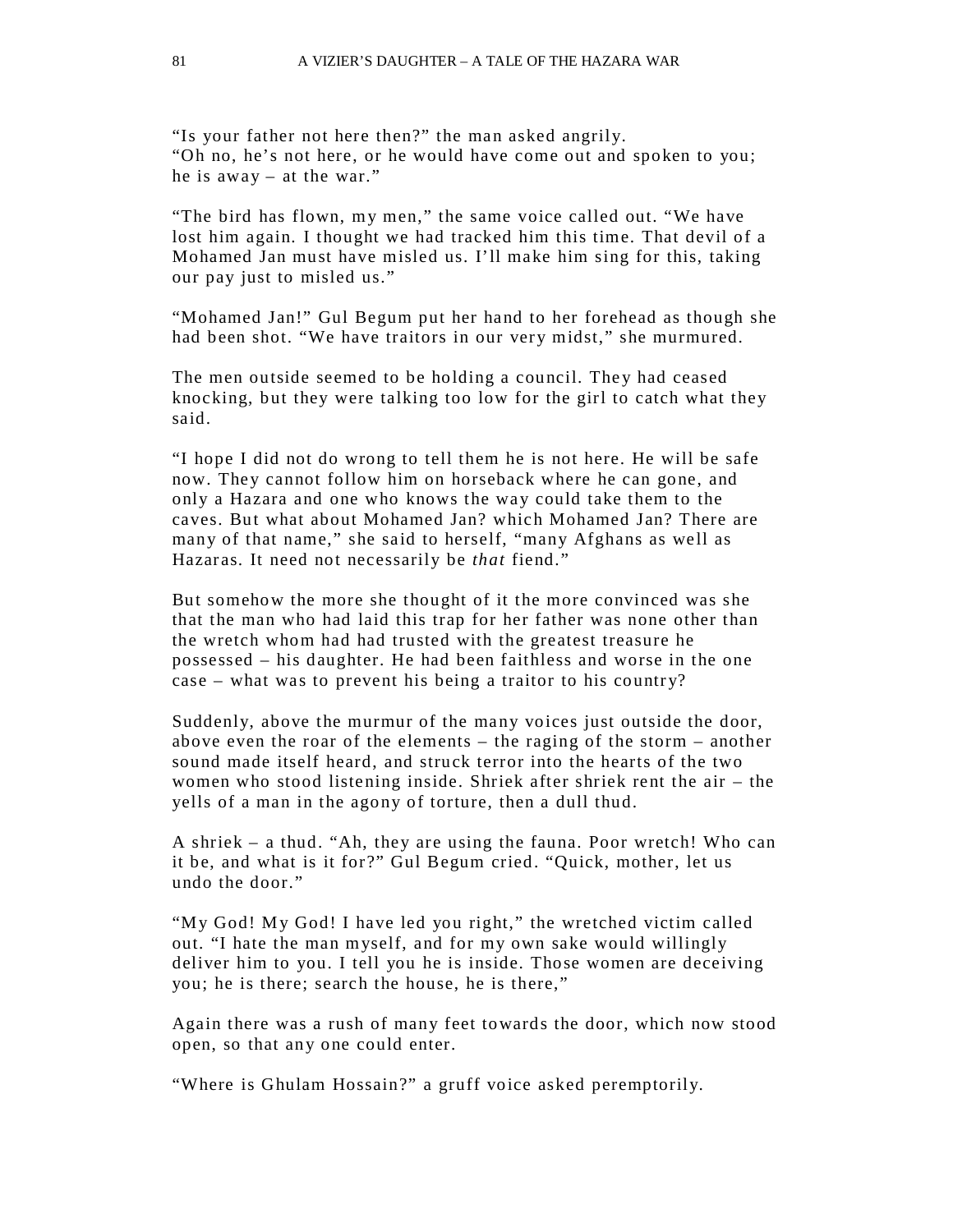"Ghulam Hossain has joined the soldiers. He is not here. Do you want him?" Gul Begum asked composedly, stepping outside and moving towards the spot from whence the shrieks has proceeded. The black clouds were still chasing one another across the sky, and the wind was so high as almost to blow her off her feet, but the moon shone clear and the shrieks directed her to the spot where a little crowd had collected on the far side of the shed near the tower.

"I tell you I tracked the man here the day before yesterday, and after sending you the messenger have never ceased watching his every movement. He could not have left the house without my seeing him. I have sat in this shed all night watching the door until I heard the sound of your horses' feet coming up the hills, when I joined you. He is there, you have but to make a thorough search and you will find him, no matter how well he may be hid. Ah, let me go, let me go, it is useless all this torture. There is no sense in it at all. I would tell you al I could without any torture. If you break my feet, of what use can I be to you? If you will only release me I will serve you right faithfully. Undo my feet, they are breaking."

"The dog speaks the truth," one of the soldiers said authoritatively. "Undo the man. Those women have got that devil in here hiding somewhere. I'll make them produce him."

Gul Begum had pressed forward, her shawl well pulled over her head, and was just in time to see Mohamed Jan released. He was sitting on the ground, his legs stretched out before him, his feet, from which the blood seemed oozing in every direction, securely fastened between the divided sides of a bamboo that had been split and driven into the ground. Beside him stood a soldier with a great club in his hand, and much as she loathed the sight of the man who sat before her in an agony too great to notice her, she shivered when she thought of the torture each stroke of that mallet on the end of the bamboo must inflict on the poor wretch who sat there, the sharp edges of the wood driven ever deeper and deeper into the almost bursting flesh of those poor, wretched feet, squeezing the bones almost to crushing point as the bamboo was driven further and further into the ground.

Another cry of pain – it was when the bamboo was removed – and then the blood flowed freely.

"Give me some water," the suffering traitor pleaded. Gul Begum instinctively turned to get him some, but a feeling of revulsion came over her; she went into the house, and sat down beside her little sister in a heap on the floor. She could not return to face that loathsome sight, nor could she urge herself to take him the water he was craving for. He was her own most bitter enemy, who had insulted her and abused the confidence placed in him by her father. But he was worse than that, he was not only false to his country, but a spy to lead the enemy to the haunts of the Hazara chiefs. What worse could he be?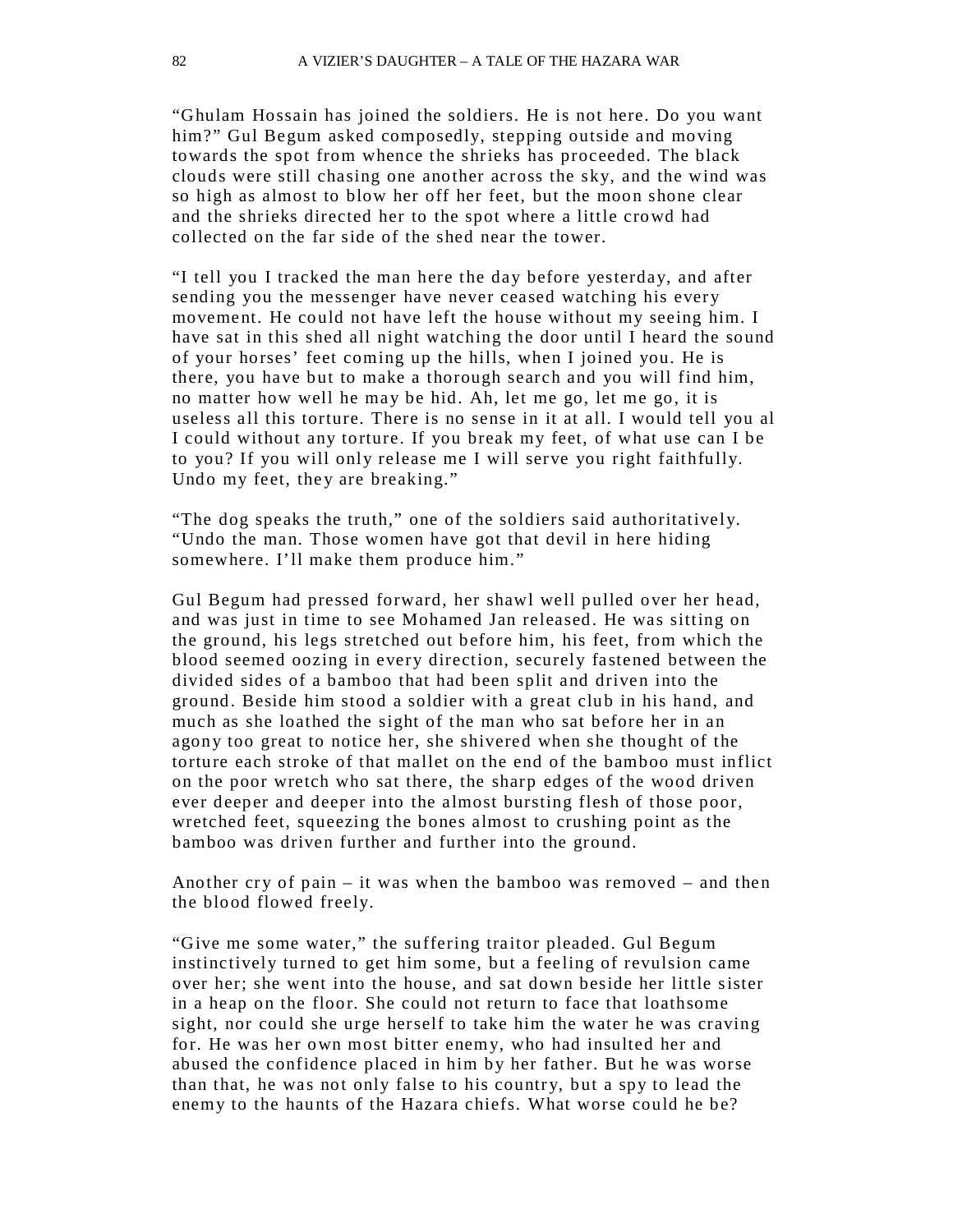"Let those whom he serves attend to his wants, I cannot," she said to herself, then took her little sobbing sister in her arms.

"You can search wherever you like," Halima was saying in her terror. "He is not here, we have not a corner where we could hide a mouse in. Such an inconvenient house. No place to put anything. My husband was here yesterday. He was here last night. He must have had a sudden call and gone off late; he cannot be far away, not further than the next village at most; he often goes there; or he may have joined some company among the hills. He never tells me where he goes. If any one could tell you it would be Gul Begum there; ask her, she knows if any one does."

"Where is the girl?" one of the soldiers asked roughly.

"I am here," she said quietly, from her corner. "What do you want with me?"

#### "Where is your father?"

"How can I tell?" Gul Begum asked truthfully enough. "He was here last night sleeping in this very room with the eldest boy. When you knocked and made such a clatter, I came in here to see what you wanted, and found that the room was empty, neither my father nor brother were here. Doubtless they heard of your coming and escaped," and then a spirit of evil too possession of the girl. "Mohamed Jan," she said, "says he has been in the shed all night watching our house. My father is a spirit that he can vanish into air. Ask him which direction he took. He must have seen him go. My father may have made it worth his while to keep silent. Mohamed Jan is a man who will take any master's pay – ours as well as yours."

"That's true, the traitor! Where is he? My God, he shall smart for his. Here, lads, tie him up again, tie him to the post of yon shed, and see what a hundred lashes will get out of him."

## **CHAPTER XVI**

#### **A PRISONER!**

GUL BEGUM had made the suggestion regarding Mohamed Jan and the bribe he had possibly received from her father, knowing perfectly well that, though undoubtedly a traitor to his country and capable of any conceivable crime, he was innocent on this particular occasion. She had said it without ever considering the consequences, in a moment of excitement and fury against the man who had not only wrecked her life,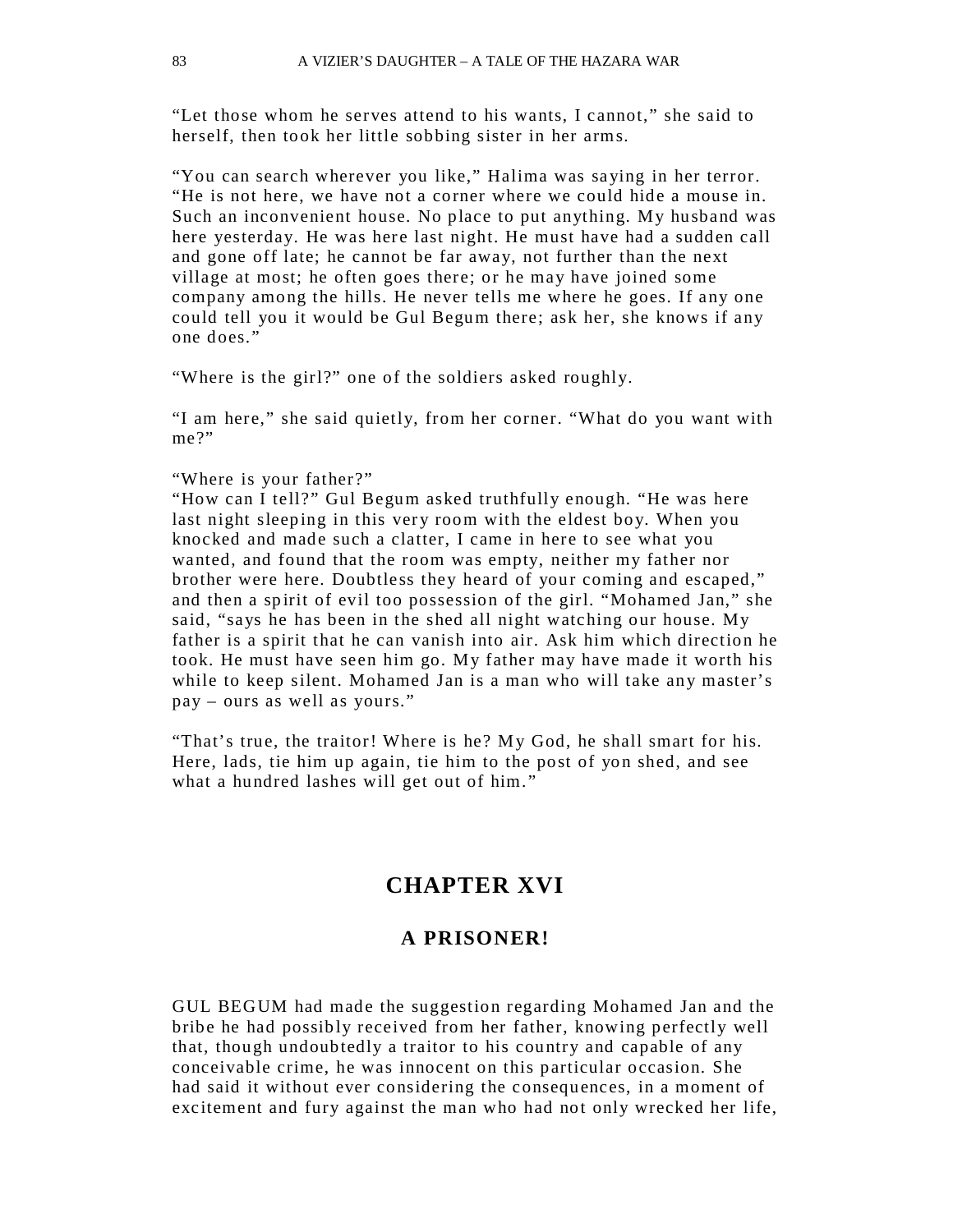but had been discovered in the very act of betraying her father, and who would, she was sure, be ready at any time to lead his country's enemies into the most secret fastnesses of their mountain homes, not merely to save his own neck (by going and taking refuge in Kabul he could have done that), but to earn the paltry sums of money with which any Hazara mean enough to accept them was being bribed by the Afghan commanders. And this man, had thought to be her husband ! She shivered as she recalled the scenes she had gone through, and then shivered again as she heard the cries of the tortured wretch outside. "He is receiving his just reward," she murmured. But still she felt sick and faint and longed to run away and hide herself, longed to take back her angry words, even though her doing so were to release her enemy.

Suddenly an Afghan soldier entered the room where she sat crouching, and trying to shut out those awful cries from the ears of her little sister, who, hearing the noise, and general commotion had sought refuge in her arms.

"Is your name Gul Begum, woman?" he asked authoritatively.

"Yes, it is," she said without rising. "What do you want with me?"

"Stand up when I speak to you, and answer my questions truthfu lly, or it will be the worse for you. Do you hear?" the man went on.

The girl rose, wrapped her little sister in a quilt, and made her comfortable, then went and learnt against the door, looking out into the night.

"Are you a married woman or single?" the soldier interrogated.

"I am not married," the girl said, almost inaudibly.

"That man there, that Mohamed Jan," pointing in the direction of the shed, "says you are his wife, and begs as a reward for his services to us that you be restored to him."

"He lies," she said again, in the same low tones. "He wished to make me his wife when I went on a visit to his house some time ago, because he wanted the dowry my father would have given with me, but I am not his wife and never will be. I would rather die."

"Is there any one here who can prove that you are not his wife?" the man asked again, not so roughly this time. Perhaps though he was too hard to be touched by her evident distress, he was not altogether insensible to her beauty.

"Let him bring the witnesses of the marriage," she said quietly, feeling that she had gained a point somewhere, without knowing exactly where.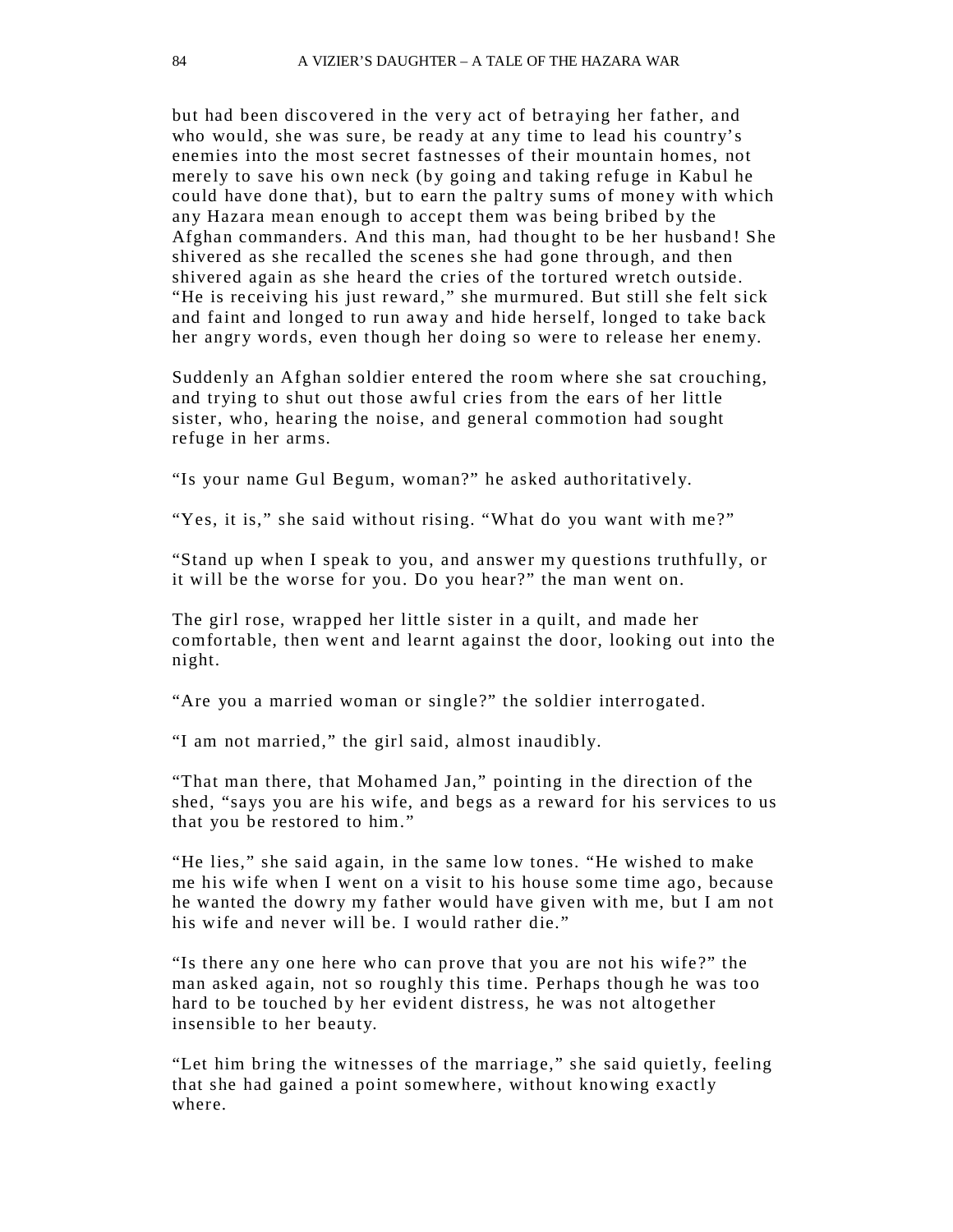"That is not possible at this time," he replied more harshly. "Do not dare to trifle with me. Where is your mother or some relation whom I can ask?"

"My mother is here, but she is beside herself with grief, and would say anything, hardly knowing what she said," the girl replied anxiously. She did not know what trouble her mother might not get her into.

"Then call your mother – or stay, I will call her myself," and he kicked the door of the inner apartment, where the other woman and children sat crouching in abject terror, repeatedly with the roe of his heavy boot.

"The mother of Gul Begum is to come here with me, I wish to speak to her," he said. The poor woman came forward trembling, but speechless.

"Is this your daughter, woman?" he asked. "Yes, sir, it is," she said faintly. "Is she married or single?"

"I tell you I am not married," the girl put in, trying to give her mother the cue; but the poor woman was far too terrified to take it.

"She is married." Then seeing that the soldier turned round on Gul Begum and advanced towards her menacingly, she added -hurriedly, "At least she is named on a man, a neighbour, and has sta yed in his house as his affianced bride."

"What does this mean?" the man asked angrily. "You pack of lying hounds! You want tying up to the post, and beating too, I think." Then turning to Gul Begum, "Listen to me," he went on. "If you are that man's wife, go to him. You are free. You are his in payment of a debt we owe him. If you are single, go, get yourselves ready and come with me. You are all war prisoners, slaves of the Ameer, and must come with me to Kabul."

Gul Begum shivered.

Her mother flung herself at her captor's feet. "Oh, merc y, mercy, show us some mercy," she pleaded. "I have little children and an old mother, do not punish us all for this girl's sake. How can we go to Kabul in this weather? How can we get there in this storm? Let us at least spend the rest of the night here. Good sir, hear my prayer, and let us wait till morning."

But she might as well have addressed the raging elements.

"Get ready to start as I tell you, and don't loiter. I have orders to take you to the camp at once. Don't keep me waiting here, " was all the reply she got.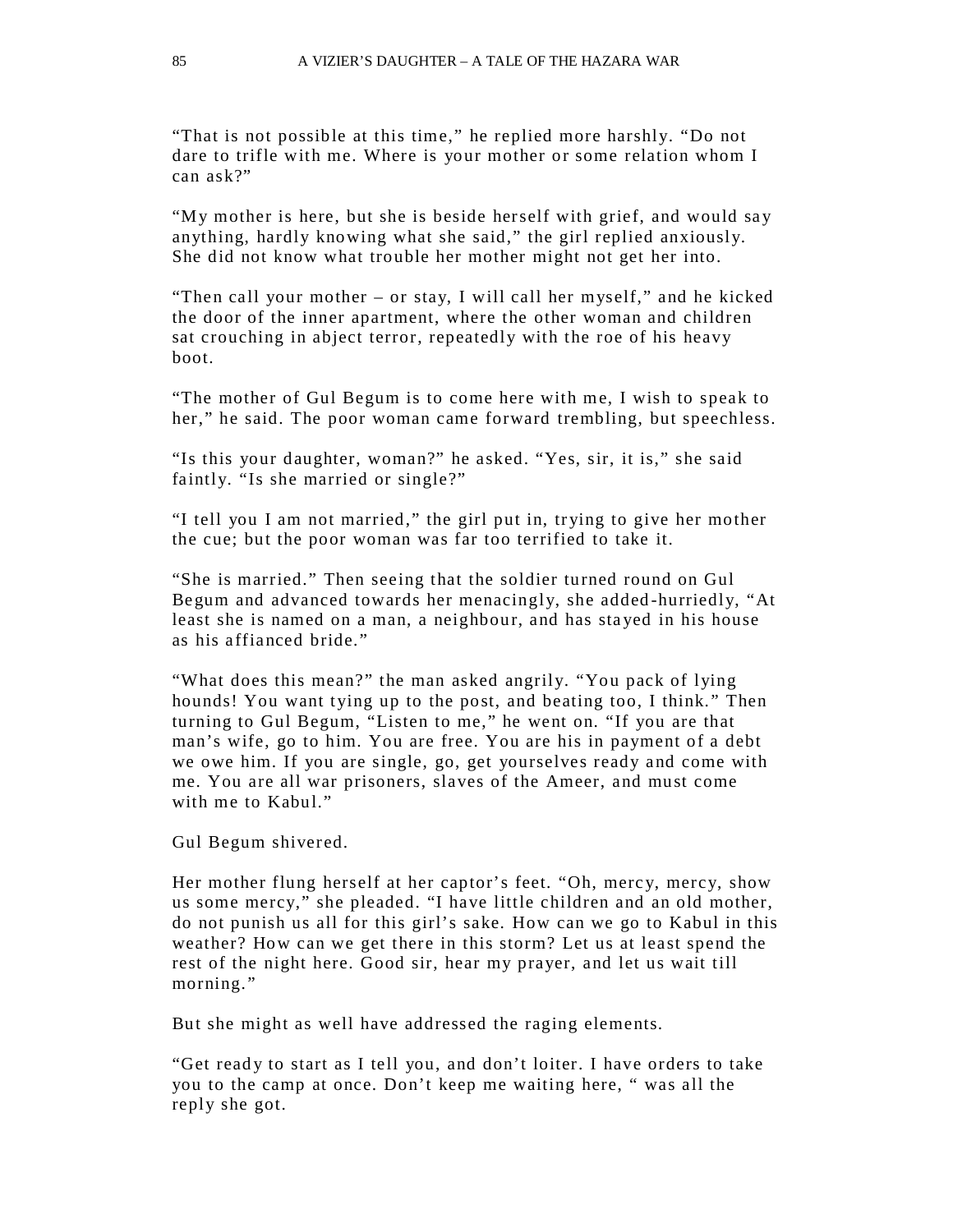"Who is to saddle the ponies?" the woman whined piteously. "None of the men seem to be about the place. I suppose, like their master, they have run away instead of staying here to protect us."

"The ponies? Oh, don't you trouble about those, my good woman. We will take good care of them;" the soldier said laughingly. "You did not think you were going to ride to Kabul, did you? But make haste, or I shall have to help you with a stick. There goes the call. Come, march!"

"We must get on our things; you would not have us run barefooted on these hills."

"Look here, my good woman, out at that door. No trifling here with me," and, as he spoke, he pushed her outside. "You go out there and stay there. I'll send the others after you."

Meanwhile, Gul Begum had not been idle. She had seen at a glance that resistance was useless, impossible – and, picking up first one child, and then another, had clothed it as best she could in the hurry of the moment. Then turning to the recess where the stores were all kept, had seized every warm wrap she could lay her hands upon, urging her old grandmother at the same time to make what speed she could. But the confusion was terrible: the children, wakened from their sleep, cried, and would not be persuaded to help themselves to any extent, and Gul Begum, who had been co ncerning herself chiefly about their clothes, had no time to seize any food before the soldiers returned, this time with a stick in his hand, which he flourished menacingly, then brought down – but not heavily – across the girl's shoulders.

"Look here, you women, out you go," and, heedless of cries and tears, he drove them all out before him.

The scene outside was one never to be forgotten. Gul Begum had thought that they alone in their house were to be the victims, and had been reproaching herself, thinking she was the cause of all this trouble, but in that she found she was mistaken. With the dawn which was now breaking, the storm had lulled somewhat, and before her, as far as she could see, were figures moving in the dim morning light – figures, chiefly of women and children, driven and hustled by the soldiers, first here, then there.

Shereen and her mother were standing huddled together against a wall; neither had put on their boots, and both were but very lightly clad. They had been torn half asleep from their warm beds, and many others were in a still more pitiable condition. In all that great seething crowd it was almost impossible to find any one, and Gul Begum looked round in vain trying to discover her mother.

Oh, such a wailing and crying, such sobs and such despair! Here what fortitude and courage, there what dull obstinacy and indifference; but it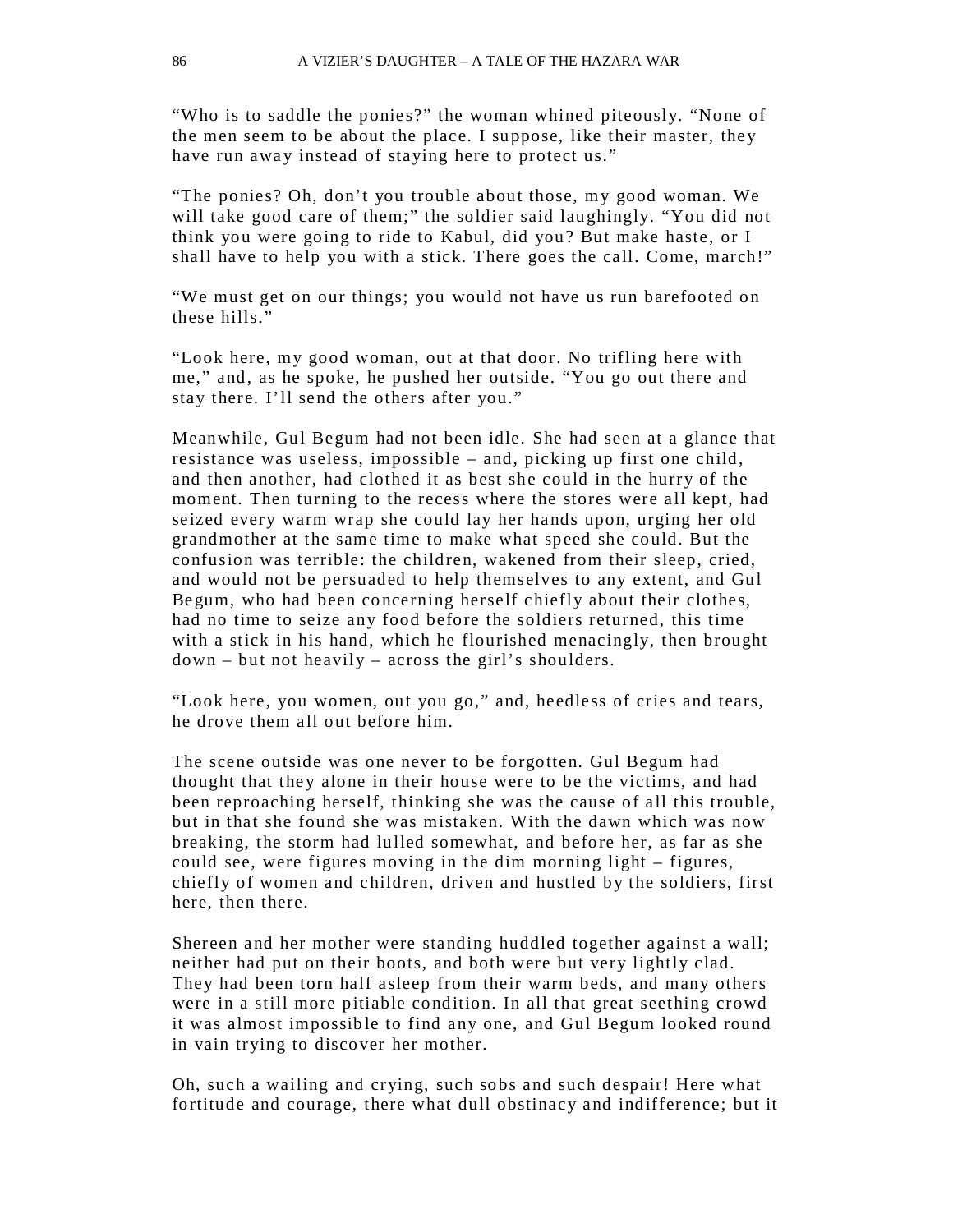was the weeping of the children, the crowds of half-clad sleepy girls exposed to the night wind, that went most to Gul Begum's heart. Her little brother, the youngest of the family, she had folded in a great shawl, and soon hushed to sleep upon her breast, even among the noise and confusion that everywhere prevailed. Her youngest sister, a little child of barely nine, Gul Begum herself in miniature, clung to her sister's skirt' in terror, but she had ceased crying and kept looking about, wondering what was the matter. Fatma, the elder girl, wailed loudly, hardly knowing why she cried. Then suddenly the order was given to march, and the whole crowd was driven down the hill and on the way to Kabul. Road there was none – only the pathway that had been made by the trampling of many feet for many years – but there they were, these hundreds of human beings, driven like so many sheep along a sheep-track, the lambs following as best they could.

"My feet, my feet, they are getting all cut, I can't walk on these stones barefooted," a woman kept crying bitterly. "And where are my children? Will no one find my children and my mother?"

She was some distance on in front at first, but as she got further and further behind, owing to the tenderness of her feet, Gul Begum recognised her mother's voice.

"Here, mother, we are here," she cried, "and Shereen and my aunt. I have given aunt your boots, for her feet were getting cut too, but you can have mine. I am used to going barefooted and prefer it," and so saying, almost without stopping in her walks, the girl pulled off her long boots and handed them to her mother.

"And I am cold," the wretched woman sobbed, almost breaking down now she had got back among her children.

"Here, take the boy and wrap the shawl around you both," the girl said again soothingly. "It's all right now, mother. Whatever happens, we are all together, so that nothing can be so bad as if we were all separated."

"Ho! there, no loitering," one of the soldiers called out. "Who's that blocking the way?" for it took just a few seconds to effect these changes, and this time Shereen, the furthest behind of the party, got a poke in the back with the end of a stick.

Relieved of her burden, Gul Begum was the brightest of the company and did much to cheer the others on their way, now giving this little child a lift, now that, and as the light grew brighter the very soldiers noted her handsome form and face, and spoke more kindly to her than to the rest.

But what a dreary weary trail of human beings! A few men-servants and field labourers who had been left behind when the rest of the men had been called off to take part in the war were to be seen here and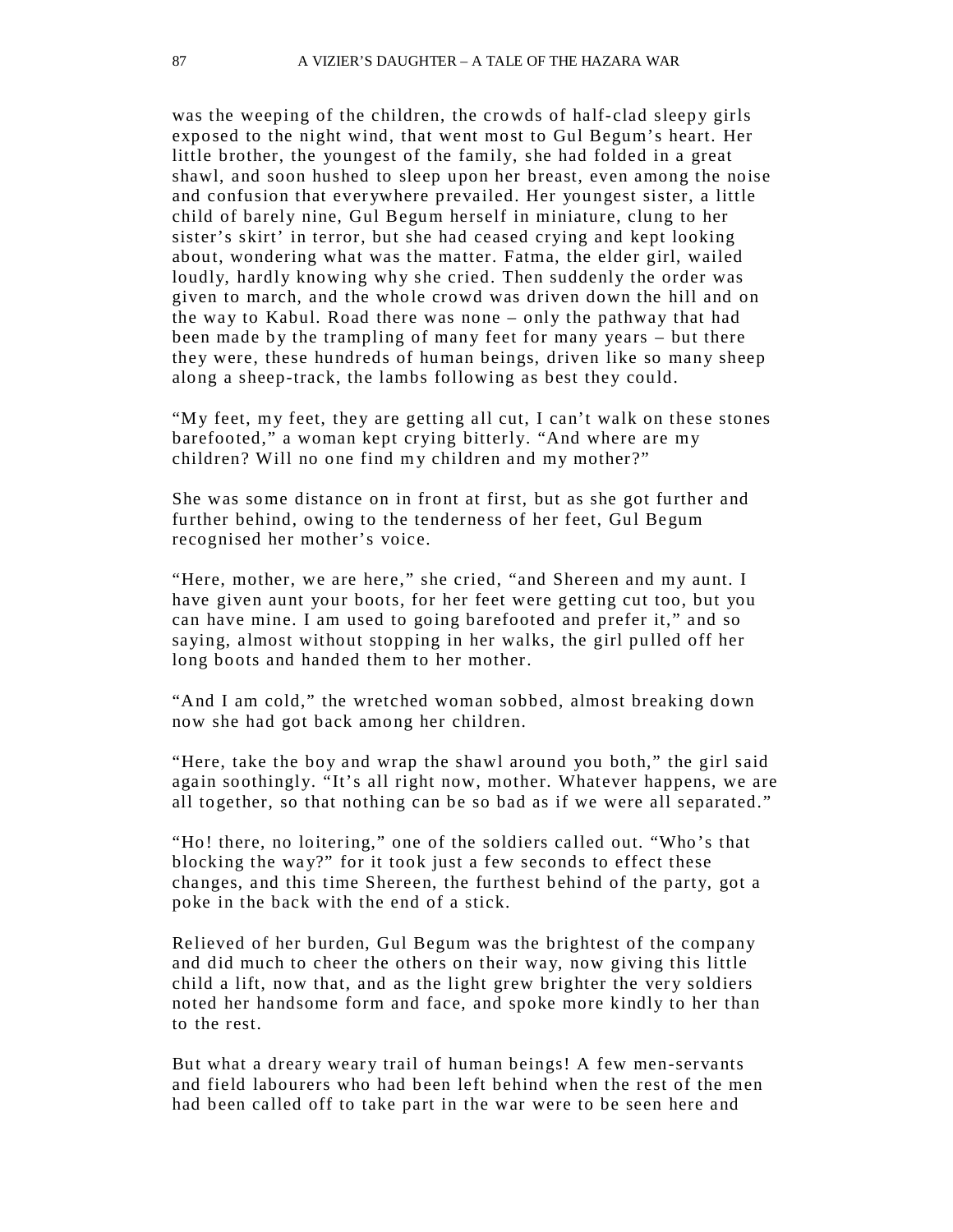there, but the great bulk of all that crowd consisted of women and children who, now that they had got well on the road, marched for the most part in silence, except where a child's wail or the fretful cry of an infant made itself heard.

On, on they marched. The night wind softened down to a pleasant morning breeze, and that in its turn disappeared and the sun broke out in all its strength, but still the molted crowd marched on. They had only halted twice, chiefly, it seemed to Gul Begum, to let the soldiers have some food, but they had been kind to her, and had let her have a piece of bread now and again, which she had at once given to her little sisters, and more than once they had pointed out to her a spring of fresh clear mountain water at which she had slaked her thirst.

The sun, as it rose higher and higher, streamed down on the white stones and sand, and baked them as though they had just come out of an oven, scorching the fugitives' feet. It streamed on their heads, and made them draw their shawls more closely round them. Gul Begum was accustomed to roam the mountains barefo ot, but that had been at her leisure and at the hour she herself had chosen. This constrained march, barefoot on those burning stones, became very wearisome, and when the mid-day halt was called under the shade of some mulberry trees by a running stream, she was thankful to dangle her poor aching swollen limbs in the cool water.

The children ate the fallen mulberries ravenously, then stretched their weary limbs and slept in the refreshing shade.

"Shake down some more," Gul Begum had said to one of the soldiers. "Do, for the love of Heaven. See how hungry the little children are," and he had not only shaken the tree, but had climbed up, and, after eating as may as he could contain himself, had brought her down a handful. She ate them hungrily, and wished that at any cost she had seized some of the bread she had baked overnight, and which lay in piles on a shelf in the house she had been so suddenly forced to quit. How easily it might have been brought – and now they were so short of food.

So many mulberries to children unaccustomed to them could not be anything but harmful, but still they must eat something. Presently she feel asleep, and when she woke the shadows had lengthened by many feet and the evening breeze was beginning to rise again.

"Where are we to sleep to-night?" she asked.

"You will see," was all the answer she received. "How soon shall we be in Kabul?" she asked again.

"Khuda me danad" (God knows), the soldier answered, "to-morrow, or the next day, or a week or two hence. How can I tell?"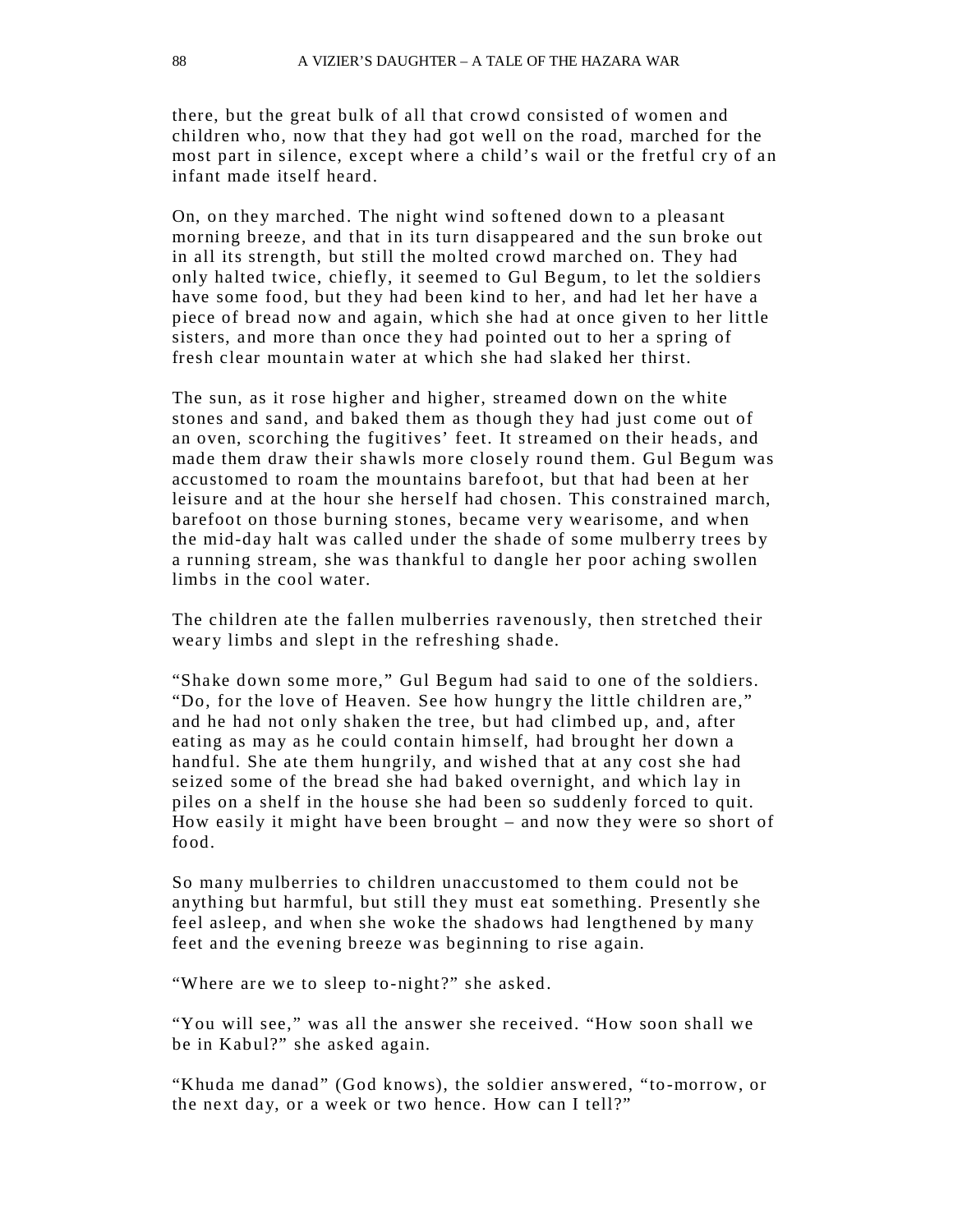The girl sighed. "But the children? They will never stand this march," she said, "and just look at my feet. They are better now, but by tomorrow night I shan't be able to put them to the ground."

"Can't help that," the soldier said again. "Why did you give away your boots? You had some on when you started."

"Oh, it was to my mother I gave them," the girl answered simply. "I could not walk in boots and see her feet bare."

"As you please," the man answered carelessly. "It's not much of a matter that to my way of thinking."

They halted at night in a village, and were packed as tightly as they could be squeezed into the rooms, or rather sheds, allotted to them. It was a terrible night. Many of the children had a touch of sun fever, and in addition to this the mulberries had disagreed with several, and made them sick and restless.

"Give me some water – water," Gul Begum's little sister kept crying, "I am so hot and thirsty."

"Ah, God, my darling is ill," the elder girl moaned. "God make you well, my sweet one," but still the little thing wailed and cried, "Give me some water, sister mine (Khwar-e-m), I am so thirsty. Water, water"

All night the girl sat by her and tried to soothe her, and when day dawned she slept. Then Gul Begum put down her head and slept too. She could do no more; she was worn out.

The child seemed better in the morning, but languid. Towards noon, when the sun again broke out in all its fury, she got worse. The fever returned with redoubled strength, and the child could not drag her poor weary limbs along.

"Oh God," Gul Begum cried, "have pity but there seemed no God to hear, only the soldiers, and they hurried on the laggers behind and plied their sticks – not mercilessly, however – on those who seemed too weary to drag themselves forward. Gul Begum tried to carry her little sister, but her own feet were sore, she lagged behind in her turn and had a stick laid across her back just as though she had been a sheep straying from the flock. She borrowed her boots back from her mother, but found she could not get them on, her feet were so swollen. At last they halted again for the mid-day rest, but Gul Begum got no repose, the suffering child kept crying and could not sleep or eat. But why dwell on events so painful, so harrowing? The next night but one Gul Begum's darling died, died in a raging fever, and two nights later the boy died too. Oh, the wailing and the weeping throughout the camp! Dozens of little children perished on that long burning road, and so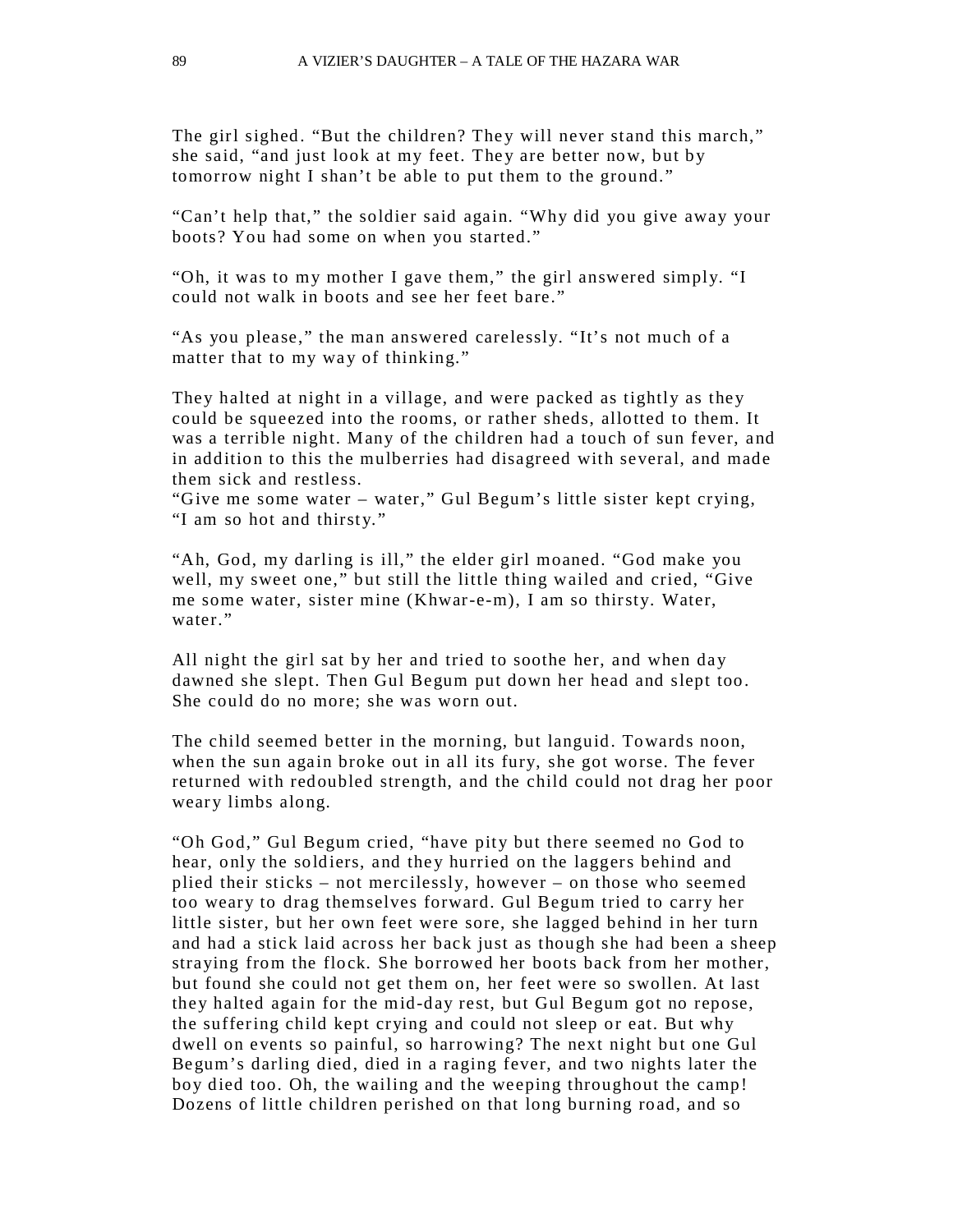exhausted were their mothers and relations at length that in most cases they became almost thankful to be rid of their burdens.

Not so Gul Begum; she nearly broke her heart. She mourned her little sister, her flower, her favourite, more deeply than did the mother who had given her birth; but still they journeyed on.

## **CHAPTER XVII**

#### **SELECTED**

ON the afternoon of the fifth day, weary, worn, and travel-stained, the exiles saw a great camp in the distance – white tents extending in all directions over a well-watered plain where the corn stood high and green above the rich earth which, year after year, yields such abundant crops.

A motley crowd indeed had set out from the village among the Hazara hills, but it was an emaciated, haggard, exhausted crowd that came into camp that evening. Some of the older women, on the excuse of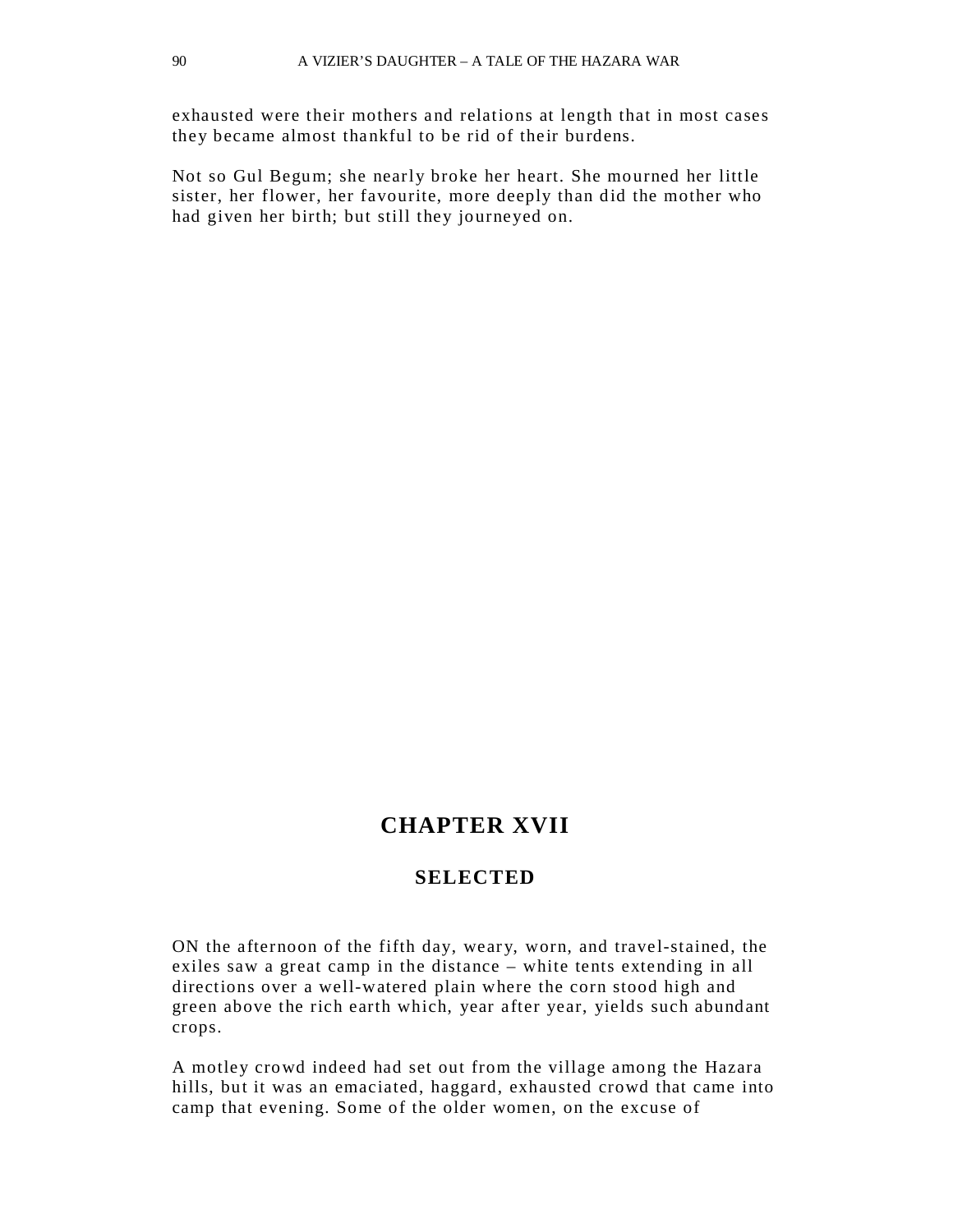remaining with the children who could drag their weary limbs no further, had begged to stay behind and watch their little ones die, promising to rejoin the party as soon as the last struggle should be over; and the soldiers had let them stay, partly under the firm conviction that, like the little ones whose death was inevitable, these feeble old bodies would never reach their destination, and partly also because they knew that as slaves their market value would be absolutely nil. But if the oldest of the party had dropped out from among the ranks and were sitting by the roadside in the last state of exhaustion, others seemed somehow to have taken their places in the most extraordinary way.

The middle-aged women, many of whom had been stout and well built, if not comely, when they had set out, were now mere shadows, their tanned and wrinkled skins hanging in folds across their but too apparent bones. Even the young women looked twice their age, and many were worn with grief as well as suffering. Among these was Gul Begum. Her father was her idol, her ideal, and he, thank God, was so far safe; but little Marwari had been her darling, her comforter and adorer. She missed her every hour. In all her sufferings in the days that were past it had been of the little sister she had thought, and the warm soft hand slipped tenderly in hers had been her solace during many a sad and anxious hour, and now she was gone, gone where the sun could never scorch her more, where no stones would cut her little aching feet, and where there were rivers and fountains in plenty to slake that burning unquenchable thirst.

As she had trudged on the tears had chased each other down her sunburnt, wind-tanned cheeks, and had fallen one after the other on her travel-stained skirt and shawl, but no sob had escaped her – only the tears welled up and fell, then welled up and fell again – she was too tired for more; nature could make no further effort. Properly clad, and at her own leisure, she could have accomplished the distance in half the time and without so much as turning a hair; but this weary, steady march, barefoot, all through the scorching noontide, with the helpless little ones depending on her when their own strength flagged, had taxed even her strength to the very uttermost.

The night she arrived in camp, however, she slept – and slept soundly – and next morning, except that her feet were both swollen and cut about by the stones, she felt fresher and brighter than she had done for some days. Shereen, too, and many of the other girls, had recovered their spirits and had begun wondering what the next move was to be. They had had an abundant supper over night, so for the first time for several days they were not hungry. Besides, they were not under nearly such strict rule as they had been, and some even talked of flight, but it was mere talk. Not one had either strength or courage to attempt it, and, moreover, for all the apparent carelessness, they felt that they were closely watched. Towards noon there seemed more stir about the camp.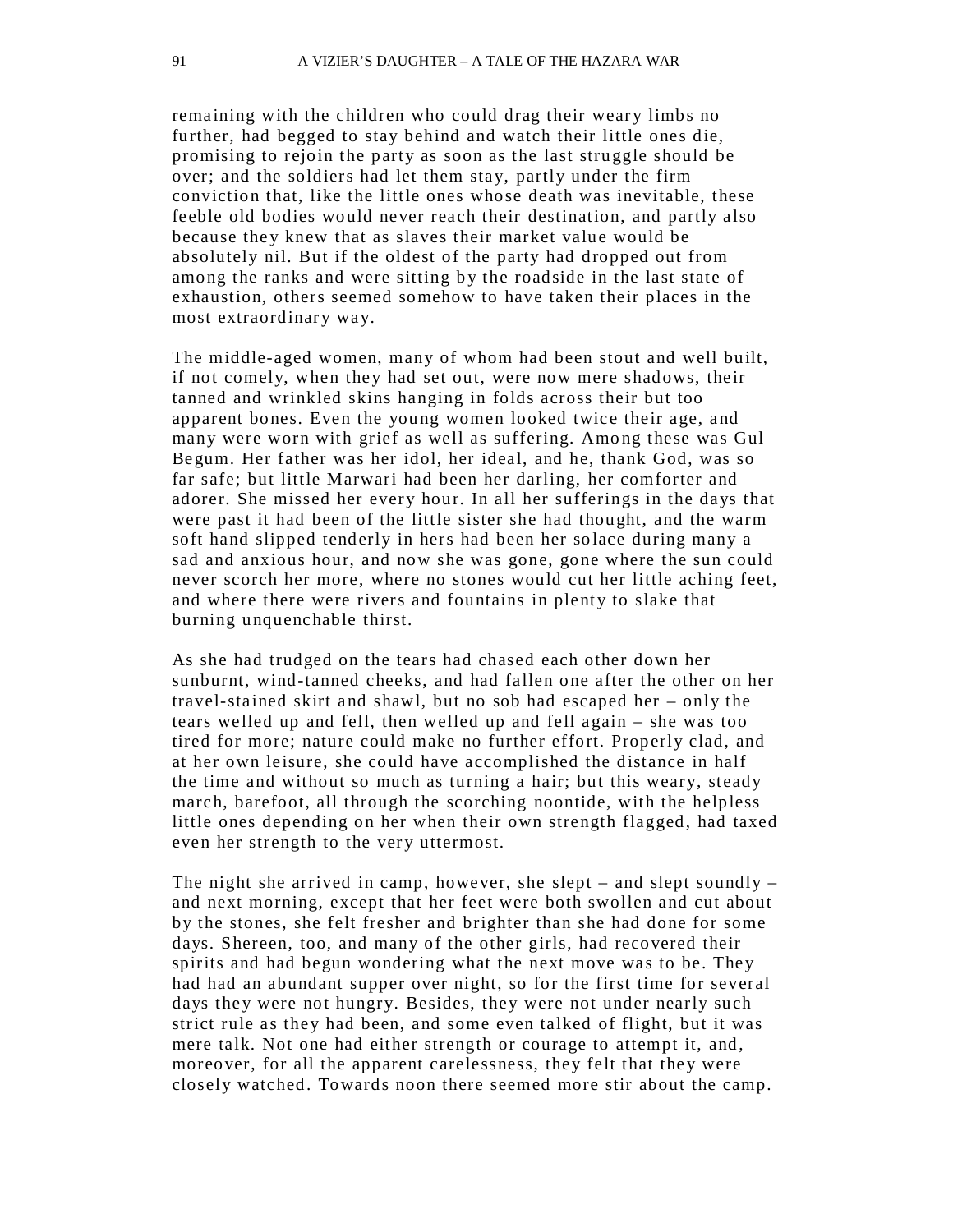Food was distributed, and the soldiers seemed altogether more active and busy about their arms and accoutrements.

"The Commedan has awakened and will be round to see the prisoners almost directly," somebody whispered, and soon the fact was loudly discussed on all sides, and all sorts of speculations raised.

After a while a soldier came round and picked out about twenty girls or so, among whom were both Shereen and Gul Begum, and told them to smooth their hair and make themselves lo ok as tidy as they could. The Commedan was coming, and was going to choose some half-dozen of them for himself. Some of the girls took the news placidly enough, and even began giggling and nudging one another in the usual Hazara style, when anything in the shape of marriage is in the air; but Gul Begum was most indignant.

"If I am a slave at all," she protested loudly, "I am the Ameer's slave, and must be assigned my place by him, not by any stray Commedan or Captain who may chance to crop up." But the soldiers took no notice of her.

"Most probably he will not choose you at all," one of the girls remarked, nudging her neighbour meaningly. "There are twenty of us here, and he only wants six. Why should he choose you? I would be quite willing to be one of the six, I'm sure, if only it meant an end to all this marching and driving across deserts."

When the time came, however, the willing victim was not selected, and neither was Shereen. Gul Begum was.

As the Commedan marched off, having made his choice known to his subordinate, a sudden inspiration seemed to come to Gul Begum.

"Sahib," she said – he turned – "Sahib, I understand that I am one of the girls you have selected for your own household." He was going to pass on, but something in her carriage and bearing struck him, and he paused.

"Well, what of that?" he asked.

"I thought I had better let you know at once, and before matters proceed further, that your taking me may get you into trouble which you would rather avoid. I am Gul Begum, the Vizier's daughter, the chosen of Colonel Ferad Shah."

"Ferad Shah?" the Commedan said, almost below his breath. "Is that true? Do you soldiers know anything of this?"

"Heard nothing of it before." One of those standing next him answered wonderingly. "We heard she was the wife of that spy of ours, Mohamed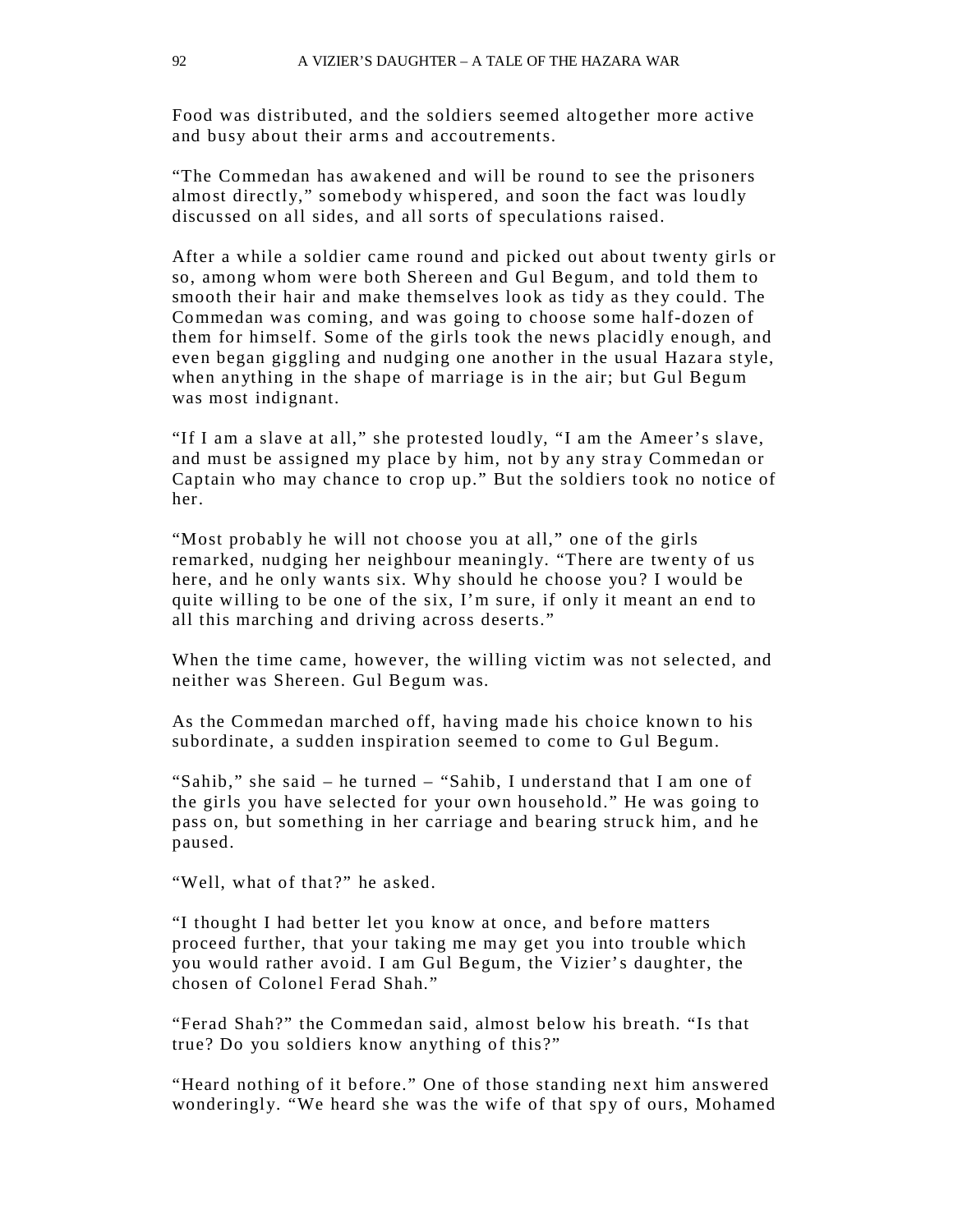Jan. Ferad Shah's name has never been mentioned in connection with her"

"It is well," Gul Begum said quietly, noting something of the awe which the very mention of this man's name had inspired. "It is you who run the risk of his displeasure, not I. These," pointing to the other women, "are my witnesses that I have protested. It is for you now to do what you please."

"What proof have you of this? Have you any one here who is aware that you have been selected by Ferad Shah?"

"There is my cousin Shereen," she said. "ask her, and somewhere you will find my mother, and these girls they, too, all know that Colonel Ferad Shah has twice sent special messengers for me to go and join him. That he is a man who does not care to be crossed I also know, and probably you know as much of him, or more, that I do."

The man looked her up and down. It seemed to him not unlikely that Ferad Shah had chosen this girl. He was a judge of these things, and knew a fine woman when he saw one.

"All right;" he said to his men, "put her aside to send to Ferad Shah. Let us hope she will like it when she gets there," he added below his breath. "My God, women have strange tastes!"

So the Vizier's daughter was returned for the moment to her tent and to her companions, and the other five, with another girl who was chosen in Gul Begum's place, were all marched off to the Commedan's quarters. But during the day many were the calls paid round the prisoners' camp, and many of the girls that were marched off in this direction and that, henceforth to be the slaves of those who had selected them. There was nothing unkind in the way they were treated. They were quietly told what they were to do and they did it; only when mothers and daughters were parted there was wailing and sobbing, and sometimes an effort on the mother's part to go with the daughter – an effort not altogether unavailing in some cases if the mother were young and the child too small to do easily without her. Fatma was selected during the first hour or two, and sent to the household of the chief man in one of the neighbouring villages. Halima cried loudly and begged to be taken too, but was sent back. She was not wanted. Gul Begum began to wonder what was to be done with her, and what her fate was to be. Like many another in Afghanistan she had saved herself from the difficulty of the moment, by placing herself in a far worse plight, had substituted what might prove a terrible ordeal in the establishment of a monster for the comparatively ordinary every-day trouble that had threatened her; but Hazaras and Afghans, too, never think be yond the passing moment. When the next difficulty arose she would find some means of meeting it, she thought, and in the meantime she had a few hours' respite.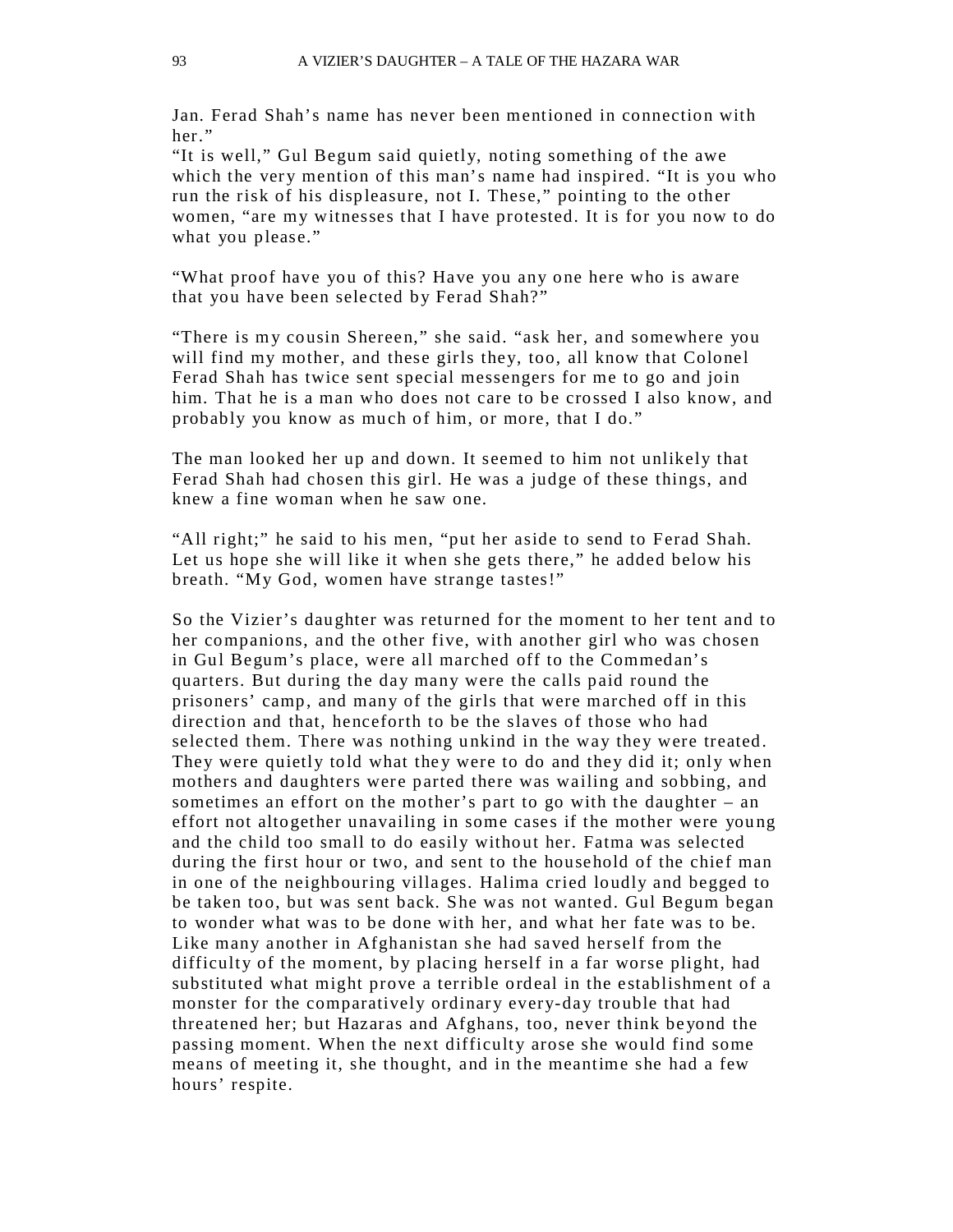Early next morning she was awakened by a soldier calling outside her tent. "Gul Begum, Gul Begum," he said, "you are wanted."

The girl was on her feet in a moment. "What is it?" she asked.

"Get up and make yourself ready to start at once. I have orders to take you to Colonel Ferad Shah's garden house, it is not very far from here, but the Commedan has ordered a pony for you to ride, and he is sending two other girls with you.

Who would you like to take? You may choose any that you may prefer from among those that are left."

Gul Begum smiled. "This is what it is to be the chosen of Colonel Ferad Shah," she said to herself, and in spite of all her many troubles and anxieties as to her future, a certain glow of satisfaction passed over her. After all, this was but how she ought to be treated; was she not Ghulam Hossain's daughter?

Shereen and her mother, besides Halima and several other women, occupied the same tent. "Take me," her cousin pleaded, "don't leave me behind, Gul Begum."

"And me," entreated Halima. "You would not leave me here all alone, or I shall indeed be forsaken. My baby is dead, and Marwari" -the wretched woman commenced weeping- "Fatma has been torn from me, and now you are going to forsake me too. Oh, wretched creature that I am, would that I too had died."

"Hush, mother, hush," the girl said smoothly. "If I may, of course I will take you."

"And me too?" asked Shereen's mother. "Don't let me be parted from you all."

"I wish I could," Gul Begum said anxiously. "I will ask the soldier," and she stepped outside.

"Look here," she said, "I am poor to-day and a prisoner, but I am not born poor, and I shall not always be a prisoner. I am going to the house of a rich man, where I know I shall soon have a good position, and in the days of my prosperity I will remember you if you will help me now in the time of my trouble." Afghan promises that all meant very little, because no one knows what his or her future is to be, for Afghanistan is the country above all others where the unexpected always happens. But the soldier, like the rest of his countrymen, lived in hopes. A better day might come, that was all he had to look forward to, though, after the manner peculiar to his race, he took not the faintest means to secure those better days.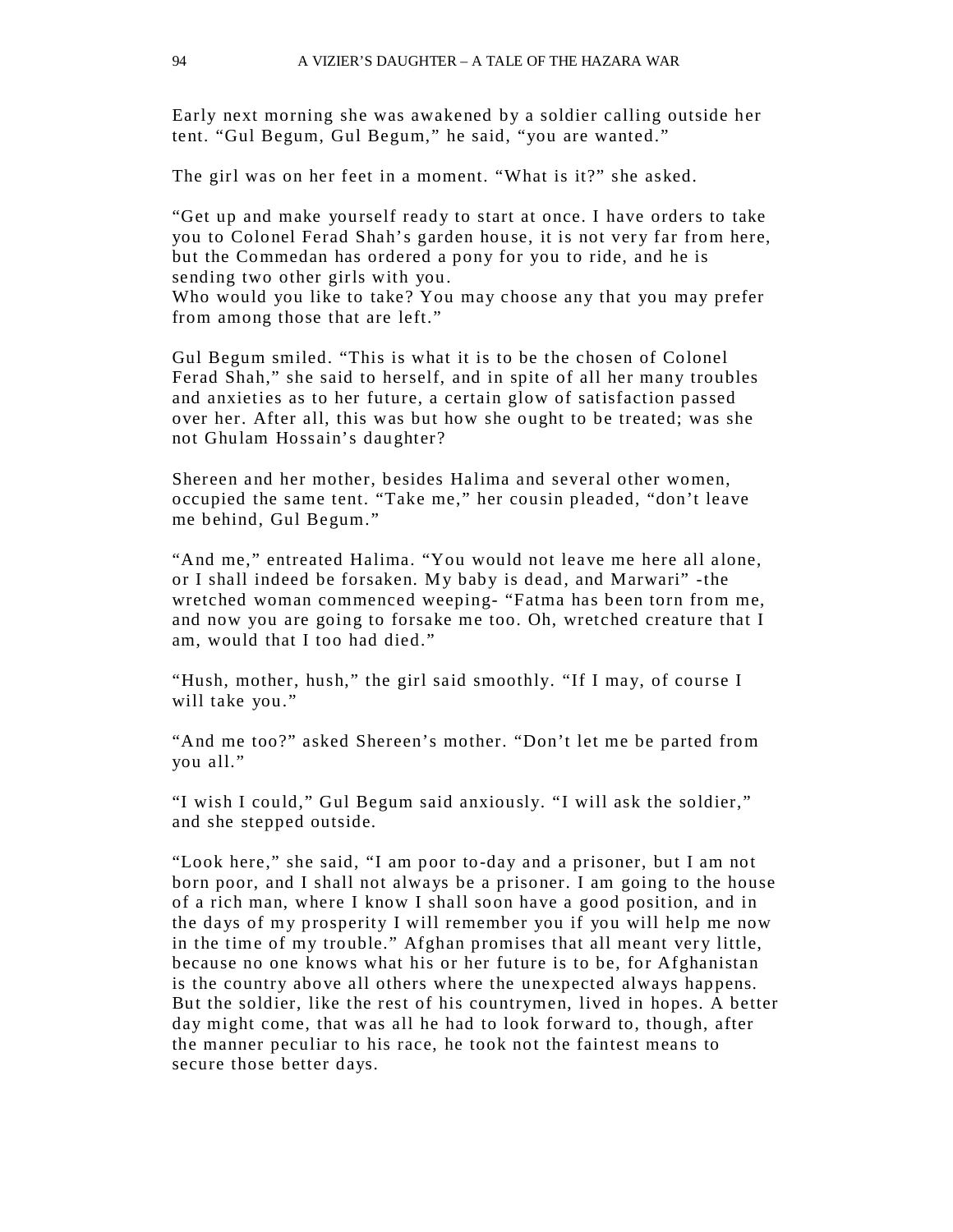"What do you want?" he asked. "Whatever it is, be sharp, there is no time to waste."

"I want you to let me take my mother besides two others that the Commedan has ordered to accompany me."

"Oh, you can take her and one other," the soldier said, smilingly, "the Commedan put no limit as to age."

"Ah," the girl said sadly, "I see you are not going to help me. Our family has all been divided up, and some have died. There are just we four left, and we do not want to be parted. Will you not grant me this little favour? If you will, I will speak for you to Colonel Ferad Shah, and he will make you a Hawaldar (Sergeant), and something more, perhaps, some day, if you succeed in pleasing him, and do his bidding, and mine."

"Do you know what Colonel Ferad Shah's bidding is likely to be, my good woman, that you talk so lightly? Have you ever seen him?" "I know something of him," Gul Begum said, and a shiver passed through her as she recalled what she had heard; but, womanlike, she believed in her own power. "I know that he was a slave once, but that he is a colonel to -day, and placed in a position of great trust and responsibility, and I know that he may be a commander-in-chief some day, and have it in his power to make captains and even colonels of those who know how to serve him."

The man stood thoughtful for a moment. "Look here," he said, "you hurry up, and you can take your old mother with you. The chances are she will be sent back, but you can take her with you and see what happens. If she gets a beating for going where she is not wanted, don't blame me."

"You mistake," the girl said brightly, "my mother is not an old woman, she is only wearied after a long journe y; she is an active, able -bodied woman who can work hard, and has been accustomed to do so. She won't get sent back," and Gul Begum disappeared into the tent, well content with the result of her promises.

They had but little preparation that they could possibly make, these poor wanderers, possessed of what they stood upright in, and nothing more, so in less than five minutes they were on their way, Gul Begum riding, the others walked behind – one soldier leading the pony, two soldiers with loaded rifles walking behind to prevent any possibility of escape.

"How far have we to go?" Gul Begum asked. "Not far," the man said doggedly. He did not want to be reported as having indulged in over much conversation with the prisoners, for in Afghanistan every man and woman looks upon every other, even his comrades, as possible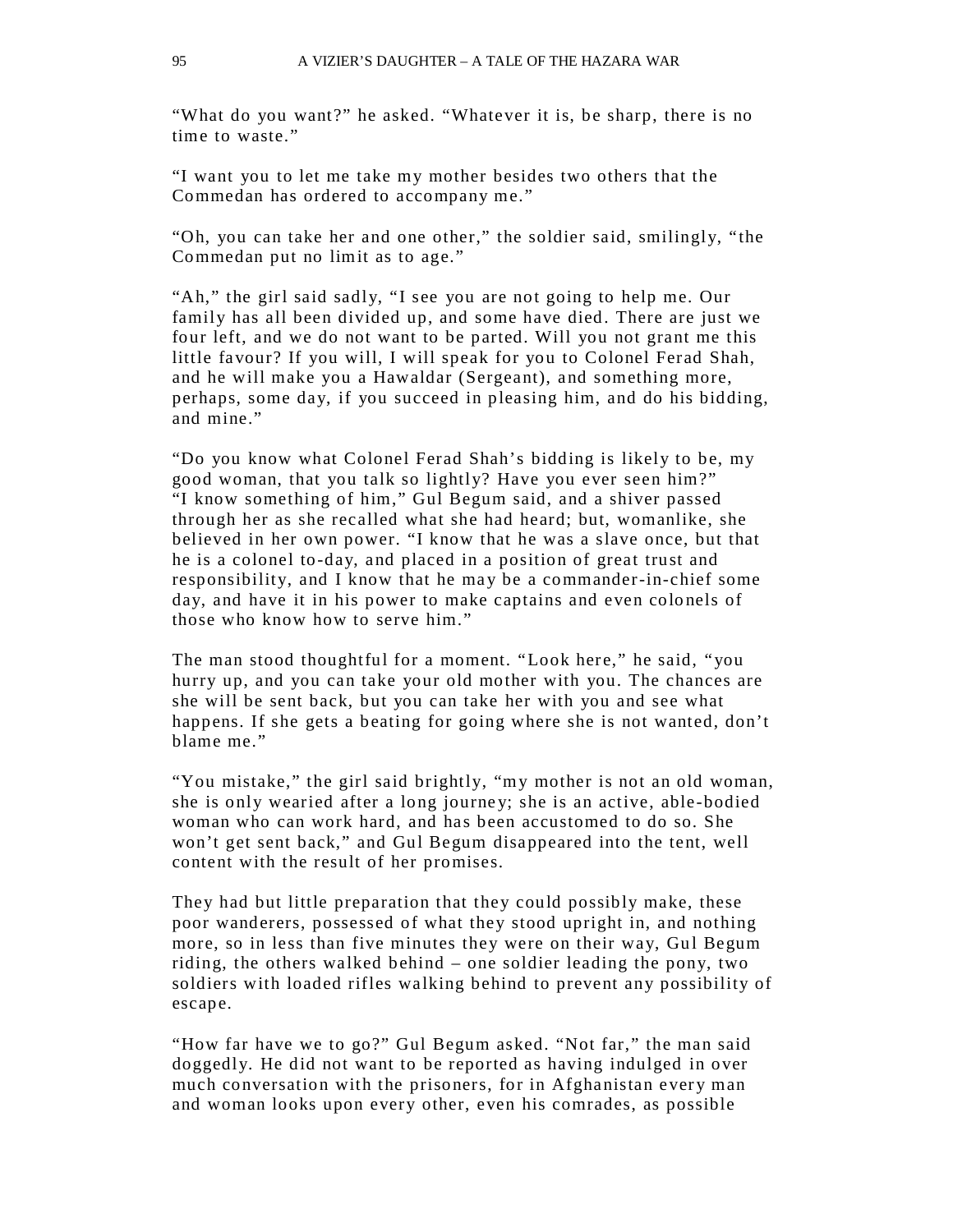spies. There is no *esprit de corps* in Afghanistan. It is a country where every man is for himself, and "the devil take the hindermost," which generally means the man who brings in fewest reports to his superiors.

When they were out of sight of the camp, Gul Begum called her mother up beside her. "Forgive me, mother, that I ride while you walk," she said. "I only did so till we got out of the camp," and so saying, she flung herself from the saddle.

"Here, what is this?" the soldier called out indignantly. "What are you doing? Get back on to the horse at once."

Gul Begum turned to the tow men behind. "Persuade this man to let me walk a little way," she pleaded. "I am longing to stretch my limbs. Let these two get on to the pony together," pointing to her mother and aunt. "We shall get over the ground quicker so. Shereen and I can walk as quickly as any of you, and we may as well get as far as we can before the sun gets hot. It will be best for you as well as for us." And so they let it be – the two older women riding the one behind the other on the pony, the two girls walking along briskly. Their previous five days' march had put them in excellent training, and their thirty-six hours' rest had completely restored them.

"I wonder what sort of life we are going to?" Gul Begum whispered in her cousin's ear. "I shan't stay if I am to be made unhappy, shall, you?"

"I don't see how we can help ourselves if we are to be shut up and guarded by soldiers," Shereen answered hopelessly. "It does not seem to me we shall have much chance."

"Here, not so much talking," one of the soldiers called out. He was sharp enough to notice that there was something earnest in the nature of their conversation, and as that might mean trouble for their escort, he felt it wise to suppress it.

# **CHAPTER XVIII**

#### **AN AFGHAN "GARDEN HOUSE"**

THE soldier had said it was not far to Colonel Ferad Shah's garden house, but though the travellers had started shortly, after dawn, the sun was already low on the horizon when the little party halted in front of a heavy door – the only apparent entrance to several acres of land, enclosed by a high thick mud wall. Gul Begum's heart stood still. Once inside those walls, what chance would the bravest have of escape?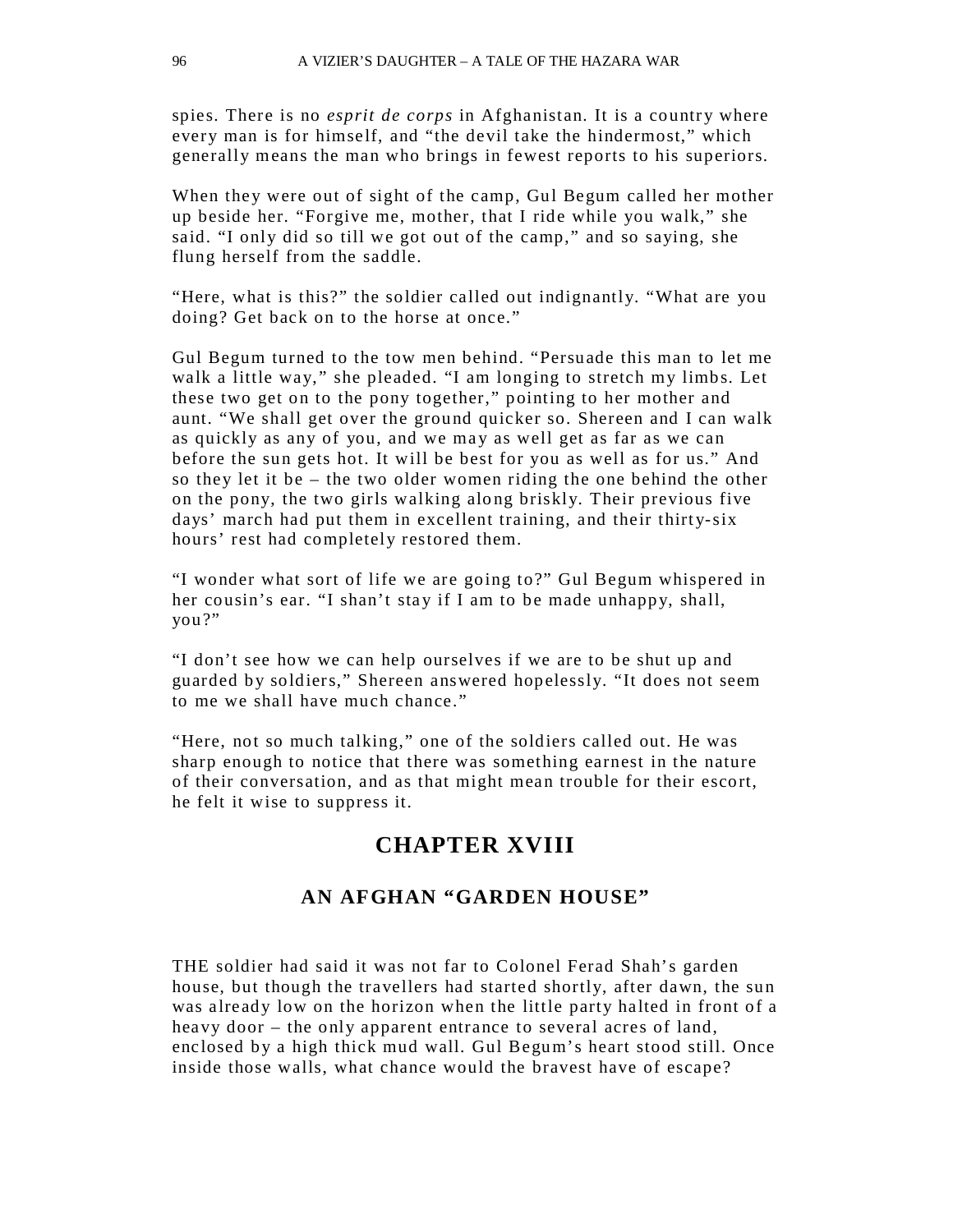Three times the soldier thu ndered with the butt end of his rifle, before his summons met with any response, and each time he cursed, not the man who should have admitted him, and did not, but his father, and his grandfather, and his wife's, and other relations' forefathers, in the usual Afghan style. At last an old man appeared in the doorway, in a state of fury, equal to that of the soldier, and in his turn commenced the same style of greeting.

"What sense have you that you thunder at my master's door in that manner?" he asked. "Are we all your servants that you expect admission the moment you choose to rap at our door, son a low-born barber that you are?"

"Cursed be your fathers, then, why did you keep us waiting?" asked the soldier angrily. "Are we dogs that we should be left standing outside the gate in this way awaiting your good pleasure? See, I bring you a new mistress, the last who had found favour in your master's eyes, and she is travel-stained and weary. A nice story she will have to tell your master of the way in which you received her."

"I was at my prayers, blasphemer," the old man said more quietly, noticing the woman on horseback. "Could you not have guessed the cause of the delay and have waited a little more patiently?"

The soldier, sending that he, or rather the rider, had made some impression on the irate old man, was about to add a good deal more, but Gul Begum herself interposed.

"Enough," she said, "now that we know you were at your prayers, there is nothing more to say. It was not so very long that we had to wait after all."

"Who are you?" the door-keeper asked quite civilly, noticing the air of authority with which she spoke, "and why do you come here?"

"I am the daughter of the Vizier, Ghulam Hossain," she said quietly, "and have been chosen by your master, and sent here by order of the Commedan of the camp over yonder," indicating the direction from which she had come. "We have ridden all day to get here, and are tired and hungry."

"It is passing strange," the old man said, eyeing her. "You are a likely girl enough, but I have no orders about you whatsoever, and hardly know what to say."

"You are not likely to," the soldier again interrupted, "if you don't go to the right source for your information. If you choose to address yourself to me instead of to the woman, I might be able to give you the information of which you do not seem to be possessed. I have a letter here for your master from my Commedan which will explain ever ything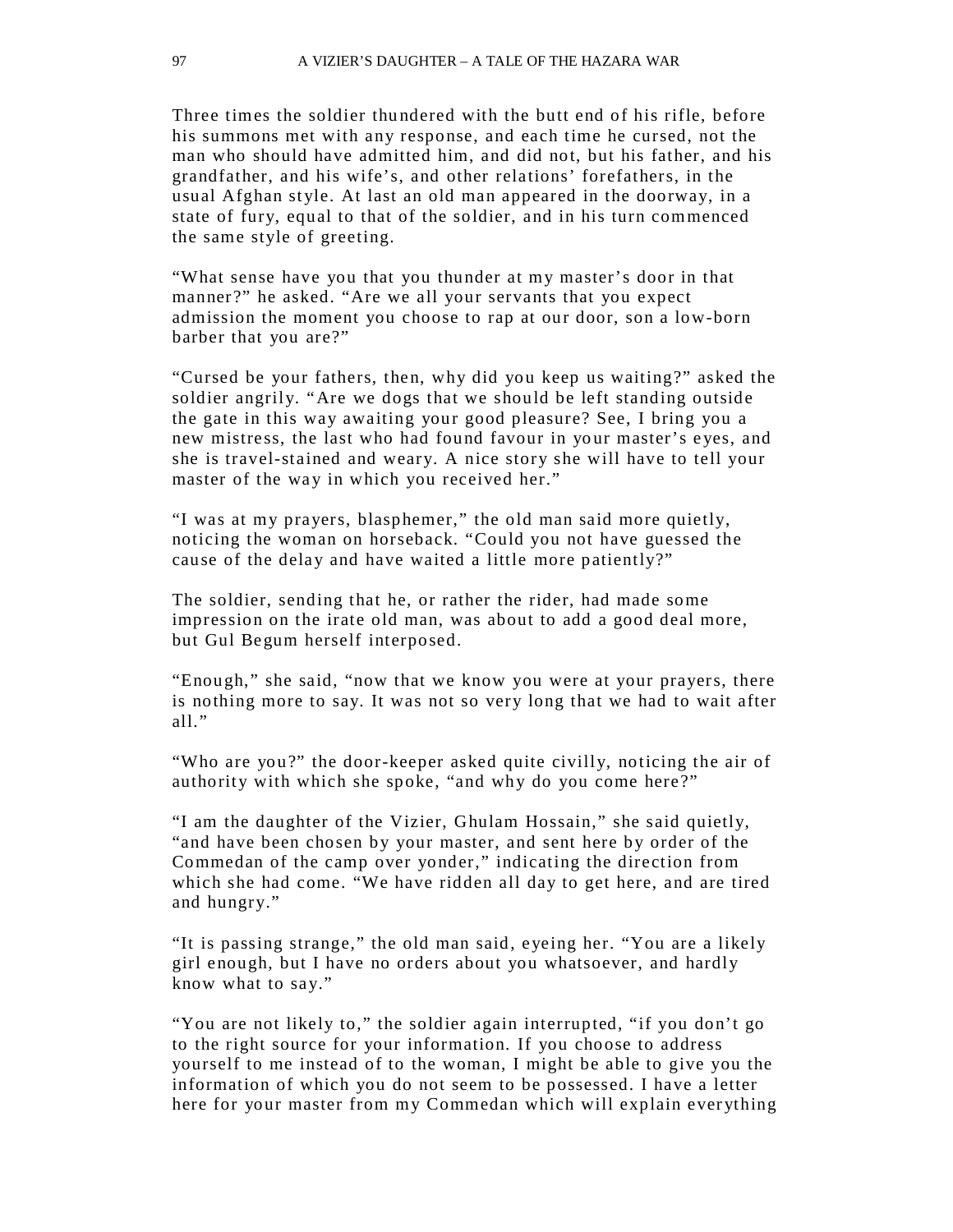there is to know about these women, and why they are sent here. It appears that your master saw this girl in her Hazara home and wished to have her. She was, however, taken prisoner by mistake along with a who le tribe from among the mountains, and brought in to our camp. So when the Commedan found out who she was and what the Colonel's intentions were regarding her, he sent her straight on here with these three women who are to wait on her and be her servants. Do you see, old owl?"

"Then come inside and leave off those evil cursing ways of yours." The door-keeper replied indignantly. "Don't show at every breath how low your origin happens to be; it is not necessary, any fool can see that at a glance before you ever open your lips." So saying, he unbolted the other half of the heavy teak wood door, and admitted them to a scene the memory of which never passed from Gul Begum's mind as long as she lived. It was only a garden planted both with fruit-trees and flowers, but the girl had never seen a garden before, and, unlike her more unimpressionable companions, it affected her deeply. For hours, for days indeed, she had been walking along a burning stony plain, with here and there at considerable intervals a stream, the borders of which had been planted with occasional groups of mulberry trees which had afforded her pleasant shade and a sense of peace. But this was quite different. It was a fairyland. The sun was just setting and spreading a flood of golden glory over everything, showing up in strong relief the graceful forms of the young almond trees on which the fruit was already beginning to show, while beyond them, and forming a magnificent background, stood great spreading sycamores, so old that no one knew who had planted them. In the front, at her feet, were sweet-scented English annuals, and all round her the atmosphere was laden with the perfume of the delicate pink rose from which the famous attar is extracted.

She drew a long breath and turned to address the door-keeper, but stopped again, full of wonder at the overhanging vines, the gnarled apple trees forming strange and grotesque shapes, and stretching out weird and ghostly arms in the rapidly increasing shade.

"You had better come to the house," the old man said. "The ladies will arrange something for you for to-night. To-morrow, doubtless, we shall hear from the Colonel what his wishes are regarding you; if there is no room in the house I can put a tent up for you to-morrow, but for tonight you will have to manage as best you can; you were not expected."

"Give me some receipt," the so ldier said, "that I may show the Commedan that I have discharged my duties, and have landed the women here safely."

"You get nothing from me, you cursing fool," the old man said testily. "Go, make what explanations you best can. What care I what your Commedan has to say to you?"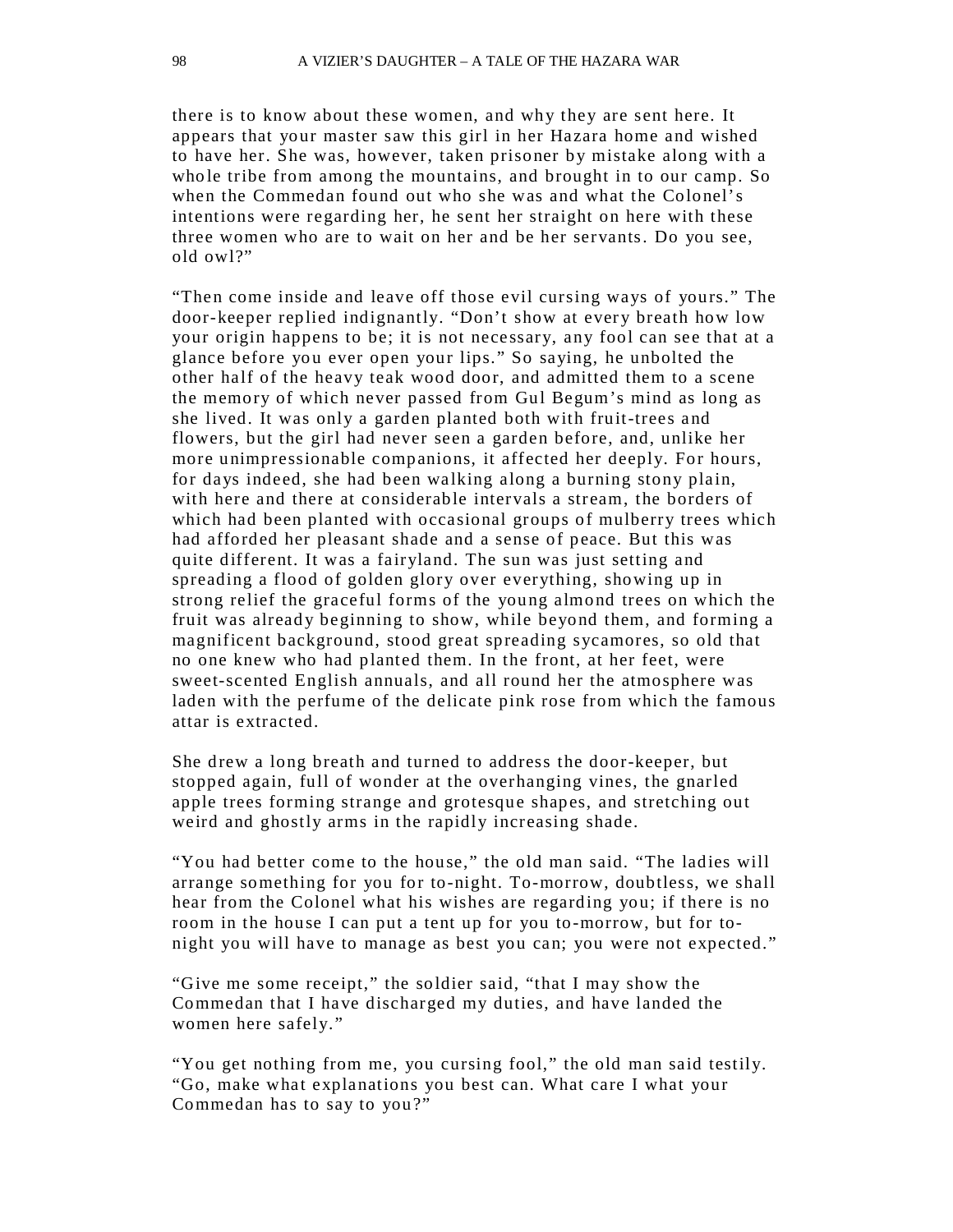"Have you a slip of paper?" Gul Begum asked, "and pen and ink. I can give you a few lines to let your officer know that I have reached my destination safely. That is all you want, is it not?"

The man could neither read nor write himself but he carried in his pocket the ordinary Afghan pen box, containing also a tiny bottle of ink, and now produced both it and a scrap of paper. One of his duties was to wait upon his superior officer and he often had to provide him with writing materials on an emergency. Dipping the pen in the bottle, it was found to be quite dry, but that in no wise nonplussed the soldier – he walked a few steps to the water channel, and dipping his hand in, poured a few drops on to the dried-up particles in the bottom of the bottle, then shook it. Again Gul Begum dipped in her pen, and now was able to write. That is the way with Afghan ink; it is like a sort of paint that only needs water to be added to it to make it fluid, and ready for use.

Three lines were all she wrote, then read them to the man:

*"Greetings to the Commedan of the camp, which I left at daybreak this morning. May God give you happiness. I have reached Colonel Ferad Shah's garden in safety, and am thoroughly satisfied with the conduct of the three men who acted as my guides and protectors during the journey.*

GUL BEGUM."

The door-keeper took the paper from the girl's hand – looked at the writing, and then at her dress, but failed to reconcile the two – then handed the paper to the soldier. "It is a deal more than you deserve," he said. "You have done your duty. You had better go back to your master."

"No, that I will not," the soldier said. "Is this Afghan hospitality, when we have walked from dawn? You must give us some supper and a bed; we will be off at daybreak to-morrow, we cannot start to-night."

The old man thought a moment, and in the pause Gul Begum advanced a step towards him.

"Give them some food," she said gently. "Two of the men, at any rate, have not offended you, so do not punish all for the sake of one."

He looked at her as many another had looked, recognised the something that they too had recognised, and gave way.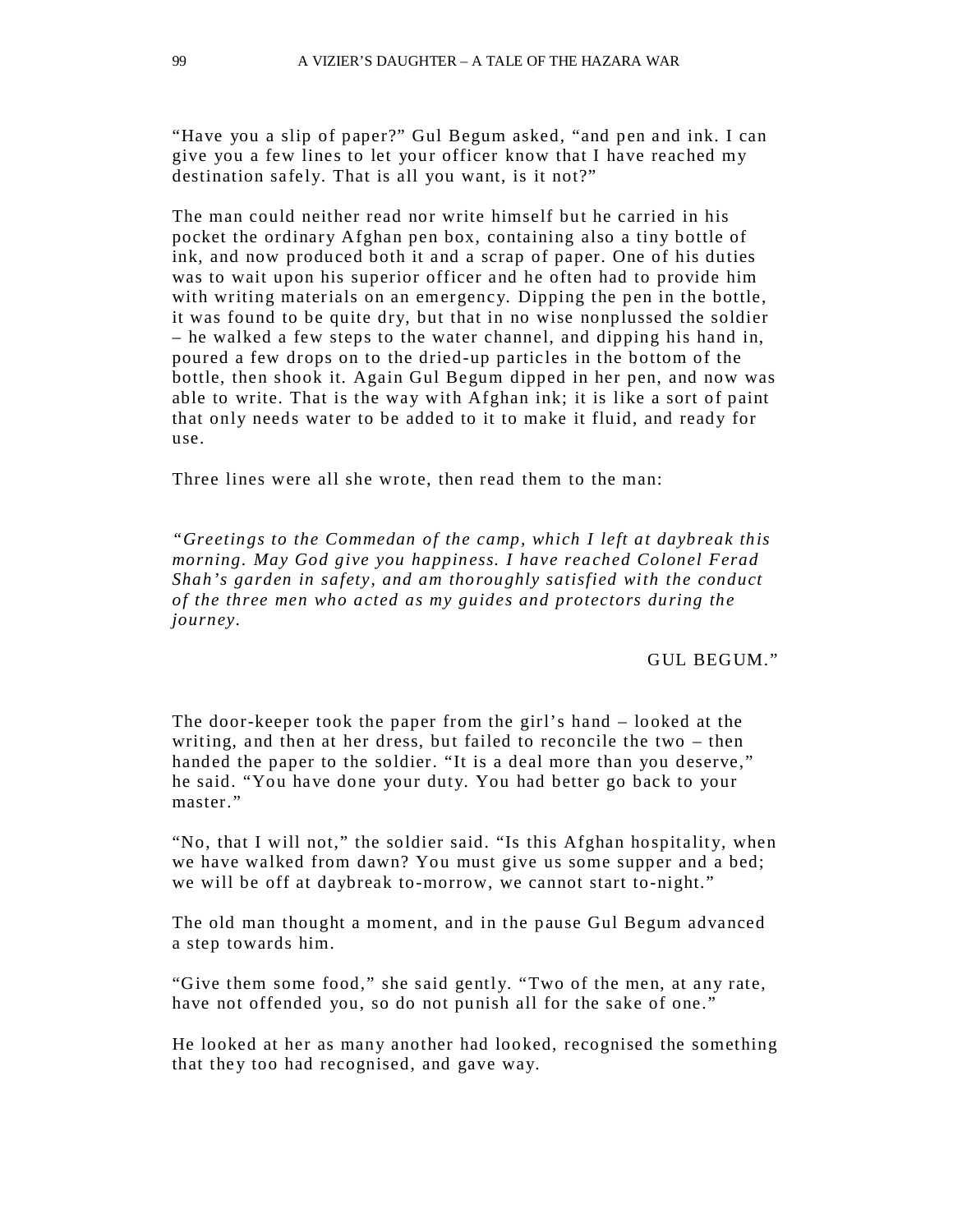"Sit down there, then," he said, "and I will go and see what can be done in the harem for these new arrivals. Come along with me," he went on, as he preceded the women in the direction of the house, which was protected by a second enclosing wall.

"Tell the Bibi that four women selected by Agha have been sent here from the camp," he said to a slave girl, who met the party on the threshold.

"Nam-e-Khuda, what are we to do with them?" the girl ejaculated; "we are already so crowded we have to sleep like sheep in a yard." Then, turning to look at them, "Hazaras!" she said. "Oh, they can sleep anywhere; put them in the stable."

"Peace, girl," the old man said angrily, "and be more careful with that tongue of yours or you may find yourself without it some day. You don't know what you are talking about. Take my message to the Bibi and tell her that one favoured by Ferad Shah, with free attendants, has arrived, and that a room must be cleared for them in the house. It can be quite small, they are only four, and, coming late at night, must be satisfied with what they can get."

The girl disappeared, to return presently.

"Bibi says she has had no orders about the arrival of any women, and that if you wish them housed, you must house them yourself."

The old man was very wroth. "Tell your mistress that I say the women are to be received and properly treated, fed, and clothed, or it will be the worse for her when Agha returns," then he stooped and whispered something in her ear.

The girl glanced at Gul Begum, who, almost unconscious of what was going on around her, was still gazing at the beauties of a semi-tropical garden in full bloom, the gigantic scarlet briar roses and the brilliant yellow and orange ones a little further on, and, above all, the beautiful spreading trees in which the turtle doves were cooing one another to sleep. She had never seen the like, never dreamt of such a glory of colour.

Almost in equal wonder the slave girl gazed for a moment at the travelstained new arrival. It was not her beauty that impressed her, nor yet her size – there were plenty of girls as tall in the harem  $-$  she could not have said what it was. Perhaps it was the fearlessness that comes of freedom, the possession of a soul that could forget the physical discomforts of its shell in the contemplation of the simple beauties of nature. Perhaps it was her quiet dignity.

Gul Begum was quite unconscious of having produced any impression, but the girl went quickly into the house, to return with a more civil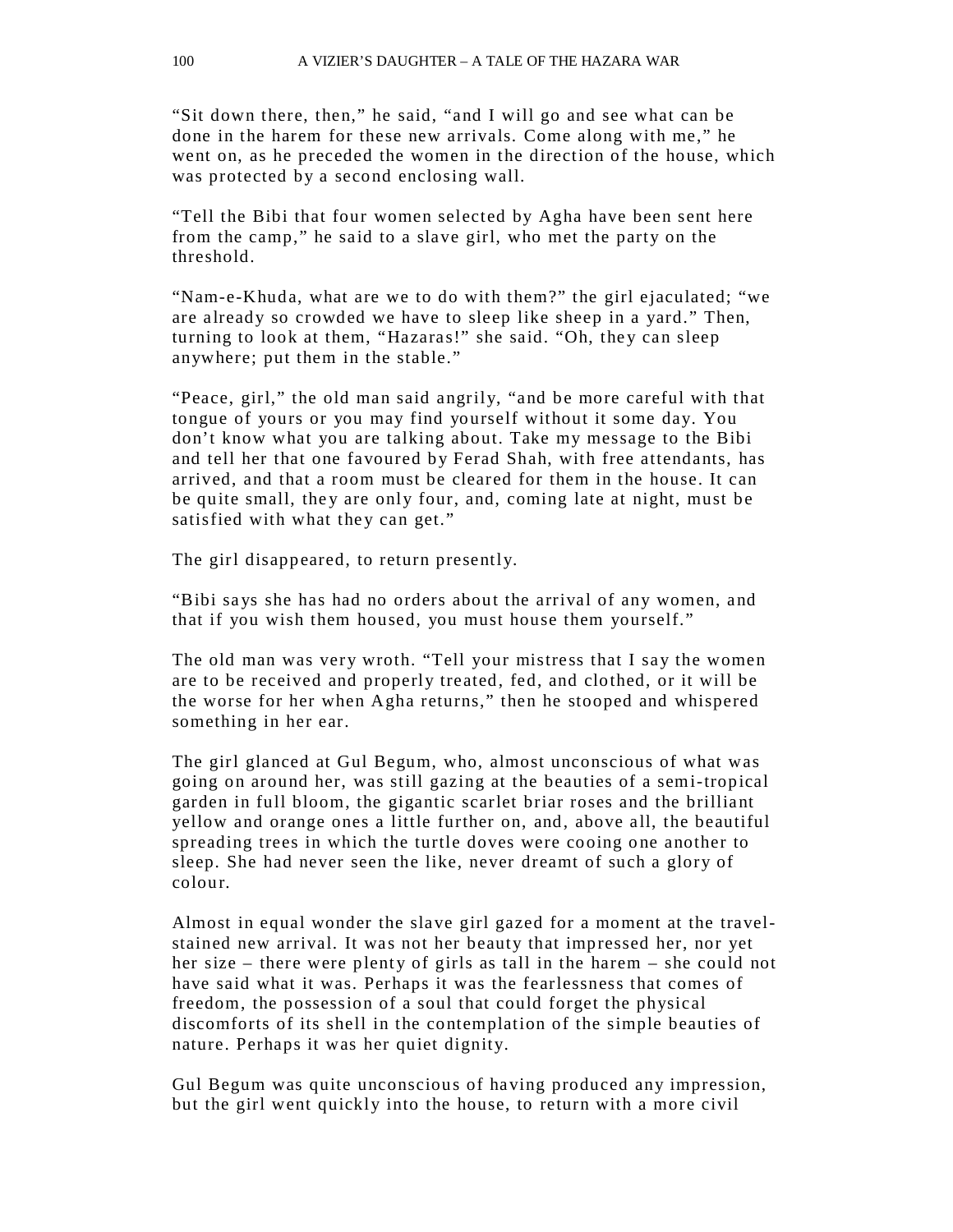message. "The women must wait in the enclosure, and some food would be sent to them while a room was being cleared for their reception. It was late, the Bibi would see them on the morrow."

"That's well," the door-keeper said, addressing them; then in an undertone which obviously was meant to create a lasting impression, "I've done my best for you, but for me you would have had to sleep out in the dew to-night. You will not forget to recall my services when Agha returns, he will be back in about a week, I expect, but really we never know, especially since the war began."

Then he retired, and the women were left alone, or at least temporarily alone, for presently one woman came up, and then another, just to have a look at them and then pass on.

"I wish they would bring in some food," Halima began.

"I feel a s if my thirst could never be assu aged," Shereen went on, and she stooped and drank some of the water from the stream that ran through the enclosure. "That's better," she said with a sigh. "This Ferad Shah must be a rich man! My goodness, look at his garden, look at his house, and look at his servants! What money he must have to clothe and feed them all."

"God grant it that we may have peace here," her mother said reverently.

And then the food was brought. One large dish of mutton and rice with cranberries mixed up in it, and two small ones containing two different kinds of green vegetables. "That is all that is ready just now," the girl said. "It is not much, but you were not expected." A very dirty cloth was laid upon the ground, and the women sat round it hungrily. None of them had had such a meal in all their lives, so well-cooked, so delicate in flavour, and yet the girl who brought it had made a sort of apology for it, as though it had been insufficient.

"I'd stay here for ever and work my fingers to the bone to get such good food," Halima remarked, when first she paused in her endeavour to satisfy her hunger.

"What rice!" her sister-in-law went on. "They must have some different way of growing it here. I have never seen the like."

The two girls had less to say, but both ate greedily. They had had nothing but a piece of bread to eat since about that hour the night before. After the meal was over, it was long before any one came near them. The night was growing chilly and the moon stood high in the heavens when the slave girl they had first seen on their arrival came towards them.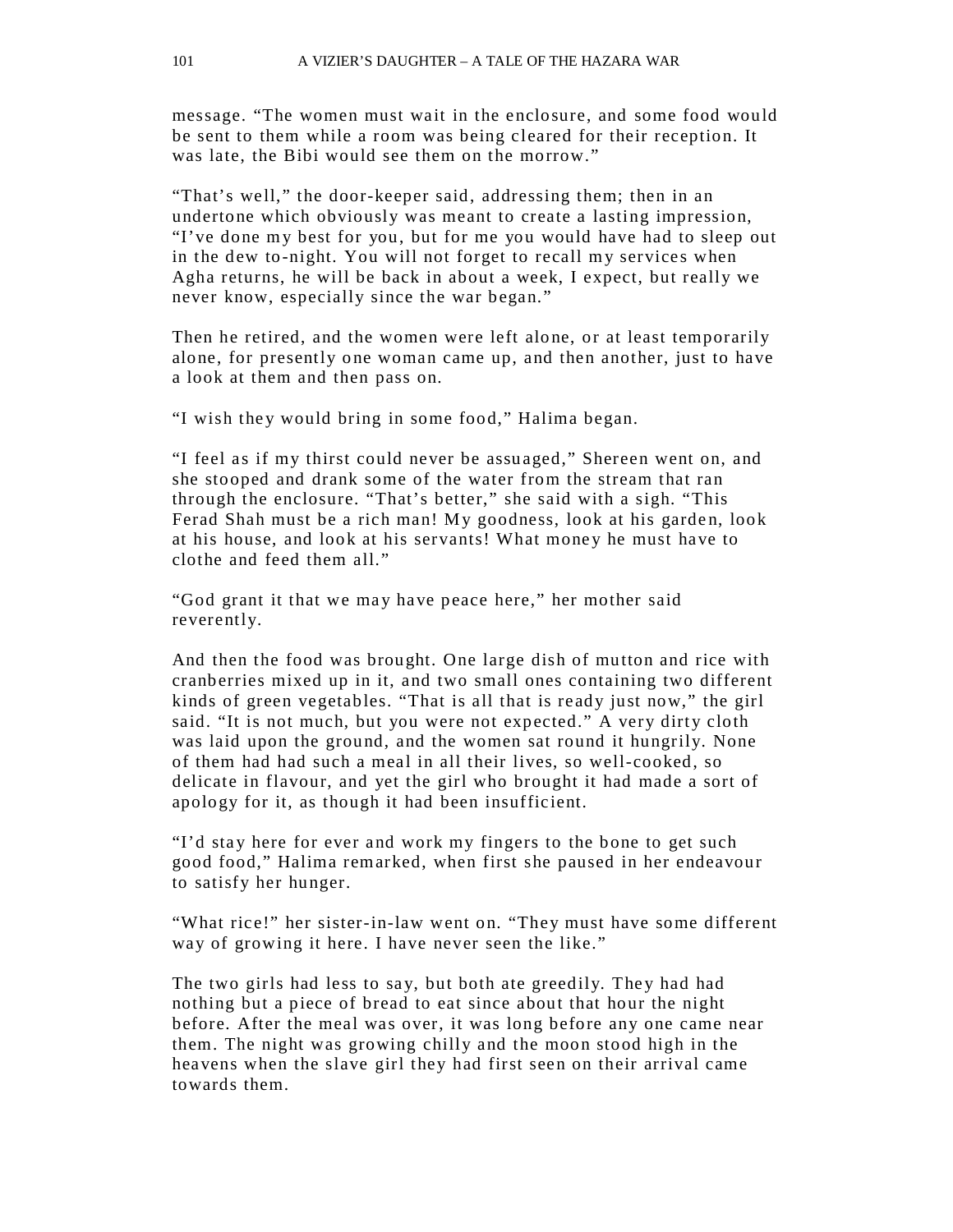"What! still sitting here?" she said. "How is this, Nam-e-Khuda? You must have been forgotten. There are too many mistresses in this house and too few servants. God knows what it'll all leading us to. Fine trouble there will be when Agha comes home. Here, come with me. I told a lot of girls to clear out a little room at the side for you, but I don't exact they've done it."

The wanderers rose with some difficulty. They had walked far and had fallen half asleep, in the damp night air, but they managed to follow their guide through the doorway and up a few steps, then into a little room, but the guide stumbled as she entered, and an angry, sleepy voice called out **:-**

"Here, what are you doing? Look where you're going. Am I a dog that you walk over me?"

For answer the speaker got a smart rap on the side of the head. "What are *you* doing here, tripping me up?" the new arrival said. "What business have you here at all? Didn't I tell you, you were to find quarters elsewhere and leave this room for the strangers?"

"There's nowhere else to go. There's not an inch to sleep on anywhere. I've been to see."

"Then go and lose yourself," the woman replied, "but clear out of here at once. Is there any one else here?"

"Yes, two or three. Are we all to turn out for these accursed strangers?"

"Do what you're told," the woman who was evidently in authority replied sharply, "and take' these other women with you. Now, be sharp, or I'll get the stick to you."

Slowly and sulkily they rose, taking their mats on which they had been lying and their pillows with them.

"Cursed be their fathers!" the slave girl went on as they retired. "Not one of them is worth the food she eats. Stay here and I'll fetch you some bedding that will do for to-night. I shan't be a moment," and she disappeared, to return with a hu ge bundle which she threw down on the ground, leaving the new arrivals to make the best the y could of it. It was more than they had seen for many a long day, and in almost less time than could be credited they were all four sound asleep.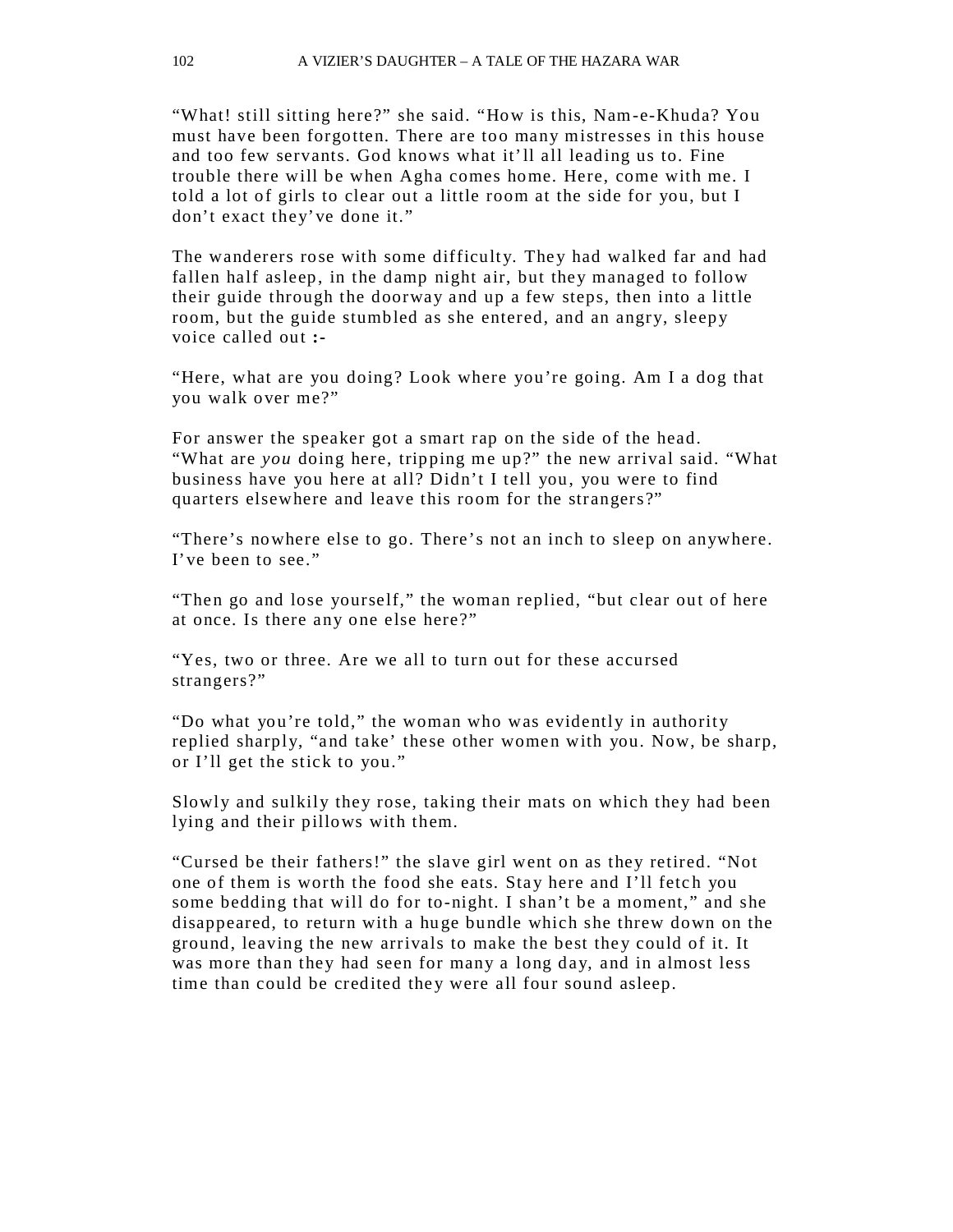# **CHAPTER XIX**

### **AN INMATE OF AN AFGHAN HAREM**

THE sun was visible above the wall of the enclosure which bound their horizon when the party from the Hazara hills awoke on the following morning.

"Nam-e-Khuda! What must these people be thinking of us!" Halima exclaimed, as she pulled her shawl from over her head to admit the full light of day to her still sleepy eyes.

"They can only think that we have traveller far, which indeed we have, and were very much fatigued, which indeed we were," her sister-in-law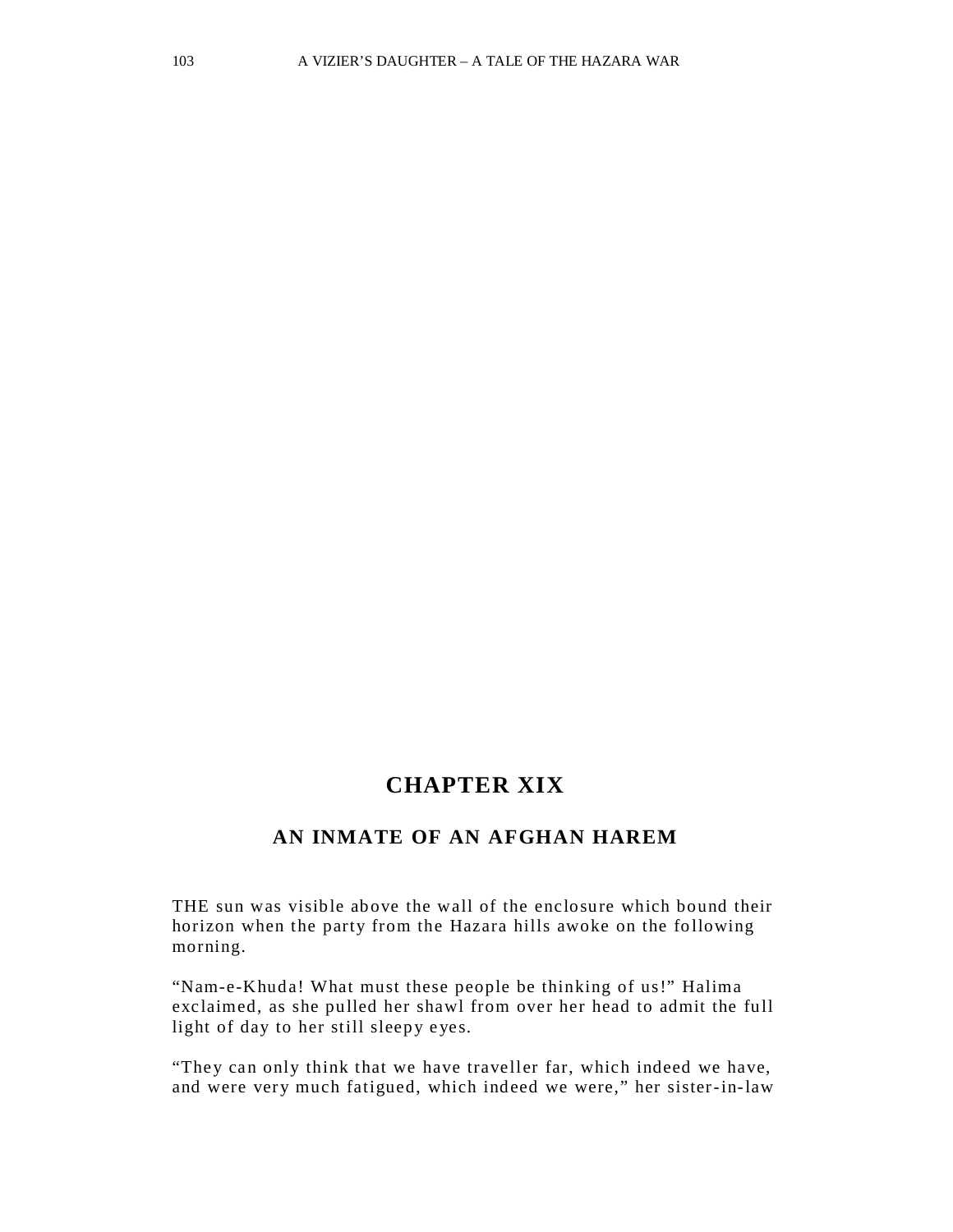replied anxiously. She did not remember in all her life having overslept herself to such an extent.

"There is nothing more or less for them to think," Gul Begum said, laughing. "Aunt, lend me your comb, you are the only one that has such a thing; my hair is just like a camel's beard."

She moved towards the window and looked out. "Every one must have gone out to work," she said, "there isn't a soul about the courtyard. I can't see over to the other side of the wall. Come, mother, look."

"It was kind of them to let us go on sleeping undisturbed," Shereen said quietly. "It looks as if we were going to be properly treated here, and not made regular slaves of."

"Oh, how I should like to go out!" Gul Begum exclaimed suddenly. "I should love to be down among those trees and flowers. Come, Shereen, as every one is out, there is no reason why we should not go out too."

Soon they were in the quadrangle that divided this inner shrub-planted enclosure from the beautiful orchard and garden beyond.

"Did you ever see anything like these flowers?" Gul Begum remarked to her cousin. "What colours!"

"They're well enough," Shereen said placidly, hardly noticing them, "but what I like is this. Look here, just think what grapes we shall have later on, and raisins too. I daresay there are almond trees over the other side of the wall. Let us go through and see what there is."

So they made their way towards the door, but it was locked.

"Oh, how tiresome, they've gone and left us locked in," Shereen went on.

"I suppose they thought we should run away," Gul Begum said thoughtfully.

"Not likely, with that old door-keeper standing as watch-dog over the entrance outside."

"Be careful," Gul Begum said. "Some one is watching us. Every one has gone out. Don't let us even look as though we were trying to run away. Come, let us go and speak to her," and as they crossed the garden, a long-tailed Afghan magpie flew over their heads.

"Khuda! What bad luck," Shereen exclaimed anxiously. "Our coming here is to bring us no good. What can it mean, Gul Begum?"

"It means that the poor bird has lost its mate, and has gone to look for it, I should think," her cousin said, with some appearance of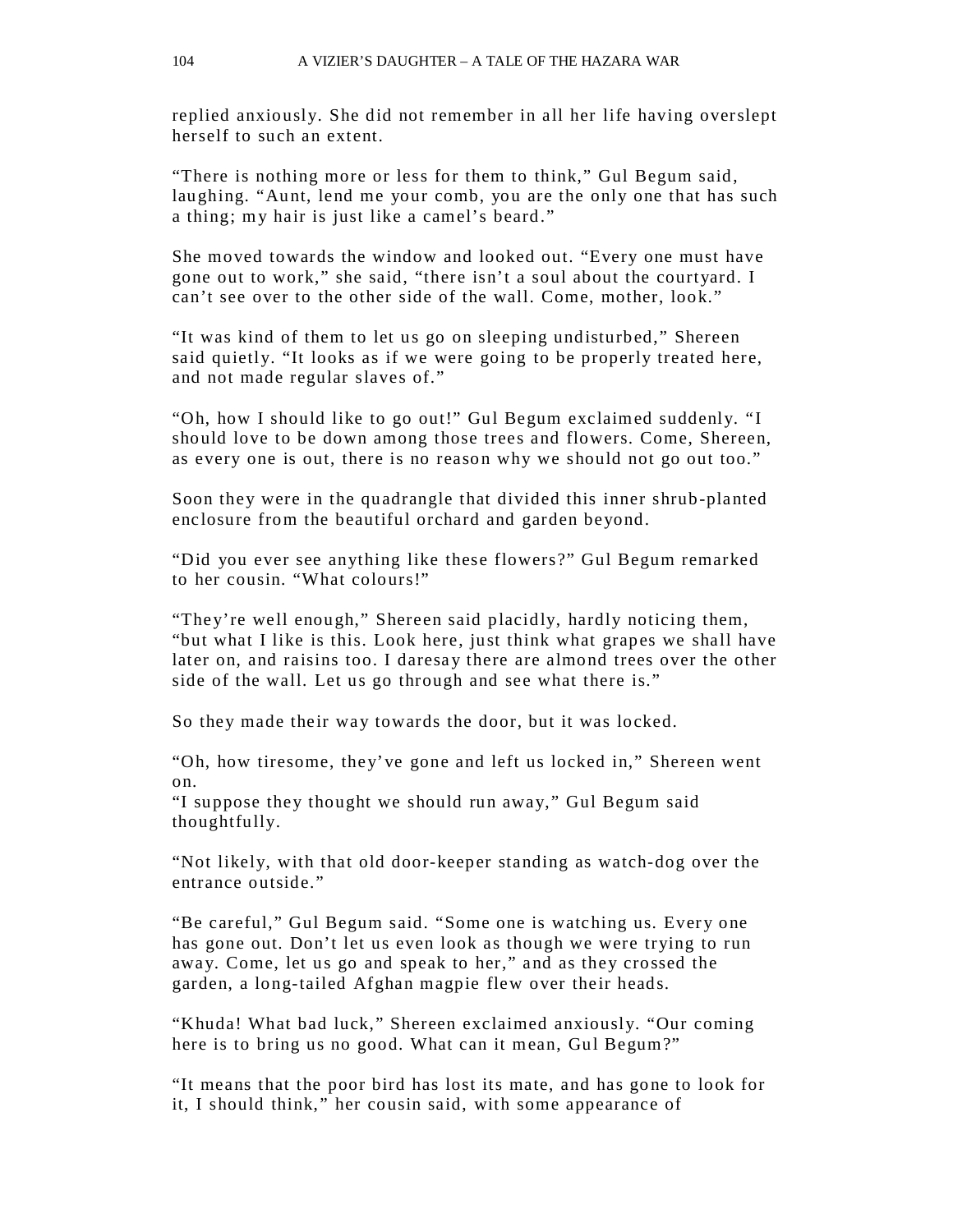indifference; but, as a matter of fact, she wished the bird had not taken it into its head to fly over them just then. "Look at that lovely creature, Shereen. What a colour! Did you ever see anything so beautiful?"

It was a yellow oriole, a "dochter-e-sofie," as the Afghans call it.

"Ah, that must mean brightness after trouble, surely," Shereen went on. "I don't mind a little trouble first, if things will only end up well. I'm tired of being a war prisoner already, aren't you, Gul Begum? And I'm so hungry, I should like some bread and sour curd, wouldn't you?"

"Yes, I shouldn't refuse it," Gul Begum answered, smiling. "It will take us some time to 'eat ourselves satisfied,' after all the starving we have been having. Let us ask that woman. She doesn't look bad and she's got something in her lap, she looks as if she were preparing food of some sort."

The woman to whom they alluded ceased looking at the girls when she found she had been observed, and kept her eyes fixed on her work. "We arrived here last night," Gul Begum said, addressing her. "And though we did have some supper before we went to bed, we are very hungry now."

The woman said nothing, but handed them some young vegetables she was paring and cleaning. They were sweet juicy, and the girls were glad to have anything to eat, they were so hungry.

"Has every one gone out to work?" Shereen asked after a pause. The woman only shook her head, and went quietly on with her work.

"I wonder if she is a stranger, and does not understand us," Shereen remarked again.

Gul Begum was very silent; she had a sense as of something uncanny in presence of this strange, silent woman, and instinctively she looked first at the walls then at the door they had tried and had found locked.

"What time do you expect the others back?" Shereen asked again. "Will they be away all day?" The woman shook her head and shrugged her shoulders at the same time, much as a Frenchwoman might do who wished to say that she neither knew nor cared.

"Why don't you speak? Are you not allowed to, or don't you understand?" the girl went on. "We don't want to do you any harm, but we are strangers, and we want to know something of the household we have come to."

For answer the woman looked round furtively towards the house, and then round the garden; then, seeing no one else about, she touched Shereen's hand, beckoning to her to look into her mouth which she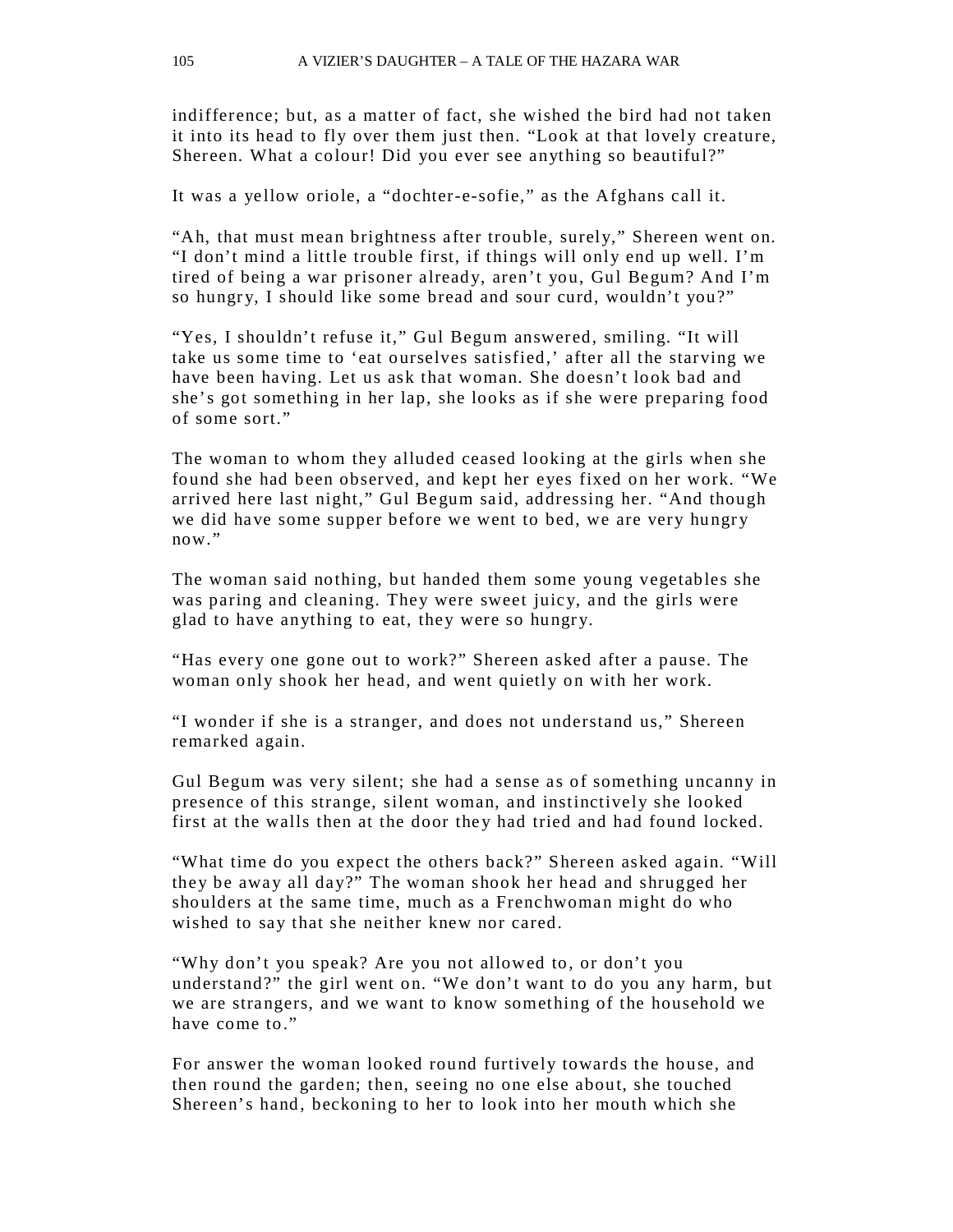opened wide, throwing back her head as she did so. The girl recoiled in horror. The woman had no tongue. It had evidently been cut out, and the wound was not quite healed yet.

Gul Begum shivered. "My God!" she murmured, and instantly the woman bent down her head again and went on with her work, then motioned to the girls to leave her. As they turned, the slave who had brought them their meal the night before came down the steps and towards them.

"I thought you must all be out," Gul Begum said, addressing her. "We are sorry, but we slept very late. We were fatigued after our journey. It was so hot."

"Ah, you went to bed early, and so you woke early, I suppose," the girl thus addressed returned quite pleasantly. "What are you eating there? Ram's horns? Did you get them from Nookra?"

"We got them from that old woman there. What a dreadful creature she is," Shereen broke in. "She has just shown us her mouth. The poor wretch has got no tongue."

The slave girl looked Shereen up and down. Gul Begum she knew about, but who was this talkative piece of goods who spoke aloud in the daytime of matters that should not even be whispered at midnight?

"You had better look to your ways, and try to keep your own tongue a little more in control," she said, "or you, too, may find yourself in like condition some day. You are too forward. Ferad Shah knows how to deal with women who have too much to say. He'll have no busybodies here."

Shereen reddened, then turned pale, and moved nearer her cousin as though seeking protection.

"Oh, you need not be afraid," the girl said, noting the gesture. "I am only warning you. Keep your eyes down, and your ears closed, and your mouth shut in this house, and it will be so much the better for you. Come, you said you were hungry. Would you like some bread and curd? There is some fresh just come in, and Bibi won't be ready to wake yet this long time."

"Is she ill?" asked Shereen.

The girl looked at her again, a contemptuous curl on her lip.

"Oh, I can prophesy your fate at a glance, and what's more, you won't have long to wait for it to come to you. You want to know too much in too short a time, and you can't take a hint when it's given you. You'll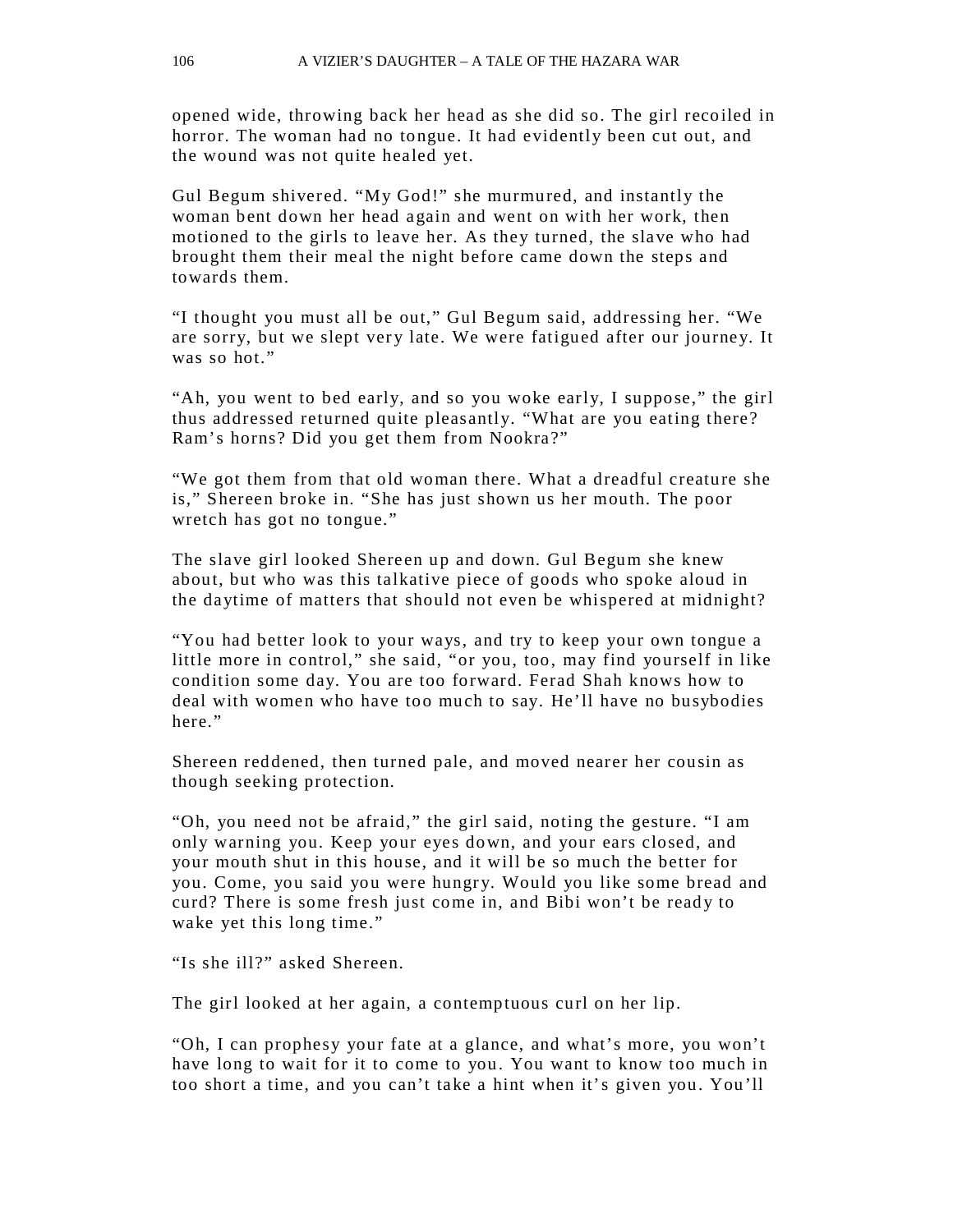be sitting on a stool by Nookra holding your mouth before a month is over.

Again Shereen reddened up to the eyes, and this time the tears started into them. What had she done that this girl should speak to her so? She had asked nothing wrong, only a simple question. Instinctively, as Gul Begum had done, her eyes wandered to the high walls, and then to the bolted door. Her tormentor was not slow to notice this gesture either, and seeing how easily she could terrify this girl, she went on provokingly: -

"Ah, you need not look at either walls or door. They are strong and high – no one has ever been known to overcome either, but we have stronger things inside if you show a disposition to get away. We shall have to keep our eyes on you. I see."

Shereen was by this time fairly cowed, and only hung her head, pouting.

Gul Begum, more to try the girl that anything, smiled knowingly at her. She replied with something not very unlike a wink, which was distinctly reassuring, and presently all three sat on the steps and commenced their breakfast of delicious newly baked bread, and sour curd. Seldom had the Hazaras tasted anything more entirely to their liking; and as there was no further mention made of the possible consequences of indiscreet talking, Shereen gradually became pacified.

Towards noon the girls noticed considerable stir about the house. Several slaves or servants passed by and glanced at them, and then the old doorkeeper came through the heavy garden door and disappeared into one of the rooms at the side of the chief entrance, leaving his shoes on the steps. He had the Commedan's letter to Colonel Ferad Shah in his hand. Gul Begum noticed it at once. When he came out he went up to where the girls were sitting and address them.

"Bibi is having her tea now, but when she has finished she will send for you. Salaam her respectfully and wait always for her to address you first. It is wise not to say too much," he said in a low tone; "she is a great lady, and it is not well to dispute her wishes. When Agha comes home you will be given your position in the household; till then you must put up with whatever happens to turn up."

Gul Begum bowed her acknowledgements. "It is of your kindness that you tell us this," she said.

The old man seemed quite pleased and was moving away, when the girls addressed him again hurriedly: -

"Will you let me walk in the big garden under the trees this evening?" she asked.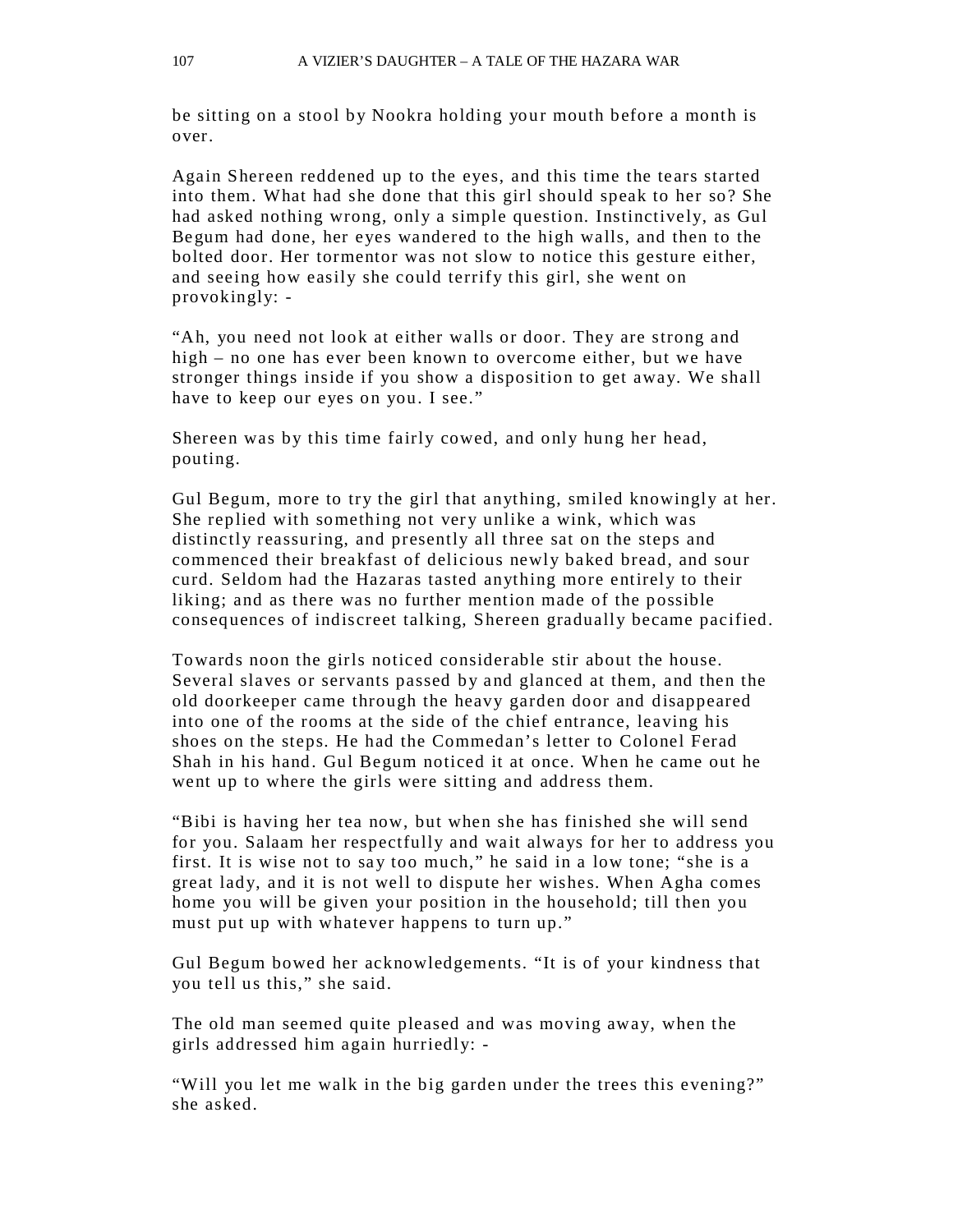"Among the men?" the old man said surprised; "how could I do that?"

"In my country the women can walk about everywhere," she said. "Is it not so here?"

"No, it is not, but I will try and give you a chance of getting into the garden. If you were ordinary Hazaras I would ask Bibi to let you work there; we are short of men and there is a good deal to do at this season; but the master might not like it."

"Oh, I would like to work in the garden," Gul Begum interrupted him eagerly. "Will you ask if I may?"

"I'll see," the old man said again. "I must not been seen talking too long with you now; but I'll do my best for you, and then, when Agha comes home I shall expect you to remember my services."

"I shall never forget your kindness," Gul Begum said quite sincerely. She was still thinking of the garden of which she had caught glimpse in the light of the setting sun, and she was inclined to think well of any one who would get her an entrée into it; but soon her ideas of garden and flowers and scents were thrown to the winds.

"You are to bring your attendants and come and speak to Bibi," one of the slave girls told her, and Gul Begum went upstairs to summon her mother and aunt.

# **CHAPTER XX**

### **SCENES IN A HAREM**

IT was with a feeling something akin to that of appearing before a tribunal that Gul Begum entered the long, narrow room where the mistress of the house sat at one end surrounded by several other women of evidently less importance.

"You are welcome," the lady said, as the strangers approached. It was only the usual form of Kabul greeting, but it sounded sweet to the girl's ears after the weary days she had gone through lately.

"God keep you in peace," she returned fervently, and by a sudden impulse, she darted forward, and taking the stranger's hand in hers, she pressed it first on one eye and then on the other. "God keep you in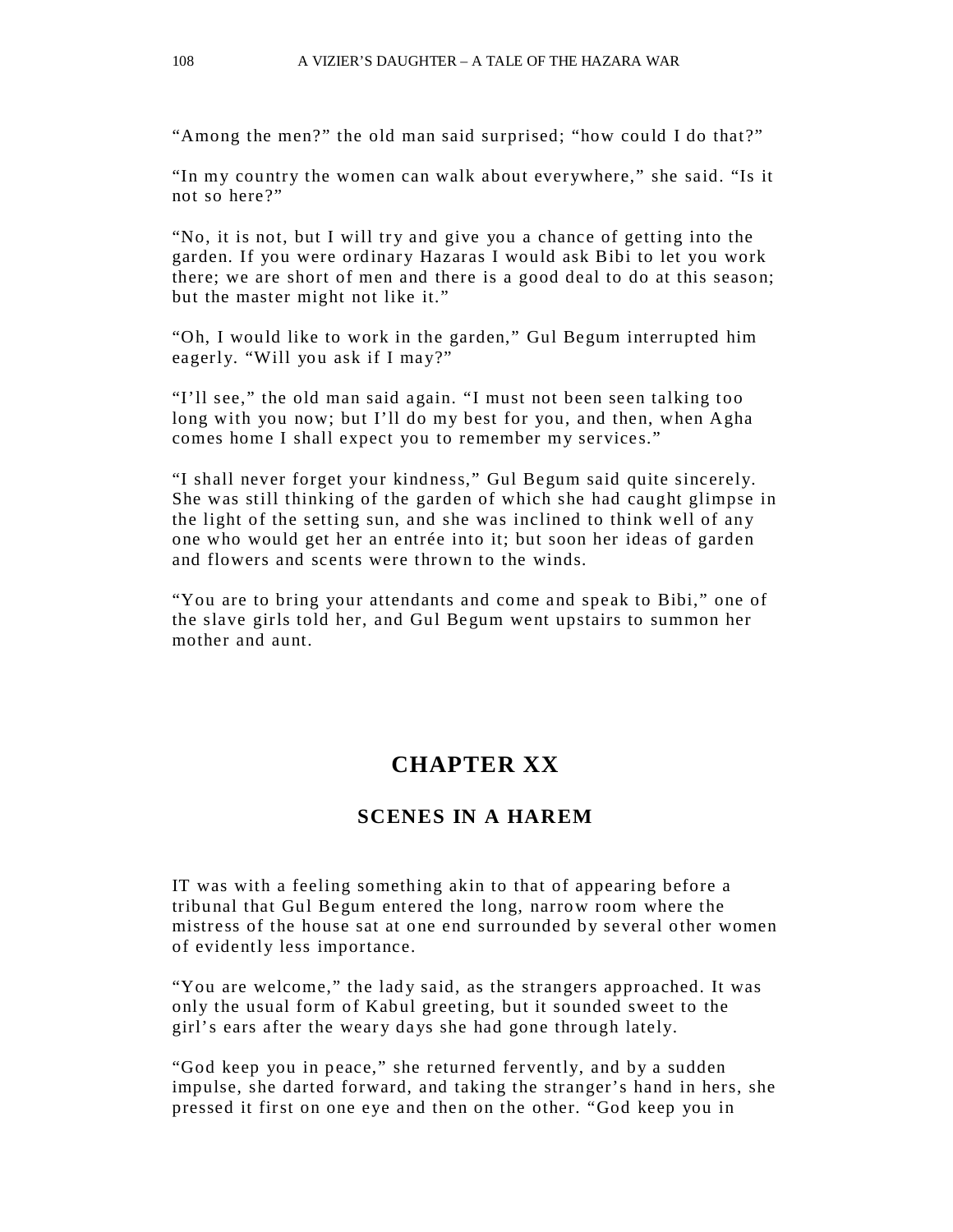prosperity," she said. The lady was evidently pleased. Gul Begum's action denoted a certain amount of submission, which, from the description she had received of her from the girls who had seen her, was not what she had been prepared for. She had expected a haughty beauty who was to take *her* place perhaps in the household, but she found instead an undeniably good-looking girl with quite submissive ways and proper manners.

"Sit down," she said.

Gul Begum turned and glanced at her mother. "I cannot sit while my mother stands," she said.

"Is that your mother?" the lady asked, surprised.

"Yes, she *is* my mother," the girl said simply, repeating her interlocutor's words according to the manners of polite society in Afghanistan.

The lady turned to the woman who sat next her and whispered quite audibly, with a snigger: "Can you imagine that woman being motherin-law to Ferad Shah?"

Gul Begum heard and flushed. "We are tired and travel-stained," she said, "and may not appear to be worthy of any position in your household, but my aunt there is the wife of the chief of my country, and my mother is the wife of his brother the Vizier."

"It is well," the lady said haughtily, as though there had been nothing to call forth such a remark on Gul Begum's part. "It is well; are you not satisfied with the treatment you have received since your arrival?"

"We are well, *very* well satisfied," both Halima and her sister-in-law said hurriedly. "We have received the greatest kindness since we came here, and are most grateful to you for all you have ordered for our comfort."

"Why should you talk as though you had something to complain of?" Halima went on, addressing her daughter rather angrily. *She* was indeed well-satisfied with the good food and immunity from work she had enjoyed since her arrival, and feared any change would be for the worse, not for the better.

"I had no intention of making any sort of complaint as to the treatment we have received," the girl said quietly, then remained silent, but the flush did not soon die out of her cheeks, and she could not forget the lady's words: "Can you imagine that woman being the mother-in-law of Ferad Shah?" It could have but one meaning. Ferad Shah must intend to make her, Gul Begum, his wife, and that the girl felt could never be,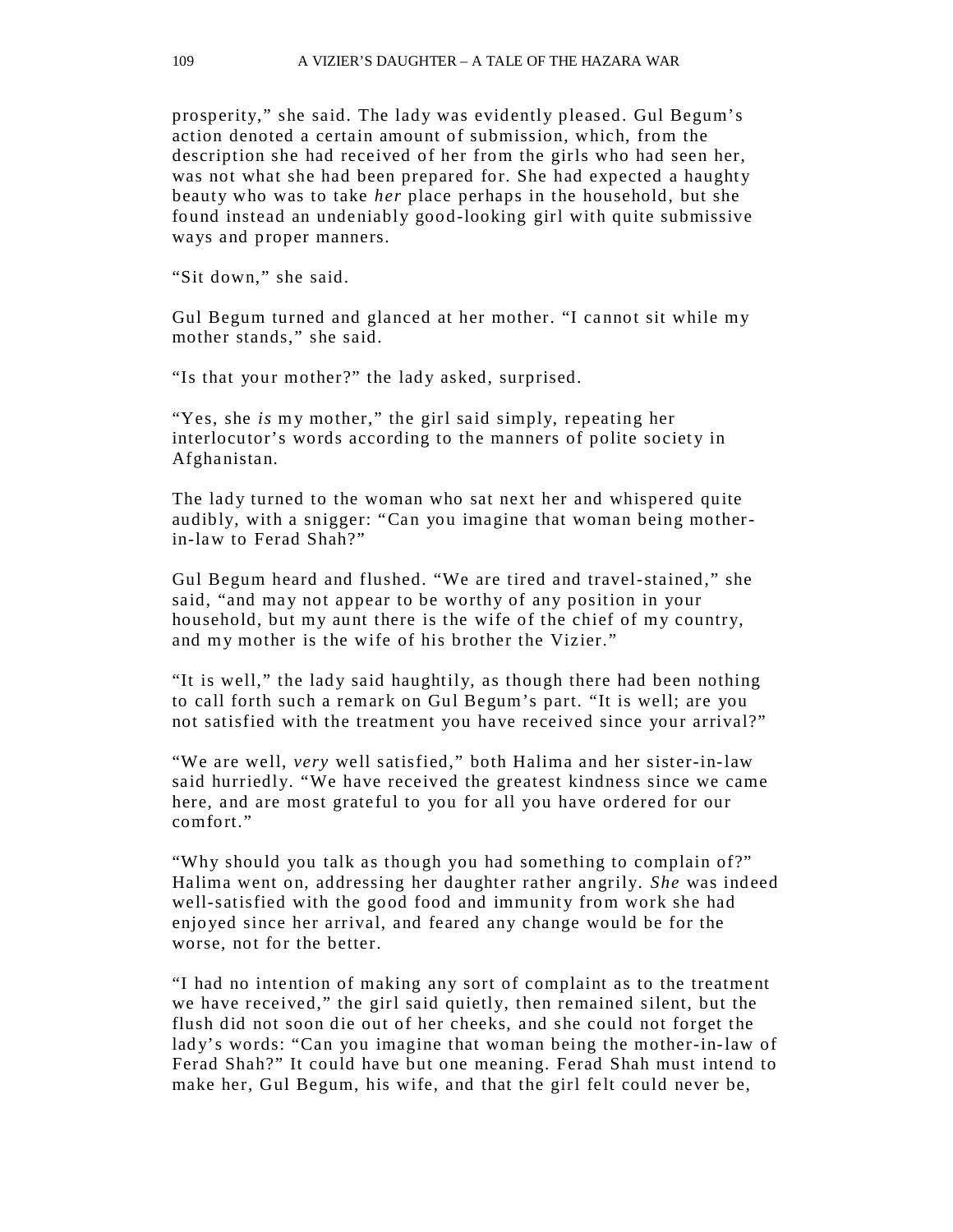and as the thought recurred to her again and again, the colour deepened on her cheek.

"God! what am I to do?" she murmured to herself, and the tears started unbidden to her eyes. "What am I to do? was ever girl more wretched?"

The lady saw the distressed look in the girl's face, but failed to divine the cause. "I am not angry with you," she said, not unkindly. "You have not offended me. You need not feel distressed."

Just then a slave girl entered with some tea on a tray, but, tripping on a stool that had got out of place by the door, she fell, upsetting several cups and the sugar as she did so. Instantly the mistress was on her feet, and darting towards the girl before she had had time to recover herself, dealt her blow after blow in the most savage manner on her head, her back, her chest, wherever she could see an unprotected place. Tired at last with her exertion, she was returning to her seat when the sight of a broken cup animated her afresh.

"The whip! bring my horse whip here," she cried. "Fetch it at once."

"Oh, not the whip, not the whip!" the poor girl pleaded, sobbing, "with your hands and feet as much as you please, Bibi, but not with the whip. Spare me, spare me!"

"Ah, bad one," her mistress screamed, kicking her. "Do you cry now? I'll make you dance directly," and she seized the whip that one of the other girls had brought her.

Gul Begum felt sick, she would have protected the girl had she dared, but there were a dozen women at least helping their mistress, and she felt that any effort on her part might be worse than useless, so she waited, silent but horrified. Such treatment for such a little offence! "Curse you!" shouted the girl in pain, "and curse your father and your mother. Curse all your father's children."

"Ah, wretch," yelled the lady, "you dare, do you?" and giving her a cut straight across the face she bade the other women remove her.

"You will hear more of this, my girl," she said. "We shall see who is to be the accursed one. You all heard her, all heard what she said?" she went on, appealing to those who stood round. "She cursed both Ferad Shah's father and mother-in-law. You all heard that?"

"We did indeed, yes, that we did," replied first one and then another all round. Not one would have dared to have opposed her in that temper, even had they wished to do so, and yet each girl knew that her turn would come some day, and that exactly the same thing might happen to her, and that no one would raise a finger to help her.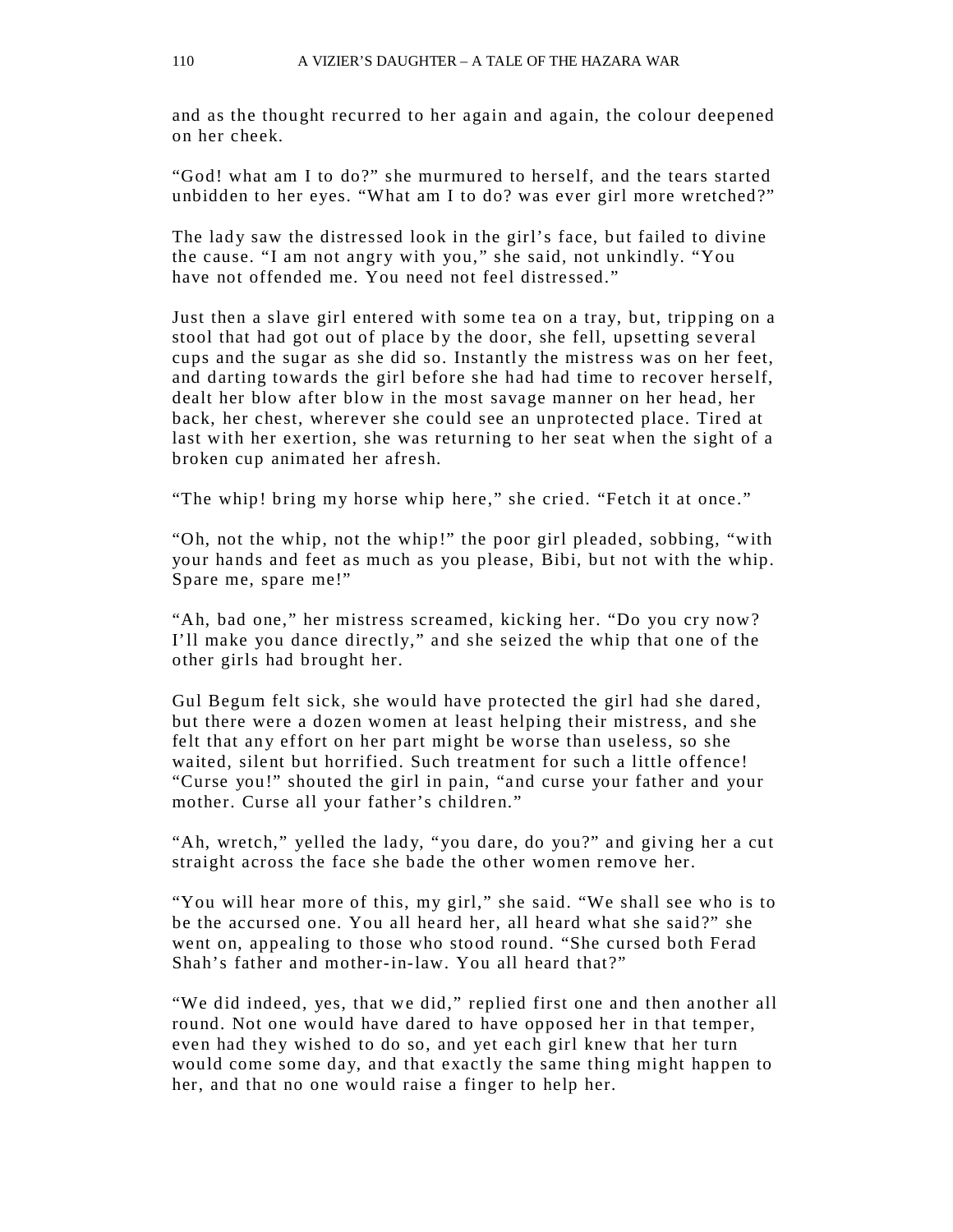Soon, however, the storm was over, the lady recovered her temper and returned to her seat, but no fresh tea was ordered. Gul Begum felt sorry, she would have liked some. Instead, they were ordered to sit on a carpet at the far end of the room and do absolutely nothing – the occupation, indeed, that all the other women shared.

"Has no one any work to do?" Shereen whispered to her cousin.

"What does she say?" asked the Bibi, but neither of the girls answered. "Do you hear me?" she asked again angrily. "What did that girl say?"

"I said it was kind of you not to set us to work," Shereen prevaricated skilfully.

"If that was all why did you not answer at once?" Ferad Shah's wife went on sharply. "No one is going to hurt you for speaking."

"Of your kindness, excuse her," whispered Shereen's mother nervou sly.

The lady turned to the lady next her, whispered something, and both burst into a fit of forced laughter. The Hazaras sat still, feeling uncomfortable; they knew they were being laughed at.

All the rest of that day they spent with the ladies and women of the household, and at two o'clock in the morning they were sitting in the reception room, still, silent, and unoccupied. Even Shereen did not venture on a remark.

Next day they were not sent for, nor the next. They had their meals alone, and were little noticed by any one, but the third night Gul Begum was startled from her first sound sleep.

"God, what was that?" she said. Halima, too, had heard something. "Hark! said Shereen, after a pause, "what's *that*?"

It was as though several people were struggling in a padded room through which nothing could be heard distinctly. Then all was perfectly silent. The women sat up still, listening, they knew not for that.

After a time, the door leading into the beautiful garden in which Gul Begum so longed to wander opened, and some one rapped noisily at the door of the house.

"Open here, some of you," the door-keeper's voice called out. "What's going on in there? What was that noise?"

A voice gave some answer that the listeners upstairs could not catch, but which seemed to pacify the old man, for he took his departure without proceeding further, murmuring as he went, "Cursed be the fathers of these women! Why can't they keep quiet and peaceable?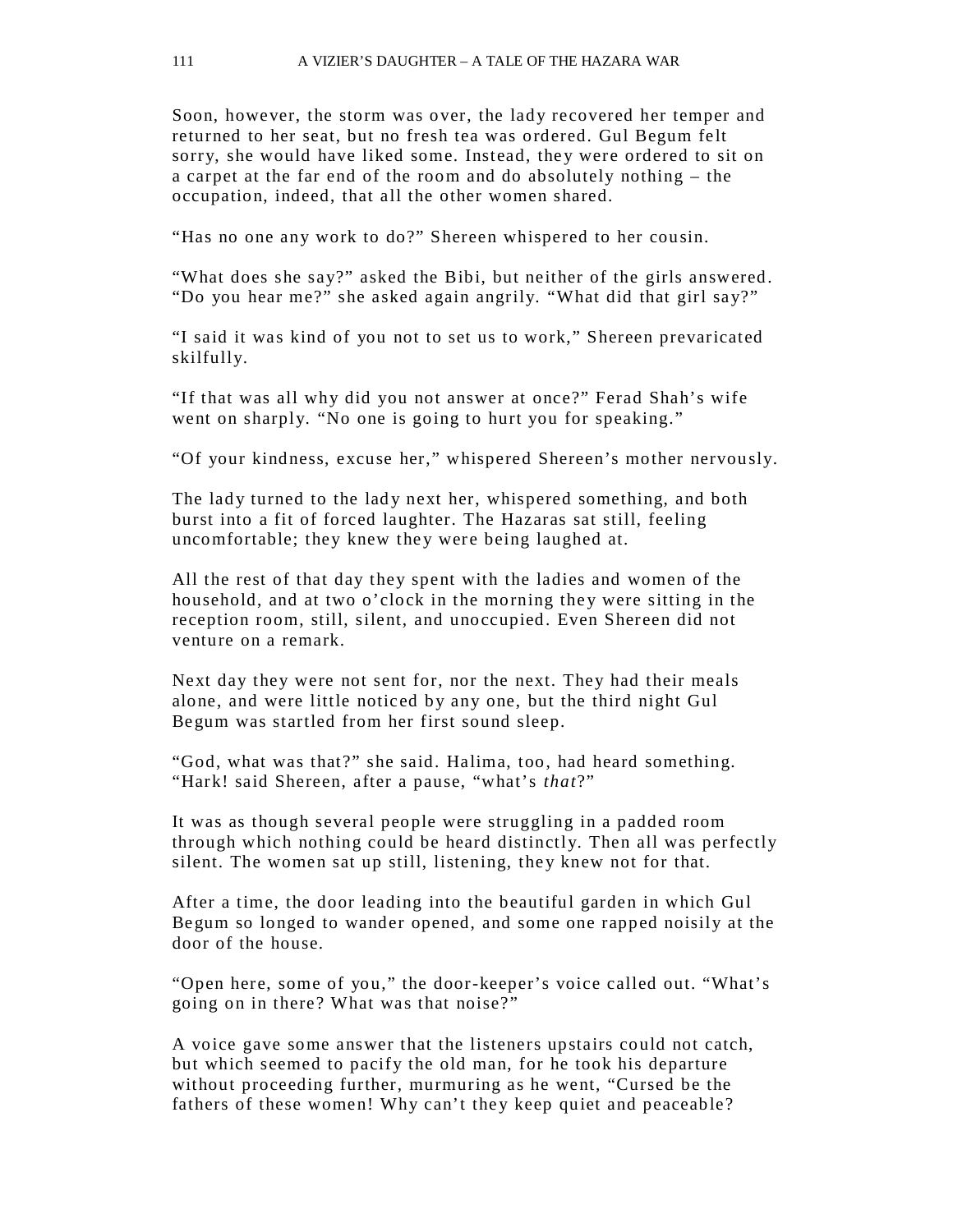There's always some row or other going on. Never mind, they'll have the master home soon, and then the y'll have something to do to keep him quiet, and that'll do them all good. Women are never so troublesome as when they have nothing to do."

The Hazaras sat listening to his retreating footsteps, and then turned and looked at one another. They heard a footstep on the stairs leading to their room. Gul Begum signed to the others to lie down, and feign to be asleep; they did so, and presently the door opened softly, and some one peeped cautiously in, stood for several seconds without moving or speaking, then quietly closed the door again and retired. It was the Bibi, but still the Hazaras lay still. No one dared move or speak, though they knew not what they feared, and at last they fell asleep.

With the morning brighter thoughts came to them. The great event of the proceeding night seemed like a dream. "I daresay it was nothing," Halima said.

"Do you think it was in any way connected with that slave girl?" Shereen asked anxiously. "I shall never forget that scene, shall you, Gul Begum?"

"Hush," her cousin answered, with some irritation, "do, for God's sake, keep that tongue of yours still. What's the use of talking about things that don't concern you?"

"But they do concern me," Shereen went on. "I can't forget that girl, and I can't forget poor Nookra. The y are both slaves, and they call us slaves too, you know, Gul Begum, and what happened to them may some day happen to one of us. We've always heard the most awful tales of Ferad Shah, but it would seem that cruelty and injustice are by no means confined to the master of this house."

"Look here," Gul Begum said crossly, "if you want to say these things, please go and say them to some one else. In a house of this sort the very walls can hear, and what you are saying now may be repeated to the Bibi when she wakes. You will get not only yourself but every one of us into trouble by your chattering. I will not have you talk of what you see and hear in this house to me."

"You seem very nervous and anxious, more so even than I am, who never pretend to be brave," Shereen went on, almost cr ying, "what do you think can happen to us?"

"I know no more than you do," Gul Begum answered again severely. "I only know that if you want to bring misfortune and trouble on us all you will go on gossiping as you have been doing, and if you wish to avoid both you will keep absolutely silent. Do you remember what that slave girl said to you the other day? It is not only I who tell you of this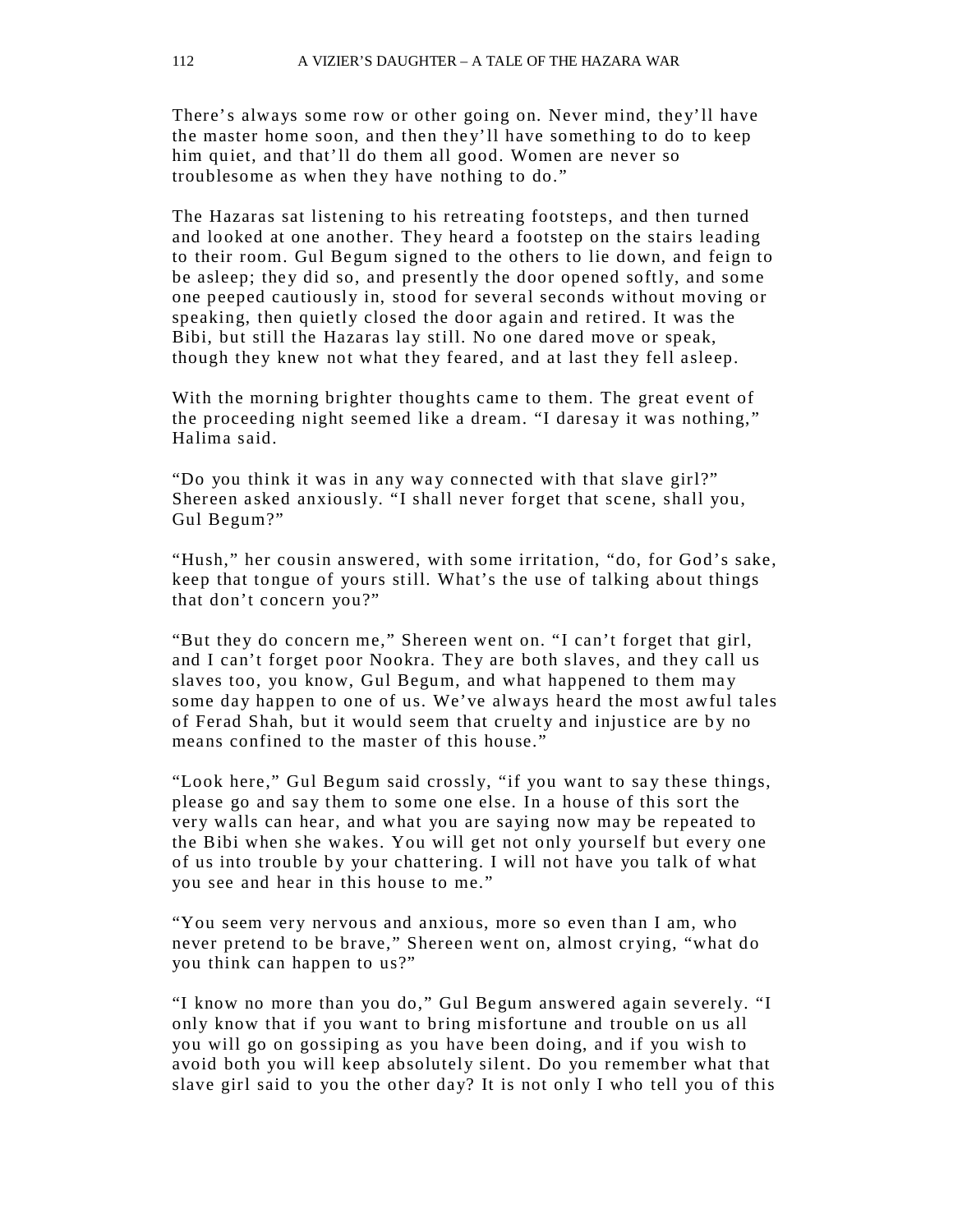bad habit of yours, it is absolute strangers meeting you for the first time"

"Oh, how cruel you are to remind me of that again," Shereen went on. "I feel as if I could never get it out of my head. Why did you ever bring us here? All this misfortune has come upon us through you."

"Yes, indeed," Halima went on most ungenerously. "What made you say to that man that you were the chosen of Ferad Shah? It was very forward of you and hardly true."

"It was quite true," Gul Begum said, "and you know it; besides, I did not ask you to come with me. It was you who asked me to bring you, and only two days ago you told the Bibi you were more than satisfied with the treatment you had received. Why have you changed?"

"Why do you ask? Two days ago we did not know anything of the ways of this household," the girl's mother said, ignoring the absolutely incontestable statement that she was where she was by her own doing. Then lowering her voice, "Two days ago we had not heard that cry."

"Was it a cry?" asked her sister-in-law. "Something woke up, but I could not say what it was. Perhaps it was not a human cry after all. Might it not have been a jackal?"

Gul Begum, who was more especially addressed, said nothing. Whatever her own ideas on the subject were she evidently wished to keep them to herself. One little observation she had made when first she woke that morning, but she revealed it to no one, and took an early opportunity of obliterating what she had seen. It was a mark evidently of a woman's shoe on the wooden door sill, and the nature of the stain left behind was unmistakable. It was blood.

Something of the old hunted look that Gul Begum had had in the old terrible days with Mohamed Jan stole back into her eyes, and there was something, too, denoting fixed resolve. Shereen did not feel particularly friendly towards her cousin on account of the lecture she had received as to the too free use of her unruly member, so she did not join her cousin as usual, and Gul Begum was left to herself and her thoughts, which did not seem to be of a particularly pleasant nature. She started when Halima suddenly laid her hand on her shoulder.

"Look here, Gul Begum," the older woman said in a whisper, "you brought us here. You must devise some plan for getting us away. We are here locked up like prisoners and surrounded by people who seem capable of anything. This is far worse than Mohamed Jan's house. You have a way with people that makes them give in to you. Get us out of this. I shall be driven mad with terror."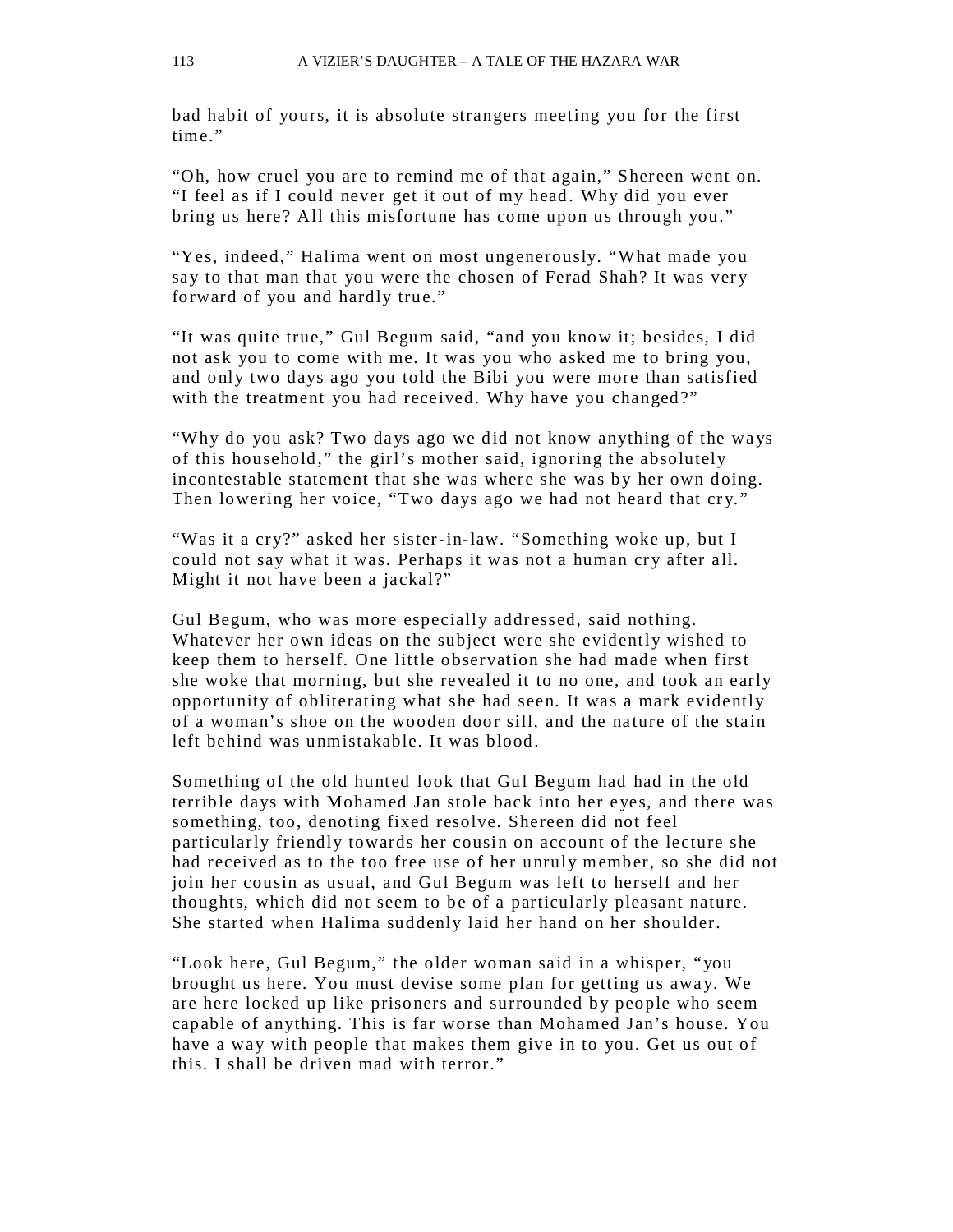The girl looked at her mother, a sad pity for herself as well as for her swelling up in her heart.

"Listen, mother," she said, "I have already resolved to do all I can, but I cannot yet make up my mind what to do. It appears that Ferad Shah contemplates marr ying me. Can you devise any plan which would get me away from here before his return? I have been thinking and thinking, but can come to no decision likely to prove successful."

Halima, really alarmed for her own safety, became more amiable and more sensible than usual, and mother and daughter conferred for some time together. When the discussion was over, Gul Begum seemed less dejected. There was something to be done besides sitting and awaiting what she felt to be her doom, and the girl's spirits rose at the very thought of release from this establishment of horrors.

## **CHAPTER XXI**

#### **A LADY'S TOILET**

FORTUNE seemed to favour Gul Begum next morning. Before very long the slave girl, to whom she had spoken on the day of her arrival, and who had given her the bread and sour curd the following morning, came upstairs and called her: "Bibi is just finishing her toilet after her hum hum (Turkish bath), and has sent for you. She wants to speak to you alone," she said. Then in a lower tone she added, "Now is your time to get some clothes from her. You need them badly."

So the girl followed her guide with an almost trembling eagerness. It was not clothes she wanted, it was release, but how to get it?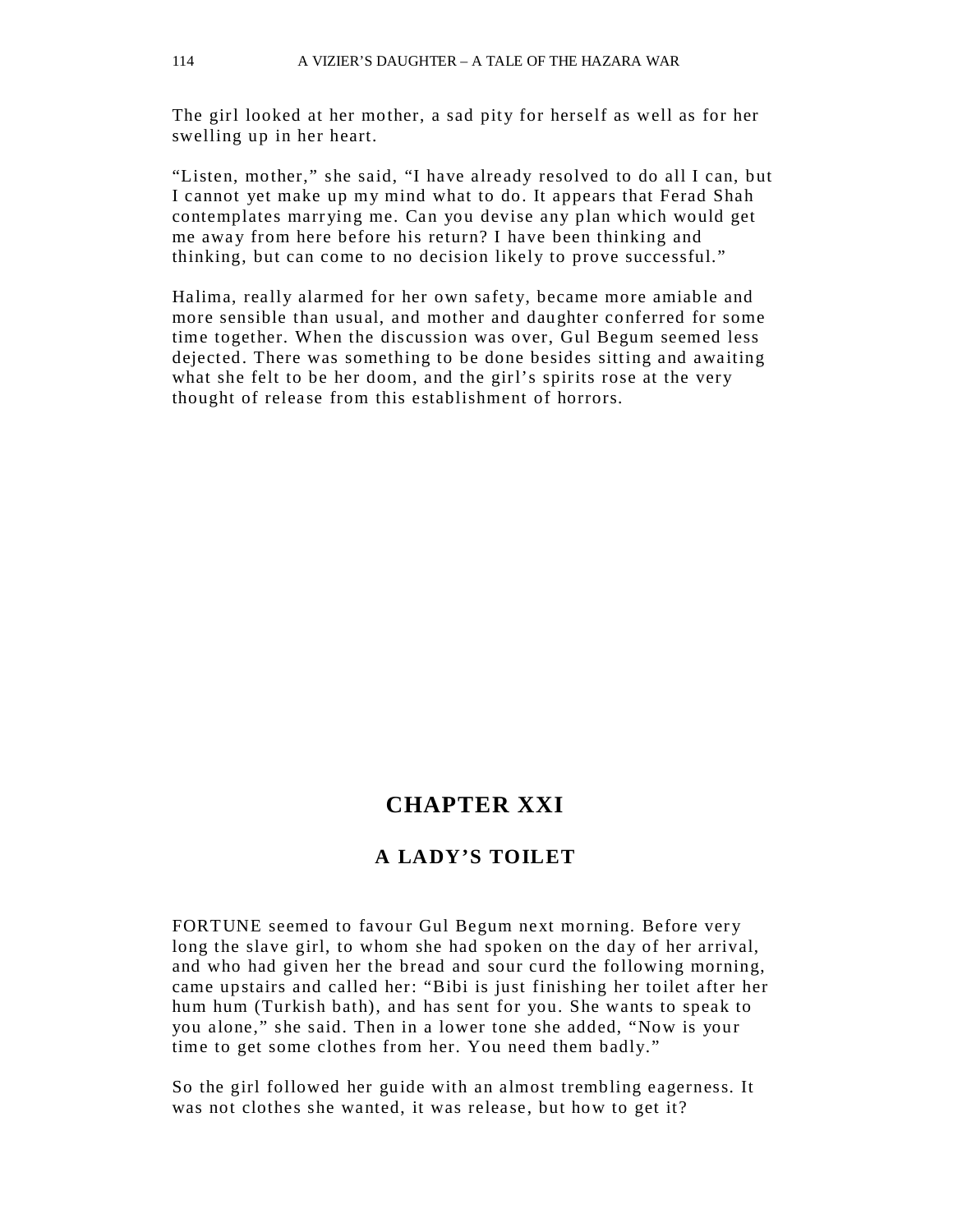They crossed the quadrangle, went up a few steps, and Gul Begum had to stoop to get into the apartment into which she was ushered, so low was the doorway. The floor was concreted, and felt very hot to her feet, and the air was laden with moisture.

There was a rough, wooden door opposite that by which she had entered, and she could see beyond a smaller room too, from which a considerable amount of steam and heat was evidently coming.

Gul Begum had never seen a Turkish bath before. She was puzzled, and not a little alarmed. The cry, or whatever she had heard in the night, recurred to her, and she turned instinctively and looked at the door through which the slave girl was on the point of making her exit.

"Kush amedi" (Welcome), the lady of the house said graciously.

Gul Begum had hardly noticed her, she was so taken up with her other surroundings; but, on being thus recalled to a sense of what was due to her hostess or mistress, whichever she might prove to be, "You are well?" she returned, with an inclination of her head, remembering suddenly how much depended on this interview.

"Remain in peace," continued the lady. "You have not seen a hum hum before, I day say. Would you like to go and look round, before you come and speak to me?"

"I would," the girl said quietly, somewhat reassured. "This seems to me a strange place. It must be pleasant in cold weather." So saying, she advanced towards the inner chamber. There was not much to see when she got there, only a very hot room, almost dark, and full of steam. There was a deep, dark hole in the wall. Gul Begum put her arm through, and came to the tank containing the hot water which the attendant bath women throw on their mistresses, as they lie flat on the ground on a deer or tiger skin put down for the purpose, going through the process of scrubbing, first with a thick sort of mud, then with a kind of soap, next with a rough glove which seems to take the very skin off, and finally with a cool white powder, called sufedi (whitening), very comforting after all the kneading and scouring that has gone on before, but not becoming, it makes one so ghastly white.

When her eyes got accustomed to the light, she saw two brass taps below the opening in the wall. Wondering what they were for, for she had never seen such a thing, she stooped and turned the cock, and immediately the water began to run.

"What convenience!" the girl said to herself. "This is indeed a luxurious people. One turns one little handle and hot water comes, and another, and one has cold water. It is all very wonderful," and rejoicing in the discovery of what had interested her, her cheeks hot from the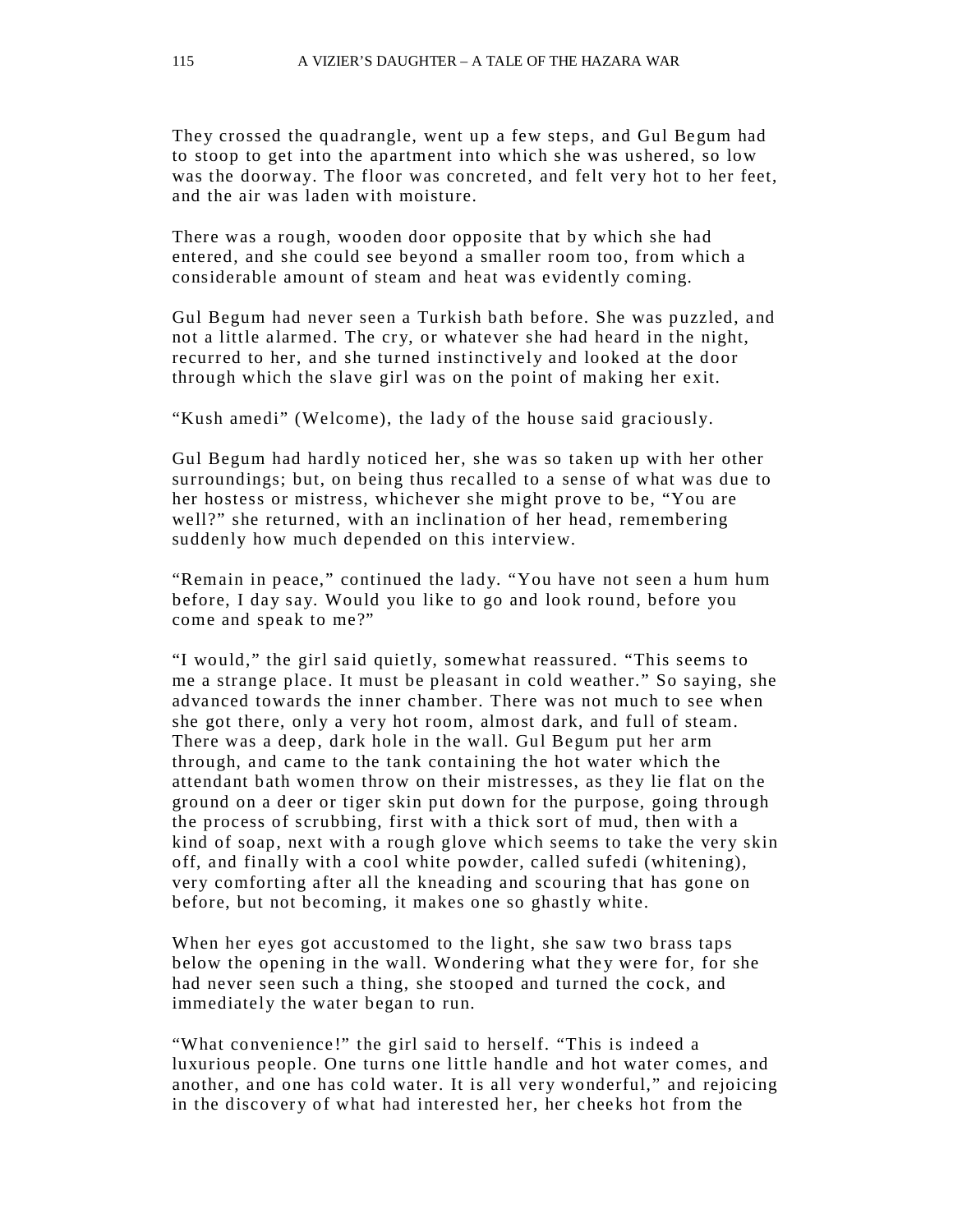atmosphere she had been standing in, she returned to the outer room and rejoined the lady, who still sat on the floor amid the mysteries of an Afghan toilet.

Her mistress, for such in fact she might for the time being at anyrate consider herself, looked up and noted the girl's appearance. "She is very handsome," she thought, and a hard expression came into her face. Many and confused thoughts chased one another through her brain. What position was this new arrival to occupy? Hitherto, since her marriage she had been mistress in this house, ruling the other wives and slaves with none too gentle a hand. What place was this new girl to occupy? Her beauty was undeniable, and there was something more than ordinary beauty in that erect head, elastic step, and graceful carriage. The Bibi saw it all, and trembled for her own position. "She has undoubted beauty," she said to herself again, then smiled. "But with a man, beauty is not everything. It may conquer for a time, but it takes more than mere beauty to hold him fast. She is a simple village maiden, this girl. What does she know? I have arts of which she knows nothing. I shall soon overthrow her when her first flush of possession is over. She can be no rival to me."

Gul Begum stood still watching the lady as she proceeded with her toilet. To her it all seemed wonderful, and she had not the slightest idea of the jealousy she was rousing in the breast of the woman who sat before her, apparently so innocently engaged with her pots of ointment and powder, her rogue, and her antimony.

"You do not use antimony for your eyes?" she said, addressing the girl. "Do none of your people use it?"

"I think not," Gul Begum said. "I have never seen it before."

"Nor henna\* for your hands? Dear me, what a lot we shall have to teach you. We shall have to do your hands and feet up in henna tonight, then you will be ready for your hum hum tomorrow. It is very pleasant; I have some very good women who will bathe and massage you well."

Gul Begum blushed. "Oh, I can do ever ything for myself." She said hurriedly. "I shall not require any one to wait on me. I am not accustomed to it."

The elder woman laughed. "That may have been well enough for your old days in your home among the mountains, but it won't do here. You are to be one of Ferad Shah's wives, and must learn the customs of this country, and must conform to them."

Gul Begum pulled herself together. Ah, now the supreme moment had come, the moment when she must make a wild effort for freedom, and win or lose it for ever.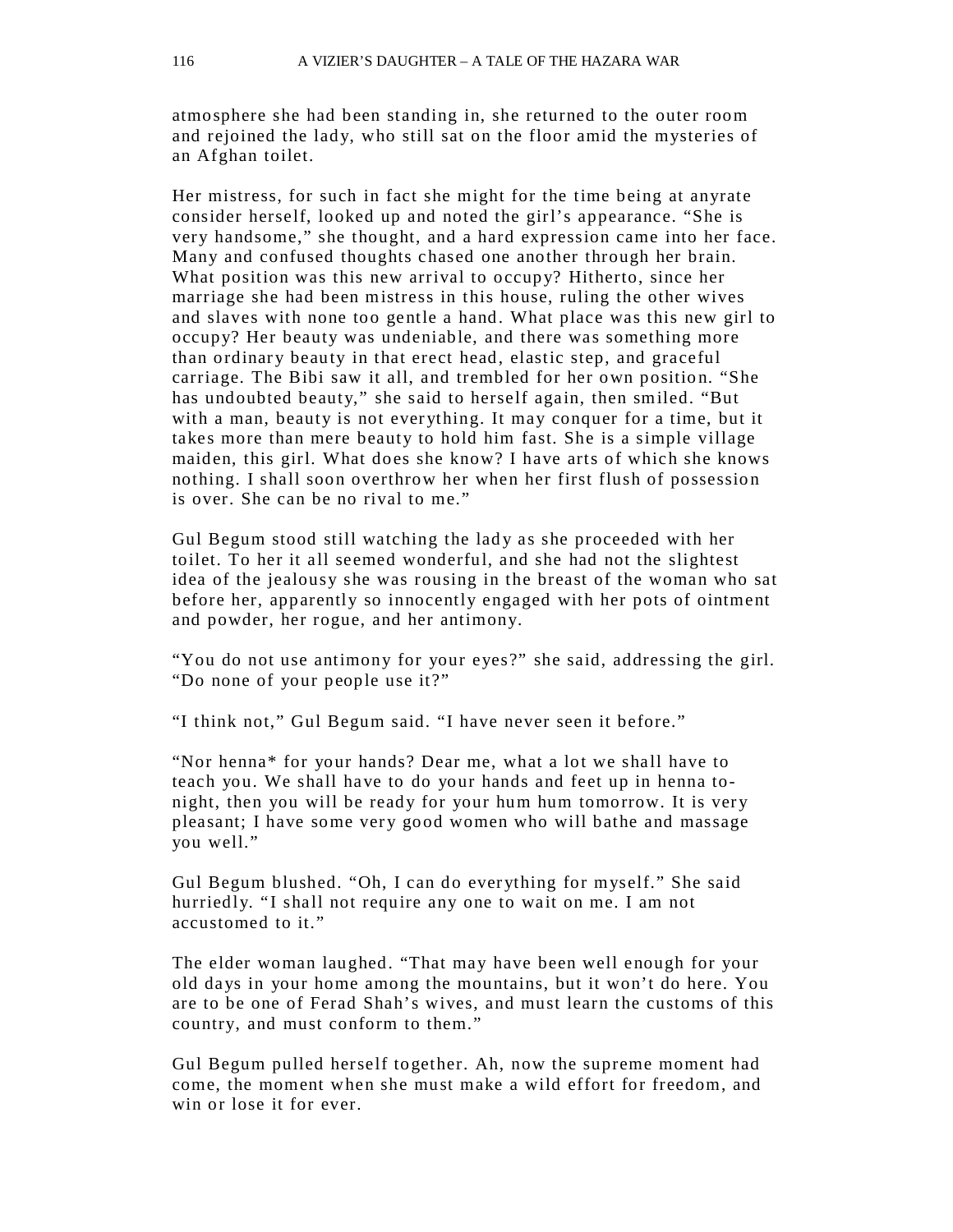"Bibi," she said, "I cannot be Ferad Shah's wife. There are reaso ns why I can be no man's wife, but I fear to tell you, you may be angry."

"Ah, you are going to tell me you are married," the lady said hurriedly, "or that you have already been named on some one. All that will make no difference to Ferad Shah. He is not particular about little details of that sort; besides, you are a slave girl, a war prisoner. No former tie *need* be recognised now, even by the most religious, and no one would call Ferad Shah *that*."

The girl bent forward, and whispered something in the lady's ear. "I was married once, but I was returned to my father's house," she added, not quite truthfully.

Her mistress laughed. "Oh, that's it; is it? Then why were you sent here? Whose doing was it?"

"I was sent by the soldiers," she said, "and I have been waiting for a chance of explaining things to you. Oh, Bibi; when my husband sent me home, he beat me and ill-treated me, and you have no idea what I suffered. My beauty is a great misfortune to me, it only gets me into trouble." Then kneeling down before her, she went on hurriedly as though she feared there would not be time for all she had to say. "I have thought of a plan, and I think it would suit you well. I know something of Ferad Shah, and of his practices."

"Ah, then you know *something*," the lady interposed in an almost inaudible whisper. "You cannot know *all*, he is bad beyo nd all description, beyond all imagination. He is a monster. What you say will make no difference to him. He will want you all the same for your beauty."

A jealous pang gnawed at the elder woman's heart. "Listen, Bibi," Gul Begum went on, "in this house you are all powerful; till he returns you can do anything you please. Swear over your women to tell every one that I am hideous and untidy, and cannot work, and am generally worthless, and send us all away. Sell us to some one."

The lady smiled a gratified smile. "I cannot do that," she said, "I am not so powerful as you think, but I can do something, and I will do my best to help you. You do not wish to remain here, you would rather go somewhere else?"

"I would rather go where I am wanted as a servant, and not as a wife. I know what it means. I have gone through much alread y. Spare me, Bibi, if you can, and send us all away."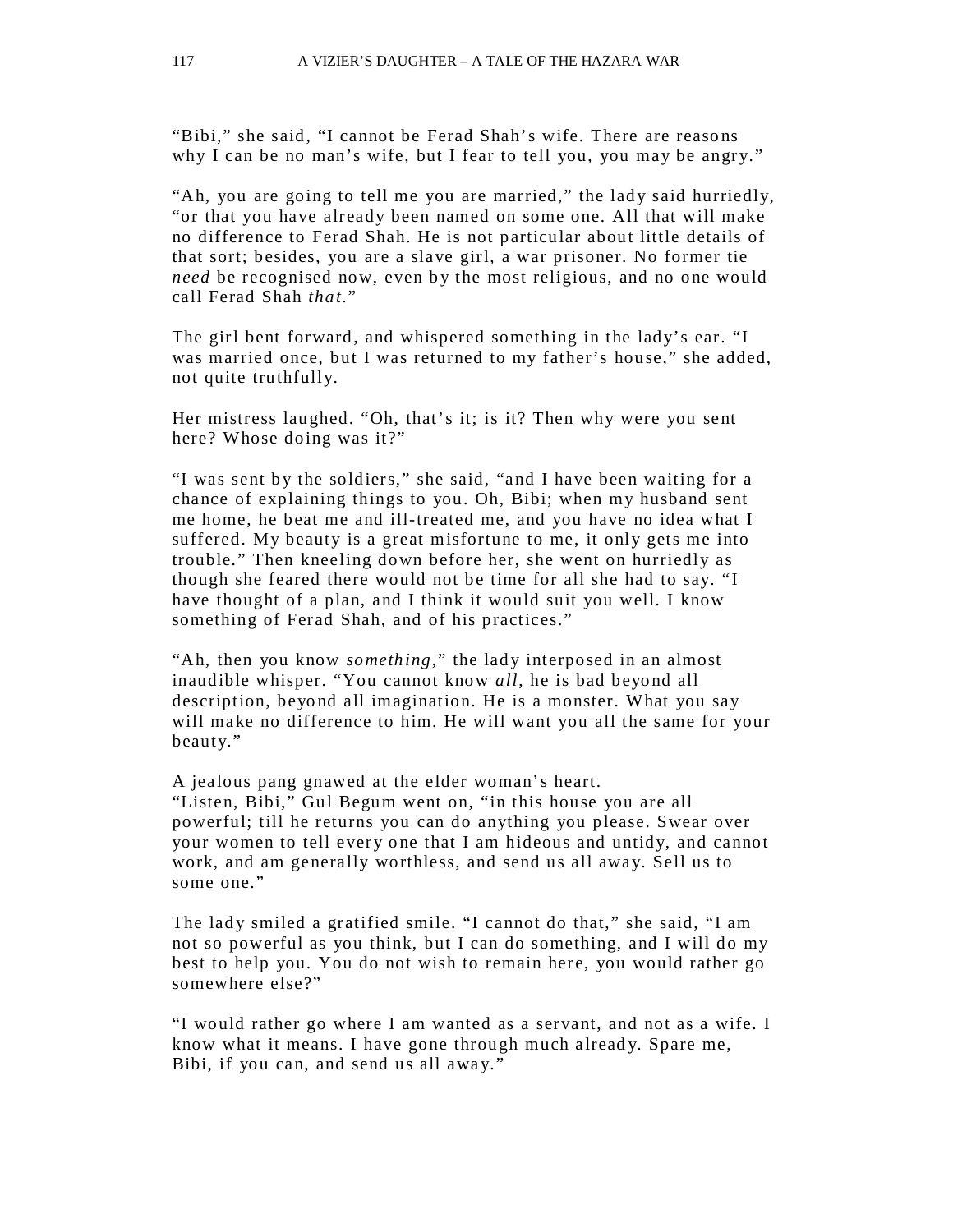"I can do nothing till Ferad Shah comes home," she said, "but he is probably coming here this evening." Gul Begum's heart gave a great throb of pain and anxiety, almost of hopelessness. "He has heard of your arrival, and I have had instructions from him this morning that you are to be properly clothed, and got ready generally to receive him to-morrow. So you see it would be quite impossible for me to get rid of you; besides the old door-keeper would not let you through."

The girl smiled, a little danced in her eyes. "Bibi, let me manage that door-keeper," she said. "I think I could persuade him."

The older woman looked at her, saw the triumph, the light in her eyes, and seemed about to change her mind. She felt the power of this woman.

"I do not believe what you have told me," she said. "It is all made up, a lie-"

Gul Begum interrupted her. "Bibi, what I have told you is to *my*  disadvantage, not yours. I am young, I am handsome, why should I not marry happily and be head of my husband's house? I am your junior by many years."

The elder woman turned round and addressed her anxiously: "But instead of that, you ask for obscurity and probable ill-treatment amo ng the servants?"

"That is so," the girl said, and sighed. "I ask to go to some household where I can work, and where I shall attract no notice. Does that look as though I had lied?"

The lady looked at her again. "Well, you are a strange girl, but it would suit me well enough, I daresay, for you to go and do as you seem to wish, but first you must wait for Ferad Shah's orders. I cannot act in this matter without them. It is out of the question." "Then, Bibi, do this," Gul Begum replied. "Send all of us like common labourers to weed in the big garden and remove the stones. Tell Ferad Shah you find we have tried to deceive both him and you as to our former position; that we are mere nobodies, and that awaiting his return you have sent us to our proper place – to the garden to work among the ordinary labourers. I can make myself look so different to what I do now that *you* even would not know me. Then when you have told him that we are low born, and useless, and all the rest that I have told you, he will son send us off. He will not want for extra useless mouths to feed."

"Do you realise what you are asking for?" the lady went on, surprised. "I don't think you can have considered what your fate will be. If Ferad Shah sends you away (and you will probably all get the stick before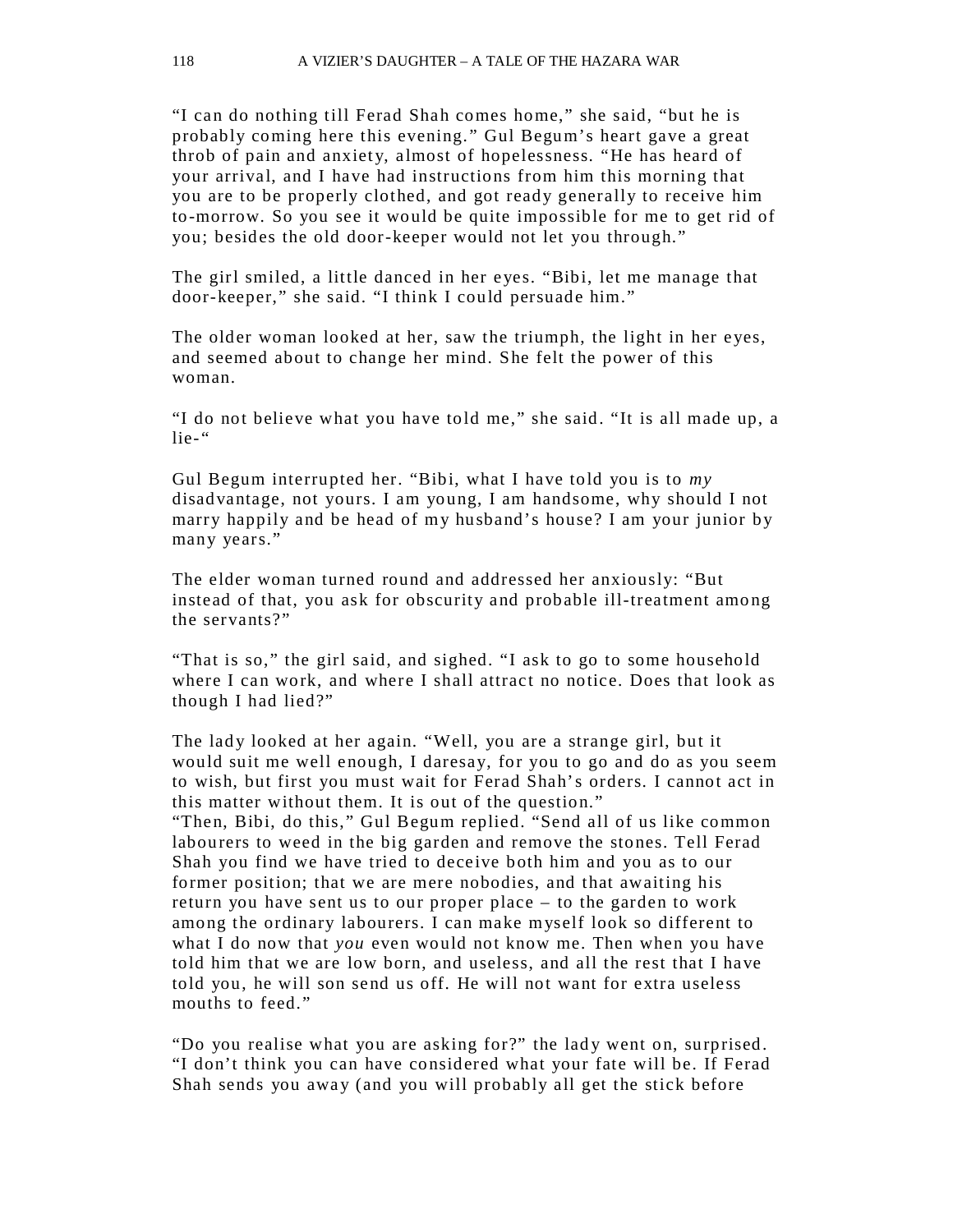you go), you will be sent to a Kabul prison. Have you any idea what a Kabul prison is?"

Gul Begum shivered. She had an idea, only she felt nothing could be worse than what she had seen and heard in this beautiful garden, and Hazara-like, again she wished to throw off her present burden and let the future concern itself with the next one when it came. For the moment she was satisfied to get out of the difficulty in which she then found herself.

"Bibi," she said, "I know what must be my fate, because I know what my fate has been. I know I am beautiful, and I know if once Ferad Shah sees me I shall be in difficulties. Do not be offended at my suggesting such a thing, the idea is indeed abhorrent to me: he may for a time place me even above you. Let me go before such a thing can happen. Send us to the big garden to work there as I have suggested."

"But how about the other women? Your women as well as mine?"

"My women wish to leave with me," the girl went on, "and as to yours, tell them that in a long conversation with me you have discovered the truth about us, and that as a punishment you are going to get rid of us."

The lady smiled. "There are many among them who would think that a strange punishment," she said.

Gul Begum bent forward and took her hand. "Whatever happens," she said, "whether I succeed or fail, I wish to thank you now, before the immediate future is known to either of us, for the gracious way in which you have listened to my request. Whatever you may be to others you have been kind to me, and I am for ever grateful to you. I would serve you if I could."

For a moment the horrors of the house, the scene with the slave girl, all was forgotten. She only felt grateful for the helping hand that was being stretched out to her in her trouble. It blotted out for the time being all other details. She was not wise enough to analyse motives, she did not go for character stud y. Had she done so she would soon have found that Ferad Shah's chief wife was a most typical Afghan. Idle, luxurious, treacherous, capricious, capable of the most unheard of cruelties, but with certain generous impulses, and possessed of a gracious courtly manner when it suited her to assume it; a willingness to help another so long as it cost her nothing, a willingness, prompted to no inconsiderable extent, by her desire to show her position and influence. Somehow, too, this girl had a power of flattering her. What she said and did came straight from her heart, any one could see that. There was nothing in the least artificial about it. Ferad Shah's wife felt this, and it pleased her.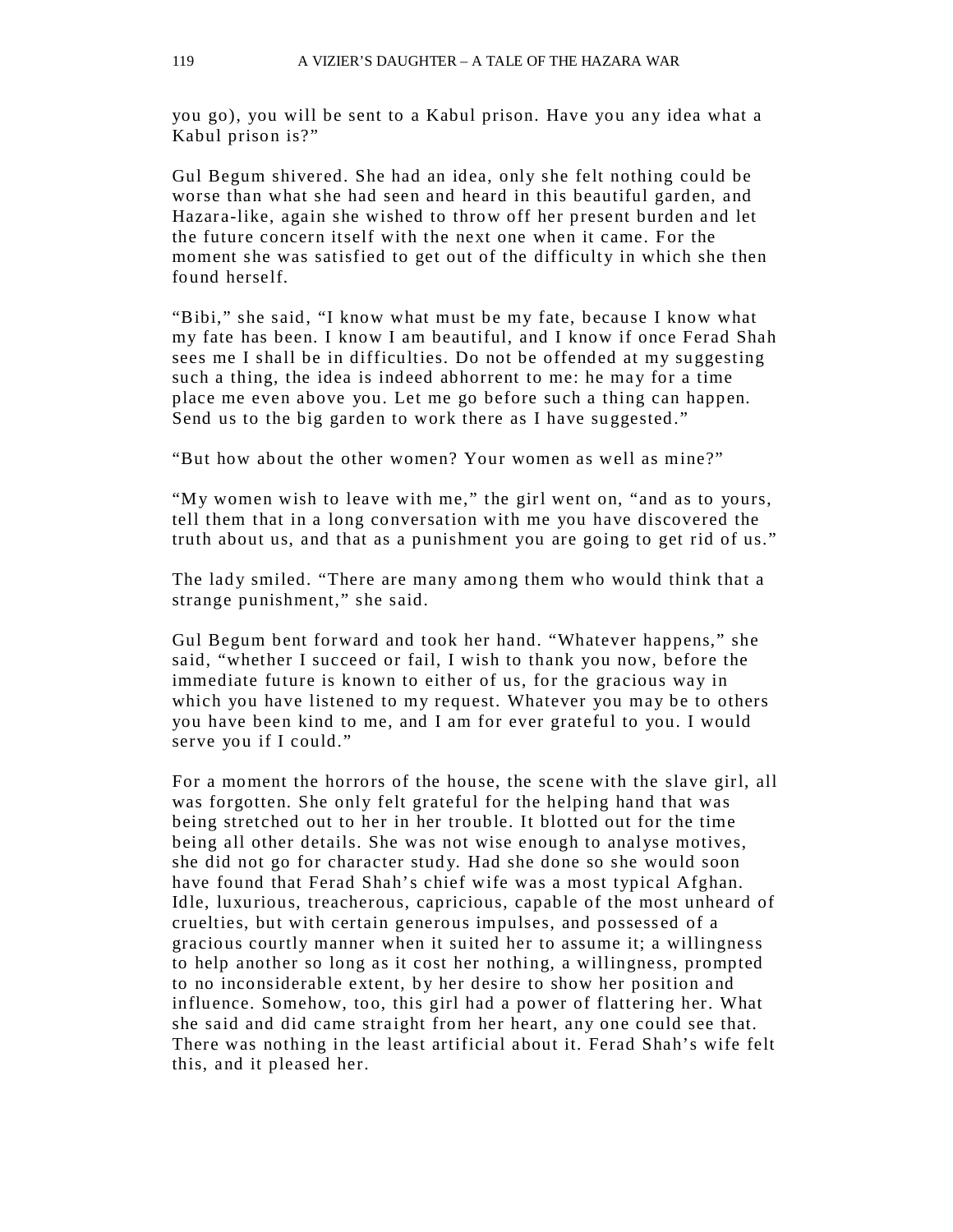"Remain in peace," she said, "and do not misunderstand any change in my manner towards you. I shall have to dissemble, and so will you."

While she was still speaking the slave girl entered. "Take this woman from out of my sight!" she exclaimed excitedly, "take her away," she almost yelled, and rising from the floor, where she had been sitting, she endeavoured to thrust both her and the attendant outside the door.

Gul Begum gazed at her in absolute wonder, so rapid had been the transformation. Again she saw before her the woman who had kicked and lashed the slave girl for what had been a mere accident, and the who le of the former horror and terror at finding herself in such surroundings returned. She rose hurriedly to her feet.

"You hear what I say," her mistress yelled, still addressing her attendant. "Put them outside the garden gate, these labourers who come to us disguised as princesses as tell us they are Chiefs' and Viziers' daughters. Send them to their proper sphere, and put them to the work for which they were born, and send me the Derwan here."

The slave girl advanced towards her mistress. "Sahib," she whispered in her ear, "consider well, Ferad Shah returns to-day. You know him. He will see this woman, you cannot prevent him unless, perhaps, for a day or two at most, and when he has seen her, who knows what her position ma y be? If you maltreat her now she may have a chance of causing you to remember it later. Be advised. She has looks."

"Look, has she?" roared the mistress. "Cursed be the father of her looks. Do as I tell you, take her away from me. How dare you leave her here when I have ordered you to remove her, and send me the Derwan here. I have a good deal to say to him. It is possible he too may have been deceived, but I will undeceive him."

*\* Henna is the herb with which almost all s ects of Eastern women dye their hands, and especially their nails, a sort of terra -cotta colour. The leaves are ground into a powder, and by the addition of water, a sort of thick paste is made. In this the fingers are closely en cased. The hand is then closed, and a second coating is placed all over the fist. The hands are kept doubled up like this all night, and next morning they are dyed a deep terra -cotta, the creases in the palm of the hand showing up white where the dye has not reached. This is considered a beauty, and is, moreover, thought to soften the skin.*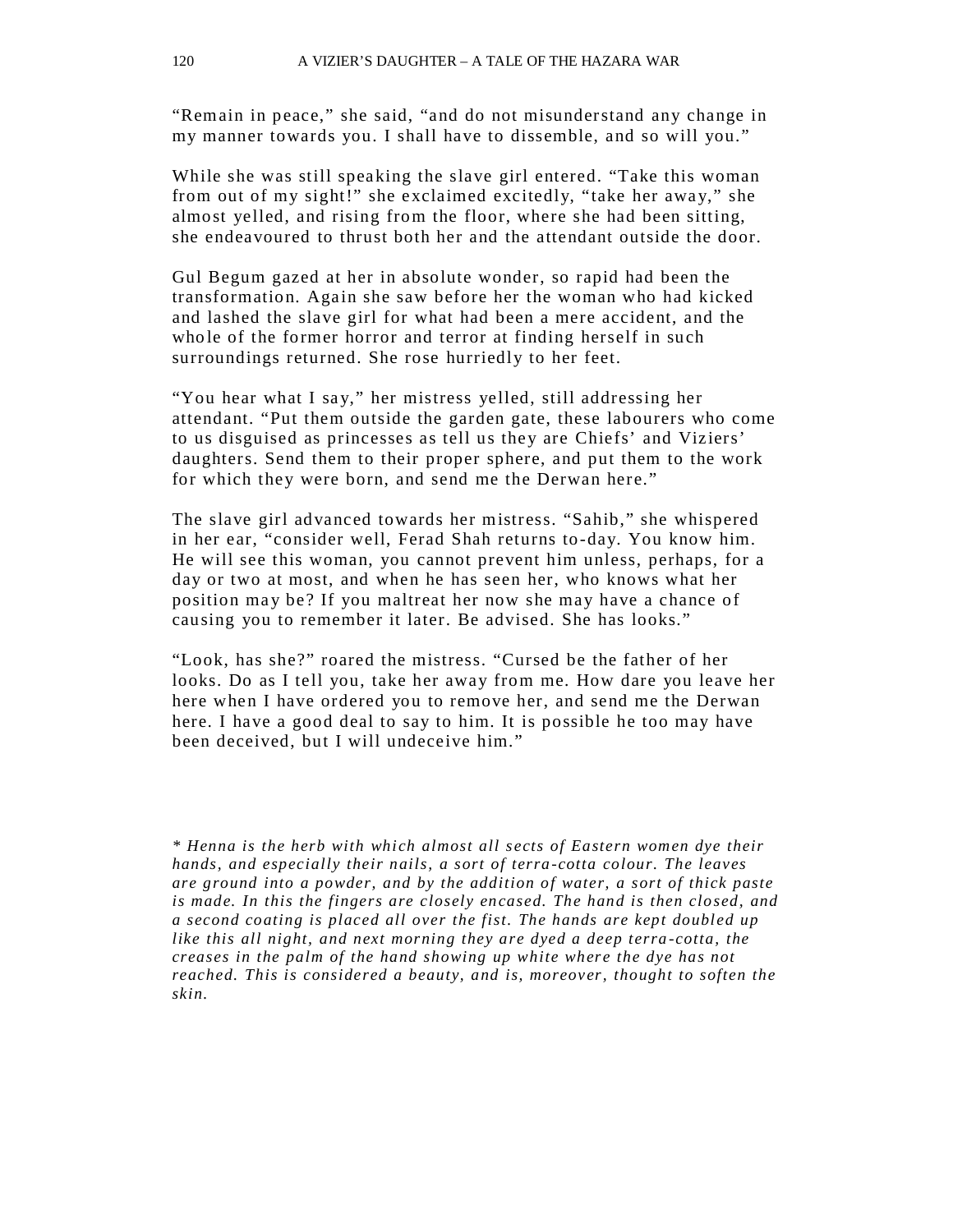# **CHAPTER XXII**

#### **"A SLAVE"**

SO rapid had been the change in the Bibi's attitude towards her, that Gul Begum, for a moment, felt that her petition had been an insane one, and could have wished it unproffered. Soon, however, she realised that greater discomfort at the moment might lead to something better in the future, if only her mother and other relations would stand by her.

"What on earth have you said or done so to offend the Bibi?" the slave girl asked. "You have been very unwise, and I must not seem to notice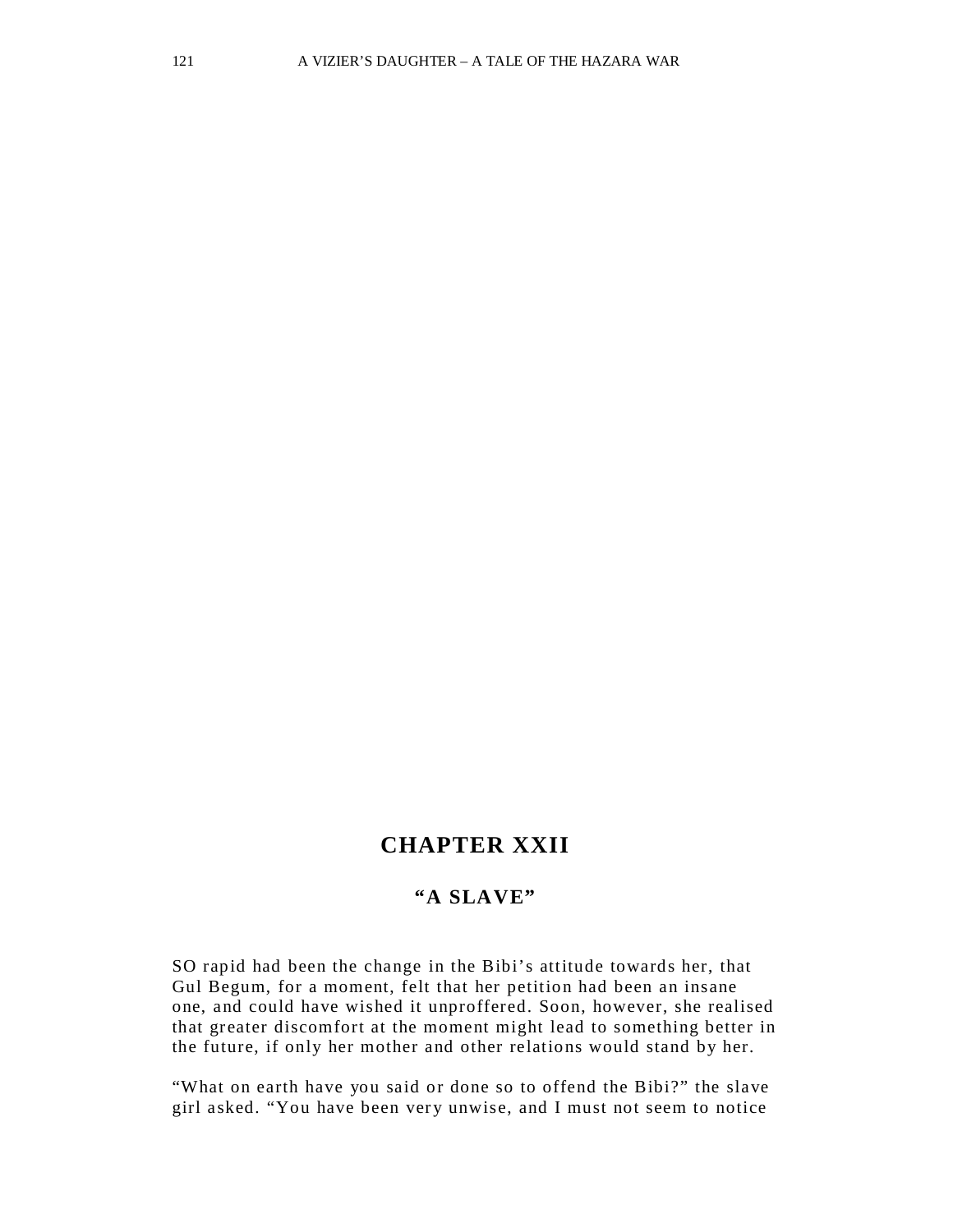you, or I shall get into trouble myself, but if I do what I can for you now, and get you taken into favour by the master when he returns, you must not forget me later on. I have more influence than you perhaps think."

"I shall never forget your kindness to me, but send my companions to me now, I entreat," was all Gul Begum could find words to say.

"Yes, when I can, but first I must send the Derwan to the Bibi," the girl replied. "Crouch down there in the corner as though you felt yourself to be humiliated, and later on I will come to you if I can."

Gul Begum did as she was bid, and apparently her disgrace soon became the gossip of the harem, for now and again one girl, and sometimes two, would come to look at her, then laugh derisively and pass on, then come back and laugh again.

Presently the Derwan came through the garden door and passed into the large room where the Hazaras had first been received, and shortly afterwards the Bibi, with several of her women, entered the same room. What transpired she never knew, but in the meantime the other Hazaras had joined her, and she was completely engrossed in explaining her plan of action to them.

"What we have to do is to get out of this place at any cost," she said, "and if you will only follow my advice, boldly, we shall succeed, but do not ask me for details now, the very walls here have ears."

What she really felt was that she dared not tell them that the Bibi, for her own selfish interests, was willing to befriend her. She could not trust one of them with such a secret as that, at a time when she had no idea what the next few hours would have in store for them all. Presently the Derwan came out of the house, and towards them, as they sat crouching by an outhouse at the far end of the quadrangle.

"What tomfoolery have you been up to?" he said, addressing Gul Begum. "You may have deceived the Bibi, but you can't deceive me. However, come and do as she bids, and as you have yourself chosen, come and work with the labourers in the garden. I'll give you a patch to yourself where no one will molest you, but I shall expect to be remembered for this service."

And so Gul Begum's wish was realised, and she went to work among the beautiful, many-coloured flowers under the shade of the spreading trees, but her heart was beating with the wildest hopes and fears, and, a presentiment of evil that no beauty could alla y, though after a time she felt soothed. The soft blamy air played through her hair and fanned her burning temples, and the gentle cooing of the turtle doves lulled her excited brain to something like rest.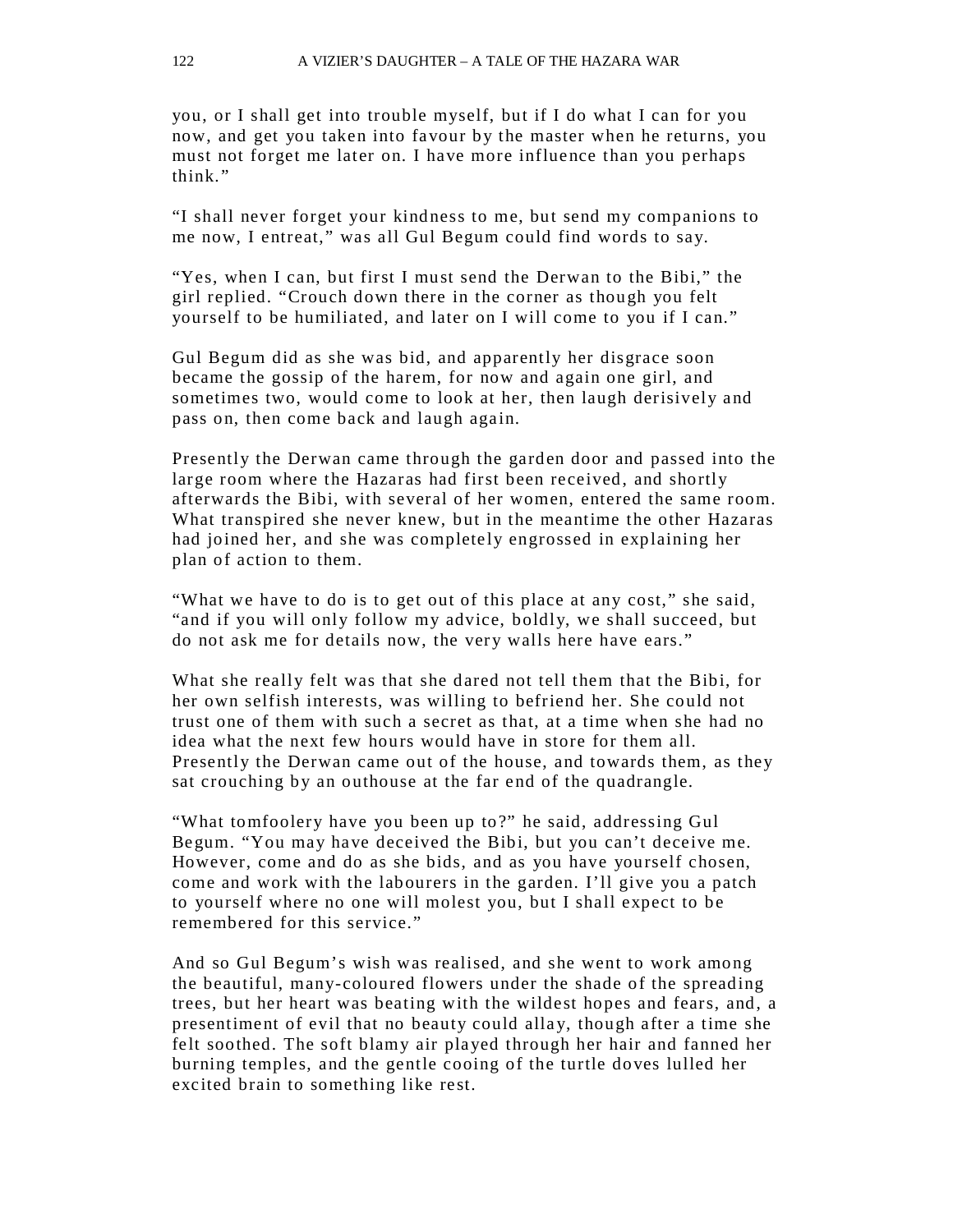"Are you going to get us away from here, Gul Begum?" Shereen asked after a time.

"Don't ask me any questions," her cousin answered shortly, "only let us get near the water channel and we will put some of this grey mud upon our faces, so that if Ferad Shah should see us, he may think us old and ugly and send us away, let us hope to some lowlier and less cruel household," and then to terrify her cousin into submission, she added rather pointedly: "This is no place for people who cannot hold their own tongues, for it would appear that there are those here who are willing and ready to hold them for them."

Gul Begum saw she had produced the desired effect, not only on Shereen, but also on her aunt, who expressed great anxiety as to what would become of her daughter if she could not learn to control her insatiable desire to know more than her eyes could tell her.

"Go with Gul Begum," she said, "and do as she bids you, and, for God's sake, keep your mouth shut and don't get us all into trouble. Thank God we are outside on set of walls. Let us see if we can't get outside the next set."

When the two girls returned from the water channel they were hardly recognisable, so skilfully had Gul Begum applied the greasy grey mud, a piece of which she had almost unconsciously carried off with her from the Bibi's hum hum.

"Khuda-a-a!" said her mother, prolonging the final a in the way common to all Afghans when they wish to express astonishment. "How poor a thing is beauty when a scrap of mud the size of a marble can efface it all."

Quite late in the evening there was a sound of horses' hoofs, a barking of dogs, and a sort of short sharp yap peculiar to Ferad Shah's much dreaded wolf dogs. Gul Begum shuddered. The awful trial was drawing very near, how would it end? The turtle doves fluttered in their nests above her, quarrelling, she supposed, by the feathers that came scattering down all round her. There seemed no peace, no rest anywhere, not even in this garden of Eden with its flowers-scented atmosphere. Tents were soon pitched in every direction, and a regular camp established under the trees; only the master and several women, easily recognisable as Hazara prisoners, went inside the second enclosure.

When all was quiet again the Derwan came and spoke to Gul Begum: "There is no good in my speaking of you to Ferad Shah to-night. He will be taken up with Bibi and the other ladies, and showing them what he has brought from the war, and telling them of the great deeds he has done; besides, he is tired and will go to rest early. But what have you been doing to yourselves?" the old man went on, noticing the change in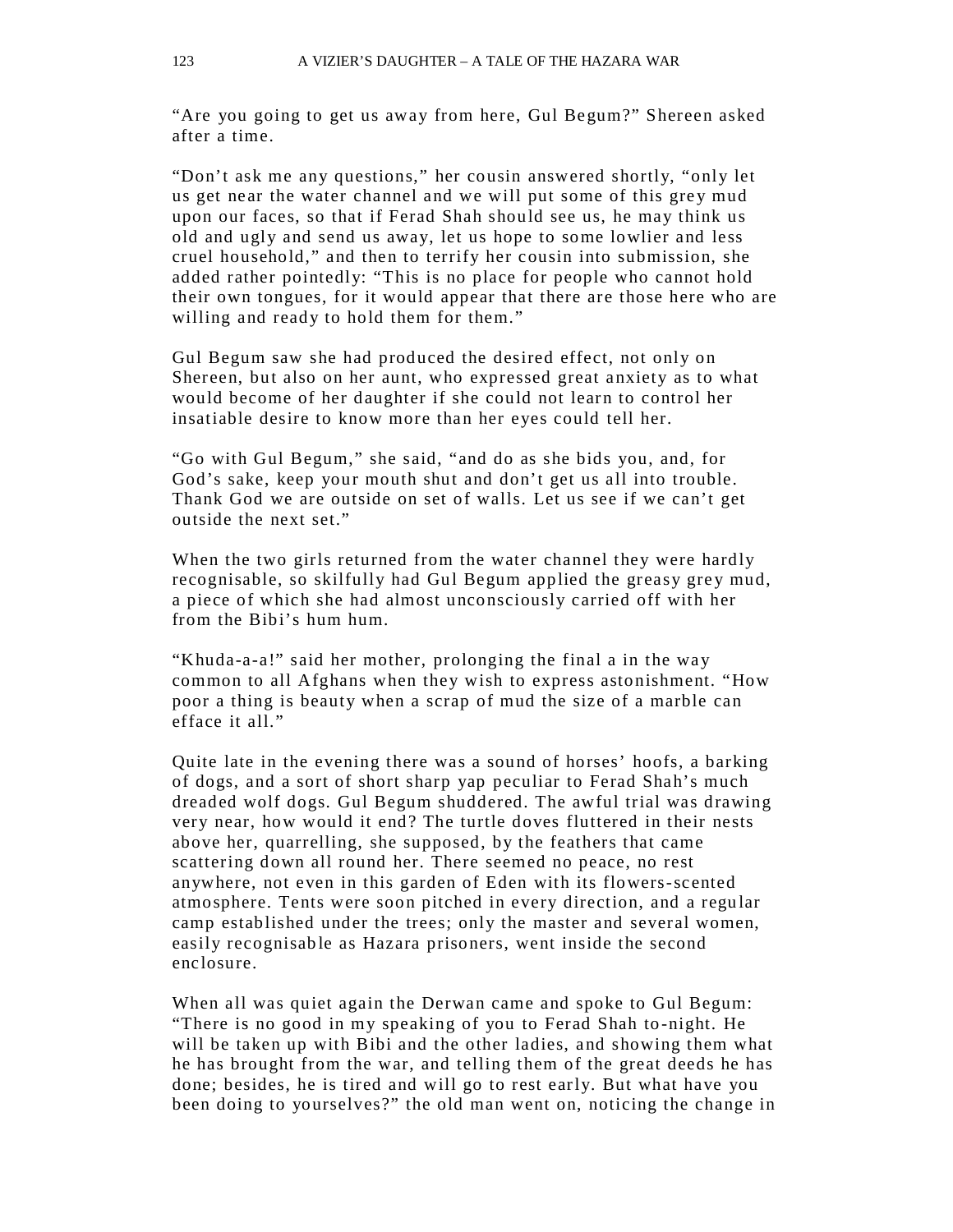the girls' appearance. "Is that how you hope to win your way into Ferad Shah's favour?"

"I wish to win my wa y to Kabul, to the Ameer," Gul Begum said, as if by some sudden inspiration, "and if you will help me I will not forget you."

The man looked at her, surprised. "You have great ambitions," he said. "What will you do when you get to the Ameer?"

"God knows," she said sighing, "but I might chance to find favour in his eyes."

"I don't see how that is to be brought about," he said. "I can see no way of helping you to that."

"I don't ask you to help me," the girl pleaded, "only do not hinder me, and tell Ferad Shah, if he mentions me, that you think me ugly. See how old and worn I look."

"I see you have been disfiguring yourself," he said; "but if *I* tell Ferad Shah that you are ugly, there are plenty of others who will deny what I have said. You don't want to get me into trouble, do you?" And after providing the women with a rough shelter for the night, the old man left them, but not for long.

The sun was just showing above the horizon when Gul Begum was summoned inside the inner enclosure, and she found herself in the outer chamber of the hum hum where the Bibi had received her the day before, and presently the Bibi herself entered hastily but noiselessly.

"Ferad Shah is asleep," she said. "He came home in the best of humours last night. He had travelled straight from Kabul, where he was received with marked favour by the Ameer, and was presented with a metal and a Khelat (coat of honour). He asked about you, and I told him what we had arranged he should be told. He seemed more amused than angry, and then I begged of him to send you away to Kabul to the prison, as a punishment for your having insulted me by presuming on my credulity. He told me to do as I liked, as for the moment he has more girls than he well knows what to do with. So now to horse and to Kabul with you. I have done all I can for you. I have arranged that one of the labourers shall take you, and you can have the horse you brought, for Ferad Shah will never miss it, and you have far to go. May God protect you, and do not forget that I have helped you in your need." So Gul Begum, to her astonishment, found herself in less than an hour on her way to Kabul, guarded only by one soldier and the labourer, who lead the horse, and who received strict injunctions from the Derwan to return it to the master, as he might hear of it and ask for it.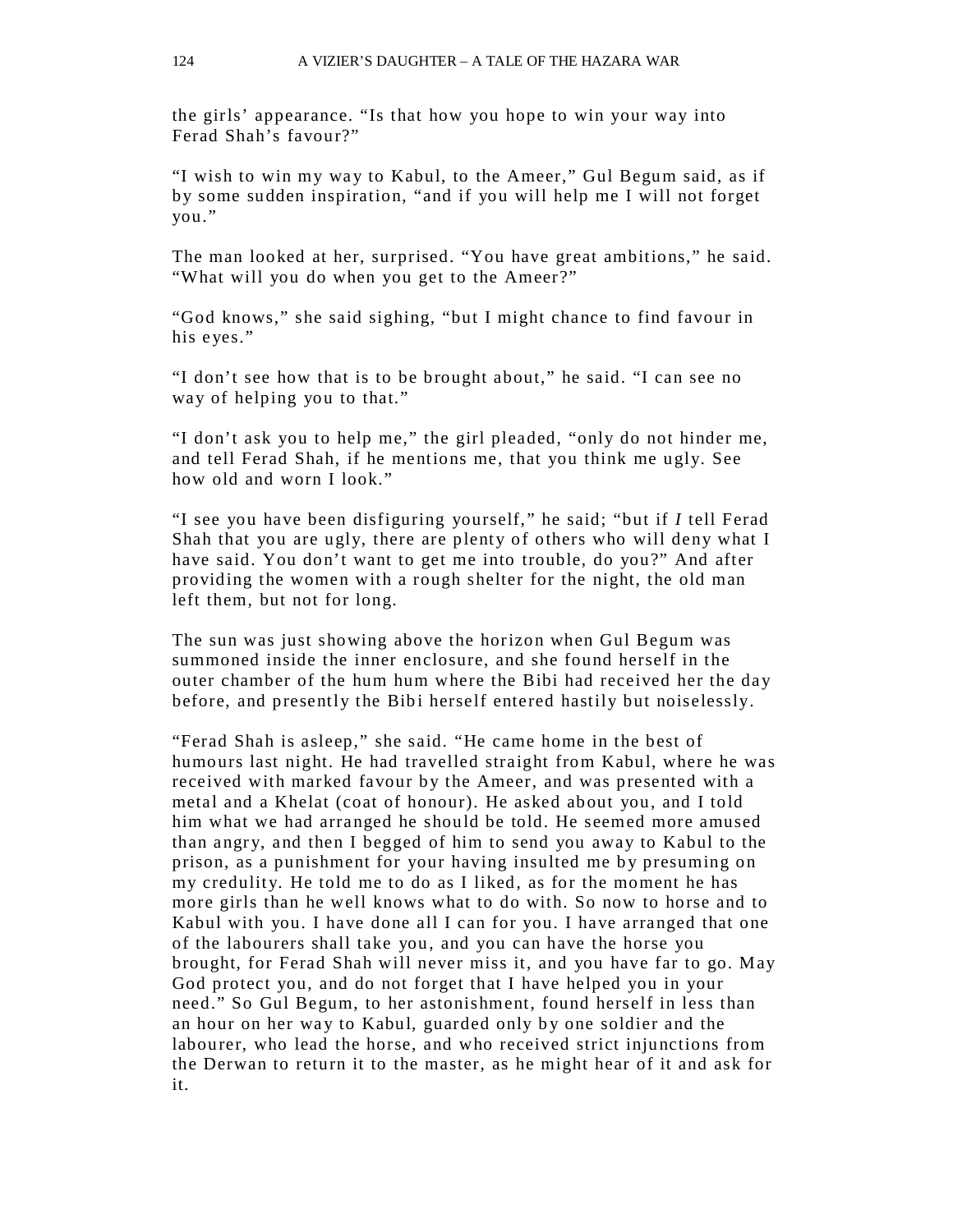Long afterwards, from one of the Hazara slaves Ferad Shah brought with him that night, Gul Begum heard of the fate from which she and her companions had been spared by the timely intervention of the Bibi. Ferad Shah awoke to find he had much to do, and therefore but little time for rest and enjoyment. The Hazaras who were said to have so imposed on the credulity of the household did not at first cross his mind, but when they did he ordered them to be sent for.

"I'll teach them to deceive me," he said. "Ho! where are the dogs? We'll have some sport and see how they can run, these women."

"You ordered them to jail," his wife explained. "They have been sent off long ago. It was not for me to keep them here when once you had passed judgement on them."

"Sent off long ago?" Ferad Shah exclaimed. "Why do you tell such lies? I have not yet been forty-eight hours in the house. How can you call that 'long ago'?"

"I should have said immediately you gave the order," his wife put in gently. Before her lord she was a very different person from the wild cat who had so impressed Gul Begum.

"What right had you to act without my orders?" he asked again angrily, disappointed at losing what he looked upon as sport.

"I understood I had your orders," his wife replied with well-feigned regret, and there the matter ended, for Gul Begum was by then in Kabul.

Another weary march had been accomplished, another act in her life had been played, and she was in a crowded Kabul prison, but "no man's slave yet, thank God," she said to herself again and again. That degradation, however, was not spared her long.

A city merchant had an order for a slave, and his choice fell on Gul Begum. The girl made what resistance she could, but of what avail was struggling on her part? A heavy stick, the weight of which Gul Begum did not forget for many a day, was laid across her shoulders, and she was led forth, a panting, slatternly, ill-looking girl. She had a great scheme in view. She would make herself so objectionable to every one who chose her as their slave that at length she would be treated as an imbecile and so regain her liberty, but she told her plan to no one.

That same day her aunt, Shereen's mother, was chosen by some one else, but Halima and Shereen remained on still in the prison.

The new home in which Gul Begum found herself was in every way very different from and, as regards wealth and luxury, very inferior to Ferad Shah's. The bread brought ready baked in the bazaar was not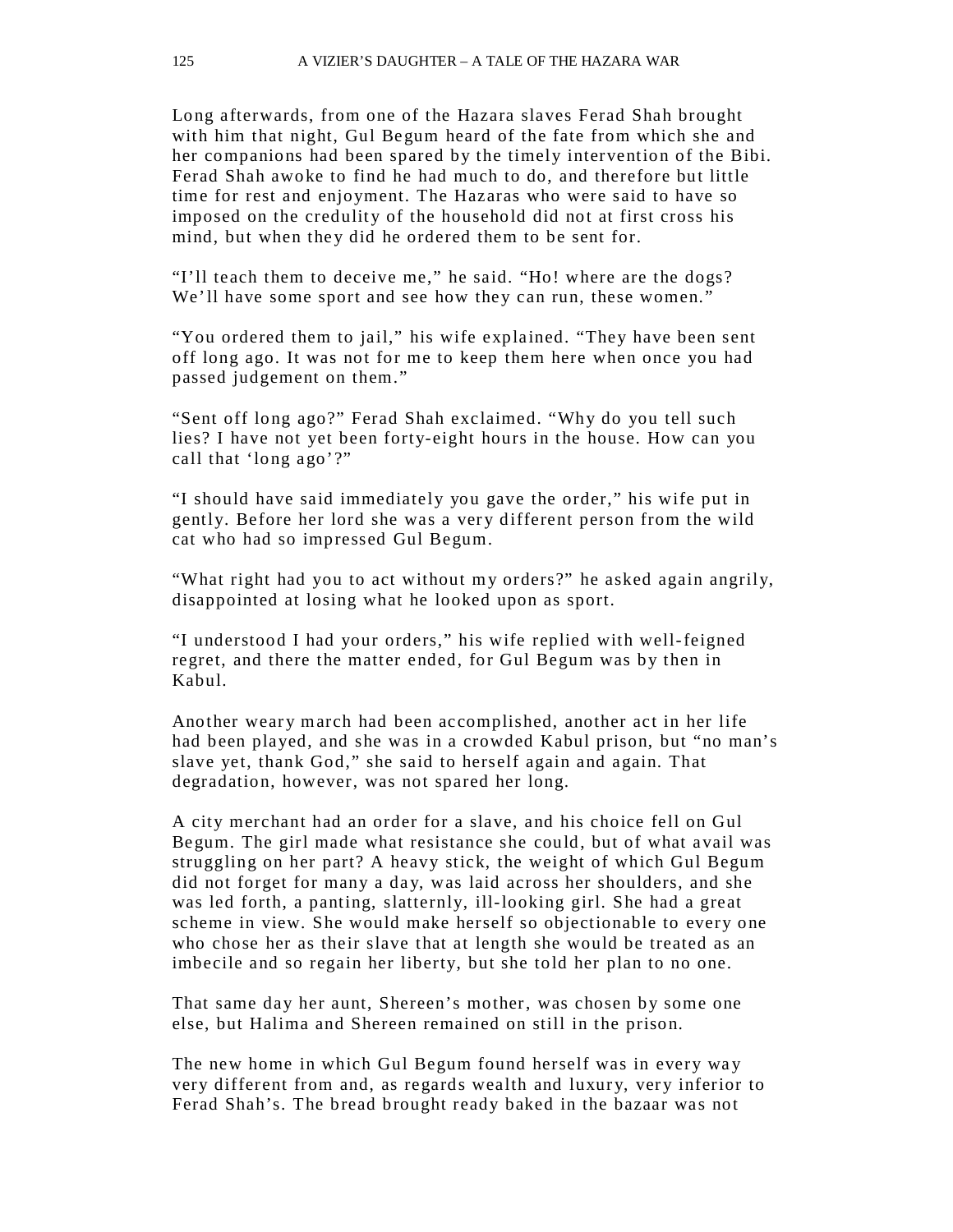very palatable, the flour being well adulterated by the bakers; the rice was poor, the milk smoked; the girl felt sick at the very sight of it. There was not much to do, and the mistress was kindly enough, but grossly ignorant.

"A curious girl for Agha to have fancied," she said to herself, "my goodness! I don't think all the water in Kabul would wash the dirt off her. You must go to the hum hum, girl," she said. "I will give you the pice (pence). You can't appear before Agha like that," but Gul Begum only glared and looked stupid. She had managed Ferad Shah's wife by fear and jealously, but she felt that these would be no weapons to use against the patient dutiful cre ature who was now her mistress.

"Agha," the latter said, "that slave you have sent is no good for any purpose whatsoever. She seems to me to be little more than halfwitted."

"Oh, nonsense, try the effect of the stick on her," the merchant said indifferently. "These wild Hazara women are not much above the level of the brutes when first they come in. You'll break her in in time," but even as he spoke, Gul Begum tripped intentionally on a great earthen vessel standing just outside the window. It fell against the wall, smashing into fragments, but the girl made no apology or comment whatsoever. Merely picking up the bottom piece which still contained a little water that had been left there to settle, she applied it to her mouth.

"Ah, dirty wretch!" the woman exclaimed, "polluting the last drop of water that is left. Get you gone and don't let me see sight of you again. She is only fit to carry your goods from the store to the shop, Agha, she ma y be of some use as a coolie (porter), but a house servant she is no good at all."

The merchant kept her a mouth, but at the end of that time saw a far more likely girl, who would do well for his household as well as for the store. So Gul Begum received a sound thrashing and was sent back to the prison.

Her mother and Shereen were still there; Hazara slaves were so plentiful in Kabul at that time that there were not masters to be found for them all. Shereen, only too glad to have nothing to do, although it entailed poor and scanty prison fare, used the little piece of mud Gul Begum had left with her with great effect, and no one who came to the prison seemed to fancy her. Gul Begum was in high spirits when she returned. She felt she would yet find a way of escape to her beloved Hazara hills, and to her father. She had only to endure and to keep up her present *role.*

Shortly after her return, however, she was again chosen, in spite of her squalid appearance. An old General fancied her strong, active limbs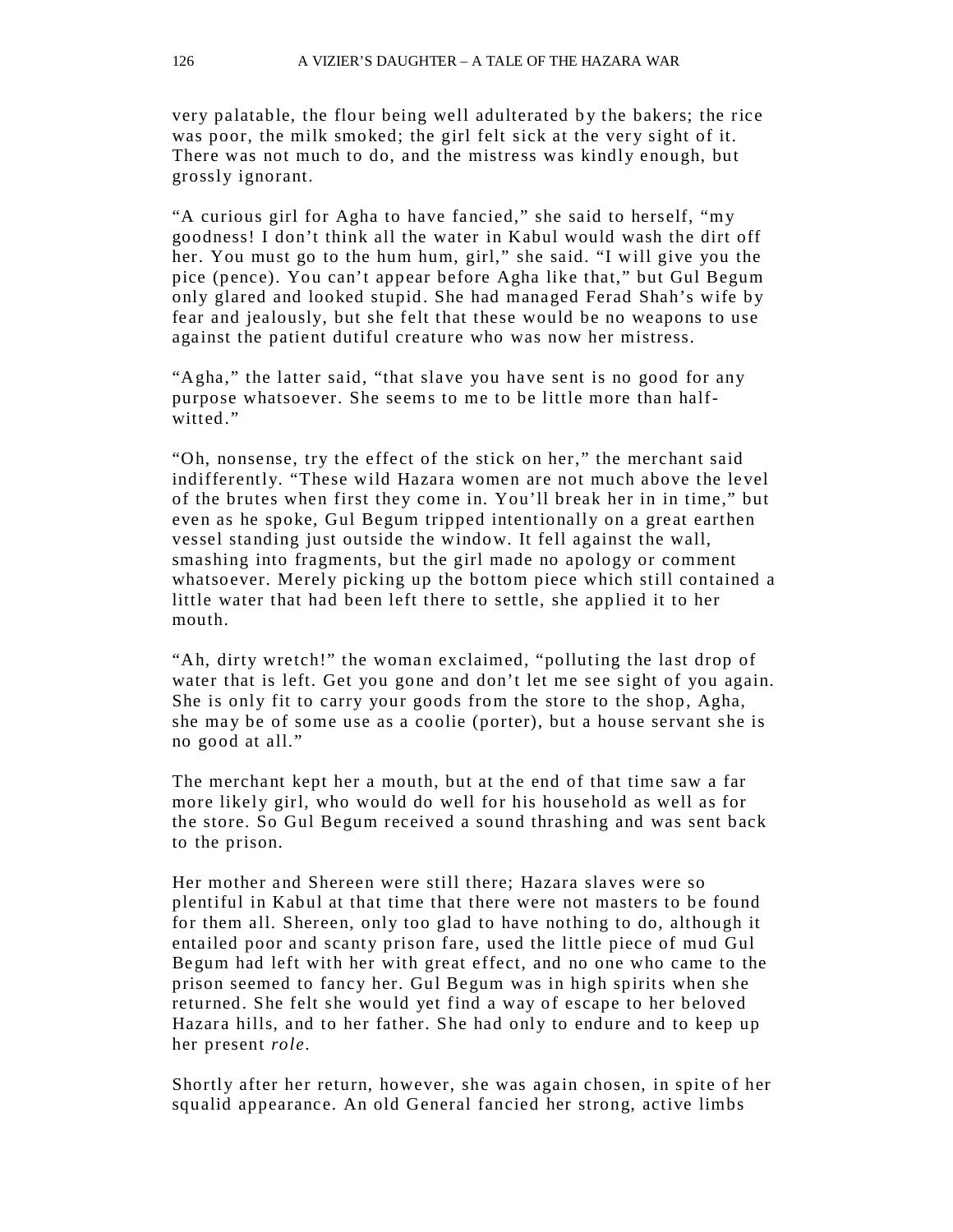and lithe, graceful form that no mud could hide. He had no wife and had had none for some years, so there was a good deal of chafing among his friends when he announced his intentions regarding his new Hazara slave girl, but of this Gul Begum was quite unconscious. She only resolved to find out the old General's weakness, and disgust him as she had succeeded in disgusting her late mistress. Her master had spent many years in India, and had taken to the Indian habit of beetlenut chewing, and kept spitting all over the house, much to Gul Begum's disgust, so she took to beetle-nut chewing too, and out-Heroded Herod by the way in which she behaved. Moreover, she refused to conform to ordinary Kabul habits of cleanliness, found no means of obtaining the conveniences she was accustomed to in her own country, and before long the general was glad to restore her to her prison home.

"The day will come when you will be turned out of that too," her master said, as he saw her hustled off with none too gentle hands by one of his own servants. "We don't want animals in Kabul. We send *them* to consort with their fellows in the hills. You'll make an excellent dinner for some hungry wolf next winter."

Gul Begum only glared at him as though she did not understand what he was talking about, but she understood well. She was on the right track for liberty. She was ready and willing to share the winter with the wolves. She had far greater fear of man than of the beasts.

## **CHAPTER XXIII**

#### **GUL BEGUM'S MASTER**

THE episode at the General's house had ended satisfactorily to Gul Begum, but another trial – the final one – was soon to follow.

The Ameer's Chief Secretary walked round the prison to choose four slaves, "Girls that will make good servants," was what he asked for. "I want two to give away, and tow for myself."

Gul Begum and her cousin were among those chosen, and with the usual loud cries and wailings, they were walked off to their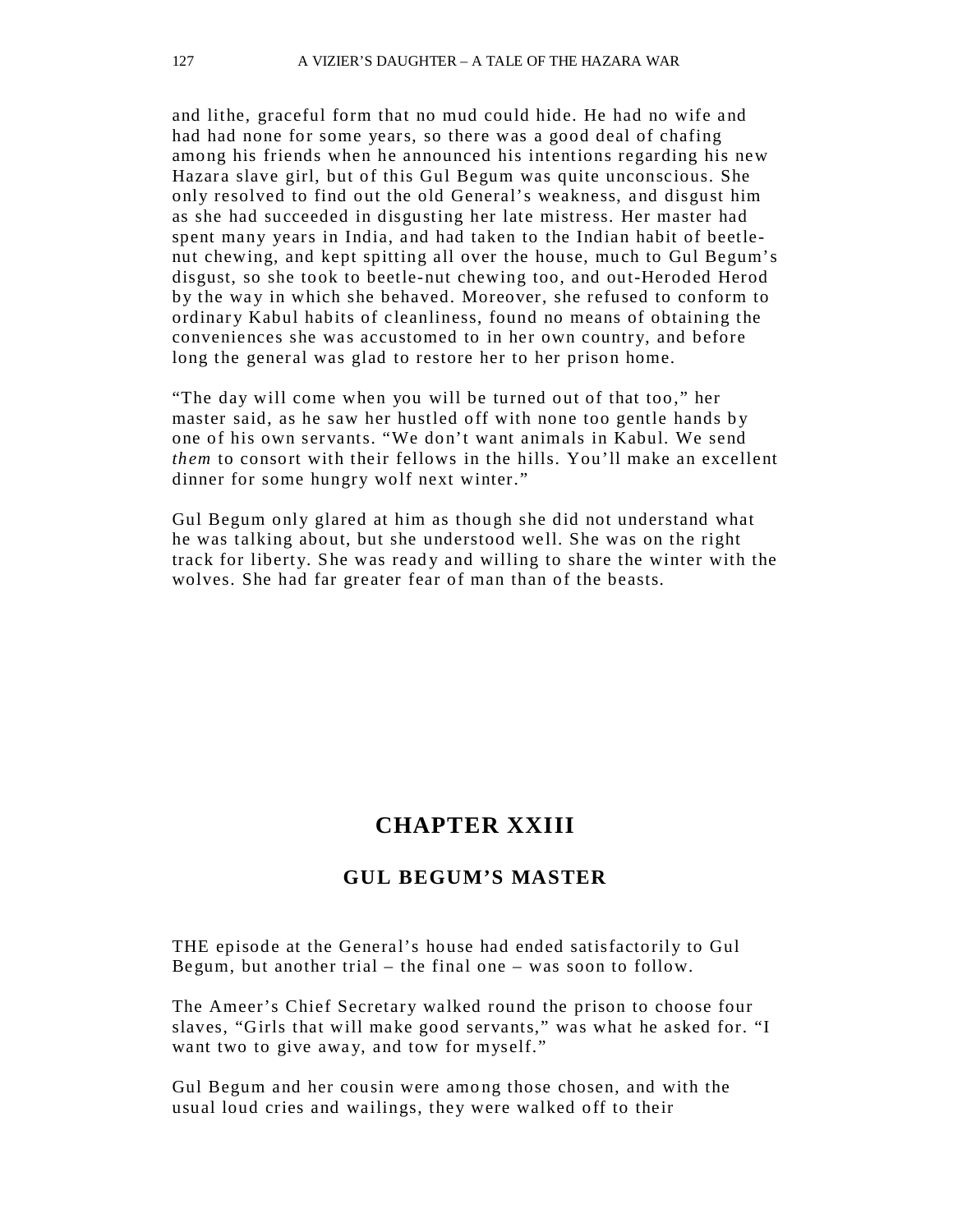destinations; but Gul Begum had recovered something of her queenly gait and carriage. She felt that she was master of her fate. Ten days would restore her to her prison life and her mother, and so, guided by former experiences, she commenced her old game of stupidity and slatternly untidiness.

The elder of the four was soon sent to Jellalabad, to be a servant in the house of the Chief Secretary's spiritual leader (he had asked for an elderly woman), and one of the remaining three was superfluous in her present abode.

"I can make nothing of that Gul Begum," the Chief Secretar y's wife said plaintively. "She's a great useless hulk. She does nothing but eat and sleep. And is so dirty and untidy, I do not fancy anything she has once laid her hands upon."

The Chief Secretary's house was a well ordered one; each person in it had his or her share of work. Idleness in one member threw extra work on the others. He had but one wife, and was faithful to her.

"All right, Jan (my wife)," he said quietly. "We will send her to the Mir Sahib. I promised him a wife, and though a bad servant, she may make a good wife. Is it not often so? You can send her at once, if you wish. I will make arrangements for her as soon as you have settled with her."

But Gul Begum was not so easily settled with; she would not go to Logman to be any man's wife, she wished to stay where she was.

The lady was in despair; she would speak to her husband about it when he came in, she said. "In the meantime Gul Begum was to return to her work.

When the subject was broached to him, the Chief Secretary was rather anno yed; annoyed wit his wife because she could not manage a slave, anno yed with the slave for daring to oppose her mistress; it was most unusual. He sent for her himself, he who never addressed a word to the female slaves, and she came in, prostrating herself at his feet.

He had a thick stick in his hand, it was his walking stick, and he was to ying with it. She had not heard of his using it on any one since she had entered his establishment, but he might, why not? Hers was an exceptional case  $-$  she was a refractory slave.

"What is the meaning of this, Gul Begum?" he asked sternly. "You will not work, and yet you refuse to leave my establishment when I offer you to be a holy man in honourable marriage." He rose from the cushion on which he was sitting, and came towards her. The girl shrank back, but he passed her and fetched a piece of paper from a ledge in the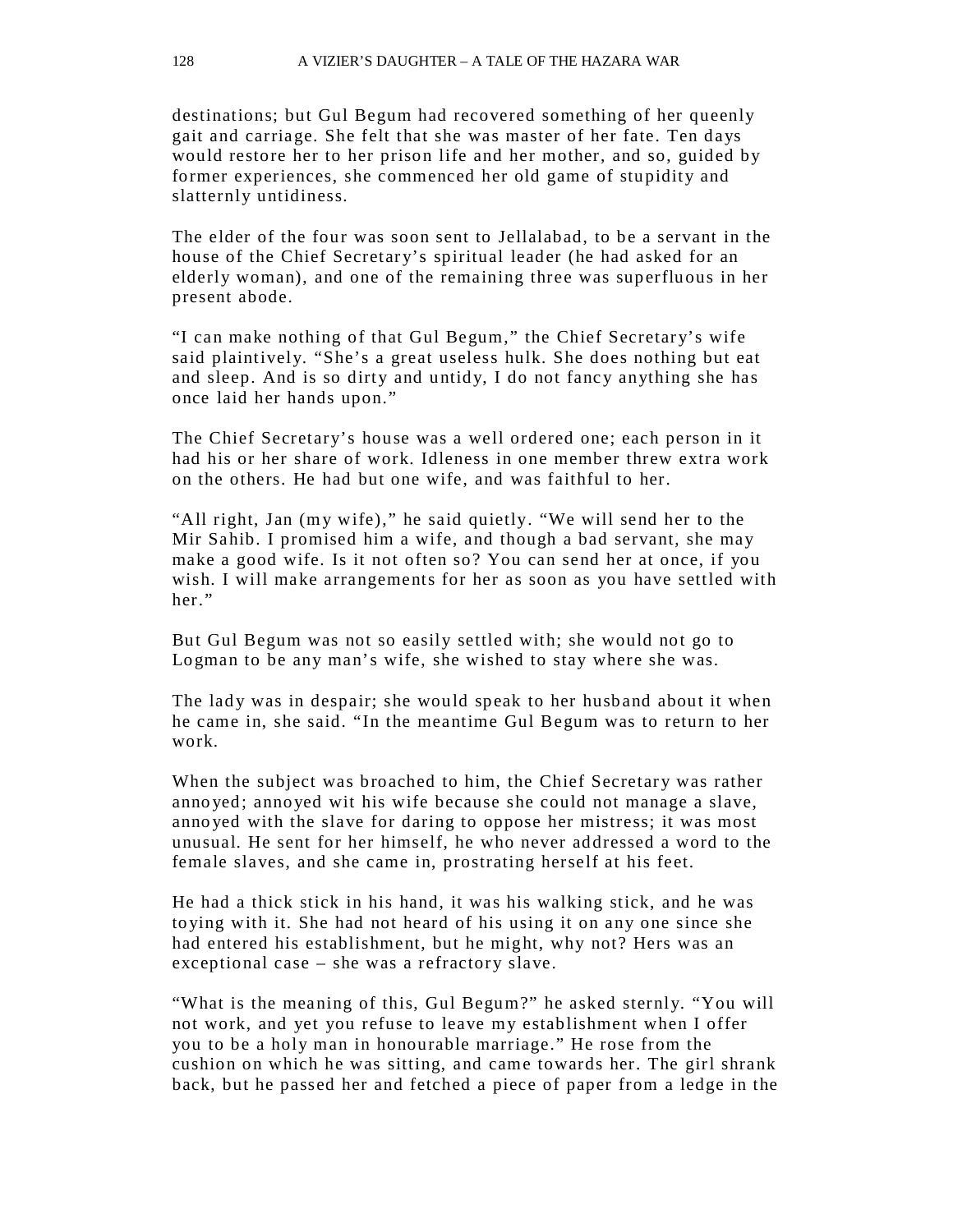wall, and, re-seated himself, commenced folding the paper in the usual Persian way, a margin down each side, preparatory to writing.

The girl understood; he was going to make out an order or a pass or something – the fatal paper that was to carry her thence to the unknown but already hated husband. Again she flung herself at his feet.

"Agha (master), hear me once," she pleaded softly. He paused. "Well, what have you to say?"

"Just this," she said, still kneeling before him, "Just this, Agha, that I have indeed behaved badly, and have indeed deserved to be sent away. I have made myself dirty, and stupid, and awkward, but see how big I am, how strong, how capable of work; and ask Shereen there, she is my cousin, I am the cleverest girl in all the Hazara country; I can cook and bake, and sew and wash, and do all the work that other women do, and twice as well as they."

"Then why have you been so idle and useless here?"

"Agha, I will tell you. I am dirty, and untidy, and slatternly now, as you see me, I do not deny it, but, Agha Sahib, I am the daughter of the Vizier, who is the brother of the chief of the Hazaras, and I was considered the handsomest and smartest girl in all the land. That has, no doubt, made me proud and made it very difficult for me to be a slave; many men have chosen me before you came to the prison, Sahib, but I made some excuse of another, just as I saw I could deceive them, and one after another they all sent me back, some with a beating, some without, I cared but little; what I most dreaded was that some one would make me his slave wife, that is what has been my hourly terror."

"I keep no slave wives," the Chief Secretary interrupted shortly.

"No, Agha, I know you do not, and you take no notice of your slave girls, and never even speak to them." The girl hung her head. "And that is why I don't wish to leave you. Oh, Agha, do not send me away, give me one more trial, one little trial more," and again prostrating herself till her forehead touched the ground, "one week, one day," she petitioned.

The Chief Secretary put the paper down, he seemed half amused, half touched. "Send your mistress here," he said, "and if she consents to try you, I have no objection to her doing so, but you her slave, not mine, your remaining rests wholly on her good-will and favour. You have done nothing so far to ingratiate yourself with her, but I will speak for you to her. Go."

"She's a curious girl, that Gul Begum, and she says she is well-born," the Chief Secretary said, looking up from the paper he was writing. His wife had entered the room timidly some minutes before he addressed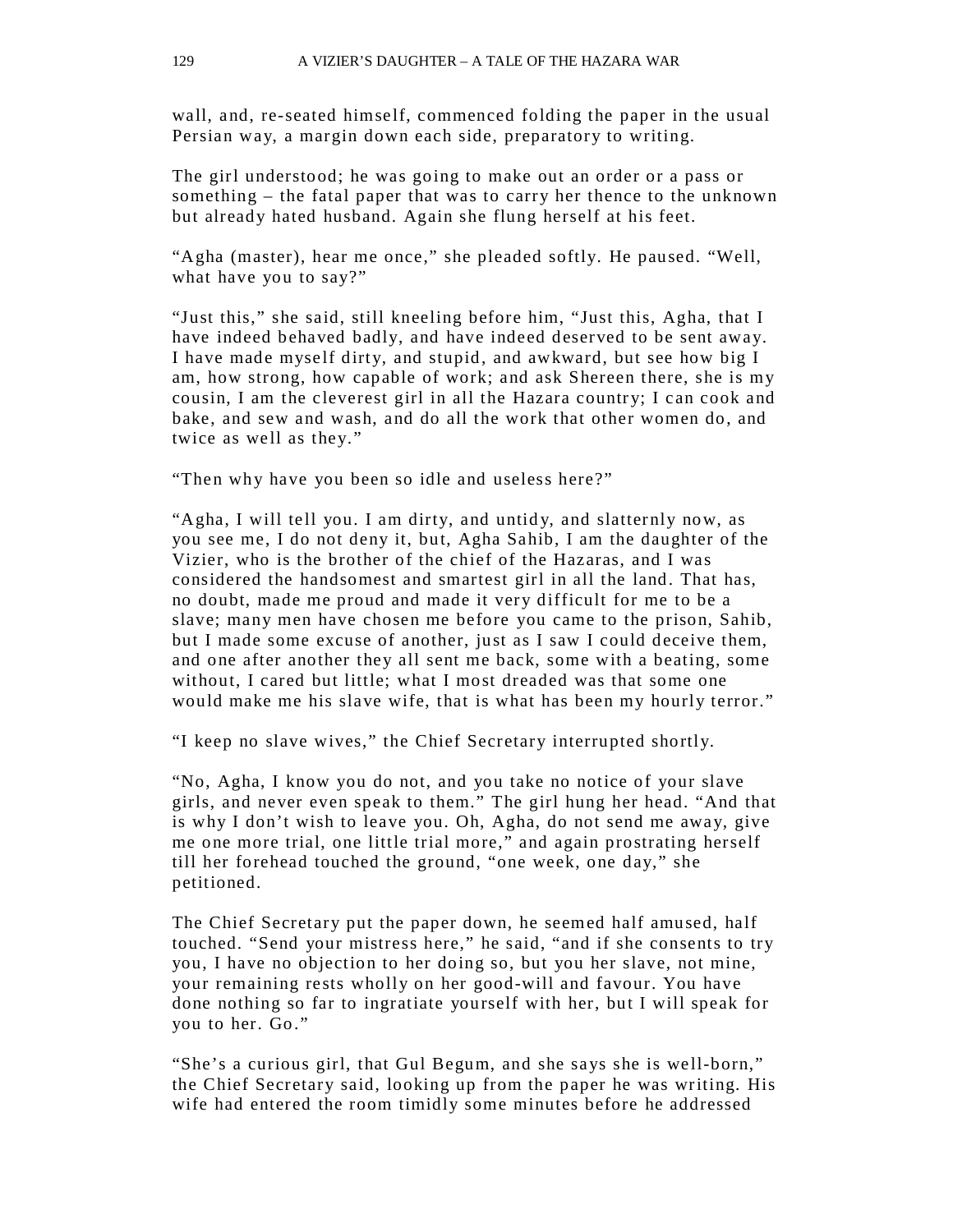her, and without speaking had sat down on a small thick rug in a corner of the room, waiting till she should be noticed by the husband who was so evidently also the master.

She would not have dreamt of interrupting him, but now he had opened the conversation she did not seem over-pleased. "Yes, they say so," she replied, "and that the other, the flat-faced one, is her cousin, and daughter of the chief."

"Supposing we give her another trial, and send none of them away for a week or ten days, or it might be wise to keep them for a month or six weeks, till you see which of them is most inclined for work; there will be plenty for them to do presently when you are laid up."

His wife looked down; an Eastern woman is very modest in some ways, though in others she is more outspoken than we are.

"I should not like any of those women near me," she said.

"No, perhaps not, but if they do all the housework, it will leave Sardaro and all your usual attendants free to wait on you."

"As you wish," she said, resignedly.

"Nay, as *you* wish," he said, "I care neither one way nor the other; I am only thinking of your convenience."

"We have the Mir Sahib to consider, "she still objected, "he has seen this girl, and, I think, fancies her."

"Good gracious! What taste," the Chief Secretary laughed. He understood that his wife half disliked the girl, and did not want her, but Eastern husbands are not accustomed to have their slightest wishes thwarted; he had never opposed his wife in anything, but then it takes two to make a controversy, and she had ever considered that his slightest wish was law.

"I will settle with the Mir," he said, "send him here to me or stay, it is hot, you shall not have the trouble of drawing down your windows. I will go and speak to him in the saracha" (the outside room, occupied by the men), and he went out.

"Mir," he said, laughing, as he entered the meagrely furnished apartment where several men were sitting cross-legged on the floor talking or writing, but evidently chiefly engaged in waiting, "my slave girl, Gul Begum, objects to become your wife. I cannot force her, what am I to do?"

"Objects?" said the Mir, "how can she object? She is a slave."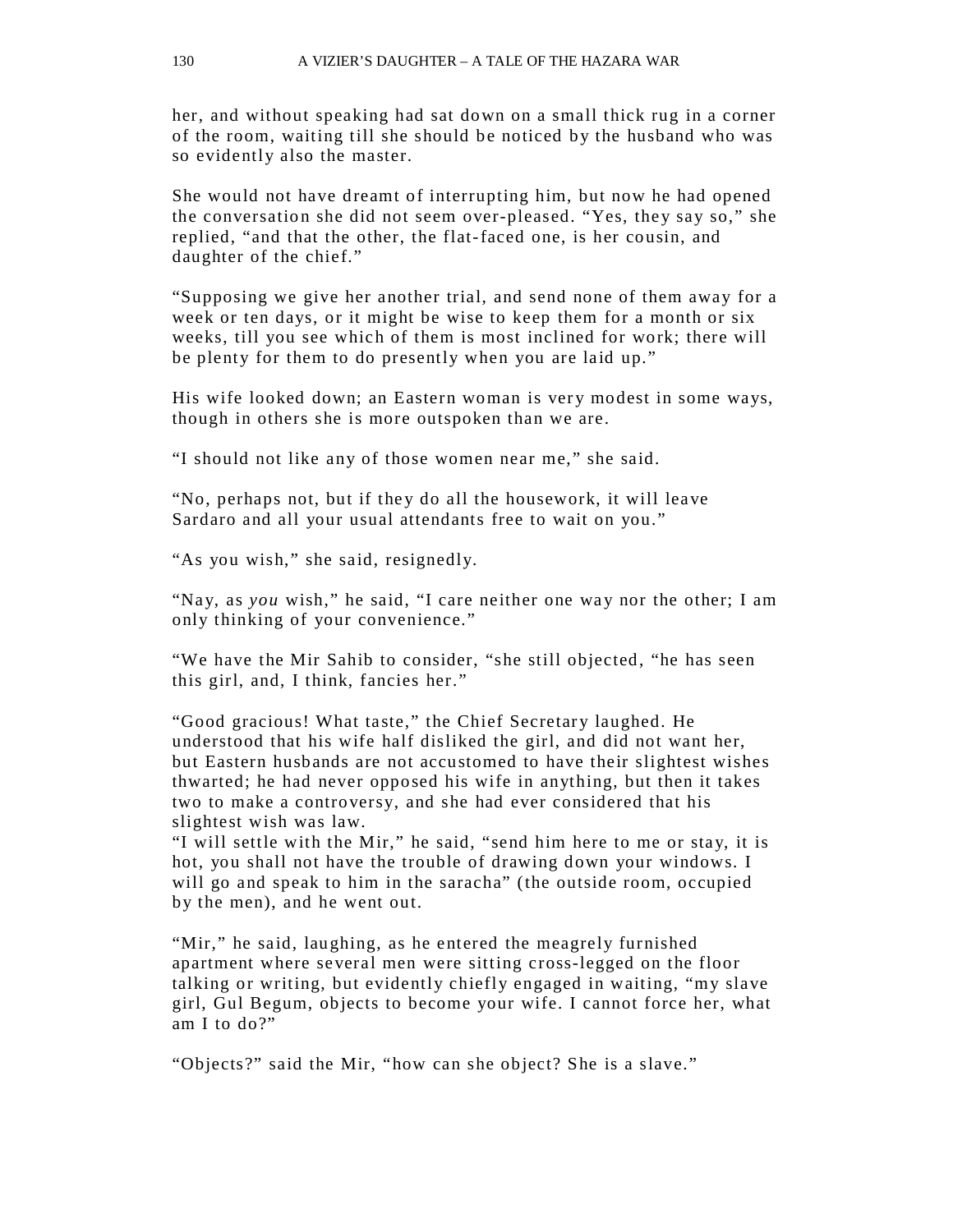"Then will you take her by force?" the Chief Secretary said, still laughing. "A fine thing that for a man of your age. How old are you, Mir?"

"That is not the question," the old man replied testily; "you have promised me a girl. I have seen her. I fancy her. I shall keep you to your promise."

The Chief Secretary loved a piece of fun, none better. "She is a handsome girl," he said, "a beauty according to Hazara taste, but she is very big and strong, and you are rather old, good friend. I would not push the matter too far were I in your place, it might be dangerous."

This constant allusion to his age nettled the old man, who, though some sixty summers – rather more, perhaps – had come and gone since he first saw day, was hale and hearty still, and as he rose and angrily threw his dark blue lungi (a cotton shawl, heavy and strong) across his left shoulder, he seemed to the casual observer to be hardly past his prime. His complexion was fresh, his eyes clear, his carriage excellent, his beard was long and flowing, and d yed a glorious rich black.

"You have seen the girl yourself, and doubtless fancy her," he said, "I do not blame you there; she is a girl any man might fanc y; but I blame you that your word should prove as smoke, useless vapour, that every wind of passion blows in a different direction."

"Nay, sit down," the young man said, "now I will be serious. Believe me, I fancy the girl not at all; she is dirty, idle, and generally incapable, but she has thrown herself on my protection, and I have promised her a trial."

"You promised her a trial? How could you such a thing? You had promised her to me."

"But I have lots of other girls, and you shall have your choice. I care for one no more than I do for another. You shall choose one for yourself."

"So I will, and I have chosen Gul Begum." Again the Mir flung his lungi impatiently over his shoulder, but this time without rising. The Chief Secretary seemed a little irritable also. There were not six men in all the kingdom from whom such opposition was to have been expected, and *this* man, who was he? A holy man, no doubt, but a mere village peasant, a dependent partly on his bounty.

He sat tapping the floor with his stick for a few minutes, then impatiently called a servant up to speak to him. "Do you see this carpet?" he said, and he gave it a more vigorous tap. "It's a disgrace to you, and a disgrace to me. It is full of dust. Have it taken out and beaten, and the floor underneath well cleaned, or, hark you, the beating that you should have given to the carpet shall fall on your shoulders.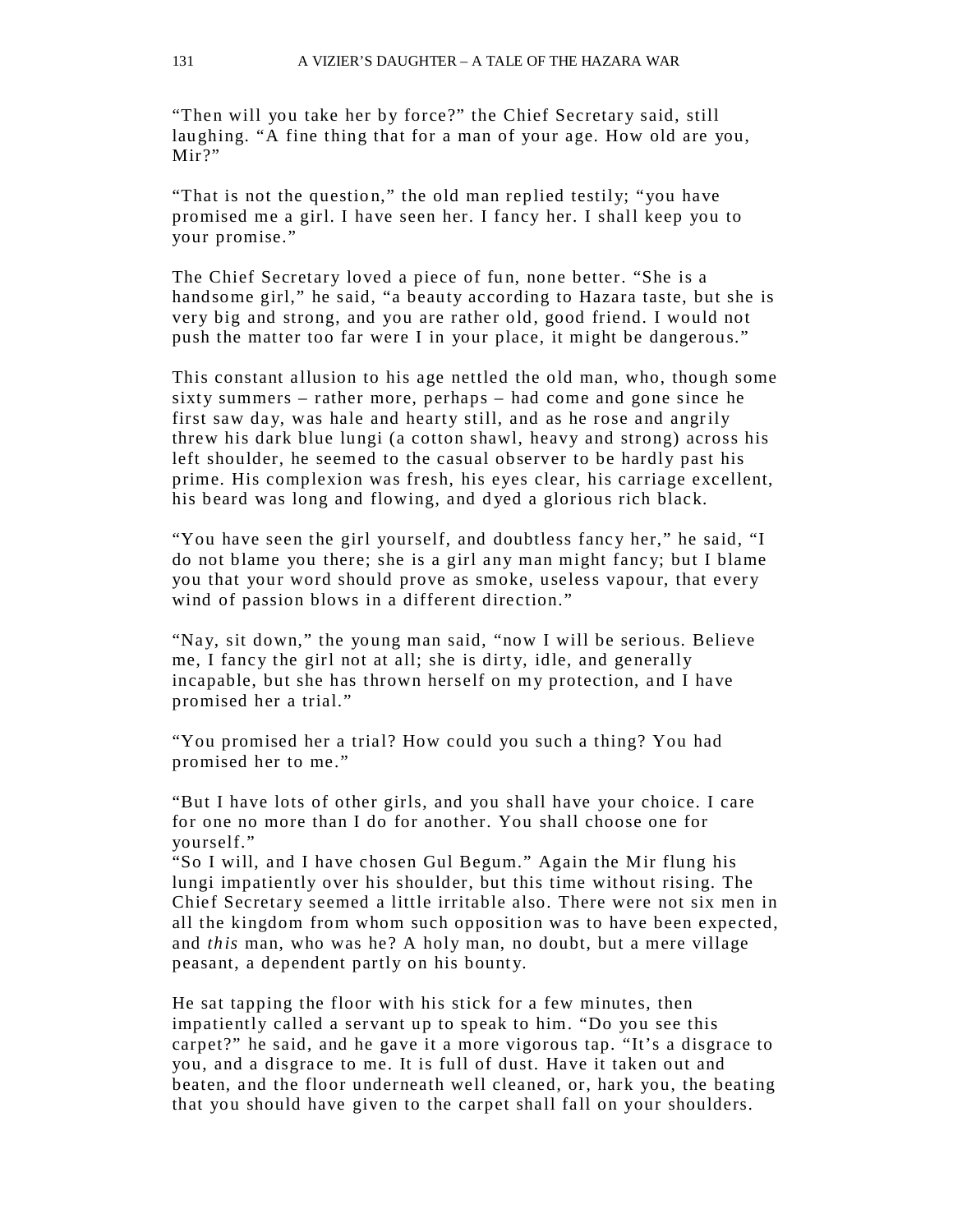You understand me, son of a low-born swine?" The servant salaamed and retired; this was not the language to which he was accustomed from his gentle, polished master. When he had retired, silence again resigned supreme, for the chief secretary had even ceased to raise the dust from the carpet wit his stick, and had commenced business with the various men who were waiting his orders.

From a corner where he had been sitting unobserved, a little man with a flowing white beard rose and left the room. He was the Hakim, and perhaps had work elsewhere. No one noticed his departure, and if they had, they would, doubtless, have thought he was going to visit some patient.

### **CHAPTER XXIV**

#### **RIVALS**

"WHAT about the girl?" the Mir asked presently, when the room was a little clearer.

"The girl?" her present owner said, rather wearily, as though she had formed no subject of the recent hot discussion, "you can use your own persuasions. If she will go with you, you can take her, but no woman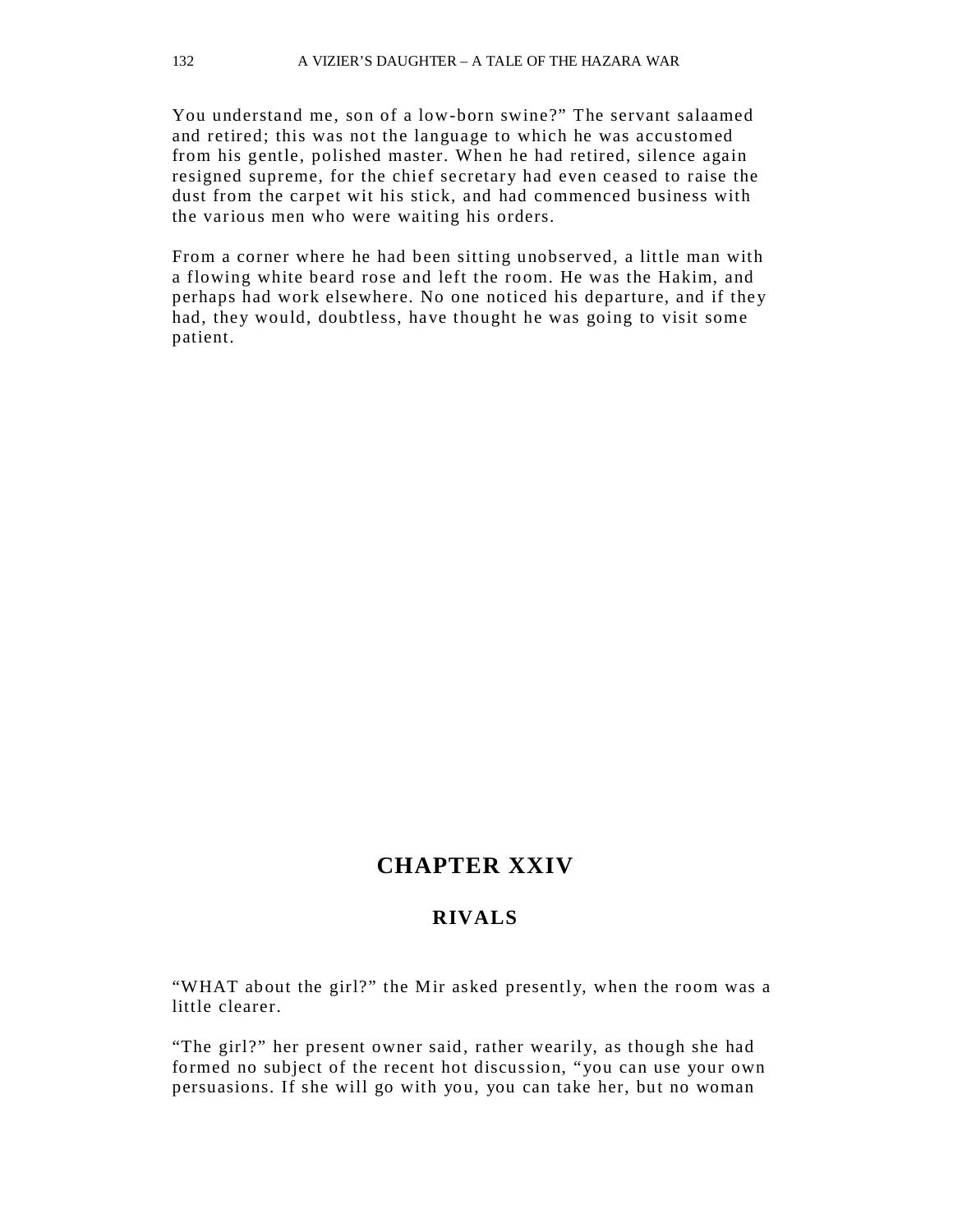shall be dragged or force in any way, from my house. You understand me?"

"You did not force her from the prison, did you?" the old man asked, with a sneer.

"I chose her and she came. I do not say she did not weep. They all wept loudly, and bewailed their fate, but there was no sort of force used. And now I come to think of it, I remember that Gul Begum came less unwillingly than the rest, and that though there was something defiant in her carriage she walked straight and briskly, and required no hurrying at all."

"She fancied you dark skin, perhaps," the holy man said, sneeringly.

The Chief Secretary was not annoyed at the allusion to his dark skin; he was a Rajput, and proud of his ancient race and lineage. His skin was his birthright, had been the birthright of a hundred generations of his ancestors. He had no cause for shame.

"Some girls like dark men, some fair," he said, indifferently. "We shall see which Gul Begum will choose," and as he spoke he rose. The Mir rose too.

"Nay," said the other," but I will fetch her."

"That you shall not," the elder man replied. "We will have fair play. The girl shall be brought here, and here she shall decide whether she will stay with you, to be your slave, your surati – with you, who are not of her colour, not of her race."

"Are you then of her race  $-$  a Hazara?" the Chief Secretary asked, amused. He had quite recovered his temper.

The rival candidate paid no heed to the interruption, and continued. "Or whether she will prefer to be taken in honourable marriage by me, who have no other wife, and no child living in the house with me, and who am, moreover, a man chosen by God as His special servant and an expounder of His religion, and who devote myself to the service of my Creator, instead of to the service of a mere earthly king."

"I quite agree to that," the Chief Secretary replied; "you shall have quite fair play and every chance. Ali Hakimgee, do me a favour," he continued, addressing the little man who had left the room at the commencement of the discussion and who now returned and was preparing to re-seat himself in the corner.

"Bally ( yes), Sahib; in what way can I be of service to you ?" he said, straightening his knees and standing to the full of the small height that Providence had given him.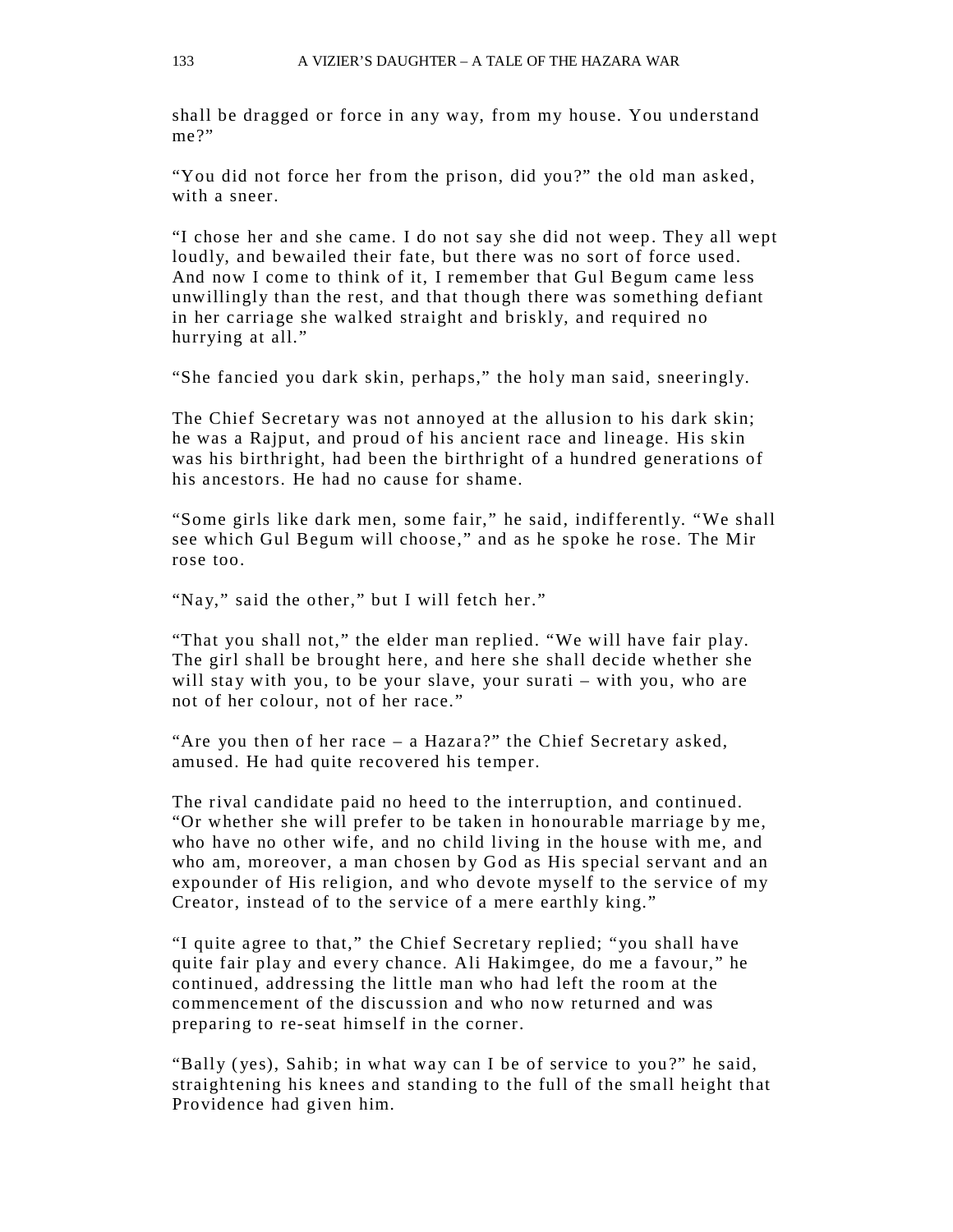"We have had a great discussion, the Mir Sahib and I, ever since you left us," the Chief Secretary explained, "and it is a very difficult case to settle. The Mir has been promised one of my slave girls, a girl called Gul Begum, and now she objects to go to him. The Mir says that that should form no insurmountable difficulty, as all girls are coy, and even when most willing to be wooed like to appear to be hard to win. Now I say that if Gul Begum is only coy, or even more that coy, unwilling to accept our young (?) friend here, I still will send her to him so long as tears and cries are the only weapons that she uses, but if she utterly refuses to go and will not leave without brute force and beatings, I will not have her carried away, I will not have the scandal of such a marriage from my house."

"You seem to anticipate much difficulty," the Mir remarked. "Since when has all this opposition arisen?"

"Since the subject was first broached, oh most excellent and desirable bridegroom. My wife could do nothing with her, and sent her on to me, to see what I could do, but I could do no more than she had done. The girl insisted that she would not go. Now we are going to have a Tamasha (entertainment), and the Mir Sahib himself is going to take an active part in it; we are all going to have a lesson in the gentle art of love, or if not of love, at least of persuasion. (Come along, Hakimgee, will you be the intercessor, will you go fetch the unwilling bride?"

"This business is not much in my line? the old man said; but as he spoke he smiled, and the Chief Secretary thought he detected something, just a little knowing, in the wrinkles in the corner of his eye. Then their eyes met. They understood one another, there was no love lost between the Hakim and the Mir; not that the Mir had any serious cause of complaint, except just this, that the Hakim was somewhat overbearing, somewhat exacting of deference and respect, which the Mir seemed to think it beneath his dignity to bestow. On the Hakim's side the dislike was due to a totally different cause. The Chief Secretary was a very generous man, almost prodigal in his gifts. It took but the slightest persuasion, hardly more than a hint, to get a piece of fur, a new coat, a posteen (fur cloak) from him, unless indeed it had once been seen inside the harem, *then* it was comparatively safe, for it was there under his wife's protection, and she saw that it did not slip through her fingers easily.

But many were the presents that fell to the Chief Secretary's share. He was a great man at court, and furs and camel cloth, embroideries, and even carpets and fine silks, not infrequently accompanied the letters that came from a distance, begging this favour or that, craving relief from this injustice or that extortion, and if the Hakim happened to be present at the time, and reminded his patron that he was poor, or cold, or that his wife was sick or his daughter had no posteen, and that he had been promised one last winter, but that it had been forgotten in the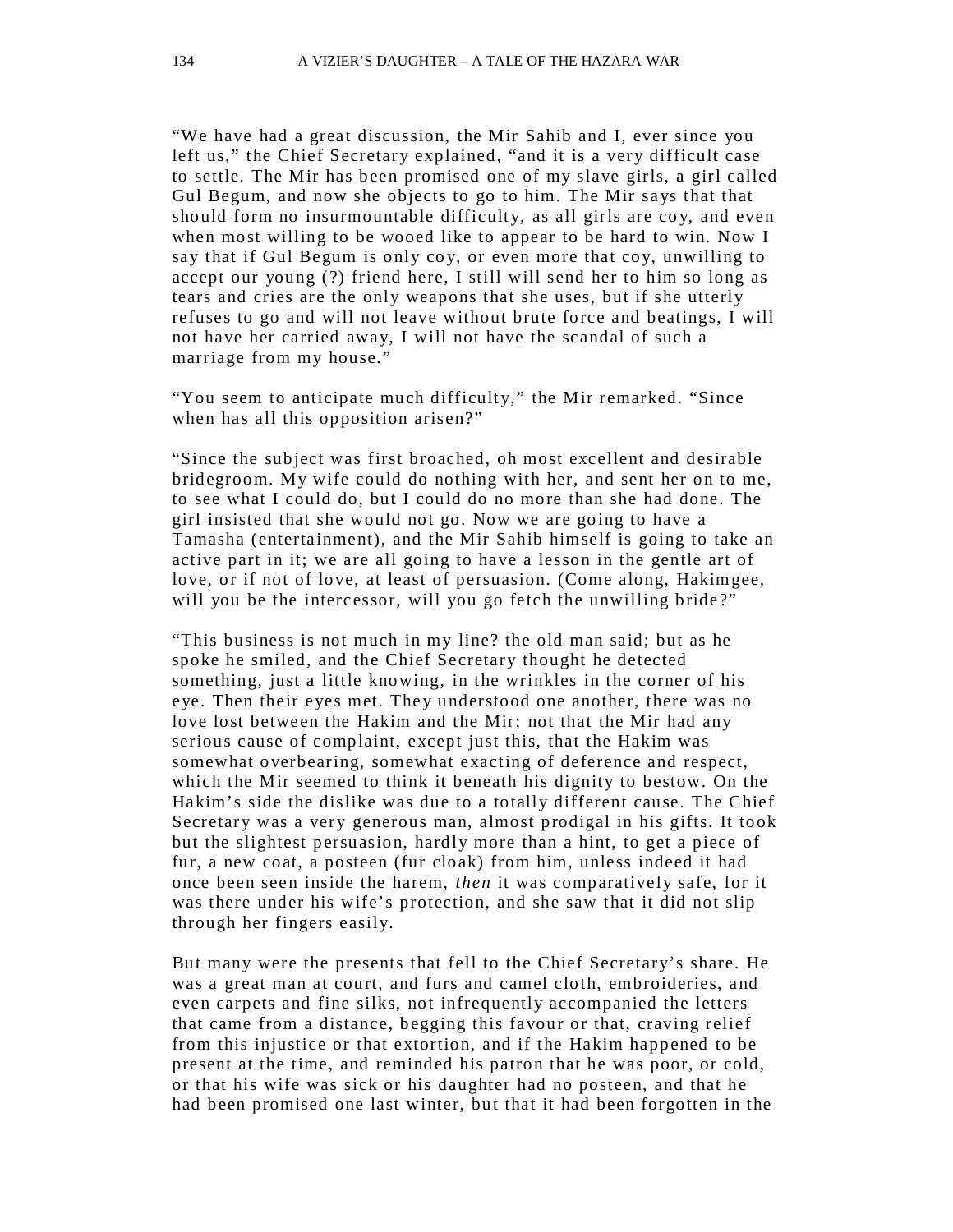hurry of the Chief Secretary's important and manifold duties, whatever was placed before him was given away, heedless of its value, or of promises made to others not present at the moment, or of what might have been acceptable in the harem serai (enclosure for women). This was the one complaint his wife ever had against him – this reckless carelessness, this generosity which in reality amounted to squandering, for she always heard about the things in time.

"Why did you not tell me you liked stone-marten better than any one fur? I had such a handsome double sheet of skins sent me only last week, and a piece of embroidered camel-cloth that would just have made a suitable covering for a cloak. Now I have given it away; the Hakim has, I think, taken it to his wife or daughter, I forget which, she has had rheumatism," he said, "and wanted one."

"Good gracious, sheep-skin would have done well enough for them; and I have had to send to the bazaar for camel- cloth just lately, you last year's coat was so shabby I have had a new one made for the Durbar. Why did you not let me see these things before you gave them to these common greedy people?"

"There are plenty in the bazaar," he would say, and turn away and laugh. But though there were doubtless plenty of good things in the bazaar, 'twas little that the careful housewife allowed herself to buy, nothing, indeed, that was not necessary to her lord; so she it was who suffered, and not he, by this recklessness of his. Others, too, besides the Hakim, carried off the spoil; and sometimes a well-dressed lady would call in her covered palanquin and take a cup of tea, add sit an hour or so by the Chief Secretary's sandali. (a sandali is the charcoal fire round which the Afghans sit to keep themselves warm in the winter)

"That's a fine silk you have on, a good colour, too, for wear, as well as strong," the hostess might remark.

"Yes, it is very good," her guest would reply. "I have had it in wear now these two winters, and yet it is so good I cannot make up my mind to part with it, though I am almost ashamed wear the same dress so long. You husband gave the piece to my father; he intended covering a posteen (full coat) with it, but you see I begged it from him, and I have made better use of it than he, men are so careless with their clothes. It is a pity to let them have good things, don't you think so?"

"Perhaps," the gentle lady would reply, with genuine satisfaction, untinged by the faintest taint of jealousy, "I am glad you got it."

An Afghan woman under such circumstances as these never dreams of resenting the fact that she is dressed in calico, while her friend, by her husband's bounty, is dressed in silk. That is not her form of weakness. The Chief Secretary's wife upon such occasions would hold her head a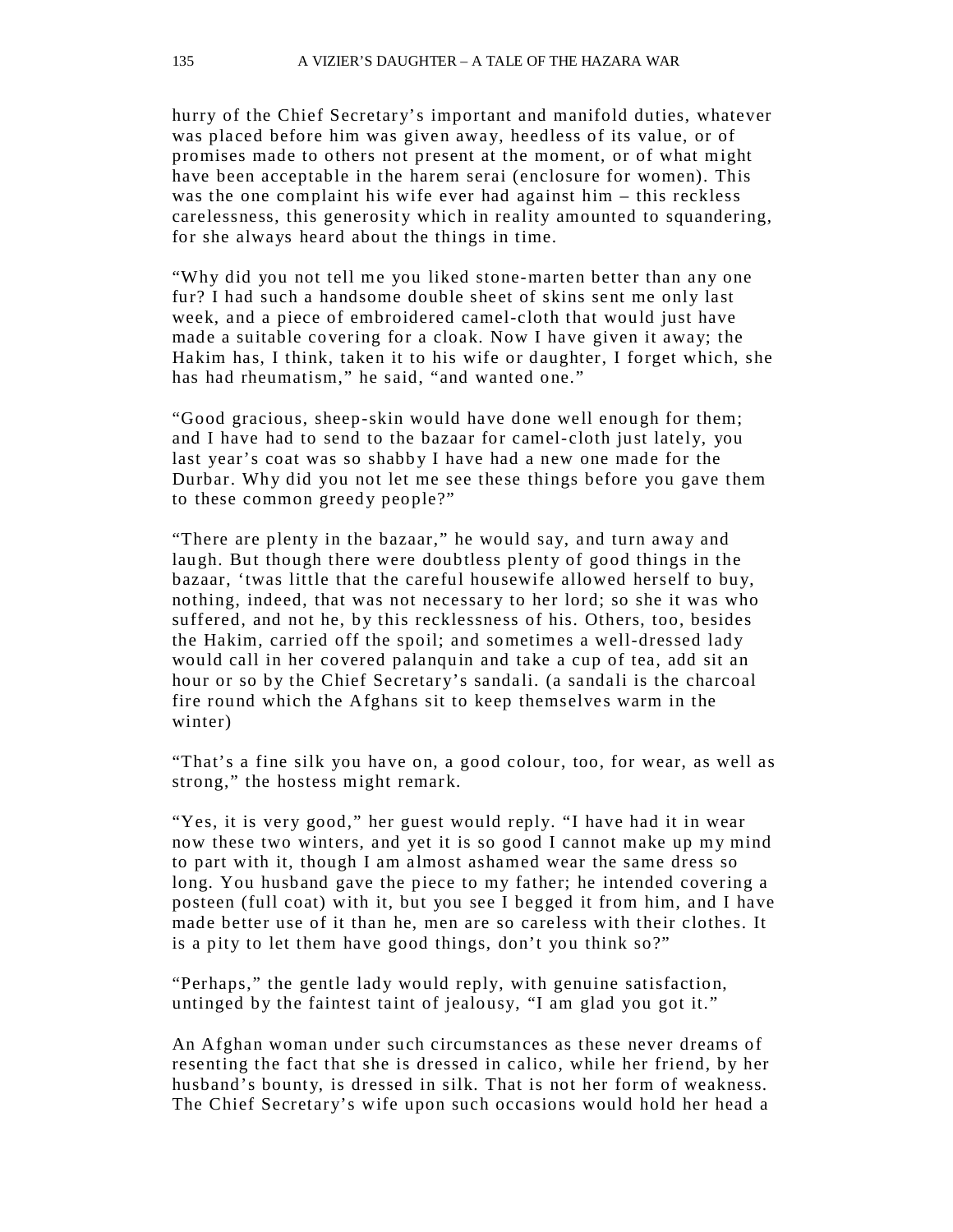little higher and say to herself: "Her husband calls himself Sirdar, but it is my house that supplies his wife with fine clothes," and she would feel elated and quite gratified.

The Chief Secretary liked to keep his one wife all to himself; he did not much wish to attend the Durbar, or entertainments in the Royal Harem Serai, and she was not allowed to visit anywhere; what did she want with silk brocades? She was more comfortable in cotton, she would have said, and, thank God, she had plenty of that, and plenty of slaves to embroider it too. What more could she wish for? But the Hakim was a sore subject, he came so often and took so much, he, a mere nobody who could do no credit to her husband's lordly gifts, and so she resented his coming and his cunning, sneaky ways. But just inasmuch as she disliked him for his graspingness, so much did he dislike the Mir for his, for in the summer, when the Mir visited Kabul, he, the Hakim, he a rival, and a powerful one too, for the Mir, by his very profession of sacred personage, was also a licensed beggar. He lived chiefly on what he received, not in open charity, but by interceding with the Almighty for things temporal, and by reading dreams, and interpreting visions, he was thus a dangerous hanger-on. In the summer when he came up to Kabul, the Hakim's gifts decreased in number and in value to the advantage of the Mir, and the Hakim resented this, and looked upon the Mir as an interloper, almost as a thief.

The Chief Secretary was by no means blind to all this, he clearly saw the little game that went on continually around him, and gathered such amusement as he could from the little by-play. As a rule he was on the Mir Sahib's side. A six months' sycophant palls less than does an allthe-year-round one for one thing, and, besides, the Chief Secretary was without doubt a little superstitious – a believer in dreams and visions, and in times of trouble the Mir was a great comfort to him. But to-day the tables were reversed. The sun was shining brightly on the courtier, he was in high favour, and quite independent of his spiritual assistant, and, moreover, the Mir had been rather forward, rather pertinacious. He had spoken in a most authoritative, almost insolent manner, and the official felt that he had gone rather far. So when he observed the little twinkle in the old herbalist's eye, he said nothing, but waited the development of events.

The Hakim took only one cup of tea that day, usually he took two with sugar and one without (the latter to clean the mouth, as they say in Kabul), but to-day he had another game in view. If any one had questioned him he would have said that he had his patron's bidding to do, and could take his tea at any time, but any one who had followed him down the stairs to the old doorkeeper's tiny abode, would have known that he was anxious to gain time, and they would have understood why he had so silently left his companions in the earlier part of the afternoon.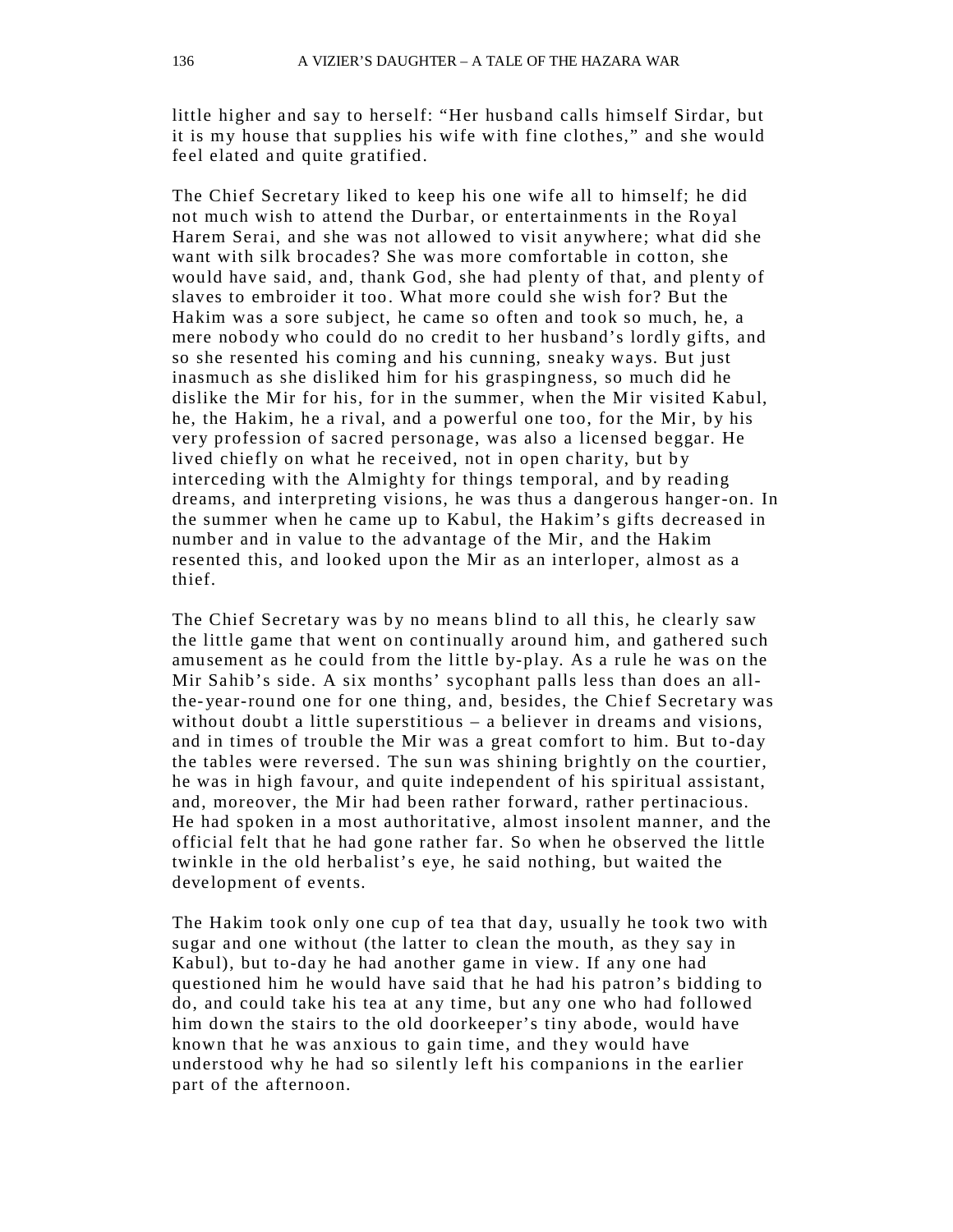"Ask in the harem serai if that girl has obe yed my orders," he said to the old man, and, presently a short flat-faced girl, easily recognisable as Shereen, stood before him.

"She is obeying your orders, Hakim Sahib," Shereen said softly. "she will be here directly, but you have not given her much time, it is but a few minutes since you returned to the saracha, and she has much to do to get ready."

"Go then and help her, we must not let the Mir know that I have advised her, otherwise our little plan will all be spoilt, and she will have to go to Logman."

### **CHAPTER XXV**

#### **WOO'D, NOT WON**

A FEW minutes later and they entered the saracha together. What a reformation was here! No dirty, untidy slattern stood before the tribunal – for such Gul Begum felt it to be – but a tidy, handsome, tall, well-built girl of seventeen, with plenty of dignity in her carriage, and more self-possession than one would have expected in a despised Hazara, a prisoner, a slave. The Chief Secretary as host, as present possessor, as official of the Ameer's court, prepared himself to address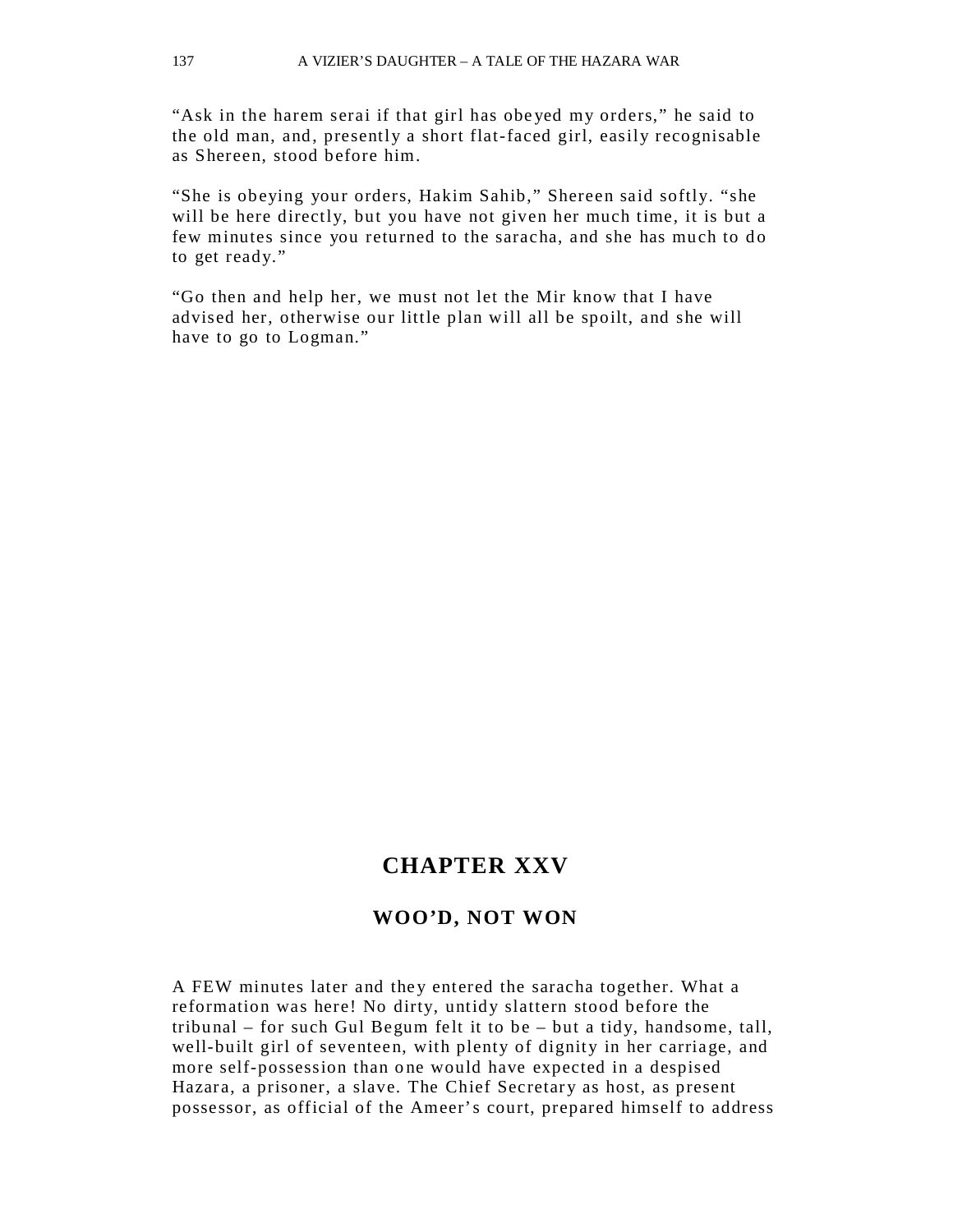the girl, but the Mir interrupted him. "You said I should have fair play and the best possible chance, so I, as the claimant of her hand, demand the right of speaking to the girl first."

The Chief Secretary smiled and was silent. "You name is Gul Begum, I think," the Mir said, addressing her quietly and kindly.

"Yes," she said haughtily, "my name is Gul Begum. What do you want with me?"

"Just this," he said, "that you present master obtained an order from the Ameer to take four girls out of prison, and that I, being his friend, and having no wife or child or any one to look after me, and care for me, he has given me my choice among three of you, that I may take the one I fancy most away to my solitary home to be my wife and comforter."

"Well," said the girl, "and what of that?"

"Why this," he went on in the same quiet tones, "that you have found favour in my eyes. I had not thought to find any one so altogether to my taste, but I am very well pleased with you, and I will take you away from the narrow confines of this city, away from this slavery which must be almost intolerable to a young, free-born creature like yourself, away to a country home among the hills. I wish to take you in lawful and honourable marriage, as my one and only wife."

The old Hakim fidgetted a little. This was better than anything he had expected from the Mir, such a position would have been an inducement to girls in a more fortunate position than that in which Gul Begum found herself at that time. The Chief Secretary only smiled as he went on with his writing, and appeared to be taking no notice of what was going on.

They were, however, not long left in doubt as to Gul Begum's view of the case. With one derisive peal of laughter, she tossed her head. "You must be mad, old man," she said, "surely raving mad. Does the dove mate with the eagle, the tiger-cat with the deer, the young, the strong, the living with the old, the decrepit, the dead? Good sir, I have seen seventeen summers barely. You have seen not less than seventy. You face is old and worn and wrinkled, and you must have grandchildren who would make more suitable mates for you. Look at me, I am a child, an infant in comparison with you."

Such laughter rippled from her lips, such scorn sat on her mouth, such derision was visible in every movement. The Hakim tried hard to suppress any outward sign of satisfaction with the result of his scheme. The Chief Secretary looked up from his writing, surprised more than amused. The Mir was very wroth. "'Tis you who must be mad," he said, indignantly. "You who are raving, for you rejecting what half the girls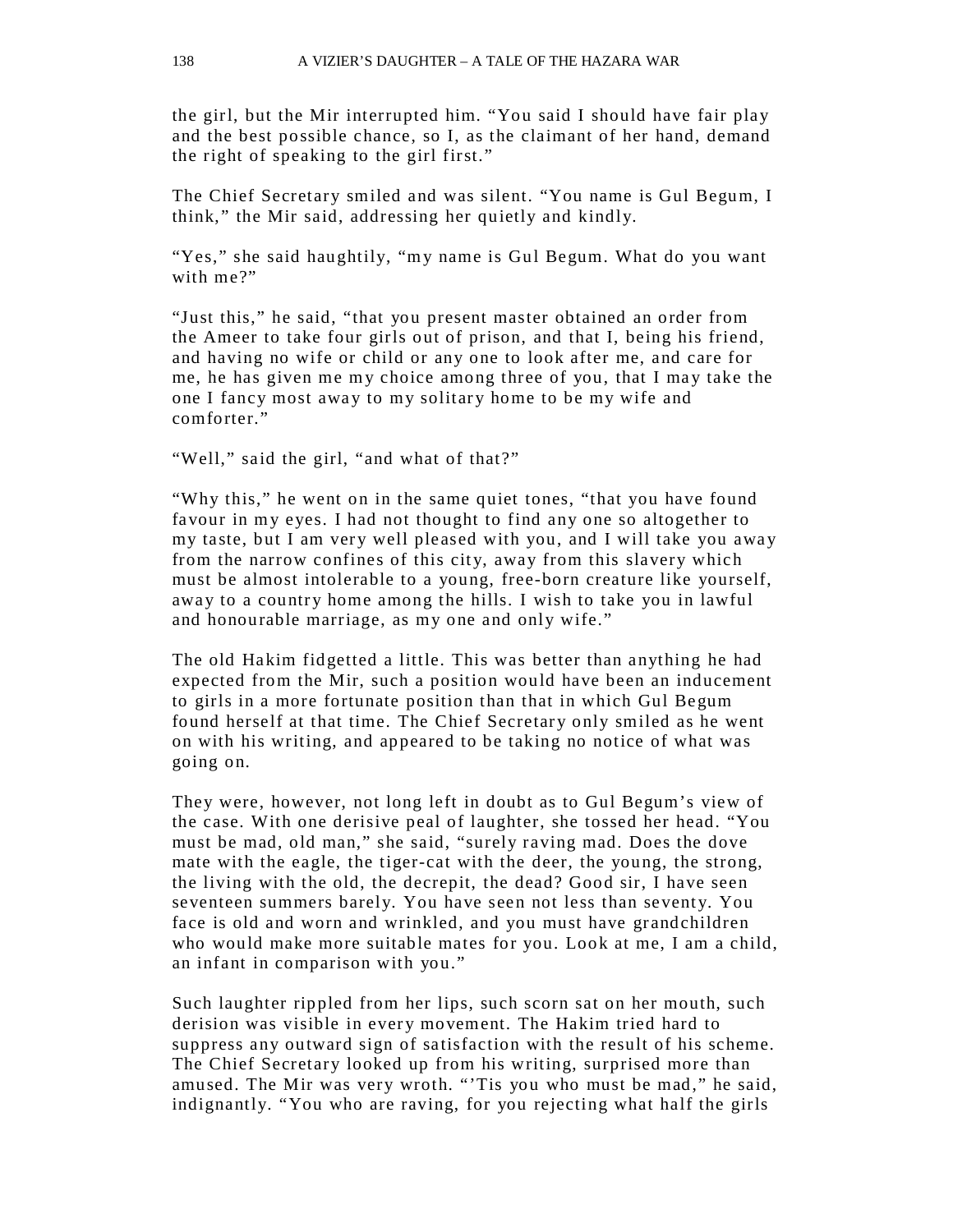who came with you from Hazara would give ten years of their life to obtain. Freedom, and an honourable marriage with one; who is a servant of the living God, a saint, who devotes himself to prayer and fasting. Do you understand me, girl, a saint?"

"I understand you, saint," she began again in the same mocking tones, "I understand you quite well. you being sevent y, and fit mate for my old grandmother, or better still, her mother, who has been dead these fifteen years, desire to take me, who can barely number seventeen summers, as your lawful wife, as though there were some merit in that. Go to, fine saint, I see no piety or virtue in you. I see before me nothing but a bad old man, a shameless, vile old sinner, with wrinkled face, and loosened teeth, and hair dyed black." She flung herself back in an almost hysterical paroxysm of laughter. "I see no saintliness, no virtue there. it is a sin common to many old men when they are worn out and old, that they would fain take a young girl to wife, a young girl full of life, and gaiety, and strength, and live their life, in fancy, at least, a second time in her. Away with you, old man, away, your offer pleases me in no wise. I have no desire to become any man's wife, lawful or otherwise. I have no desire to be free unless in my own mountain home. I have no desire to be the prop of any man's old age, unless it be that of my father. Go, find some other girl, one of those many who would give ten years of their lives to have the offer you make me, for I will none of you."

The Mir arose and would have seized her by the arm, but the Chief Secretary interposed. "You may use all persuasion," he whispered, "offer any inducements, but no force must be offered; remember that is part of the bargain."

The old man sat down again. Somehow he looked older now, but the girl remained standing, erect, firm, and fearless. "Listen," the Mir began again, this time severely. "Hitherto, I have spoken to you kindly, and treated you as though you had some right to choose. Now, I will tell you that all your objections are absolutely useless. It may be that I am many years your senior. It may be that a younger husband would have suited your fancy better, but, my good girl, do you now realise that you are no longer free as you were in the home from which you have been taken? You are no longer the spoilt child of what seems to have been a most indulgent and not over wise parent. You have no longer power over your own person, to do with it what may seem good to you; you are a war prisoner, the daughter of a rebellious subject, given over into lawful slavery by your king."

The girl sighed, and tears started unbidden to her eyes. These words recalled to her what she had lost – reminded her of her present position. Still she did not lose her presence of mind. "What you say is right," she said more quietly, "I am a war prisoner, a slave, but I am not *your* slave. My master is there," pointing to the Chief Secretary, who sat a passive though interested spectator of the scene. "He went to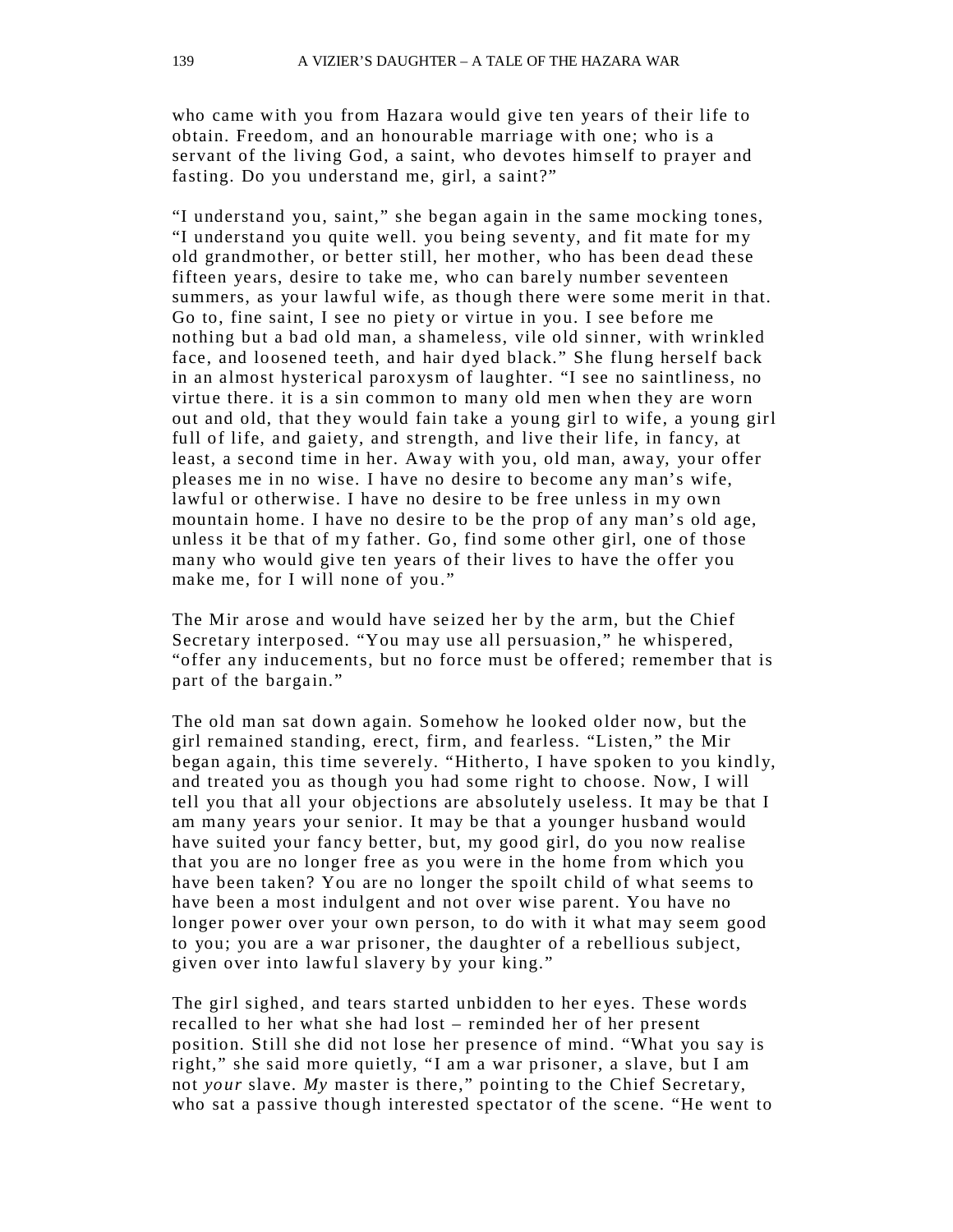the prison with an order from the Ameer, and by that order I was forced to leave my mother and to follow him. I am a free gift from the Ameer to him, to be his slave, to do his bidding, to work for him, and, if necessary, to die in his service; but with you, old man, I have nothing to do. Go your way quietly to your grave, and let me go mine to my slavery. Why should we quarrel? We have noting in common, you and I, and absolutely nothing to do with one another." She turned as if to go.

"Stay here, girl," the Mir called out peremptorily, "stay here. What do you say? That we have nothing in common and nothing to do with one another? Do you still misunderstand your position so entirely? Do you still realise so little. What it is to be a slave, that you do not know that your master has 'full power over you to keep you, or to give you, or to kill you, or to sell you? Do you understand that, madwoman? That you are as much his as is this table or this carpet, and will be as much mine as is this stick," and as he spoke, he threw the heavy, gnarled rod with which he supported himself during his long wanderings across the mountains over at her, half in scorn and half as a menace.

The girl stooped and picked it up. The old Hakim's eyes glistened. She was playing up well after all. He had feared she would give in.

"Now listen to me, old man," she said. "I am a slave, a prisoner, my master's chattel, but with this difference, and in this I resemble neither the table nor this stick, to which you have compared me. I am a living, breathing chattel, a chattel who cannot be forced or stolen without a struggle. A chattel who has brains and strength and who knows how to use them, and who will use them as long as I have a breath in my body. I will appeal to the law, to the high priest, as to whether my real and rightful captor the Ameer Sahib, having given me to be my present master's slave, he has either the right or the power to give me in marriage to a man who has not five years of natural life to live, and to whom I object as a husband. He has full rights over me for himself, that I *must* perforce and *do* acknowledge, but I deny that he can force me to be another man's wife. It is against the law and again our holy religion. My father has told me this many times, and he knows. So hark you, holy man, I protest against your desires, your passions, and your shamelessness."

"Again you forget that you are a slave," the Mir replied satirically, and with a gleam of triumph. "Your father seems to have taught you carefully, if injudiciously, as to the things which concern *free* women, but he has omitted to teach you the law relating to salves; he does not seem to have contemplated the possibility of your ever occupying that position. For the slave there is no law, no choice, no will except her master's. Do you understand now, girl?" he almost hissed; "you are beyond the protection of the law. We can do with you whatsoever seems good to us. You are the daughter of a rebellious subject, taken in arms against his sovereign."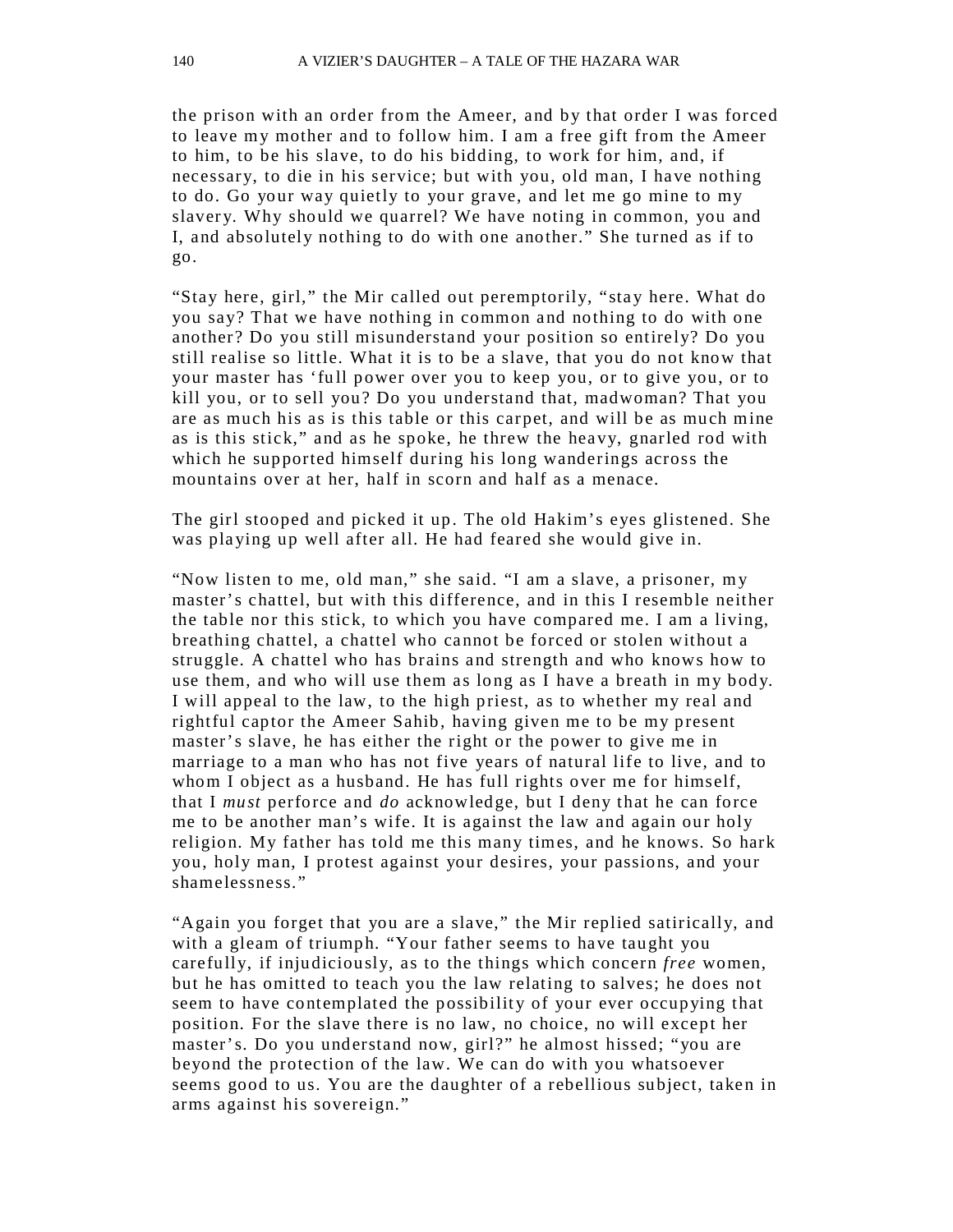"My God," she cried with one bitter cry. Then throwing herself at her master's feet, "Master, is that so?" she pleaded.

Her whole attitude, her wild despair, would have moved a stone, but the Chief Secretary, though touched, could feel the Mir's eye upon him, seeking the smallest sign of withdrawal from his promise, so he merely answered quietly, "What the Mir Sahib says is quite true."

Then she turned in her despair towards the Hakim. The Mir was looking out of the window triumphant, and did not catch the slight, almost imperceptible clenching of the little man's fist as he nodded encouragingly in the direction of the old man. But it was enough for Gul Begum. It just gave her back the courage that was flagging, and recalled to her mind what the Hakim had gone down to tell her. "Only be firm. Don't touch him till he offers to touch you, but when he does, fight with all your might. Scream, strike, scratch, and struggle. If you do that, your Agha will not allow you to be carried away by force, he will either return you to the prison or will keep you himself."

Again she drew herself up, this time for a last effort, "Alas, what my master says must be true," she said, with a sigh. "I have no choice left between death and you, but I prefer death, and I will die fighting to the last. The moment either you or one of your men attempt to come near me I will brain you with this cudgel, your own, which you made strong and straight to support your tottering footsteps. You take me from this house, and before you have turned the first corner of the street I will have you pounded into such a mush as your wizen flesh will never recover from! Your skin is old and shrunken now, when I have finished with it, it will not be so. When I have done with you, your flesh will not be dried up on your bones. You will be fat and young, you think, perhaps?" She laughed again wildly, almost terribly, the fury and undying hate of her race showing in every word and gesture. "Nay, you will be a jellied mass, a many-coloured swollen corpse, without the smallest semblance of manhood left."

He moved as if to speak, and pointed at the stick which she still held, and periodically flourished aloft defiantly.

"Ah, you think that with the help of your men-servants, and maybe with that of your own miserable old friends, you will wrest this weapon from me and thus leave me defenceless. That does not frighten me at all.

I fear you not a bit, nor them. You try to clasp me once in your horrible embrace and you will see what I will do with them. I will pluck out every hair from that deceitful, dyed, old beard of yours. Yes, by handfuls, and you may beat and punch, but I will not let you go. You shall know something of my embraces too. You shall know what it is to mate with a wild cat, what it is to expose your frail, dying old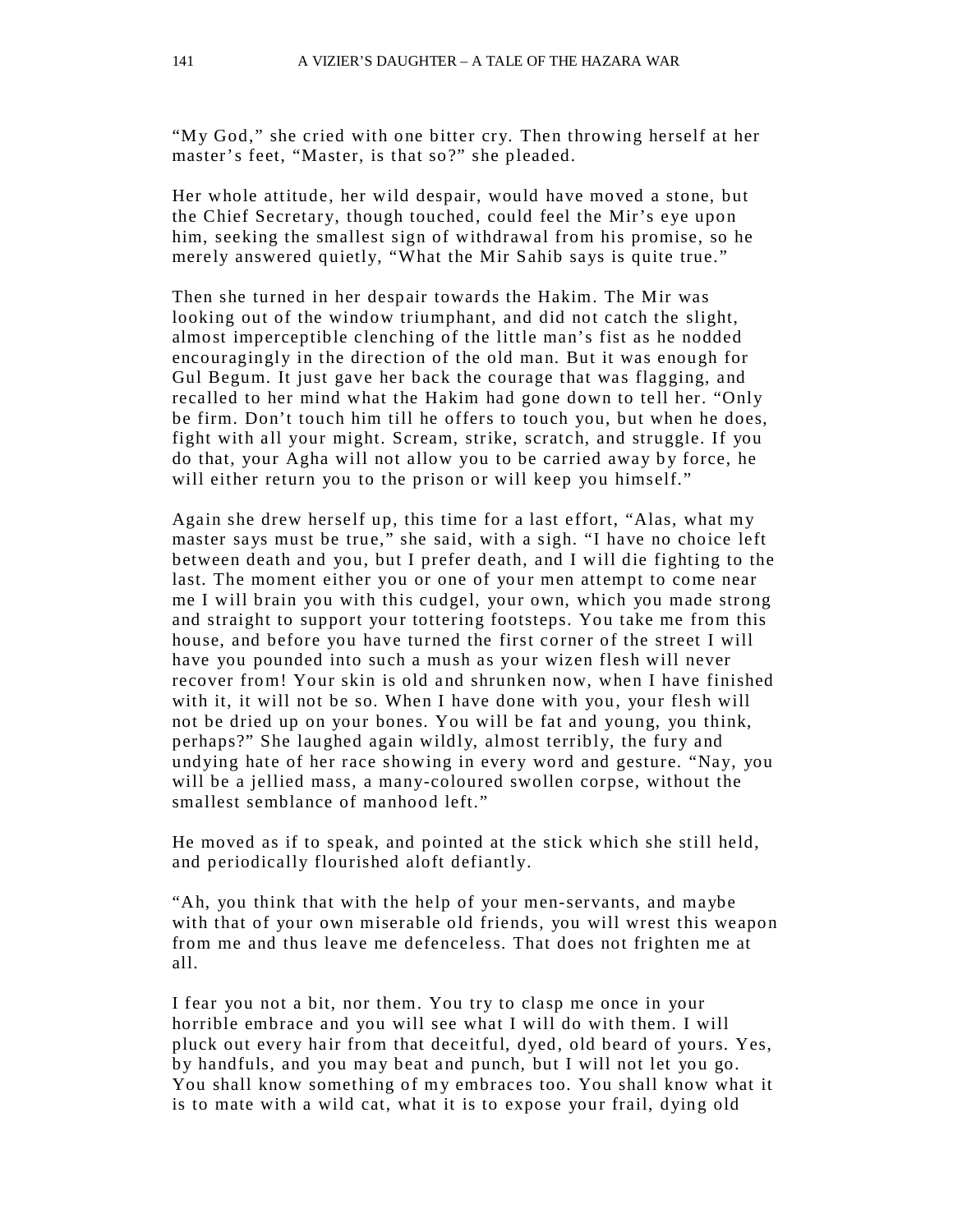corpse to the fury of my young and active limbs. Come, are you willing? Come now and try." She laughed and almost yelled exultingly. "See, I throw the stick aside," and as she spoke she flung it on the floor in front of him. "I would not frighten you over much. Now clasp me to your wizened, vile old bosom. Why not? You see I am unarmed. But beware, beware, I say. I have given you full warning. Let the old man come and try. See, I stand waiting to receive him."

But the old man, thus adjured, did not rise. He turned round to the Chief Secretary, and smiling quietly as though he had made some great discovery. "I see that the girl is mad," he whispered, sufficiently audibly for every one in the room to hear. "She is not accountable for these strange threats and actions. That is the secret of her having remained so long unchosen in spite of her fine appearance; she is possessed. What shall you do with her? Send her back to the prison? I advise you to, it is hardly safe to keep a raving lunatic here among other women and children. She might frighten your wife too, and who can tell what the result of that might not be, especially at the present time. Take my advice, send her away at once. It is the only thing to be done. She is not safe."

But the Chief Secretary only smiled and asked the Mir Sahib if he were satisfied now to let her alone and let her go.

"Let her alone? Do you think I want a tigress in my house, a mad woman for my wife? Of course I'll let her go. I would not have her at any price, not even as a free gift to be my lowliest slave. There, go, girl," he said, turning round and addressing her. "You are not a woman, but a beast, a savage. Do you hear me, go!"

"Am I to go?" she said, addressing the only master she seemed inclined to acknowledge, in a voice they had not heard before, the soft gentle tones in which she had been wont to soothe her father, and as though no storm had just been surging and swelling within her, arousing her fiercest and most unruly passions.

"Yes, go," he said sternly, "and set yourself to work, and see that I hear no further complaints. Remember you have hitherto disgraced yourself. You are here only on trial." But he was only human after all, and though far too much impressed with his own dignity to allow himself to show any gratification, a careful observer would have detected something a little artificial in his well- assumed indifference. That fierce, strong, magnificent creature could be gentle as a dove, and *he* was the man who could tame her.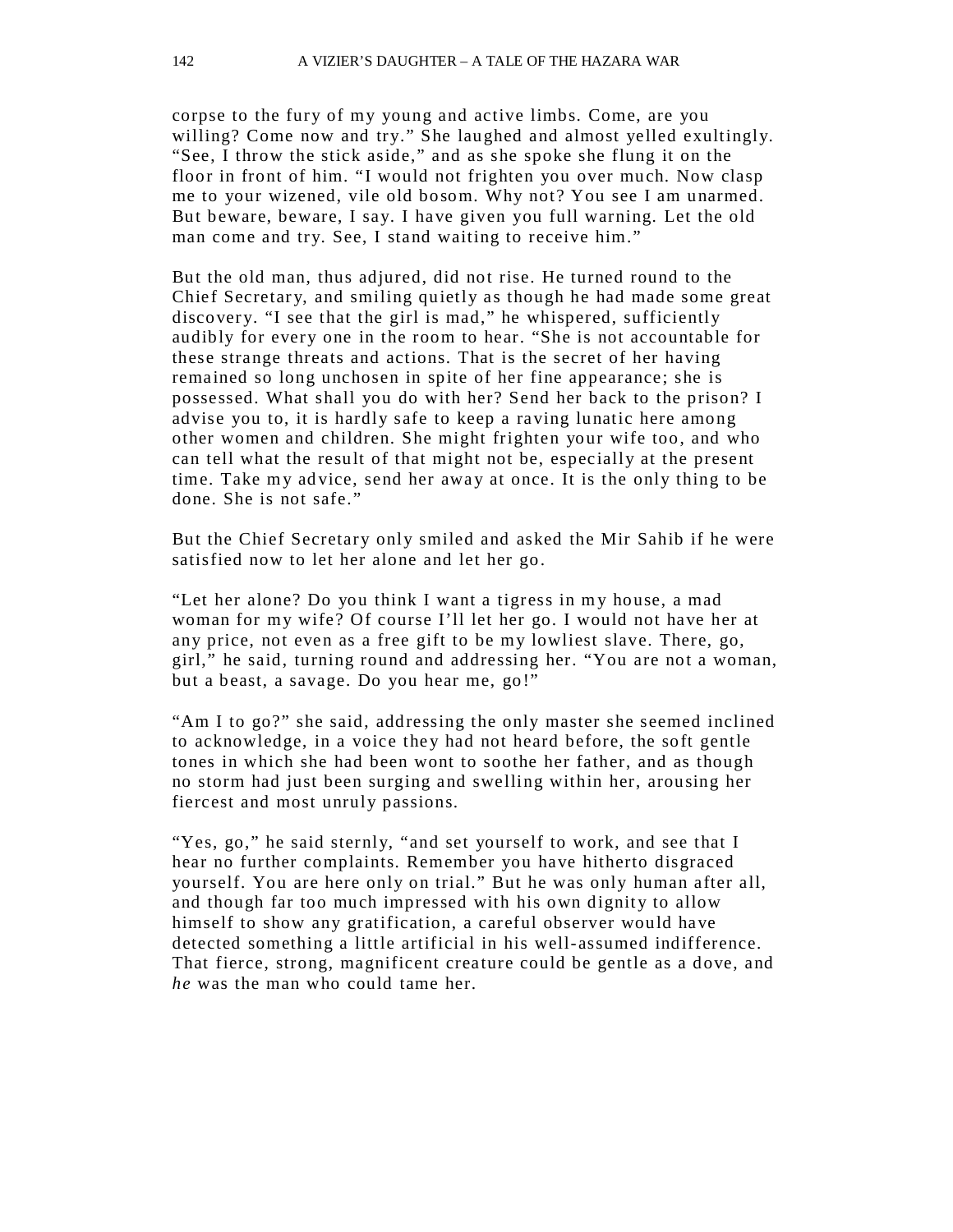# **CHAPTER XXVI**

#### **A PATIENT WIFE**

AND so Gul Begum's fate was settled, for ere forty days had passed a little stranger had made his appearance in the Chief Secretary's house. A little stranger who cost his mother her life, and his father a devoted attendant and sympathiser, if not companion in *our* acceptation of the word.

Nor did he live to repay what he had cost. A few hours after she had breathed her last, they laid him by his dead mother's side.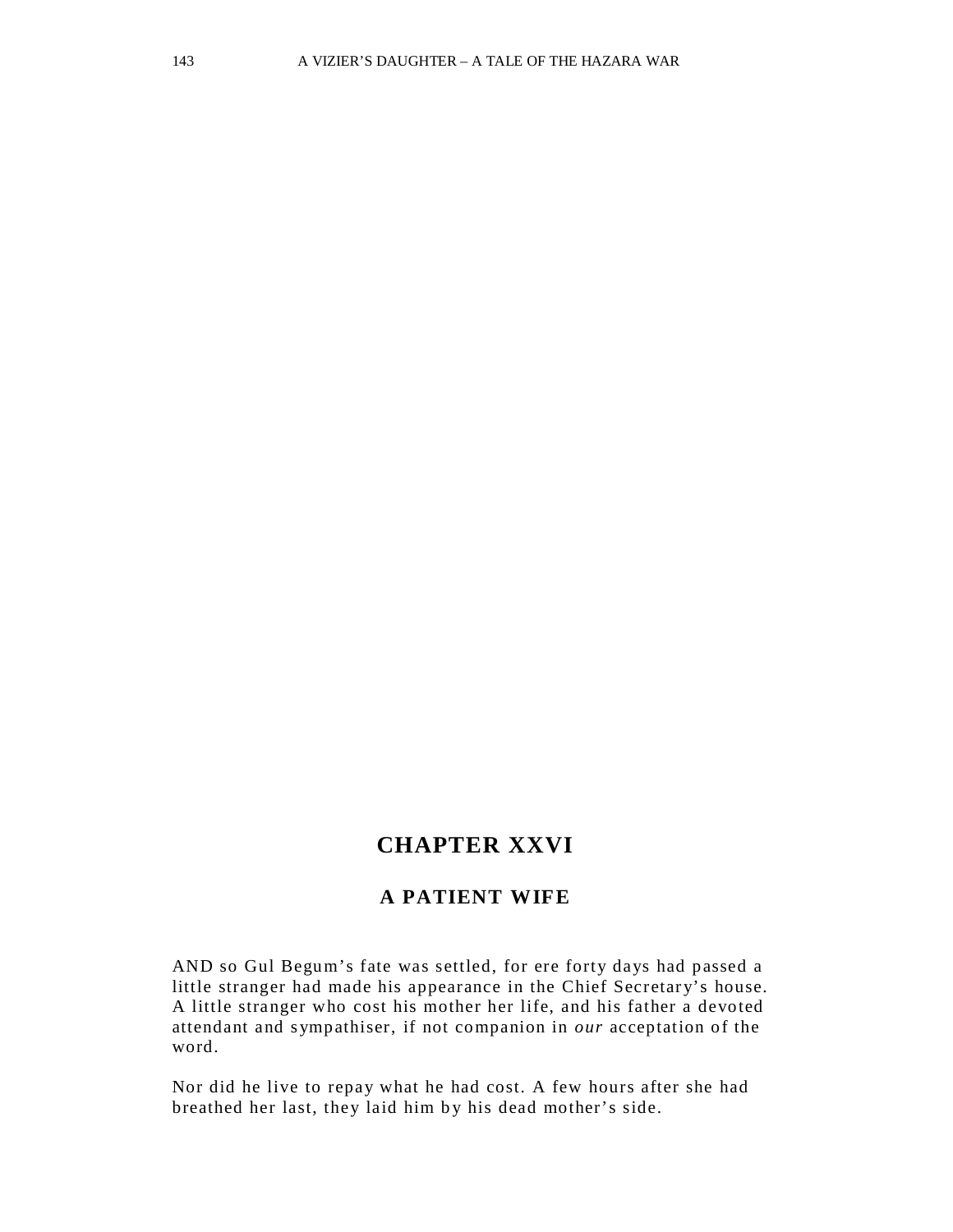During her illness, the services which, when she had been well, it had been her special privileges as well as duty, according to Eastern notions, to perform, seemed somehow to fall naturally upon Gul Begum. Who else, indeed, was there to perform them? The children's nurse (there were two other tiny children besides the little stranger) was more than taken up with her mistress and her little charges. The lady's usual attendant was also in hourly requisition, either to take the new baby or to massage and soothe her suffering mistress. Little delicacies and nourishing dishes were constantly required to tempt the failing appetite, to strengthen the poor, failing patient, so even the cook's hands were more than full, according to a Kabul servant's way of thinking. Thus all the ordinary household work fell on the slaves, who did everything in an uncomplaining, listless, unmethodical way, as untrained servants without a mistress are sure to do, and the master, for whom they were not as a rule allowed to do anything, never entered their minds.

The cook cooked his food – of course she had always done so – but she had now no time to bake the bread, her services were not constantly required for other things, so the bread has to be fetched from the bazaar. The bazaar bread was heavy, and, moreover, the flour was not pure. The Chief Secretary did not complain, but he did not eat it. So Gul Begum baked the bread. She did it well, but her master made no comment. The bread the day before had been uneatable, to -day it was good – excellent. When he had finished his meat and vegetables, he sent for some sour curd. He only did this when the bread was fresh and light, and the slave who had made it, and who waited on him as he ate, knew this and felt rewarded. At home her father would have prayed her, or if much preoccupied, would at least have patted her on the head. *Here* the master never even asked who had made it: some *slave,* that was all she was *now* to the master of the house. What had *she* to do with recognition? If things were bad or put of order the slaves were to blame. When things were good, they were as they ought to be. The slaves had done their duty, that was all. She was one of many, and had no separate identity from the others.

The Chief Secretary was a most religious man according to the ordinarily accepted standard, but with his religion there was combined a good deal of superstition, which deprived him of much sleep and much time that other men spent in leisure. He never omitted to say his prayers five times a day – that much was the duty of every true believer. To do less than that was to deprive the Almighty of His rights, to prove the creature a defaulter in the service of the Creator. But the Chief Secretary did more than that. Besides his compulsory prayers, he generally, and always in times of trouble, rose at twelve  $\sigma$ 'clock at night to say an optional prayer – a prayer that was not a positive duty, but the repetition of which, so he believed, brought certain special blessings and favours. It often brought about the fulfilment of an earthly desire, or if that were denied, it at least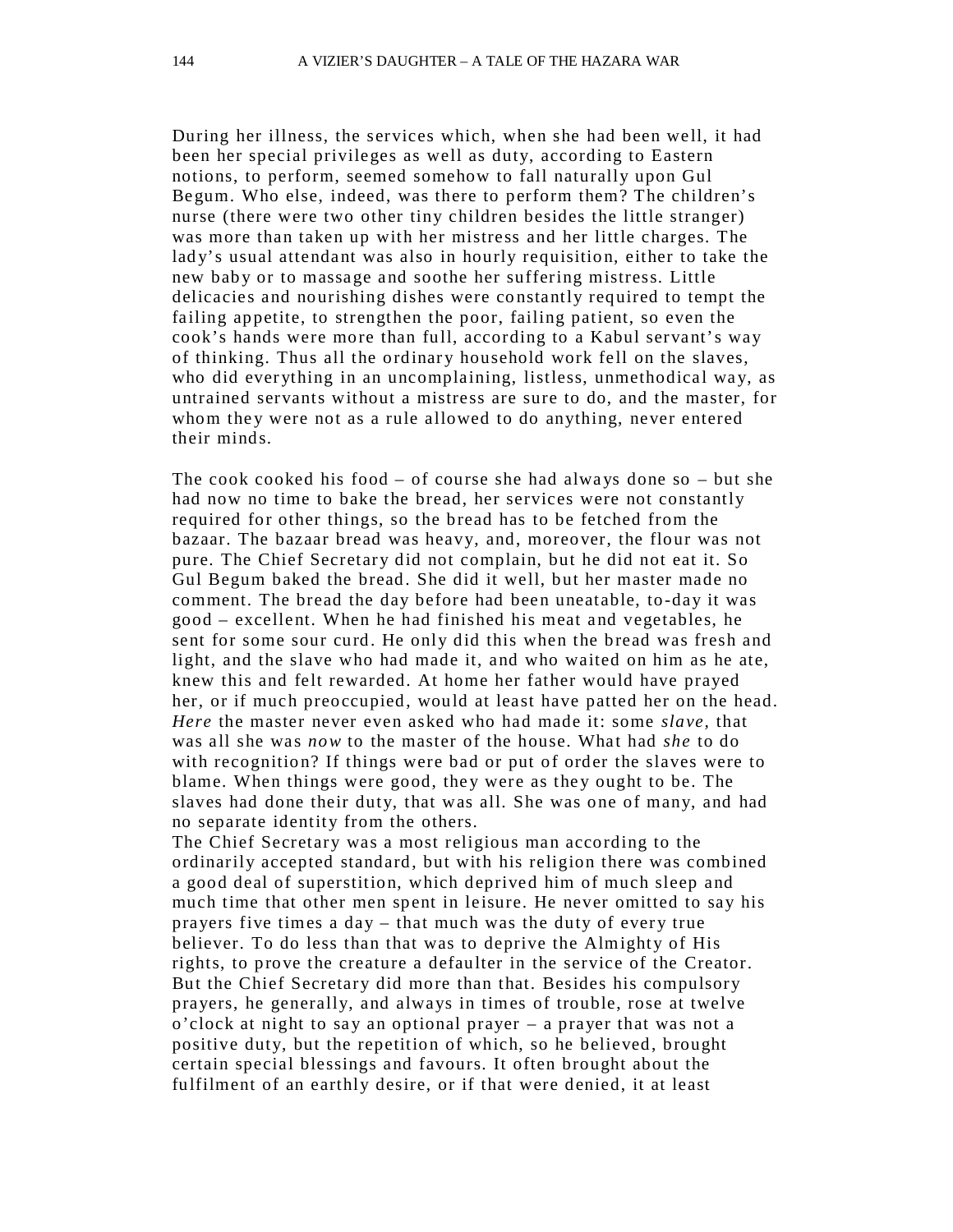produced a special resignation to the will of Providence, whatever that will might be.

So now that his wife was ill, his household all upset, this midnight prayer was, as it were, almost a necessity to him. Leaven's gates must besieged if necessary, that the Ameer's Chief Secretary might be spared the inconvenience of a disorderly household, the disaster of the death of the chief conducer to his creature comforts.

"I wish you would get strong," he had said plaintively to his wife one morning. "It is very hard on *me*, this prolonged illness of yours, especially hard in this, that there is no one I can trust to wake me for my midnight prayers. Last night I never woke till four. I did not return from Durbar till after ten o'clock, and so I was tired, I suppose, and overslept myself. This has depressed me very much. You know I alwa ys feel happier and more satisfied when I have said them."

It did not strike upon this gentle lad y's ear that selfish sentence, "It is very hard on *me,*" so it could not ring there to produce tears and miser y. She knew it was selfish in *sound* chiefly.

An Englishman would have said, "Do try, love, and get better. I cannot bear to see you like this. I miss you so." The Eastern put it more baldly; he did not think it necessary to conceal where the trouble lay, nor did she expect or wish it. She was missed, her services were wanted: The sick woman flushed. It was a flush of pleasure.

"I shall have ease soon," she said. And so she had, but not here, on this earth.

That night she had a curious dream. She told her husband of its next morning. "I dreamt that I lay dead," she said, "and that you sat by disconsolate, and knew not what to do, nor even where to bury me. You had never even dreamt that I was going to leave you. And as you sat thus and wept, one came and whispered in your ear, 'Bring her beside me, just behind my tomb. A little to the left there is just one space left. Take her and bury her there, and there shall her body rest till the great day, the final day, when God shall judge the earth.' And looking up, you saw the figure of the saint who is buried on the hill, just below Sultan Mohamed's monument, but he turned and went away before you had time to address him, and I awoke."

"Did you see the face of the Hazarati Sahib?" the Chief Secretary asked uneasily.

"Yes, that I did quite plainly. And, husband, just as I saw, so I believe it will come to pass, and that you will bury me there on the hillside, by the road along which you must pass every time you go to meet a friend from India, every time that you go home to see your place. And I shall like that, my dear one, for thus will my memory be kept green, and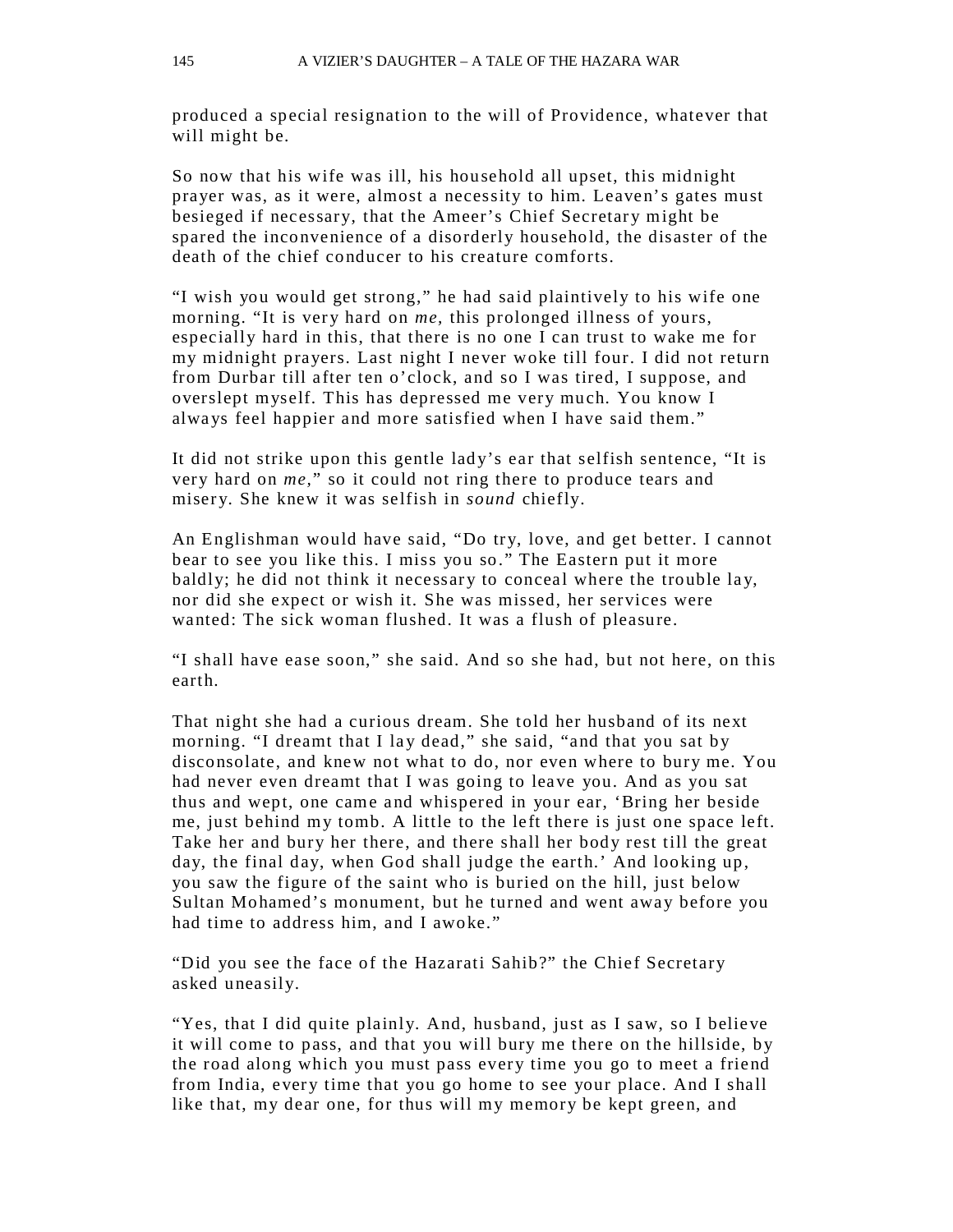though you may take other wives, and though they may serve you well, perhaps, yet I shall not be forgotten."

The Chief Secretary's head was bowed. He had not anticipated this. He had said his midnight prayers that very night, and had besought the God in whom he trusted that He would not only preserve his wife, but would restore her speedily to health and strength, and her usual place in his establishment, and he had believed that these prayers had been accepted, and, in anticipation, he already enjoyed the usual comforts of his home. And now she told him that there was no hope of any such thing, she had seen the dead man's face. She would not get well. The very saint on whose name he had constantly repeated portions of the Koran, and to whom he looked to make special intercessions at the Throne of Grace, that very saint had visited her in her dreams, and had, so to speak, beckoned her to his side, and had shown her where she would be buried.

"Nay, wife," he said. "It was but a dream. I myself will go to this very saint's grave to-day, and will see what inspirations come to me there.\* I cannot believe that God will reject my prayers. One of the slaves woke me last night at twelve, and I stood before him a whole hour in wrapt contemplation and adoration."

But the sick wife turned on her side, and as she turned, she smiled. She knew her work was done, and that she was going thence on the last long journey that man is called upon to make. Next day her spirit had fled, and on the day following that she was laid, as she had said, behind the saint's grave, a little to the left – in the last empty spot within the enclosure.

The Chief Secretary was, in his own way, a domesticated being. He was overwhelmed with grief. He had not loved his wife passionately, had indeed at times taken but very little notice of her, but anything outside the ordinary routine of daily life disturbed him, and he almost preferred a bad thing he was accustomed to, to a new article he was not in the habit of using. His home was *his* home, no other pleased him so well, no other was so welt arranged to suit his convenience. His walking stick was *his* stick, no other fitted so comfortably into his head. So his wife had been *his* wife. Others might be more attractive, more capable, more highly educated, but no other woman knew his ways so well, so no other could suit him so well.

This loss made him inconsolable; he was a very busy man, and had had but little time to devote to domestic affairs and enjo yments; but now that she was dead, had gone away and left him, he knew what he had lost, he realised, alas! too late, how all his little wishes had been anticipated, his little comforts looked after and considered, and he would have given all he possessed, even his hardly won and much coveted position, to have been able to recall the unrecallable, to bring back the past. The quick, unassuming creature whose life had been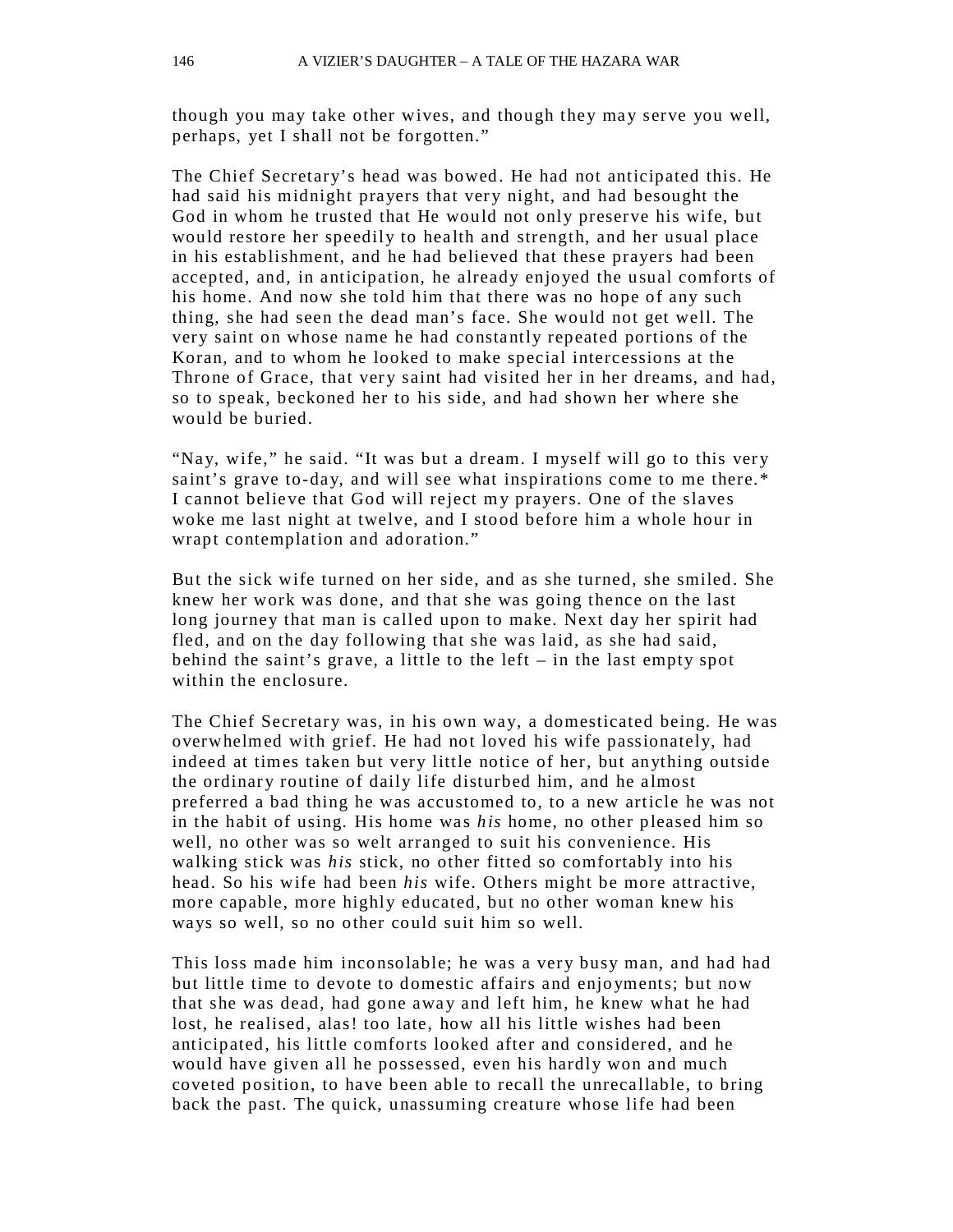spent in unobserved, apparently unappreciated, obscurity, became now a person of paramount importance. The world seemed to have died to the Chief Secretary in her death, and he had no wish to live.

He entirely neglected his business, and never left his house for thirty days, except to pay a daily visit to his dead wife's grave. Oh, if her lifeless clay could but have been sensible of all this, what joy would not have been hers, what compensation for the loss of life – mere life, indeed! But all unconsciously to himself, and quite unnoticed, there was an unobserved hand that was smoothing over the sad event for him. His ordinary creature comforts had indeed been attended to from the very first, clumsily perhaps, according to his fancy, or, at least, not in the accustomed way, but still attended to.

"Ho there! is there no one who will give me water?" he had cried one night as he tossed on his bed in restlessness and fever.

There was a gentle movement outside, as of one who sought for shoes upon the flags, and presently a woman's voice said, "Agha, here is water, are you ill?"

"I cannot sleep," he said. "I am so hot, and all my bones are aching, and I am, oh, so weary," and after a pause, something like a sob, "How I wish that I were dead."

The girl said nothing, but knelt down beside him, gently pressed his back and shoulders in the soothing way that Easterns understand so well; then his arms and feet, and then his head. Gradually he tossed less, and became more comfortable. The clock struck two. He was asleep, and at sunrise he was still asleep, but she did not wake him for his prayers. He must have rest, she thought.

But with the ingratitude of man, he never noticed her; never for one moment dreamt that his earthly selfish petition had been heard, and granted, though not in the exact form that he had expected. For, behold, a lamb was caught in the thicket, ready to be sacrificed, and willing, too. Gul Begum had found her master, and was willing – glad to be his slave.

<sup>\*</sup> Afghans and man y others among the less educated and therefore more superstitious Mohamedans believe that if they go to the grave of some man who during his life was noted for his piety and charity, and there relent certain p ortions of the Koran *"on his name,"* that they will obtain some immediate temporal blessing. The idea is, that to repeat these passages of the Koran is an act of piety, and that if this is done "in the name of" a dead man, that the act is counted to *him* for righteousness, and so shortens his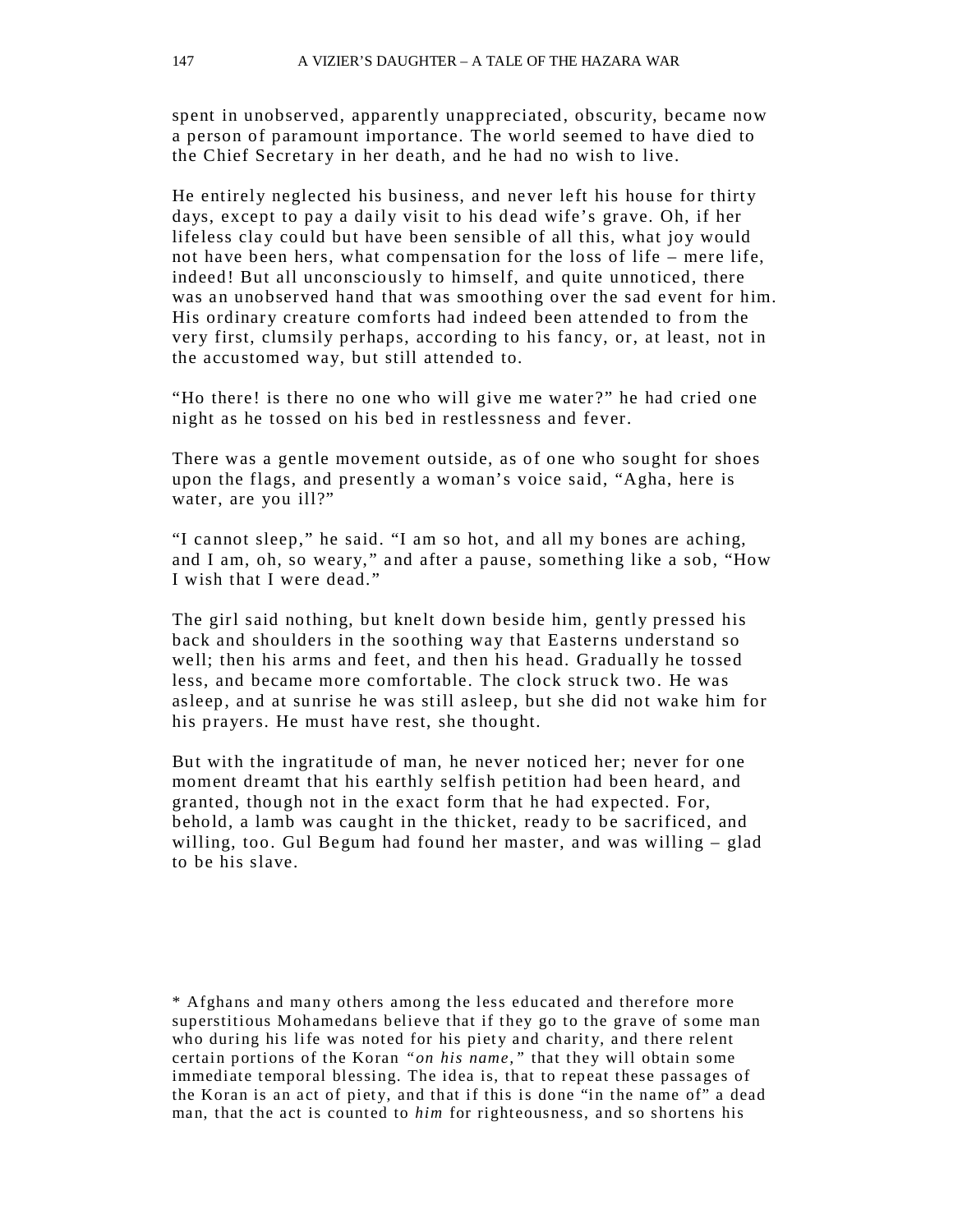time in purgatory. The dead man out of gratitude, therefore, intercedes with the Almighty on behalf of the man who is releasing him from his time of purification, and if this intercessor has been a man whose life on earth has been well spent, and who is, therefore, in favour with the Deity, it is highly probable that his petition will be listened to and granted.

# **CHAPTER XXVII**

#### **A MOURNER**

THREE months passed. The Chief Secretary never missed a day at Durbar, after the first customary days of mourning, but he was no longer the life and centre of the court. His business done, be went home.

"What is the matter with you?" the Ameer asked him kindly one day. "You look to me thin and bloodless, are you ill?"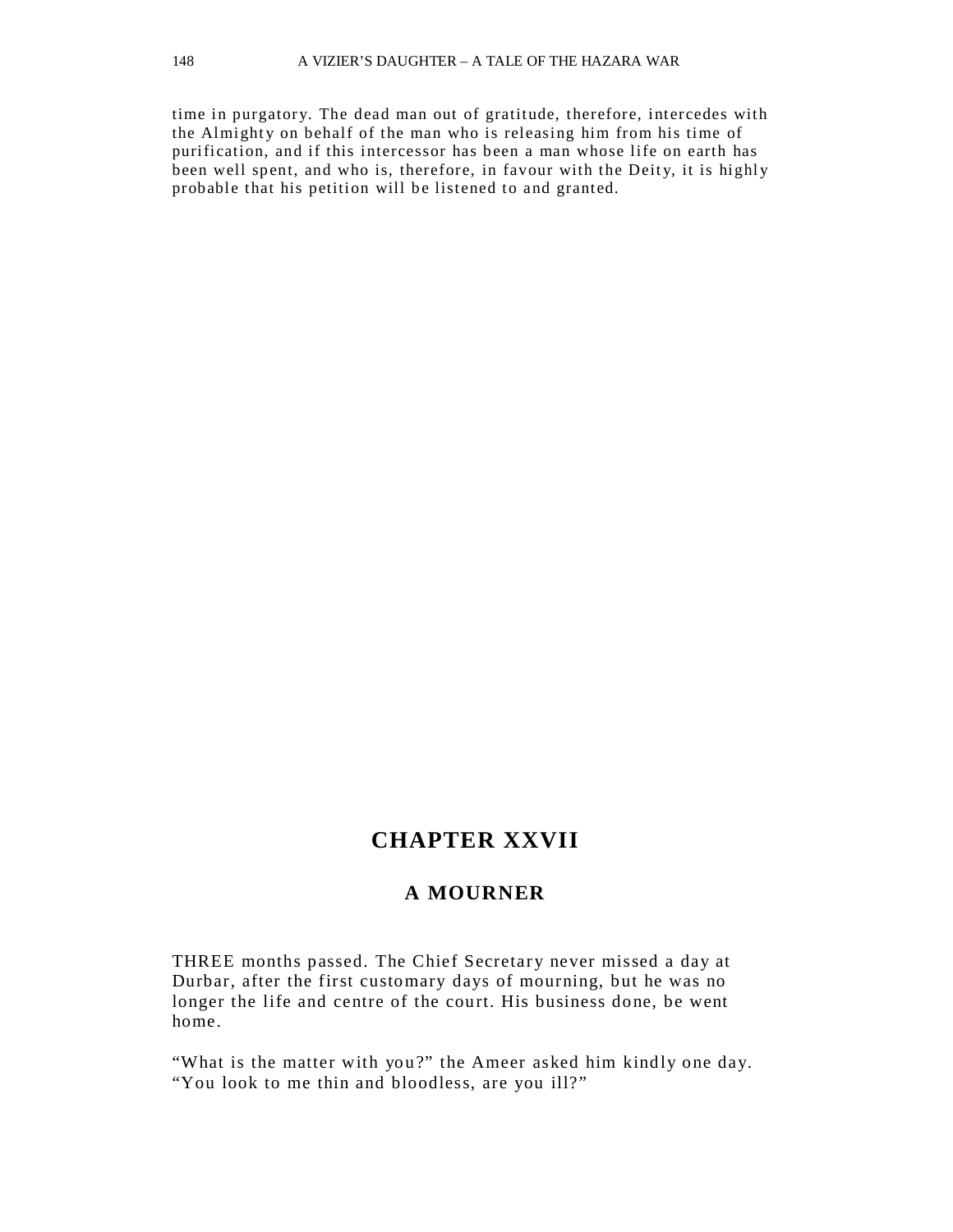"I am not very well," he said. "I think I would like to go to India and pay a visit to my mother."

"Oh, nonsense," the Ameer replied, sufficiently hastily to show that the suggestion did not please him. "We shall see what we can do for you here. You are not a child that you must go home to your mother; you are sick. What you need is a tonic. Where is the Hakim? Send for him, some one. I shall prescribe for you myself, and a most costly medicine, too; but what is cost when a valuable official's health has to be preserved?"

The Chief Secretary brightened up. His master's solicitude cheered and comforted him. He placed his right hand over his heart, and bowed profoundly. "May God preserve your Majesty," he murmured.

"Bring some of that tonic paste I ordered you to make a little while ago," the Ameer said later on to the Hakim, when he came in answer to the summons; "that with frankincense, and rubies and pearls in it." Then turning to his secretary he went on: "The rubies are to lighten and strengthen your brain and heart, the frankincense will clear your blood, and the pearls will produce a general sense of well-being. But besides these there are other ingredients, which all tend to produce the same results. A wonderful pick-me-up you will find it. You must take some night and morning, and you will soon feel a different creature."

"This apathy has nothing to do with health," a handsome, mischievous boy remarked gaily. "The silly fellow is heart sick, your Majesty."

"Heart sick? What has he to make him heart sick; he is not in love, is he?"

"He is though, your Majesty, and in love in the most hopeless way. He is in love with a dead woman."

The Ameer looked up quickly. "What does that mean?" he asked.

The Chief Secretary stood leaning on his stick wearily, but said nothing.

"He is spending all his spare time in tombs, you Majesty. You should prohibit it," said another, laughing.

"Wah, wah!" the Ameer murmured. "How is this? Speak up, man."

An older courtier, and kinder, the royal cupbearer, who was standing near, whispered in his master's ear, "He lost his wife three months ago, your Majesty, and has never been the same since."

"Ah!" said the Ameer, "so he did, I had forgotten."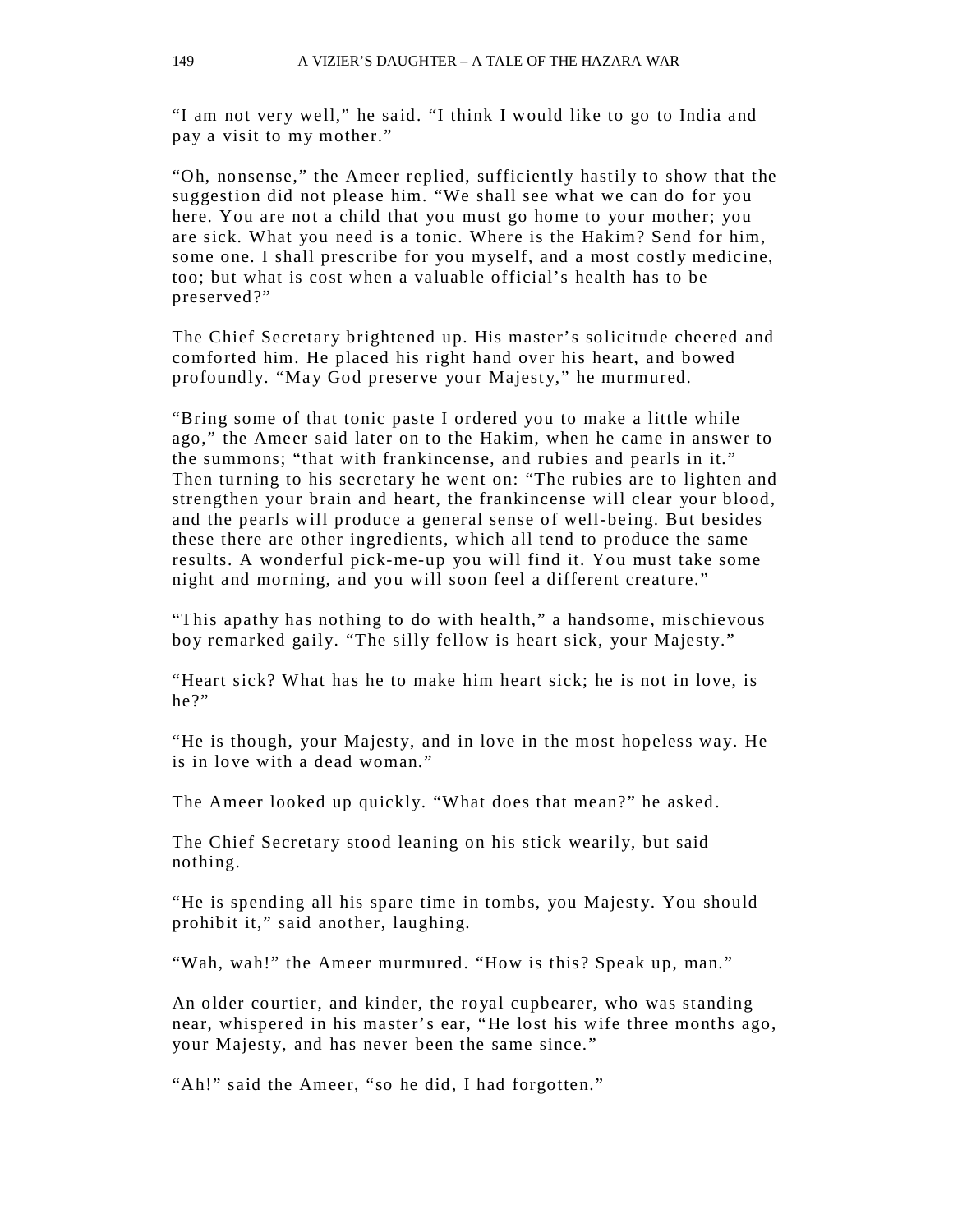"That is no reason why he should be weeping still," another of the pages remarked. "What would your Majesty do if every man who lost a wife were to mourn her three months? A fine thing that would be for the man who had a hundred wives. Why, he would never be out of mourning."

"Your Majesty would soon restrict the number of our wives. We should become a Christian people, ruled by one wife while she was alive, and her slave still after she was dead," called out another, who was a sort of court jester, and glad to have a chance of ridiculing the man whose more refined wit was often appreciated above his own coarse jokes.

"Silence," thundered the Ameer in the voice that all Afghanistan obeys. "Silence, every one of you. By what a pack of rogues am I not surrounded. Now you have proclaimed yourselves for what you really are." Insensibly they slunk back, and left the solitary figure leaning on his stick, standing alone in the middle of the room. "You men, what do *you* know of faith and love and honour? Today you swear fealty to one master, to-morrow you sell yourselves, your oaths, your honour, to another. To-day you marry one wife, and tell her God knows what of love, but to-morrow a feast is prepared and the house made ready for another. No wonder my country is a prey to robbers, and murderers, and thieves; loyalty and fidelity are qualities that are not in you. The wild beasts would understand me, but not you, you are too low, sunk far beneath their level. Come here, my son" (addressing his secretary), "come to me and be comforted; we are men, you and I, the others are hardly fit to be called wolves."

The Chief Secretary crossed the room and knelt by his master's side, love and gratitude beaming from his great hazel eyes.

"You must not fret and make yourself ill," the Ameer went on. "You must remember that we have need not only of your work, which never flags, but of your company. We have missed you in the evenings of late, the company has seemed dull and spiritless without you. For our sake you must console yourself, and come to Durbar and help us with our entertainments. You will make this effort to please us, will you not?"

He was gentle and sympathetic as a woman amidst the fury of a nature stronger and fiercer than most men's. And therein lies the charm that binds men to him. In a storm of passion that seems unrestrainable, boundless, he will lay his hand soothingly on a wound or aching head, or turn and comfort a little frightened child, the furrows on his thundery brow all smoothed out, the fire in his eyes subdued, his set jaw relaxed, a smile upon his lips. There comes a perfect burst of sunshine through what had seemed but a moment before an impenetrable cloud, and the spot on which the rays fall full is for the moment bathed in light and gladness.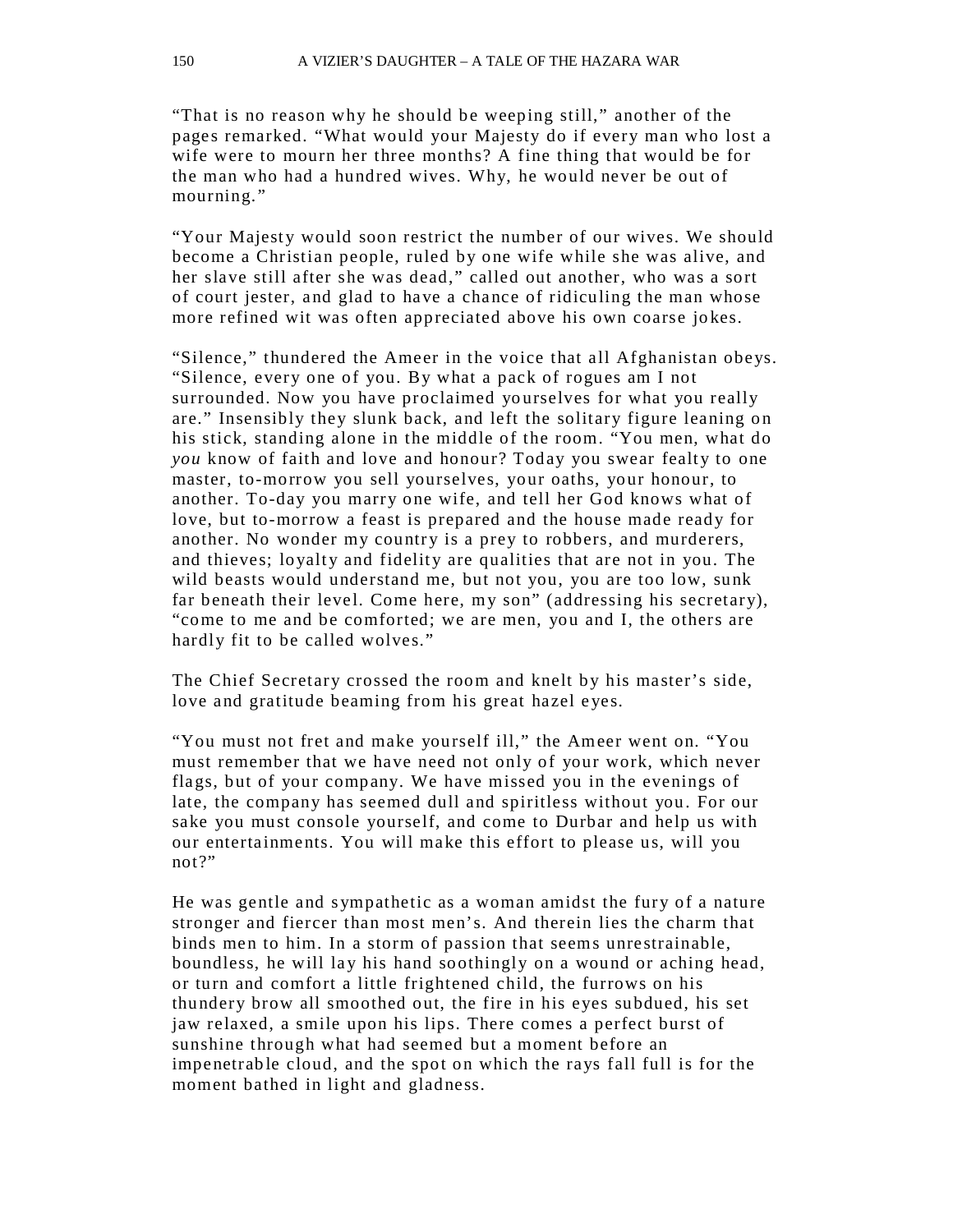A pin, had it fallen, would not have done so unheard, so intense was the silence in that room, and each jeerer trembled lest his words should be remembered and brought home to him. Thus does this man rule his kingdom – partly by fear, but also by a love which attracts and fascinates, almost awes.

After this the Chief Secretary adopted a new method of procedure. He never omitted his weekly visit to his wife's grave, but he was seldom at home, and often stayed in court till twelve or two in the morning.

His little girl, not much more than three years old, whom he had begun to teach in his spare hours just after his wife's death, missed him sadly, and cried for her Agha. Another – a woman – missed him, but said nothing. She was only a slave – what right had she to miss anyone?

But this state of affairs was not to last long. Exhausted nature had her way, and before long, the Chief Secretary was at death's door, and because his skin was hot, his lips parched, and his head ached till it almost seemed as if it would burst, the Hakims bled and starved him. Then he became unconscious, and spoke wildly, so he was bled again. The ordinary Hakim has only two potent remedies, and of these bleeding is one. More often than not, the patients do not recover, but the Chief Secretary was devotedly nursed. He did recover. One faithful soul hardly left him day or night. A sigh and she was by him, offering iced milk, some refreshing sherbet, a cooling syrup; a moan of pain, and she would take his poor aching head in her great tender hands, and press and soothe it till he slept.

As he became conscious she kept more and more in the background. "You are the head of the house," she said to Sardaro, the children's nurse, a woman of the royal tribe sent specially by the Ameer for this purpose, one day when her master was beginning to recover his wonted health, "You must take Agha his food. It is not right that I should do so, now he is better, that is your privilege."

It was one of which the older woman showed herself in no wise anxious to avail herself. Afghan women are not at all keen on availing themselves of privileges when these entail service. It was hot, and she was not actively inclined, but Gul Begum was firm. She feared she might be censured for being officious – she could not have borne that.

"You have put no ice in my water," the sick man growled a few days after the change had been made. "You have forgotten the salt," he sighed another.

On each occasion the woman retired and supplied the missing articles without comment, but next day there would be the same omission again, or else the food would be cold, or the cloth on which it was laid, soiled.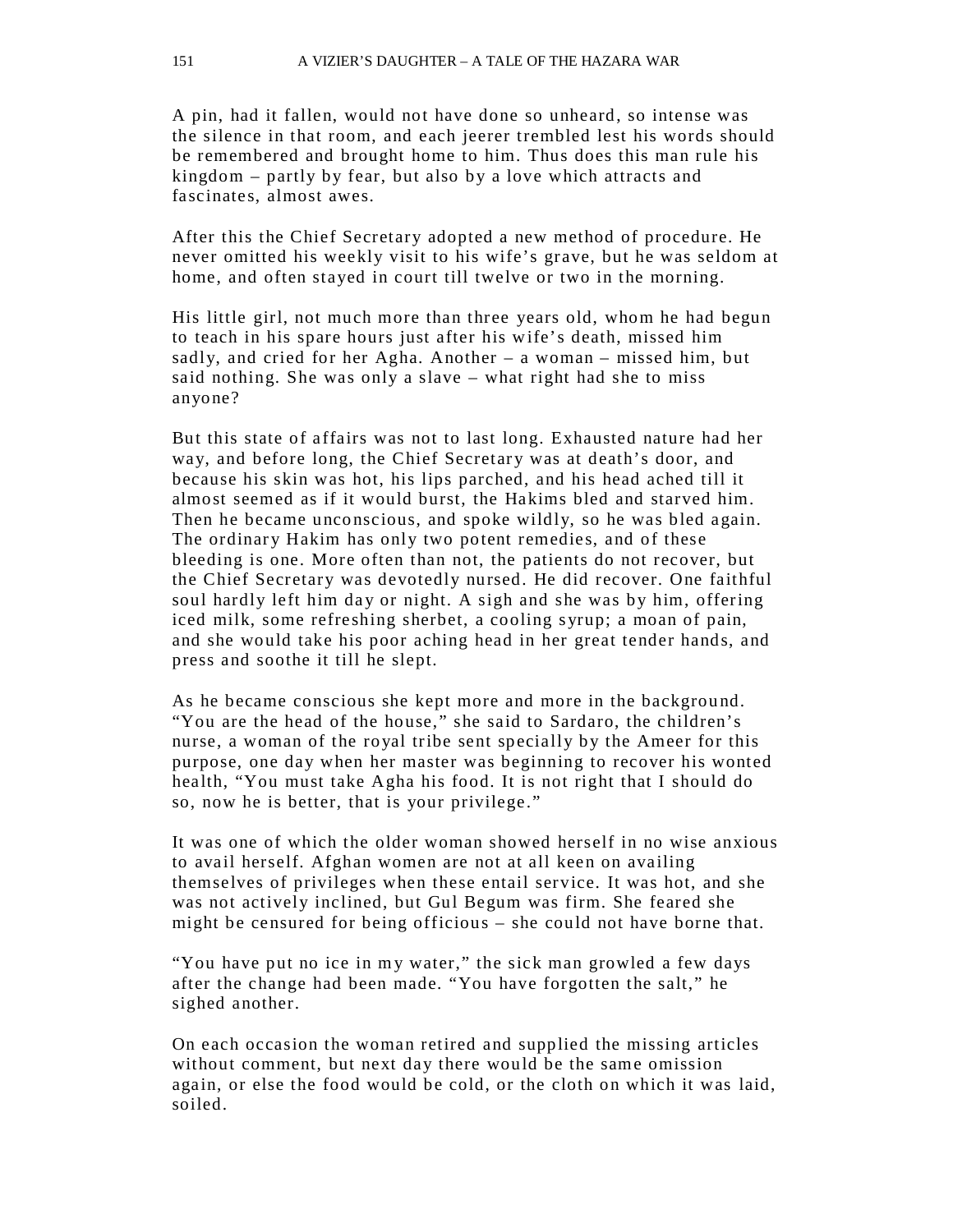"Is there not a woman in all my establishment who can serve a meal properly?" he asked peevishly. "Every day there is something wrong. My house is like a river-bed after a storm."

"Gul Begum is more accustomed to serve meals than I," the o ld woman said, "and she is younger and more able. Shall I send her?"

"Send any one who knows their work," he said, "I don't care who it is." So Gul Begum was reinstated in the high office of serving her master's meals.

At last, worn and feeble, the invalid rose from his couch.

"Go help Agha to dress," Gul Begum said, addressing Sardaro again, "that really is your business. I expect some of his clothes, too, need buttons and repairs of some sort. If you will look them through, I'll do the sewing."

Dressing her master was an even more difficult task than taking him his meals. "Your hands are like calves' feet, Sardaro," he said, "send Gul Begum here," and so Gul Begum went.

As he grew better he began to ask for his papers. He was able to do some work, though he was not able to go to Durbar.

"Nam-e-Khuda, Gul Begum, go and see about Agha's papers," Sardaro begged. "I can neither read nor write. What good am I among papers?" so *that* task, too, fell on Gul Begum, but she never presumed, never took the procedure that by rights went with the offices she performed.

One service which she had taken upon herself from the first, the girl offered to no one. It was she who spread the master's prayer-carpet and brought the water for his Voozoo (religious ablutions), a nd it was she who roused him for his prayers. Only Sardaro kept the purse and ordered the provisions in from the bazaar.

Shereen was quite happy. She had no position, but then she had no special work. That was just what she liked. She was not much worse off than she had been at home. She was fed, clothed, and housed, and but little noticed, except when she told stories. She was an excellent raconteuse, and she had plenty to tell to these other women, who had, poor souls, all been born within some harem walls, and had never known the joy of freedom. Besides, there were all the incidents connected with the war to relate, and the awful sights and scenes she had there witnessed formed endless themes, to which the Afghan women are never tired of listening.

Old Miriam, too, and her prophecies, and their subsequent fulfilment, were of boundless interest. Shereen sat with her hands before her and told stories, while the others sewed or hushed the children to sleep.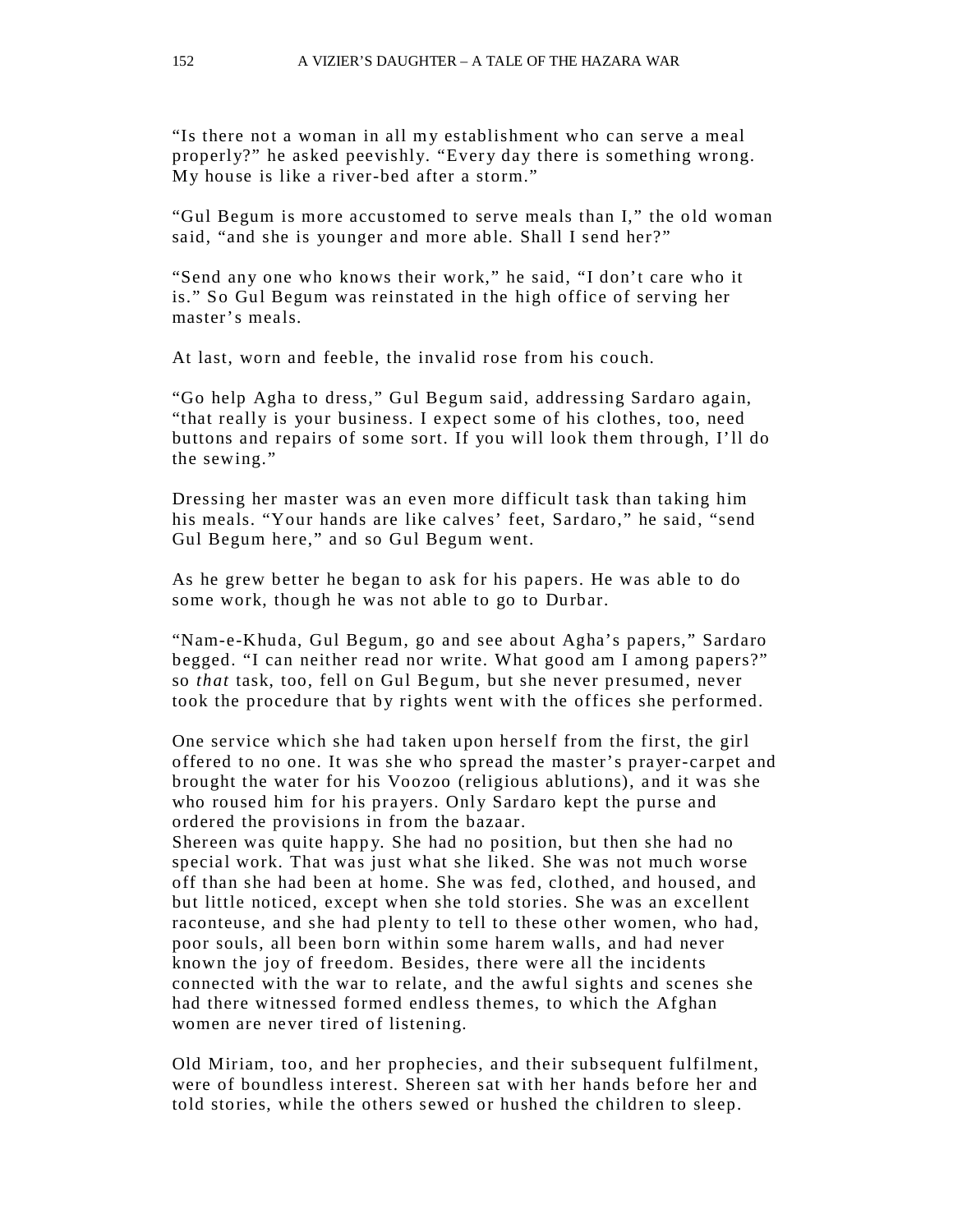She could not both sew and talk, she said, and ther e was no one but her most ready listener, Sardaro, who had the right to make her do so. The Mir had long since carried off the third of the Hazara slaves to his home among the hills, quite certain in his own mind that all the trouble that had fallen on the Chief Secretary was due to his want of respect for so holy a man as himself, and his evident desire to retract his promise.

# **CHAPTER XXVIII**

#### **OVERTAXED**

MONTHS rolled on unnoticed. The Chief Secretary had but one thought – his master; that sympathy in the time of his great trouble and welded him to the royal service in a way that nothing else could have done. Outside his work he had no interest – only a craving – a heart emptiness he could not have described.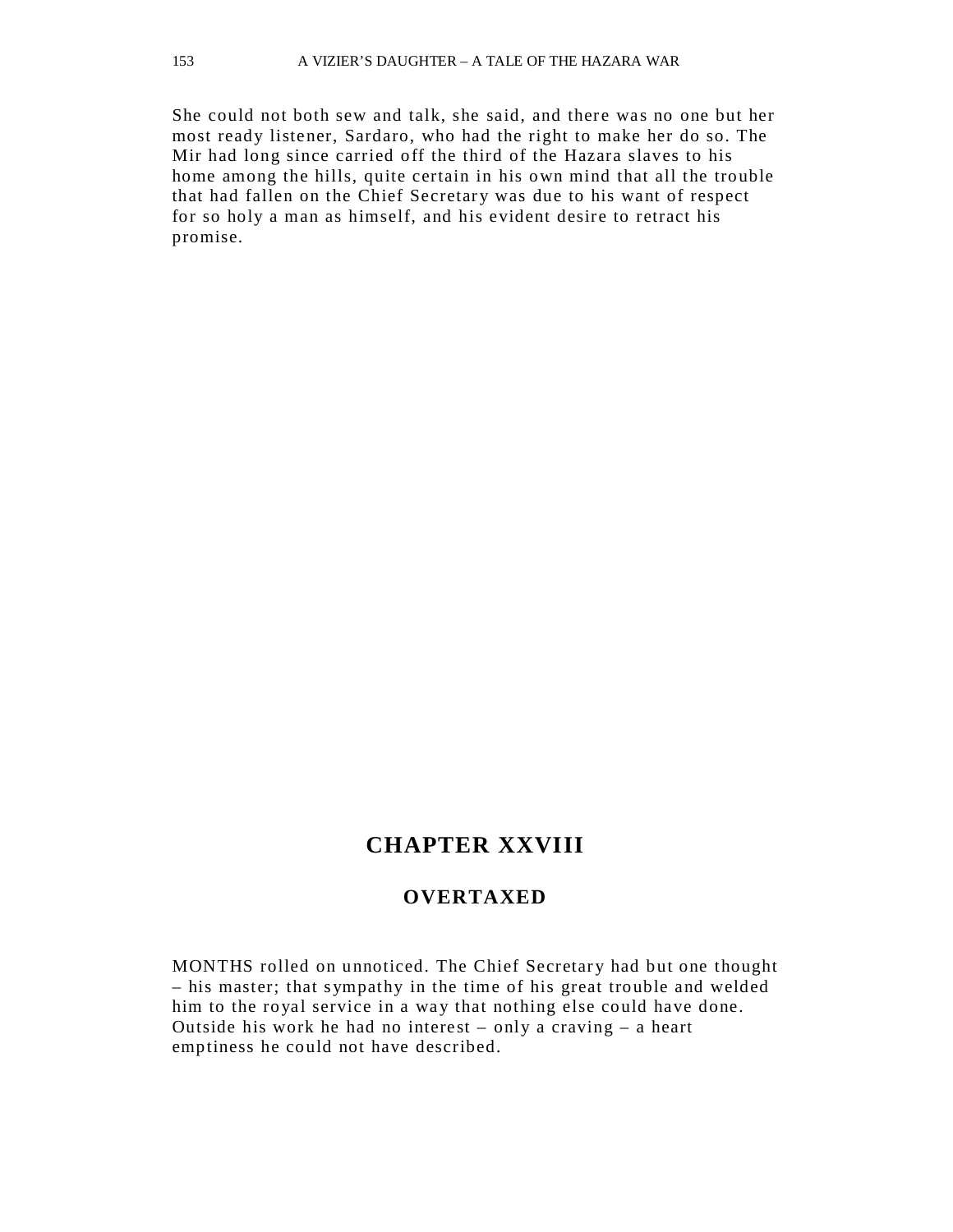"We must find you another wife," the Ameer had said more than once, but the Chief Secretary showed no disposition to fall in with this suggestion.

"I have my children to interest, and the slaves you have bestowed upon me, to serve me," he had replied. "I have all I require. A wife would only take up my time, and I have none to spare from Government service."

This argument, of course, appealed to his master, who was nevertheless frequently conscious of a certain restlessness in his favourite.

"Send for your brother an have him to spend the summer with you," he suggested. "That might do you good." And so the brother came, glad to escape from the burning sun that was scorching up the Southern plains. Still the official seemed nervous and irritable, and did not appear to derive the comfort that was expected from the presence of so near a relative.

"You have far too much to do," his brother said. "It's all as plain to me as yonder road to India. Thirty guests, from how many different tribes? With all their petitions to attend to  $-$  the Ameer's private as well as public correspondence, all the foreigners in the Government employ to look after, the many requisitions from the royal gun factory, the distillery, the tannery, and what not. You have the work of twenty men; is it not so, Gul Begum?" he said, addressing the girl who stood offering him some sherbet he had sent for, but which he did not seem to have time to drink. "Your master never rests, does he?"

The girl only shook her head sadly, she did not think it was her place to comment on her master's work even to his brother.

The Chief Secretary smiled hopelessly. "I think I *have* too much to do," he said, "but in this country who has the Ameer to trust but me? As for me, I have no one that I can get to help me in anything."

"The Ameer will soon have no one at all either," the brother replied indignantly. "You're working yourself into your grave – any one can see that. What's more, you'll get into trouble some day for neglecting some of these many works that you have undertaken, and will find a halter round your neck as a reward for your many services, instead of a pension for your old age, such as we get in India?"

"What do you advise?" the Chief Secretary asked despondently. "I do not undertake these works myself. They are thrust upon me. Now look, for instance, at this paper. It is my annual report on the general condition of the country, and my opinion concerning it. Here are my suggestions as to possible improvements in the education of the children in the larger towns. Nothing could be simpler and more easily carried out, and nothing is more necessary. But it wont' be done. I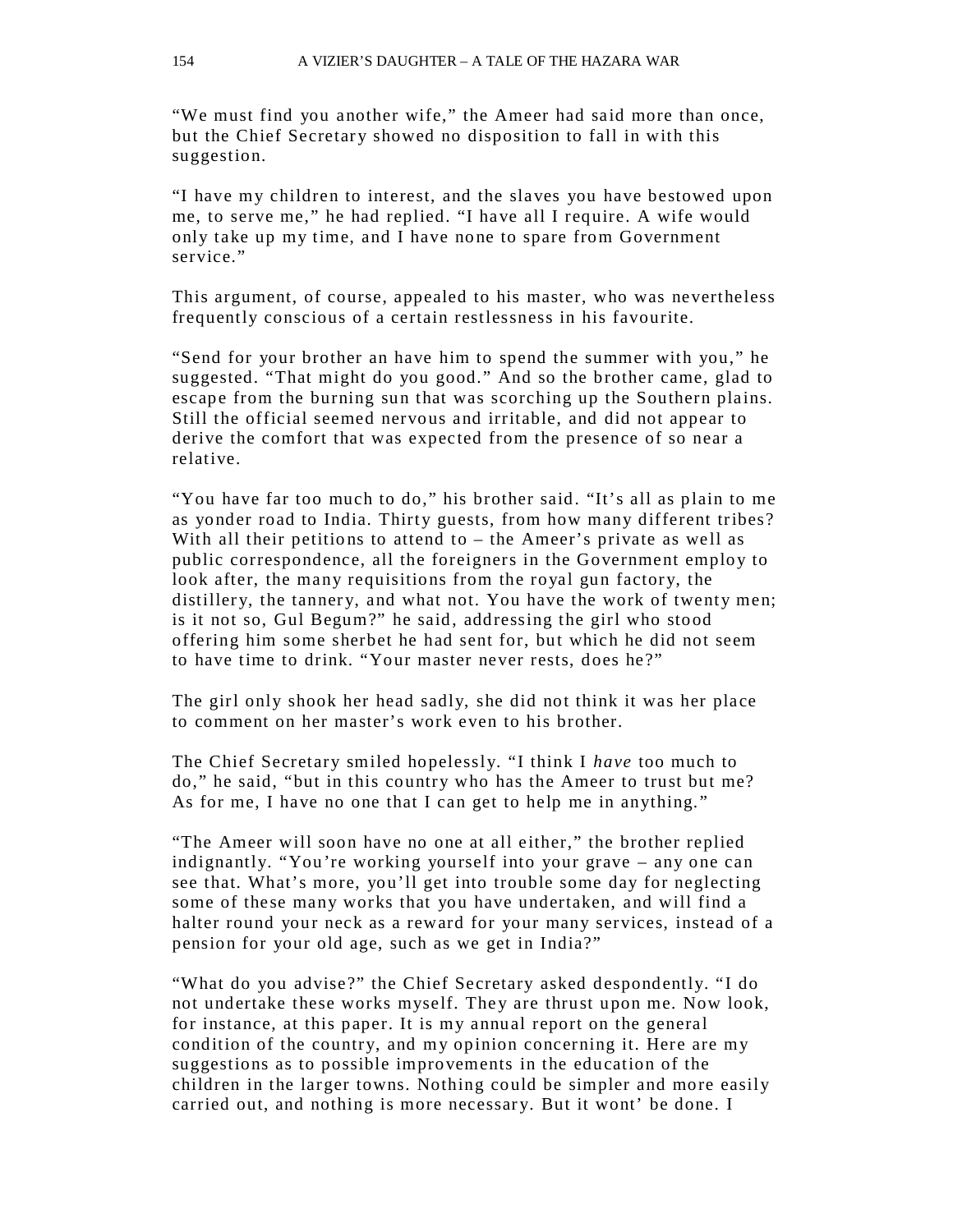shall be told that it is excellent, well-devised, and carefully worked out, but that the time has not yet come to do these things, that there are other matters to be attended to first. It is all useless, and yet this report is one of my chief duties, and what can be more important to any country than education? Year after year I prepare these things, and year after year there is nothing done. It is enough to take the heart out of any one. Then here again is a matter to which I have devoted much time and thought – the best and most economical way of treating the prisoners. Thousands of them in this country, who have committed no special crime, but have been reported as having done so, are sent to prison to await their trial and are then forgotten. They have no money, poor wretches, wherewith to bribe their jailers to bring them forward, when the heads of the police go round, so there they sit year after year, eating up Government food and learning to become lazier even than they naturally are. But I might as well have left it all unwritten. These poor fellows will go on sitting there degenerating and degenerating, and the roads and reservoirs will continue unmade. What can I do?"

"Why, take a holiday, of course. Come home with me this winter, and if you wish, return to Kabul in the spring. But I don't like this country. Why should you stay slaving here? It is a country of horrors and of terrors. You have lands of your own, lands which, if properly managed, instead of being allowed to go to rack and ruin, would yield you more than a sufficient income to live in ease and comfort, or if you must work, work for the British Government. The pay is small, but it is secure, and the position is indisputable. You must get leave to come home with me. You need fix nothing definitely about the future now," he went on, seeing the official shake his head despondently. "Get a month's leave and let the events that occur while you are at home decide what your next step is to be."

"I know the Ameer, he would not understand my wanting to leave him. He would think my interest in his cause was flagging. My enemies would put all sorts of false reasons before him, and I should probably find myself in prison," the Chief Secretary said sadly.

"Nonsense, they would only be too glad to see your place empty. Nothing would please them better than to get rid of you and have a chance of holding your appointment. I wonder how they'd like it when they got it, eh?" and the guest, though grieved, could not help smiling as he thought of the work that went hand in hand with the honour of the office of Chief Secretary.

"You don't know these people," the official said again. "One has to live among them to understand them. They are not satisfied to hold the office and draw the salary of a rival, they want his downfall, his utter ruin, his death. That is the Kabuli nature."

"Then *I'll* speak to the Ameer about it myself," his brother said boldly. "I'll tell him there are urgent private family affairs that can only be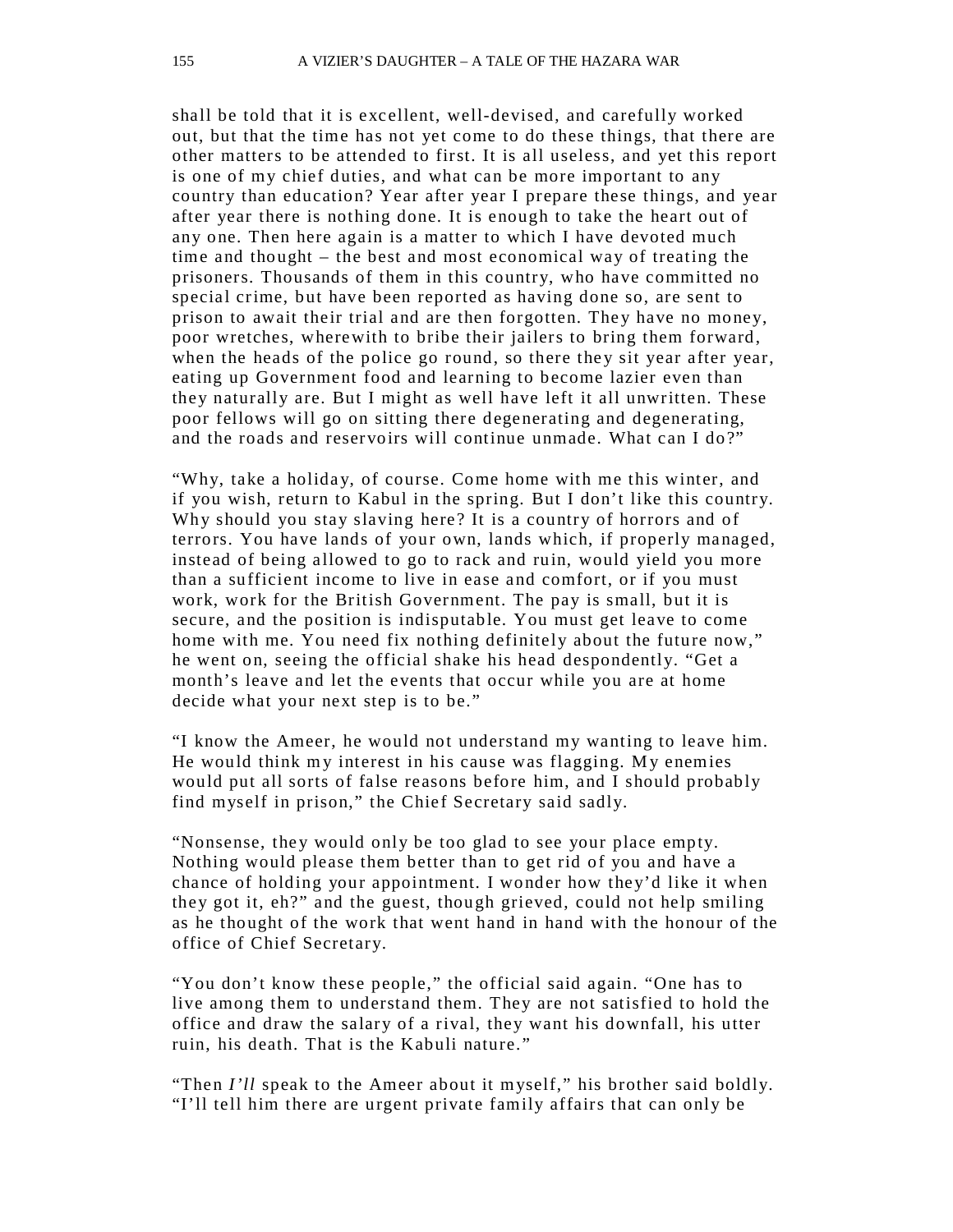settled by you in person, for it is so many years now since you were at home, you are not able to grasp the situation from my description." And so it was arranged. But he soon understood the uselessness of his petition.

The Ameer withdrew his favour at once from the hitherto honoured guest, and he was sent home with considerable haste and not too great courtesy.

Moreover, the Chief Secretary found to his cost that he had indeed enemies. In a court full of intrigue and jealousy, who has not? Like vultures they stood round watching for the slightest flaw, the faintest weakness in the man whose post they conveted. Here was their chance; they discovered they could at any time provoke the Ameer against his favourite by hinting at his desire to leave the country and seek repose elsewhere.

At first the suggestions met with ind ifference and even an occasional angry retort, but after a time the shafts sank in and made the Ameer determine to chain this man, on whose services he was so dependent, more closely to his capital; and thinking he was unsettled owing to domestic discomfort, he began again looking around for a suitable wife for him – one who was young, good-looking, and had a sufficient dowry.

The Ameer's intentions soon became an open secret, not only in the city itself but in all the countryside, then spread to distant provinces.

The Chief Secretary was quite the best *parti* available outside the royal circle. He was the court favourite, had been allotted the house that had been always occupied by the Vizier, when Afghanistan could boast of such an official, drew what was considered in Kabul a very high salary, and, moreover, had many allowances and consequently but few expenses. Besides, there were the gifts that fell to him in virtue of his office, both from the Ameer and princes, but more especially from other sources, and these were quite worthy of any one's consideration.

Last, but not least, perhaps, in importance, was the fact that not only had he no other wife at the time, but was known to have always been satisfied with one, and that circumstance, even in a country where polygamy is not only tolerated but in many cases encouraged and sometimes almost forced, is considered of the very first importance in the selection of either a son or brother-in-law. What we should consider the natural order of events was therefore absolutely reversed in this case. Instead of young and handsome suitors, vying with one another in the richness or their attire, their youth, and comeliness, waiting outside her window for some sign from the fair lady to whom they would fain pay their devoted court, elaborately comparisoned horses carr ying undoubtedly rich and prosperous riders sought interviews with the Chief Secretary for the purpose of laying before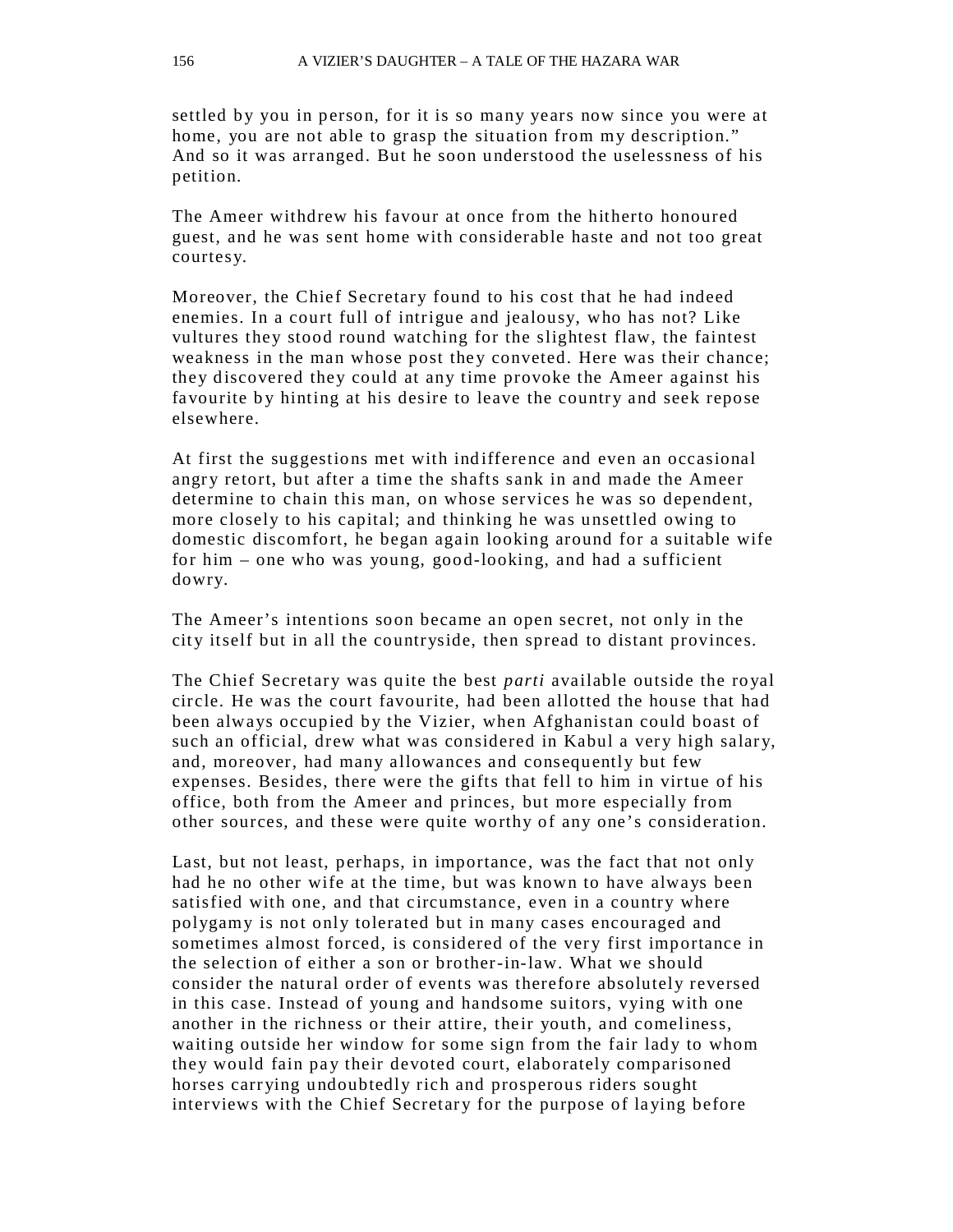him an account of the various virtues, accomplishments, charms and possessions of their various female relatives – sisters, daughters, cousins, and the more the list of the names of the applicants for his favours swelled in numbers, the higher grew the dowries that were offered; but the Chief Secretary would have none of them.

His friends began to tell him of the dangers to which he was exposing himself by his want of compliance with the Ameer's wishes. The worry upset his health and distracted his attention from his work. His correspondence – everything – got into arrears, and finding himself quite unable to cope with the accumulation, he engaged a Mirza (clerk), whom he swore over the secrec y on the Koran, to help him.

Therein lay the great mistake. Things were made easier for the moment to become more complicated later on. Certain state secrets eked out, formed a topic of gossip and wonder in the town, and in the course of time came round to the Ameer. No suspicion rested on the Chief Secretary at first. He had proved himself too trustworthy for that, and was, moreover, too constant and too evidently honest in his endeavours to find out whence the reports proceeded. He felt that he had an enem y and a very active one, who was constantly endeavouring to get him into trouble. He became more nervous and irritable than ever. He could no longer look ahead and clear his path as he had hitherto been able to do. He saw only the present accumulated arrears of work that he was for ever fruitless striving to cope with, and he felt that his enemies were gaining ground – he could not quite see where or how.

He no longer felt the same confidence in himself, and to a great extent he lost his power of amusing and attracting his master. He became more often the butt for a joke or the subject of some biting sarcasm than he had ever been, and the ready answer for which he had been so noted and so feared was now seldom forthcoming.

"That man has never recovered from his wife's death; he is still pining to go home," the Ameer said one day, when, beaten in an argument, he Chief Secretary had left the room crestfallen and not in the best of tempers.

"If he only wants to go home for a visit, why won't he marry an Afghan wife, and leave her here to take care of the children till his return?" su ggested an old vulture, who had been dismissed from office some time before, and was sadly in want of the salary of which he had been deprived.

"If he once gets away from here, he has no intention of returning. I can tell you," whispered another, quite loud enough for the Ameer to hear. "His brother is in the employ of the English. Doubtless, when he was up here, he offered him bribes and a good appointment among those Kafirs, to induce him to reveal state secrets to them when he gets down there."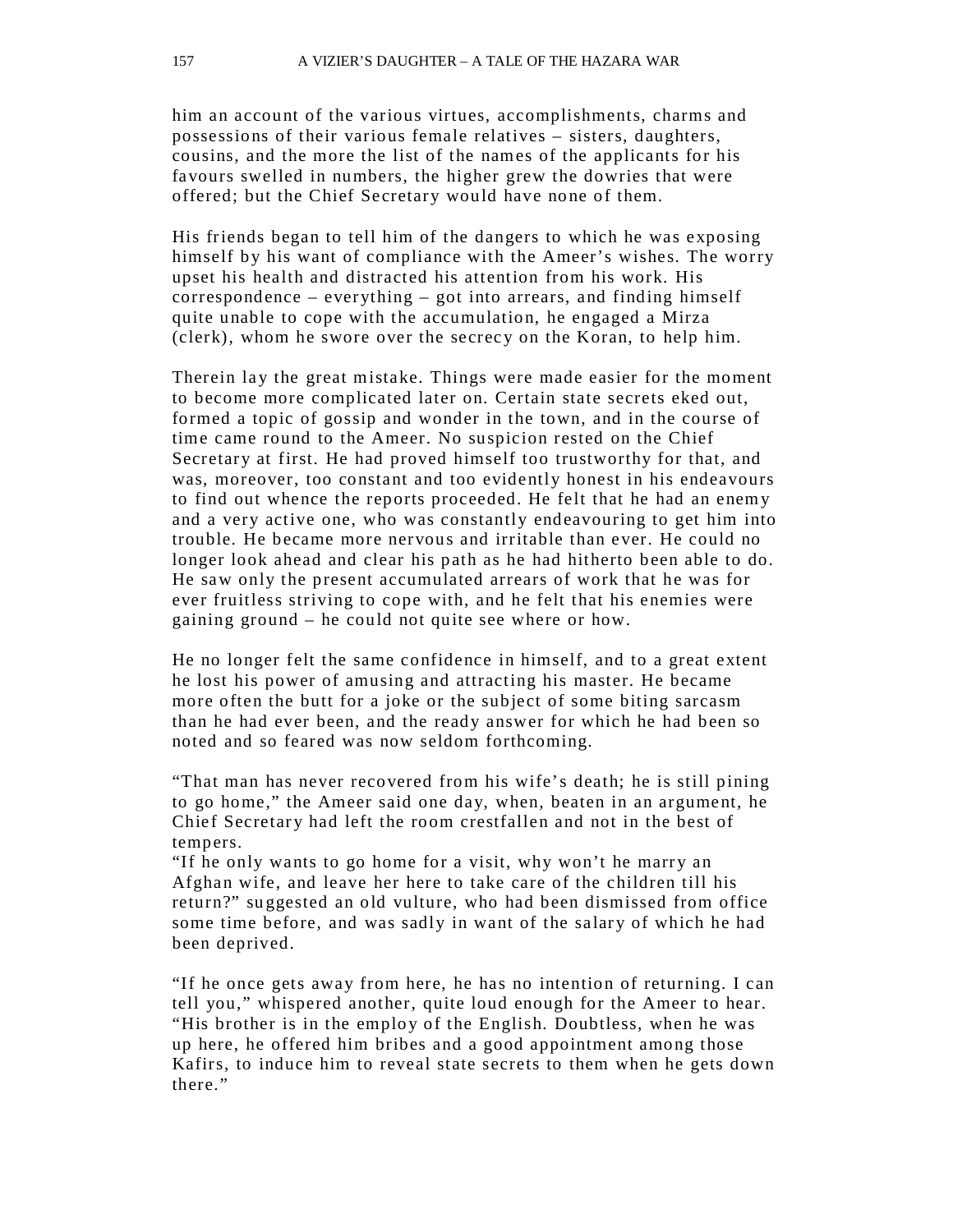"It is certainly strange how since that same brother's departure matters have been talked about that had better have been kept secret," croaked a third.

"And, stranger still, is how the discovery of these private matters seems to upset him," continued another. "If he were not to blame, why should he care, he looks as if he were guilty of something, the consequences of which he fears. I never saw a man so changed. It all dates from his brother's visit here in the summer, too. There is something distinctly odd about it."

"Ah, you jackals, you never dare to approach an enemy till you smell death about him," the Ameer retorted, angrily. "Get out of my sight, rogues! Your little-tattling disgusts me. How dare you venture to carry it on in my very presence?"

So they retired in silence, but they knew that the poison that they had infused would filter in time, and they were prepared to wait for the direful results they knew it would produce.

## **CHAPTER XXIX**

### **"A KABUL TOWN OF SUN AND DUST"**

IT was a strange, new life to Gul Begum, this slavery in a city harem, after the freedom of her mountain home. Sometimes she thought that without that awful nightmare of a time she had gone through at Mohamed Jan's, which made ever ything else seem easy, she would never have been able to have stood it. At first she felt stifled, and longed for a draught of mountain air, or what she called mountain air, for it is hard, on the plain of Kabul, to realise that one is ne arly 7000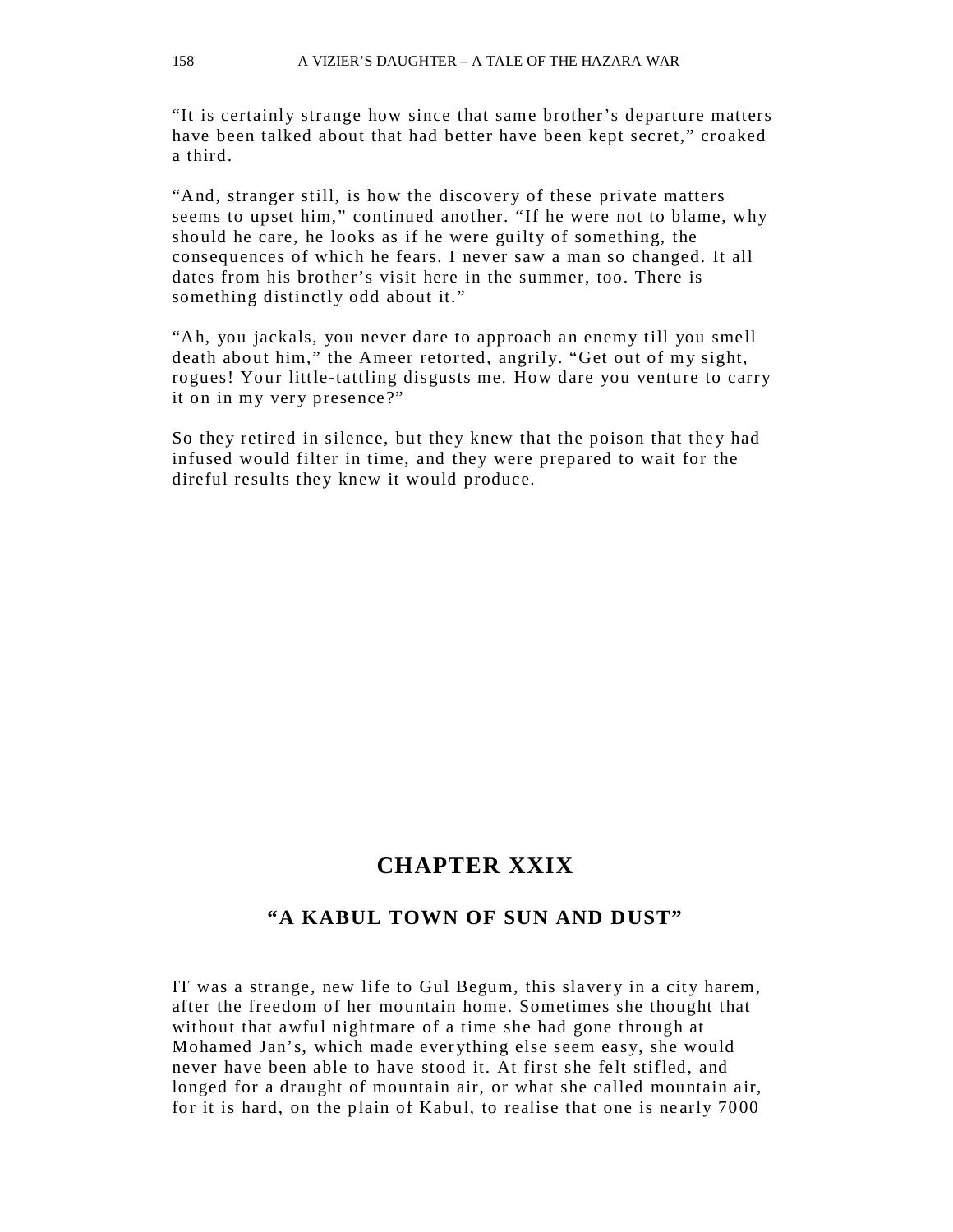feet above the sea level. What she wanted was a good climb across rocks – a keen blast from the snow mountains – a wild coursing of the blood in her wind-stirred veins, such as she had enjoyed in the wild days of her girlhood.

She had never been cold then, or only for a few minutes. It was so easy for those young and active limbs to get warm with healthy exercise, but in her present confined lie it was different.

The snow lying in the quadrangle was soon melted by the radiation of heat from the warm rooms around, and the bright sun above, and became a slush that was very unpleasant to walk in. After every fall of snow, this state of affairs was increased twofold, for not only was there the snow that fell from the sky to deal with, there were the heaps of snow shovelled off the roof by the Hazara labourers, who from time immemorial had earned their living winter after winter in this way; preventing the sun-baked mud, of which the Kabul roofs are for the most part formed, from becoming a perfect slush, and then falling in.

She often looked at these men – her fellow country-men – at their work, and wondered how they could bear it. They were not slaves, for these were not prisoners of war. They and their fathers before them had lived in the city for years, but they were far worse treated than any slaves she ever saw. They were in fact the slaves of slaves, ordered about, struck, and if more obstinate than usual, beaten as though the y had been dogs. And yet these men were free to go where they chose, but bore all this abuse uncomplainingly, only turning to scowl at their maltreaters when they were well out of their reach. What could it mean? The Hazaras she had known at home were much the same in character – lazy enough, or at least disinclined for regular work, but they had some spirit and would till their own little plot of land, and cultivate it at certain seasons with the greatest assiduity, making it yield abundantly. And so the girl's mind began working away at one of the great problems of life – the labour question – as it exists in Afghanistan, and saw the difference between the work of the man who has a bit of land of his own that he is cultivating for himself and for his children after him, and the work of the man who merely seeks to provide himself with food, from hour to hour and day to day. The one "possesses the earth," and with it the joys of reaping the direct fruits of his labour, the other, though he earns his daily wage as best, or rather as worst, he can, is practically a slave, and has no interest beyond seeing how little he can do for the money paid him, and if possible leaving enough work undone to-da y to oblige his employers to send for him again on the morrow. A kick or a blow for his idleness he probably would and did get, but what was that? A Hazara's skin is tough. There was no competition in Kabul, no higher wages for the better workmen. A certain class of work was paid for by a certain daily wage. Why try to do it better than your neighbour? Proficiency brought no better pay. If during the busy season a man had dared to ask more because the demand for workmen was greater, he would have had so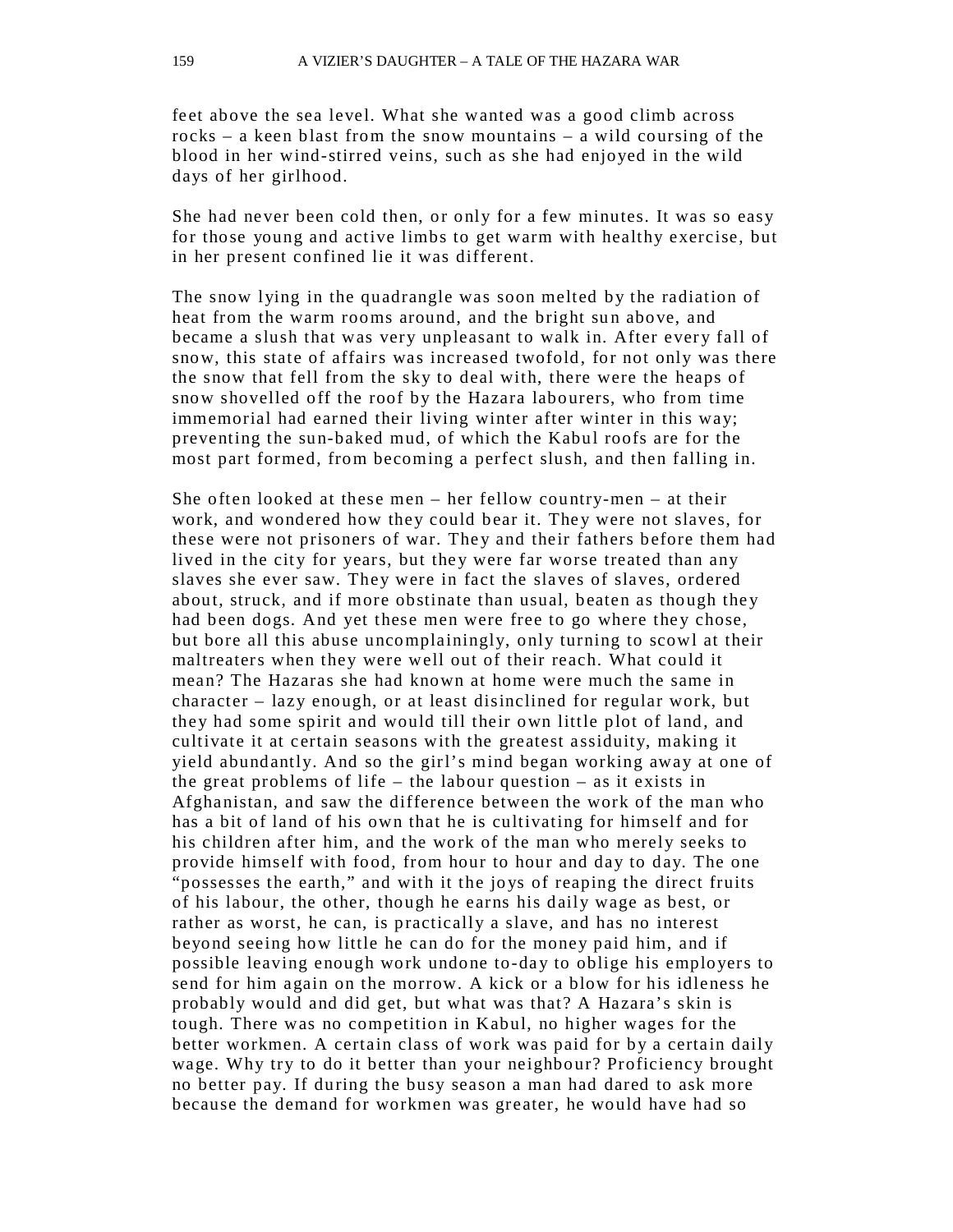many blows with a stout stick from his would -be employer, as the reward of his impudence, and no one would have pitied him. Then even out of the trifling sum these wretched labourers earned, there was a certain proportion that went by right of custom to the man who called them from the street corner where they stood waiting to be hired. There was no fighting against that, of course, though it reduced the alread y trifling amount received to a mere pittance.

Gul Begum saw much of this, and wished she had had her father by her to talk it over with. Ah, how she missed her father, and how She longed to get news of him! What had become of him that night after he had slipped out of the house and away into the darkness and the storm? Had he indeed escaped? and where was he now? Ah, how she longed to know; and how did he fare? Who baked his bread for him? Who made his tea? her special task; or did he get none at all?

When the storm blew bitter blasts straight from the Hindoo Kush, she shivered in her bed, not so much with cold as with fear and grief. She wondered what shelter he had found, her beloved father, how his clothes were wearing, whether he had his sheepskins with him, and his gaiters that she had made, and every trifling detail that in so many cases occupies the whole of a woman's thought.

In summer, to this free-born girl, matters were even worse. The sun streamed down on the white mud, the mud that formed the roof, the mud that formed the walls of the house, the mud in the quadrangle, and scorched it through and through. Soon every green leaf dried up, and was covered with a thick coating of dust, and everything in the city became of one dead grey colour. The water in the canal that ran through the quadrangle got low, and there was very considerable difficulty in getting water for even the most necessary purposes. The Chief Secretary hired a special man who was supposed to go down to the river twice a day and fill the mussacks (skin water vessels), but there was no one to see that he either went or returned punctually. The master himself was at Durbar all day with his head servant, who waited on him and did his most important messages, so there was no one at all to see that the men at home did their work. As far as possible, therefore, it was left undone, and the women confined within the four walls of the harem were the people who suffered.

A dozen times a day Gul Begum would go down to the old door-keeper with her complaints.

"For God's sake tell that man to hurry up with the water. We have not a drop to wash the cooking vessels in even, and if it is not here soon, it won't have had time to settle before Agha wants his drinking water."

"Give him some sherbet then," the old man would answer, with a smile. "He won't be able to tell whether that's thick or clear, when the cyrup is in it, and he'll like it all the better."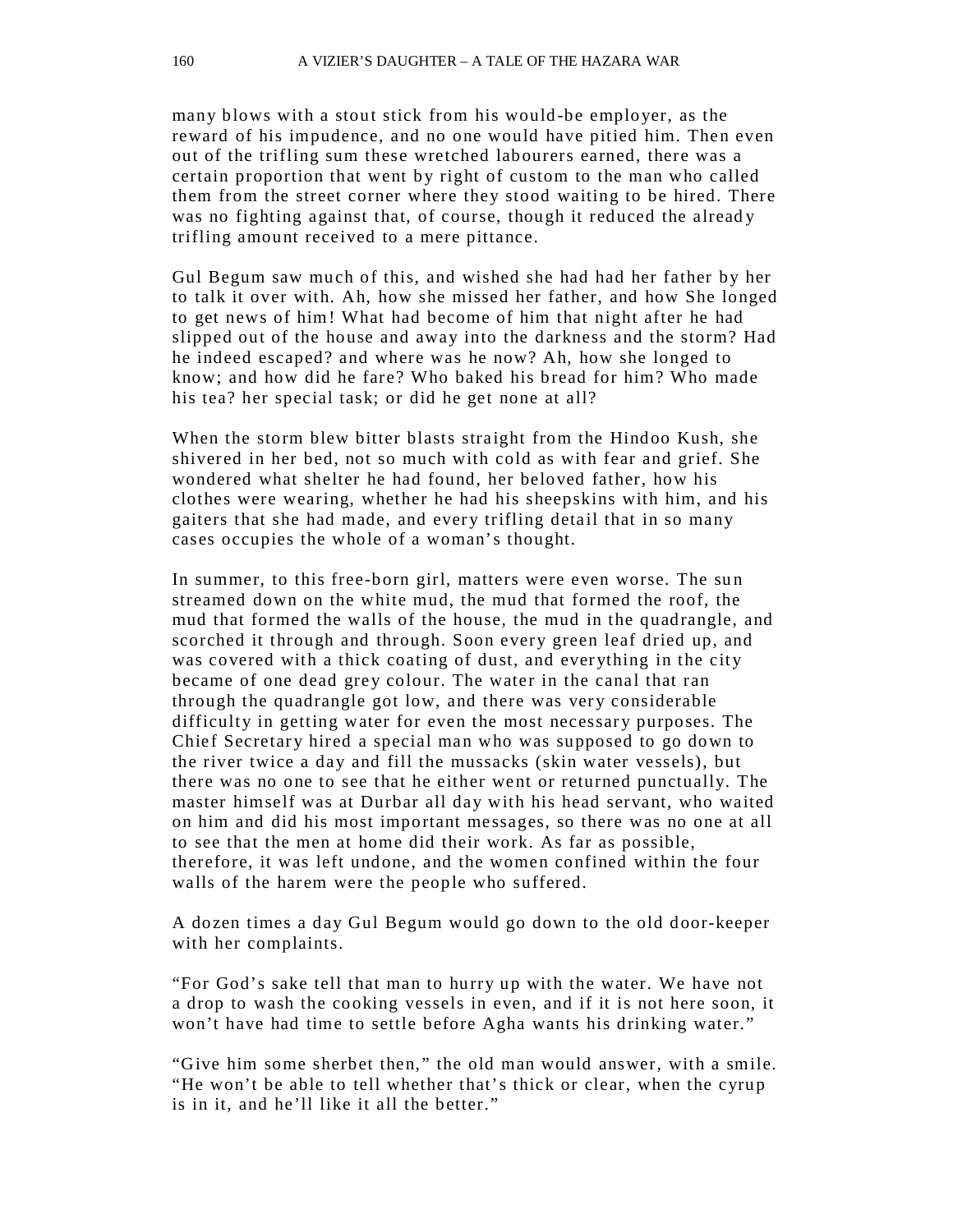"Don't talk nonsense, Kopje (a Kabuli word for Derwan, doorkeeper), Agha is not a child that I can tell him whether he is to take water or sherbet when he comes in. don't be so unreasonable, but hurry up that man."

"What is the name of wonder does it matter to you whether the vessels are washed up, and whether Agha gets his drinking water clear or not? If the water-carrier does not bring it in time, it's he that will get the stick, not you. Why should you care?"

This was a Kabul form of reasoning that Gul Begum could hardly understand. She had been too short a time a slave to realise that most slaves only work to avoid blows. Although his wife had nominally managed her father's house, it had been his daughter who had to a great extent regulated the larger and more important matters connected with his property, and more especially with regard to the animals, the milk, butter, ghee, and wool, the spinning and the sending of the yarn down to the weaver's who turned it into cloth, both fine and coarse.

Gul Begum's had been a wild but a full life, and by no means devoid of keen interest. It seemed impossible to her to live without some responsibility. The more immediate interests of her own family having been wrested from her, she sought occupation for her active mind in her new surroundings, and made them her business, but it was almost impossible to meet the difficulties that cropped up at every corner. It was easy enough to report the Kopje to her master for want of activity in the pursuit of the water-carrier, but it was a dangerous thing to make an enem y of the only communication these imprisoned women had with the outer world, so often Gul Begum would have to retire discomfited and wait; but once when the water had been standing outside waiting for some time, the door-keeper too lazy to bring it in, her indignation overcame her prudence.

"Look here, old wretch," she said, "I hear from Selima that her husband says the water has been standing outside for an hour or more. What do you mean by such laziness? I shall report you to Agha now without fail. You understand me?" and she did.

The old man was very wroth, and determined she should suffer in a thousand petty ways for her zeal, but Gul Begum was not easily cowed. Now she had once put her foot down she did not mean to lift it up again without a struggle, and if the Hazara slave had occasio nally to suffer for her enthusiasm in her master's cause, she found it paid her in the long run. It was not much the master said, but a rupee cut off his wages for his carelessness, and a threat that he would be dismissed from his exceedingly easy post, brought him to his senses, and made him dread the girl who, in his opinion, took so much, too much, upon herself.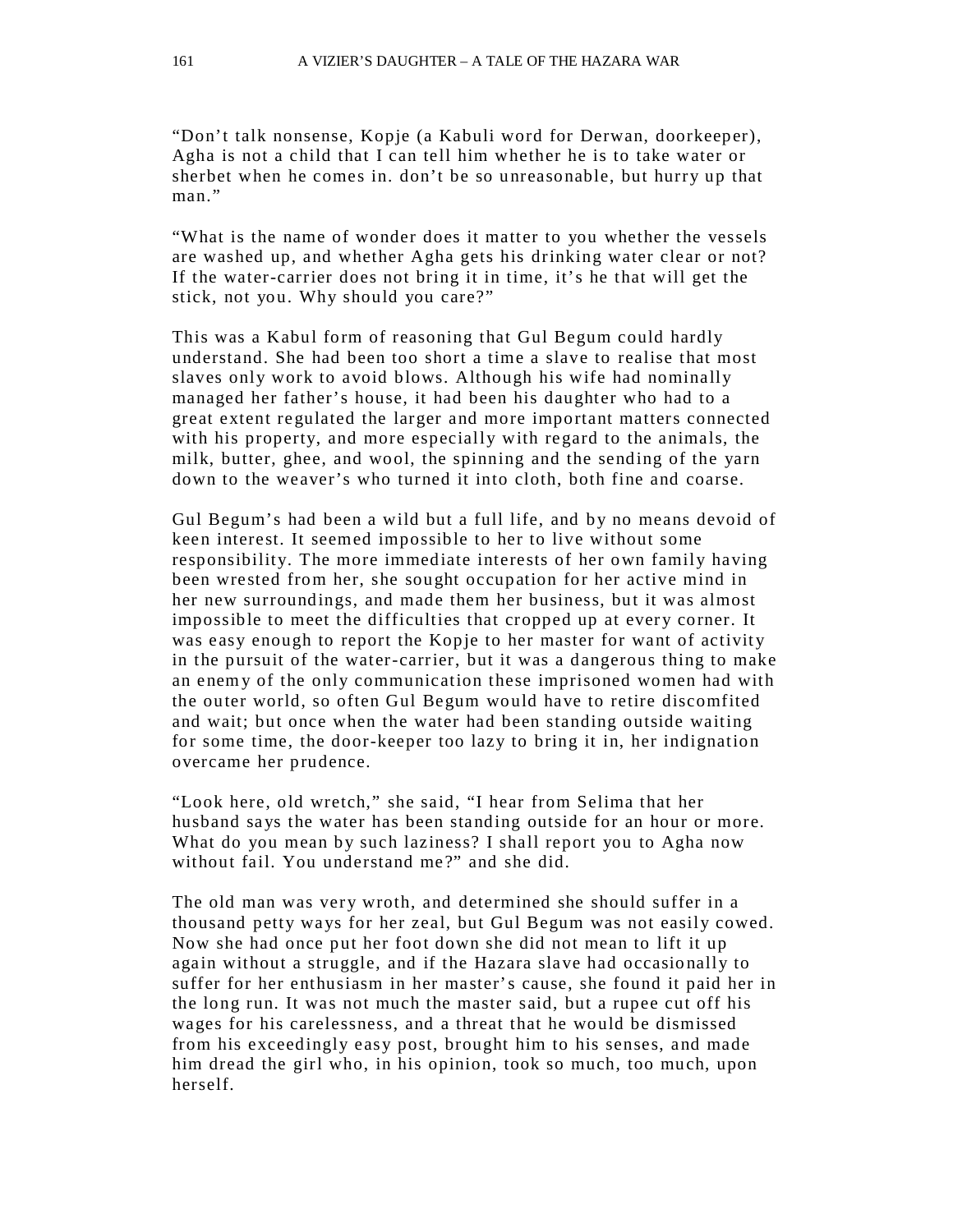The worst time of all in the harem was when the water in the channel ceased to run altogether. Then, indeed, things became unbearable. The frogs, whose everlasting croaking had irritated her more or less all day and all night long, did disappear certainly. Many of them were dead, and their bodies doubtless added to the hideous stench that now rose from the open pool of stagnant, putrid water. The girls could hardly stir across the yard without feeling sick. The children got fever and other significant complaints, and throughout the town the mortality rose higher and higher.

The Chief Secretary had the water cleared out and the channel scraped, but still the smell continued, though it was perhaps a little less bearable.

"It's the smell through the channel right into the houses on either side," the man who had cleared it out explained. "I can do nothing more unless I clear out the two next houses as well as yours, and then how am I to get out the dead rats and frogs in the part that runs under the house and street?"

"God knows," the official would say hopelessly, and so the matter was left. In Kabul there is no Public Nuisance Act, and it would have been against all etiquette for him even to suggest to his neighbours that their drains were in an insanitary condition, and must therefore be cleaned out.

Then the wind would rise and blow a fine powder over everything. The dust lay thick on every shelf and every nich. It filtered through the cupboard doors and settled on all the clothes packed away for the winter. It filtered through the covers on the bedding, and got in among the teased cotton of which it was made, and had they not been regularly shaken and dusted every fibre and every seam would have looked as though it had been powdered; and then at last the storm would break, and the blessed rain would fall. Ah, that was the one treat Gul Begum had – watching the storm as it advanced up the broad valley. She would creep quietly up on to the roof and watch. How refreshing to her burning feet and hands was that icy air that always precedes the final burst! How thrilling the momentary hush when even the kites and the crows are still, and when the wild dogs seek out some temporary shelter in the rocks or among the faggots by the roadside cut ready to bring in to the town for fuel. And then the great finale – the burst itself – the roar of the cannonade among the mountains echoing and reechoing from one peak to another. The rending of the rocks above, the swishing of the rain that fell in torrents, obscuring ever ything but the livid flashes of lightning that seemed to penetrate through everything. Then it was that her spirits rose, and she almost felt free again, as though her soul found something kindred to it in the free soul of the storm and the wind.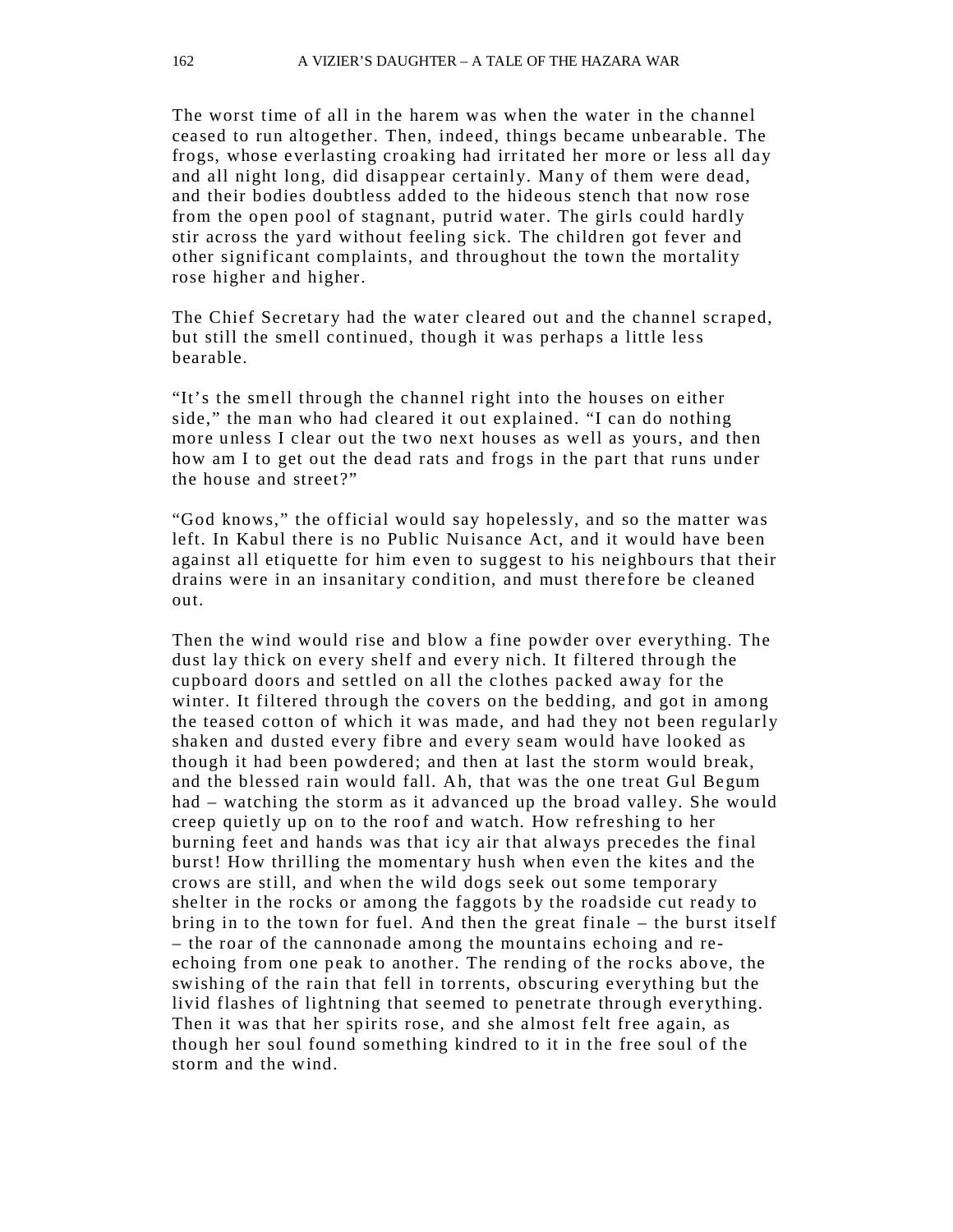"Come out of that, mad woman," old Sardaro would call. "Come down from there at once. Did ever any one hear of such insanity? Actually provoking the God above to strike you dead with His lightning, sitting in the storm there when even the very beasts have had sense to seek shelter. And who is going to nurse you when you are ill, think you?" she would go on peevishly, not understanding in the least wherein the attraction lay.

And then Gul Begum would come down softly, and change her wringing garments for dry ones, and sit by the nursery window, and watch what she could see of the storm that attracted her so from there.

And she found a little sympathiser. Her little mistress, a perfect baby, hardly able to toddle in the heavy shoes that she was made to wear, would come and land herself on the slave girl's knee all of a heap, and sit by the window and watch too.

"That was a big one," she would say, and hide her face for a moment from the dazzling glare, on her companion's breast. "Tell me about the lightning, Gul Begum. What makes it come? and where does it come from?" the child would ask. 'Hark!' as the thunder rolled close over where they sat, almost, it seemed, above their very heads.

"It comes from the clouds," Gul Begum replied, not knowing what to answer. "And what are the clouds, Jan? Ah, listen to me," the baby lips would say, seeing that the girl was only half attending to what she was saying, and was gazing far away into space. "Tell me, Gul Begum, what are the clouds, and how can they make all that noise? You must know, because you are always watching them."

"We must ask Agha, I think, darling, I do not know," was all the girl could say. "It always seems to me as though they must be charged with powder like the guns, and that when they touch the mountain tops, they burst just as a gun might do, and send forth the flash and the roar just like a gun, but I do not really know, that is only what I fancy."

There was another moment of keen joy to Gul Begum in her slavery. It was just before the sun rose on the horizon, when there was the first weird glimpse of day – when the cold, pale bluish green streak first made its appearance far away in the Eastern sky, and, gradually warming and warming, spread further and further up into the heavens, telling that a new day was receiving its birth. Gul Begum knew nothing about colour, nothing of artistic effects – at last, nothing that could be defined. She had never seen or heard of a picture, but that was the hour she preferred to all others in the day or night. It was the time when she thought of her father and longed to be with him; the time when pure thoughts and a sense of duties to be accomplished ungrudgingly, came over her, and something more than that, too – a new feeling to which she could have given no expression. Something that was an instinct born of the curious circumstances under which she was placed, but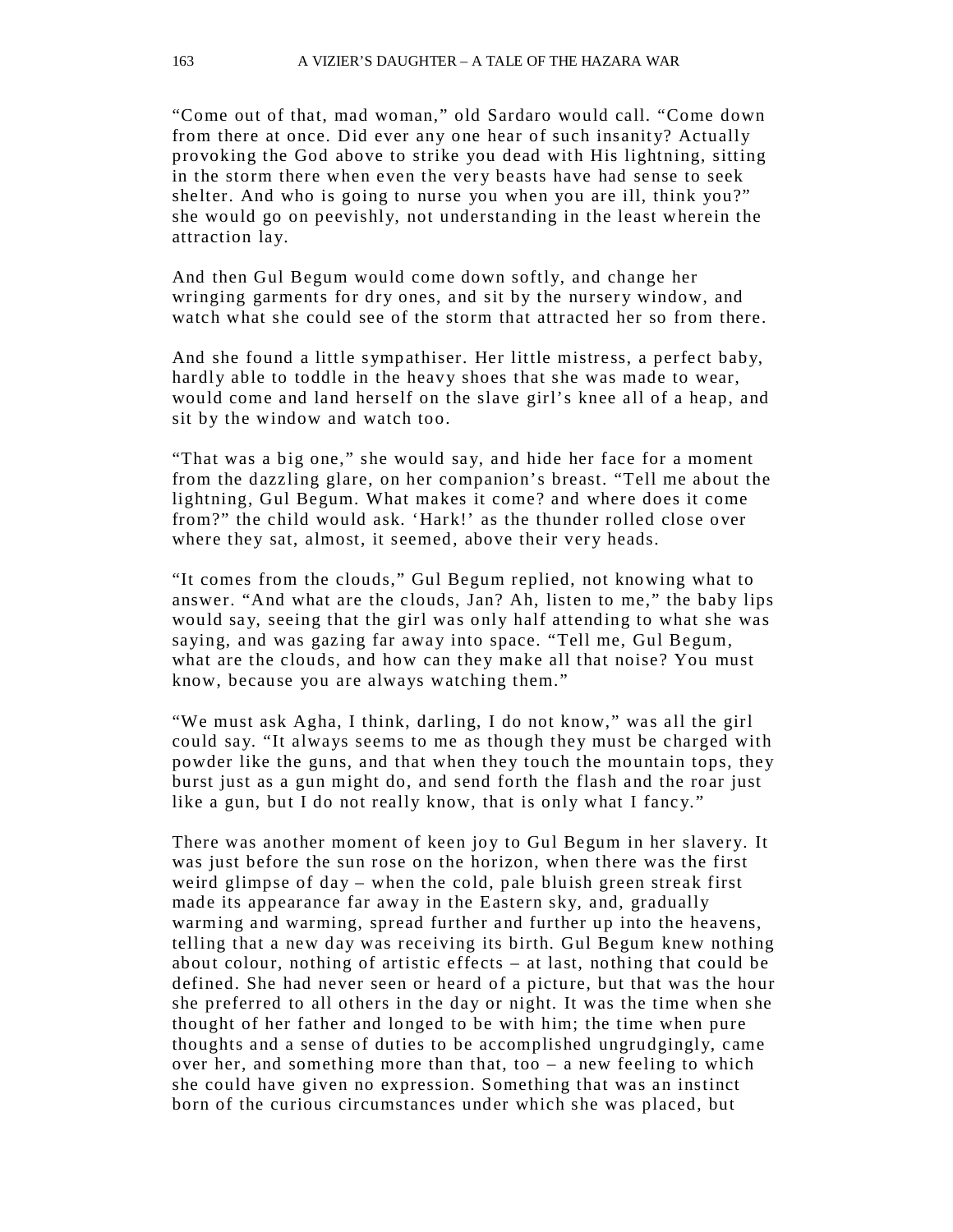which she did not yet understand. It was the dim consciousness that a place that had been empty was being filled, and that by her, unobserved by every one, even those most concerned perhaps, but that was no matter.

She had found a new care – a new duty that was to fill the place that her father and little sister had always occupied. But it was the first dawn of something more than that; of the passion than which no stronger or holier can animate a woman's breast, the first dawn of an unselfish, self-sacrificing lo ve, ready to give all, and to ask for nothing in return.

But Gul Begum knew nothing of that; she would only sit and watch the sky as she has watched the shadows on the Hazara hills, and dream and dream, or rather let unformed dreams just filter through her brain, for they left nothing behind, and an hour later had any one said, "What were you thinking of as you watched the sky?" she could truthfully have answered, "Nothing," for she was conscious of nothing but a feeling of rest, and hope, and trust, in something that was above and beyond her.

And that hour at dawn was a time she was quite sure to get all to herself. That was *the* hour in the twenty-four when All Kabul slept. The Court often did not close till one, or even two or three, or even later, but by dawn the last straggler had almost always found his way home; and when the Court slept the whole town slept, and when the Court rose the whole town rose.

Clocks there were and plenty, and there was the bell that rang to warn the workmen that it was time to assemble in the various factories. But that was the foreigners' signal, and that of the prisoners and workmen who served the Government under them. It had nothing whatever to do with the good townsfolk. It was only for ignorant villagers and tillers of the soil to get up at daybreak, not for respectable, well-to-do tradesmen and private gentlemen, and as for the officials, it was their only time of repose, this time while the Ameer slept, so that throughout the city every sound was stilled until the cocks and the wild dogs awoke to the consciousness that day had dawned, and that it was time for them to try and wake to world, even if the world choose not to be awakened by them.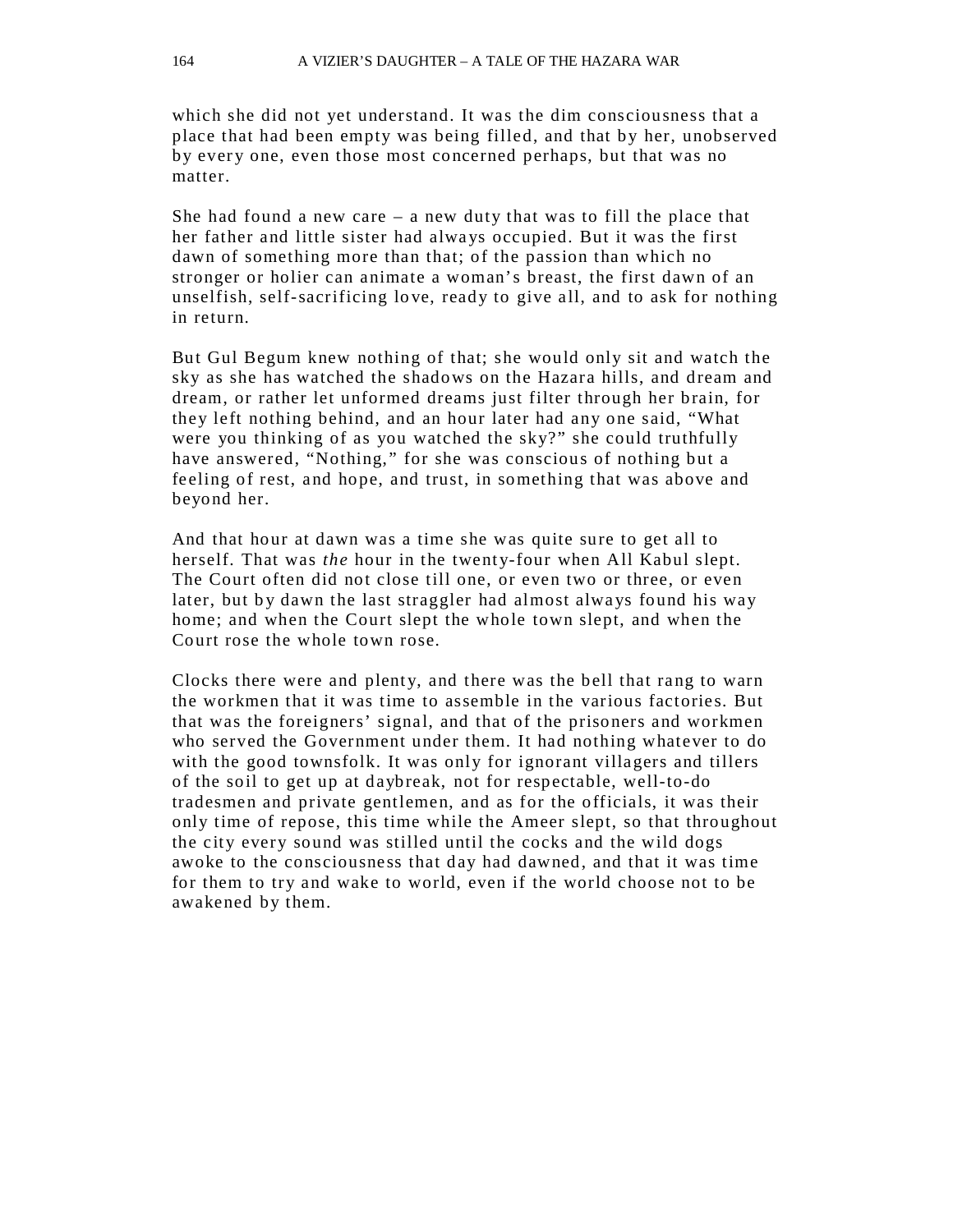# **CHAPTER XXX**

#### **VISITORS**

AS weeks and months succeeded one another, visitors occasionally broke the monotony of the dull routine of daily life in the Chief Secretary's house.

Gul Begum's mother was attached to a household close by, and being an elderly woman, was often sent out on certain messages, more readily executed by her than by a man. So she dropped in every now and then to see her daughter and niece, generally staying for a meal more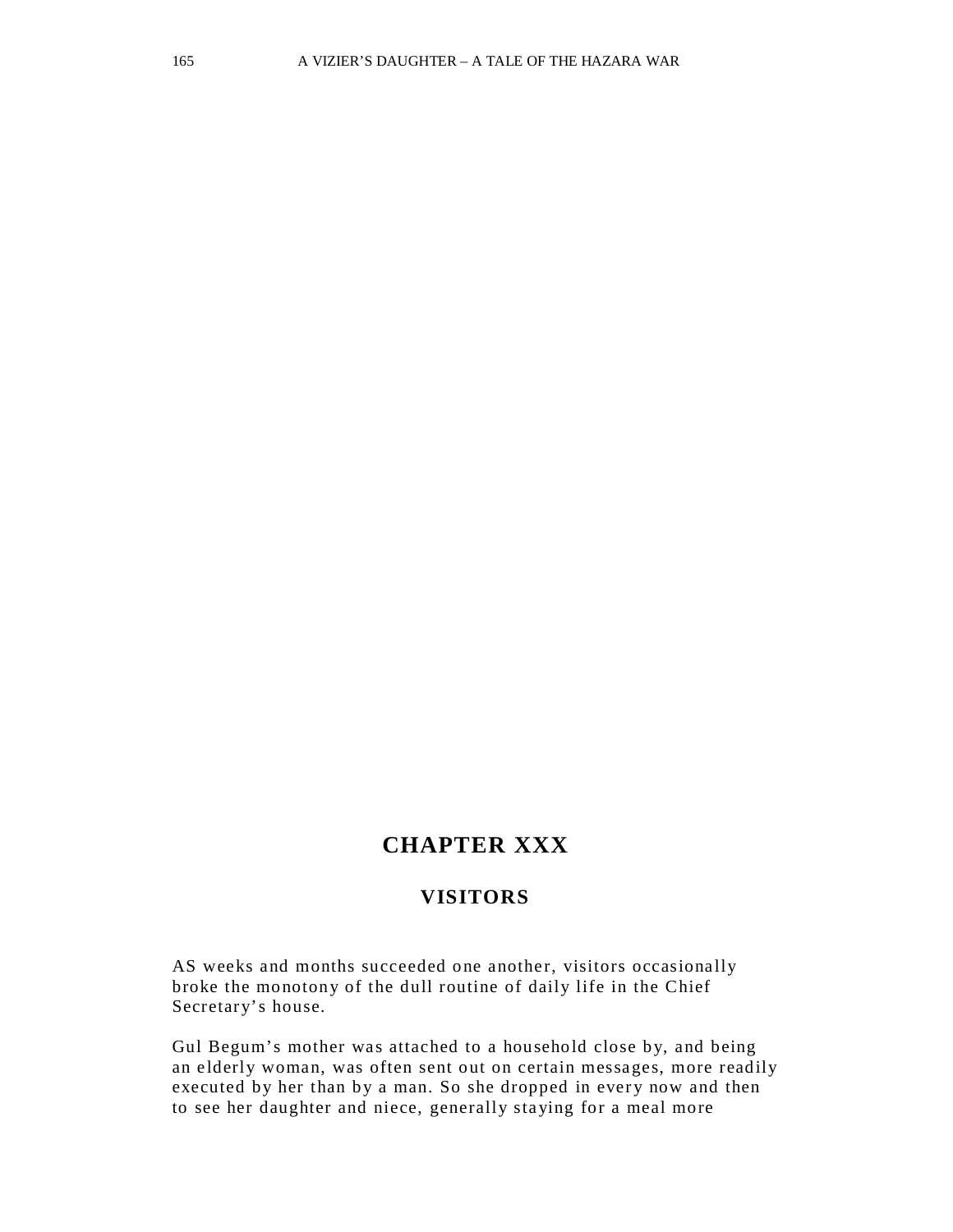luxurious than that to which she had now had to accustom herself, and not infrequently carr ying off with her material for a new Peran (upper portion of a woman's dress) or a shawl, or perhaps a cap or shoes.

Once on a never-to-be-forgotten occasion Ghu lam Hossain had made his way disguised as a water-carrier to the house where he had formerly been received as a guest.

Things had quieted down somewhat, and, driven by love for his child, he had ventured, nearer and nearer to Kabul, hoping to hear something that would give him some clue as to her whereabouts.

Long had he waited before so insignificant an applicant was admitted into the presence of the busy official, but, in spite of the disguise, the Chief Secretary knew him at once, and when he had got rid of his other visitors, the two men conversed far into the night.

"Would your country have lost or gained had you followed my advice?" the official had asked.

"We should have gained," the Hazara replied, "gained in position and wealth, and gained in dishonour. Fearful as the devastation of the who le country is, terrible as are the losses I have myself sustained, I would rather it were so, than that we had been proved cowardly and slaves."

"Many of you are slaves – men as well as women and children," the Chief Secretary replied.

"Their bodies may be slaves – slaves to a force more powerful than they could withstand," Ghulam Hossain had answered proudly; "but their hearts are not enslaved. My mother had many strange sayings, 'Those who submit by force are only half conquered' was one of them. We may be free again some day. You are a generous man. What do you advise? How does the Ameer regard us now?"

"For the moment you are forgotten," the official said quietly. "Remain forgotten yet awhile. To force yourselves on the Ameer's notice would only be to forge fresh chains. In time, other troubles will put this rebellion of yours into the background, and, if you respond when he calls to you for help, your folly may be wiped out."

"Our folly!" the Vizier murmured. "Is that how my countrymen's gallant fight for freedom is to be viewed? – as a folly! Can you offer us no hope?"

"Hope – what hope?"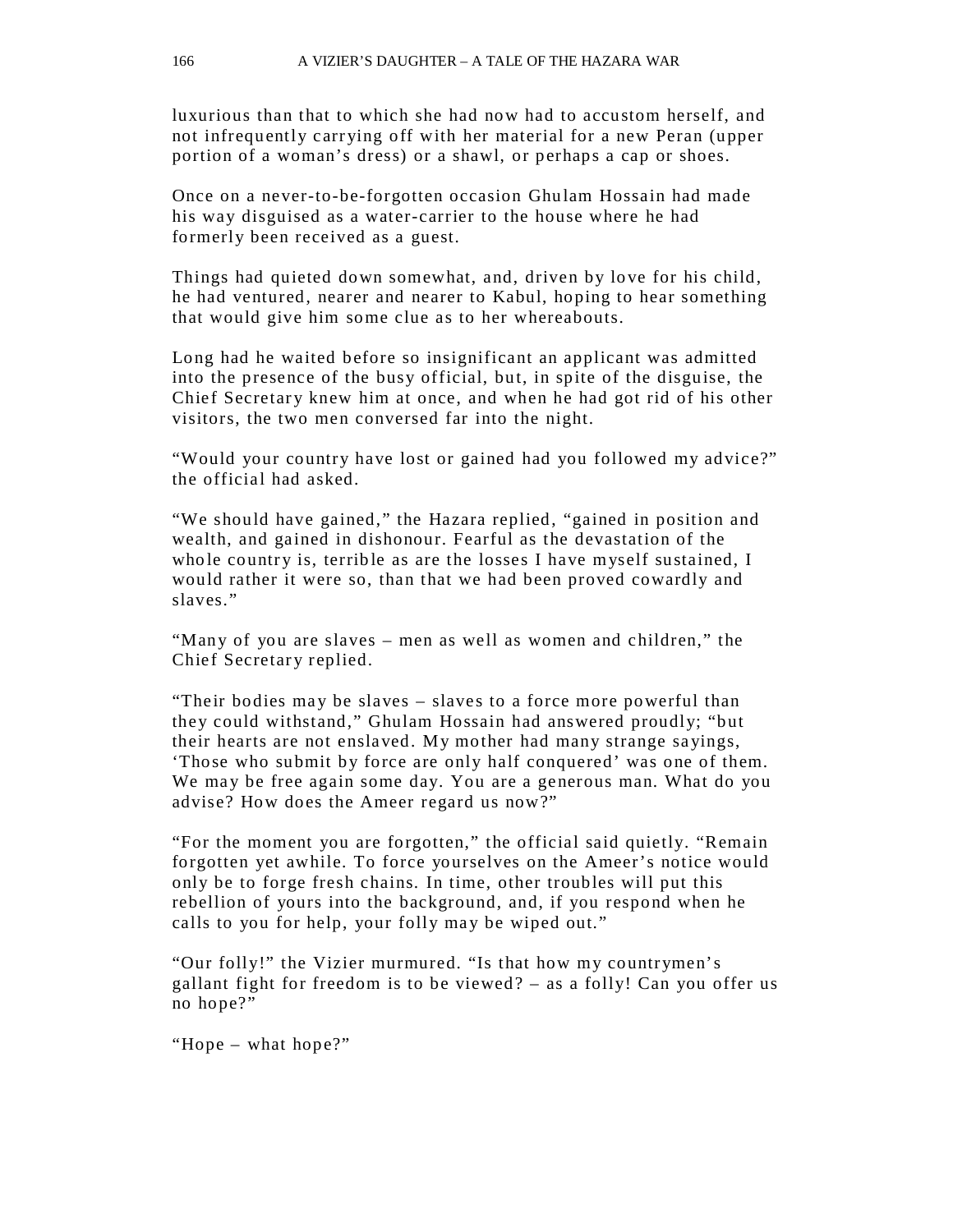"The only hope I have, the hope of a grant of freedom for my tribe, or at least for my family. I have lost ever ything." The exile bowed his head, and only with great effort restrained himself from tears.

The Chief Secretary was deeply moved. He, too, had lost, he could sympahtise. "Come, I can comfort you a little, at any rate," he said. "It is night now, you can come inside. The women are all in their rooms. I will send some one to you who may make life seem more bearable."

They went downstairs through a long dark passage, and then through the porter's lodge, or cupboard as it might more appropriately have been called, and thence through the square, round which the harem was built.

Not a sound broke on the stillness of the summer night, save the footfall of the two men as they passed along the flags that were laid along the edge near the house to from a path in wet weather.

As they went up the four or five steps that led to one of the entrances, the rustle of a woman's clothes was distinctly audible, and the master of the house paused to satisfy himself as to what it was. Apparently it was all right, for they entered the long, narrow room, the floor of which was covered with quilted felt of the most brilliant crimson, and at the far end was a couch with pillows, and a quilt all laid out for the night.

"This is where I am sleeping just now," he said, addressing his guest. "Stay here and I will send some one to prepare a bed for you. I may return later."

"Ho, there!" he called below his breath when he had closed the door, leaving his guest inside, and Gul Begum, ever watchful, ever ready, stood before him.

"A traveller, a Hazara, has come, and I have offered him hospitality for the night. He is in my room. I wish you to go and see that he has everything that he can require. If he is hungry, take him food. If he is thirsty, you know where to find cyrups and sherbets. You may have seen the man before. He ma y be a friend; if so, let no exclamation escape you. He has come here in disguise and in the greatest secrecy, and if discovered he might be captured. No mention of his visit is to be made to the slaves, not even to your cousin, certainly not to your mother; you understand ?"

She put her hand on her heart as if to still its throbbing, her pulse beats faster, her breathing quickened. Even in the dim light of the stars her master could see her heightened colour.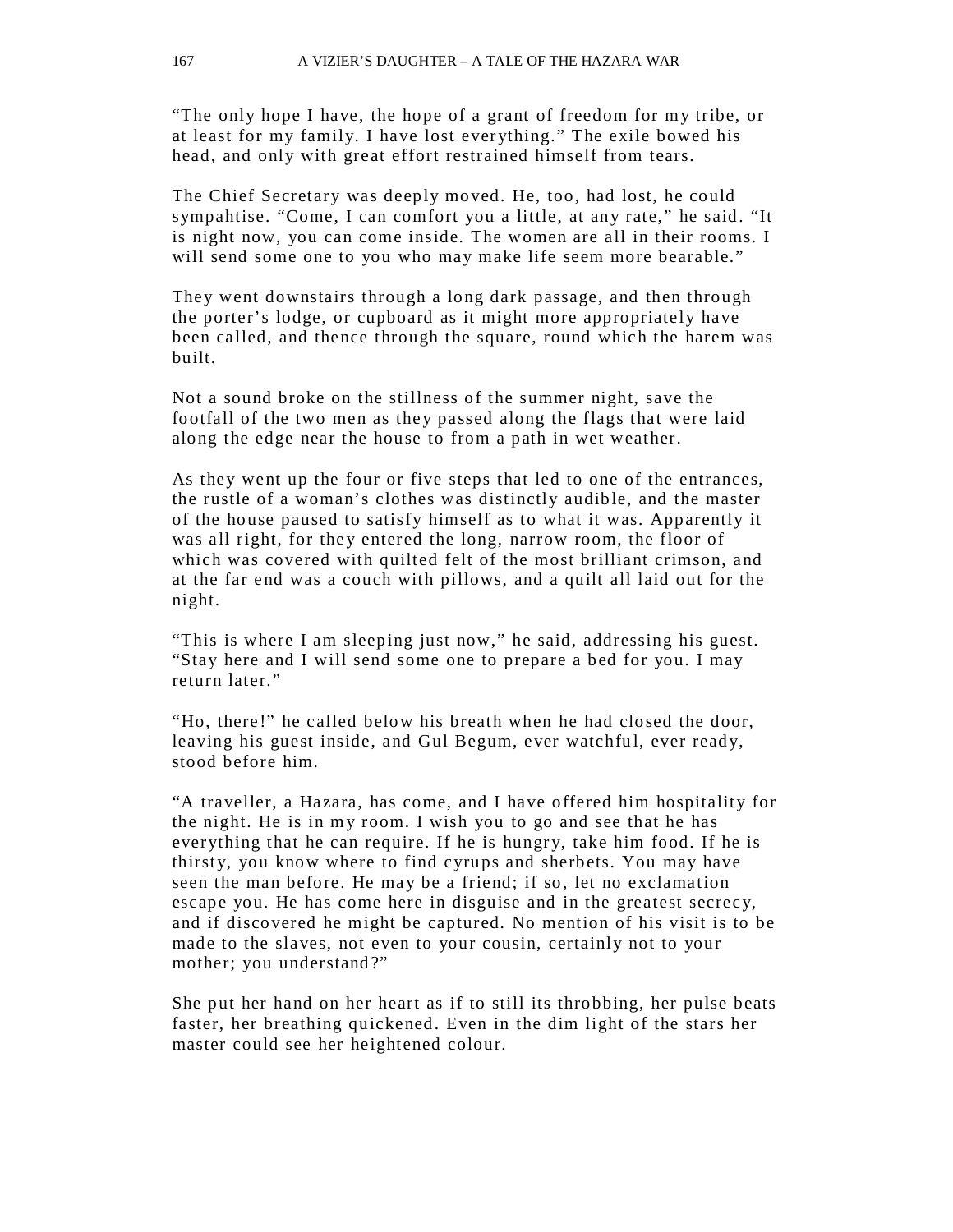"Agha," she asked, "is it my father?" and without waiting for a reply she knelt and touched his feet with her forehead, then rose and went to meet the man whom she believed she loved best on earth.

What passed between them none knew; but next morning the exile wore a more tranquil expression. His beloved child was in safe hands. He was much comforted. But he was warned not to attempt to see her again – not for some months at any rate. But he went away satisfied, thankful, relieved. He felt that he could live without seeing her for a long time now.

One cold raw day when Gul Begum was helping her master to find some private document that was missing, the old porter poked his nose into the room where the search was being made.

"Agha," he said, "there is a troop of gipsies with a dancing bear and some monkeys outside, and they ask if they may have the honour of performing before you."

"Here it is," cried Gul Begum at that moment, "see, I have found it. Surely this is the one."

"Yes, so it is, that's well. I am very much relieved. I feared I might have dropped it between the Court and the house. It would have been most serious."

The old man repeated his question, "Will you please see the gipsies, Agha?"

"Gipsies? What do I want with gipsies? Send them away at once."

"Oh, Agha, do let us see the dancing bears and monkeys," Gul Begum pleaded. "Bibi Ayesha so delights in them."

Her master looked at her. She was little more than a child herself, this girl who pleaded with him for his own beloved child. She had found his paper too, and he was pleased. "The men can't enter the enclosure, of course, but if there is a woman among them who can be trusted to bring the animals she may come in with them."

The door-keeper returned to the entrance gate jubilant.

"Here! Can that old hag take in the animals?" he asked. "If she can she will be admitted, but remember half of the backshish comes to me. I had hard work persuading Agha, and had to use all my resources, to my share is well earned."

"If only the woman is to go in there won't be much backshish given," said the man. "You must satisfy yourself with a third. One third for the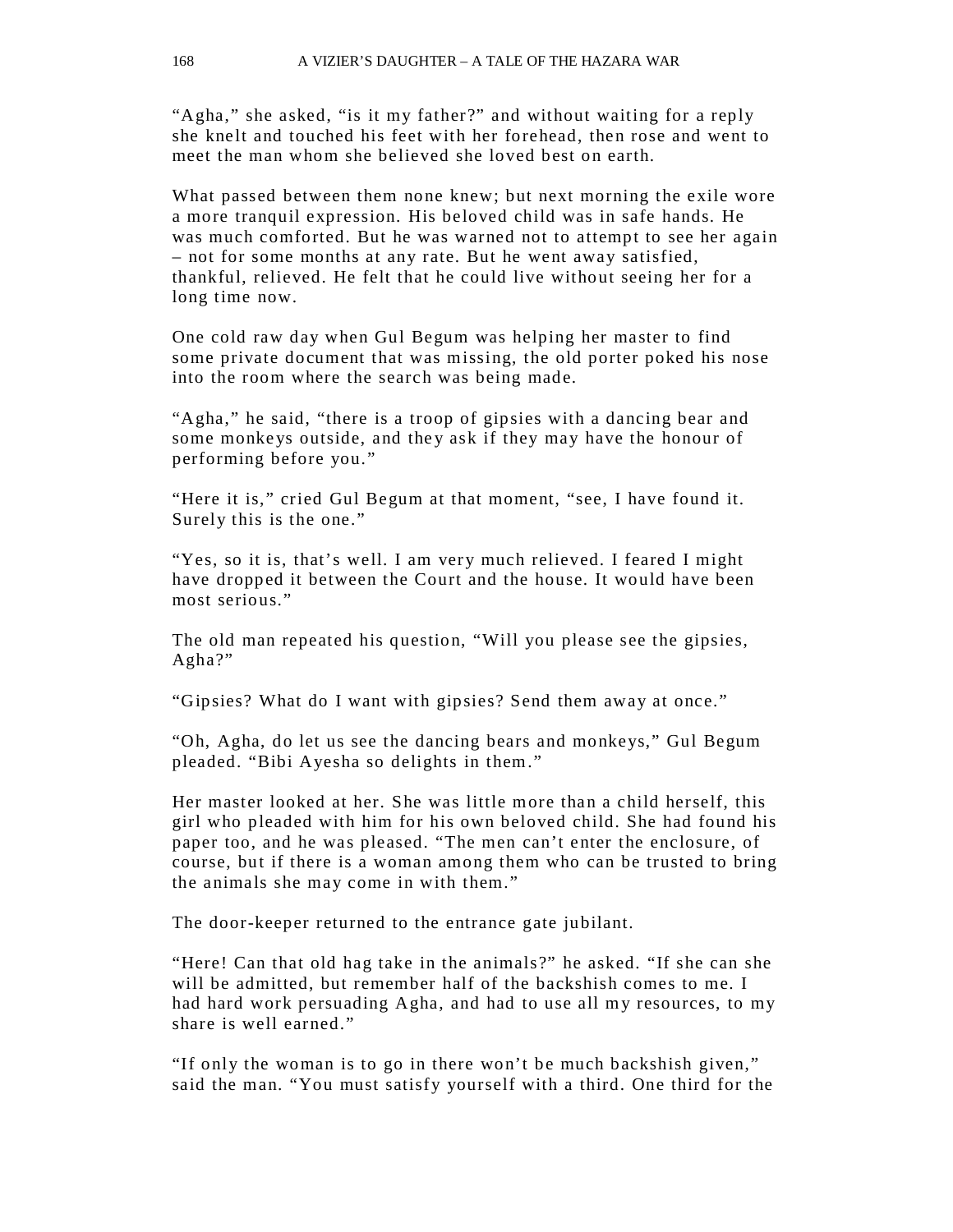old woman, one for the keep of the animals, and one for you. Come, that's fair."

"Quite fair," the door-keeper said, grinning, "but it won't suit me. You can go on your way. I'm not particular," and he shut the door in their faces. But presently there was a knock, as indeed he knew there would be. The terms were soon agreed upon, and the woman marched in, leading the monkeys by a rope. The bear could not be trusted without a man to look after it. In a moment Gul Begum had recognised old Miriam, and she shuddered as she met her eyes.

"Ha! Ha! My fine beauty," the old fortune -teller cried out, "I did not forget you, as you thought I would, I daresay. I've come to see how you are getting on, and whether you have not long since regretted your cruelty to old Miriam. Don't vex yourself, child. You cross my hand with silver, and you'll see I'll have something better to tell you this time. Oh, I owe you no grudge, poor dear. Why should I? You tried to turn me out and you have been punished. I am more than satisfied, nay, I would undo it if I could. Let me now prophesy for your, favour in your master's eyes, a happy marriage, and a son."

Gul Begum blushed and withdrew. Nothing could have been more disasterful to her. Hers was rather a peculiar position in the household, one generally given to some old servant or member of the master's own family. So far no remarks had been passed on it by the other women, and here had this wretched old hag come putting all sorts of upsetting false notions into their heads.

"This is the old fortune-teller I told you about," Shereen whispered to the others. "She never makes a mistake. Offer her something and she'll tell you what your future is to be."

The small possessions of all the party were ransacked, and as the old woman seemed satisfied with what was put before her, she began looking at their hands, first one and then the other.

"Now, Miriam, tell me something good," Shereen said when it came to her turn. "I want money and the best husband in the world. One who won't want to make me work. I care nothing as to his nationality; I only want quiet and peace."

Long did Miriam gaze at the extended palm. "You are young," she said, "you can afford to wait, and you *must* wait. Fortune does not come to you easily, only after many years. There is exile, and there are prisons and slavery, and a life of obscurity in your hand. Then there comes a change. Your whole nation recovers, or rather the branch to which you belong, and you return to your old home and to your old position for a time, but then you wed, and wed happily, and – let me see – one, two, three children, and two of them sons. There now, Gul Begum, what better could you wish than that? Come, let me see that hand of yours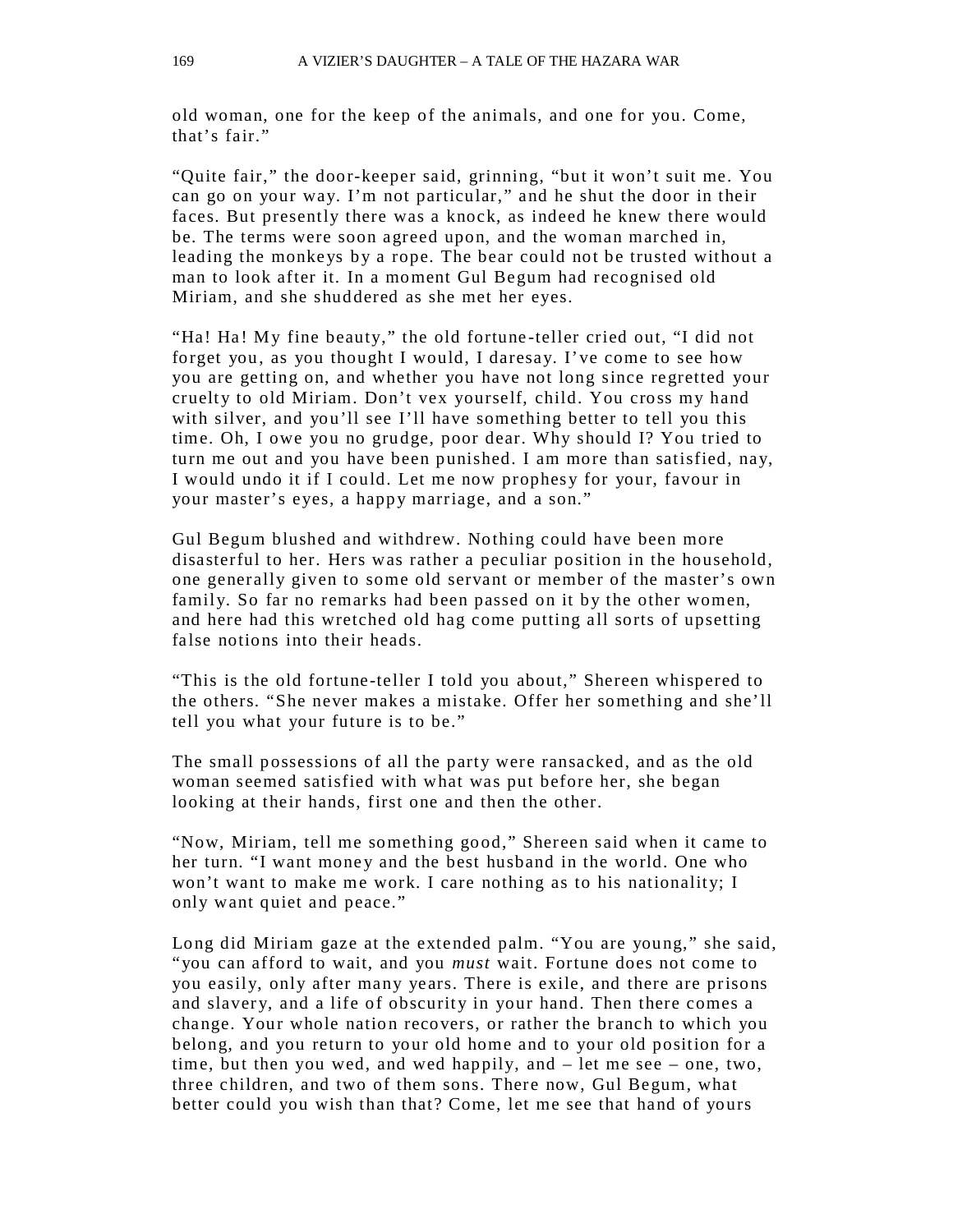again," but Gul Begum ran away up the stairs and on to the roof. Her companions were too excited to let her off, however. All of them had been promised something worth having, but so far Shereen was the luckiest.

"You must come down, Gul Begum," she said. "Good gracious!" the girl retorted crossly, "what do you want with me? I want none of Miriam's fortunes, I want no husband."

But they surrounded her and seized her, some half dozen of them, and in no gentle fashion either. The girl called out, "You're hurting me. Let me go. I won't se Miriam. I hate the wretch."

"Hush!" Sardaro called up, "be quiet. Are you mad, Gul Begum? Agha is in the house and will hear you. What will he think of you?"

"Then tell these girls to let me be," she shouted again.

Sardaro rushed up. "Take that and that and that, you bold, bad girl," she hissed below her breath, hitting her first on one side of the head and then on the other, and finally kicking her all over as she lay prostrate on the ground, held down by her companions.

Shereen had slipped downstairs and was bringing up old Miriam. She was very inquisitive as to her cousin's future and most anxious to hear what the old woman had to say.

"Be off, old hag," Gul Begum shouted when she saw her head appear in the doorway, "be off, miserable liar, or I'll throw you off this roof down to the courtyard below. Don't dare to come near me."

"That's right," grinned the old woman, "hold her down, girls, hold her down." She was furious, and determined to get the better of her old enemy.

"Now utter one sound," Sardaro said, "and I'll choke you," and as she spoke she put her two hands round the girl's neck. It had struck her all of a sudden that what old Miriam had suggested might indeed come to pass. That the Vizier's daughter, though a slave at the moment, might find favour in the eyes of the master on whom she waited so faithfully, and that she, with the others, might suddenly find themselves Gul Begum's servants. The idea was very displeasing to the elder woman, and prompted her to be more violent than was her wont with those under her.

In the meantime the other girls were arranging themselves so as best to keep their companion pinned down to the roof, where she was practically be yond earshot of their master so long as he remained in his room at the other side of the house. A good deal of force and an occasional downward pressure of Sardaro's thumbs on the girl's throat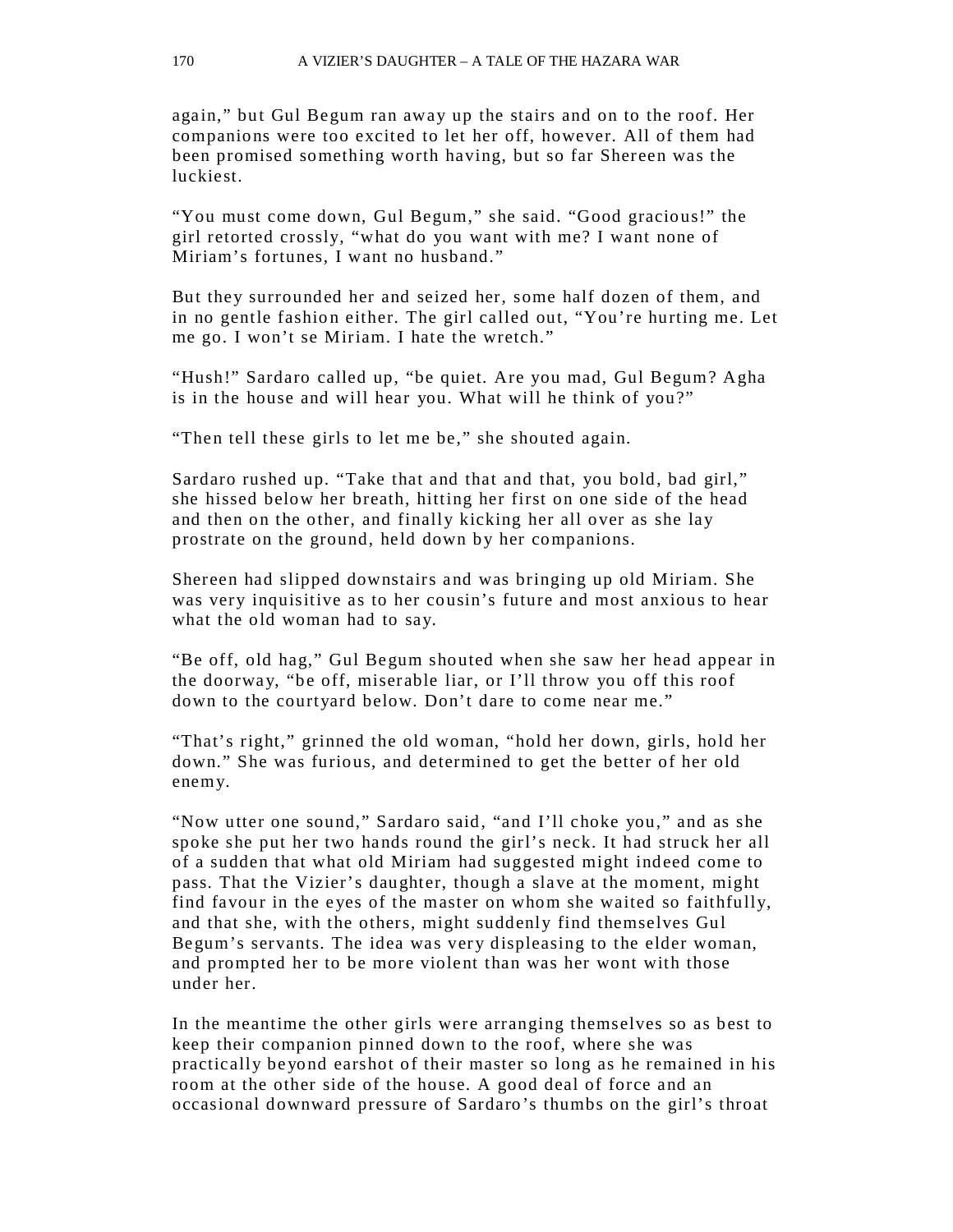at length obliged her to open her hand, and Miriam gloated over it, chuckling to herself as she read.

"You're married, I see," she said; "no change for you with your master, then, as the gossips seemed to think. And you'll hear more of this husband of yours, too, my dear. Sweet, tender messages are coming to you. Ha! ha! he's tender husband. I told you before you'd be a prisoner, a slave, now I tell you there are worse things than that in store for you. A shot, a knife,  $a -$ "

"Good gracious! You have killed her," Shereen interrupted suddenly. "My God, she is dead." Overpowered, beaten, kicked, half-suffocated, the girl had fainted.

## **CHAPTER XXXI**

### **EVIL TIDINGS**

IT was early spring again, the sky a spotless blue, the grass a tender green, the mountains in the background still covered with snow. But of these neither Shereen nor Gul Begum saw anything. Their horizon was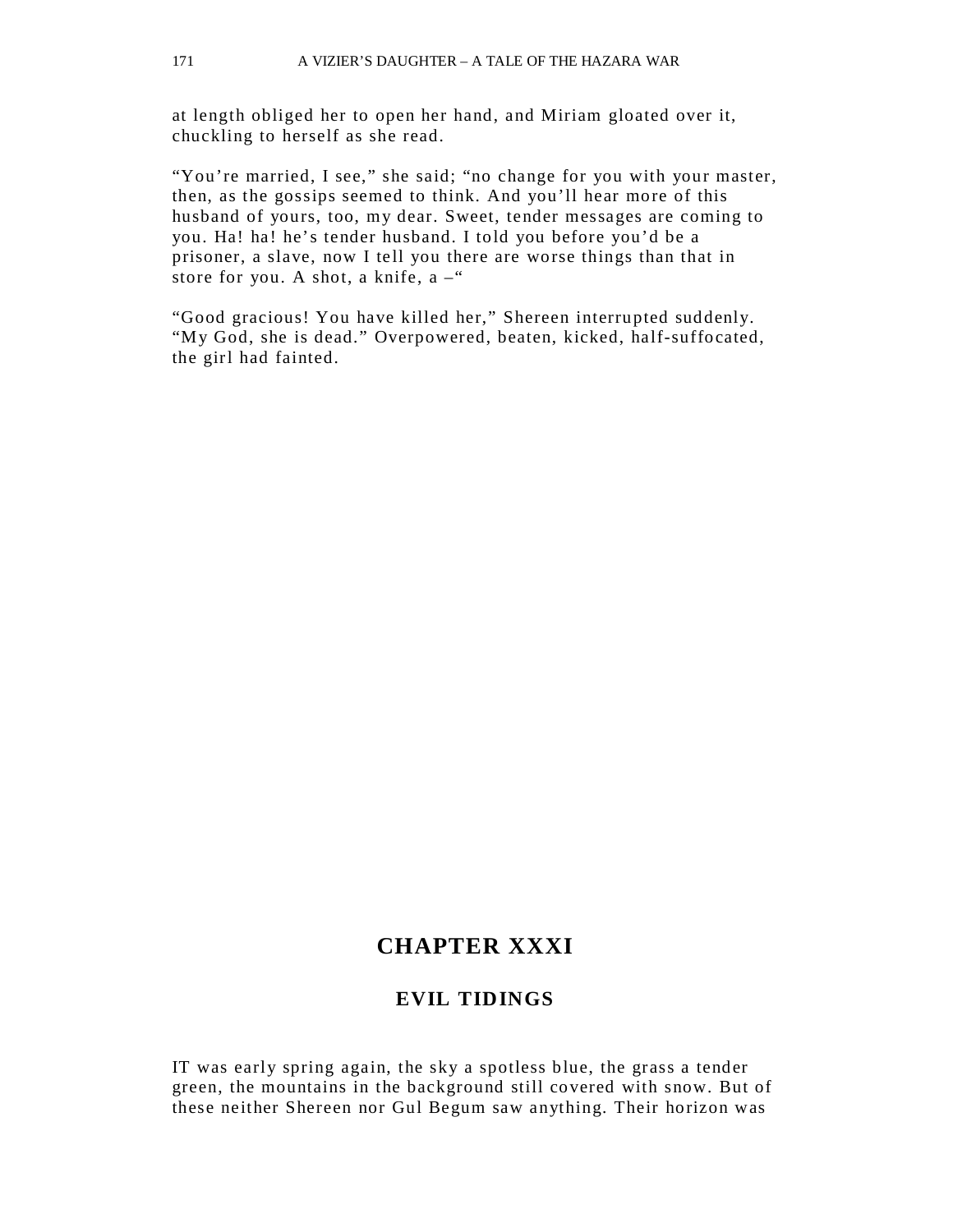limited by the four sides of their master's house. The only green that refreshed their eyes was the jasmine bushes in the centre of the quadrangle, and a wonderful pear-tree that grew in the wall of one of the rooms, displacing the mud of which it was built, and making all that side of the house damp.

The girls had now been slaves for four long years, and they were much changed, but their altered circumstances had affected them differently.

How could it be otherwise? they had accepted their lot so differently.

Shereen was a mere useless addition to the household to which she belonged, showing no aptitude for sewing, and but little for tending the children or nursing any one who happened to be ill. She lived wholly in anticipation of the day that she felt sure was coming to her, the day that Miriam had promised. Prosperity was to return to her. She was to go back to her own people, she was to marry well and live comfortably and happily ever afterwards. Why interest herself in a sphere which was not her own, a mere transitory position which was to lead to nothing, which would before long be wholly laid aside for ever? But how long? that was the one question Shereen asked herself continually, indeed, that was her one great interest in life. How soon was her luck to turn? When was she to get her freedom and make this suitable marriage?

With Gul Begum all was very different. She was no longer a Hazara in thought or hope or aspiration. Had she, indeed, an aspiration at all? If she had it was never formulated beyond the daily desire to see her master partake of the food she placed before him with such care, beyond the hope of his approval of some work she had undertaken, beyond the longing to see the now almost settled melancholy of his expression relieved for a few moments by a smile.

Her spirit, her pride, were still unbroken, but the old dreams had vanished. She filled her thoughts and time with active work. She was a slave only in name. The service she rendered was the service of the free, willing, bountiful, at times even joyous. Her expression, too, had changed. Her voice was softer, it was sweeter and more refined. She lived very much apart from the other members of the household, who generally, when not otherwise engaged, sat together in groups in the children's room, chatting, and either sewing or preparing fruit for preserves, and sherbets or vegetables for pickles. More often still, they squatted on their heels, in the shade in the summer, by the fire in the winter, with their hands before them, doing absolutely nothing. Gul Begum was generally with her master when he was in the house, helping him to arrange his papers or to find some document that had been mislaid by some of his careless messengers, waiting on him while he ate, preparing his room for writing or for repose, spreading his prayer-carpet or fetching the water for his ablutions. Then when he was out there were his clothes to look to, and mend, and make, and air, and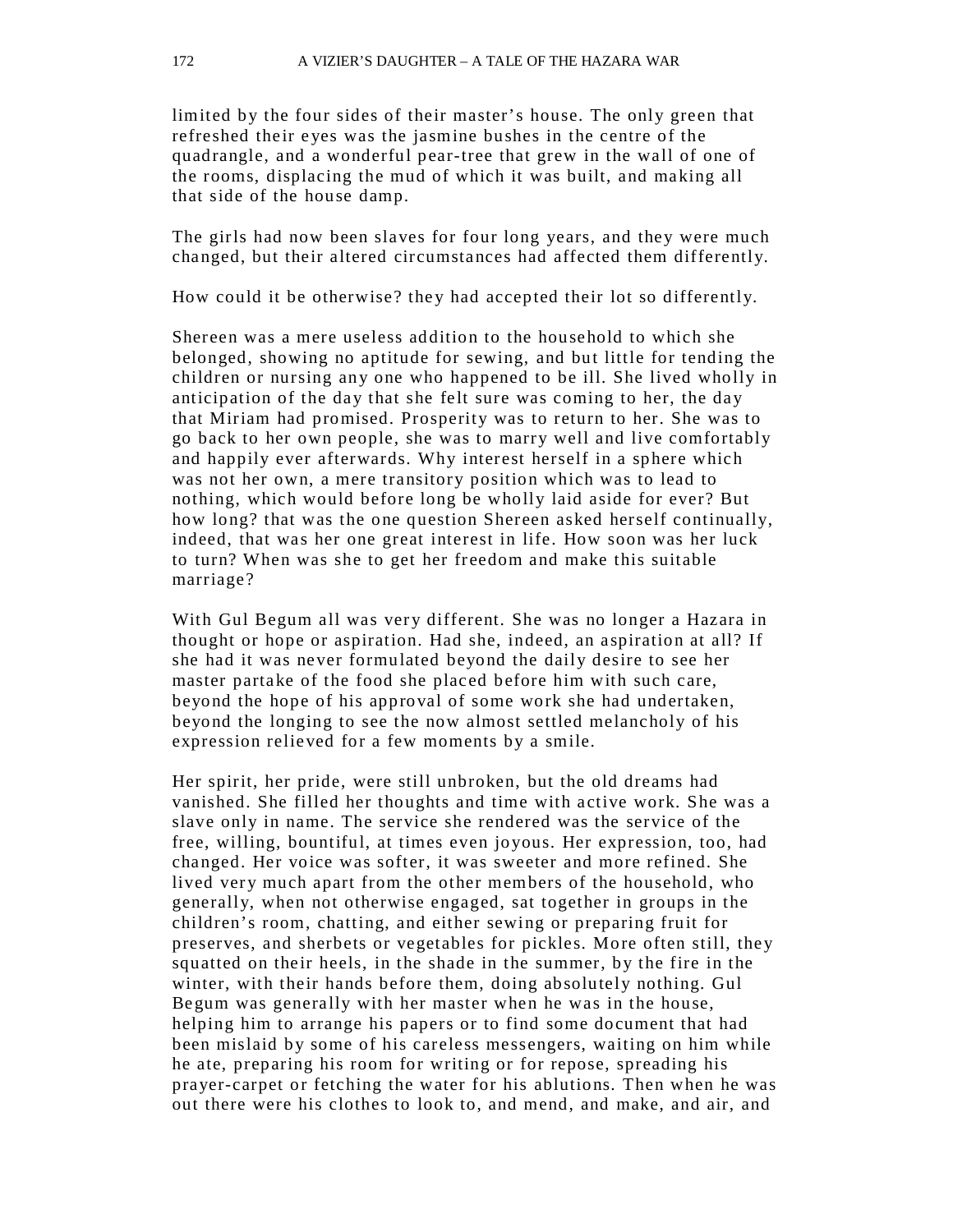iron, for she had learned the latter accomplishment, and was proud of it. Her mother, of course, was pleased to see the important position occupied by her daughter in so high an official's establishment and in spite of Miriam's prophecies, which had, of course, been repeated to her, had hope of great things. No mother in Kabul, indeed, aspired to a better position for her child than did the Hazara exile. One day, however, she was the bearer of evil tidings.

"Who do you think I met in the bazaar to-day, Gul Begum?" she asked, when she got the girl alone.

"Who?" asked the daughter indifferently.

"Mohamed Jan."

The girl flushed for a moment, then turned deadly white. "My God, what is he doing here?" she asked.

"He has come to get news of you. Had he dared he would have struck me in the open street because I told him I knew nothing about you, and no more I did. None of us do, at least, nothing of your thoughts and intentions. You know Mohamed Jan is quite a rich man now, and has some sort of official position. I don't know what it is, but it is something that seems to give him a right do domineer over his betters, at any rate, if nothing more."

"What does he want with me? He must know I am a slave and that he cannot claim me," the girl said nervously. "It is not hard to guess how he got his appointment, nor yet even what it is. It is easy enough for a man who is not ashamed to be a traitor to his country to make a fortune in time of war. It does not take a clever man to do that, only a rogue, and there are plenty of those about."

"But he is all the more dangerous to us for that," the elder woman went on, below her beneath. "He knows that we know, not only of his treacher y, but of his humiliation that awful night, and it is quite possible he knows who secured him his flogging too. Oh, you have made a bitter enemy there, my daughter. I often wonder if you will not live to repent it. Moreover, he has he ard that the soldiers offered to return you to him, and that you refused and preferred imprisonment and slavery to becoming his wife, and he is furious. I tell you, as I have alwa ys told you, that you should have gone back to him patiently, or, better still, have put up with him from the first. Men are all alike, some a little better, some a little worse, but not worth the choosing between. Had you gone back to him you would have been a free woman to-day, instead of a slave; and in a good position, too. I tell you Mohamed Jan is a rich man, while your poor foolish father roams the hills a beggar, with all his family in slavery. Oh, your father may be a very fine *man*, but he is nothing either as a husband or a father!"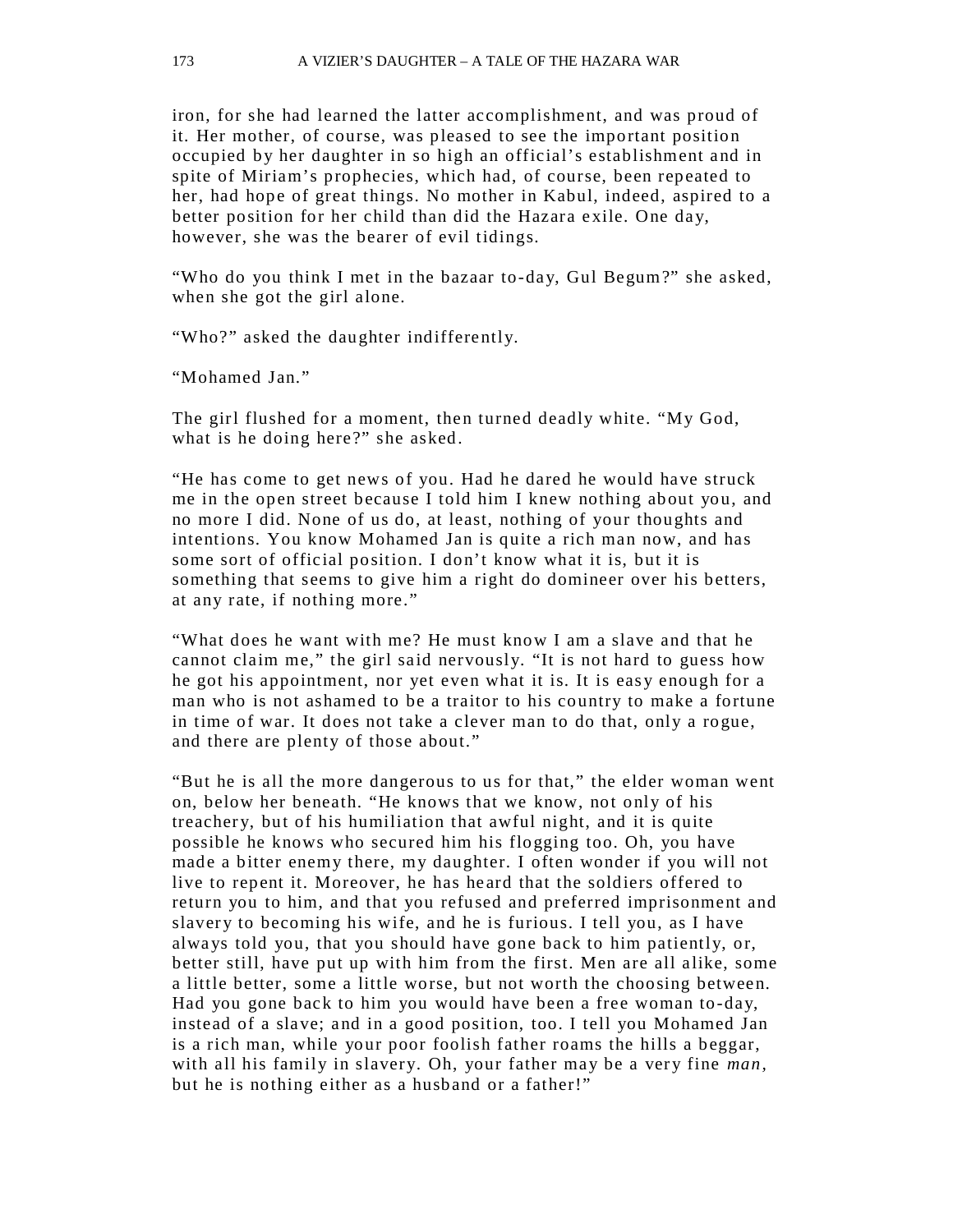"Mother, never mention the subject to me again," Gul Begum said, decidedly. "I wish to hear no one's opinion on this subject, not even yours. I am proud of my father, I prefer slavery to a dishonourable marriage, and I have a right to choose."

"Oh, I don't say you are not well off here, but listen, Gul Begum," and the older woman stretched her head forward till it nearly touched her daughter's. "I am not only concerned about Mohamed Jan, but am getting very much alarmed as to your future here. There are rumours that the Ameer is looking out for a wife for your Agha, because it is whispered on all sides that he is trying to leave the country."

"And what is that to me?" the girl answered proudly, and even to the anxious mother watching for the slightest sign of emotion, no tremor, no change of colour, was apparent.

"How can you be so indifferent? How can you pretend that a wife placed over you would not affect your position, would not affect your chances of marriage with your master. What is the use of pretending? I am not blind, *I* can see which way the stream is running, but *you* don't seem to know how to make use of it to water your own ground."

"Mother, you do not understand," was all the girl said quietly. "Let us join the others."

"No, I will not join the others. I want to know, and I have a right to know, if there is any chance of your being set on one side, supplanted, degraded."

"What should degrade me, mother? My master taking a wife? How can that affect me? What have I to do with that?"

"Ah, silly fool, are you indeed so ignorant that you do not know what your position would be with a wife here? To-day you may call yourself by whatever name your choose, but you are practically mistress of this house. To-morrow, if your master takes a wife, you will be the servant, the slave, your chances for the future all gone."

Again Gul Begum sighed. "I see, mother, we shall not agree; you do not understand. I only care to keep my present place in my mater's regard. No wife can affect that. He will regard me none the less that he will regard her the more. Men are not like women, who, seeing but one side of a question, imagine there can be no other. Men have the whole world to deal with. Their thoughts, their lives, are not shut up in the narrow square round which their house is built. A man's heart is like a river, dear mother. What difference can it make to the current if here a dog quenches its thirst on its banks and there a camel? Does it flow less swiftly to its appointed end?"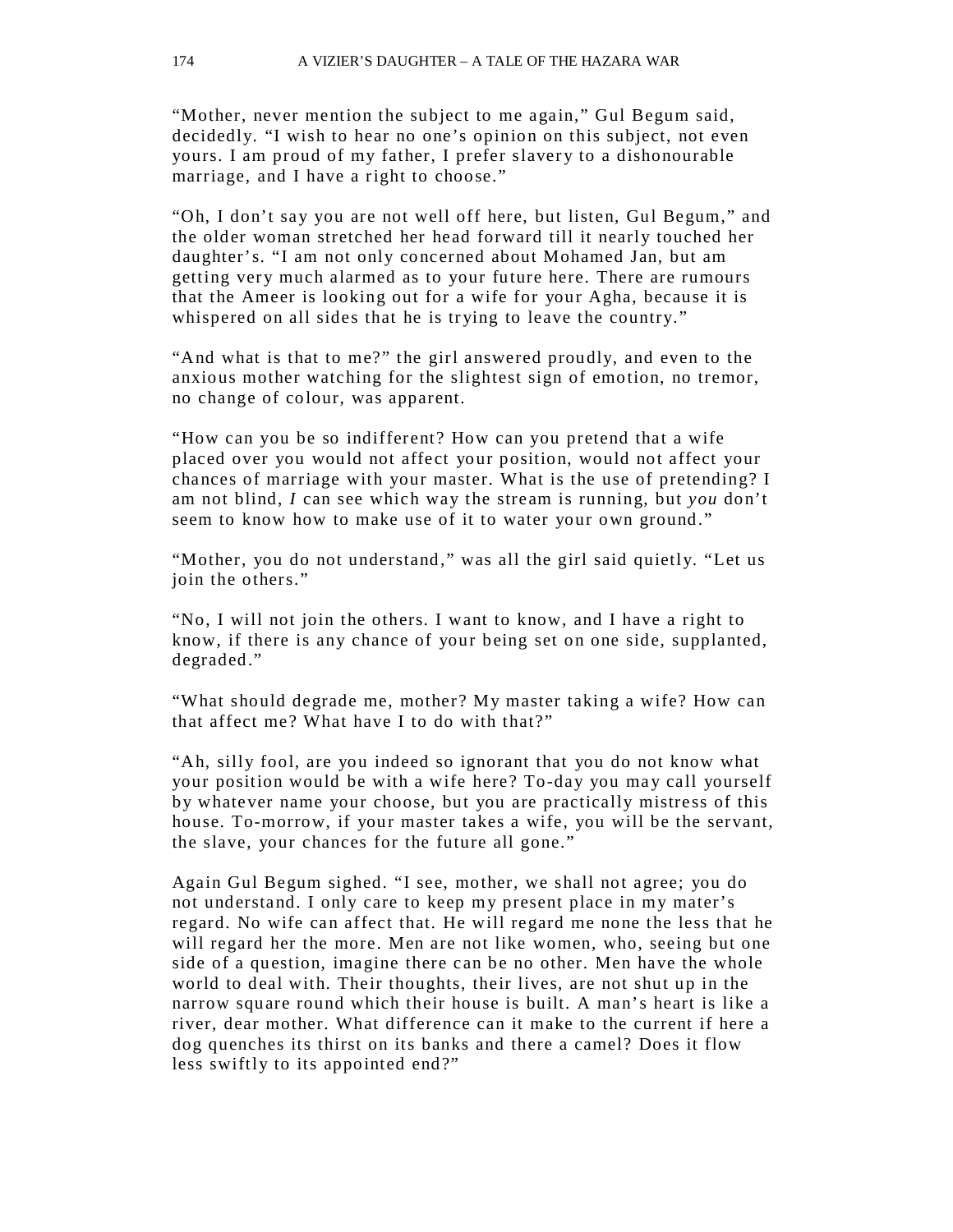"Ah, silly girl, who says it makes any difference to the river? There's where you are all wrong. Say, rather, is not a man's heart more like the sea; the great black water into which the bounteous rivers flow so ungrudgingly, the sea which receives them all but gives nothing in return, nay, hardly designs to notice them?"

"Aye, so it is, mother," the girl said sadly, "so it is. That is Kismet, that is God's law. We have but to obey, as do the rivers, and flow on and on for ever."

The elder woman turned away impatiently. "You are beyond all sense and reason," she said. "You have the whole chances of the game in your hand, and sheer carelessness and folly rather than ignorance make you throw your luck on to another's lap. It was a wretched day for me when you were born."

Gul Begum made no answer, she seemed to be watching the flight of some pigeons overhead, directed and governed by a hand – she could not see, felt, but invisible, that guided them first here, then there, now far up into the deep blue sky, then down, down out of sight below the line that bordered her horizon, the roof of the other side of the harem serai.

### **CHAPTER XXXII**

### **WITH THE TIDE**

AFTER that, for a time, Halima's visit became much more frequent than they had been. S he sought more opportunities for speaking with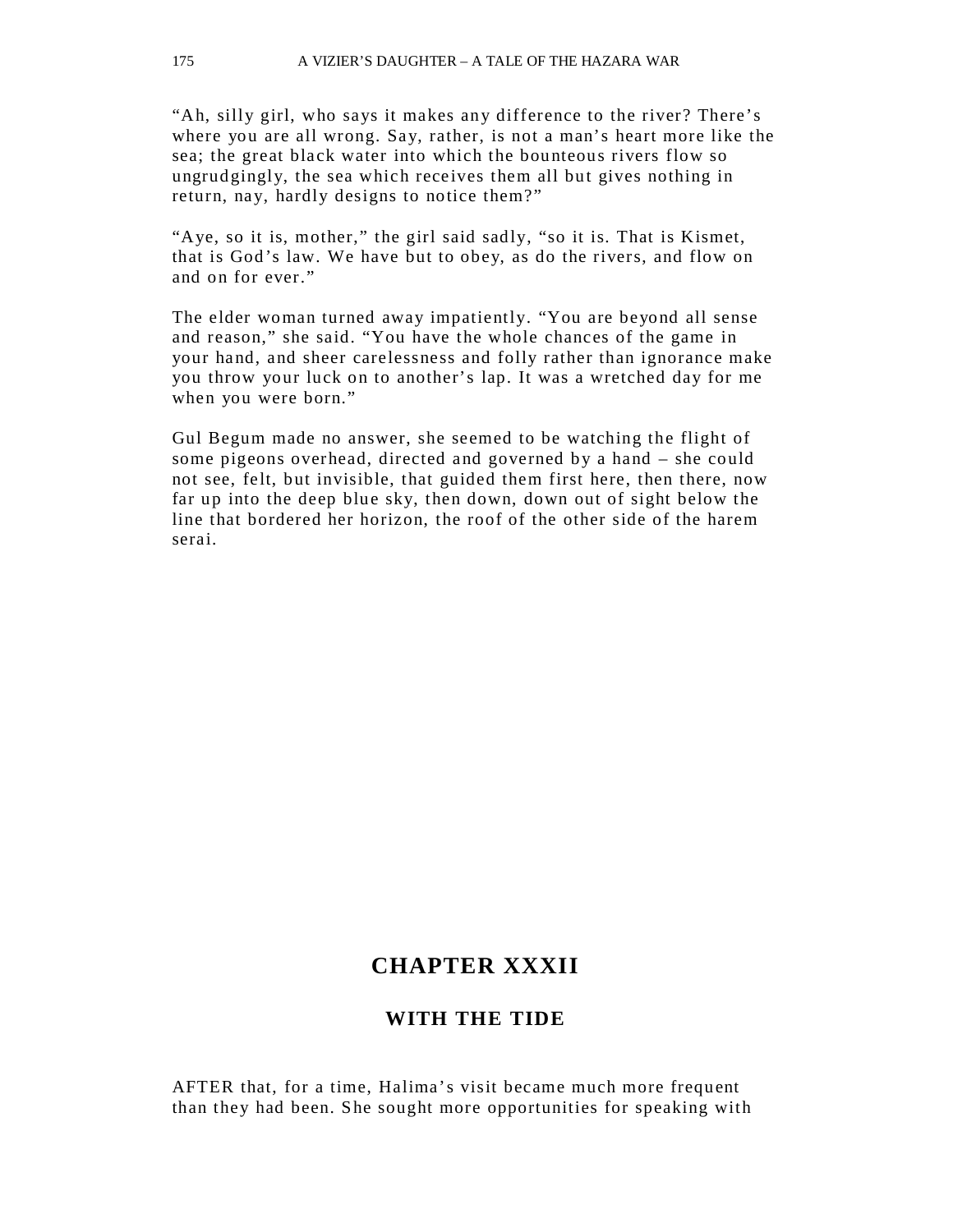her daughter alone, and always left her agitated or else depressed and low spirited. Mohamed Jan was evidently watching all that concerned the girl he claimed as his wife most actively, and his only object could be revenge. He could want nothing else from her now. She could bring him no dowry, and her father could help him to nothing in the way of position in these days of his adversity. Sometimes after her mother had gone, however, a sort of reaction would set in, and the girl would be unusually gay. It occurred to her at times that the old lady took extraordinary pains to harrow her feelings, and the idea would come to her that perhaps she did it to try and incite her to make more effort to secure her own safety by obtaining the protection that would necessarily be enjo yed by the legally married wife of so high an official as was the Chief Secretary, and this idea tended to calm and comfort her, by shutting out from her mind the reports and messages that were brought. But on the occasion of her mother's next visit, she would again feel upset and miserable.

"She does not understand, poor mother," the girl say to herself. "She does not realise what my Agha is, how far above an ordinary girl like me." By which it will be seen that Gul Begum had learnt true love's first most invariable and most remarkable lesson. She had learnt humility.

"She thinks he is just like any other everyday man, given to pleasures and luxuries and money earning. She knows nothing of his plans for the education and general amelioration of the condition of the people – nothing of his schemes for this poor, wretched country. She does not even know, as my Agha does, that it *is* a wretched country. She does not know that he never thinks of himself, is alwa ys arranging and thinking for others, planning to get this man out of some difficulty, or that one some better post or pay; that he is, indeed, a living saint who has eschewed all earthly desires, and lives only for his God and to benefit the human race."

Thus mused this wild mountain girl, idealising the object of her dreams, of her deep, undying self sacrificing love, as many another, and far shallower nature, idealises every day, not appreciating in the least, in the case of her beloved, the very mixed motives by which even the best of us are influenced. Nor could she in the least have understood the ambition, the actual craving for popularity and fame, that formed so prominent a feature of the Chief Secretary's character. What did she know of the wide world, and the reputation that it is possible for the very few to gain it, or of the intoxicating joy of being the idol of the hour? Neither did she understand the exact cause of his constant restlessness and uneasiness – though sometimes when he came home irritable and dissatisfied, instead of bright and gay as he had done when she first knew him, he would tell her he was in trouble, and that he had many enemies.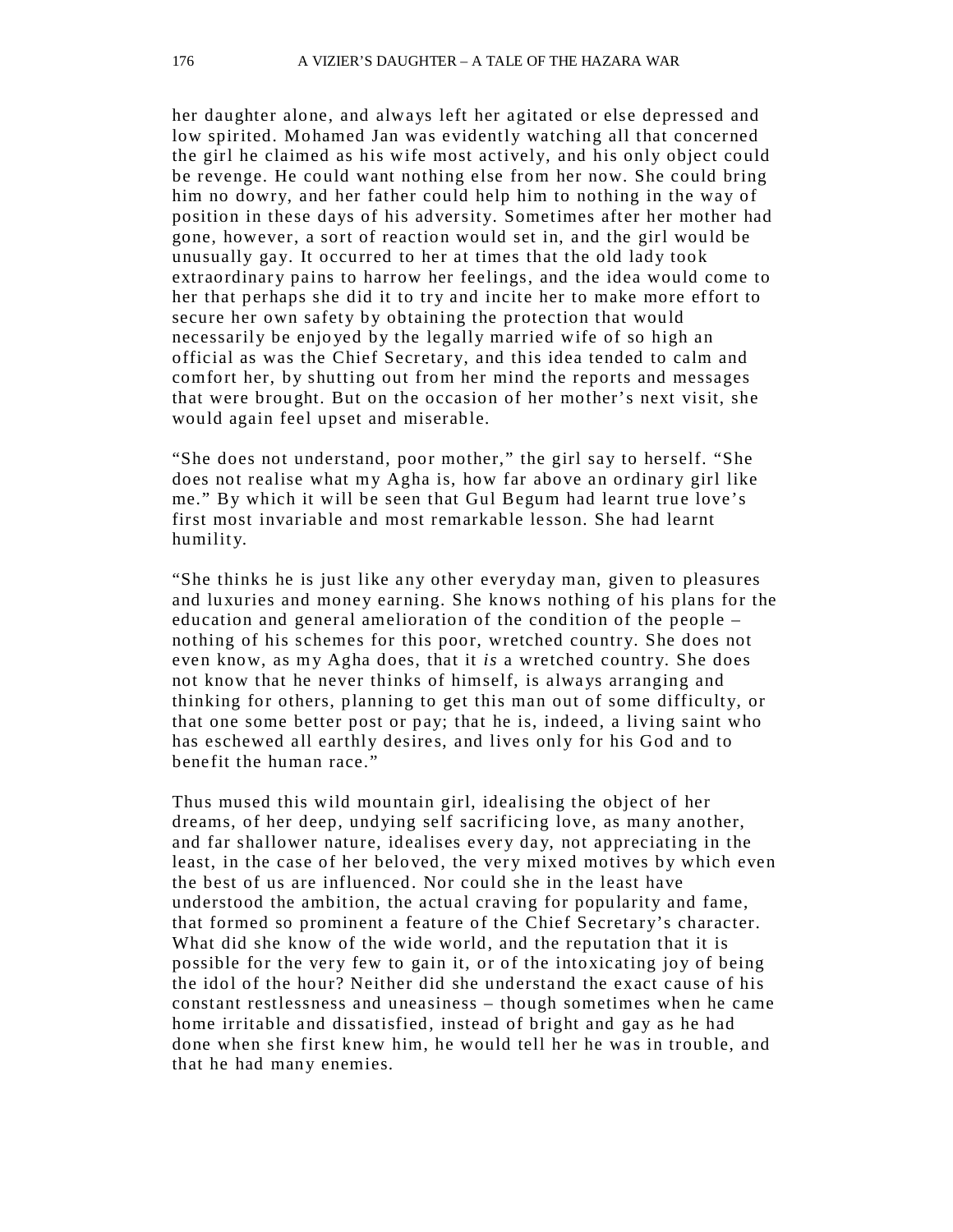"My father says that those who are great and good must always have enemies during their lifetime," she would answer. "It is only after they are dead, and there is no longer any cause for jealousy, that men remember their good deeds, and would recall them if they could. You must not notice these harpies." And her innocent flattery would soothe and comfort him.

More often, though, she would just keep silent, merely answering with a sigh or gesture that meant quite as much as words – more perhaps. Then, kneeling down beside him, she would massage his shoulders and head in the regular oriental fashion, as he sat waiting for a meal or for the answer to some message he had sent. At other times she would simply remain sitting in the room where he was writing, waiting to do his bidding, a silent figure anticipating his wants almost before he felt them himself. Yet he hardly seemed to notice her – this girl on whom so much of the comfort of his daily life depended.

"She is my slave," he would have said, had any one spoken to him about it, "that is her duty." So he received all, and gave nothing in return.

One day Halima came in with a special budget of news. She had met Mohamed Jan in the melon market, and he had asked her just to step into his house, which was quite close. "I tell you, my dear child, his house is nearly as good as Agha's; not so well furnished, of course – where would he get the carpets from? and shawls, and curtains, and suck like? But he has fine rooms, and what any reasonable person would call plenty of everything. He has his old mother there too, and his sister and her husband – quite a family party – and then there are servants and slaves in plenty."

"Hazara slaves?" the girl asked, interrupting suddenly.

"Of course, Hazara slaves, the town still teems with them, slaves of all sorts and ranks. Why, you can buy a slave now for next to nothing, but they say the *Ameer* gave Mohamed Jan *his* slaves, and has offered his an Afghan wife – a member of his own tribe."

"Indeed?" the girl answered sarcastically. "A Hazara, with Hazara slaves! What I said the other day, then, proves to be perfectly true. It is very easy for a traitor to prosper."

"Well, traitor or no traitor, he has known how to prosper where others have been ruined, and I don't suppose the Hazara nation is one bit the worse off to-day for his treachery than it would have been without it. Had he, like your father, given up everything for what he is pleased to call patriotism, not one of us would have been one bit the better off, and he would be all the worse. So where is he to blame?"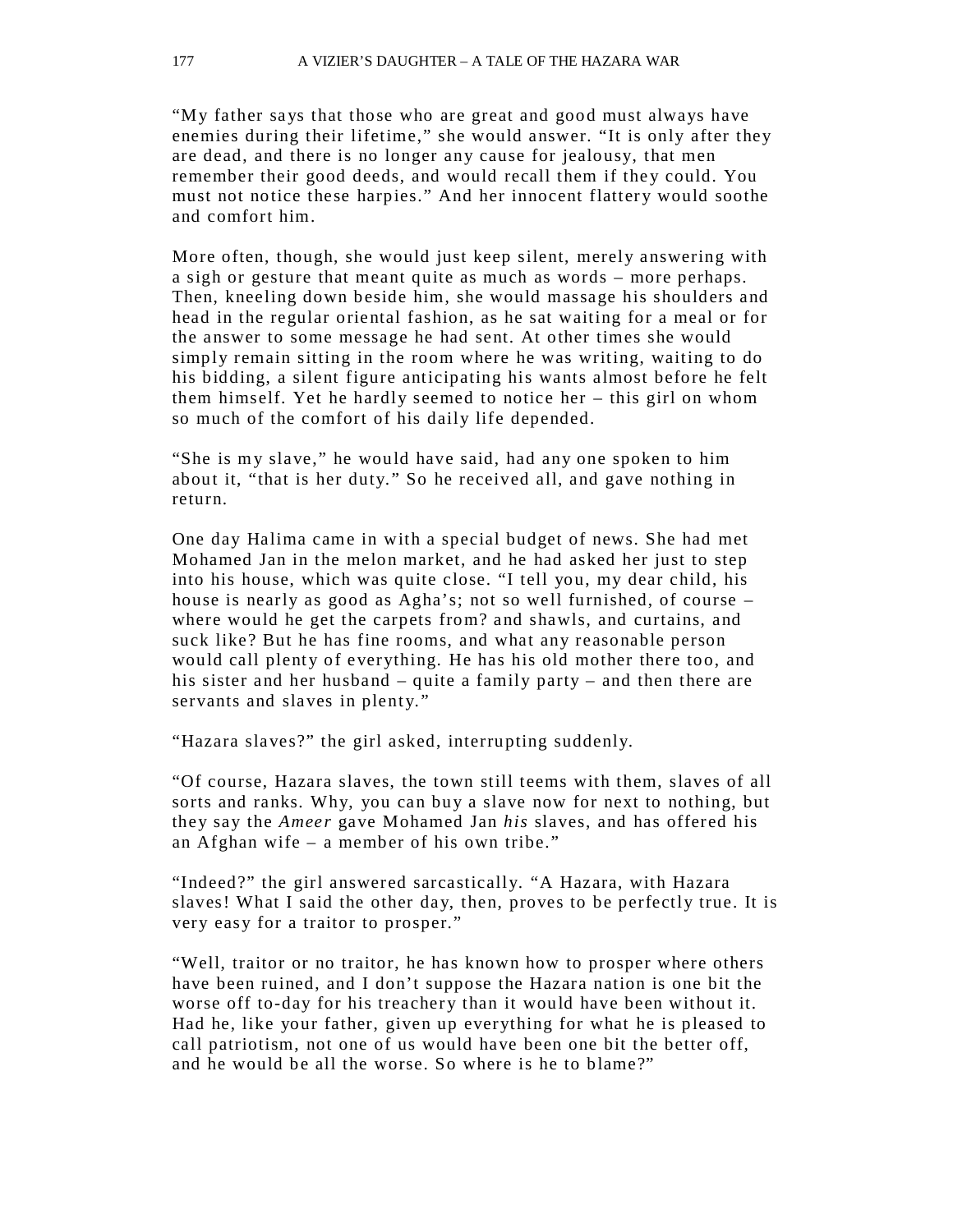"Quite true, mother," the girl said quietly. "I don't suppose any one would deny that; but what did he want you for? Why did he ask you to his house?"

"Oh, I think he wanted to show me how he lived – his fine rooms, his bedding, his Russian tea-service, as he calls it, and his servants and household generally. He seemed very much pleased with himself, and anxious, I think, that you should know about it. Perhaps he thinks it may make you anxious to return to him." The girl shivered. "He said so, in fact, or as good as said so. 'Look here, mother,' he said, 'I have a home here for Gul Begum. If she will but return, I am still waiting to receive her, in spite of the cruelty with which she has treated me, but she must get her freedom from her master, *now, at once.* Mind, I am not going to wait long. If she does not come to me soon, I will find means of making her, and those means, I can tell you, won't be particularly agreeab le to her, I should imagine. I know how I can get her, no matter how high the position of the official who owns her. This is a country where a man, who is willing to help a neighbour to rid himself of an enemy, can easily make powerful friends, and I know Gul Begum's master's enemies. They are good pay masters, too, and not over scrupulous. They have many agents throughout the country, and spies in nearly every household – women as well as men. Let the Chief Secretary beware. If Gul Begum is only to be had by accomplishing her master's downfall, then he must fall. That is no concern of mine. What I want is the wife that I have chosen, and I mean to have her. Let her come to me of her own accord, and I will receive her and give her a place of honour. Let her give me the trouble and danger of forcing her, and when I have got her in my power' – his face turned ashy pale when he said this, Gul Begum – 'let her give me the trouble and danger of forcing her, and I will tear her to pieces, limb from limb, when I have got her. And the getting of her will not be so hard. I am not talking of what has not been done before, and of what I have not planned. If you have any influence with your daughter, warn her; before long it will be too late and beyond my power to stop."

"But, mother, what can that jackal do to hurt my master? Agha stands far above him and out of his reach, like a very elephant in the forest."

"True, my daughter, true, but your elephant is sick and wounded, and he has lost much of his power. It then becomes your jackal's business to lead his master, the tiger, to find a supper, and what avail size, and a strength that has vanished, when the tiger's claws are deep in his stricken foe? That is the true position, girl. This jackal can do little enough himself, but he has powerful masters who know how to strike, and where. It seems to me quite clear that to secure your own position, you must make some sort of effort somewhere."

"Mother, that man has been deceiving you," the girl said quietly. "He would like to get me in his power that he may crush me, that he may tear me limb from limb as he has said. It he can get me easily by my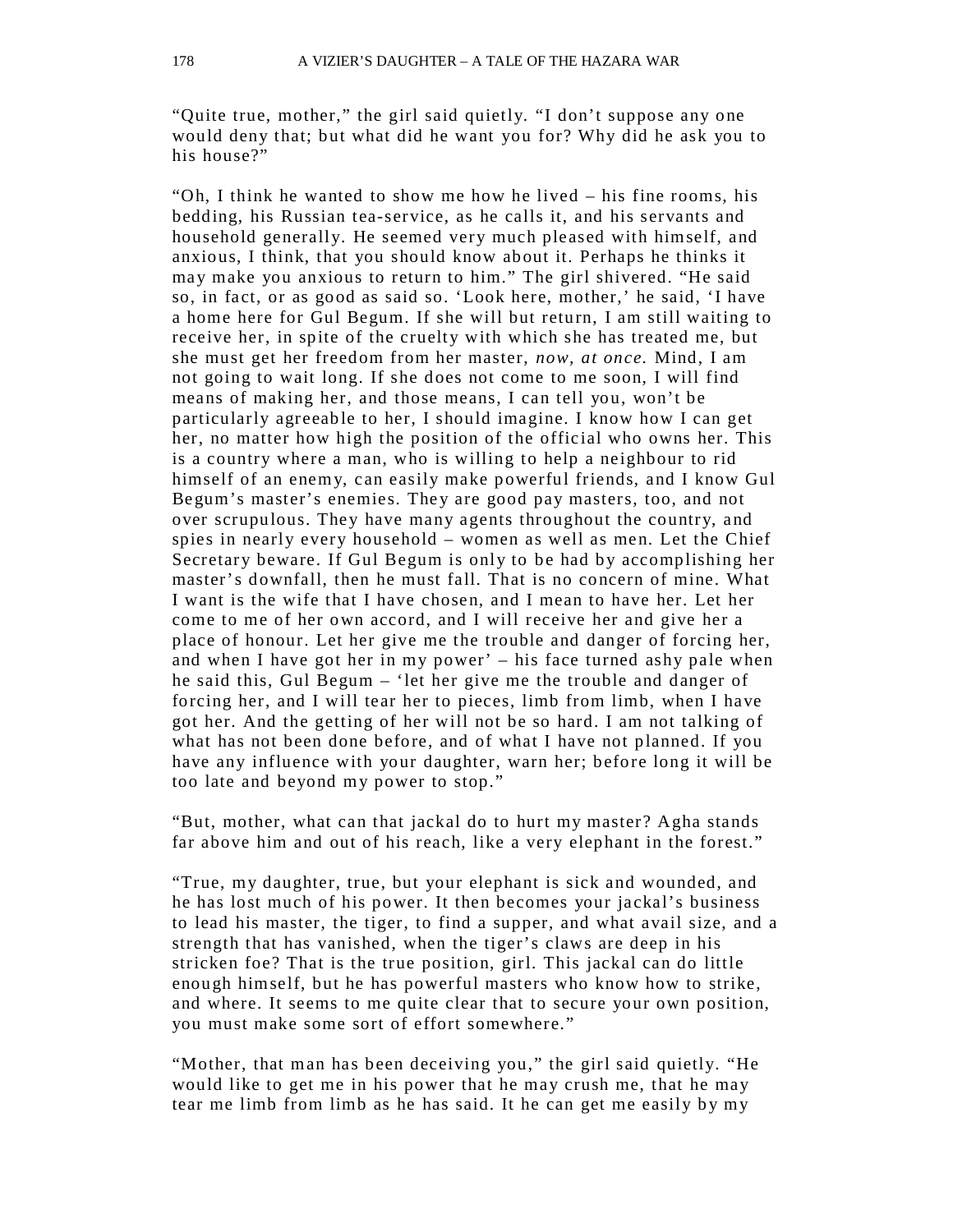going to him of my own accord, so much the better for him, it would save him both time and trouble, but I would in no wise alter his treatment of me. I know that man. You must remember I have lived with him. Take care that he does not make use of you to get information out of you: that seems to me to be the meaning of this invitation of his house. This is a country where a son is emplo yed to spy on his father, a mother against her daughter. Take care what you say when you meet him. I don't like your having any dealings with that man at all. Sometimes I think that it has been through you that he ever found out when I lived. What did you tell him the first time you ever saw him? Will you try and remember, mother?"

"I told him absolutely nothing except that you were with a man who was well able to take care of you. He had not the slightest idea who it was," Halima said, much offended.

"Walk here with me? Why, he has harshly designed to speak with me when he has met me till I saw him in the melon market. You have no idea what he thinks of himself now. He does not care to be seen speaking to a slave. I can tell you he is far too grand a man. There are plenty of people who could tell him where my daughter lives. I have made no secret of that – why should  $I$ ? – nor of your position here."

The girl turned very pale. It had been easy enough indeed for Mohamed Jan to trace her when once he had met her mother. Any gossip with whom she dealt in the bazaar could have told him that the old woman's daughter was the Chief Secretary's slave. Of what else besides might she not have boasted?

## **CHAPTER XXXIII**

#### **"REJECTED"**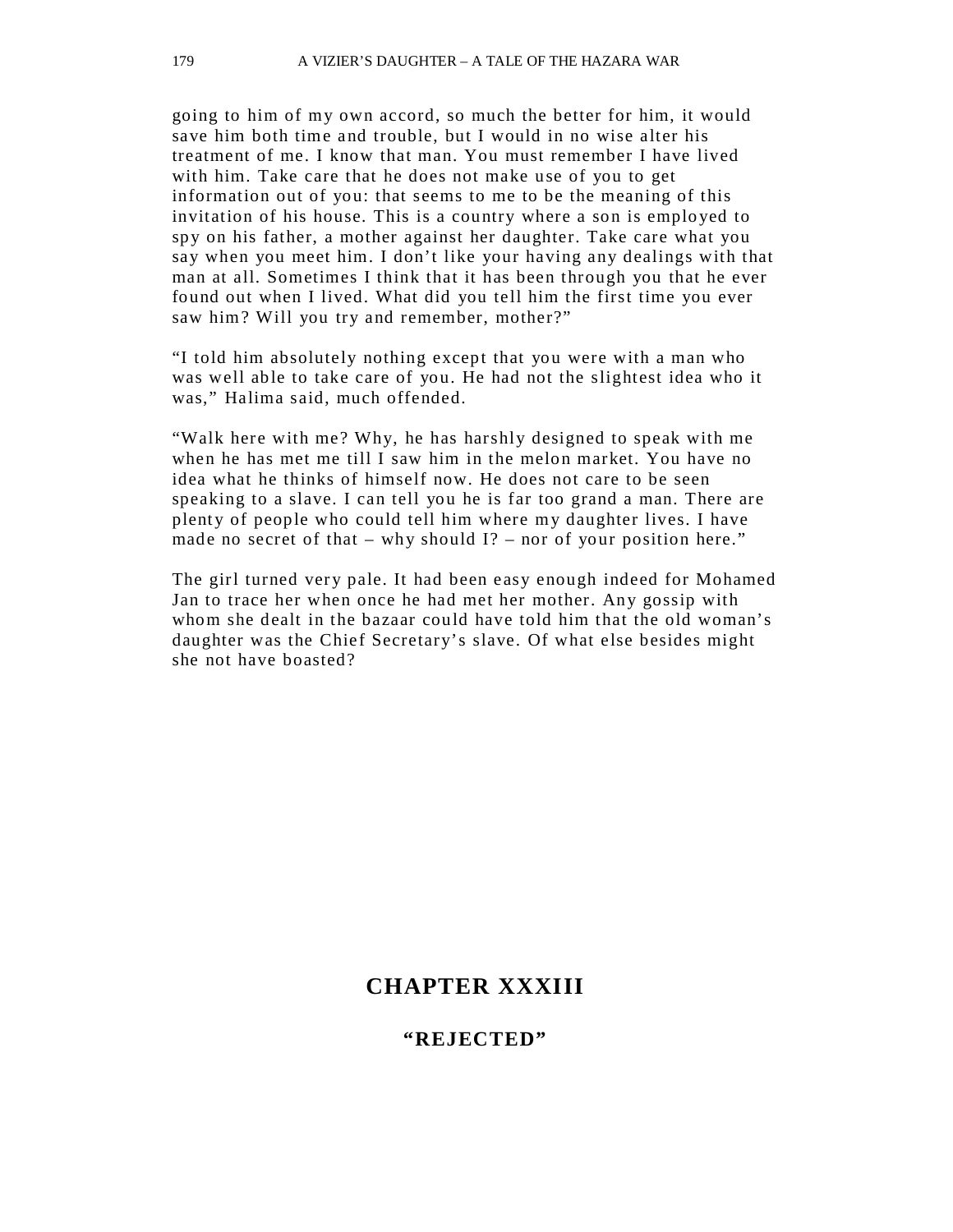"WHAT'S the matter with you to-day, Gul Begum? First you hand me my hat without my skull cap, and now you are putting the right boot on to the left foot, and I am in a hurry and nearly distracted with business."

It was the Chief Secretary who was speaking, but an old friend would hardly have recognised the querulous peevish tones, so unlike were they to the confident calm of the old happy days.

"Fool! now you're running the tag into my very flesh," an he bent down and gave the girl a smart rap on the side of the head.

"Forgive me, Agha," she said, "I am very sorry, but I am indeed not myself to-day. I have had bad news and feel sick and anxious." She placed her hand over her heart and drew a long breath as though she almost doubted her powers to produce it.

"Bad news? What do you mean by bad news? Speak, girl, what is wrong?"

"For some time past I have been hearing rumours, Agha, rumours of your being out of favour, of another's being given your post, of possible imprisonment, perhaps worse than that even, God knows."

"Who brings this gossip inside these walls? What miscreant have you been talking to? What right have you to listen to such tales?" he asked angrily.

"Agha, I have proofs; be warned in time. It is my mother who has brought the news, she does it for your good, do not close your ears and refuse to listen. Agha, you are in danger."

The Chief Secretary looked down at the kneeling girl, whose imploring eyes were fast filling with tears. "Listen, Agha, and I too am in danger, but what of that?"

"How's that?" he asked.

"Mohamed Jan can never cease hating me. That is impossible. He has had too good cause, and now he is only waiting an opportunity to take his revenge on me. He knows I am your slave, and that as long as I am with you I am safe, but he has found out what you have yourself often told me, that the head of the police is one of your worst enemies. He has therefore been to him, has accepted a bribe from him, and has sworn never to rest till he has convinced the Ameer of your disloyalty to the Government. Helas! Agha, he has heard of my poor father's visit here, and has found some means of making capital out of that too. His intention is first to accomplish your destruction, and then to demand me from the Ameer in return for the service of discovering to him your supposed treachery, that he may punish me for hating him by tearing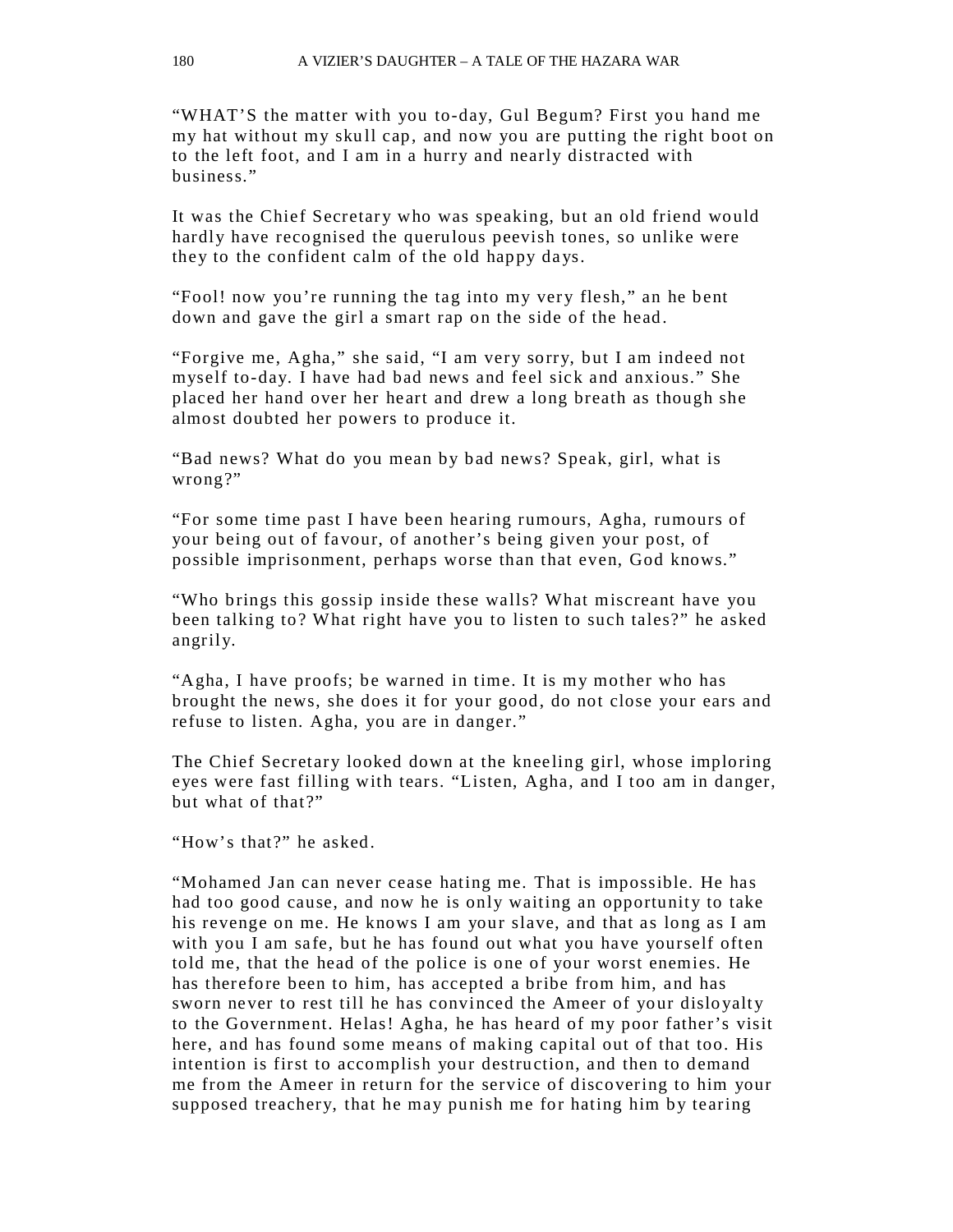and hacking me limb from limb. I know him, and he will do it. He knows he cannot get at me except through you, and so he has sworn to compass your ruin first."

The Chief Secretary said nothing, but gazed through the window into space, reviewing matters in his own mind.

"Agha, what am I to do?" the girl went on after a pause. "Would it not be better for me to leave you? Had you not better give me my freedom and let me go? Or – pardon me if I offend you – will you not trust yourself to me? You are out of favour with the Ameer you are not well – you want to return to your father's house, and yet you cannot get leave. Why not escape, Agha? Why not fly the country now you are free, and can easily do it. Why wait until it is too late – till the prison walls with a guarding sentry block your exit? To-day you are free! God only knows how long you will remain so. This is the country of death and destruction, of intrigue and treachery, and secret assassination. Why not fly?"

She had grown more and more eager, and before she uttered the last few words hard risen and shut the window lest the almost inaudible whisper, in which alone she had dared trust herself to speak, should be carried by the treacherous winds to the ear of the man of whom she stood in so much dread.

"This is terrible news, indeed," her master said at last. "The very fact that I have kept your father's visit here so secret, now it has come out will tell against me. The real reason will never be believed. I shall be accused of intriguing with the Hazaras, and any little contretemps that has occurred will be attributed to me. I am indeed lost, and all through you, black-faced one. I have had nothing but ill luck ever since you came to me," and the wretched man bowed his head upon his hand and wept.

Cut to the quick, wondered and rose, it was now the girl's turn to be strong. "Agha, Agha," she persisted, "you have still a chance. You know the road in every direction for fifty miles round Kabul, and you would pass respected everywhere at present. Escape to the frontier while there is yet time. Thence I can take you to the Hazara country, where I know every stone on the hillsides, and where my father and I can hide you among the caves and boulders until we can escape from there too, and make our way to India."

The Chief Secretary looked up. "Give me my stick," he said, "I must be off on the track of these wolves. I will remember what you have said, and will think of how best I can act, but I cannot take you with me. I must go alone. The fact of my having a woman with me would betray me at once."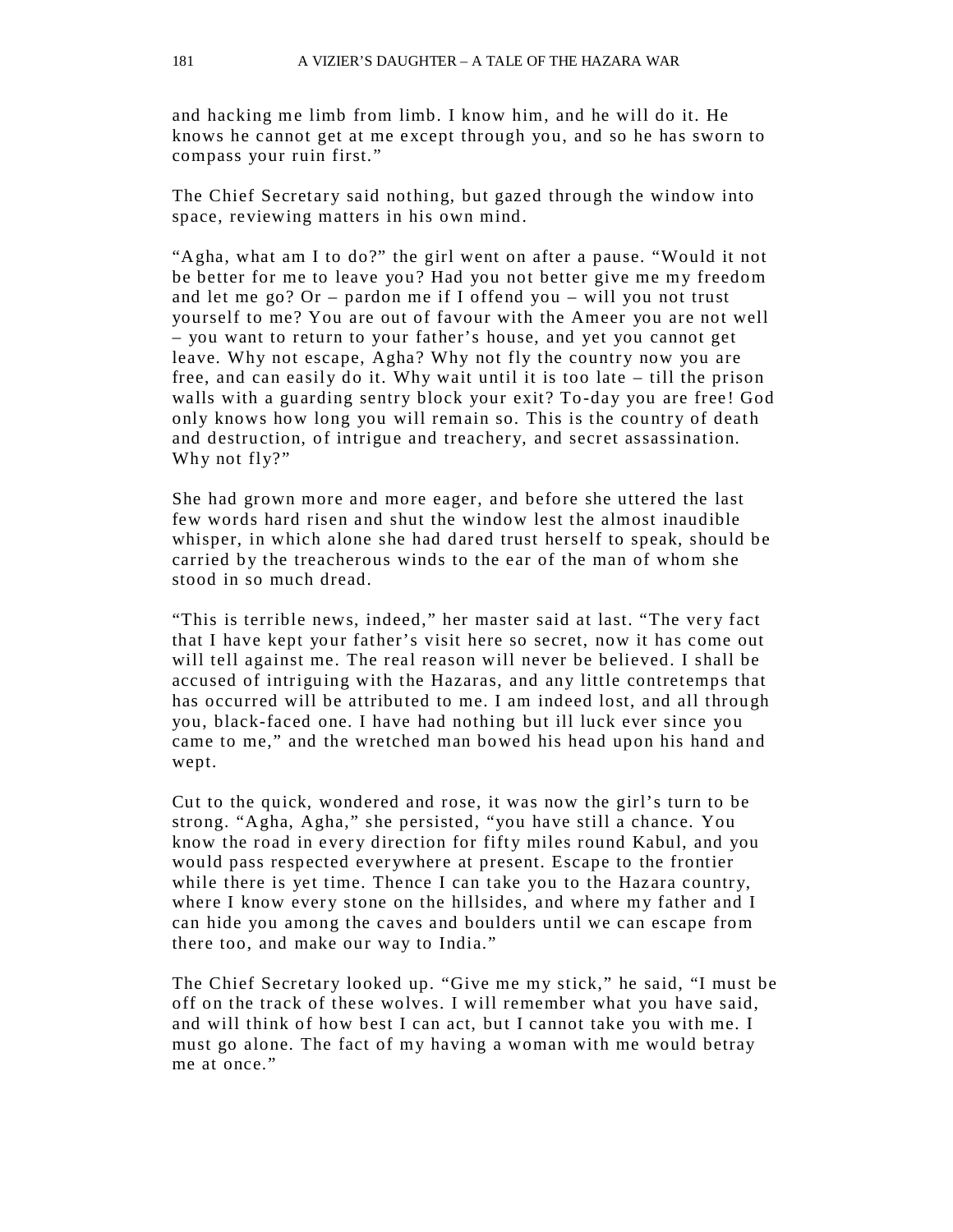The girl's face fell. "Agha, would you leave me to the torn in pieces by Mohamed Jan? my wretched body thrown to the dogs and jackals to be their food? Oh, Agha, I had not thought  $-$ "

"Ah, you make my safety the excuse because you want to fly yourself," he said, cruelly wounding the woman who would have given her life for him in his bitterness and disappointment. "I might have known as much. Here, give me my stick."

"Agha, I am not afraid, only fly and leave me to my fate. The good God above can protect me if He will. He has protected me theretofore; but make the arrangements to -day, Agha. Who will you find for a guide? Who can you trust?" Ah! there she had touched the real question at stake, who could he trust? He turned and looked at her.

"In man's clothes no one could tell I was a woman I am taller than most Hazara men; I am as tall as you, Agha. I can load and fire a rifle as well as any," and she shivered. "If I were put to it, I could use a knife. I know nothing of fear. I dread only two things on earth – your disgrace, and my capture by Mohamed Jan; but I swear that I would face the latter if I were but sure that you were far out of reach of your enemies, in a country where there is justice and right, instead of intrigues, false witnesses, and bribes." She shivered again. "Ah, surely God has put His curse on this country for ever and ever. You may strive for it as you will, but it can never be great again. It must fall among the nations of the world, because it reeks with wrongs and cruelties, and the blood of those who have been murdered must cry aloud for vengeance."

"Hush, girl," her master said, "think what you will be silent and seem gay. Don't let your face look sad, or your e yes tear-stained before your companions. God knows what spies there may be in my own household. Sardaro is of the royal tribe, though of a poor and lowly branch, and I have thought I have caught Gulsum trying to listen at the doors at times. Hark! What is that?"

"It is but the cat lapping up the milk that I upset when I brought in your tea this morning," the girl said, smiling and without the slightest contempt for the man who offered her no assistance in her trouble, while showing such evident concern about himself. But she did not despise him whatever others might have done. She thought of him only as he had been years ago, before all these troubles had come on him; when he had been full of thought and care for others as well as for himself. What could she see in him that was not as it should have been? She loved him, she knew *that* now, her eyes had been opened within the last few days, these days of anxiety and distress, during which she had had those constant visits from her mother, visits which had brought her nothing but ill tidings, and which day by day had plunged her deeper and deeper into such an abyss of despair that at length her lips had become unlocked, and she had been forced to appeal to her master.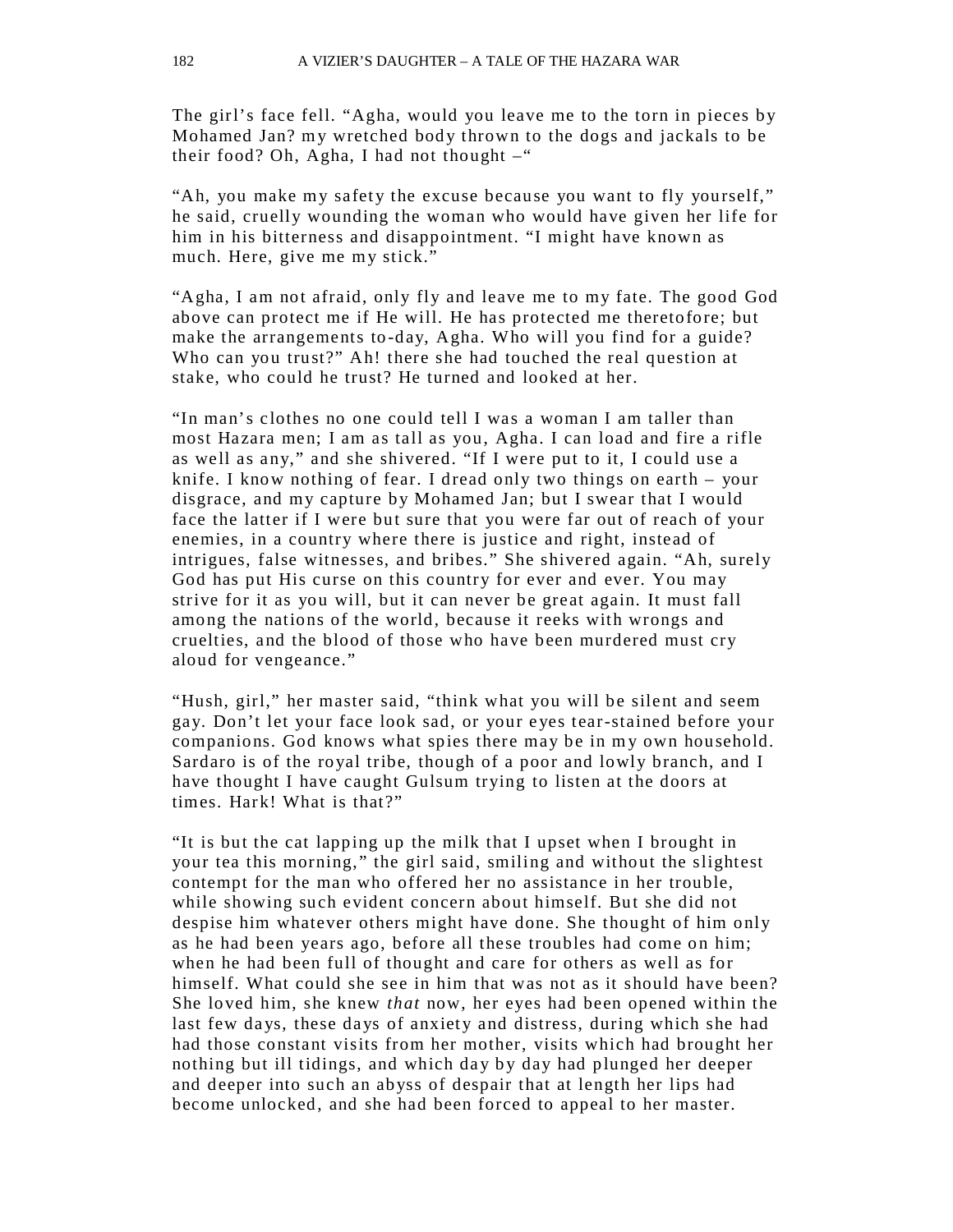She looked up; he had gone out quietly and had slipped noiselessly from the house without another word. Then she threw herself down on the ground where the prayer carpet she had spread still lay. "My God, my God," she murmured, "save him, save him. What am I, and who am I, that he should take me with him? Place a guide within his reach, straighten his path, smooth his way and do with me according to Thy good pleasure. I am but dross. Spare him," and after a time, exhausted, she fell asleep, she had hardly closed her eyes all night.

### **CHAPTER XXXIV**

#### **A SPY**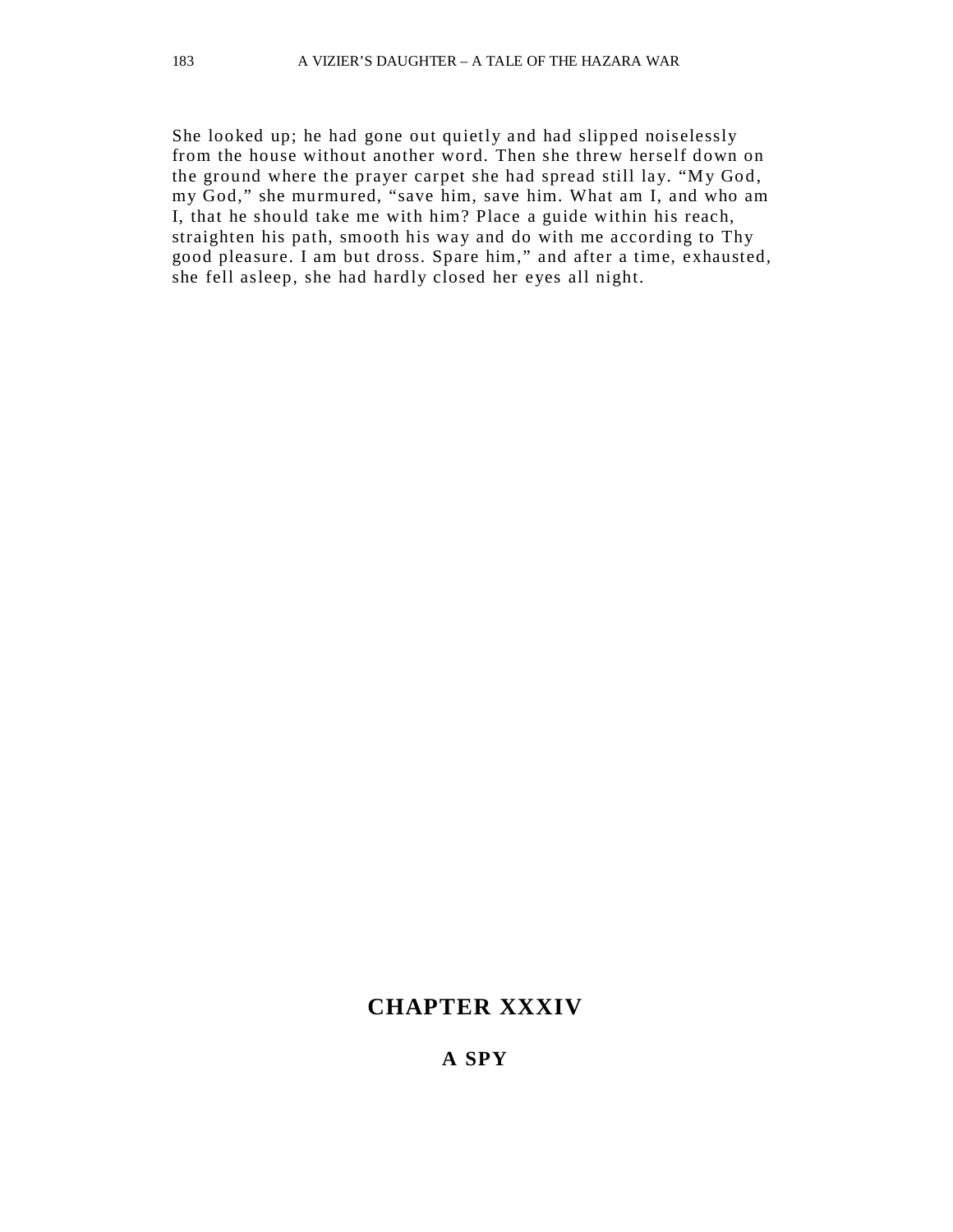A GENTLE kick, rather a stirring with a foot, awoke her.

"What are you sleeping here for, Gul Begum, and what's the matter? You've been crying." It was Gulsum who spoke.

"Crying? Why should I cry?" the half-unconscious girl answered thoughtlessly, not knowing that denial was worse than useless, for no looking-glass had revealed the piteous condition of her whole face, and she was still sleepy to be conscious of the discomfort caused by the swelling.

"Don't tell me you've not been crying. I have eyes," Gulsum retorted viciously. "You must have been cr ying for hours, and then have fallen asleep. It's past mid-day, and you've had no food."

"Nam-e-Khuda! What have I been thinking of?" Gul Begum said, springing to her feet.

"Your troubles, I should think," Gulsum retorted, as she turned away with a sneer.

Gul Begum was now wide awake, and suddenly realised that she must be on her guard if she would disarm the suspicion with which she at once felt herself surrounded. She called her companion back.

"Gulsum, say nothing about my tears and troubles," she pleaded, "I ask, I pray you. I am but a slave who should have no feelings, of course, but sometimes I am a fool and forget. Perhaps, like the rest, you envy me and think me favoured because I wait on Agha, and because I seem more trusted than you others are. Ah! You do not know – I could tell you many things, but I try to keep silent, it is my duty. I have never asked you for sympathy, you do not even know I need it. Even now I only speak because you have seen my sorrow. Do not make a lau ghing-stock of me before the others. Keep my secret; do not let them know I have been weeping."

"What do you mean, Gul Begum? Explain yourself," the little spy said sympathetically, "tell me what are your troubles. Any one can see that you are distressed, and yet you seem to us to have all that life can give. Sometimes, I admit, I have envied you." Her tones were kind and earnest, as though she sought confidence that she might give comfort, but she had some one more wily than herself to deal with.

"I cannot speak even to you, Gulsum, who are my companion in slavery," Gul Begum said sadly; "you are only a girl, how can you understand?

Besides, my secrets are not altogether my own, they are my master's, and he bears a good name. I must not cast a slur on it."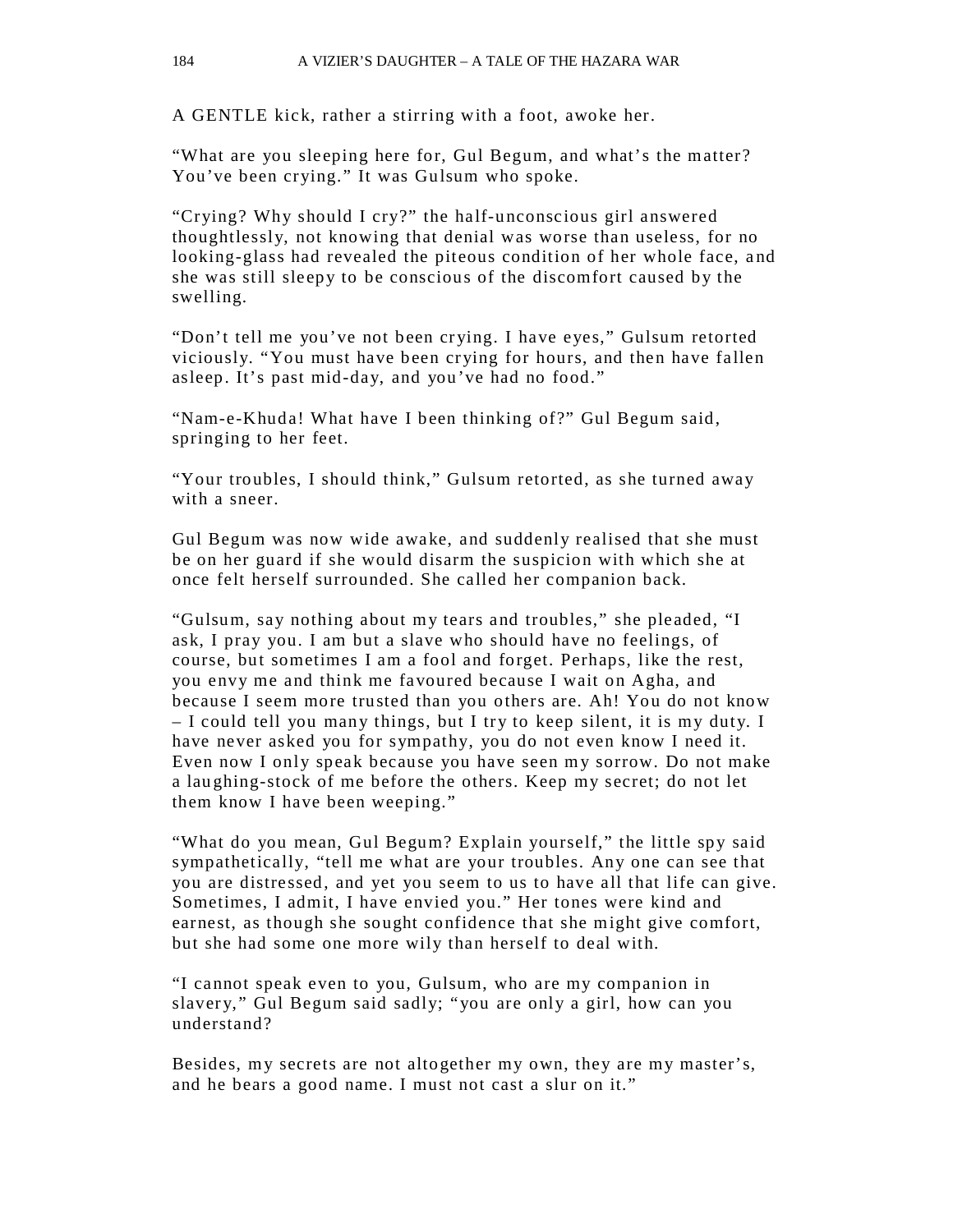"I may be only a girl, and to you I may seem unworthy of confidence, but I understand more than you think, and though I have not said so, I have long noticed that you are troubled, and have griefs and anxieties of which you do not speak. Tell me about them; can I do nothing to relieve you."

"You could, you could," Gul Begum said eagerly, "but there, you won't, so what's the good of my asking? none of you will. It all falls on me – ever ything. Even Sardaro has given up every one of her duties. I have the whole weight to bear alone. This constant service is too much for me. I cannot remember everything. I cannot *do* ever ything, and then I get curses and abuse, and this morning it even went so far as blows." The girl put her hand on her heart as she spoke, and a look of agony passed across her face.

"That was an insult indeed, and how incredible !" Gulsum murmured. "We thought things were so different, that you were so highly favoured, perhaps even loved."

A look of triumph succeeded the look of pain. It had been like the thrust of a knife to speak so of her master, her beloved, but her object was achieved, Gulsum had been drawn off the track. It had been worth it. Her master could not escape unaided. Who, was to help him, if not she? and to help him effectually none must know or suspect her love for him; that would be fatal indeed. Rather let it be thought that she feared him, and cherished a secret hatred for him which she dared not show.

Gulsum was mollified. In the first place, she had got some news for an employer who paid her well for the little she could tell him, and in the second place she had now something to gossip about in the house. They had all been deceived then. There was no attachment between her master and the Hazara beauty. It could not be for her sake that he was refusing the handsomest and richest girls in Kabul. There must be some other reason. What could it be? One thing was all right, she felt sure, Gul Begum did not suspect her; on the contrar y, she had her confidence, she could work that, by being very sympathetic and helpful. The head slave would never accept her offers of help, she was thankful for that knowledge, but she could at least proffer them; and as to her master! What was he to her? What had he ever done for her? Called her a lazy good-for-nothing, told her not to dare to appear before him, as it made him sick to look at such a slatternly object. She certainly owed him no duty beyond the work that was thrust on her. She had herself and her own interests to look after, and Mohamed Jan had promised her jewels, pearl ear ornaments. She would risk a good deal to get those. Her tombons (full Turkish trousers) were soiled, she had not washed them for a month. Her peran was torn, she was the most untidy girl in her master's establishment  $-$  but she longed for pearl ear pendants. She would never have dared to wear them before her companions, lest inquiries should be made as to where she got them;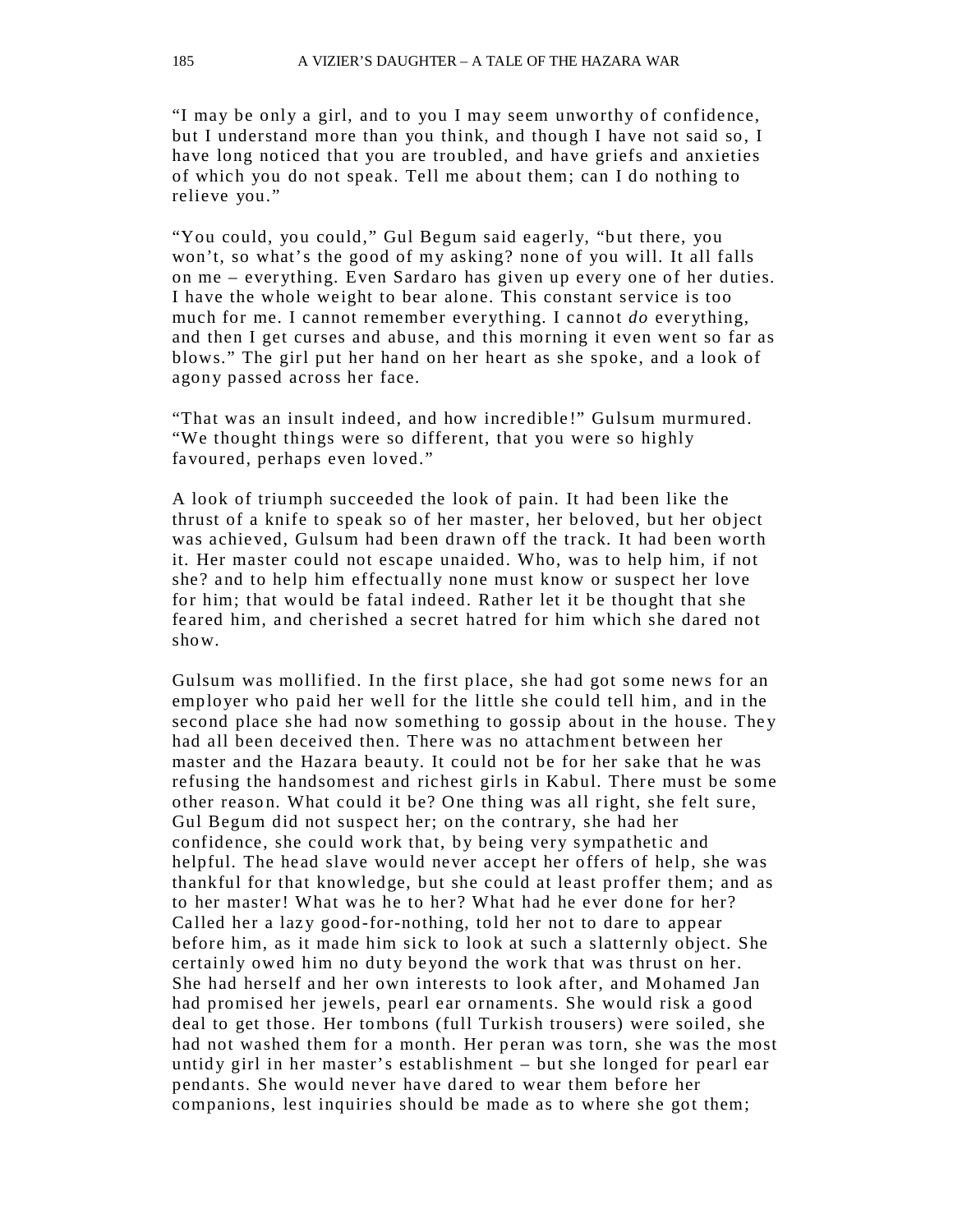and she had no reasonable hope of ever getting her freedom, and so being able to wear them elsewhere; but common sense and power of reasoning formed no part of Gulsum's character, or of that of most Afghan slaves; she only felt she would like to have pearl earrings.

The consequences to others of her efforts to get them, the trouble she would herself get into if it were ever discovered that she had bribed the porter to let her slip out just for a minute to see a friend in the next house, and had instead spoken with a man for ten minutes, in the lane round the corner, had never crossed her mind. Hers was a limited horizon, nor had she reckoned that her companion, during her four years of slavery, had learnt something of harem intrigue too, and was prepared to meet her on her own ground.

"Have you heard that Agha's sais (groom), has been put in prison by the Ameer's orders?" Gulsum asked one day, after considering how much of her information in would be prudent for her to divulge in order to gain more.

"Khuda - a - a!" exclaimed Gul Begum, in well-affected surprise, having heard all about it from her master, "and what is that for?"

"I tell you Agha is in serious trouble. His enemies are pressing round him. So, to get some information as to their movements, he sent Abdul Raoof to see how the land lay, and gather what information he could from the servants at the police office. They, however, were too smart for him, and reported his being there, spying into their affairs, to the Ameer. The Ameer sent for Abdul Raoof, who swore he had not been at the office five minutes, and had asked no questions. Of course, fifty witnesses were produced, who all swore to his having been there for hours, and of all he said and did there. Have you heard nothing about it? I should have thought Agha would have told you all about it."

"There is where you make such mistakes, Gulsum," the elder girl had remarked quietly. "I tell you I only *seem* to you to hold a position of confidence. I know nothing, how should I? Where do you get your information? I should like to know those things too. They may effect my chances of a change as well as yours."

Sardaro and her companions were surprised at the sudden intimac y that had sprung up between the proud Hazara girl, who hardly held the position of slave in the household, and the untidy little drudge whose chief work consisted in cleaning the kitchen utensils, and looking after the hens, and at the amount of gossip she now brought into the harem.

"Gul Begum is teaching me to write," she had said to Sardaro when she had been questioned on the subject. "Agha says every woman ought to be able to write, and I am going to marry some day – a Mirza (writer), perhaps, so I want to be able to write."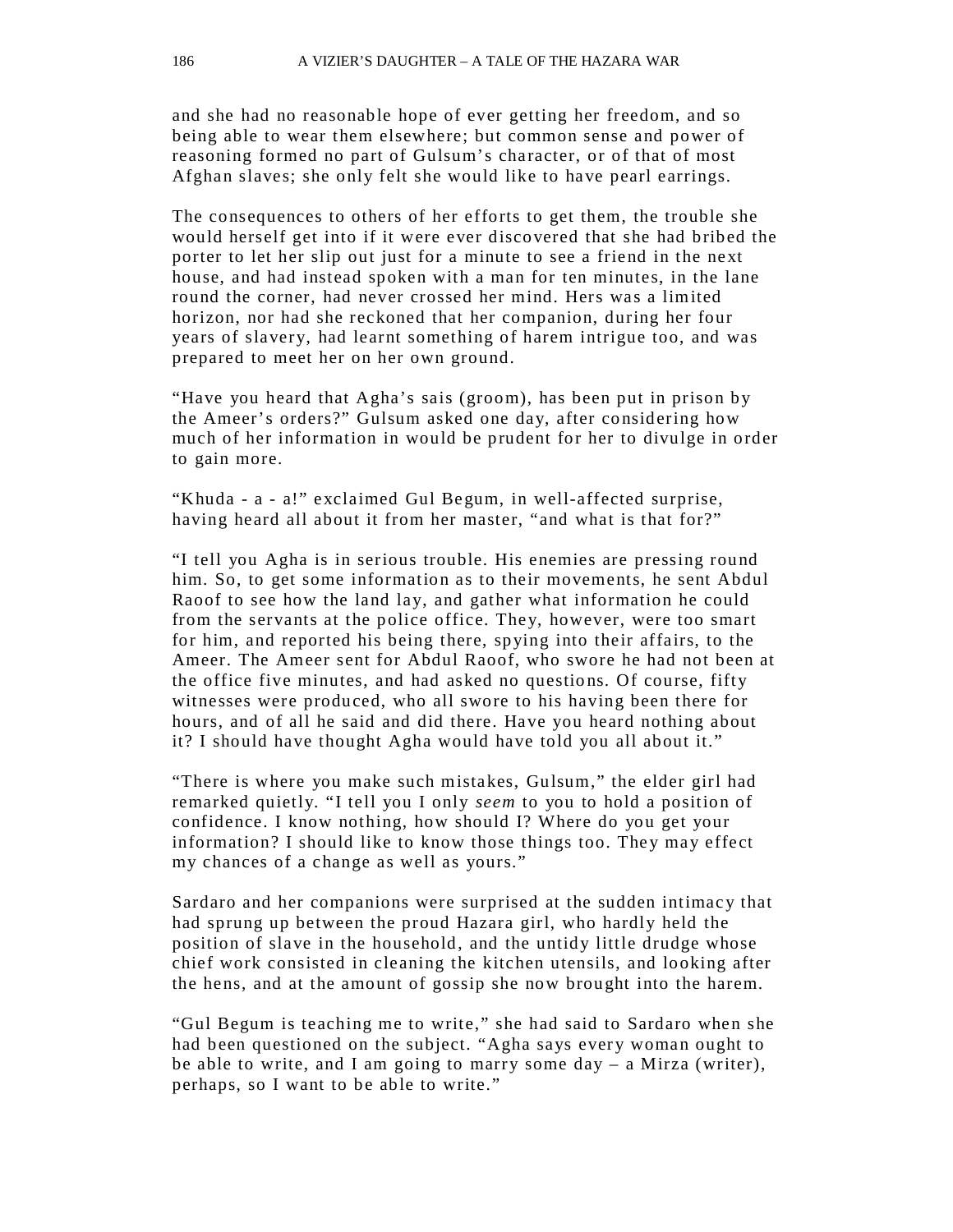"Learn to comb your hair and to keep your nails tidy," Sardaro had answered peevishly. She could not write herself and saw no sense in women in learning men's accomplishments.

Some one else *outside* the harem was surprised too. Mohamed Jan learnt for the first time that Gul Begum had no chance of ever becoming anything more to her master than she then was. That she was, indeed, unhappy in her present position, and was merely waiting for the Ameer to commence his promised concessions to the Hazaras to place an appeal before him. She had had enough of slavery and was ready to return to her duties and her husband. It certainly struck Mohamed Jan as odd, knowing the Vizier's daughter as he did, but Gulsum was no friend of Gul Begum's, and had found these things out by pretending to sympathise with her. She had thought quite differently until the day she had caught her weeping, and had succeeded in surprising her into betraying her secret. No doubt the beauty's pride had got broken at last; nothing like slavery for humiliating and subduing a high-spirited, haughty woman! And no fear of her forgetting her lesson when he got hold of her again, as he most assuredly would do, now she was determined on appealing to the Ameer. He would show her her place and keep her there. He would marry another and a younger wife, and Gul Begum should be her servant and do her bidding, and if she would not, he would know how to punish her. That was a final idea! How the Vizier's daughter would resent it. Mohamed Jan rubbed his hands together and grinned, as only a Hazara can.

#### **CHAPTER XXXV**

#### **THE PLOT**

SHE was sitting by the window looking at the blank wall opposite. Gul Begum was idle, at least her hands were lying listlessly in her lap, only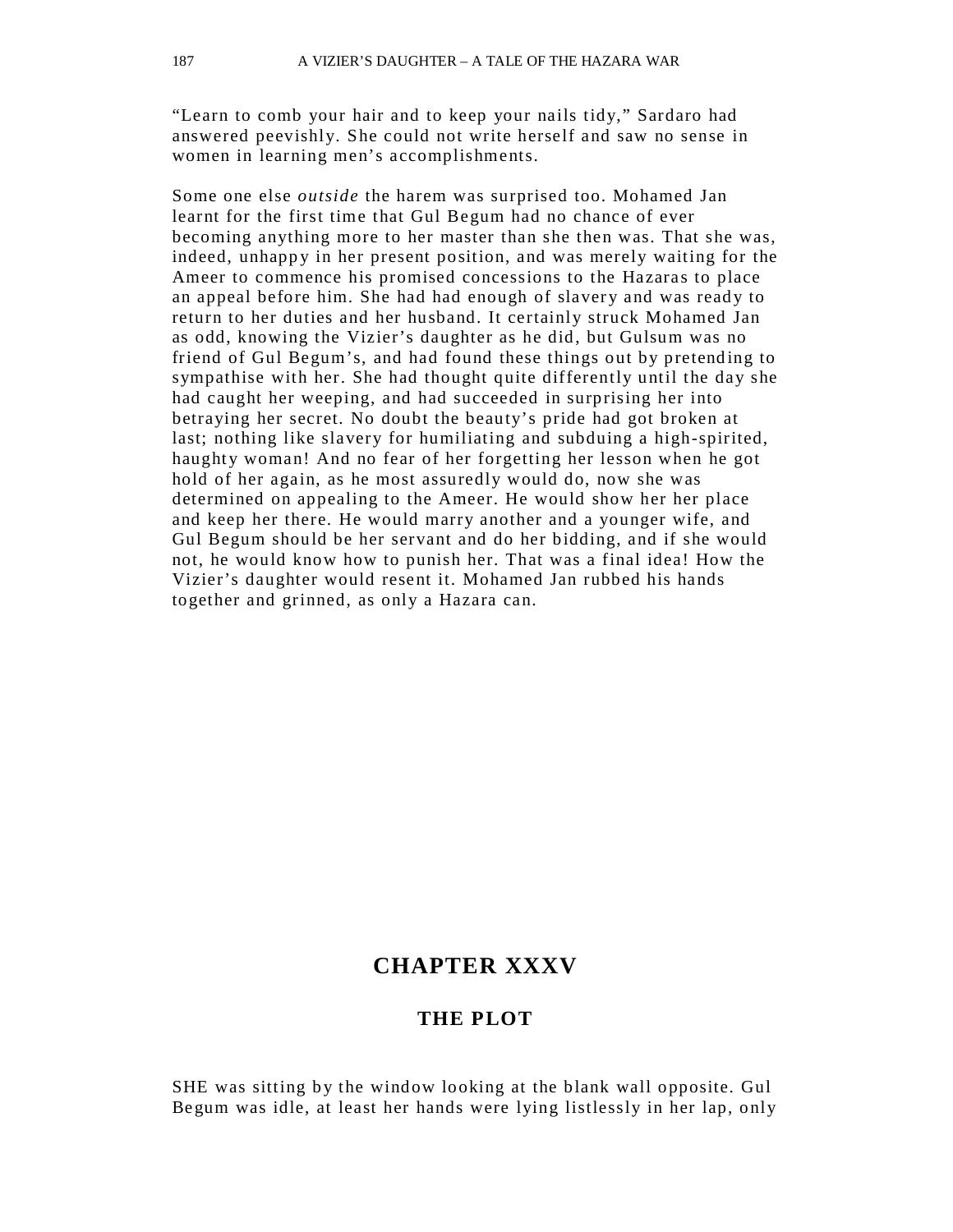her brain was active. She was reviewing her past, and wondering wherein lay the failure of her life. In herself, or in her fate?

Was there not, perhaps, after all, something in the stars that shed a blessing or a curse on those born under them? Her father had taught her that man makes his own destiny. Had her father, her splendid, her heroic father, made *his* destiny? – he, now a fugitive, a wanderer, deprived of home, and wife, and child, or had some cruel star put an irremediable curse on him in the hour of his birth, and was he merely working out the destiny imposed upon him – a destiny over which he had no power?

She knew nothing of the offers that had been made him – offers that would probably have given him the position of governor in his own beloved country, that would have put within his reach such a home as had not been seen in Hazara for centuries, at any rate. She knew nothing of the hour of his temptation – nothing of what might have been – and if she had, she would still have wondered.

She knew all about Paradise, and what it offered. Her father had often spoken of that land of bliss, but to be quite truthful it attracted her but little, she looked forward to it with no eager longing. She was young, and strong, and bold, and daring, and the women of her father's Paradise had but little in common with her. It seemed a placid but a poor end to a life such as hers had been, though she had never ventured to even whisper such thoughts as these to any one.

No one had ever suggested to her, and her intuition had not taught her, that her life *had* been worth living, and that she was being disciplined in a hard school, taught by an unrelenting master, just because she was strong and brave, and could bear it; and that beyond, somewhere, somehow – God only knows – she would reap the results of her pain.

Quite unbidden, the tears stared into her eyes, flooded them, and then fell upon the hands that lay in her lap. Miriam's words came back to her as she sat there, "Rejected – a prisoner – a slave." It had all turned out true, though she had despised the cursing old gipsy, and had not believed a word she had said, but it had been true, every word of it. And what had she said that day in the harem when the old hag had come round with the monke ys and the bears – she could hardly remember, for she had fainted, but surely there had been something about a shot – a knife. Again she shivered as she had done years before, when she had heard the first curse, and again she placed her hand upon her heart, as though to still its beating. Why had she been called into existence it this was to be her all – this crippled life, where even her very offers of services were rejected? No one wanted her, no one but her father, and he, poor darling, could not have her.

And then her thoughts turned towards her home again, her old peaceful, happy home among the hills, and the days when she had spent her time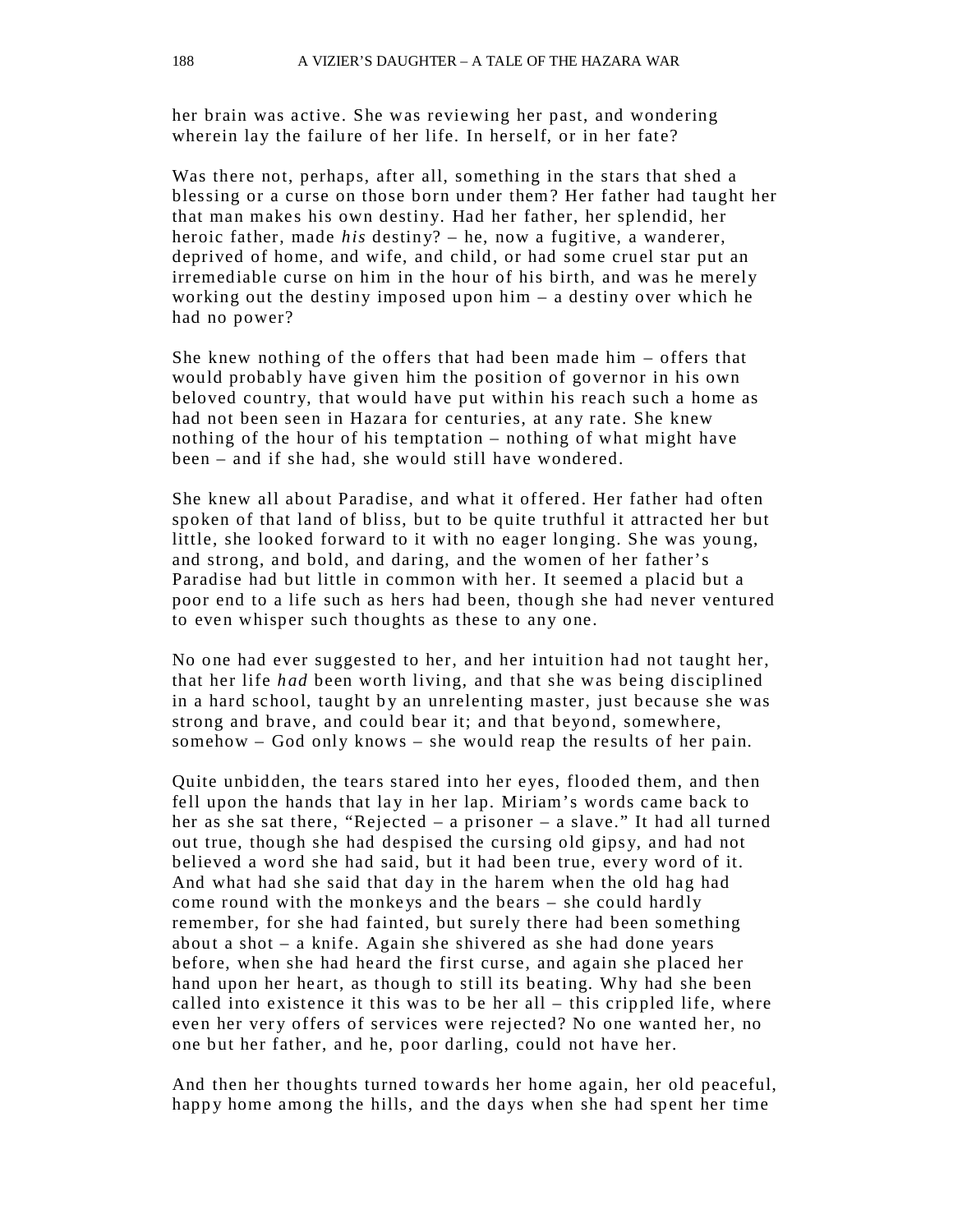tending the great gentle cows and oxen, the sheep and the camels – discontented, refractory creatures that they were. She thought of the little sister that She had pared from with such a pang, and thanked God from her heart that He had taken her. What would have become of her had she lived to reach her destination? Where would she have been now? It was impossible to tell. She preferred to think of her in the grave on the hillside in the country that *might* now be incorporated with Afghanistan, but which still seemed different to the poor exile, because it was the home of her birth and of her ancestors.

Of Fatma she had often heard, she was quite happ y. She was a girl who had never asked much of life, and who had not fretted over her loss of liberty. She was a slave still, but a favourite, and had a son, which gave her a certain position in her master's household, quite enough to satisfy her. But still Gul Begum was glad the little sister she had loved so dearly had not shared that fate. A slave's life in Kabul was not necessarily an unhappy one – the girl knew that. On the contrary, in a small house, if the wife were old she often had a much better time than her mistress – more freedom, better treatment, and less responsibility. In a large establishment where there were many wives, it depended very much on the girl herself what her position would be. She might be a wretched, slatternly drudge like Gulsum, hustled hither and thither at every one's beck and call, or she might be the attendant of the chief wife, and as such, if the lady were lazy and apathetic, as most great Afghan ladies are, would hold almost the same position that Gul Begum herself occupied. These things depended very much on luck, but a good deal on the girl herself.

She wondered how it had fared with her brother, the one she had helped to save the night she had been inspired in that strange dream about the fire. Did he ever think of her or remember her? How could he? He had been such a child at the time, and it was now four long years since the y had been parted. "Only my father can miss me much," she thought, "and if I were with him I might even be a burden to him now he has no home!"

The wasps and hornets droned in dozens in the room where the girl sat thinking, and swooped round her head in circles. She cast her eye up towards the ceiling. There were one, two, three nests hanging from it, and another just begun. "I am getting very careless about my work," she said to herself. "But how can one work when one is in such miser y and anxiety. Oh, Agha, Agha," she groaned, "how is this all to end? What is to become of you, and what is to become of me? What shall we do? What is the use of our closing our eyes and deceiving ourselves? It cannot be long now before the plans are hatched, the net woven that is to ensnare you, and what will that mean to me?" She shivered as she alwa ys did when she thought of Mohamed Jan.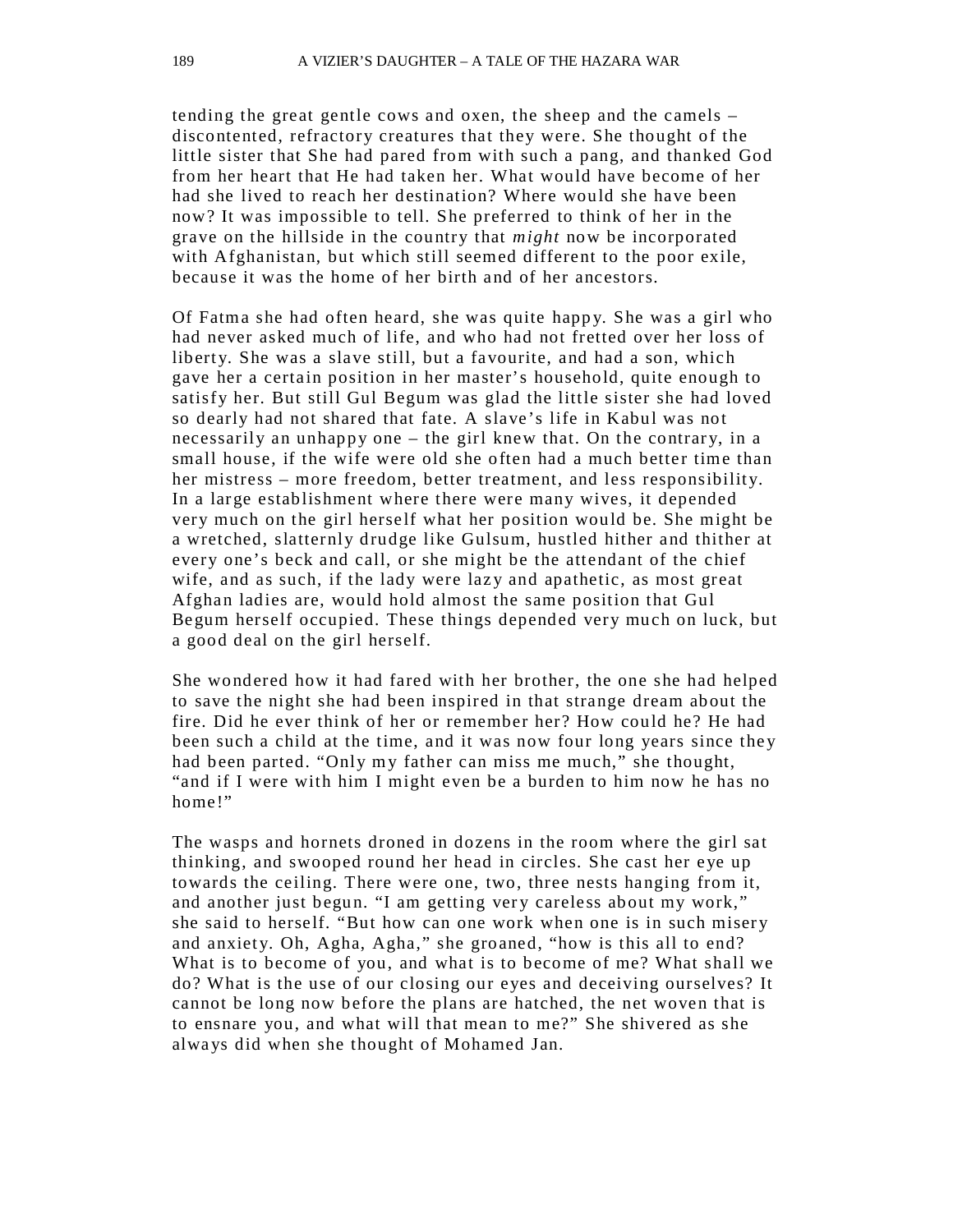A light hurried footstep on the pavement by the porter's lodge roused her. The sound came quickly in her direction, and she stood up prepared to receive her master.

"Gul Begum, I am in danger," he whispered the moment that he had entered the room. "The police have got hold of a paper that was given to me in the strictest confidence by the Ameer. A paper from – ah, well, never mind what is in it, but they declare it has been secreted from the British Agency by one of their spies, and that I must have sold it to the English – betrayed my master – turned traitor! But I have the paper here, the one he gave me. I saw it only yesterday, I am certain of it  $-$  I had it in my hand."

The Chief Secretary was ashy pale, his hands trembled, and somehow he looked old, and positively as though he had shrunk – as though his clothes had been made for another and a stouter man. He went towards the curious, square, four-legged trunk – the yachdan in which his important papers were kept under lock and seal – and tried to open it, but somehow neither fastening seemed to obey his eager fingers. "Give me a knife," he said, "that I may cut the string. Quick, girl, are you asleep? Cut the seal off, and help me to unfasten that box."

Gul Begum advanced, pale, but firm and quiet. She had fetched a second key from the shelf under the Koran, and without a word had turned it in the lock and raised the lid.

"Give me the bundle on the top," her master said excitedly, "yes, that one, the one in the red handkerchief." The colour was coming back into his face a little. "Untie it," he said, and then he smiled. Yes, there was the paper safe enough, just where he had left it the night before. But whence, then, came that other paper that he had seen in his master's hand? There had been but one original letter, that sent by a Border Chief to the Ameer making certain proposals. Who had made that copy? It was a most skilful forgery, cleverly designed to overthrow him and to bring him to the gallows. His enemies were indeed active and had laid their plans well, but he had the original quite safely. He would go straight to the Ameer with it; he would scatter his enemies.

His whole appearance changed, as surely only that of Easterns can do in so short of time. His carriage became erect again as usual, his colour returned, his very clothes sat differently on him.

"Just give me a brush down," he said to the girl who stood beside him, more composedly, she thought, than she had heard him speak for weeks. "Now we will see who is for the gallows. We shall see whether God protects His own servant who waits on Him continually, or whether these carrion crows, these pariahs, are to triumph over me and overthrow me. Hark! there is the Muezzin. It is prayer time, Gul Begum. Bring me some water and spread my prayer carpet. In God's strength I shall overcome all my difficulties."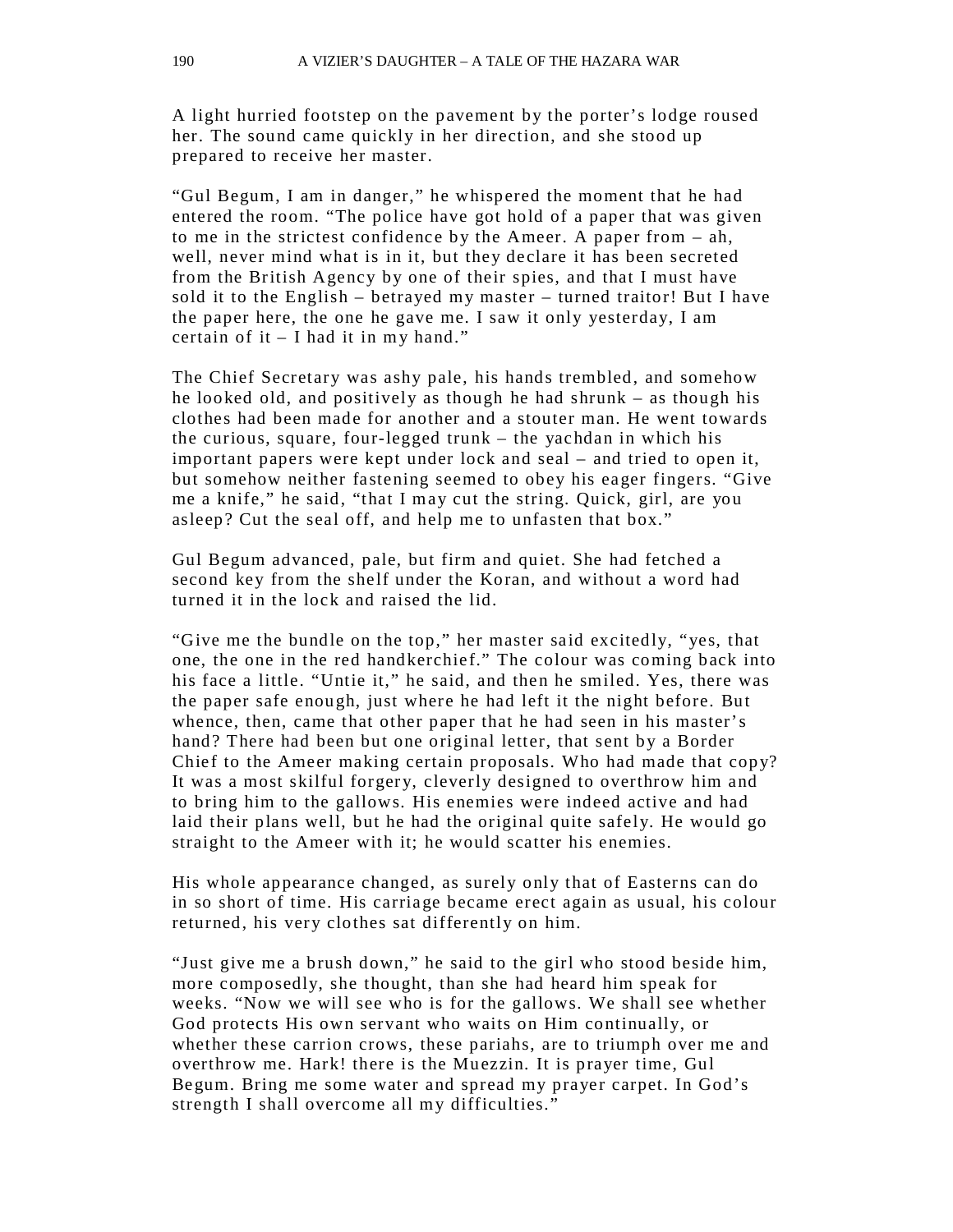Something, perhaps the soothing effect of his prayers, perhaps faith in his master, in whose desire to be just he had absolute confidence, perhaps the possession of the paper he had been afraid must have been stolen from him, killed in him for a moment the melancholy and depression, the nervous irritability that had so taken possession of him of late years, as to change his who le mien and bearing. He was a courtier again, a chief, a leader of men.

# **CHAPTER XXXVI**

## **FACING HIS ACCUSERS**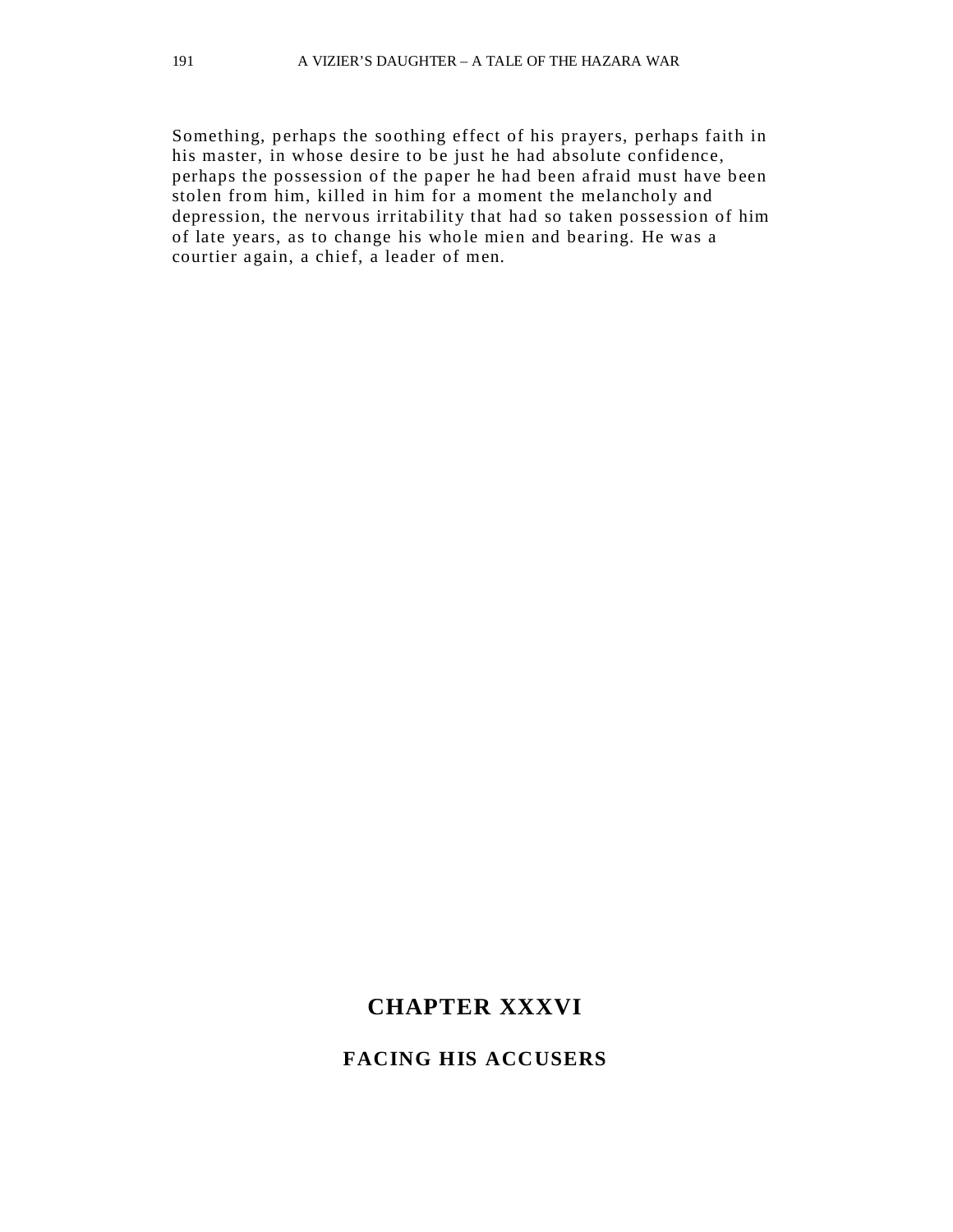THERE was defiance in the Chief Secretary's very carriage as he entered the Court. He spoke to no one, took no notice of the head of the police as he passed him by the door, and marched straight to the entrance of the presence chamber. In the morning a casual observer, knowing nothing of him, would have pronounced him a criminal; as he stood now in the anteroom, erect and fearless, his very attitude denoted innocence.

The door opened to let some one out, and the Chief Secretary stood before his master as of old. The Ameer looked up surprised. So astute an observer and reader of character could not fail to observe the change.

"You have returned," he said. "You have prepared your defence. I will summon your accusers."

The official drew himself up and his eyes flashed fire.

"Your Majesty," he said, "I have no defence to make. I will answer no accusers. From my boyhood I have served you faithfully. From my first entrance into your Court I have loved you. Now I appeal to you. Point out the man who has served you as I have served you. Twice – it is a long time ago – but twice I have saved you from danger, perhaps from death. Ill-health and over-work have combined to alter me so that I hardly know myself. I am listless and dull, unnerved. Your Majesty has not understood my depression. I have shunned my friends. I have behaved like one with a burden on his mind, like a criminal if you will; perhaps I have almost looked like one, but God is my witness that never have I toiled more arduously in your service, never since I have been in this country have I more right to appeal to you for protection against my enemies."

The Ameer held up his hand to command silence and opportunity to speak. "What you say is all true," he said. "You have served me long and well. You have been unsparing of your time and energy, but you are only mortal. You have yourself told me that you wish to return to your own country, you country which is ruled by a nation which, while calling itself my friend, keeps the mouths of its cannon pointed at my capital. For months I have heard that you have been seeking an appointment among these strange friends of mine, that you have been in correspondence with your relations on the subject. That one of them has visited you and even endeavoured to allure you from my service. I myself *know.* He himself spoke to me on the subject. A paper of little importance, but one given to you by me in strictest confidence, has been found in the office of my friend's (?) agent ready to be despatched to India. I have faithful servants, you see, besides yourself, men to whom I owe much of the peace that has so long reigned in my country. One of these saw the paper, recongnised its importance, and brought it to me. What excuse have you to make? How did it get into the British Agency?"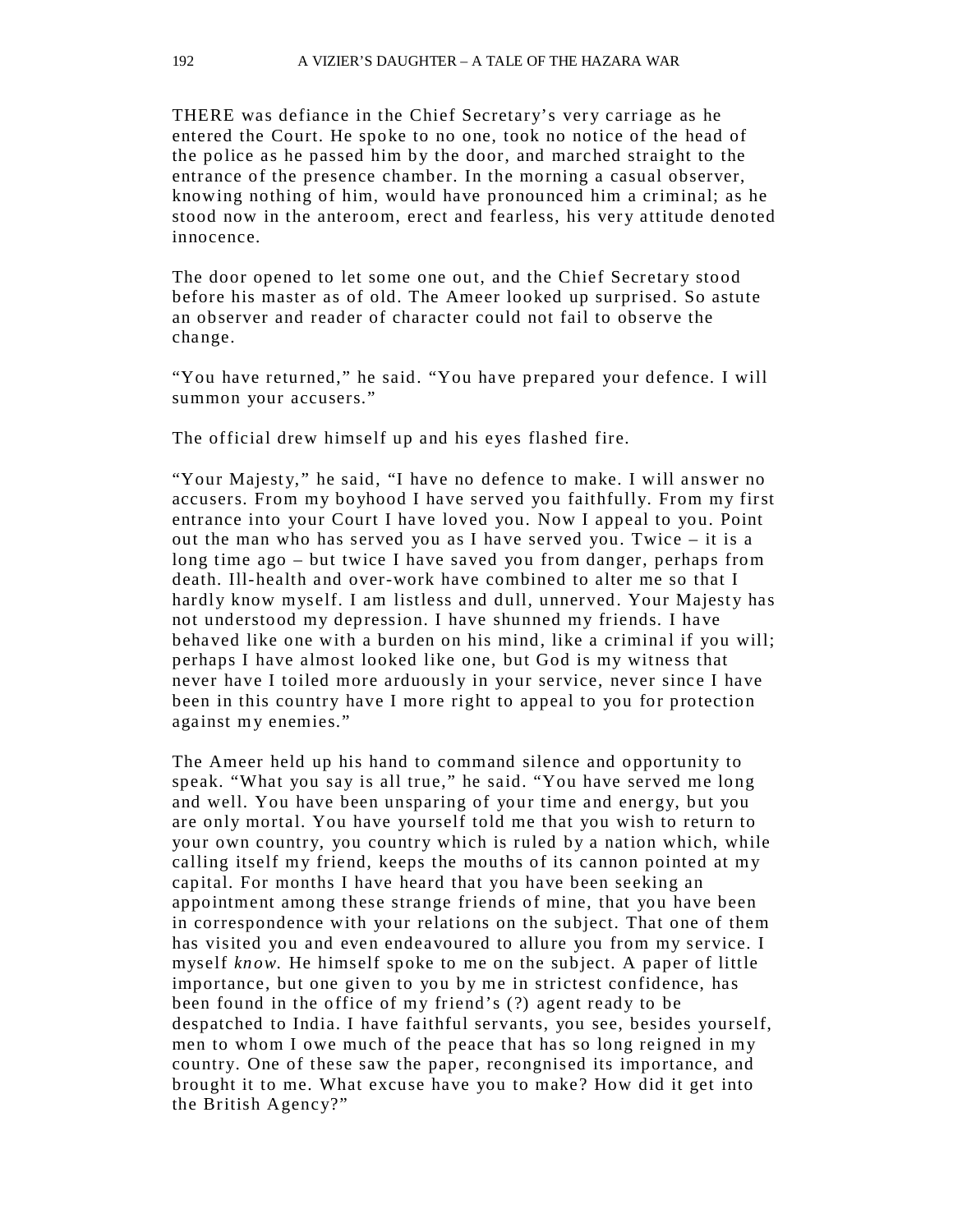The Ameer's eye never moved. It was fixed on the man before him. The room had gradually filled with courtiers and servants of all ranks. Except in the immediate vicinity of the Ameer's couch, there was hardly standing room, and not one man in all that crowd would have changed places with the official who stood facing his judge, his back turned to his accusers.

With something like a laugh, or rather, perhaps, one might say a shout of derision, the Chief Secretary turned and faced them all, then turned again and addressed his master.

"My accusers?" he said scornfully. "Are these pariahs my accusers? If so, I refuse to answer them or to speak to such dogs at all. They know I am an alien, they know I have private sorrows and troubles, and they know I have the pay of your Majesty's Chief Secretary. That is all they know. They know nothing of loyalty, nothing of duty, nothing of patriotism, they want but one thing – my pay. Your Majesty does not for one moment believe they *could,* even if they *would,* do my *work.*  But because they want my pay, my house, my position, they make plots and deep-laid plans to overthrow me. They intrigue, they forge, they perjure themselves, all that they may obtain so paltry a sum that I am half ashamed to call it my salary, and your Majesty asks me to answer them; but I dare to stand before you, one man, an alien, and refuse to speak to them at all. I am sick of my life, I do not wish to live, I would rather die. I have spent my health and strength in your Majesty's service, I have worked for you and your cause day and night, and I believe in you and love you still, because I can see how impossible it is for you among these rogues and false witnesses to judge me fairly. I fear either gallows nor gun – nay, rather, I seek them, and am ready to face them; but before I do so, and in presence of this vast flight of carrion crows all watching for my poor corpse, I hand you your letter, the letter you placed in my hands, and which has never left my possession since. I have other confidential papers of your Majesty's, some of them papers I have had for years. They are in my house, they are all ready. Any one of these vultures can go and fetch them for me."

The Ameer held the paper in his hand. He was looking it carefully over and examining it.

"This is the original," he said, in his low impressive tones. "Some one has made a copy. My God! what villains I have got for subjects. They will try to prove to me soon that I myself am traitor. Ah, you hungry hawks, you are on the sharp look-out for prey, but take care you do not strike too soon. It is better for such as you to wait until the querry is quite dead. Though sick and sad, he has claws that can scratch and jaws that can bite, and he may strike you so that you never rise again. Two minutes ago this room was full to overflowing, now where have these accusers gone? My son, I forgive your vehemence, which was hardly becoming in the presence of your sovereign. There are times when the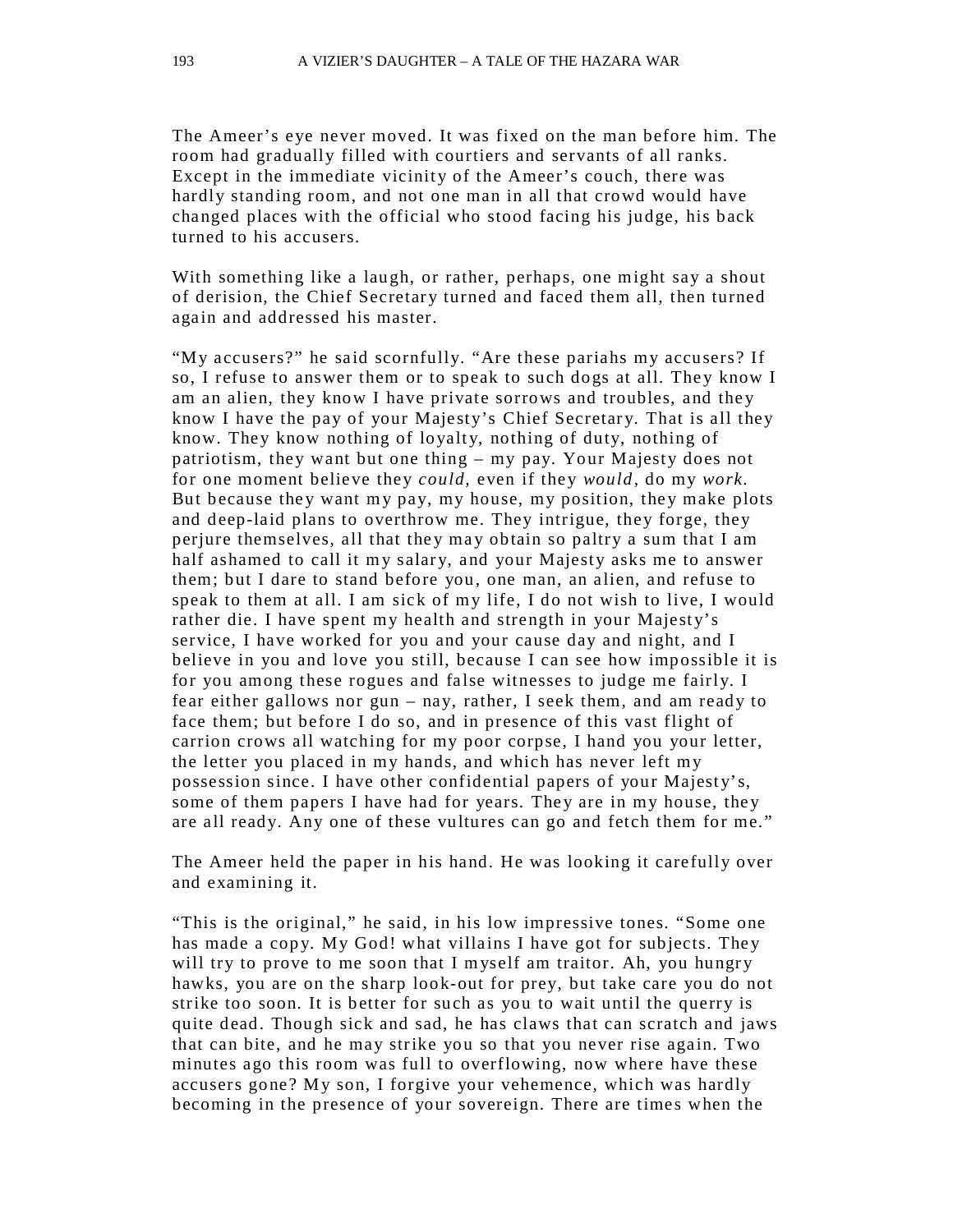most moderate of us cannot restrain ourselves. Go home and rest, or rather, no, stay, I am sending for my food. You must be refreshed before you go. I shall inquire into this case. Your enemies shall not go unpunished."

The Chief Secretary bowed low. Something of his usual melancholy had settled on him again.

"First, let me give thanks to my God, who alone can deliver me," he said reverently, and passing from the presence chamber where he had been the object of so much interest and excitement, he entered a small apartment often used as a writing-room by the Princes and certain officials of importance. It was a bright little room at the corner of the house, one window facing the entrance gate, the other looking into the prettiest part of the flower garden, where there were seats and benches for the comfort and convenience of the pages and courtiers.

"Ho! Nabi Khan, bring me some shawl or carpet to pray on, and some water for my woozoo," he called to one of his servants sitting in the sun just by the entrance, waiting for his master to reappear.

The summons was instantly obeyed, and long did the Chief Secretary remain rapt in his devotions, sitting on his heel on the carpet spread for the purpose, his hands held out before him in earnest supplication. The sound of voices came through the window, voices that came and passed on. He heeded them not, but prayed on. He asked his God for no special temporal blessing, only for light, and guidance, and strength for whatever lay before him.

Suddenly, however, his attention was arrested. Two boys (he knew exactly who they were) had evidently occupied the seat immediately below the window, and were discussing the event of the afternoon.

"That was a fine appeal," one was saying; "I must say I thought the Chief Secretary spoke well, and what he said was true."

"Yes, and he looked well too, and that has something to do with his getting off so easily. You know how influenced the Ameer is by looks, but what he said was no defence. He has averted the evil day for the moment, but it is a mere delay. They have made a ring from which he cannot escape in the long run. He's bound to fall, and then what is there for him? The gallows or a prison, which, to my mind, is worse."

"There are some others that will ornament the gallows before he does, though, I fancy," the other replied warmly. "This case is going to be sifted to the bottom. I heard the Ameer say so, and you know what that means."

"Oh, I daresay we shall see the executioner busy, but others being hanged first won't save him. He's bound to fall sooner or later. I tell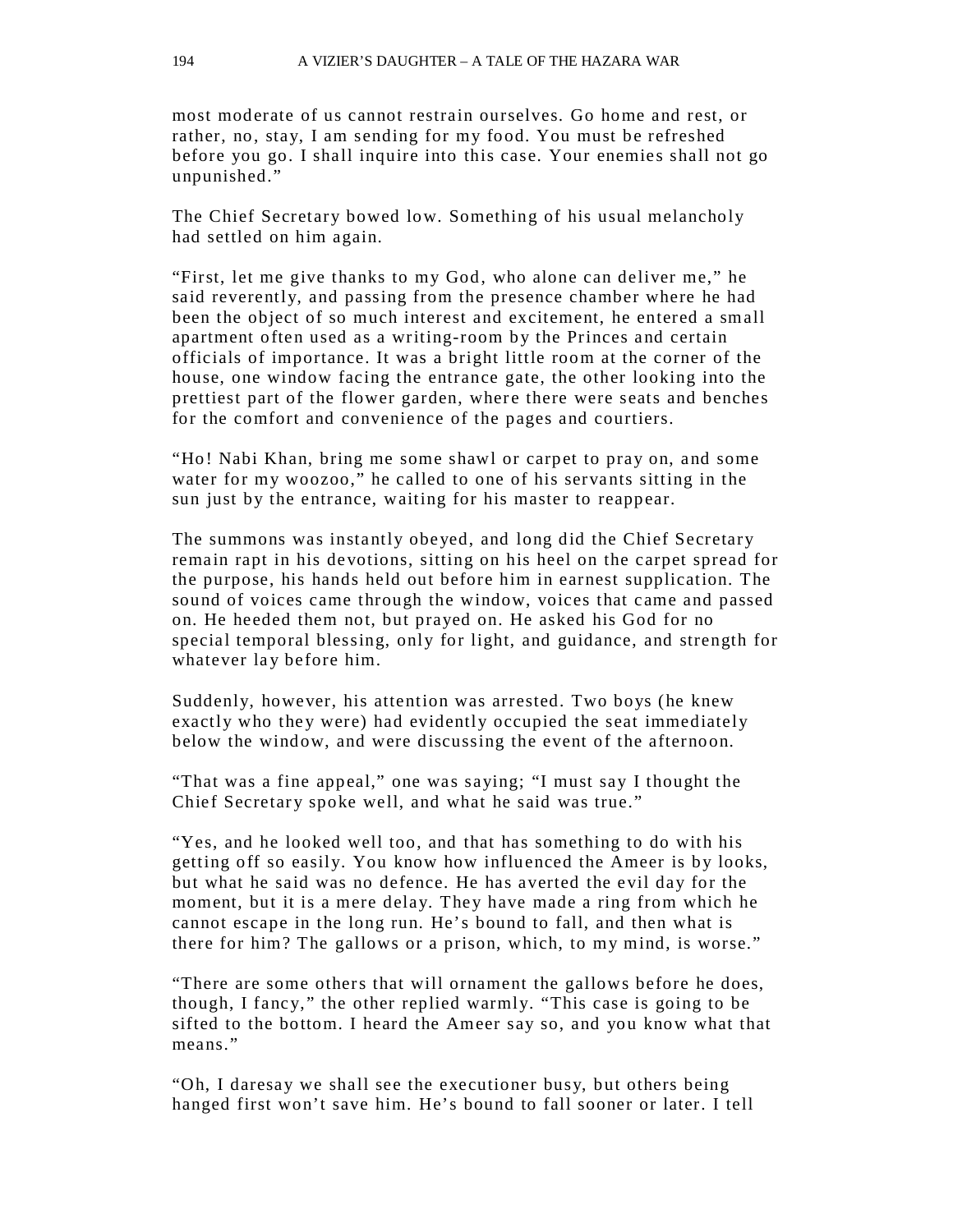you again they have arranged a ring to do it, and they will stick to their purpose like flies to a honey-dish until they have destro yed him."

"Yes, and then betray one another afterwards, when he is dead, that is their way. They have been at it for years."

"Oh, nothing is surer than that, but I should not like to know who made that second copy, who got the chance of copying it. He must have kept it carelessly, to say the least of it. Or – he may have copied it himself, and sold the copy the English. He is a sly devil that. I daresay he got a good round sum for it."

"I don't believe he ever did any such thing. He isn't the man to do it," the more sympathetic of the two said warmly. "But these police agents are clever enough to invent anything."

"Oh, clever enough, of course they are, and if it doesn't strike them, I'll put them up to it. I like to see the fun. It's the only life we have," the other speaker said gaily.

"Well, I don't wish to see him hanged; he's done many of us a good turn, and if I were he I would escape. I would not stay here to be caught like a rat in a hole."

## **CHAPTER XXXVII**

#### **A RAT IN A HOLE**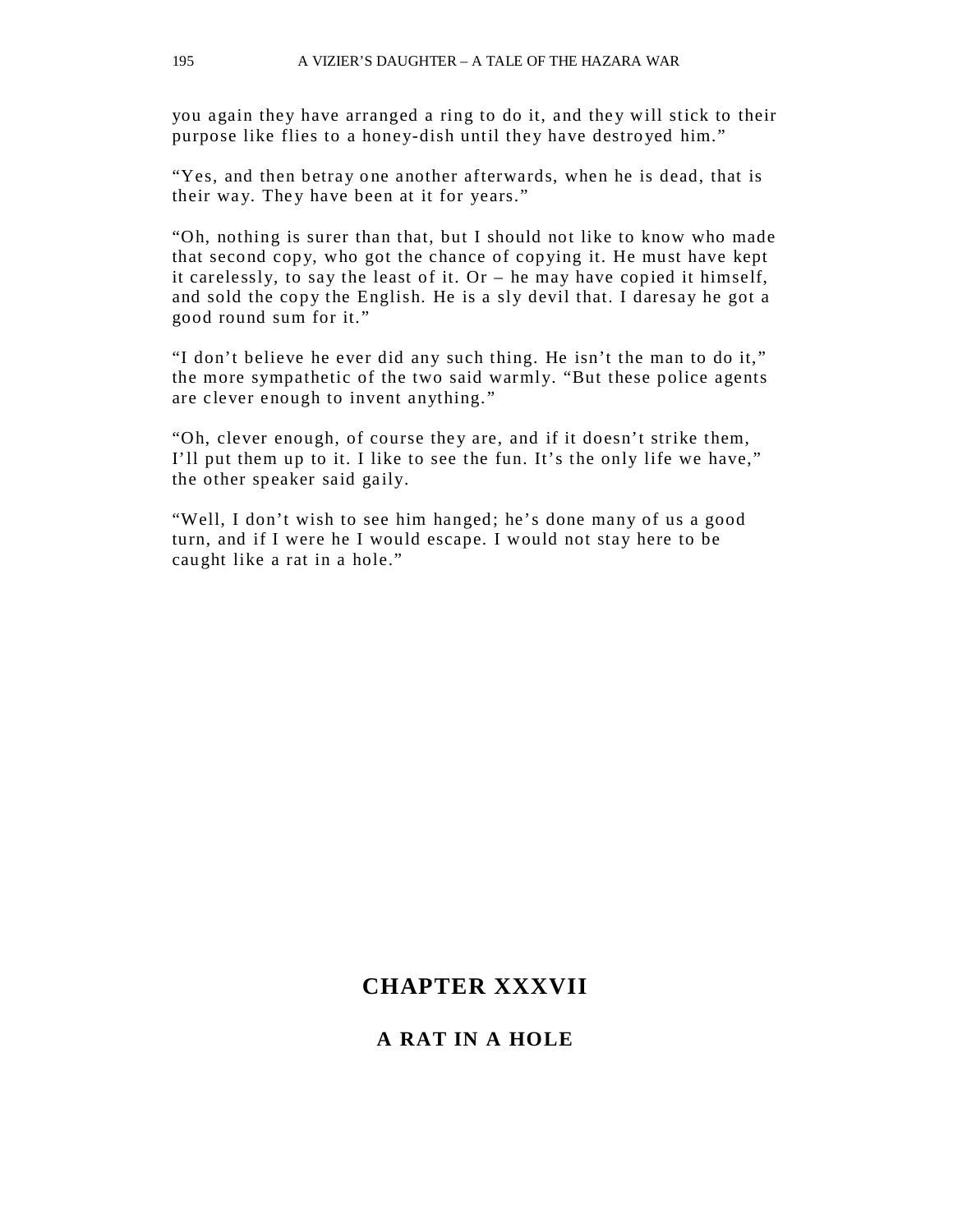THE Chief Secretary had heard enough. His danger was quite clear. He saw the whole trial, as it would be, just though it had been.

Even man and boy about the Court thronging to hear the evidence against him. Each interested in the highest degree not in his, the Chief Secretary's, downfall particularly; no, they were not vicious, but interested to hear how would extricate himself, or whether he could extricate himself at all – interested in the game of skill where one man alone, the ablest and most crafty in the country, would plead his cause and fight for his life alone against a dozen, perhaps fifty accusers, each of whom would feel that to fail in his evidence would mean danger to himself – perhaps death.

How they would push for the best places – quietly, of course, that the Ameer might not notice – but none the less forcibly. How they would think out each point, suggest further possibilities or impossib ilities, every now and then bringing forward some new and deep-laid scheme, undreamt of by him, the accused – schemes that could only occur to an Afghan; schemes he might not be able to find an answer for on the spur of the moment, but which, nevertheless, might appeal to the Ameer as reasonable, such as the one the page-boy had suggested but a few moments before in his own hearing.

Hi might escape once, or even twice, as he had done to-day, but the net was surely cast, he was bound to get caught in its meshes. Besides, it was strange about that second paper. Ransack his brains as he would he could not account for it, or suggest any means by which it could have been made before the original had been placed in his care by the Ameer.

The case, when it had first been put before him, had seemed an urgent one. The messenger had brought it to the official's house sealed, and had requested a personal interview with the Ameer. He had even kept the man as his own guest, fearing he might talk too much, until the appointed hour had come. the packet had then been delivered, still sealed, into the Ameer's own hands. That was all quite clear in his mind as though it had happened but yesterday. Who, then, had made the copy? and how had the forger got hold of the original?

Only one man, besides himself had ever had access to his yachdan – his Mirza (writer, secretary). He had trusted that man implicitly  $-$  had looked upon him as a creature wholly his own by right, for he had saved his life. It was an old story now, but the man still constantly referred to it, and reminded the master, to whose interests he professed to be devoted, of the day when he, like so many others, had been hounded by his enemies, and almost brought to earth there in that very room where his master had that day stood before his accusers. And that master had saved him, hail shown the Ameer clearly and convincingly why the accusations were being brought against the poor trembling wretch – had pointed out the man who was really at the bottom of the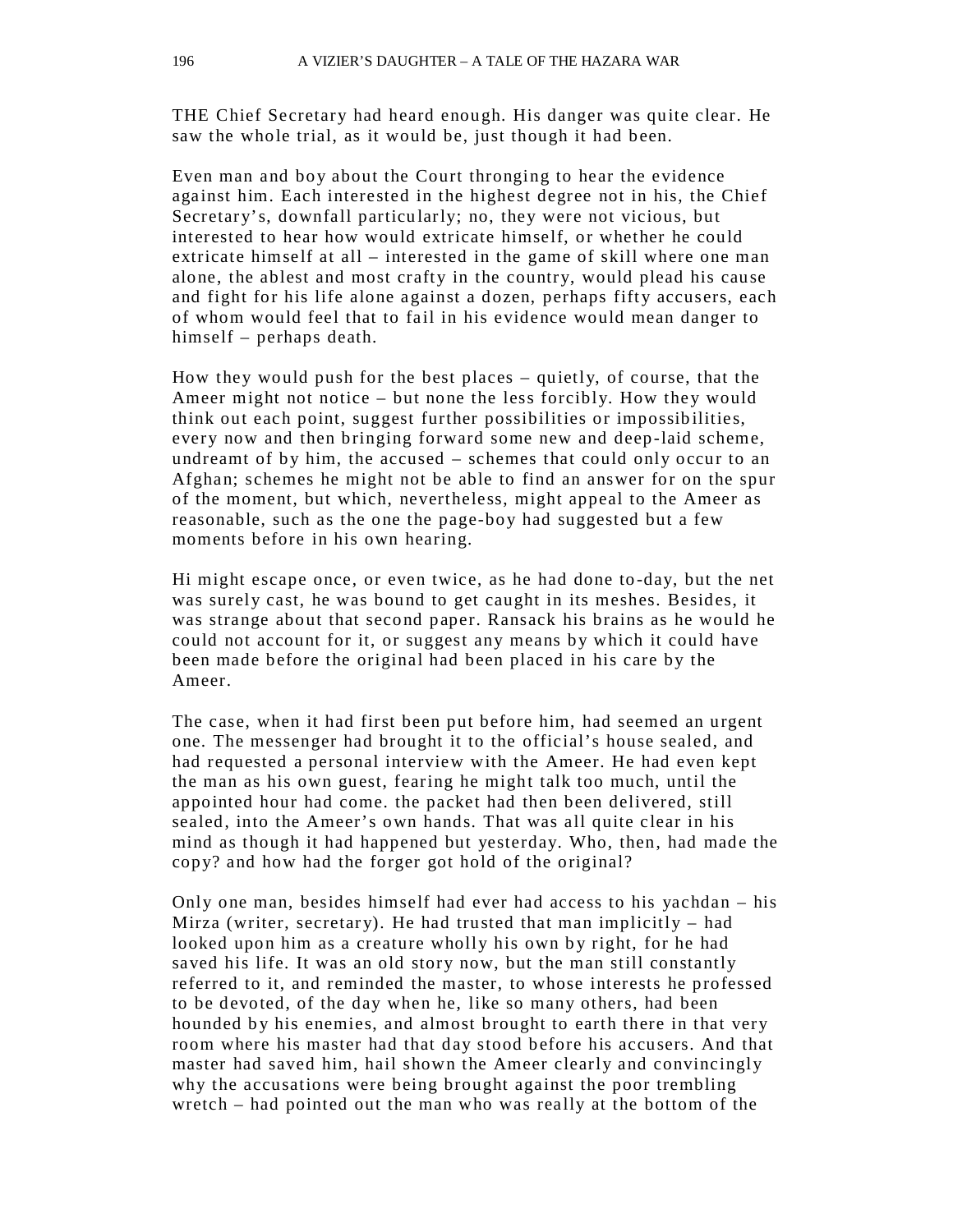plot, and his object in making it. Gratitude alone, he had thought, the instinct man shares with the baser animals, should have bound the miserable creature to him – but no. that man alone could be the culprit, there was no one else. The official had, of course, never shown him or told him anything about these private papers, but the box had not infrequently been in the room, and sometimes open, while they had been at work together, and sometimes he had been called away suddenly to attend to some visitor, or some other matter of business, and then the man must have found his opportunity. The Chief Secretary saw it all now – saw his own folly. The miserable hound whose life he had saved, and whom he had fed and clothed, had sold him to his enemies, and for what? – a few rupees at the most, perhaps a winter coat. It had often been done before. He had seen such things happen over and over again during his years of residence in Afghanistan. There was nothing unusual in the occurrence. He should have expected nothing different from a Kabuli.

He still sat upon his prayer carpet, his hands still outstretched to Heaven. He had prayed for light, and light had been sent. He had sought guidance, a guide would surely be found. He was calm and collected, and quite satisfied that this conversation that had taken place so near was no mere chance. It was Heaven sent. He had but to follow. He must escape, and that at once. But how? That was the next question. He began thinking of where he could turn for a guide, and which would be the shortest way out of the country. There was one route by which in twenty-four hours he could have found himself on British soil. That was by far the easiest, but it was also the most dangerous way. It was a road along which there were Afghan guards at every turn – each having to be satisfied as to his reason for being there, and the further he got from Kabul the more difficult it would be to find an excuse. It was the way many a courtier had tried to find freedom, only to meet with his death. No, that was no use. Then there was the road by the ruby-mines – that was a pretty safe one, if only he had had some excuse for going there just now – but there was none, and so long a journey undertaken on but trifling grounds at such a time could not fail to excite the ver y suspicions he was most anxious to avoid. "I know the best way to do it, and one of the most direct routes too," he said to himself. "But I need a guide for that, and where is a guide to be found?"

Who, indeed, could he trust? There were many among the hill tribesmen who owed himself such debts of gratitude as no man surely could forget. Men who owed him all they possessed  $-$  life, and limb, and property – and if he had had time he would have sent for some of them, but which? That was another difficult point to decide; and then he remember cases where men had trusted themselves to these very hillmen, and had been sold by them to their enemies, after having received large sums of money, and promises of more for taking them safely out of the country. Whole histories of families and tribes that has sunk from the greatest importance down to absolute insignificance,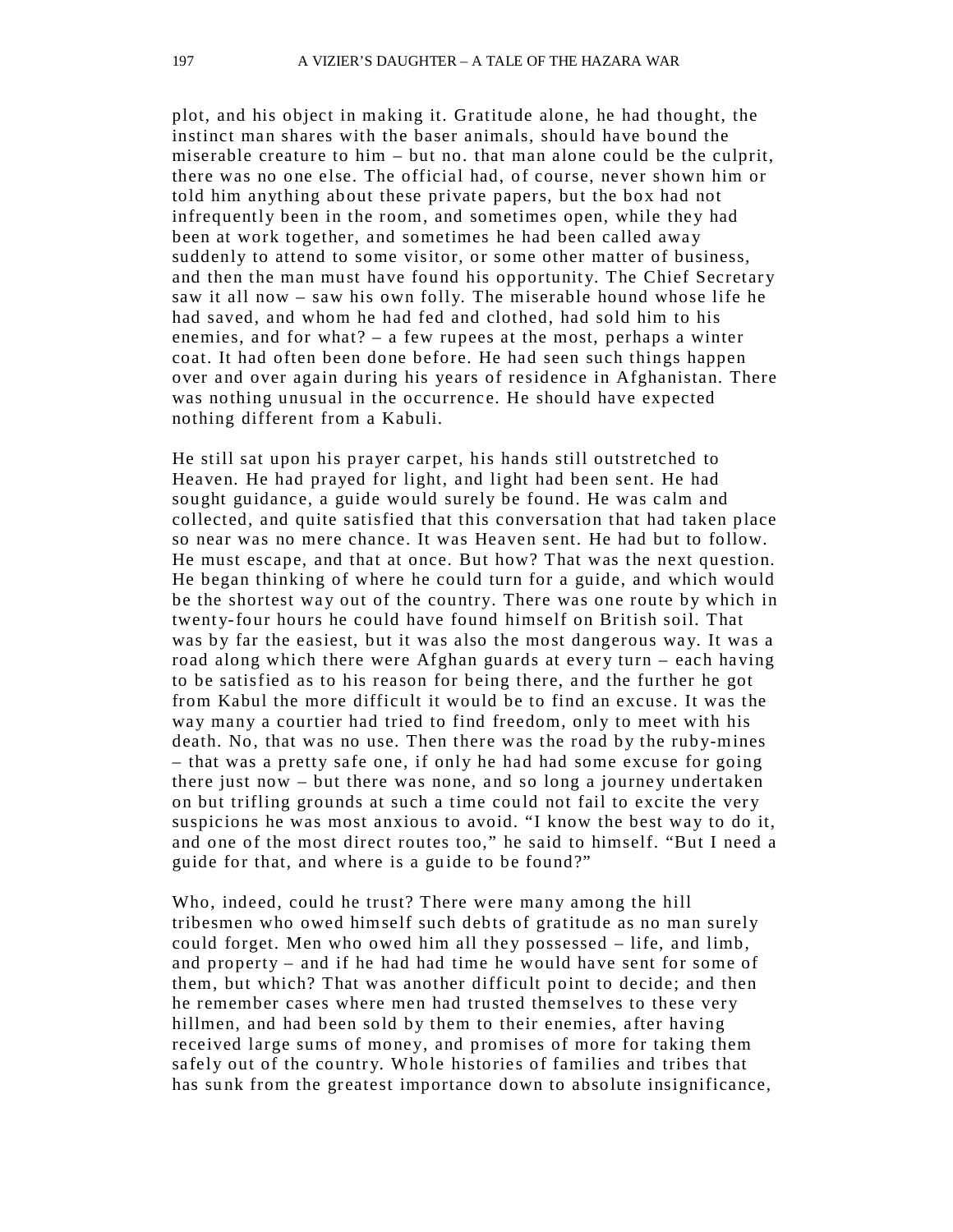and visions of the ultimate fate of their chiefs, passed in review before him as he sat rapt in thought.

Somebody opened the door and peeped in. It was only a slave boy – but the reverie had been interrupted, the spell broken.

He rose quietly, composedly, sadly, and called to his servant to remove his prayer carpet, and bring him his horse. He had finished his business, he sad, was tired, and was going home. If the Ameer asked for him some one must be good enough to make his excuses. He would be at Court after the usual Friday pra yers next day. That was all he said aloud, but another and a very difference sentence kept surging up in his brain, and ringing in his ears. "I must escape – I must escape at once, or I shall be caught like a rat in a hole." On that point he was determined absolutely. On ways and means he had yet to decide. But with that fixed purpose in his mind he looked round him with many and mingled feelings swelling up in his heart and brain. He had been longing to get away for months and even years, but now that the final wrench had come he could hardly bear to tear himself away from this, the country of his adoption.

Many links bound him to it. There was the grave on the hillside, where the wife who had loved him and during whose lifetime he had been so happy, and in such favour, now slept – the little girl who called him Agha and did the honours of his house so sweetly. Afghans were treacherous, of course, but still he had some friends, men who at least wished him well, even though they might not have the courage to stand by him. The very buildings were familiar and therefore dear to him. He had watched the house where he now sat being built from the foundation when he was a mere boy, and the Ameer had only just begun to build the palatial villas, of which there were now so many. How grand he had thought it in those days. How he had marvelled at his master's genius displayed at every turn, at his patience with the workmen when he was teaching them, for they were all fresh to this new st yle of work then, and every step had had to be explained. What games he and the young Princes had had in the garden, before it had all been laid out and cut into beds by the Scotch gardener who had come up and revolutionised their old system of growing flowers. They had all been mere bo ys then – he a little their senior, and therefore their leader. Care had sat but lightly on their shoulders in those days. How different it was to-day!

A sob almost escaped him when he thought of his master sitting now but a few yards from him. His master who had practically brought him up, aroused in him an enthusiasm for a country in whose welfare he had ever since been so deeply interested, where his ambitions had been satisfied, his love of power gratified. Never would he see that master or that country more. Then there were the schools he himself had suggested and designed. There were the factories he had established, the workmen he had trained, all doing fairly well – not so well, of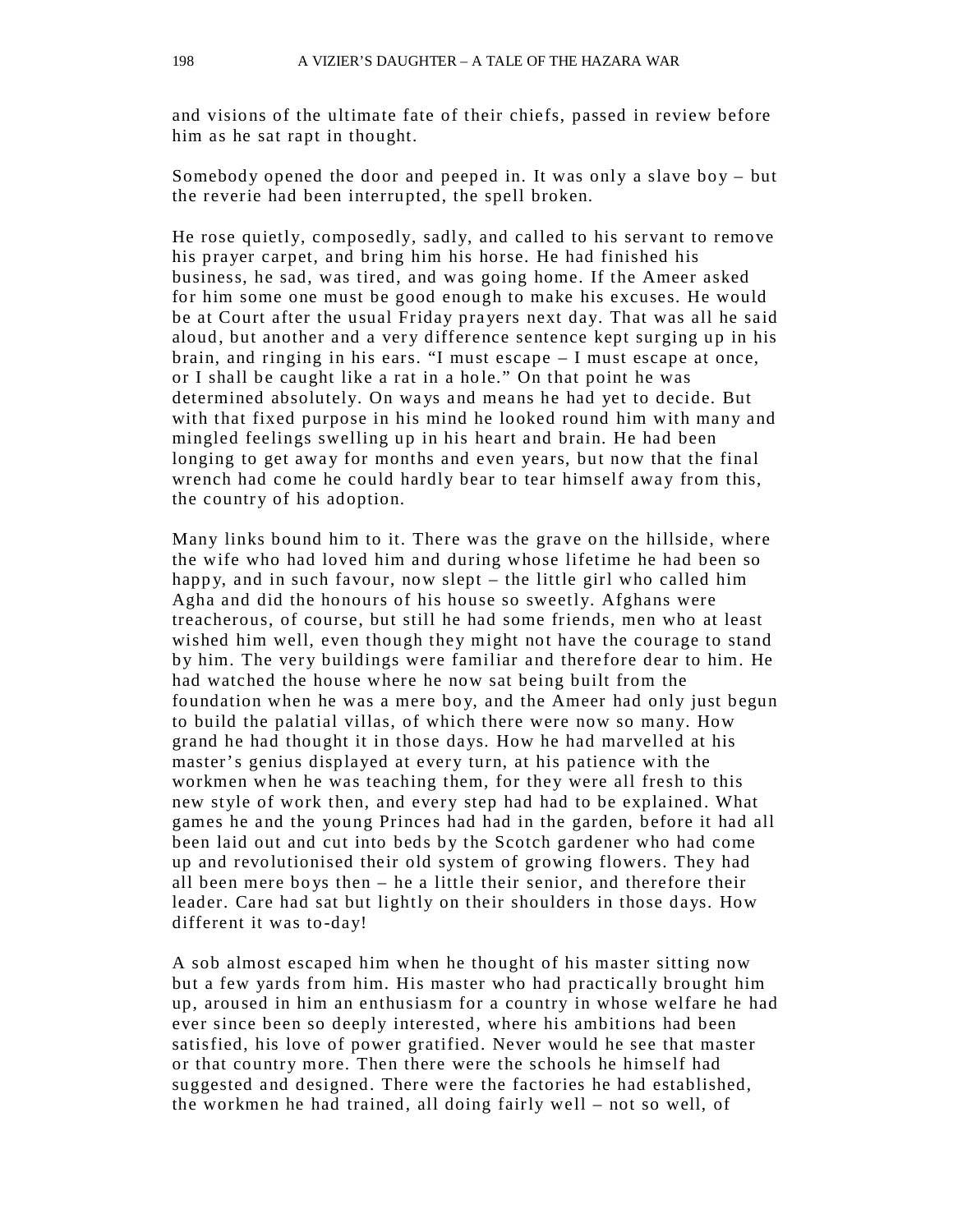course, as they ought to do, because he was but one man in a place that twenty should have filled if the work were really to be brought to perfection.

There was a sound of clanking chains on the path outside. He looked out. A prisoner led by two soldiers was being taken before the Ameer for trial. Ah, poor wretch, what was to be his fate? The very thought of such a thing stirred the Chief Secretary to activity. This was but another warning sent by the God whose aid he had invoked to show him what his fate would be, if he did not at once act on the message that had been sent him. He straightened his coat as he had done in the old days when he had thought a good deal of his appearance, smoothed his hair under his fur cap, and without saying a word to any one, was on his horse and off in the direction of his house.

He had salaamed no one, not even the Ameer.

## **CHAPTER XXXVIII**

### **WANTED AT LAST**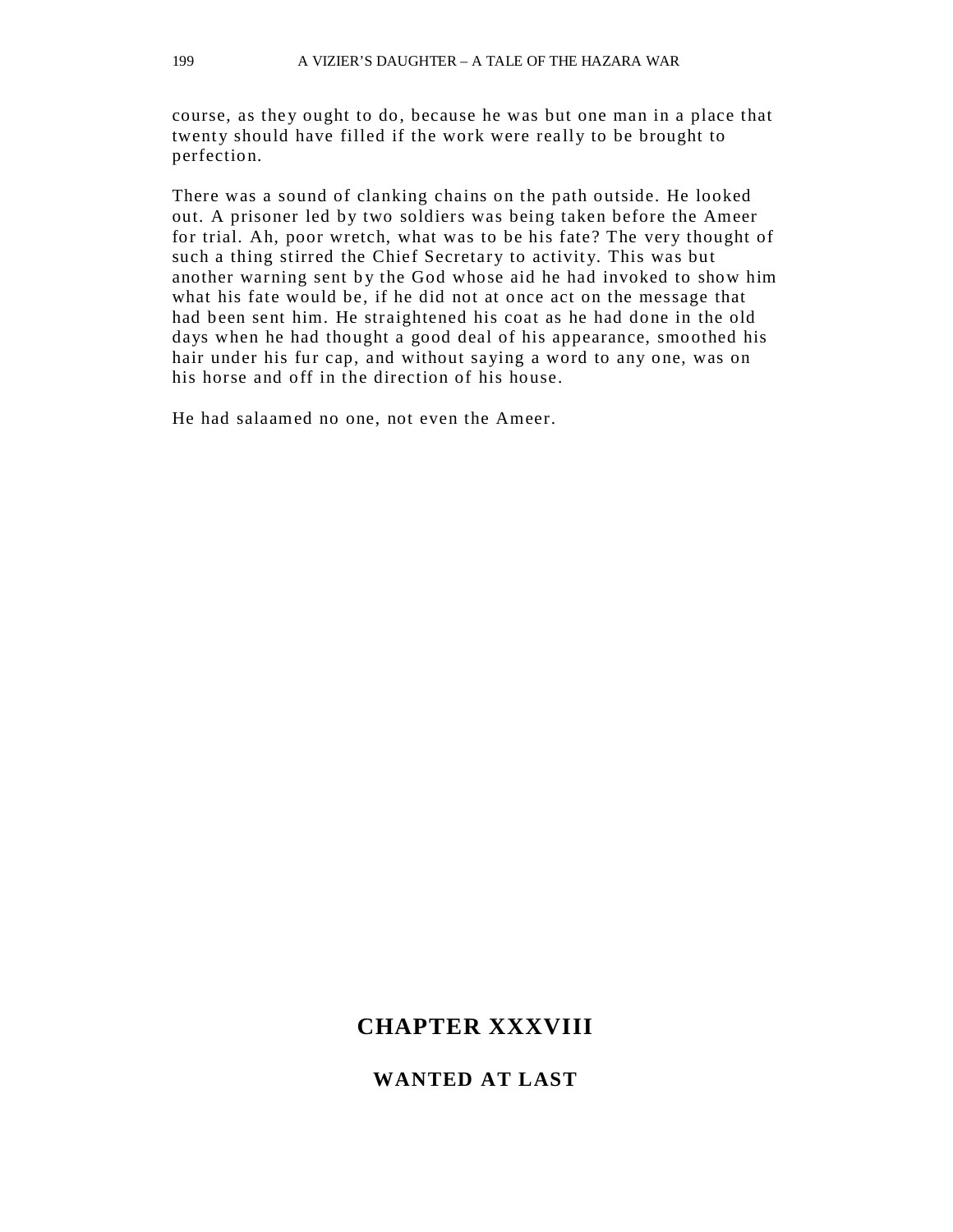GUL BEGUM sat by the window again – but this time she was not listless. Her whole attitude denoted alertness, she was listening for her master's footsteps. Would he return at all? and if so, what next? She had seen and heard enough to know the danger he was in. she felt certain that if it were not already too late, something must be done at once, if that life that was so dear to her was to be saved.

It was three hours since the Chief Secretary had left his hou se, and during those three hours her brain had been hard at work continually, contriving, plotting. Already she had laid her plans, and had commenced her preparations. She had had a long conversation with Sardaro, had worked upon her feelings, and had persuaded her to coax their master to let her go and see her mother. She had had a bad dream, and could not rest, she said. She felt that some misfortune was coming to their family, and that she must see her mother.

"We will send for your mother to come here, nothing is simpler," the old woman had said sympathetically. She had the greatest faith in dreams and presentiments, and, moreover, she liked Gul Begum in a way, and would have been glad to have done a good turn for one who was in such favour with their master.

"Ah, that's just what I don't want even to suggested to Agha," the girl had pleaded anxiously. "I *must* go to her. I want to find out by my own observation to whom she is talking, and of whom she is making a confidant. I can only do that by going to the house myself. I believe she is talking too much, and imprudently. Sardaro, do help me. I will do anything you like if you will help me in this. *You* can coax Agha."

"I really don't see how it is to be managed," the elder woman had replied nervously, but rather flattered; she did not know she was thought to have so much influence. "Agha will never listen, and will only think me a fool for my pains, and *you* something worse, perhaps, for wishing to go out. You had much better let me send for your mother to come here. You can question her closely, and without her suspecting your object."

"Then you will not help me," the girl said, genuine trouble visible in every feature. "I am indeed friendless! Ah, if I were only rich, I would offer you anything to do this for me, this one little thing. As it is, I have nothing worthy of your acceptance. I can only suggest a little gift, a present so small that it is hardly worthy of your consideration. You know that gold embroidered shirt front I was making for Agha? Well, he says he prefers Feringhee (foreign) made shirts, and does not want it. I was going to have made it into a peran for myself, but if you will accept it, I shall be proud to see you wear it. I would much rather you had it, Sardaro, indeed I would." So intend was the girl in getting what she wanted, so sure was she that events were about to occur which would prevent her from ever wanting her gold embroidery more, that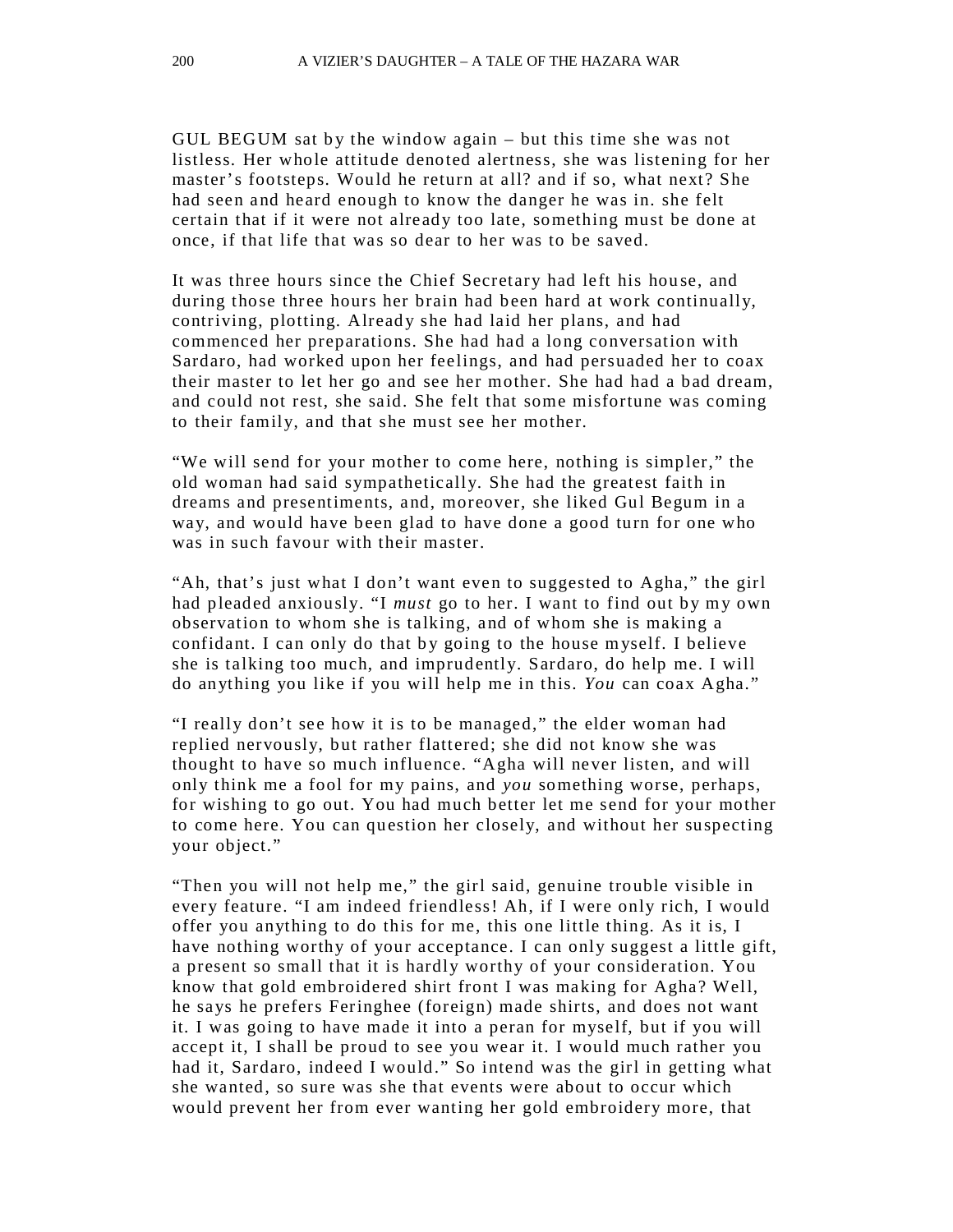the old woman was quite carried away, and promised to speak to their master when he came in. besides, after all, Agha had called her a fool many a time. It would not hurt her much for him to do so again, and that peran was worth having. Gul Begum had been working at it for the last six months. She (Sardaro) was of the royal tribe, and ought to have good things – they became her and her position, but her master was very forgetful, and, as long as they were clean, seldom troubled himself as to the clothes his servants wore.

"I shall go and get ready so that I can start at once, if I get permission," the girl went on eagerly. "Will you give me my bokra\* out of your store cupboard, Sardaro?"

The old woman rose and unfastened the door. Gul Begum got up from her seat by the window; took it, and gave a sigh of relief when she got back to the little anteroom, where she usually sat when she had nothing special to do. She had got that much – her bokra – without exciting suspicion, had gained one point. Now she must find an old suit of her master's clothes frown among those laid aside to give away, and she must let them out somehow, so as to make them fit herself.

It took her some time and entailed some curious looking patches, but that mattered little in a place like Kabul. Moreover, a long loose coat caught in round the waist by the usual Kabuli belt was more easily found, and hid many defects. The slave girl laughed to herself as she surve yed herself in her master's little mirror, dressed in his clothes, and looking well in them. "I would have made a fine man," she thought; but fear of discovery made her hasten to complete her toilet, and cover the man's suit with the bokra she had obtained from Sardaro. Some cold meat and some bread had been rolled up into a bundle, and the few jewels she possessed were inside the breast of the coat. "Agha must provide the money, and must give me one of his caps to wind a turban round, and a pistol. Now I am ready. We must fly to-night across this great plain, and then over into the Hazara hills, and there I will hide him. He will need me there. He will not be able to do without me at last," and as these thoughts came to her, her eyes glowed and her cheek flushed with rapturous joy at the prospect; then she sat down again and waited, thinking and planning still. She knew her master well, and that unless something most unusual had happened be would come home full of despair, incapable of thinking out anything; he who could influence and command thousands – could organise a state – could do nothing for himself.

She had not long to wait. But the footstep, when it fell upon her ear, was not hurried, almost tottering, as it had been last time he had entered the serai. It was the old stride and swing – Gul Begum recognised it without raising her eyes, and wondered! She had not believed it possible. Things had prospered with him at the Court, then. He would believe again as he had so often believed before, that his old luck was returning, and that all would yet be well. He would put off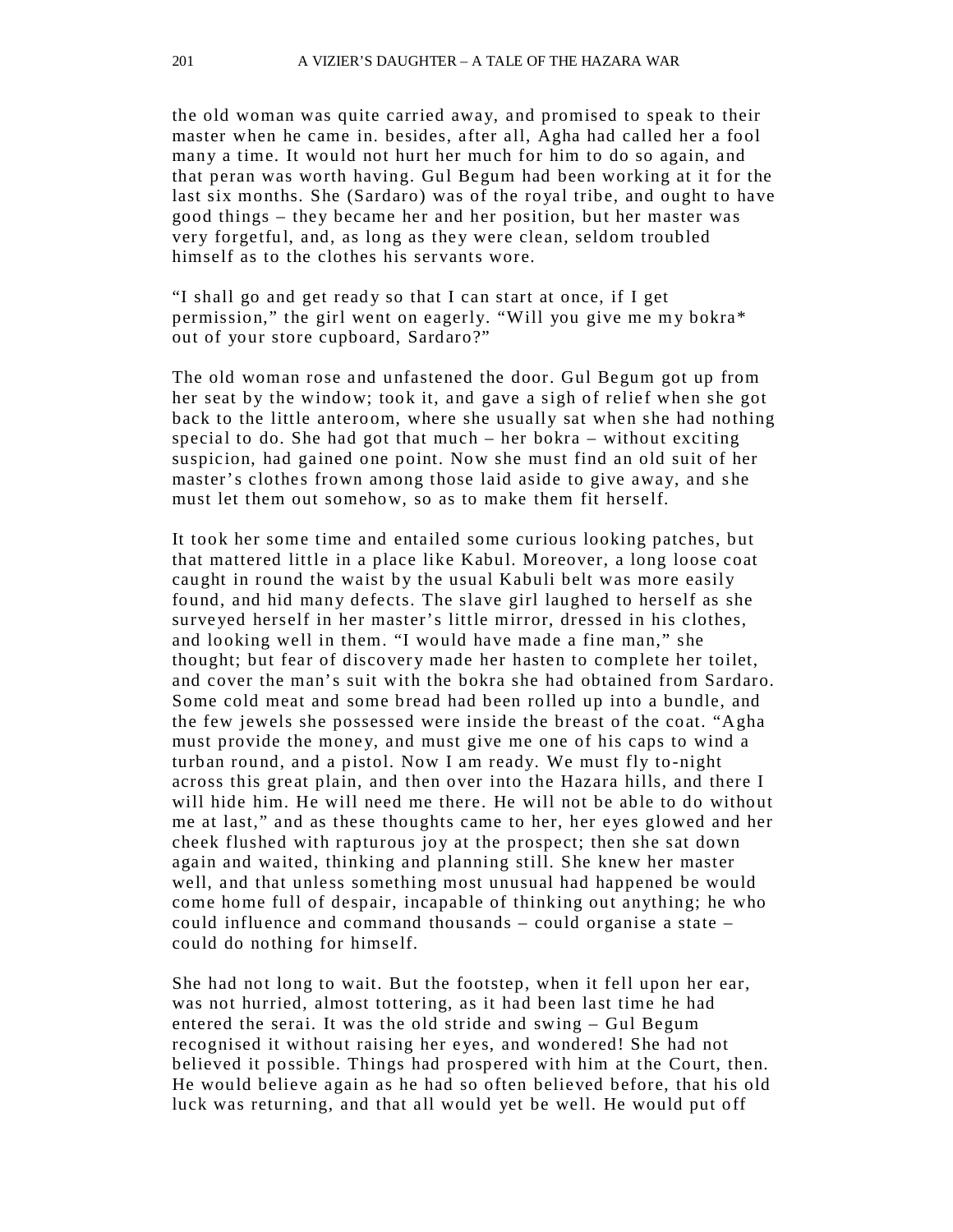and off this day of escape that she had been planning; put it off until one day she would sit and watch and listen for him, as she was listen for him, as she was listening and watching then: but he would never return to her more, never, never again.

"What are you doing dressed in that bokra?" he asked, the moment his eyes lighted on her; "where do you think you are going?"

"Agha," she said, as if by some sudden inspiration, "I am ready to take you out of the country. I have planned it all. Here comes Sardaro. She will ask you go let me go and visit my mother. I have no time to explain anything, only trust me and grant her request. Oh, Agha, grant it, it is your life, not mine, for which I plead!"

It was she who commanded now – she, his slave. It was for him to obey; and as the old woman entered the apartment the younger one slipped out, her hand upon her heart as if to still its tumultuous beating. "Will he understand, and will he do as I have said?" she asked herself. "Sardaro was too sharp, she did not give me a chance of explaining things to him. Oh, he will never do it. He will want to know a thousand reasons why. He will never let me go."

But she had miscalculated this time. Good fortune made Sardaro choose the most happy form of introducing her request.

"Gul Begum has had a bad dream," she said, "and is much upset. She thinks her mother has been gossiping and listening to gossip which is likely to produce great trouble, and she has begged me to ask you, Sahib, if you will let her go in her bokra, quietly and unobserved, to see her mother. She is a good girl and steady, I feel sure that you can trust her; and she is prudent, she will not let tongue wag over much."

The Chief Secretary raised his eyebrows calmly. "If Gul Begum seeks a favour, why does she not come to me direct and ask me herself? Am I so harsh with my slaves that they do not dare to approach me? Send her to me. I must know what all this means. If there is any reason for her request it shall not be denied."

"Agha has found favour in the Ameer's eyes to -day," the old woman said to herself as she left the room. "He has not been so reasonable and easy to deal with for many months. He seemed disturbed when he went out this morning, as though a storm were brewing. He must have scattered his enemies and sent them flying, God bless him, for he has returned in a very different mood. Perhaps his salary has been increased, and if so, perhaps we shall get backshish." The old woman was in high good humour – all sorts of possibilities occurred to her with her master's return to favour.

"Gul Begum," she called out, "Agha wants you. He is ready to grant your request, Jan" (literally my life, my dear), she added in a whisper,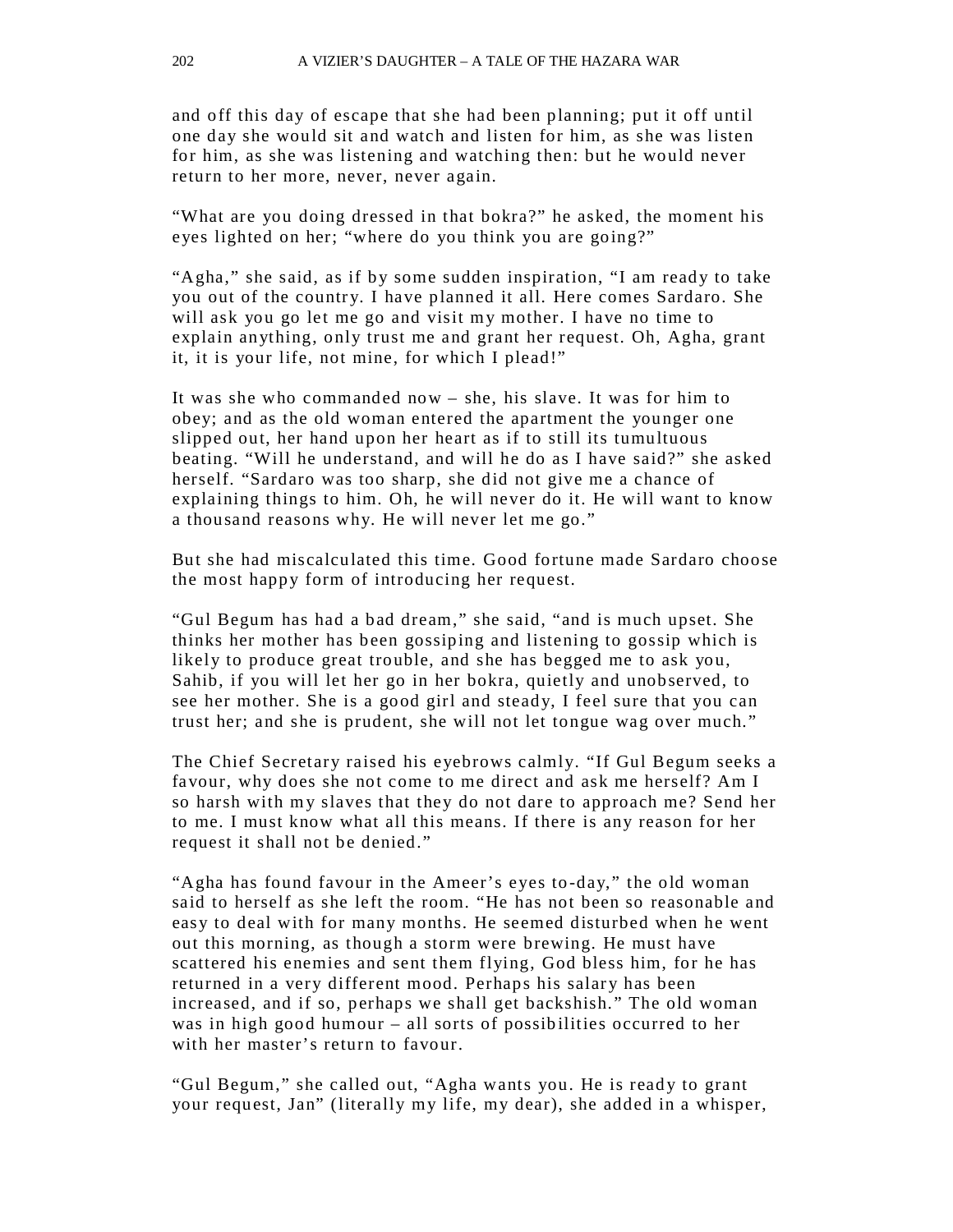"and then you will remember your promise and will let me have the peran, won't you? By-the-bye, is it quite finished?"

"Quite finished, Sardaro," the girl said, smiling. "You can take it now, it is on the shelf with my work." What cared she for gold embroidered tunics now? She had other work before her, she was going to ride for her life and for freedom, she was going to save her maser.

"What is all this about, Gul Begum, where are you going to, and why? I do not know I can spare you just at this moment. I have much on my mind and I may need your help."

The girl's e yes glowed. "Agha, you do need my help, and I am prepared to give it. You must fly this cold, murderous country, and today, and I am prepared to guide you. I am ready." She raised her bokra and showed the man's clothes she wore underneath. "I will go out saying that I am going to see my mother, but I will go to the Zearat (grave) on the hill where your wife is buried. I remember the spot well, thought it is years since I passed by it. There I will pray to God and seek His guidance till you come. You must bring one servant with you on a horse and make him hold both yours and his outside while you go in to pray. After a few minutes, you must go back and tell him that you have heard news of great importance from an official whom you have met in the Zearat; that you and he are going to ride to another Zearat further on to invoke aid from the dead saint buried there; but that he (the servant) must hasten back into Kabul on foot, as the official will need his horse. Order him then to take the best horse left in the stables and ride to Paghman, and ask the Governor if he can give you any information on some point which you, Agha, can devise better than I can, not knowing all your business. This will take the only man who knows the direction in which you have gone, miles out of Kabul, and it will leave a horse for me to ride.

Presently when he has gone, I can slip out of the Zearat, take off my bokra, and hide it among the boulders on the hillside, and return as your servant, to accompany you to the Zearat, fifteen miles from here. Tell whichever servant you take that to-morrow, being Friday, you will stay at the Zearat all to-night, and that he is to join you there tomorrow for mid-day prayers, bringing the Governor's reply with him. *We* will then ride in a totally different direction to another Zearat that I know of close to my country, for then, should we be stopped, and suspicion aroused by the conflicting account given by the servant, you can easily say that the man is stupid, and mistook the name of the Zearat and the appointed meeting-place. If we are lucky – as my heart tells me we shall be – it will be fully thirty-six hours before any inquiry will be made about you. The Ameer will just be told that you have been spending the night in prayer at a Zearat – and he knows that of late years that has been so constant a habit with you, that, though he may feel vexed, he will say nothing about it, and will not send to inquire after you."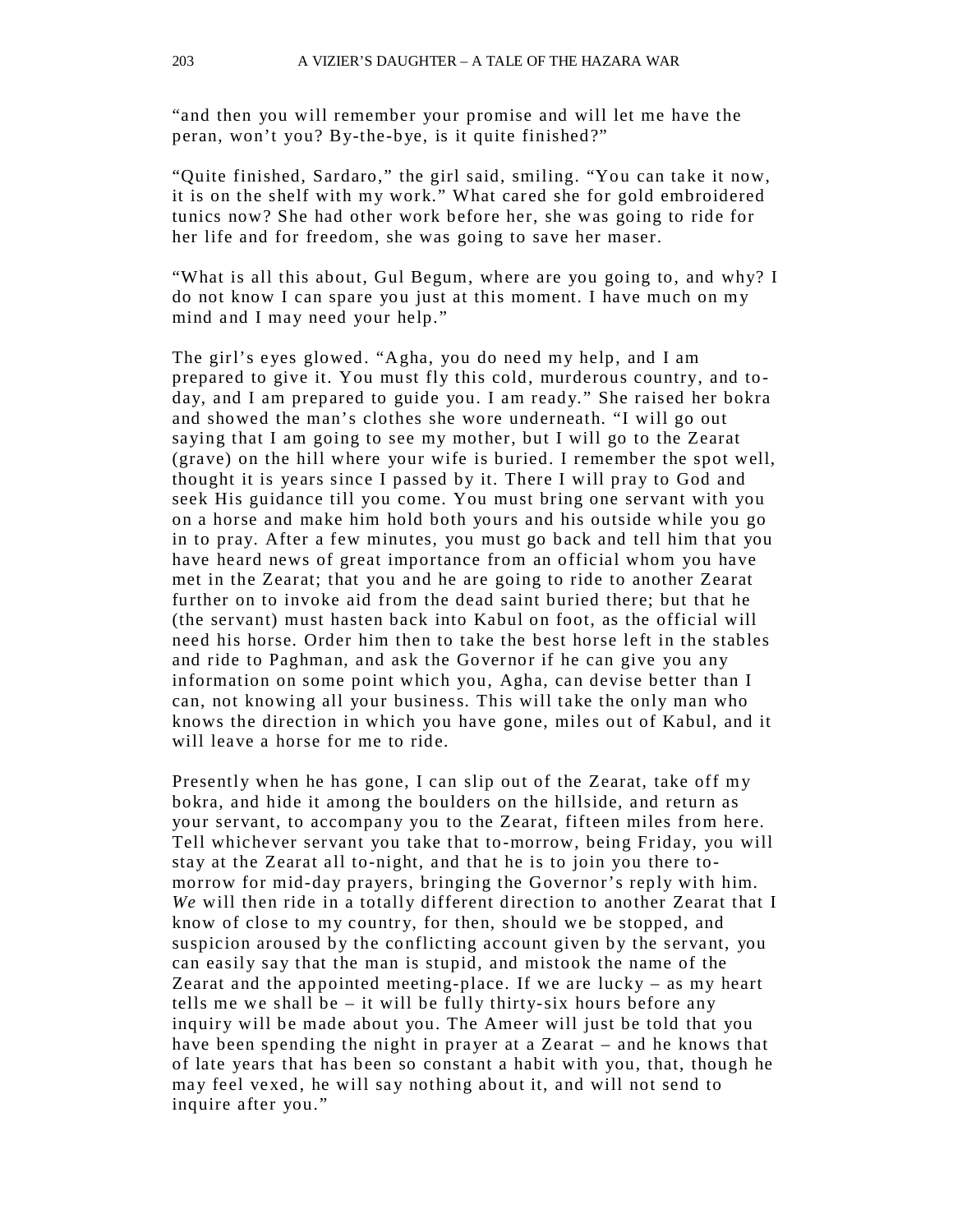The Chief Secretary had listened to every word the girl had had to say without interrupting her. Perhaps, he did not formulate his thoughts. If he had done so he would probably have said to himself: "In answer to my prayer, a boy was sent to tell me of my danger, and warn me that I must fly the country; a man was sent to show me what fate would be mine if I remained any longer here; and now a girl has been taught by the same overruling Power how my safety is to be secured and my enemies thus overthrown. He has Himself provided me with a guide when I could not think of one myself. Truly, God is great – who am I that I should set aside the warnings and the warnings and the chances He has thrown in my way?"

Indeed, some such current must have passed through his mind, for he asked no further questions, merely gave his slave the necessary permission to go out. "Tell Sardaro as you pass that I have given you leave to stay the night with your mother if you are invited," he said.

"Do not forget money and pistols and knives," she said, "we may have to fight for our lives. We must be prepared."

\* A bokra is a dress which completel y covers the figure from the crown of the head to the sole of the feet, and which Eastern women wear when they go out into the public thoroughfares.

## **CHAPTER XXXIX**

#### **A PILGRIMAGE**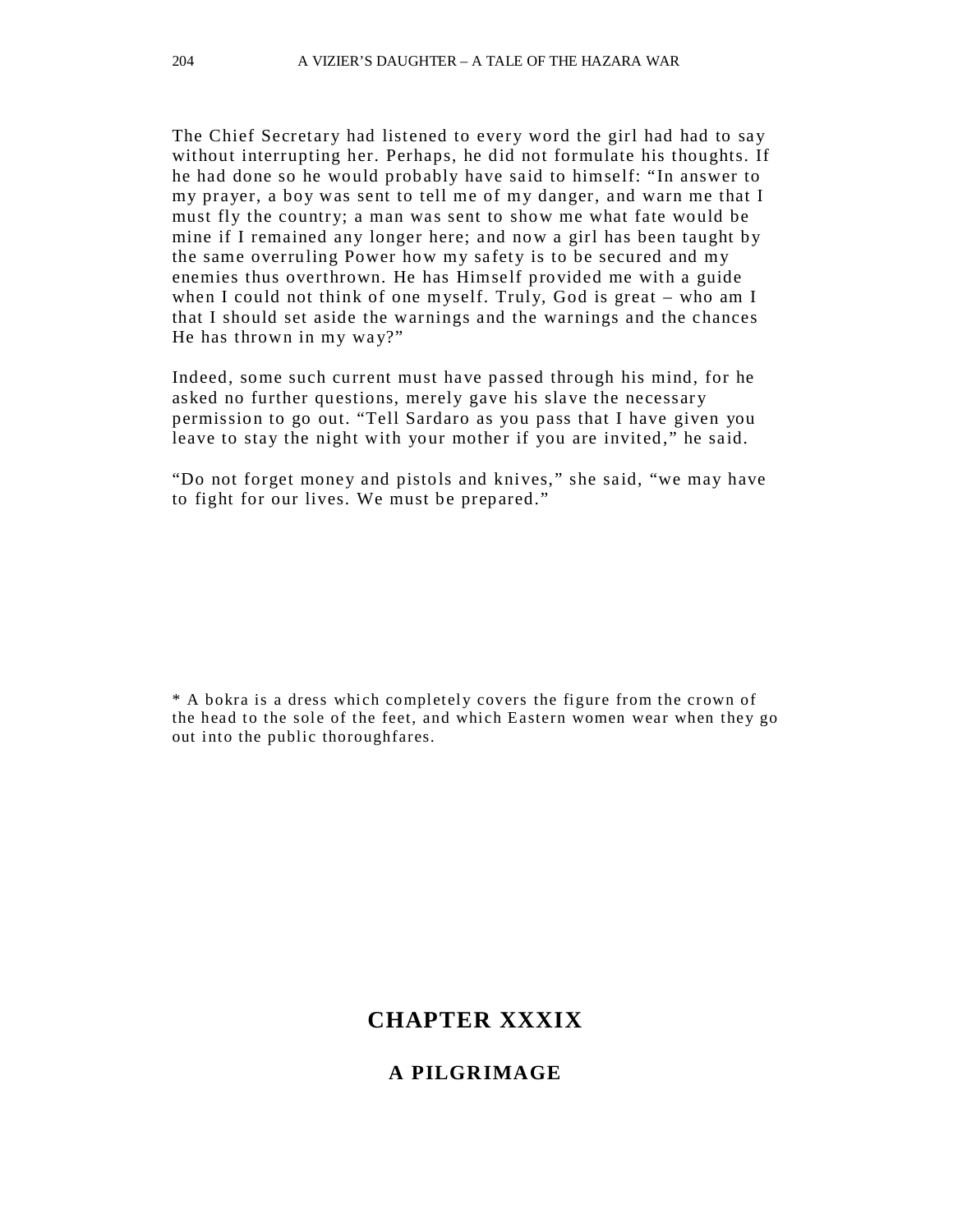TWILIGHT in Afghanistan lasts but the very shortest time, and the darkness of the night during the moonless half of the month seems, perhaps, the deeper, because during full moon the night is so particularly, so startlingly light. In fact, so white do the flat roofs of the mud-houses seem, that on a sharp, cold wintry night it is difficult to tell whether there has a fall of snow or not.

It was on a bright moonlight night such as this that a man in the dress of a court official accompanied by a single servant, rode up to a small encampment of soldiers some thirty miles out of Kabul, among the wild hills that form the natural boundary between Afghanistan and the adjoining countries.

"A salam, Aeikum Mir Munshi Sahib," the chief of the group said, advancing to receive him, and in that bright moonlight recognizing him at once, "What, in the name of God, brings you here attended by only one servant, at this time of day? It is not safe. This place is simply infested by robbers. We ourselves never stir from camp, less than four or five together, after the sun has set."

"You are very right", the official said calmly, sitting down by the campfire, and stretching out his hands to the warm embers, " but for me it is quite different. Here, imbecile," addressing his servant, "come and get warm too. You were complaining of cold upon the road." Then, turning to the soldiers: "That is the best servant I have," he said. " He is mute, so can carry no tales, and does not annoy me with conversation on the road. Moreover, I am never tempted to send a verbal message by him, because I know he can't deliver it. Whatever he has to convey, must be written, so he has got me into less trouble than any one of my messengers, and he is very faithful, as all these poor deficient creatures are."

"Tongue been cut out?" the man to whom the official addressed the conversation chiefly asked in a whisper. Even among those wild mountains, far removed from any human habitation save the caves in the hillside, such a question could only be asked with bated breath. "Oh no, born so," the master replied indifferently. "He was in a pitiable state of neglect when I first got him, but he is getting on well now." "Still he is by no means sufficient guard for a man in your position, Sahib, especially at his hour. It is not safe".

"Ah, that is just where you are mistaken, my friend ",the other returned, unconcernedly" .You are most wise and prudent, and are, in fact,

obeying the Ameer, our master, in never leaving the camp alone, but for me it is quite different. You are placed here by the Ameer to keep these mountain passes safe for travelers and pilgrims, and to prevent the hilly tribesmen from carrying on their old trade of robbery and murder. The y are your enemies now, and their sons will be your enemies after you, for generations. It is in the very nature of things in this country, that this should be so, but with me it is quite differ ent. I am a man of peace,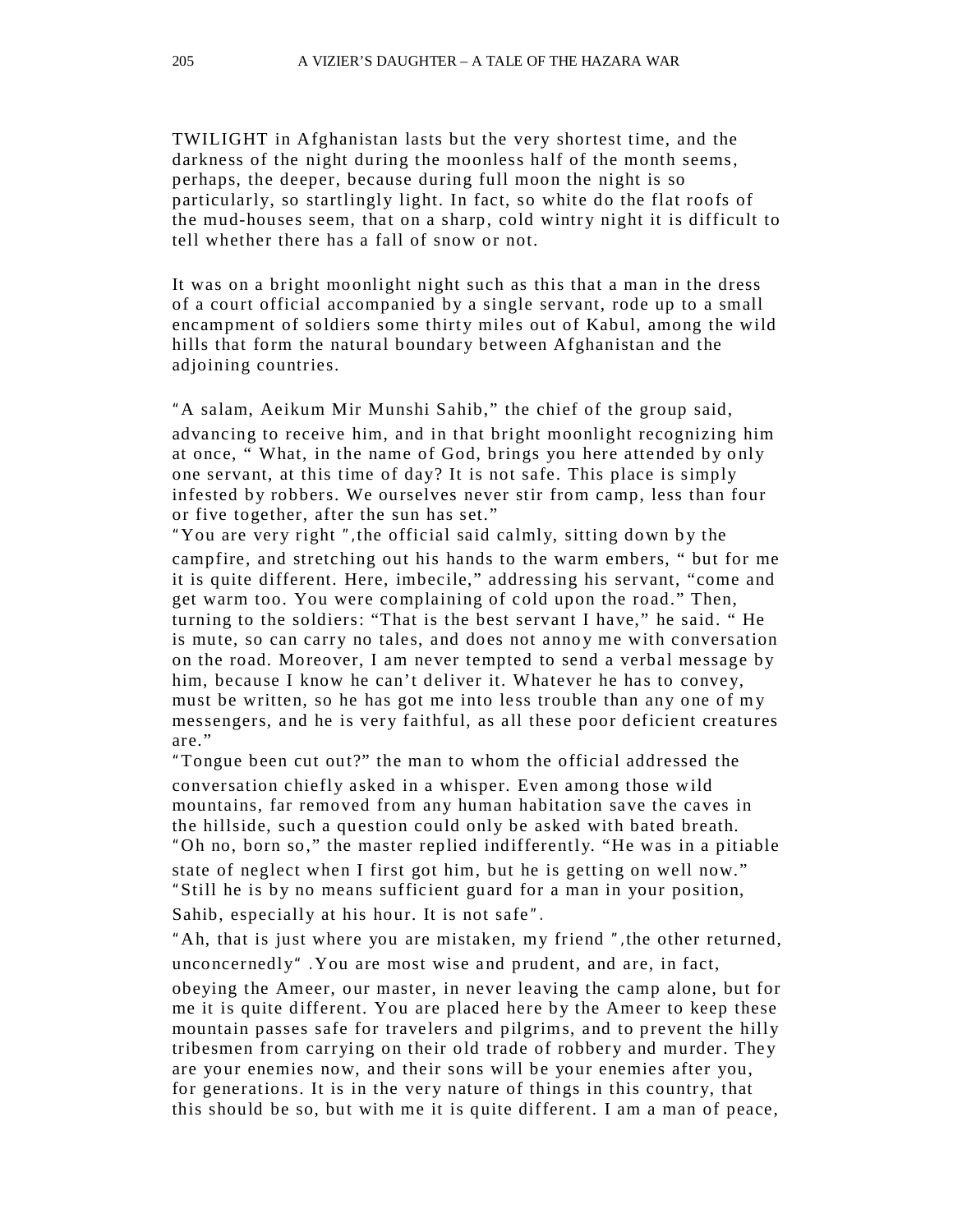my business is reconciliation, not war. God has caused me to find favor in the sight of the Ameer, and sometimes I have been able to help these very men you speak of, and to lessen their punishments, or even get them off altogether on certain occasions, when they have been brought before him for trial, and so they are my friends, and their sons will be my sons' friends after me?

"Ah, God be praised, that is true," the sergeant and leader of the little party said fervently. "There are few families in this part of Afghanistan who do not owe you gratitude for favors done to them, or to some of their relations. You ought to be able to travel alone with a sack of rubies on your back, from one end of the country to the other. But the people about here are Shinwaris, Sahib, and you know the old saying, "Trust a scorpion, but not a Shinwari." Be wise, wherever you may be going tomorrow, stay here tonight with us; we have but little to offer you, but you can have food, protection and my charpoi (bed) for the night. That's right! Here comes the tea, we have not much to offer, but there are hard-boiled eggs, and bread, and curds poor fare, but it's about the best we can do in the way of food when we want it in a hurry out here. You must not expect to find Kabul luxuries among the hills, Sahib."

"And what better fare can a hungry man want?" the official replied graciously; "strangers may say that Afghans have many faults, but they cannot touch them in one thing  $-$  in the matter of hospitality. When a man gives the best he has, if it be but a crust, he spreads a feast."

The soldier put his hand upon his heart and bowed. There was not a man in Afghanistan who would not have been glad to have been so spoken to by the Ameer's Chief Secretary.

"You will stay the night with us, Sahib?" he asked. "I will give orders for you to be attended to at once."

"No, my friend, that I cannot," the official replied firmly. "I merely looked in on you to cheer you on your lonely watch among these hills. I am due at the Zearat near here to-night. How far off is it, by the way? I don't know these parts as well as I thought I did."

"Why, it's a full hour's ride from here. You must let me send some of my men with you, if you really cannot stay," the soldier insisted. "They can remain the night too, and bring you safely back to -morrow morning. My life would answer for it if you were killed, and the Ameer heard you had left my camp alone by moonlight. It is as much as my life is worth."

This was not easy to refuse, but the Chief Secretary was a man of many resources.

"Look here," he said, "I will tell you something in secret that you may understand. I have been in disfavour of late, not real disfavour, but my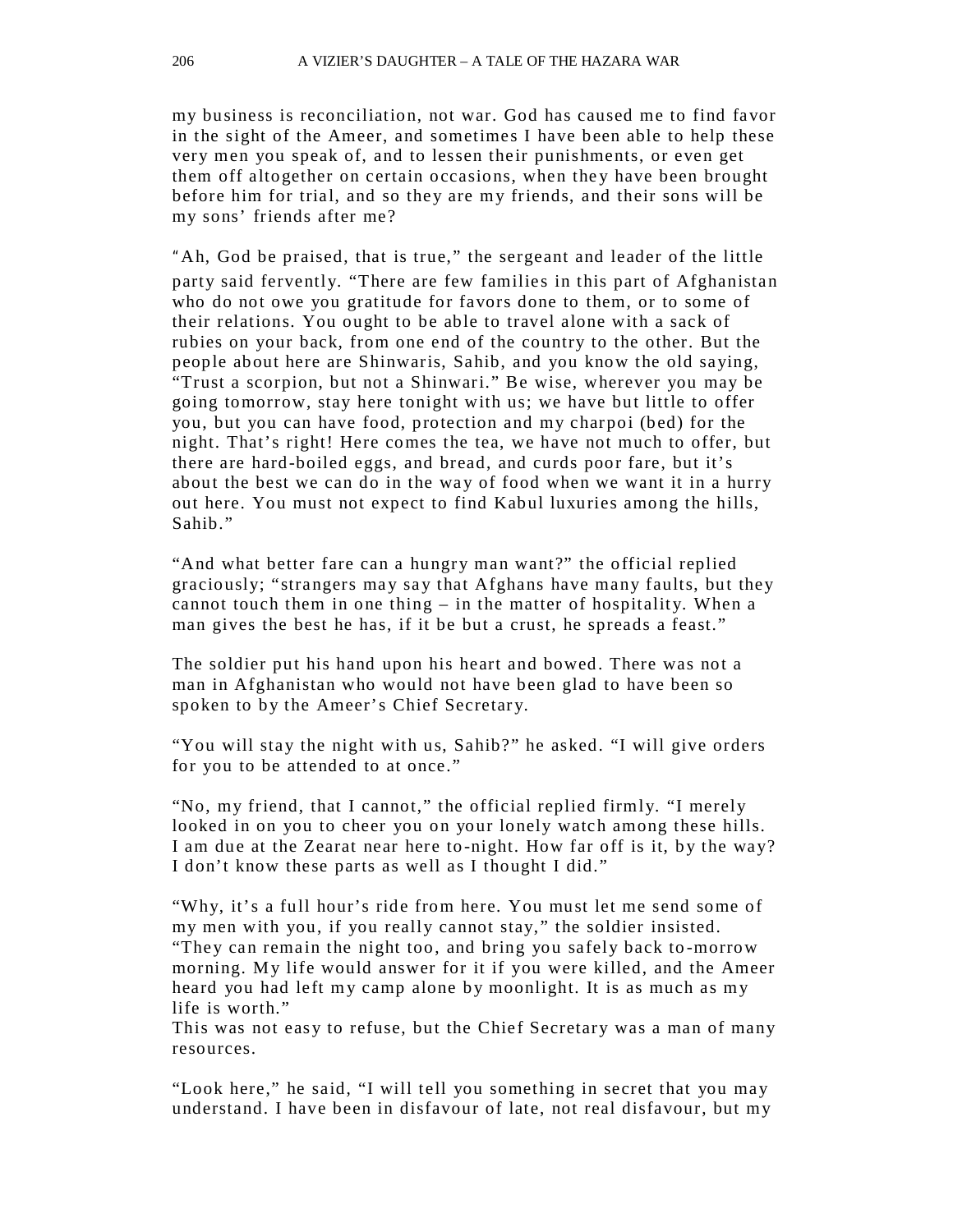enemies have found opportunities to belittle me in the eyes of our master."

"Ah," gasped the soldier anxiously, "that is bad, we had heard something of it here, but we could not credit it. You who have always been so high in his esteem! How could such a thing be?"

"This has been but a trifle, and hardly worth mentioning," the official replied quietly, as he sipped his tea, his servant peeling one hard boiled egg after another, and placing them before him on the bread which also formed his plate. "But I have not been so well in health of late" ("May God cure you," murmured the soldier fervently), "and these troubles, instead of stirring me up to meet my enemies boldly, have only made me feel more anxious to keep in my house, so that these rogues have been left free to brew such plots as they chose to make undisturbed. The consequence is, that this very day I have had to answer a most serious charge before the Ameer. Of course I was innocent, and the Ameer in his heart never dreamt that I was otherwise, but he felt he ought to try me as he would try and other man, to prove to his people that he is just, and listens to complaints against the highest as attentively as he does to those against the lowest."

"Cursed be the fathers of these, your accusers," the soldier murmured again, but grasping his rifle a little more tightly. The Chief Secretary was a great man, of course, and had been a good friend to the soldiers, but if the Ameer were displeased with him, and he was trying to escape justice, it was his business as a soldier to see that his plans were frustrated. He was but a poor man, earning about eight shillings a month, but his life was still worth something to him, and he did not feel inclined to risk it in any one's cause.

"Well," continued the official, noting the slight movement in his companion and understanding it perfectly, "I had recourse, as I always do in all my troubles, to my God, and I made a vow that if He would deliver me from my enemies, and would show the Ameer where the guilt lay, that I would make a pilgrimage to this saint's tomb, and that to show my confidence in His power to protect me, I would come alone and unarmed. You know I have never carried fire -arms, knowing that my fate lies in God's hands, and that He alone has the power of his life and death."

The soldier bent his head in acquiescence, but said nothing. Personally, he had great faith in his good English-made rifle.

"So, feeling sure that nothing could happen without God's direct guidance, I went to Court and stood before the Ameer. Ah, Din Mohamed, you should have seen those pariahs," and the Chief Secretary's eyes glistened in the moonlight, as he recalled the scene, "you should have seen them melt away like snow before the spring sun.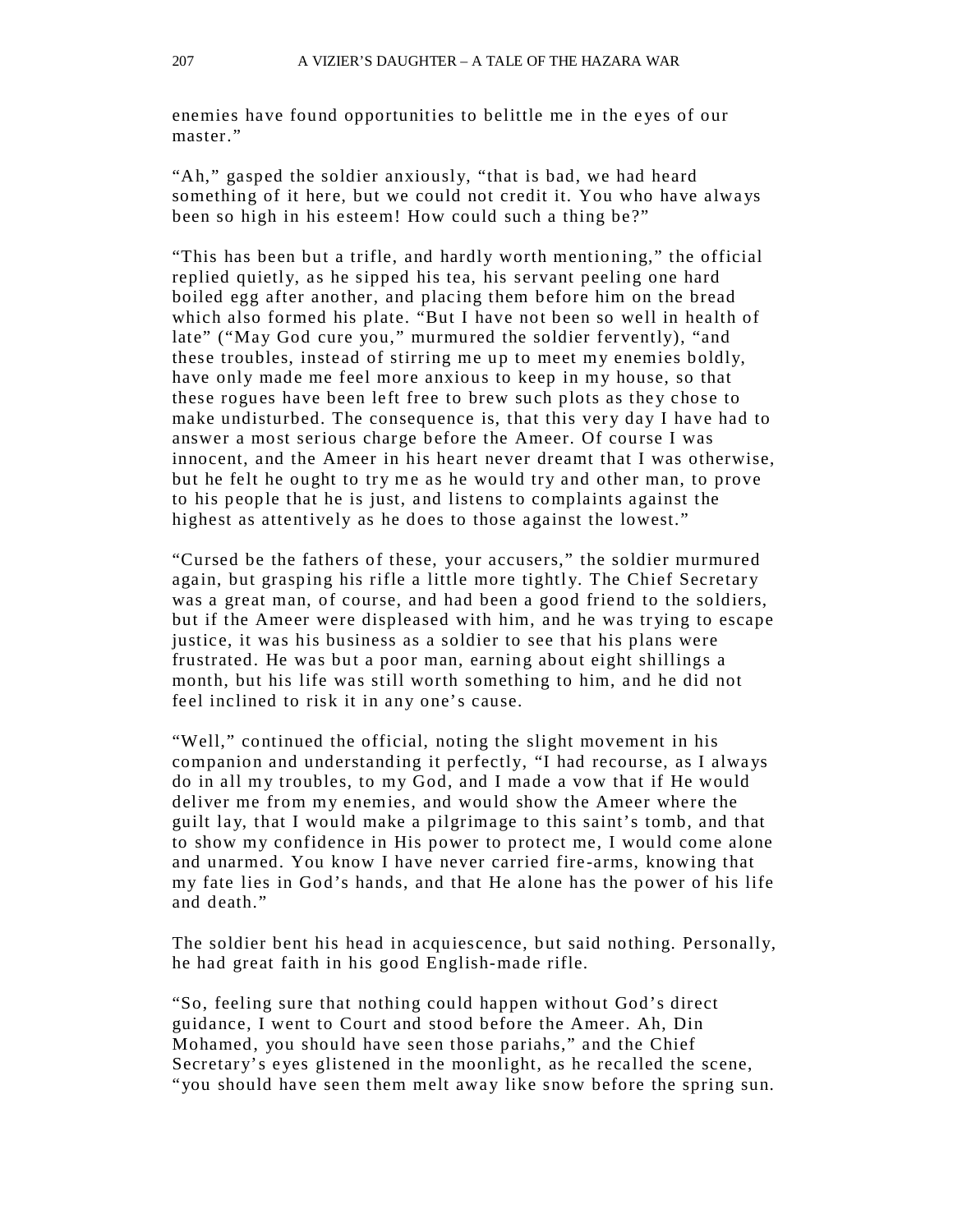They had not a word to say, and gradually slunk off to escape notice and the punishment that is in store for them."

"God is great; He will not allow His servants to suffer," murmured the soldier again.

"The Ameer is going to sift this matter to the bottom, and I am as high in his esteem again as ever I was. He asked me to stay and dine at Court; but you know me, it was impossible, I had my vow to fulfil, so to-morrow, being Friday, when there is no work done in Court, I came straight on here, and have only this poor youth with me to wait on me and bring me my woozoo water and such like, that I may be no burden to the good Fakir at the Zearat."

The soldier's grasp on his rifle relaxed. The Chief Secretary's vows, and pilgrimages, and abstinences were well known throughout the country – there was nothing wrong after all, and the official must, of course, have his own way. The other soldiers were his witnesses that an escort had been offered and refused.

"Here, you take some food too, boy," the would-be pilgrim said not unkindly, addressing his servant. "We have still an hour's journey before us. You must not starve, but fit yourself for your duties. We have another long ride before us to-morrow."

Yes, another long ride – neither knew how long. They were close on the borders of the country every inch of which Gul Begum knew, and neither was thinking of danger – it all seemed such plain sailing now. The meeting with the soldiers had been an accidental one. The Chief Secretary did not know that a new camp had been established there or he might have avoided it, but as it happened all had turned out well, and it had been a good move in case of discovery. That story about the pilgrimage too – he had noted the effect on the soldiers, and had seen that it had all been taken in.

It was midnight when the travellers reached the Zearat, and the old Fakir had long since retired for the night.

"We will just stay here three hours, Gul Begum," her master whispered. "We must both take what rest we can to-night. To-morrow we shall be followed."

"Let them follow," the girl said bravely, "none but a Hazara could find us when once I am among my native hills. We are close to the borders now – there are passes there no Afghan knows, and caves inside caves that none would dare enter. We have but a little way to ride and then we are safe, but we can sleep till three or even four and rest the horses; they need it more than we do; the soldiers fed them well, I saw to that."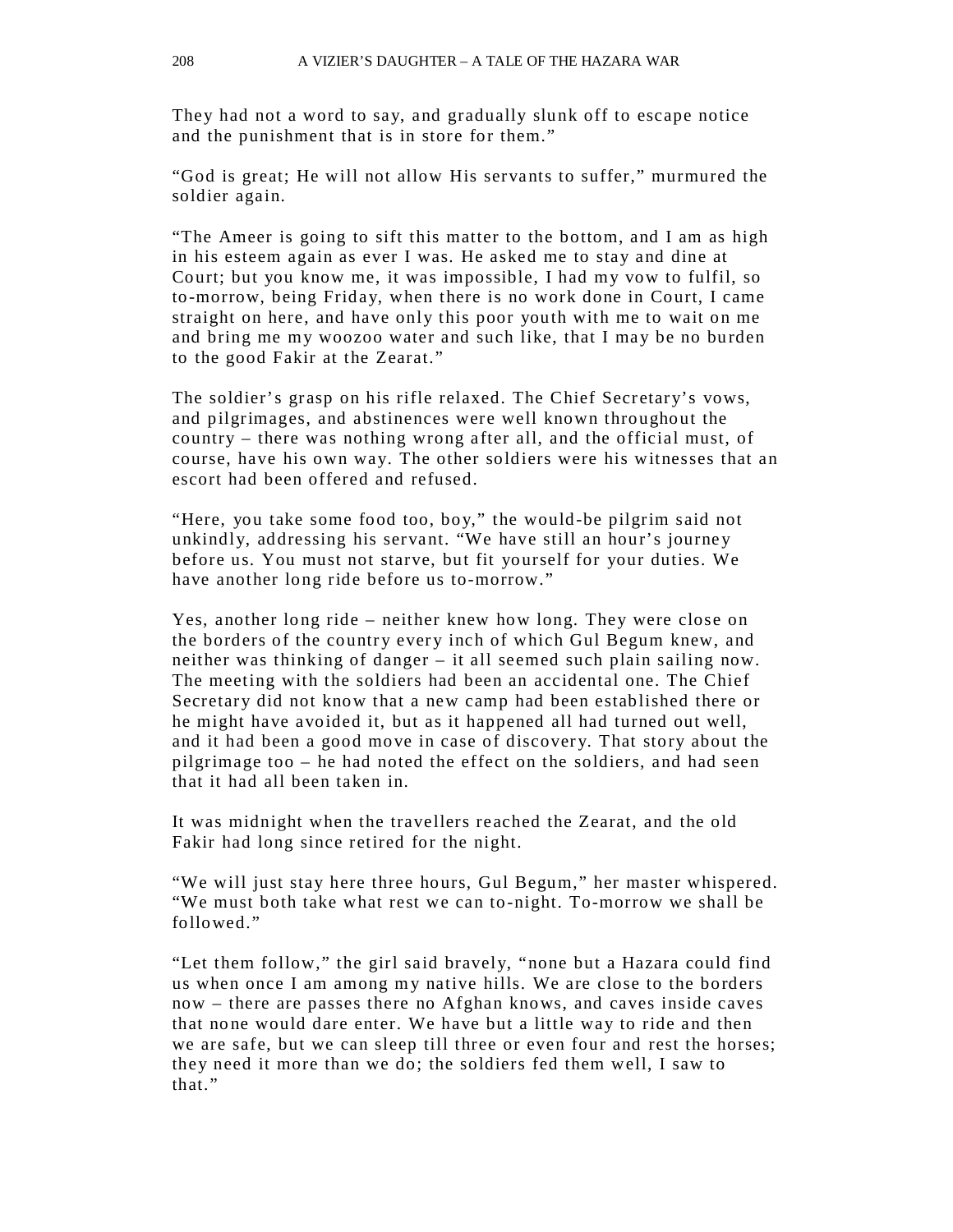"And paid them well, girl? Did you see that? Nothing is more important now we are flying for our lives."

"Agha, I did not give them all you gave me. I gave them their due. More would have excited suspicion. As long as this is looked upon as an ordinary pilgrimage we are safe, even were we followed."

Her master looked at her, surprised and pleased, but said nothing.

"Can you give us shelter for the night?" he asked the old guardian of the tomb, when, after much shouting and rousing, the old man at length opened the door.

"What! Mir Munshi Sahib, and at *this* time? What brings you here, and almost unattended?"

"A pilgrimage, good Fakir," was the reply, "but I am weary. Let me in. I must sleep a few hours. I will commence my devotions at three, for by four I must be in the saddle again. This is a long way from Kabul, and Court business cannot be neglected."

"That's true, that's true," the old man said, "but I am feeble now and cannot well rouse you at three. This boy of yours must do it for you."

"Of course he can. Why, that's what I've brought him for. He has no other use," the official said wearily. "Show us where we can rest and put our horses, and then back to your bed, good friend. I am sorry to disturb you so late."

It was three o'clock. Even in her sleep Gul Begum was conscious of the passing hours, but the Chief Secretary slept on. He had had a trying day, then a long ride in the cool evening among mountain passes, all of them several thousand feet above the level of the sea, so he slept the sleep of exhausted nature, and, moreover, the reposeful sleep of confidence. He never doubted that he would be wakened in time.

Gul Begum had had a trying day too. Are not the hours of watching and waiting in dread uncertainty harder to bear than the active dangerous ones? Thus had she sat and waited, listening to each sound – dreading yet longing for each footstep on the road to stop at her master's door. She had worked hard too, and had ridden far – after four long years of captivity – but love is stronger than fear, stronger than fatigue, stronger than aught save death.

After three hours' sound sleep she woke, and woke refreshed – ready for the flight that was before her. There were a good many things to do. Her master's prayers to prepare for, the horses to look after and feed, and their own food to get ready. Softly, softly, she went out into the clear bright night; not so softly, however, but that the old Fakir heard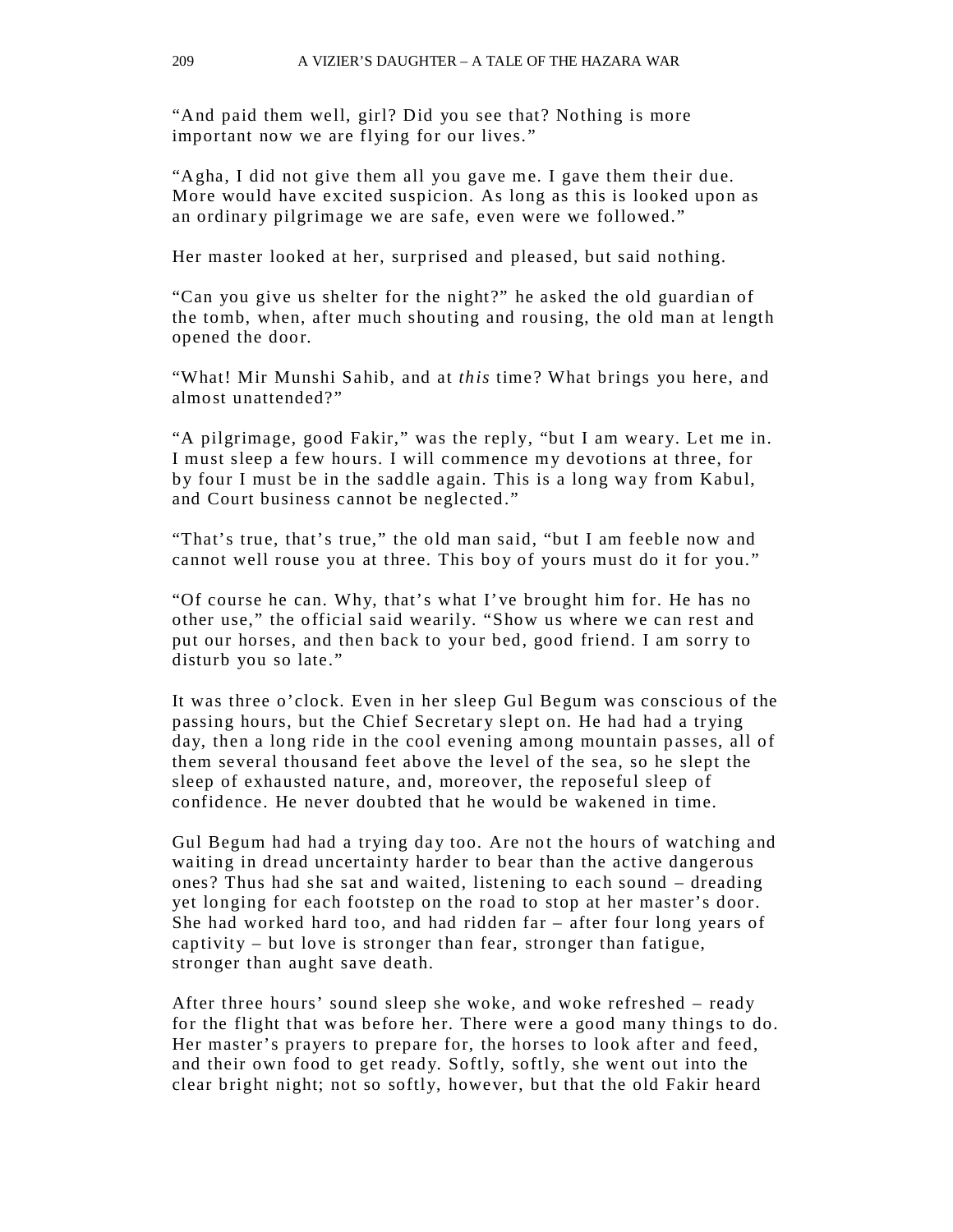the movement, and turning round in his bed, had said to himself: "A pious man that Secretary, he is up at his devotions already."

As four, all was prepared  $-$  the horses saddled, the breakfast ready  $-$  so Gul Begum called her master.

"Have you not slept?" he asked, a little anxiously, seeing her ready to start.

The girl flushed with pleasure. "Yes, Agha, I have slept, and well, but I woke early. So there is nothing for us to do now but to start when you have had some food."

He smiled as he looked at her. "You are a good boy," he said gaily, "and know your business I have slept more soundly than I could have believed possible." And soon they were in the saddle.

### **CHAPTER XL**

#### **FREE, FREE, AT LAST!**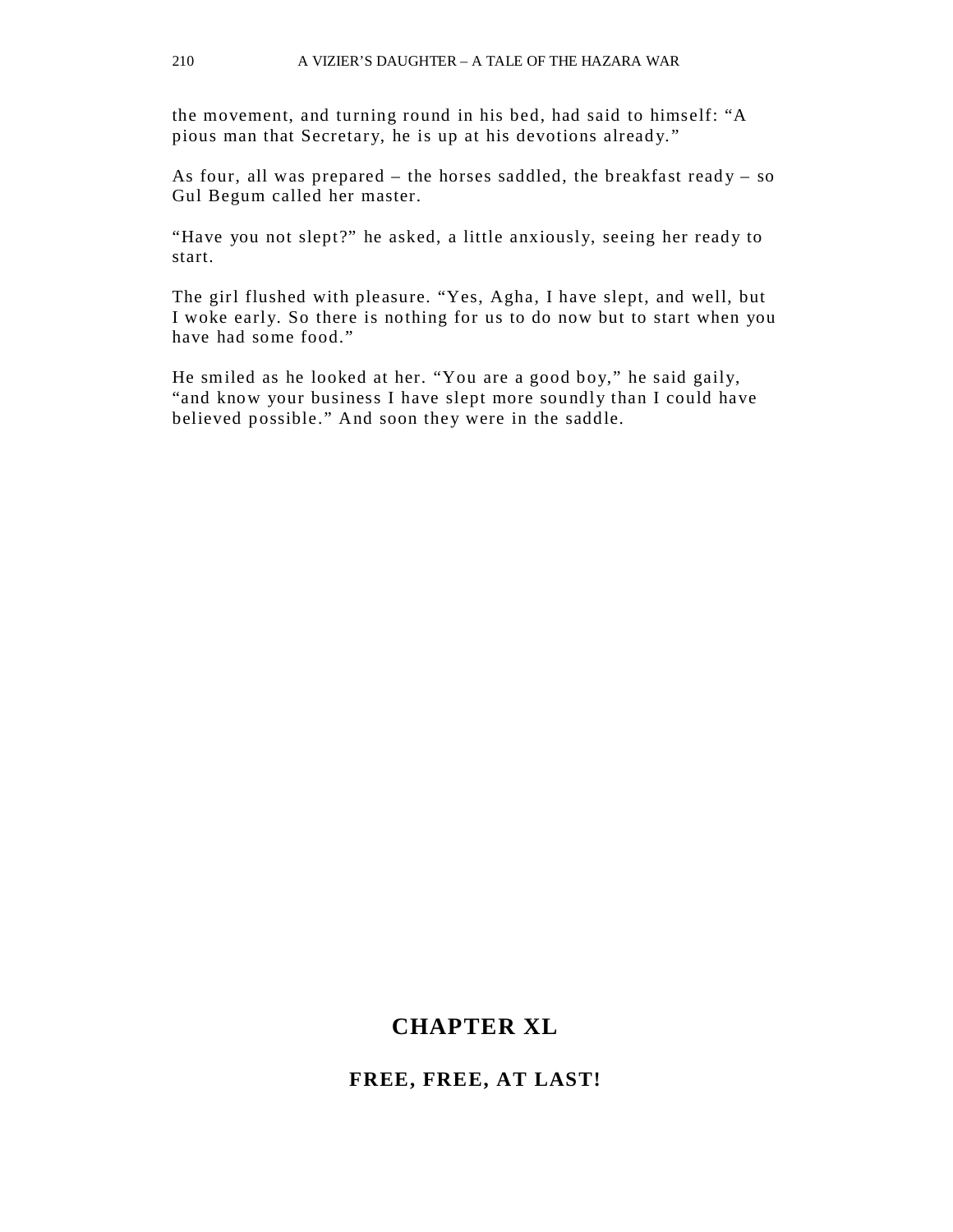"AGHA, we are free! Do you see that rock? That is the boundary line between the Ameer's territory and ours. We are no longer in Afghanistan," Gul Begum said suddenly. "We are free! Oh, Agha, we are free."

"You forget," her companion replied, "it is all Afghanistan now – all ruled by the same king, and by the same laws. All is changed since last you passed that rock. All Hazara is now Afghanistan."

The girl sighed, but sadness could find no long resting-place in those glad eyes.

"That may be  $-1$  suppose it is so," she said, "but there is a difference" somewhere, somehow. It may be in the air  $-$  it may be only in my heart – but I feel different. Ever since I saw that rock in the distance, the word keeps ringing in my ears: Free – free – free."

The Chief Secretary turned suddenly and looked at her.

"Oh, that is it, is it?" he said, a touch of something like sadness in his voice. "You are free here, you are at home – you are no longer my slave at all. You are your own mistress. Is that what you mean?"

"I mean nothing of the sort," the girl replied, looking down. "I was hardly thinking of myself – certainly not of my own position as regards you. I was only thinking that here in this country there is no king who keeps his servants working day and night for him, and who, when they are overworked and cannot accomplish the tasks that are set them, blames and reproaches and imprisons them. Here you, Agha, are free because you have no master. I have often thought, in Kabul, that though you called yourself free, that yours, not ours, was the slavery  $$ a far worse bondage than that of the lowliest menial in your own household. Always working, always striving, never accomplishing, never satisfying."

"How do you know all this?" her master asked. "What makes you guess these things, girl?"

"Agha, I know, because I feel," and as she spoke she placed her hand upon her heart. "I was once free, and I know what the joys of freedom are; then I became a slave – your slave," she said, lowering her voice, and dwelling with a certain tender lingering on the last two words; "and then I found that there is a joy in service as well as in freedom. But to be happy one's service must be recognised, must be appreciated, or *I,* at least, could no longer serve."

"Then you think I appreciated your services, Gul Begum?" her master asked, looking at her more scrutinisingly than was his wont, and noting how the wind had caught her cheeks and heightened her colour.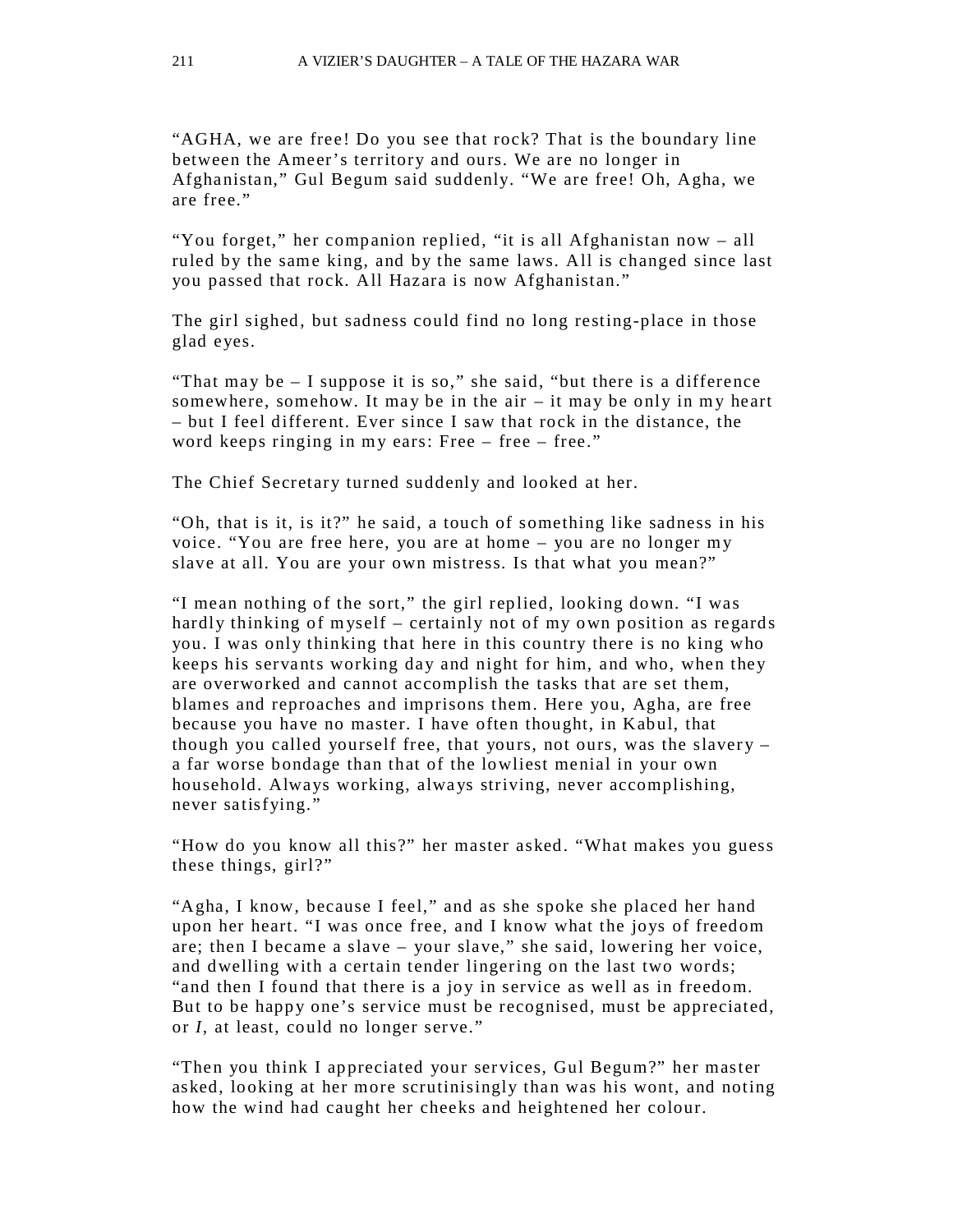"Yes," she said, boldly. "You might scold me or you might even curse me, but I knew, what I don't think perhaps you know, and that is that you would have missed me had I not been ready to receive you. You could not have done without me. You would not be here to-day, now, free, without me." And the girl tossed her head and drew in a long draught of the fresh pure morning breeze that was blowing from her own native hills and stirring in her old pride and independence.

"Ah, and so you think the Ameer did not appreciate my services; is that your idea, Gul Begum?" the official asked, nettled.

"No, it is not, Agha Sahib," the girl said, more quietly. "He did – he alwa ys will appreciate your work, even more perhaps now you have left than when you were actually with him. But he had not that perfect confidence in you which alone can bring joy. He has seen too little of truth and faith among his own people to trust you as you deserve to be trusted. That is what must have been so galling to you: working and toiling as you did, to have to stand in that Court and see him listen to those wolves and vultures when they yelped and screamed against you, who were as a son to him."

"He does not trust his own son, Gul Begum," the official said quietly. "How can he? All his life tong he has been surrounded with intrigue, every man fighting for himself against every other man, brother against brother, father against son, and son against father, even wife against husband. Think of that, Gul Begum; how can he trust any man? You must never blame the Ameer to me. I know what you can never know. I know what difficulties he has to contend with – the people he has to deal with."

The girl sighed, then threw up her head joyously again and drank in the morning breeze. "Let us forget it all, Agha, forget it and for ever. Forget that we either of us ever saw Kabul, ever toiled and worked and were slaves."

"Have you, then, no pleasant memories of Kabul? nothing you would care to remember now you have left?" He scrutinised her closely as he asked her, and saw the hot colour mount up into her cheeks, and noted too her silence. What had she to say?

"Do you wish you had never seen Kabul? Would you like to blot these four years out of your life, Gul Begum? Would you rather have stayed with Mohamed Jan, and have given him all the services you have given me?" he asked.

Somehow out here among the Hazara hills their relative positions seemed somewhat altered. Here in this wild country she was a woman of position, he a mere fugitive whom she was rescuing. He felt it without formulating any thoughts.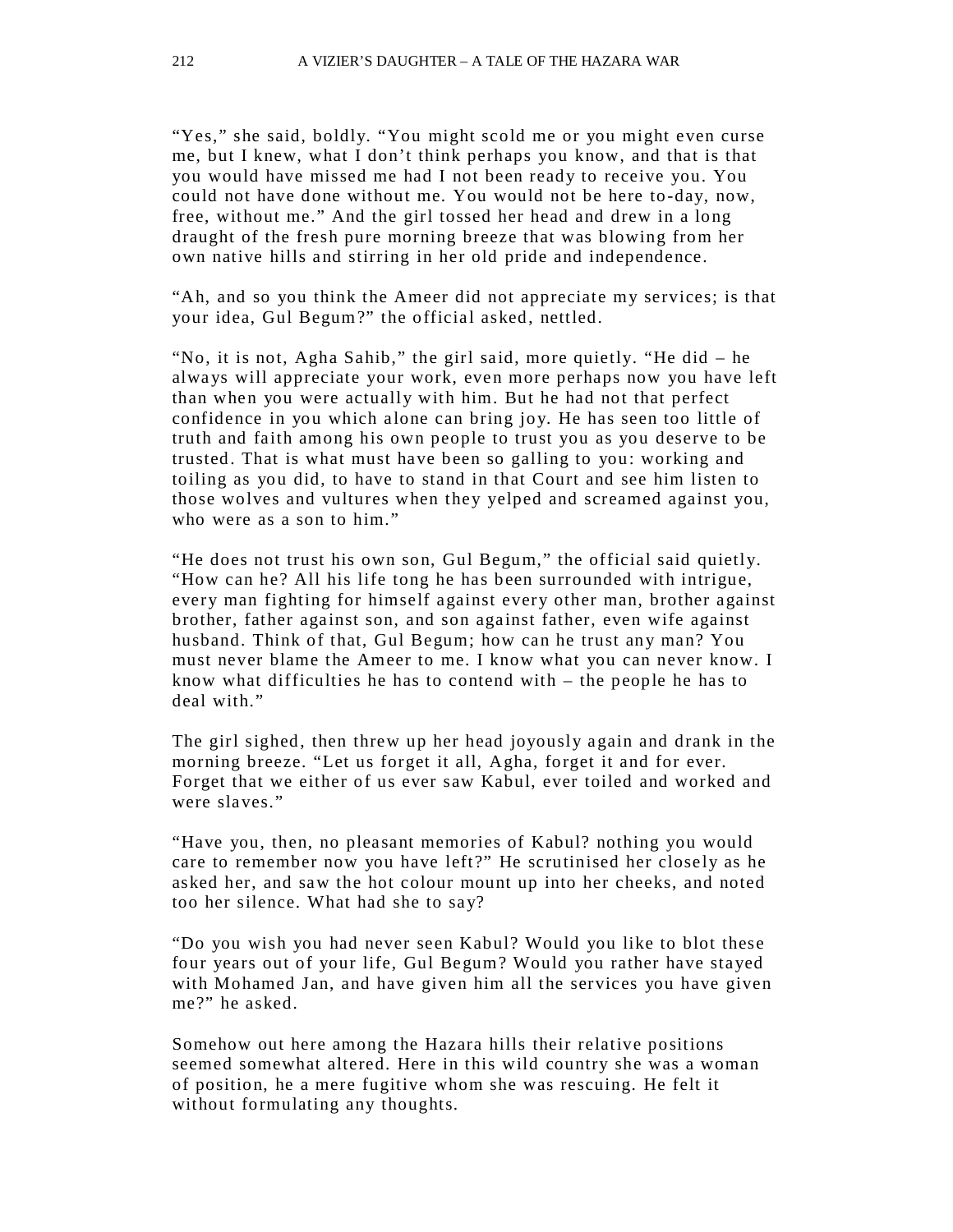"Agha, that is hardly a fair question," she said. "You say I have *given*  you services. Do you accept them as a gift, or was I merely slave *bound* to render them?"

"You were never as my other slaves, Gul Begum," he said quietly. "Surely you must admit that."

"No, I worked harder, was more often scolded," she said pensively.

"And were often praised," he added. "Would you have changed places with any of my other slaves – with your cousin – with Shereen, for instance? I never scolded her."

The girl looked down. "No, Agha, I would not, you know I would not. I was never unhappy, except in seeing you cast down and overstrained and anxious. I had no trouble of my own."

"Not when you heard Mohamed Jan was going to reclaim you and tear you limb from limb? How quickly you have forgotten, girl."

"Mohamed Jan! Ah, that is the one name on earth that makes me tremble, Agha – Mohamed Jan. do you believe in dreams? I know you do, and in palmistry and all such things, although you will not own it?" She gave him no time to answer, but continued: "Agha, that man is in my fate, I cannot shake him off or get rid of him – he haunts me. Old Miriam said so, and since then I dreamt, oh, such a horrid dream! I thought that a great thick blackness was drawn between me and the light, and when I tried to peer through it I saw only as it were through a mist – a thick white mist like a veil. I strained my eyes and strained and strained again, then saw a face; it was Mohamed Jan; and then the darkness deepened again, and I awoke, cold and trembling, and with the feeling that I had seen a vision rather than dreamt an ordinary dream."

"Forget all about that now, child," the official said kindly, but rather sadly. He, too, was superstitious. "*Those* thoughts, *those* dreams, *that*  fate belonged to Kabul. We have both broken our Kismet, we have burst our bonds, and as you yourself said but a few minutes ago, we are free. We must both dream, but now we must dream for the future. Dreams of peace, and," after a pause, "of power. I feel a different man. When shall I reach India? and when are we to get food, and where? this mountain air gives me quite an appetite."

"Do you see that cleft in the hills there, Agha, far in the distance? If we make for that we shall be taking the shortest way to India, shall I take you there, or will you not stay a day or two and rest? In this country we are safe."

"Rest? Why should I rest?" her companion asked gaily. "What has there been to fatigue me? I went for an afternoon and evening ride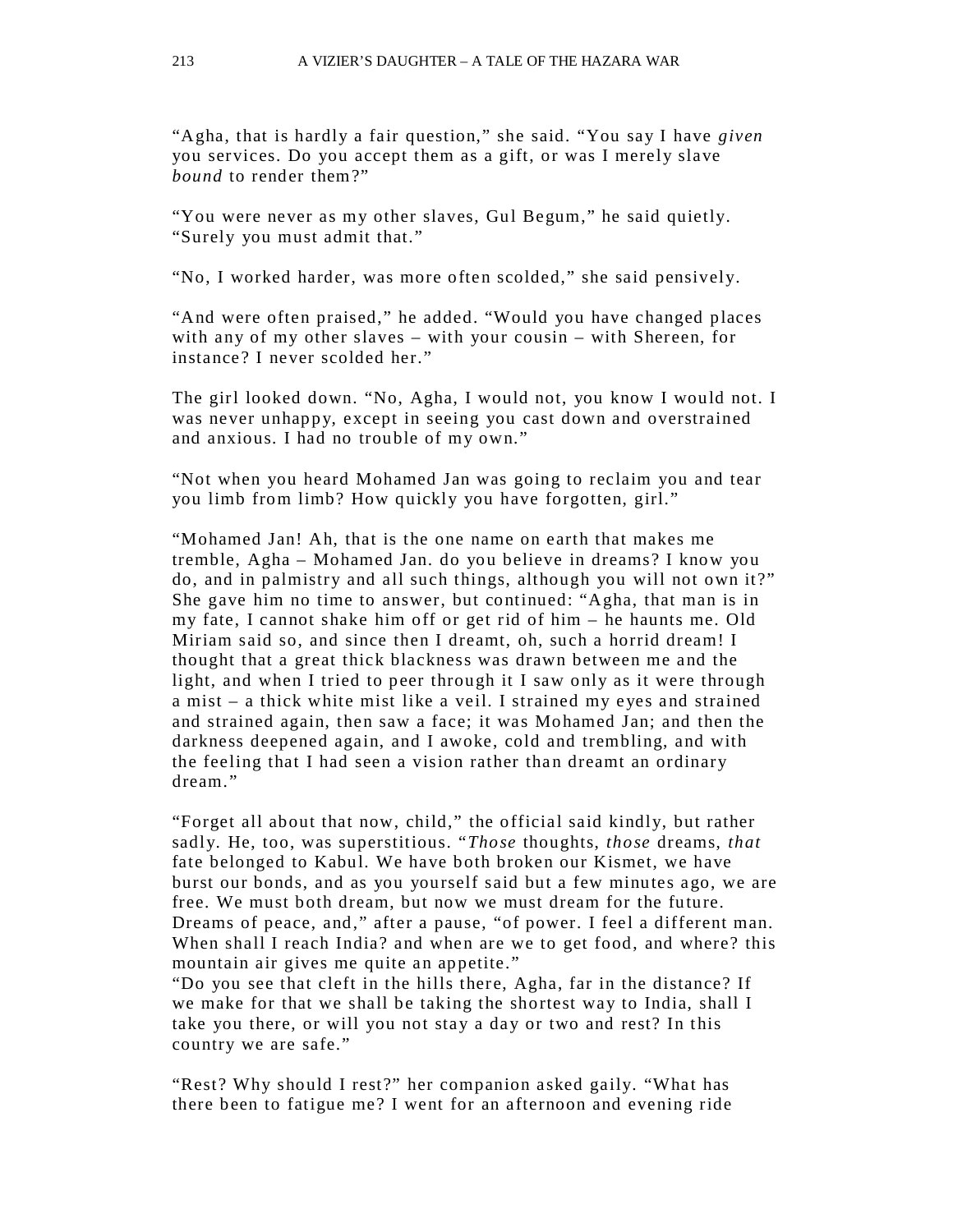yesterday. I slept well last night, and am fresh, and even ready for a fight this morning. It really does seem laughable how easily I have got rid of all my troubles. There has been no fatigue, no difficulty, no danger. Was ever escape so planned? and now I come to think of it, I owe it to you, Gul Begum. You planned and arranged this scheme. I am not ungrateful, I shall remember you always. By-the-bye, what shall you do while I am in India?"

The girl started. "What shall I do, Agha? What should I do? What I have always done. Do you no longer need me?"

"Are you coming with me, then?" he asked, looking at her. "There are, you know, no slaves in India; the moment you get there you will be free. Don't you know that? Those Kafirs have no slaves, they think it a sin."

"Am I not free now?" she asked simply. "Here and there it seems to me that I am free. Do you not give me my freedom?"

"Oh yes, I do, but how can I take a young girl of your position home with me to wait on me? It is out of all custom in India, even more so than in this half savage country."

"I do not know," she said, "you must know best. You have a mother; can I not live with her, and wait on you?"

"You have a father," he said quietly.

The girl put her hand on her heart. "Yes, I have a father," she said softly. "How could I forget? He needs me, I will go to him."

"I shall miss you, Gul Begum," her companion continued earnestly. "I am not sure that I shall be able to manage without you, but I must try. My mother would not understand your position at first, if I took you with me. If I explain everything to her, and she agrees, you could come and join me later, when I have prepared the way for you."

The girl drew a long breath, almost as though something were stifling her. "Whatever you choose, that I will do, Agha. It is for you to decide." But a new and unexpected trouble seemed to have arisen. The light died out of her eyes. What was the use of freedom?

He noticed her too evident pain, and would have soothed her. "It will only be for a time, Gul Begum. You will not be parted from me long," he said gently.

For ever, for ever, for ever, kept ringing in her ears, but she did not answer, only turned round in her saddle as though to review the past that was all gone – to look at the road along which Fate had led her. She knew nothing of the future, nor where it was to take her, but in the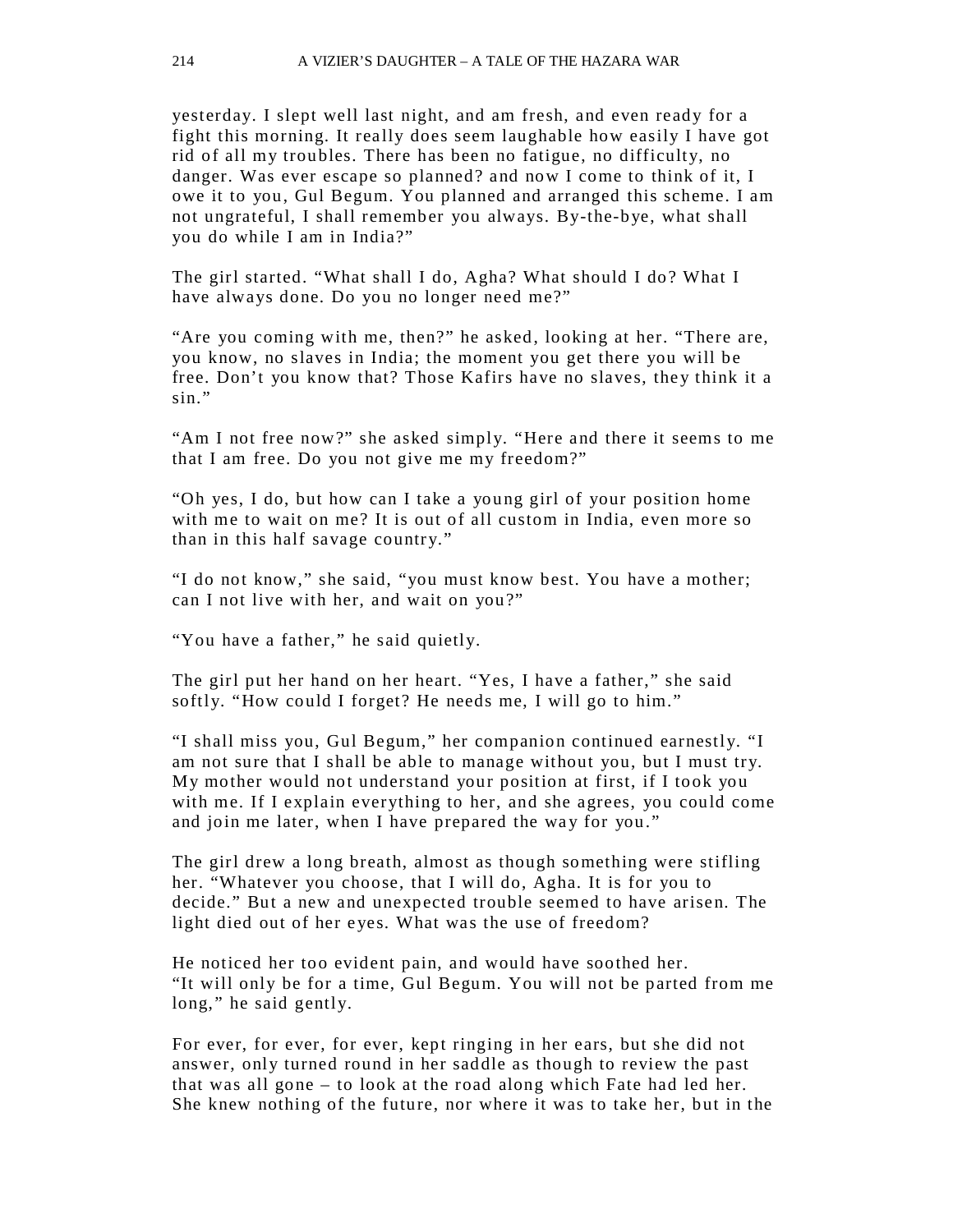distance behind her lay the fertile plain, along which she had ridden  $$ a plain now lit with sunshine, though it had been dark enough as she had ridden along it. Then, beyond that, rose the hills that now divided her from Kabul – from the past on which she was already beginning to look so tenderly. About midway between her and them, there were some specks distinctly visible upon the plain; they might have been anything, camels or ponies grazing, perhaps, but were far too distant to make out. She had not noticed them as she had passed along, she hardly noticed them now; she was thinking of something else, of the great blank that was coming upon her, of the great trouble she had brought upon herself – for she knew him well – without her her master would not have moved a step, he would have been in Kabul still, and there would have been no talk of separation.

She half wished she could recall what she had done. Those had been happy days – why had she herself, with her own hands, cut the cords that bound her to them? The sun was getting hot, she felt thirsty.

"Agha, let us stop and rest at the first stream," she said. "We are still three miles from the next village, let us rest for half an hour."

"Tired?" he asked. "Why, we have gone no distance yet."

"No, Agha, no distance; but now that the great effort is over, and we are safe, I feel I would like to rest only a minute, and bathe my head and feet. I am not accustomed to these boots, so they seem heavy."

He looked at her, she was certainly paler than she had been in the early morning, before the sun had risen so high.

"Yes, why not?" he said, "we'll look out for the first spring."

And when they found one she was like a child in her delight, and sat on the bank dangling her feet in the clear mountain stream.

"Gul Begum," the official said, suddenly, catching hold of her arm, "look, what is that upon the plain? Surely not cattle?"

The girl sprang to her feet in an instant. "To horses, Agha, to horses! they are horsemen – they are Swars. We are followed, we must get to the hills, to the caves – we must fly for our lives."

In three minutes they were in their saddles, and in full flight. "I wonder if they have seen us? If not we have nothing to fear. When we get to that corner there, pointing to a turn in the valley up which they were riding, we will double like a hare when it is chased; that will put them off the scent. None but a Hazara would think of that dodge, because none else would know that down there to the right lies one of those caves villages I told you of. An Afghan could only suppose we would fly straight on to India."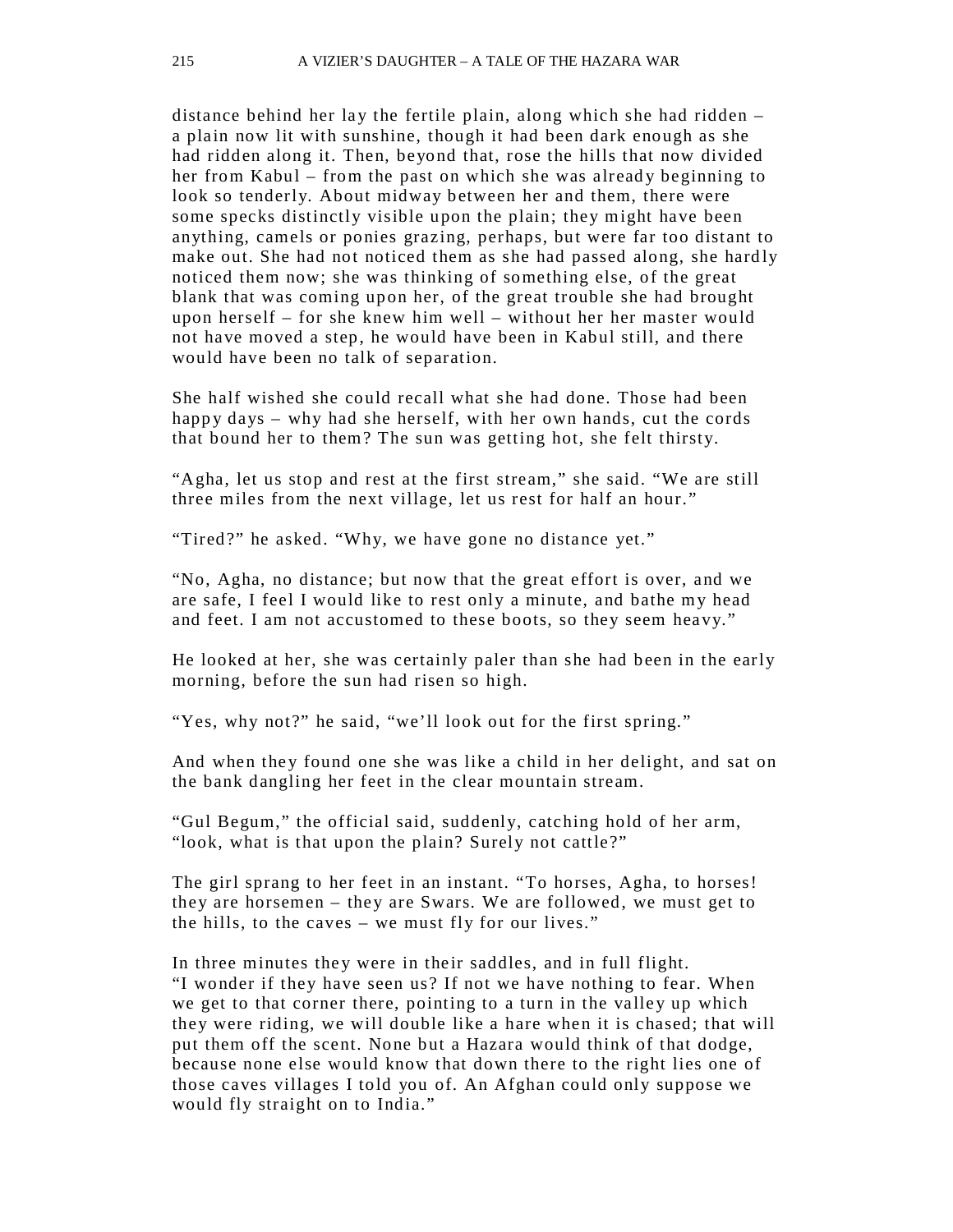They turned the corner, and by so doing lost sight of those whom they believed to be their pursuers; but five minutes later a shot rang through the air, and then a  $\text{cry}$  – a woman's  $\text{cry}$  of pain. A horseman darted out from among the boulders, and stood confronting them on the road. It was Mohamed Jan! both recognised him at once, though neither spoke, and both instinctively put their hands into the breasts of their coats and drew out their pistols, then fired simultaneously. A bullet buzzed past the Chief Secretary's head, just grazing his ear. Mohamed Jan had discharged his second barrel, had then thrown up his arms wildly above his head, and in so doing, his rifle lead flown from his head, far off among the boulders; then he had reeled in his saddle, and had fallen heavily on to the ground. It had all happened in a moment. There had been no time for words, hardly for thought.

"Agha, leave me," the girl said faintly, "I cannot ride with you. I feel sick," and she dismounted hurriedly. "Fly, fly, to India, take the direction I pointed out to you. I will rest here a little, then make m y way to the village. It is not far from here. Now Mohamed Jan is dead, I have nothing further to fear. The soldiers will never discover my whereabouts, they would never have discovered us now but for him, he must have guessed I would take this turn when I found we were pursued, and have made a cut over here, leaving the soldiers to go straight on. You have only to ride, but ride as for your life. Your horse is good and fresh, he will carry you safely home, and I too will go home," she sighed. "I am not far from my grandmother's old home now, I can easily get there, where I am well known. I have a woman's tunic under my coat, I can take off these men's clothes and leave them here among the stones. Even were I to meet the Afghan soldiers, I should excite no suspicion in their minds, they would pass me by. I would merely be to them a Hazara woman attracted to this spot by the shots, and if they were even to ask me if I had seen you, I would say yes, and that you have ridden to the village to get food."

Then, seeing her master hesitate, and looked dissatisfied, "They will never come this way though," she added, "it is off the direct route; but hasten, hasten, Agha, or you will be too late. Fly! Fly! I am not much hurt. I am hardly in any pain, only faint. I felt at first as if I had been hit here in the chest, with the end of a rifle or something heavy; but now I think it can only have been the start and fright. I feel nothing of it, only faint. I am at home. It is you who are in danger."

She seized his hand and covered it with kisses. "Master, dear master, my beloved, fly," she whispered.

But he remained where he was, kneeling beside her, realising, but too well what had happened. So eager was she in her entreaties, so absorbed was he in his distress at parting with her thus, that neither had paid the slightest heed to the man who had lain so still and lifeless on the ground. Noiselessly, almost imperceptibly, he had crawled